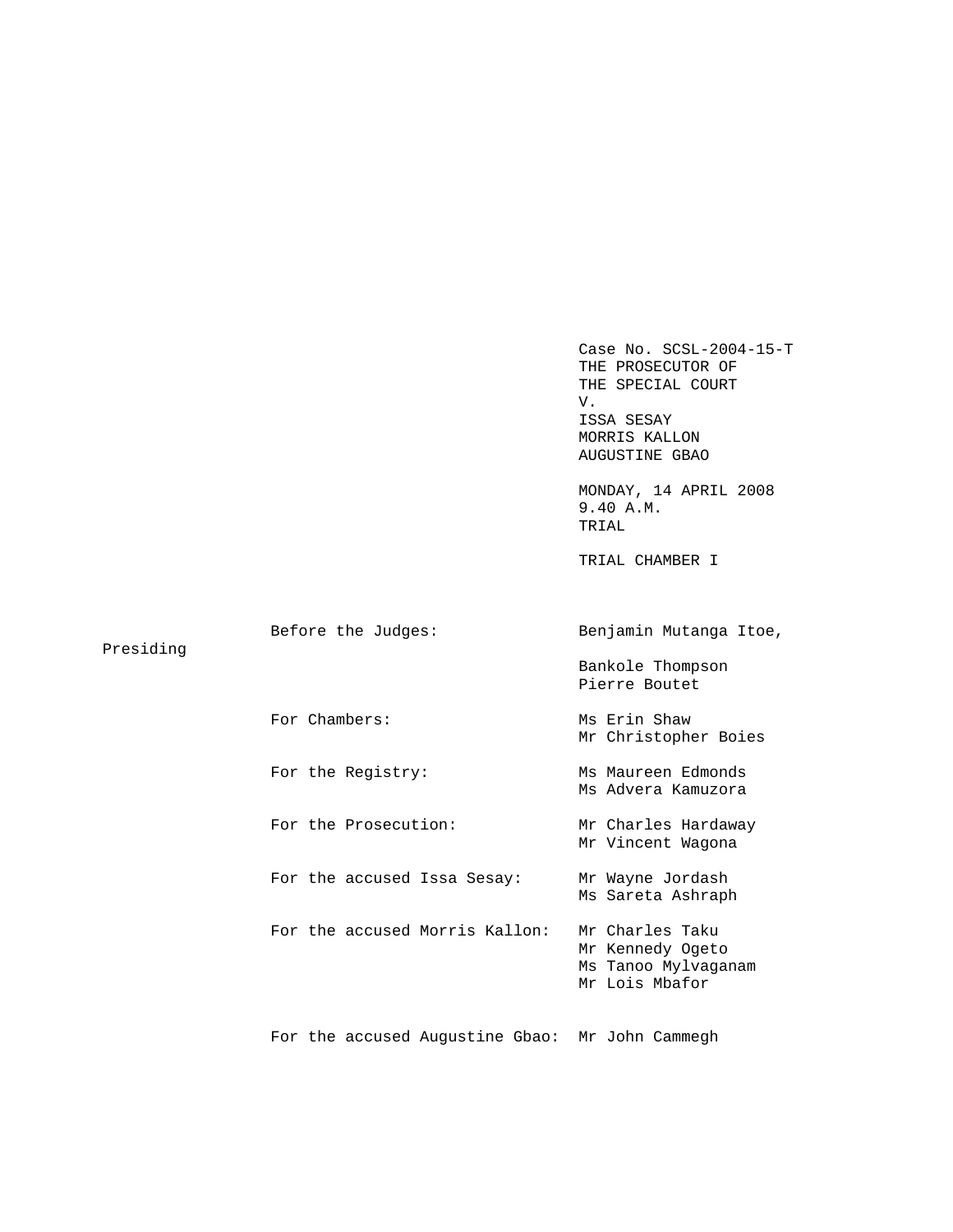| Page 2 | SESAY ET AL   |              |
|--------|---------------|--------------|
|        | 14 APRIL 2008 | OPEN SESSION |

1 [RUF14APR08A-DG] 2 Monday, 14 April 2008 3 [Open session] 4 [The accused present] 5 [Upon commencing at 9.40 a.m.] 6 WITNESS: ACCUSED MORRIS KALLON [Continued] 7 PRESIDING JUDGE: Good morning, learned counsel, and good 8 morning to you all. We are resuming the proceedings, and 9 Mr Taku. 09:49:49 10 MR TAKU: Good morning, Your Honours, and good morning, 11 Mr Kallon. 12 THE WITNESS: Good morning, Chief Taku. 13 PRESIDING JUDGE: I didn't quite recognise Mr Kallon this 14 morning. I thought it was a second -- I thought it was a second 09:50:03 15 Defence witness who had come in. Mr Kallon, you are looking very 16 smart this morning. 17 THE WITNESS: Thank you very much, My Lord. 18 PRESIDING JUDGE: Good. Yes, you may proceed, please. 19 EXAMINED BY MR TAKU: [Continued] 09:50:25 20 MR TAKU: 21 Q. Mr Kallon, we, because within the time we have, we have to 22 move fast and only go to things which are very, very relevant

to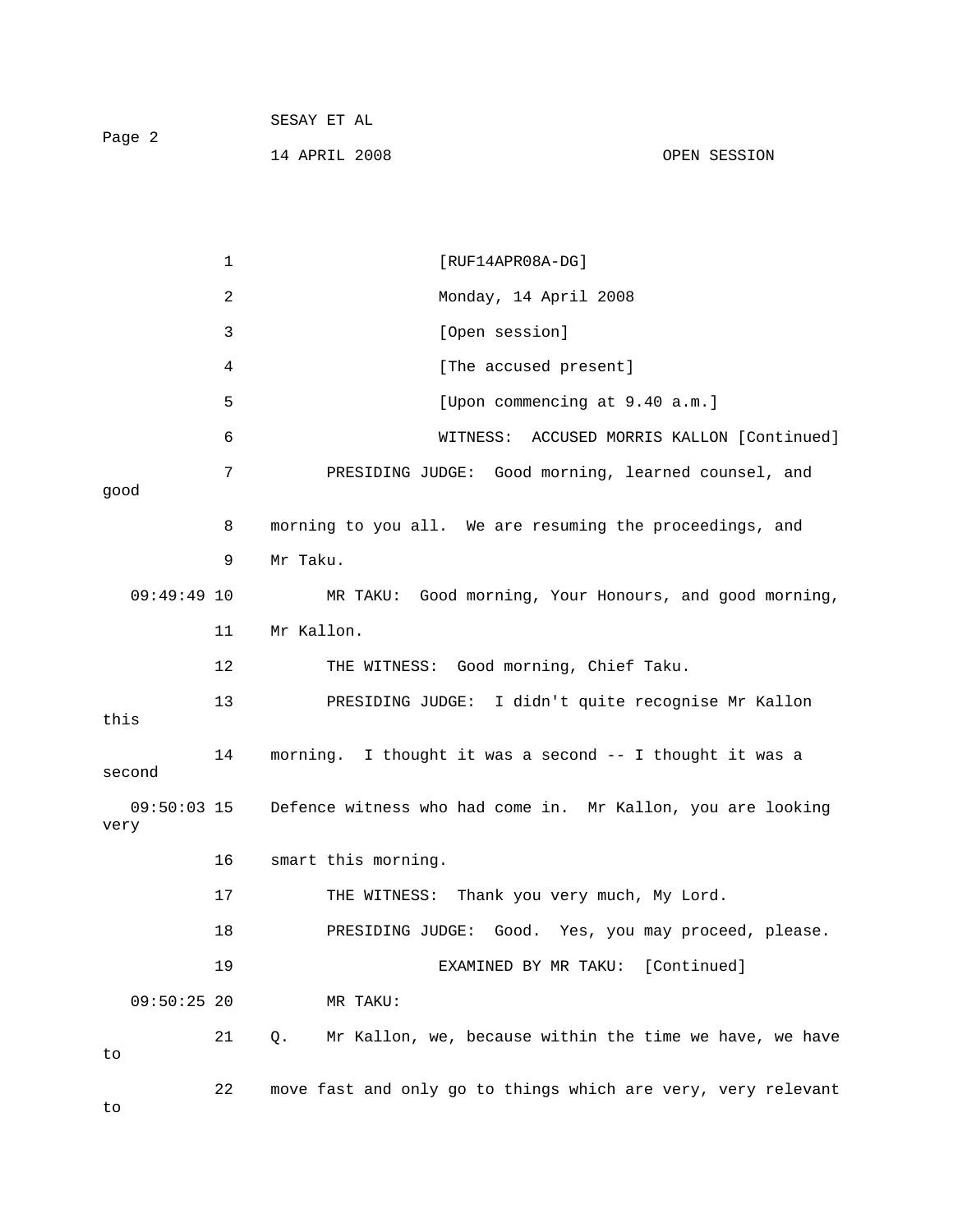23 your defence; you understand? 24 A. Yes. 09:50:36 25 Q. We also have here the statement of agreed facts on certain 26 issues, and it is not our intention to open these issues. When 27 we do refer to them, it's only to lay down the foundation to ask 28 the question; you understand? 29 A. Okay, sir.

SCSL - TRIAL CHAMBER I

 SESAY ET AL Page 3 14 APRIL 2008 OPEN SESSION

| week                                                                               | 1                | Now, we want to clarify one issue that we raised last<br>Q. |  |  |  |  |
|------------------------------------------------------------------------------------|------------------|-------------------------------------------------------------|--|--|--|--|
| Their                                                                              | 2                | before we move quickly to Kono and other areas. You told    |  |  |  |  |
| $\mathbf{3}$<br>Lordships that you were not a member of the Supreme Council;<br>do |                  |                                                             |  |  |  |  |
|                                                                                    | 4                | you remember that?                                          |  |  |  |  |
|                                                                                    |                  | 09:51:15 5 A. Yes, My Lord.                                 |  |  |  |  |
|                                                                                    | 6                | But that you were a member of the AFRC Council; you<br>Q.   |  |  |  |  |
|                                                                                    | 7<br>understand? |                                                             |  |  |  |  |
|                                                                                    | 8                | Yes, My Lord.<br>Α.                                         |  |  |  |  |
| facts,                                                                             | 9                | Now, for your information, the statement of agreed<br>Q.    |  |  |  |  |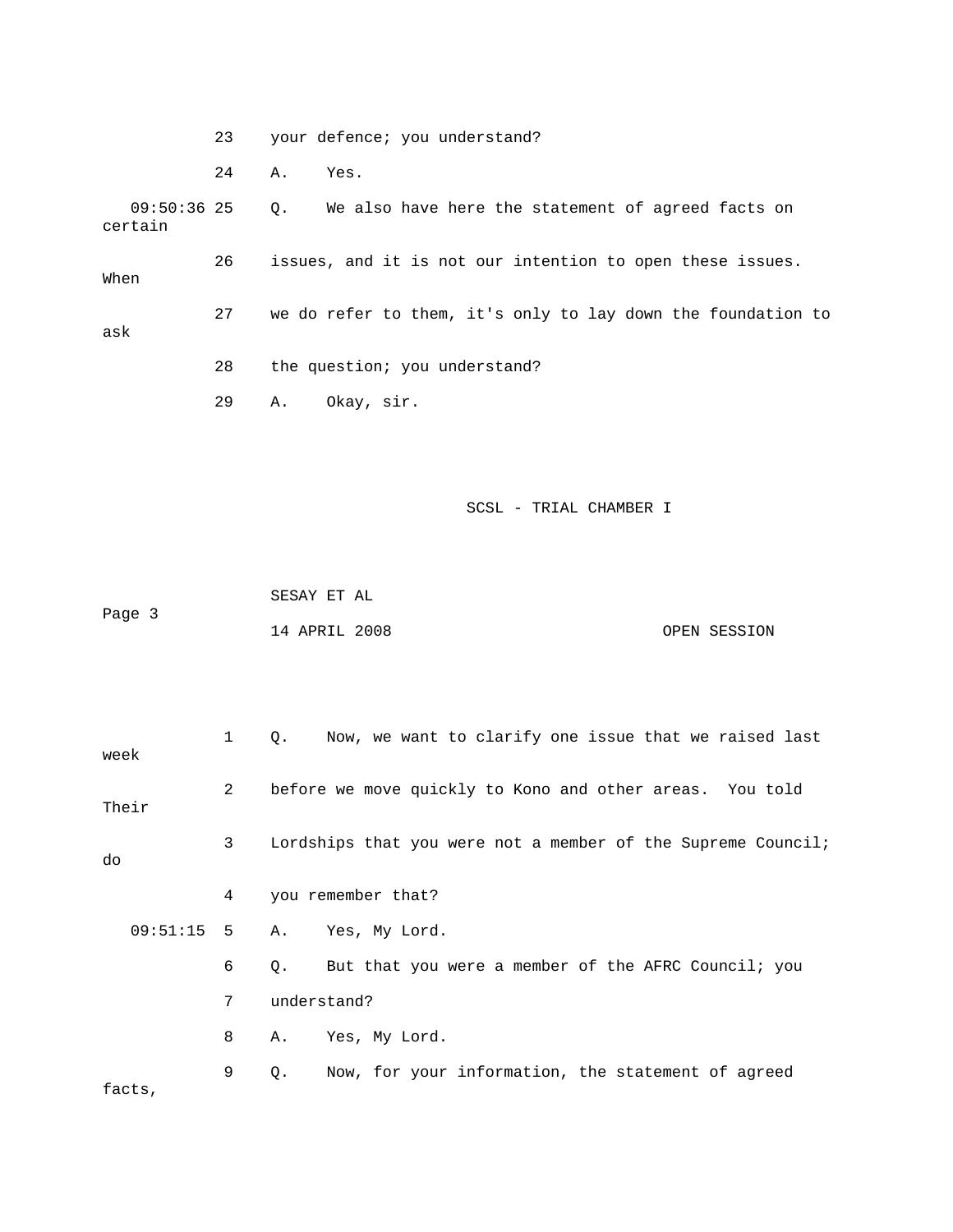09:51:34 10 it was already agreed that the Supreme Council was the supreme

11 organ of the --

12 PRESIDING JUDGE: That we know.

13 MR TAKU: Yes, Your Honours.

14 PRESIDING JUDGE: Yes.

09:51:45 15 MR TAKU: Now --

16 JUDGE BOUTET: Not only we know, it's been agreed upon

17 by --

18 MR TAKU: Yes, Your Honour.

 19 JUDGE BOUTET: -- I don't understand why we're again 09:51:50 20 working like this. You just said to your client that we should

21 move quickly, so --

 22 PRESIDING JUDGE: Move away from agreed issues or issues 23 which are not in contest.

24 MR TAKU: Thank you, Your Honours. Thank you.

09:52:04 25 PRESIDING JUDGE: Yes.

26 MR TAKU:

27 Q. Now, did there exist within the RUF -- well, it is also

28 agreed already that there was a War Council. Let me find out:

29 Were you a member of the War Council of that area?

SCSL - TRIAL CHAMBER I

 SESAY ET AL Page 4 14 APRIL 2008 OPEN SESSION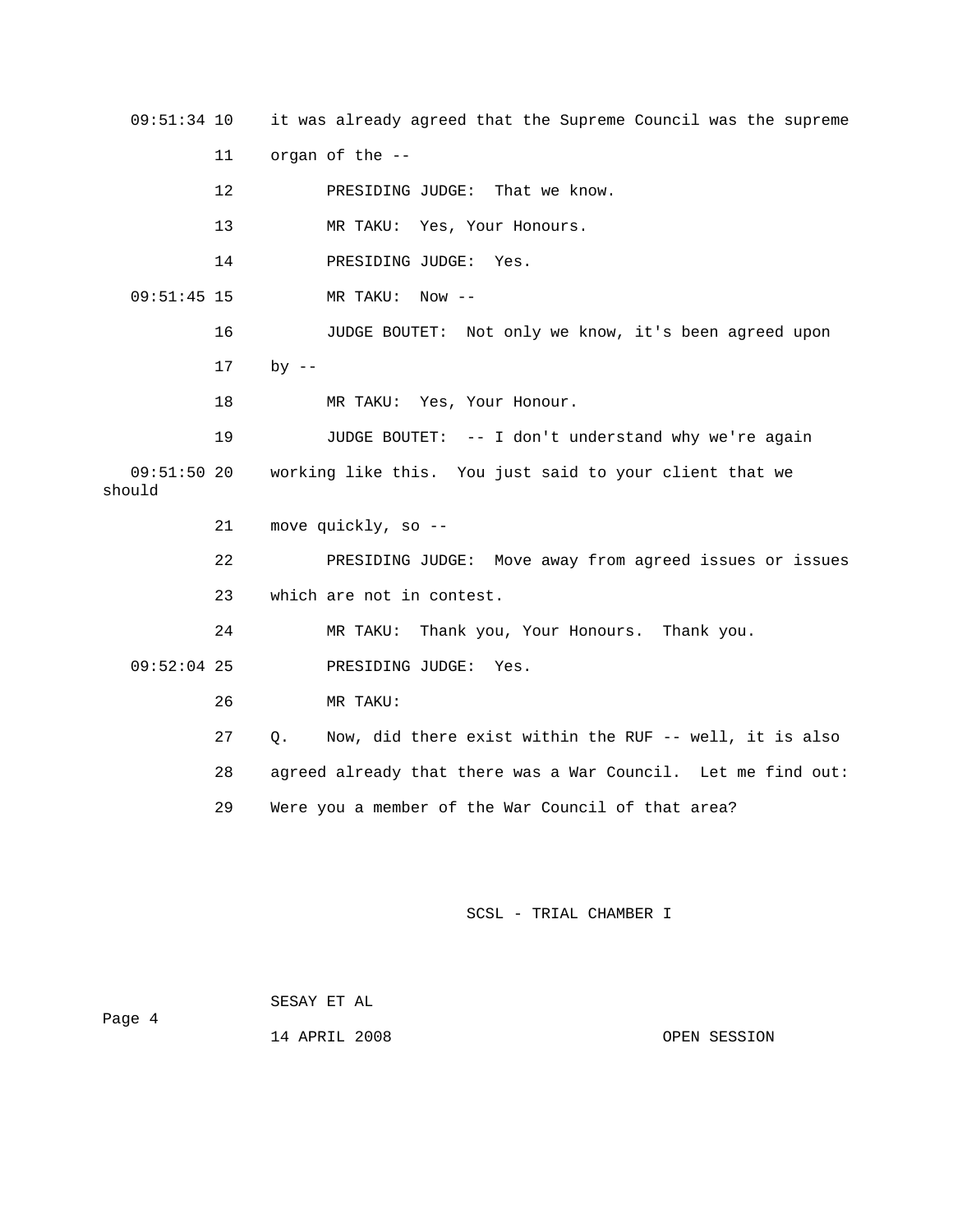1 A. No. No, My Lord.

2 PRESIDING JUDGE: Of which War Council?

3 MR TAKU: The RUF War Council.

 4 Q. Now, without reopening the issue, let me read what TF-366, 09:52:57 5 in the transcripts of 26 July 2005 -- 6 PRESIDING JUDGE: TF what? 7 MR TAKU: 360, Your Honour. TF1-360. 26 July 2005, page 8 38, line 16, and at page 39 lines 19. With your permission, Your 9 Honours, let me read, then ask the question. 09:53:26 10 TF1-360 testified that at the relevant time, the seat of 11 the War Council was at Buedu; that Mosquito and Superman attended 12 a meeting in Buedu but that Morris Kallon did not, and that all 13 decisions and orders regarding the movement came from the RUF 14 High Command in Buedu; that: "Buedu was the seat of power and 09:53:57 15 authority," and your role, Morris Kallon, was merely to receive 16 orders and decisions that concerned you, to pass them for 17 implementation, and that you could never, never issue orders, 18 even if authorised to do so by your superiors in Buedu; do you 19 agree with that. 09:54:17 20 A. Yes. The War Council Buedu they been based and then 21 Mosquito was the High Command of the RUF and the headquarter was 22 Buedu, Kailahun District, and at the time we were in Kono, all 23 other operational order and other order came directly from Sam

24 Bockarie to Superman in Kono, My Lord.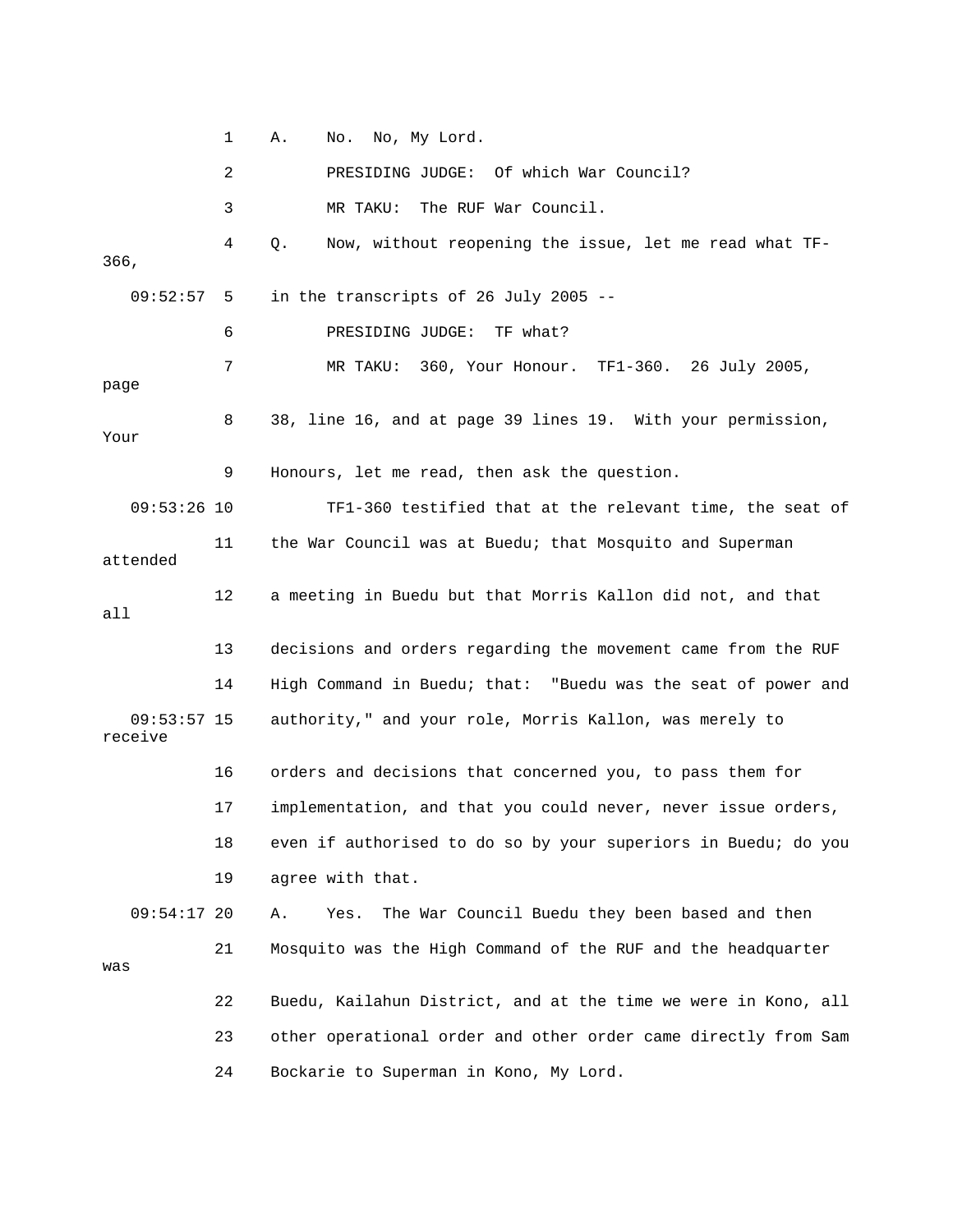| 09:54:47 25<br>clarify |    | Now, let me find out one thing, Mr Kallon. We'll<br>$\circ$ .  |
|------------------------|----|----------------------------------------------------------------|
|                        | 26 | another issue that was raised last week. Can you tell their    |
| or                     | 27 | Lordships whether, in the course of your ideological training, |
| you                    | 28 | the training you had in the RUF, whether anyone was ever told  |
| the                    | 29 | or told anyone to your knowledge that to attain the goals of   |

|        | SESAY ET AL   |  |              |
|--------|---------------|--|--------------|
| Page 5 |               |  |              |
|        | 14 APRIL 2008 |  | OPEN SESSION |

|           | 1             | revolution, collective punishment must not be inflicted on the     |
|-----------|---------------|--------------------------------------------------------------------|
|           | $\mathbf{2}$  | civilian population of Sierra Leone; did anyone ever tell you      |
|           | $\mathbf{3}$  | that? Did you ever hear that?                                      |
| standing  | $4 \quad$     | No, My Lord. If you -- you can go back to the 25<br>A.             |
| civilian  |               | 09:55:41 5 point, it make it very clear that no one should enslave |
| civilian; | 6             | within the RUF; that is, you are not to kill innocent              |
| take, I   | 7             | you are not to amputate innocent civilian; you are not to          |
| SO        | 8             | mean, liberty with the women; that is, no raping and so on and     |
|           | 9             | forth, My Lord.                                                    |
|           | $09:56:03$ 10 | Did anyone tell you -- or anyone ask, to your knowledge,<br>Q.     |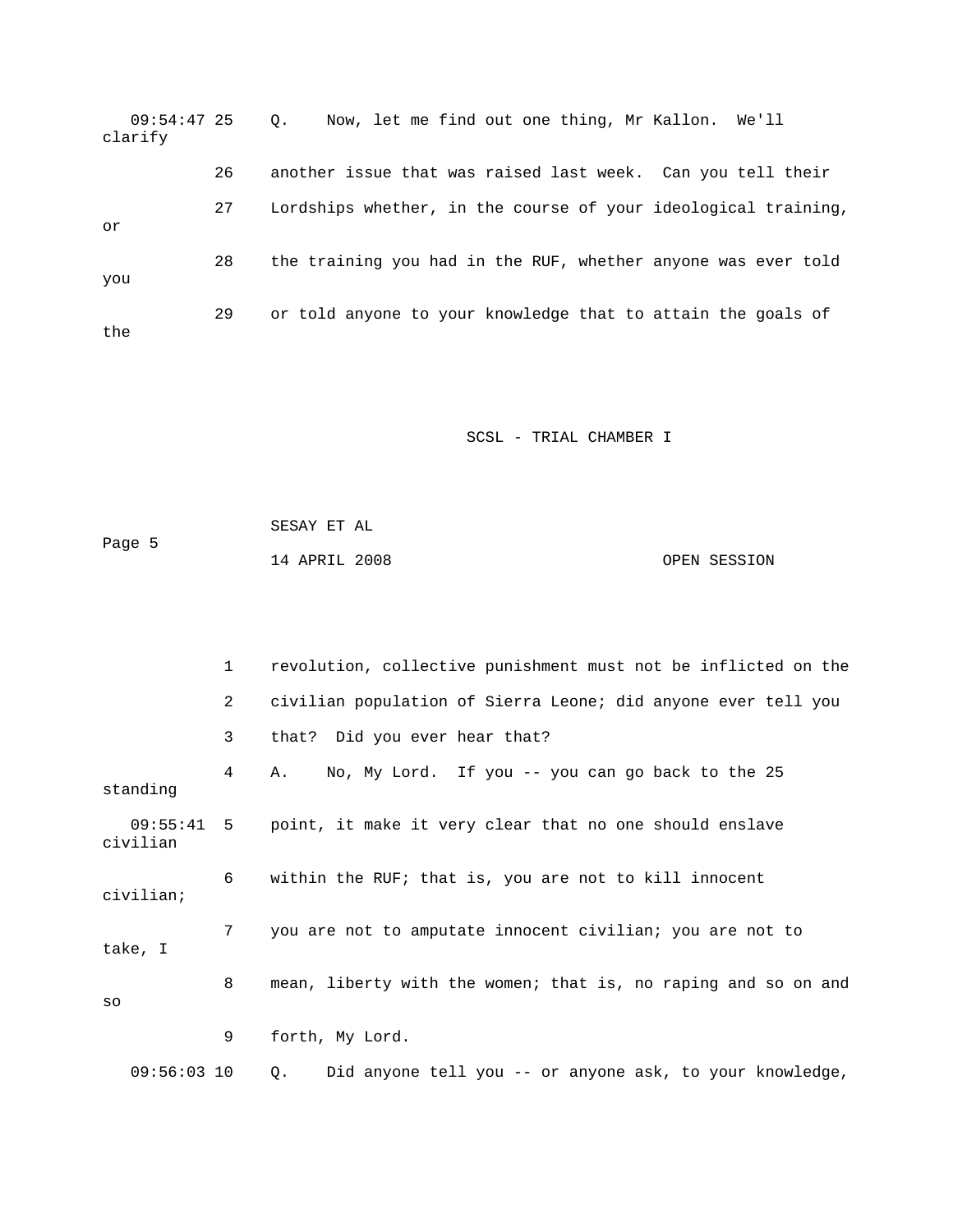| 11<br>to                  |    | that in order to attain the goals of the revolution, they have  |
|---------------------------|----|-----------------------------------------------------------------|
|                           | 12 | terrorise the civilian population of Sierra Leone?              |
| attended,                 | 13 | At the RUF training base, or the two bases I<br>Α.<br>No.       |
|                           | 14 | But there were certain elements within the RUF, I cannot<br>no. |
| $09:56:36$ 15<br>himself, |    | vouch for them. Like Superman, Massaquoi, Sam Bockarie          |
| Superman,                 | 16 | and -- like 361, 360, 366, all those were follower of           |
| somehow                   | 17 | so I cannot vouch for them. And they always used to be          |
|                           | 18 | separate from the body of the RUF. Like, instance, when we      |
| Superman                  | 19 | retreated 1998 in Kono. After August, Fiti Fata attack,         |
| $09:57:18$ 20<br>is       |    | break away from the RUF and go towards the northern area, that  |
| on                        | 21 | Kabala. So -- and right before this Tribunal, 366 -- 361 say    |
|                           | 22 | their way going, there were a lot of atrocity committed, so I   |
|                           | 23 | cannot vouch for him, My Lord.                                  |
|                           | 24 | PRESIDING JUDGE: You mentioned those you couldn't vouch         |
| $09:58:02$ 25<br>Did      |    | You said Superman, Gibril Massaquoi, Bockarie himself.<br>for.  |
|                           | 26 | you mention another name?                                       |
|                           | 27 | THE WITNESS: Yes, sir.                                          |
|                           | 28 | PRESIDING JUDGE: And -- and who else?                           |
| were                      | 29 | THE WITNESS: 361, 360, 366, Mike Lamin, this -- those           |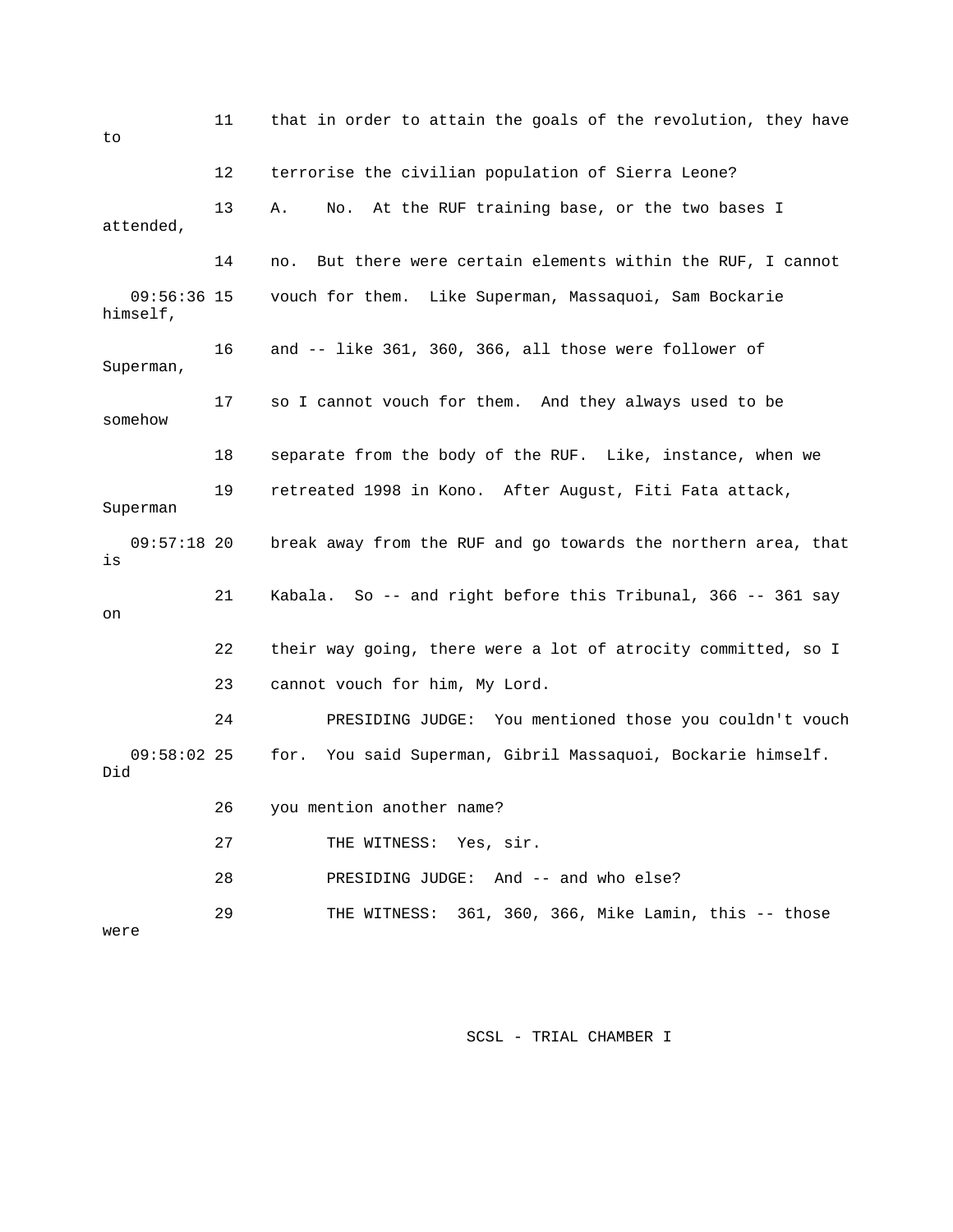| Page 6 |              | SESAY ET AL                                                  |
|--------|--------------|--------------------------------------------------------------|
|        |              | 14 APRIL 2008<br>OPEN SESSION                                |
|        |              |                                                              |
|        |              |                                                              |
|        | $\mathbf{1}$ | people who were doing things out of the ideology of the RUF. |
|        | 2            | That's why some of us do not go along with them, My Lord.    |
|        | 3            | MR TAKU:                                                     |

 4 Q. Now, Mr Kallon, you testified that on 25 May 1996 you were 09:58:51 5 in Bo Jungle; do you remember that?

6 A. Yes, My Lord.

 7 Q. Now, were you ever told by anyone at any time in this - in 8 the struggle that to attain the goals of the revolution you must

 9 conquer, capture the diamond areas of Sierra Leone in order to 09:59:16 10 use the proceeds?

 11 PRESIDING JUDGE: What material is that in these 12 proceedings? 13 MR TAKU: Okay. Well, I mean, look at the indictment,

Your

14 Honours --

 09:59:28 15 PRESIDING JUDGE: Yes, looking at the indictment, how 16 material as to whether he was told and as to whether it really 17 happened?

 18 MR TAKU: Okay. Thank you, Your Honours. Thank you for 19 that. Let me move to another area.

 09:59:39 20 Q. Now Mr Kallon, you said that you came right to Mile 91 and

 21 you were asked to attack, to go back and attack Bo. Why were you 22 asked to go back and attack Bo? What was the aim, when you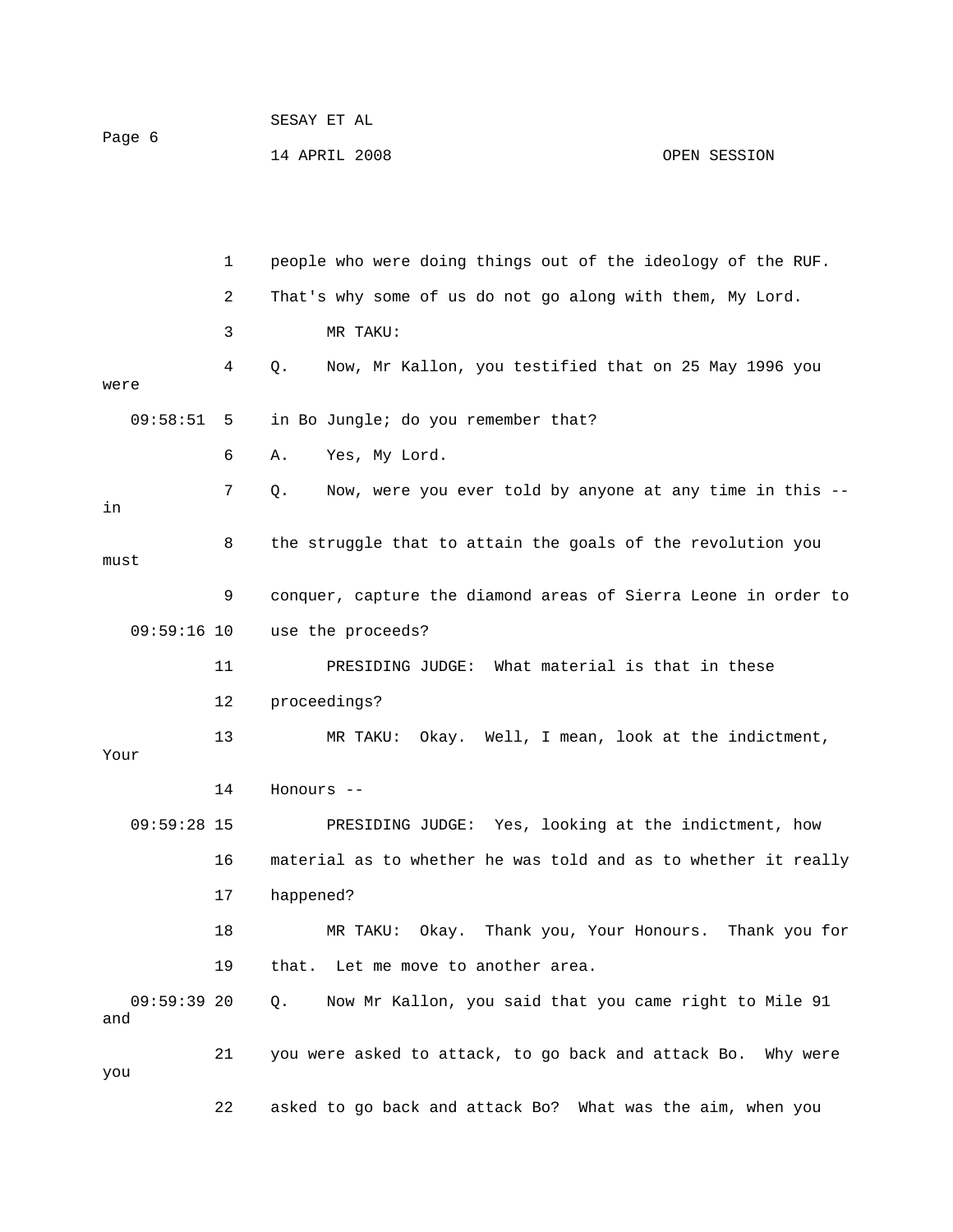|       |               | 23 | retreated from Bo, that you were asked -- what reason were you |
|-------|---------------|----|----------------------------------------------------------------|
|       |               | 24 | qiven?                                                         |
| Sesay | $09:59:59$ 25 |    | In February 1998, the reason when Lieutenant-Colonel<br>Α.     |
|       |               | 26 | and Lieutenant-Colonel Peter Vandi, from the side of the RUF,  |
|       | Kailahun      | 27 | when they came, actually we were finding way to get to         |
| So    |               | 28 | to the borderline. That was the former headquarter of RUF.     |
| we    |               | 29 | it was the route we wanted to use but very unfortunately, when |

|        | SESAY ET AL   |  |              |
|--------|---------------|--|--------------|
| Page 7 |               |  |              |
|        | 14 APRIL 2008 |  | OPEN SESSION |

| SO           | $\mathbf{1}$   | got to Bo, Lieutenant-Colonel Sesay, by that time, got wounded |
|--------------|----------------|----------------------------------------------------------------|
| way          | $2^{\circ}$    | there was no way for us to push towards Kenema and find our    |
| us           | 3              | to Kailahun. That was the only reason we reattack Bo back for  |
|              | $4\phantom{0}$ | to get shorter road to Kailahun.                               |
| $10:01:07$ 5 |                | $\circ$ .<br>Now --                                            |
|              | 6              | PRESIDING JUDGE: Mr Taku, please, get along with your          |
|              | 7              | examination. Get along with your examination. Don't -- even    |
|              | 8              | though I may be writing, I am following you. You know, we are  |
|              | 9              | following you.                                                 |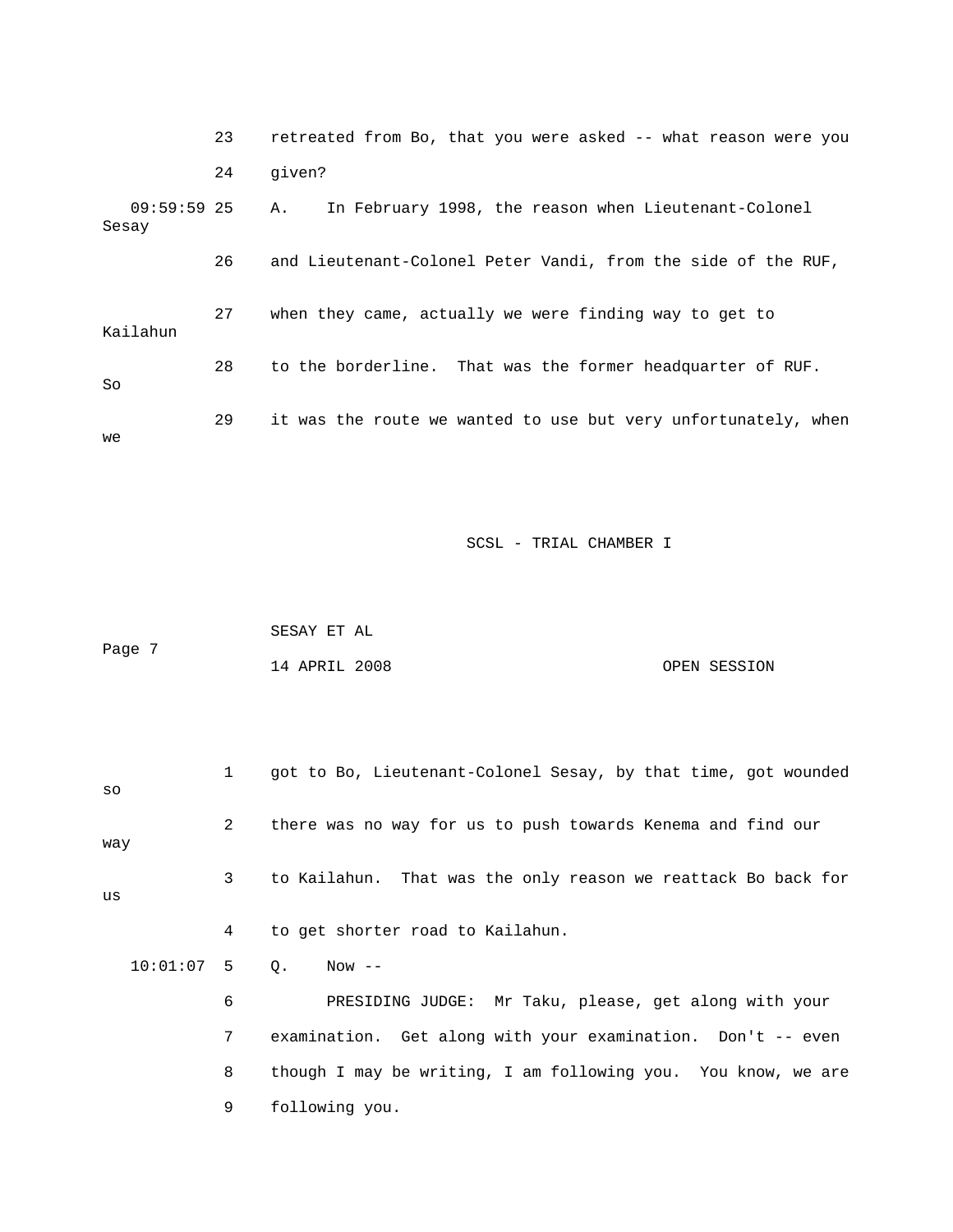10:01:23 10 MR TAKU: Thank you, sir.

 11 PRESIDING JUDGE: Yes, please get along with the 12 examination at the pace which you think you should. If we want 13 to go slower we would indicate that. 14 MR TAKU: Yes, Your Honours. 10:01:34 15 PRESIDING JUDGE: Yes. 16 MR TAKU: Right away let me just say one thing, Your 17 Honours. In the course of the examination because of my multiple 18 charging it may occur that we may go back to the same facts. If 19 Your Lordships think it's redundant, please, you can always draw 10:01:51 20 my attention to say that it has been covered -- 21 PRESIDING JUDGE: Yes, we would. We would. Conduct your 22 examination-in-chief as freely and as independently as you 23 consider it. 24 MR TAKU: Thank you, Your Honour. 10:02:04 25 PRESIDING JUDGE: Where we think that we -- that you're 26 getting into proscribed grounds, you know, we would step in. 27 MR TAKU: Thank you, Your Honours. 28 Q. Now, can you also tell Their Lordships why when you came 29 back to Mile 91 you went to Magburaka and you went to Kono; why?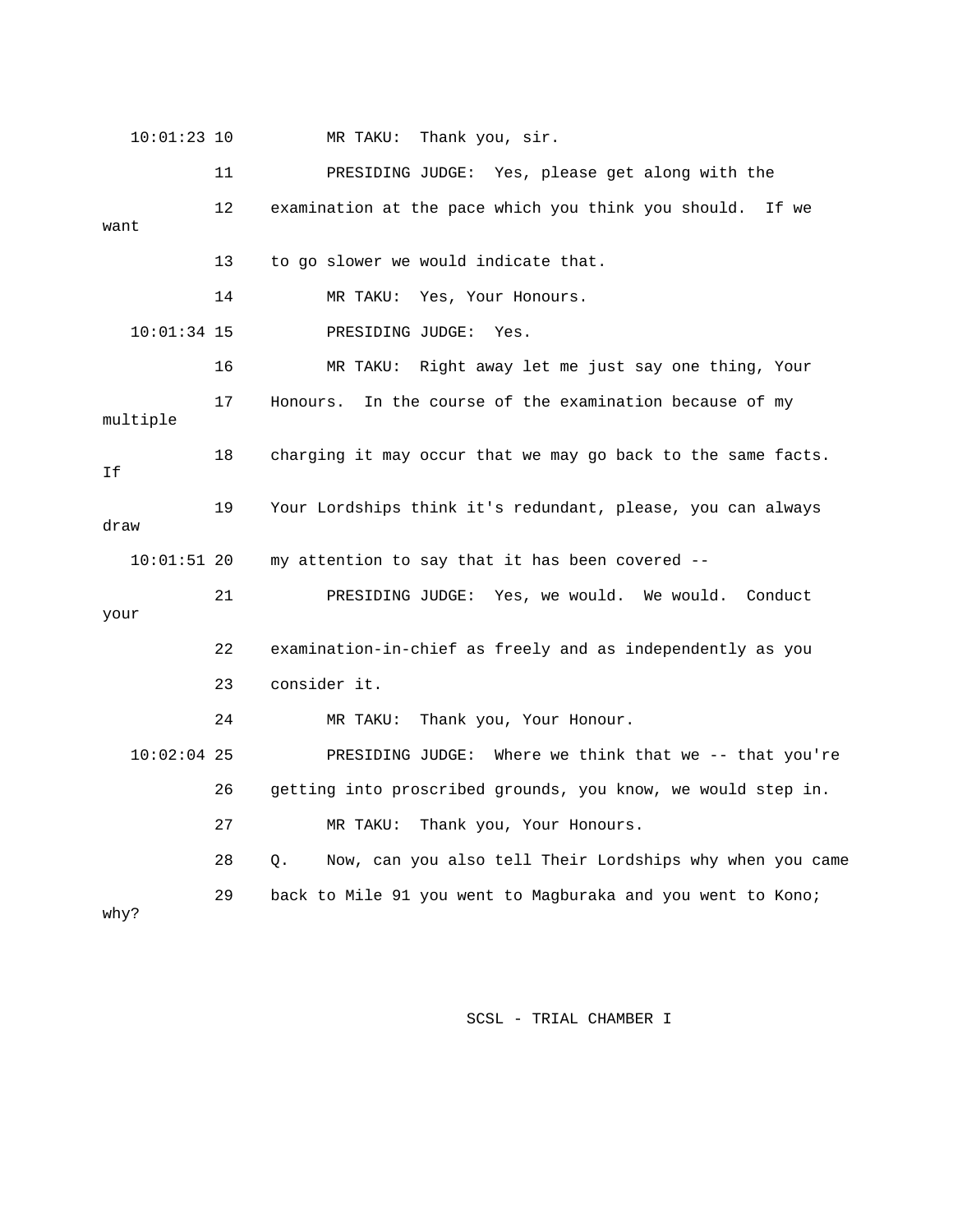Page 8

SESAY ET AL

 1 A. My Lord, at that time, in that very February, the ECOMOG 2 were running behind both RUF and the AFRC, and we were finding 3 all means and possibility to get towards Kailahun because 4 Kailahun had been our headquarter and Kailahun particular there 10:02:53 5 were no AFRC deployed in Kailahun Town and Buedu and so forth. 6 Their deployment only stop at Daru. So when I get to Magburaka, 7 My Lord, I met there with Mr -- I mean Lieutenant-Colonel Issa 8 Sesay, and I was told that Superman and his group has already 9 captured Kono and from Kono, Koidu Town to Kailahun is another 10:03:21 10 way shorter to Kailahun than for me to go back and take any other 11 route. That was the reason, My Lord. 12 Q. Now TF1-366 testified, on 11 November 2005, pages 59 to 60, 13 and told this Honourable Trial Chamber that you went as far as 14 Masiaka, you were in Masiaka, and that between RDF -- that from 10:04:12 15 Masiaka to RDF you came from Bo and ordered Operation Pay 16 Yourself. What do you say that to, please? 17 A. No, My Lord. I do not go to Masiaka during the retreat in 18 February, My Lord. And, as I told you, the motive of TF-366 19 testifying against me. I have already -- 10:04:33 20 PRESIDING JUDGE: Answer the question first. 21 THE WITNESS: I did not go there, My Lord, and I did not

22 order Operation Pay Yourself, My Lord.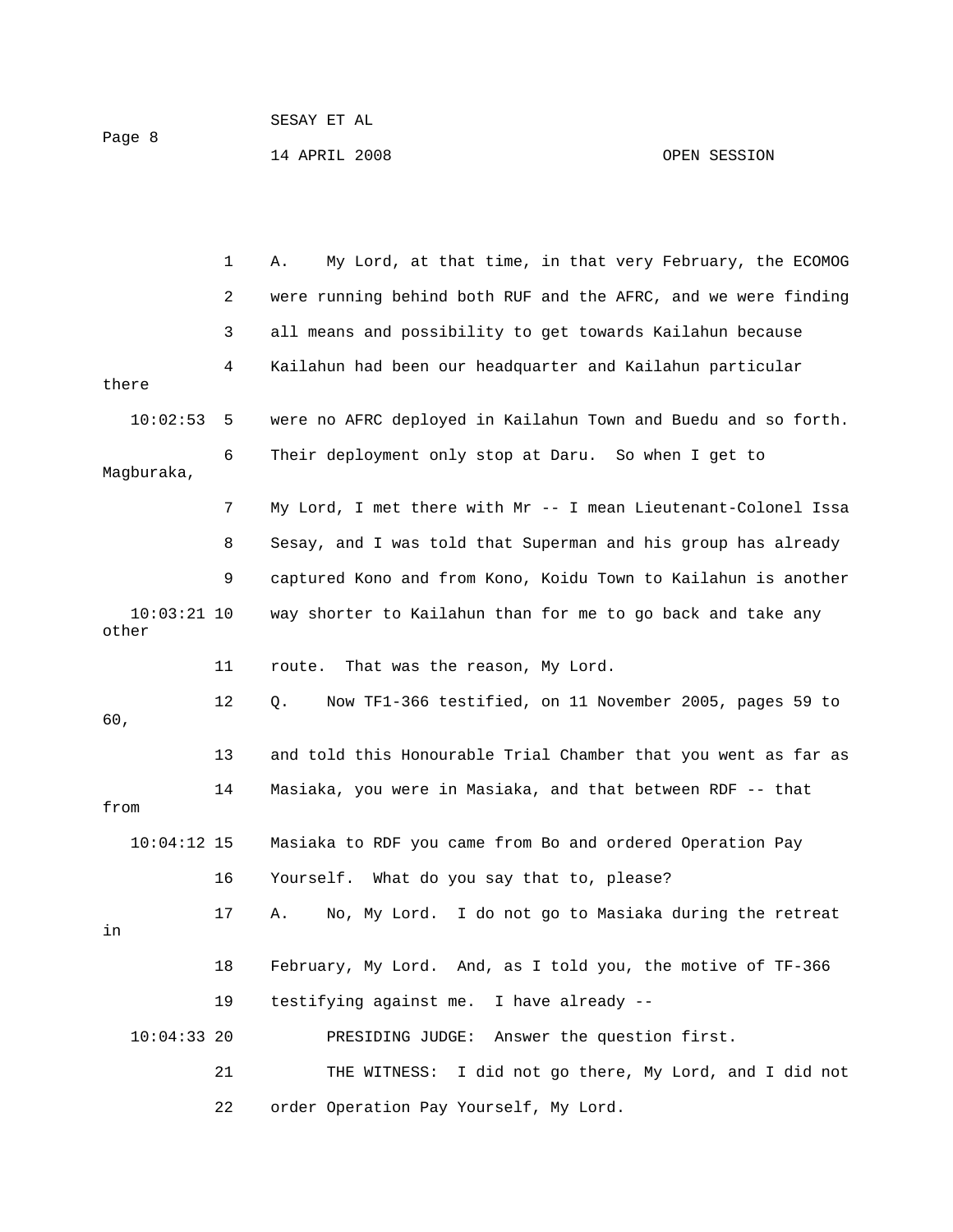|        |               | 23 | MR TAKU:                                                         |
|--------|---------------|----|------------------------------------------------------------------|
|        |               | 24 | Again, do you know why this witness would make that<br>$\circ$ . |
| there, | $10:04:56$ 25 |    | allegation against you, even though you say you didn't go        |
|        |               | 26 | why would he say that you were there and you gave that order.    |
|        |               | 27 | Why do you think?                                                |
|        | different     | 28 | My Lord, last week I explained the problems, the<br>А.           |
|        |               | 29 | different problems occurred between myself and 366.              |

|        | SESAY ET AL   |  |              |
|--------|---------------|--|--------------|
| Page 9 |               |  |              |
|        | 14 APRIL 2008 |  | OPEN SESSION |

|                      | 1 | PRESIDING JUDGE: And would that be the same                  |
|----------------------|---|--------------------------------------------------------------|
| explanations?        |   |                                                              |
|                      | 2 | THE WITNESS: Yes. Yes, My Lord.                              |
| proceed.             | 3 | PRESIDING JUDGE: Then we gloss through that and              |
|                      |   |                                                              |
|                      | 4 | THE WITNESS: Thank you, My Lord.                             |
| 10:05:22 5           |   | MR TAKU:                                                     |
| transcripts          | 6 | Now, Mr Sesay testified on 9 May 2007, amended<br>Q.         |
|                      | 7 | Your Honours, at page 24 to 25, line 19, you said that you,  |
|                      | 8 | Morris Kallon, did not come to Masiaka. The stop at Mile 91  |
|                      | 9 | after you withdrew from Bo. Mr Sesay, at page 32 to line 24, |
| $10:05:44$ 10<br>who |   | line 24 also said that he had with him two senior commanders |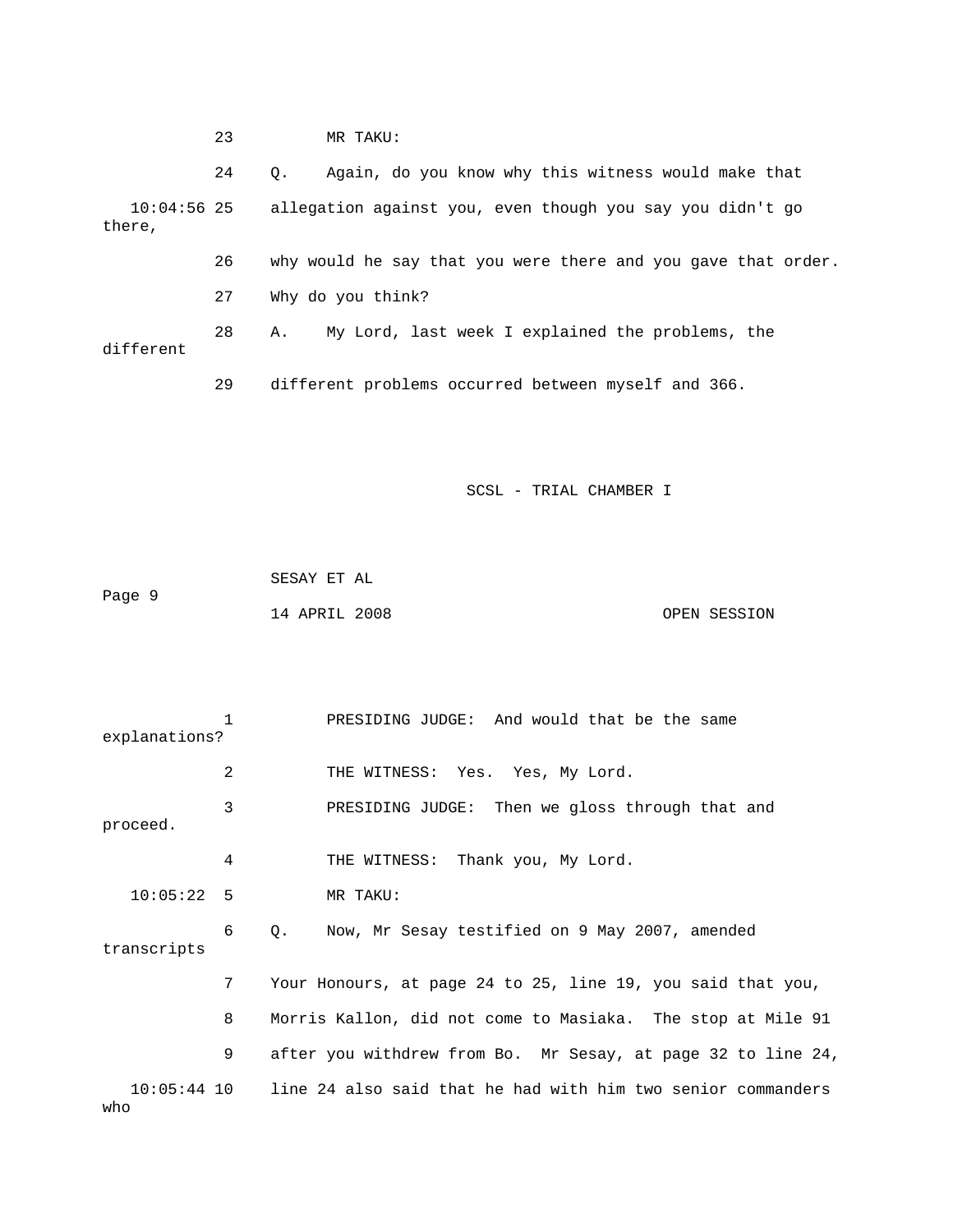|                       | 11 | had trained him, Mr Sesay, Mike Lamin and Major Isaac Mongor; |
|-----------------------|----|---------------------------------------------------------------|
|                       | 12 | what do you say about that?                                   |
| Mongor                | 13 | Yes, that is true. I did not go Masiaka, and Isaac<br>Α.      |
| Camp                  | 14 | and Mike Lamin, they were the training commandant from the    |
| $10:06:13$ 15<br>most |    | Jackson, Naama base and all along they have been the senior-  |
|                       | 16 | officers within the RUF rank.                                 |
|                       | 17 | Did they also train you?<br>Q.                                |
|                       | 18 | Yes, My Lord.<br>Α.                                           |
|                       | 19 | That's Mike Lamin and who?<br>PRESIDING JUDGE:                |
| $10:06:26$ 20         |    | Isaac Mongor, My Lord.<br>THE WITNESS:                        |
|                       | 21 | MR TAKU:                                                      |
| pages                 | 22 | Now, Mr Kallon, TF-360, testified on 20 July 2005, at<br>Q.   |
| though                | 23 | 10 to 11, line 20 to 23, he testified and said that even      |
| briefed               | 24 | he was not present in Makeni, but that you told him, you      |
| $10:07:15$ 25<br>you  |    | him that there was a meeting in Flamingo Nightclub in which   |
| Sesay,                | 26 | participated Bazzy, Johnny Paul Koroma, Five-Five and Mr      |
| Yourself.             | 27 | and that you briefed him that you ordered Operation Pay       |
|                       | 28 | What do you say about that, please?                           |
|                       | 29 | No, My Lord, not true. I did not attend no meeting at<br>Α.   |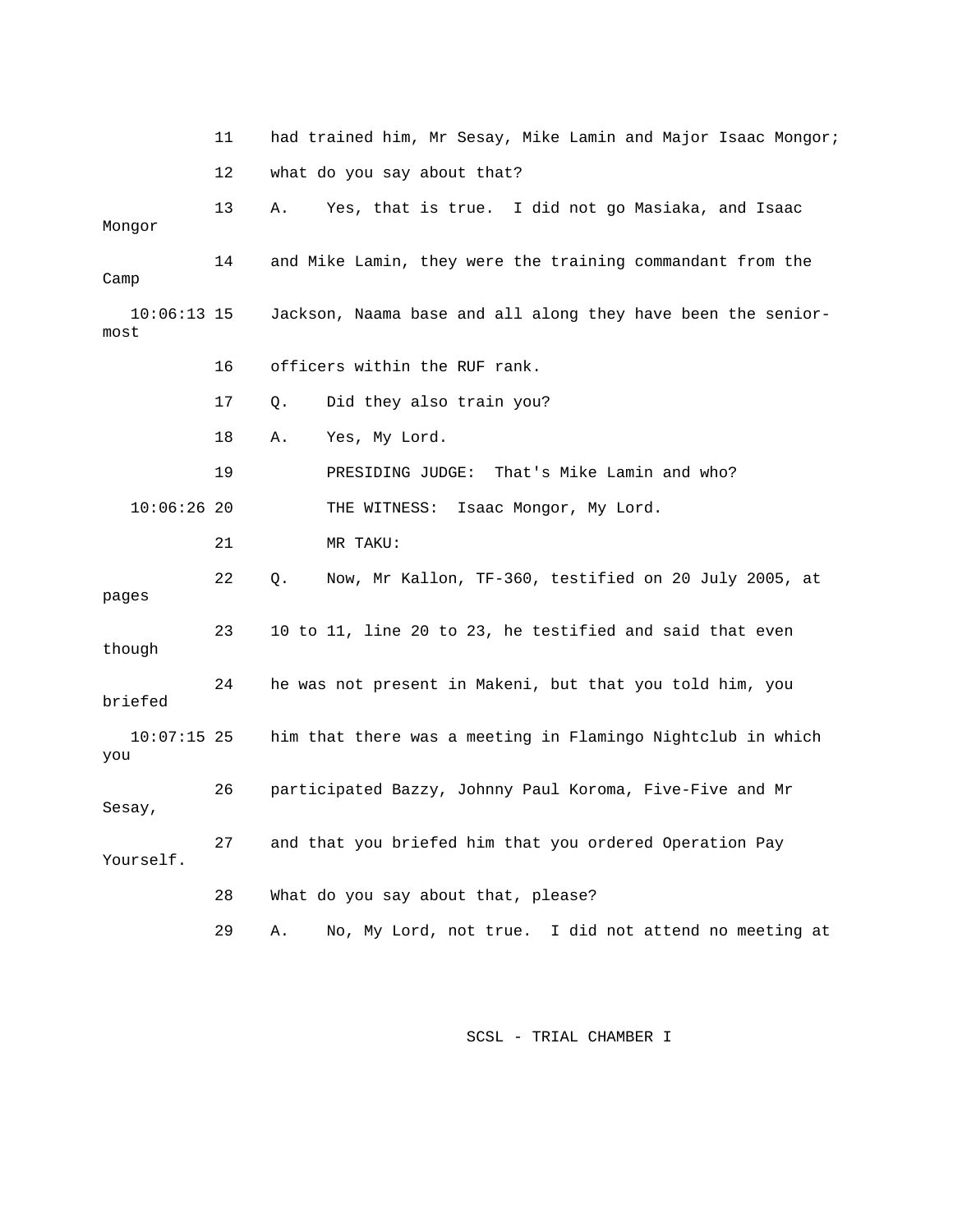| Page 10 | SESAY ET AL   |  |              |
|---------|---------------|--|--------------|
|         | 14 APRIL 2008 |  | OPEN SESSION |

|               | 1  | Flamingo Nightclub, and I do not give any order of the alleged   |
|---------------|----|------------------------------------------------------------------|
|               | 2  | Operation Pay Yourself, and I do not go to Makeni during the     |
|               | 3  | retreat, My Lord.                                                |
|               | 4  | Mr Kallon, can you tell Their Lordships --<br>Q.                 |
| 10:07:50      | 5  | PRESIDING JUDGE: Flamingo Nightclub is where again?              |
|               | 6  | MR TAKU: Makeni, sir.                                            |
|               | 7  | PRESIDING JUDGE:<br>Uh-huh.                                      |
|               | 8  | MR TAKU:                                                         |
| testify       | 9  | Can you tell Their Lordships why this witness would<br>Q.        |
| $10:07:59$ 10 |    | against you falsely on that?                                     |
|               | 11 | Chief Taku, 360 and 361, they were both operated under<br>Α.     |
| from          | 12 | Colonel Superman, and they were following Colonel Superman       |
| go            | 13 | point to point and because myself and Superman do not used to    |
| activities,   | 14 | along well, and do not used to agree to some of his              |
| $10:08:33$ 15 |    | so all his boy behind him. We don't have to get close to make    |
|               | 16 | any allegation against me because of me presently facing the     |
|               | 17 | trial.                                                           |
|               | 18 | Now, TF1-371 testified, on 20 July 2006, at page 31, and<br>Q.   |
|               | 19 | establishes the following common structure of the retreat.<br>He |
| $10:09:03$ 20 |    | says that he was a colonel, he was a full colonel, but he said   |
| command       | 21 | that, at page 61, lines 1 to 3, that on the retreat the          |
|               | 22 | structure was still intact and assignments given to senior       |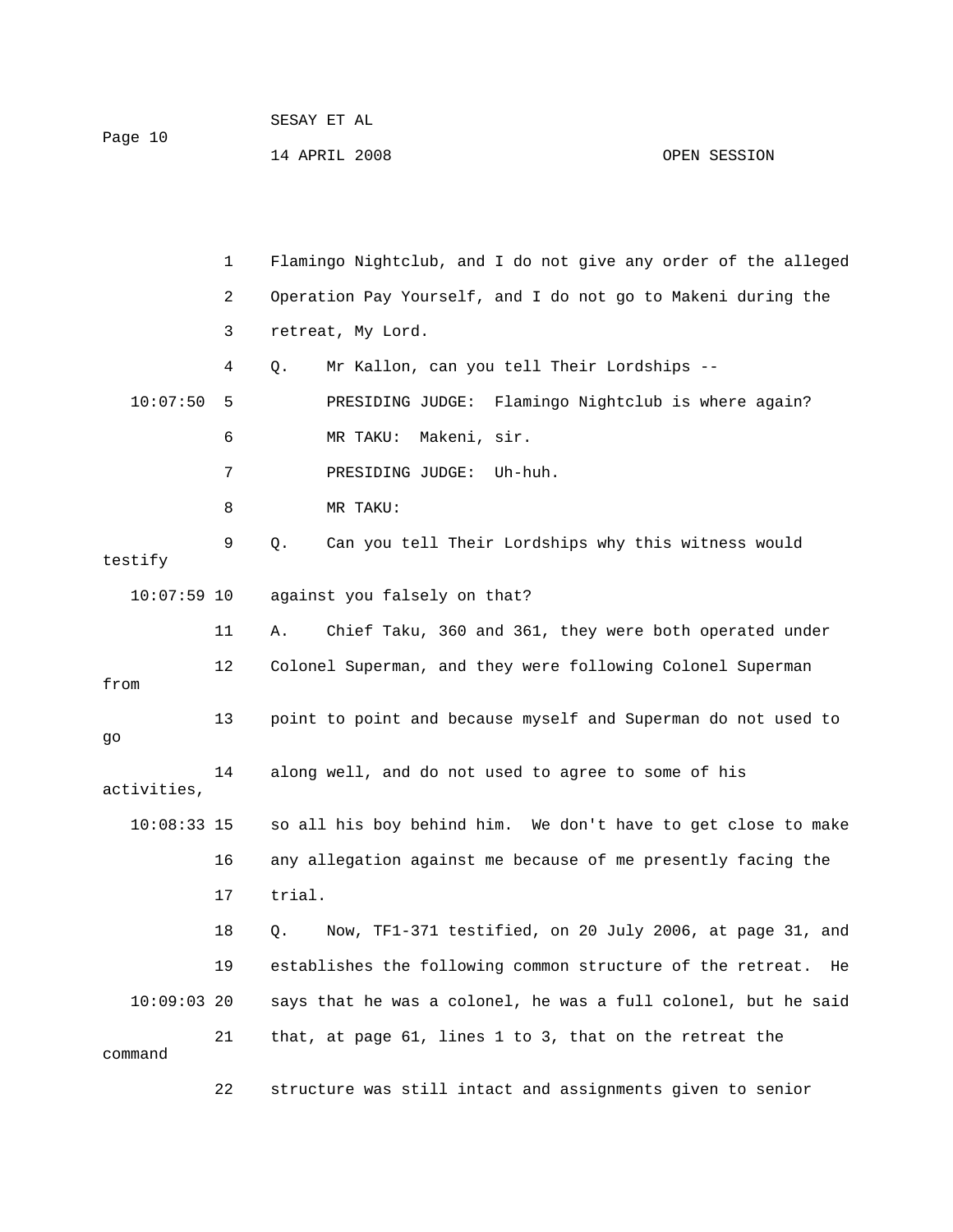| that |               | 23 | military officers and High Command were intact. He stated     |
|------|---------------|----|---------------------------------------------------------------|
|      |               | 24 | the RUF hierarchical command, a chain of command which was    |
|      | $10:09:36$ 25 |    | maintained throughout the junta period, and it was maintained |
| the  |               | 26 | throughout the junta period, and up to the point of leaving   |
|      |               | 27 | city and retreating to Masiaka and Makeni, he established the |
|      | allegedly     | 28 | following command structure, which was established --         |
| He   |               | 29 | established at Masiaka. This is starting from the highest.    |

|         | SESAY ET AL   |              |
|---------|---------------|--------------|
| Page 11 |               |              |
|         | 14 APRIL 2008 | OPEN SESSION |

| Sam      | $1 \quad$    | said Issa Sesay was a field commander and he [indiscernible]       |
|----------|--------------|--------------------------------------------------------------------|
|          | $\mathbf{2}$ | Bockarie and that you, Morris Kallon, you were the field           |
|          | 3            | commander and deputy $-$ - no. You were the deputy group $-$ - no, |
| formerly | 4            | you're the battle-group Commander, I'm sorry, a position           |
|          |              | 10:10:13 5 held by Issa. Various brigade commanders known as area  |
|          | 6            | commanders [indiscernible] various RUF battalions were also        |
|          | 7            | there. At the same -- and at the same level in the hierarchy,      |
| overall  | 8            | that's to say, they had the same level in the hierarchy            |
|          | 9            | security commanders, G4, G5, directly responsible for the          |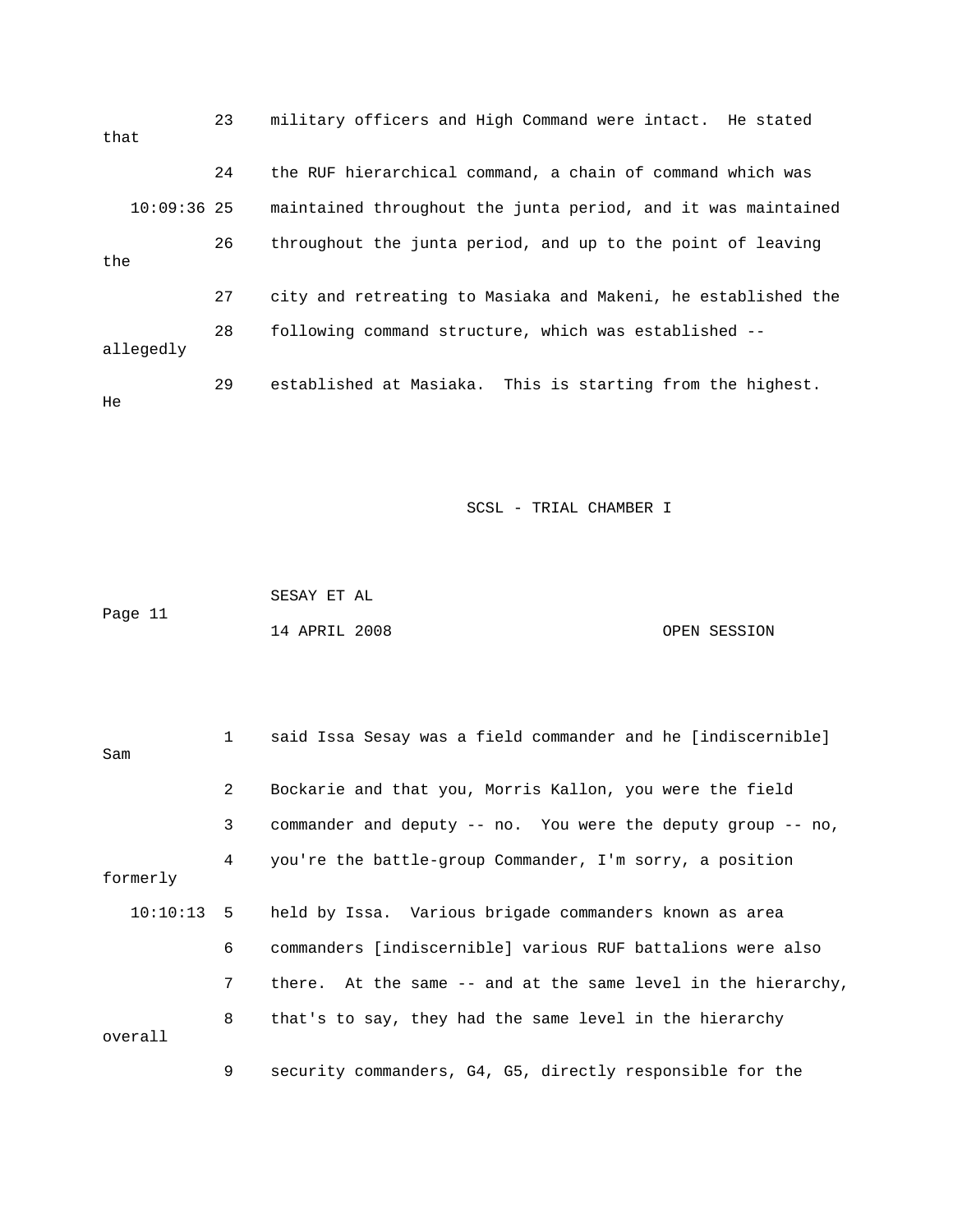10:10:45 10 internal defence unit, battalion commanders et cetera. That is 11 on 10 July, at page 61 to 62. What do you say about that? Were 12 you, Mr Kallon, battle-group commander at Makeni, under Mr Issa? 13 A. No, My Lord. 1997, 1998, I was never in that position, and 14 to make clear, 1998 retreat, Issa was not the battlefield 10:11:13 15 commander of the RUF. He was the battle-group commander of the 16 RUF in February 1998, and the different area commander xxxx 17 talk about in this Tribunal, it is true, xxxx were on the 18 retreat, and he was from my area commander -- Superman was on the 19 retreat. He was from my area commander. But I was not 10:11:41 20 battle-group commander and deputy to Mr Sesay. I did not held 21 that position. 22 Q. Again, Mr Kallon, why would you think TF1-371 would testify 23 falsely against you in this regard? 24 A. My Lord, last week I think I showed the motive why TF1- 361 10:12:07 25 can lie on me, because of I do not support him in real capacity, 26 or wanted to held leadership within the RUF. 27 PRESIDING JUDGE: Is it TF1-361 or TF1-371? 28 THE WITNESS: 371, Your Honour. 29 MR TAKU: 371.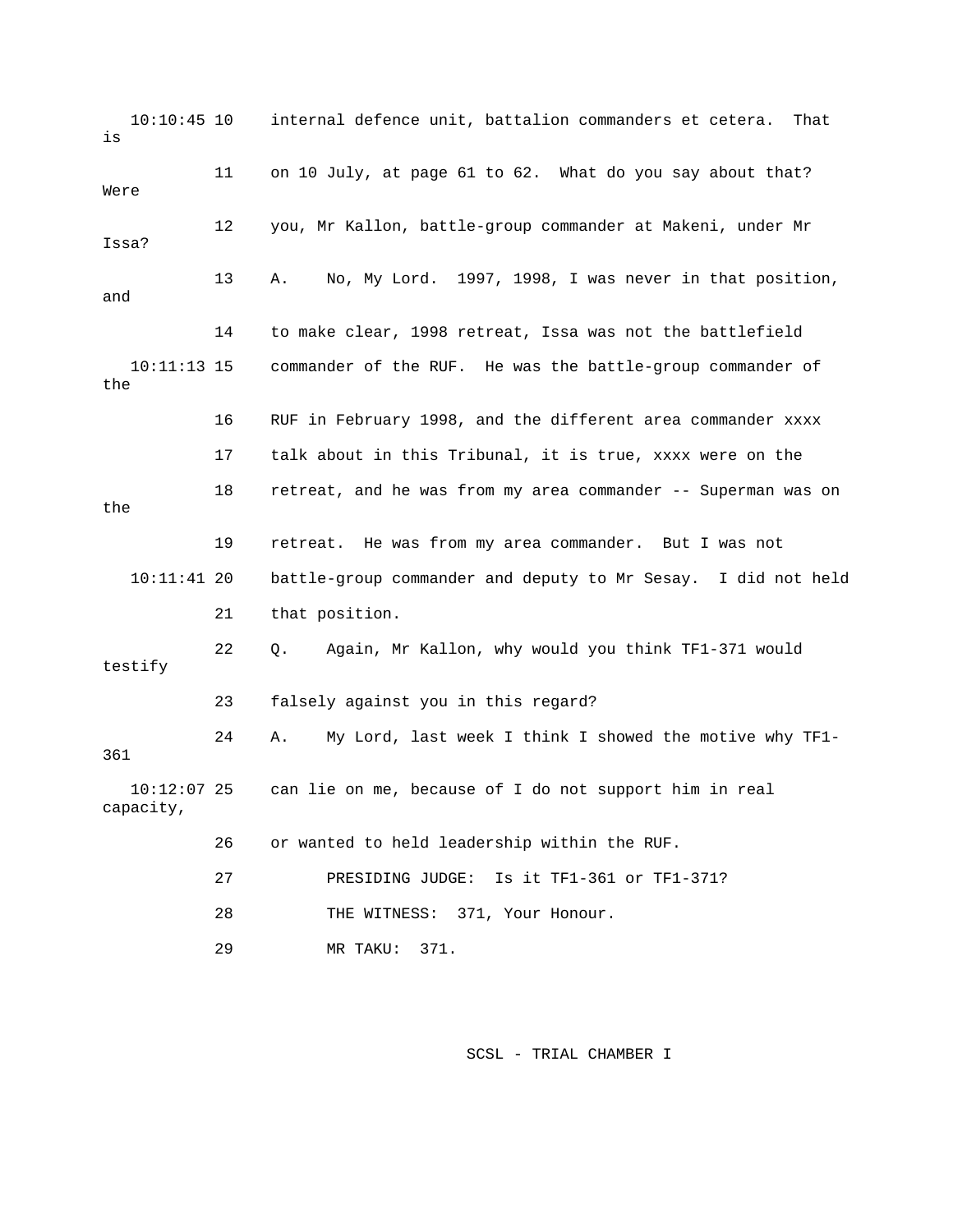|         | SESAY ET AL   |              |
|---------|---------------|--------------|
| Page 12 |               |              |
|         | 14 APRIL 2008 | OPEN SESSION |

1 JUDGE BOUTET: 37 what? 2 MR TAKU: 371, Your Honours. 3 JUDGE BOUTET: So when you refer to the transcript, you 4 refer to the transcript of 371 and not 361? 10:12:38 5 MR TAKU: Yes, I've finished with 361. Then I was now on 6 371, Your Honour. 7 PRESIDING JUDGE: That was where my confusion came from 8 [indiscernible] 361 or 371. 9 MR TAKU: 371, Your Honours. 10:12:49 10 JUDGE BOUTET: So the reference of July 2006 is the 11 evidence of 361? 12 MR TAKU: No, 371. He testified -- 13 JUDGE BOUTET: 371. 14 MR TAKU: Yes, Your Honours. 10:13:01 15 JUDGE BOUTET: Thank you. 16 PRESIDING JUDGE: And you say 371 had some malice against 17 you because you did not support him in what? 18 THE WITNESS: The real position there, the position he 19 wanted to get in the RUF. First, he wanted to be trade and 10:13:12 20 industry minister in 1997. I do not supported him. Then he 21 wanted to be the interim leader after the arrest of Foday Sankoh, 22 and I did not support him. So all along he has been getting - -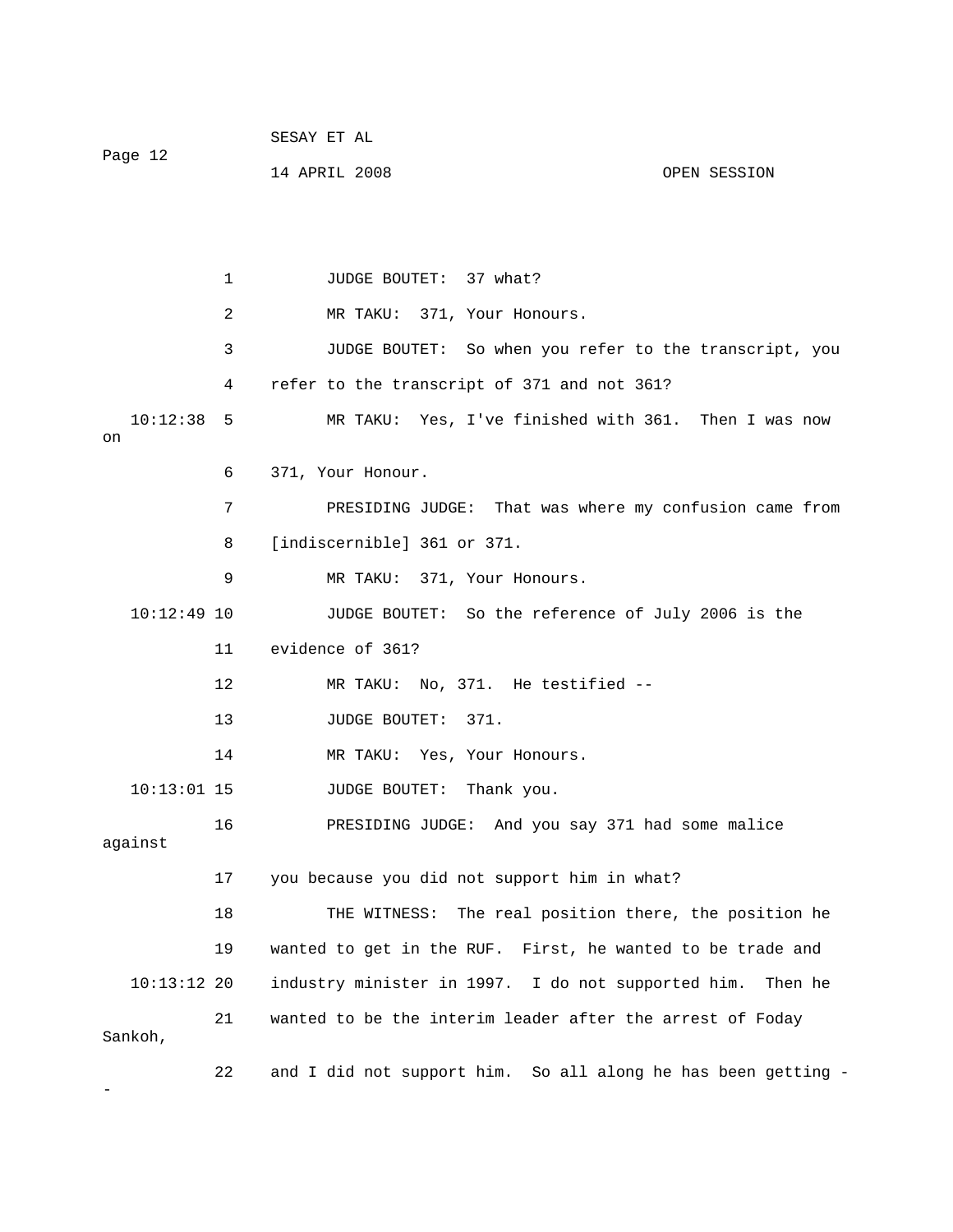|        | 23 |             | MR TAKU:                                                                  |
|--------|----|-------------|---------------------------------------------------------------------------|
| Did    | 24 | $Q_{\star}$ | When you say you do not support him, what do you mean?                    |
|        |    |             | 10:13:33 25 you express your opinion publicly? Did he know -- did members |
|        | 26 | know?       |                                                                           |
|        | 27 | Α.          | Yes.                                                                      |
|        | 28 | Q.          | Explain what you mean, please.                                            |
| called | 29 | Α.          | Yes. It was in the meeting when the ECOWAS leader                         |
|        |    |             |                                                                           |

|         | SESAY ET AL   |  |              |
|---------|---------------|--|--------------|
| Page 13 |               |  |              |
|         | 14 APRIL 2008 |  | OPEN SESSION |

| were |              | $\mathbf{1}$ | for Mr Sesay in Liberia. When they returned, they said we                  |
|------|--------------|--------------|----------------------------------------------------------------------------|
|      | leader.      | 2            | to appoint someone among ourselves to become the interim                   |
|      |              | 3            | Many people voted for xxxx at the clearing. I said no.                     |
|      |              | 4            | Sesay had been the field commander since Sam Bockarie left the             |
|      | $10:14:02$ 5 |              | RUF. Sesay had been the field commander. If we are to emerge               |
|      |              | 6            | any leadership, let us take him as the interim leader.                     |
|      |              | 7            | Why do you support Mr Sesay over him? Is there any<br>Q.                   |
|      |              | 8            | particular reason, please?                                                 |
|      |              | 9            | Yes, My Lord. I know xxxx very well. He's one of<br>Α.                     |
| in   |              |              | 10:14:20 10 the man who actually was not having the interest of the people |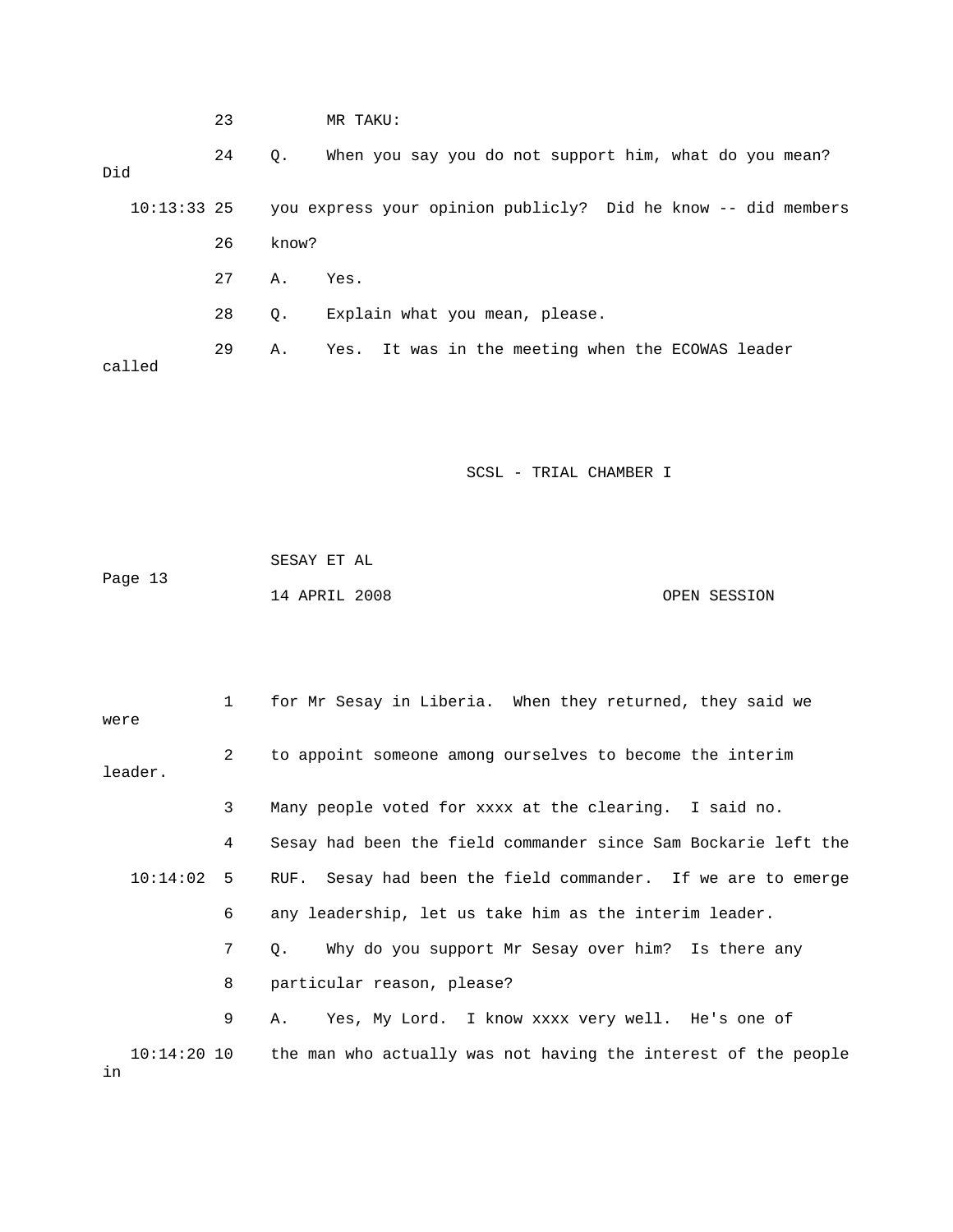11 this country. He was wanted things for himself, to make himself 12 comfortable, and so on and so forth. So I cannot able to support 13 that type of man to lead an organisation who we say were fighting 14 for the right of the people. 10:14:44 15 Q. Now, listen, the same witness -- the same witness said that 16 after the pull-out, "everybody had the rank of brigadier," 17 including yourself, Mr Kallon, and that those ranks were given 18 April 1998 by deputy to the witness, to you, to Denis Mingo, to 19 xxxx, to xxxx; what do you say about that, sir? 10:15:10 20 A. No, My Lord. The -- I do not hold that type of rank in 21 1998. Even the -- the leader of the RUF who were acting in the 22 absence of Corporal Sankoh, which was Sam Bockarie, he did not 23 have brigadier at that time, in February '98, while retreating. 24 I knew him still as colonel. I was major at that time, My Lord. 10:15:50 25 Q. Now, listen carefully: Under cross-examination, that's 18 26 July 2006, Your Honours, at page 123, lines 25 to 28. Under 27 cross-examination the witness 371 says, when the looting was 28 happening on the way from Freetown, you were not present; he 29 admitted that under cross-examination. What do you say?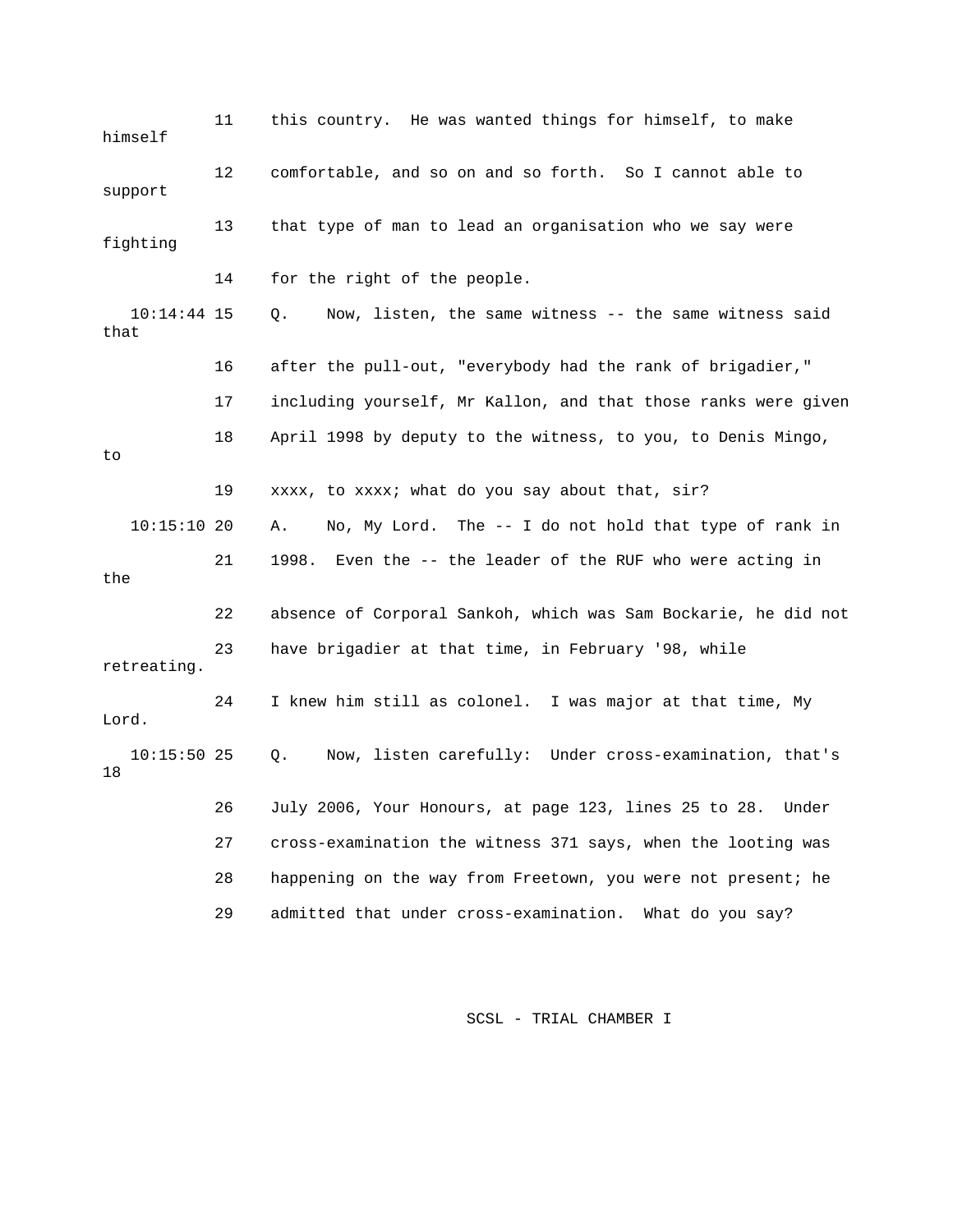do

14 APRIL 2008 OPEN SESSION

 1 PRESIDING JUDGE: You want him to say no? 2 MR TAKU: Okay. All right. Let me move on. I just 3 wanted -- right. Let me move on, Your Honours. Thank you. 4 Q. Now, let's move quickly, Mr Kallon, to another area. 10:16:34 5 You've told Their Lordships -- now, Mr Kallon, when did you get 6 to Kono, when you returned from Bo? 7 A. Do you mean the date? 8 Q. Yes. Yes, sir. 9 A. The date, if I'm not mistaken, it was on 18 February, 1998.  $10:17:20$  10 I'm sure. We get there around  $-$  around 5 to 6, myself, Mr 11 Sesay, Eldred Collins, xxxx, yes. 12 Q. Now, when you got to Kono, was JPK still in Kono? 13 A. When we arrived into Kono, to be honest, that moment I 14 not know whether JPK was present because I was trying to get a 10:17:56 15 place to accommodate my family, but the next morning, yes, I saw 16 JPK. 17 Q. Now, when you saw JPK, what was he doing? What did he do? 18 What was he doing when you saw him? 19 A. The day we arrive in Koidu Town, the next morning, I came 10:18:19 20 to greet Mr Sesay because he was wounded. We were there. JPK

 21 sent that he want to see us. I mean us, myself, Sesay and all 22 officers around there. So we went. He say he want to get a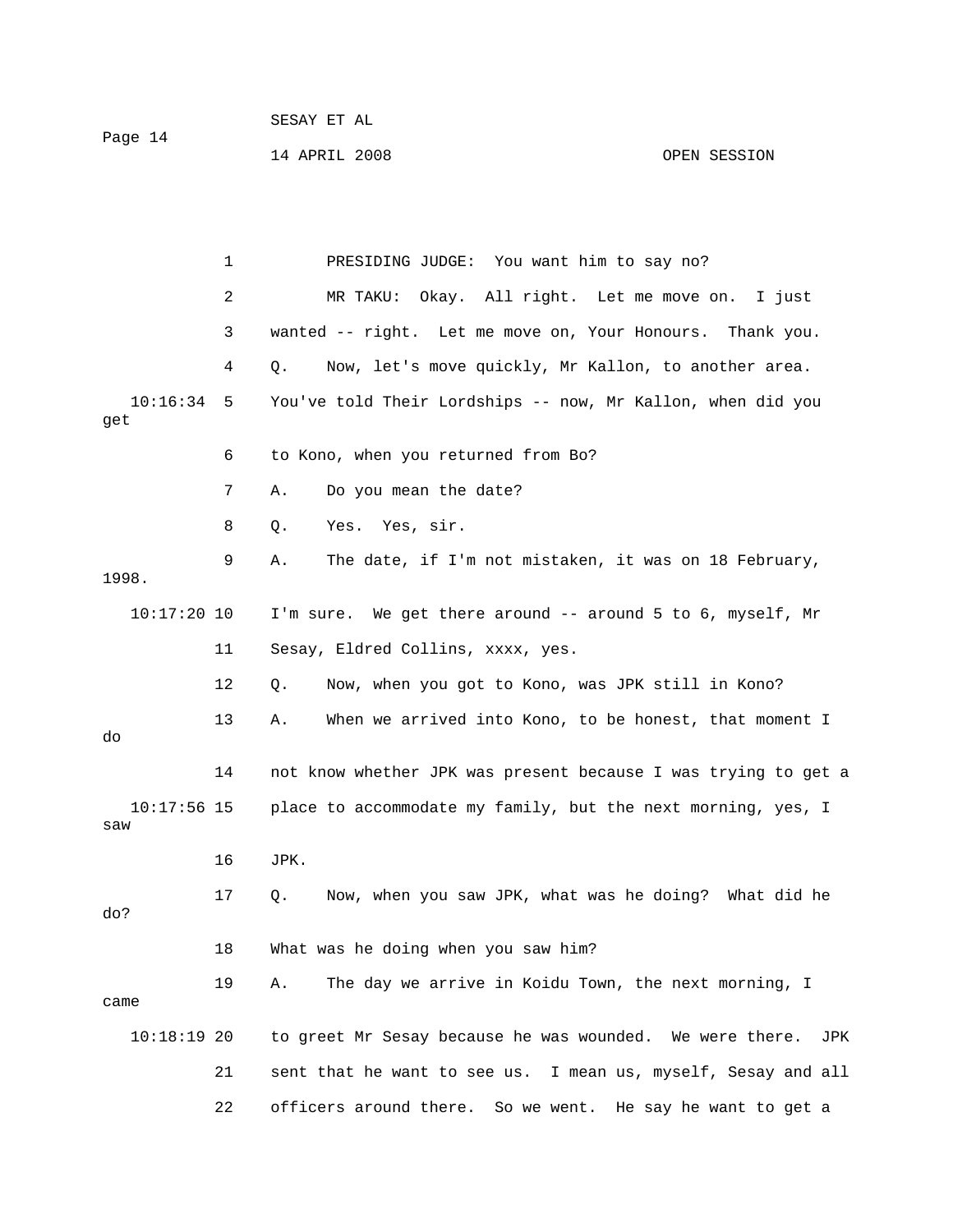|       |               | 23 | meeting, joint meeting both RUF and the AFRC, in Kono. We    |
|-------|---------------|----|--------------------------------------------------------------|
| оf    |               | 24 | remained there. He sent for all his former honourable member |
|       | $10:18:49$ 25 |    | AFRC junta. Everybody came in that meeting. In that meeting  |
|       |               | 26 | Johnny Paul Koroma organised the group there by appointing   |
| Then, |               | 27 | Superman as overall commander for both RUF and the AFRC.     |
|       |               | 28 | if you look at Exhibit 194, you will see the person who he   |
|       |               | 29 | appointed as deputy to Superman, in the absence of xxxx      |

 SESAY ET AL Page 15 14 APRIL 2008 OPEN SESSION

|           | 1             | xxxx. That was the meeting Johnny Paul Koroma called for that     |
|-----------|---------------|-------------------------------------------------------------------|
|           | 2             | morning. He say he has received message from Sam Bockarie to      |
| to        | 3             | proceed to Kailahun but, before proceeding to Kailahun, he has    |
|           | 4             | put the command structure in place.                               |
|           | $10:19:46$ 5  | Did he put the commander structure in place?<br>$\circ$ .         |
| commander | 6             | A. Yes, My Lord, by appointing Superman as overall                |
|           | 7             | and then $--$                                                     |
| 9,        | 8             | Yeah. Have a look at Exhibit 9. That's Court Exhibit<br>$\circ$ . |
| 9         | 9             | Your Honours. Show Mr Kallon. Is the information in Exhibit       |
|           | $10:20:30$ 10 | correct, about the command structure that he has put in place?    |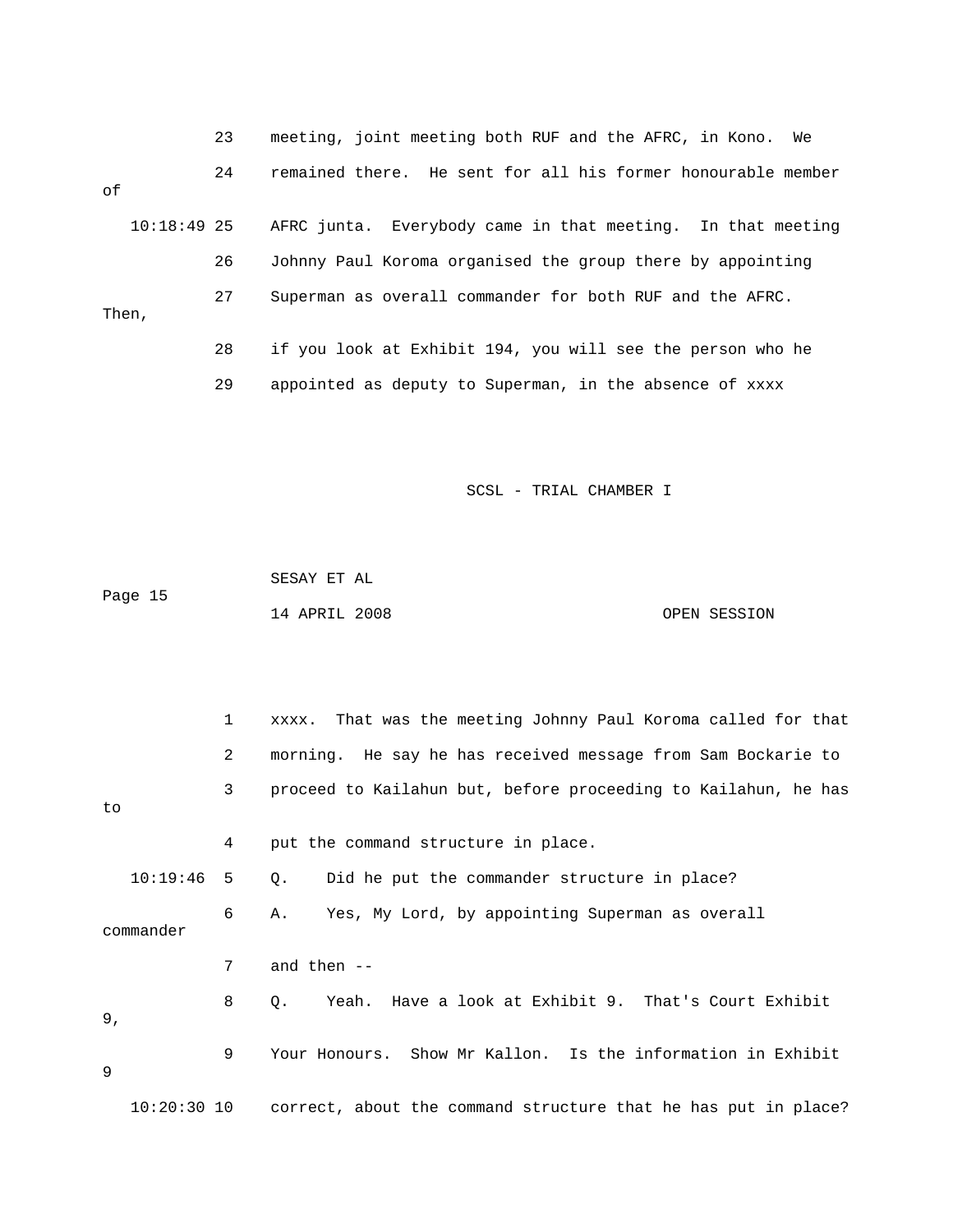|                         | 11 | Α.         | Not all the people actually he appointed, but the<br>Yes.      |
|-------------------------|----|------------|----------------------------------------------------------------|
|                         | 12 |            | first two column, yes.                                         |
|                         | 13 | Q.         | He appointed the first two columns?                            |
| hand                    | 14 | Α.         | And then the -- another two column on the left-<br>Yes.        |
| $10:20:54$ 15           |    |            | side, if you look at the document I'm holding so, that is the  |
|                         | 16 |            | field commander one, and then field commander two, and then    |
|                         | 17 |            | operational commander and deputy operational commander but the |
|                         | 18 |            | rest now were organised by Superman and his deputy.            |
|                         | 19 | Q.         | Who was the deputy to Superman?                                |
| $10:21:18$ 20           |    | Α.         | On this document -- actually, when we retreated xxxx           |
| to                      | 21 |            | was not present in Koidu Town. We met. They said he has gone   |
|                         | 22 | Kailahun.  | The person who were deputy to Superman, acting on              |
|                         | 23 |            | behalf of xxxx, was the former PLO3.                           |
|                         | 24 | О.         | Who was that?                                                  |
| $10:21:43$ 25<br>absent |    | Α.         | Ibrahim Bazzy Kamara, he was the one acting in PLO2            |
|                         | 26 | as deputy. |                                                                |
|                         | 27 | Q.         | Now, can you see your name on that?                            |
|                         | 28 |            | Sorry, PLO2 was xxxx?<br>JUDGE BOUTET:                         |
|                         | 29 |            | THE WITNESS:<br>XXXX                                           |
|                         |    |            | SCSL - TRIAL CHAMBER I                                         |

| Page 16 | SESAY ET AL   |  |              |
|---------|---------------|--|--------------|
|         | 14 APRIL 2008 |  | OPEN SESSION |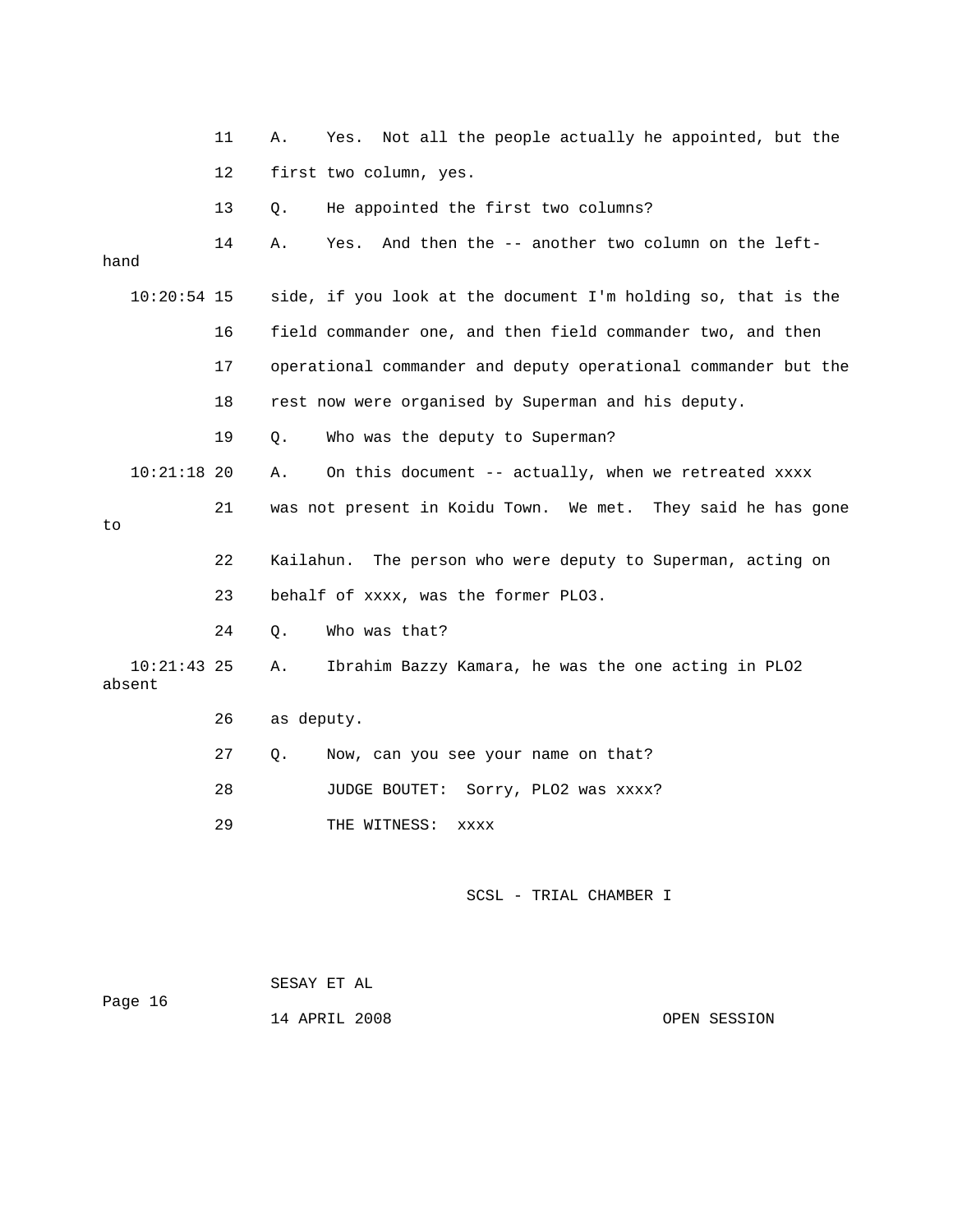1 JUDGE BOUTET: And PLO3 was -- 2 THE WITNESS: Ibrahim Bazzy Kamara. 4 THE WITNESS: Yes, My Lord. 10:22:13 5 JUDGE BOUTET: So in this exhibit you were shown, under 7 Kamara. 8 THE WITNESS: Yes, My Lord. 10:22:25 10 Gullit's absence, it's in xxxx absence it's Bazzy; is it what 11 you are saying? 13 JUDGE BOUTET: But other than that it is accurate? 14 THE WITNESS: Yes, My Lord. 16 Q. Now, do you see your name on that exhibit, please? 17 A. Yes. I see my name with the -- a wrong rank attached to 19 Q. What is the rank attached to the name on the exhibit? 10:22:55 20 A. On the exhibit, they write there Brigadier-General 21 Kallon RUF. 22 Q. Were you brigadier-general then? 23 A. No, My Lord. 24 Q. Did you ever rise to brigadier-general? 26 Q. Now, Mr Kallon, let me just find out: Who appointed 27 You say that JP appointed some people, some other appointed 28 other; who appointed you? 3 JUDGE BOUTET: He was Bazzy Kamara. 6 "Superman" you have xxxx and then in Gullit's absence Bazzy 9 JUDGE BOUTET: So what is not accurate there is not in 12 THE WITNESS: Yes, My Lord. 10:22:36 15 MR TAKU: 18 that name. Morris 10:23:06 25 A. No, My Lord. you?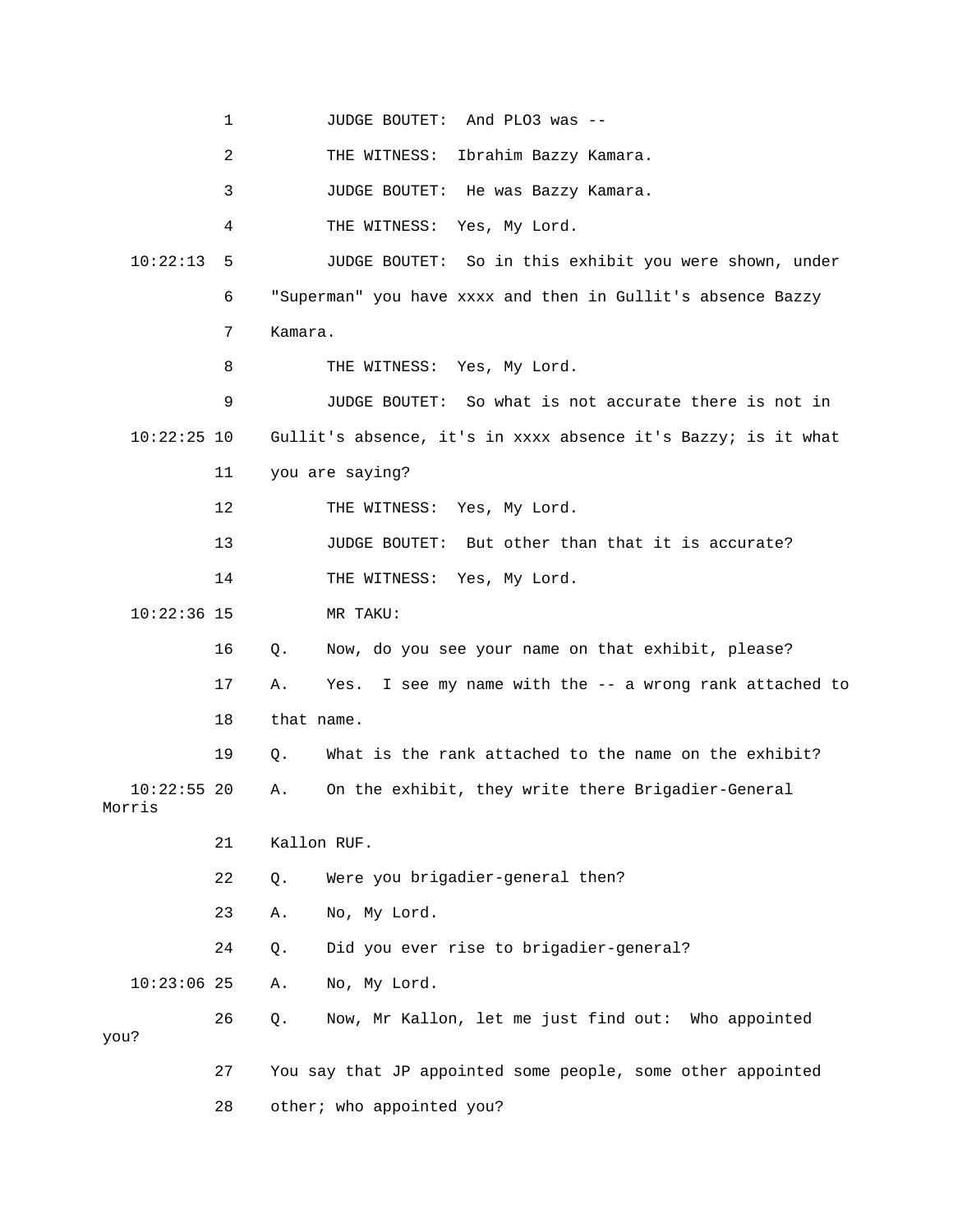29 A. As I told you last week, when Johnny Paul Koroma put this

|         | SESAY ET AL   |  |              |
|---------|---------------|--|--------------|
| Page 17 |               |  |              |
|         | 14 APRIL 2008 |  | OPEN SESSION |

|           | 1             | command structure in place, after he left Kono, Superman found |
|-----------|---------------|----------------------------------------------------------------|
|           | 2             | out that I was idling, so he say I should take, join Colonel   |
|           | 3             | xxxx to create obstacle on the highway. He was the one         |
|           | 4             | who appointed me to do that work.                              |
|           | 10:23:39<br>5 | As indicated there?<br>О.                                      |
| оf        | 6             | Α.<br>Yes, responsible for creating obstacle to the movement   |
|           | 7             | ECOMOG.                                                        |
|           | 8             | PRESIDING JUDGE: Can you hold on, please. Can you hold         |
|           | 9             | on, please.                                                    |
| was       | $10:23:50$ 10 | JUDGE BOUTET: But were you attending this meeting that         |
|           | 11            | organised by JPK?                                              |
|           | 12            | THE WITNESS: Yes, I was in the meeting.                        |
|           | 13            | JUDGE BOUTET:<br>So you were at that meeting?                  |
|           | 14            | THE WITNESS: Yes, My Lord.                                     |
| organises | $10:24:02$ 15 | JUDGE BOUTET: And it's at that meeting that he                 |
|           | 16            | the structure not exactly as Exhibit 9 but that's where he put |
|           | 17            | that structure in place?                                       |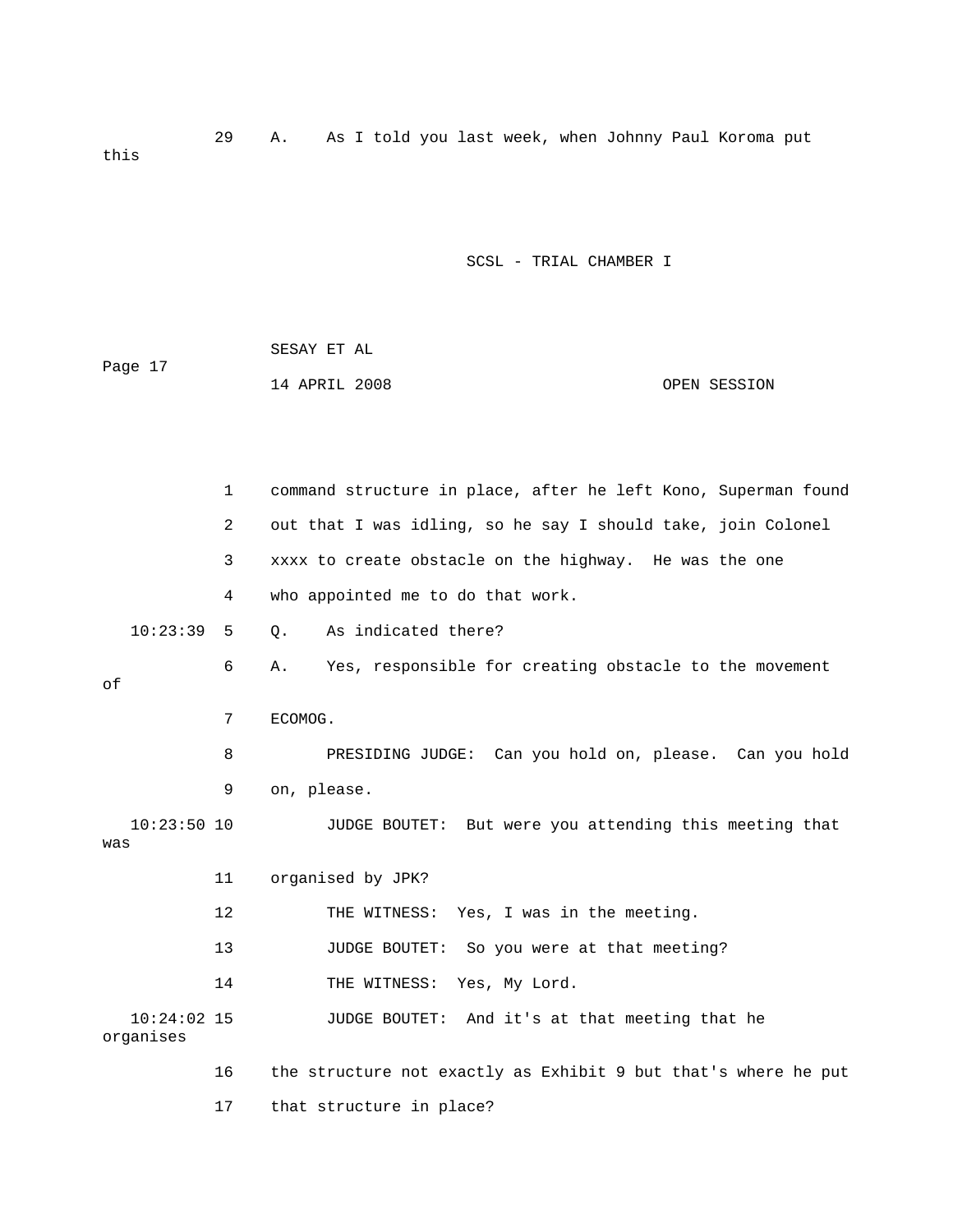|                       | 18 | THE WITNESS: Yes, My Lord, by appointing Denis Mingo as |
|-----------------------|----|---------------------------------------------------------|
|                       | 19 | overall commander.                                      |
| $10:24:14$ 20<br>were |    | JUDGE BOUTET: Yeah, and Denis Mingo was there and you   |
|                       | 21 | there too.                                              |
|                       | 22 | THE WITNESS: Yes, My Lord.                              |
| you                   | 23 | JUDGE BOUTET: Okay. That's where he discovered that     |
|                       | 24 | were in Kono at that time, is it?                       |
| $10:24:23$ 25         |    | THE WITNESS: Who?                                       |
|                       | 26 | JUDGE BOUTET: Mingo, Superman.                          |
|                       | 27 | THE WITNESS: He discovered that I was in Kono?          |
|                       | 28 | JUDGE BOUTET: Yes.                                      |
|                       | 29 | THE WITNESS: Yes, that was the next day.                |

|         | SESAY ET AL   |  |              |
|---------|---------------|--|--------------|
| Page 18 |               |  |              |
|         | 14 APRIL 2008 |  | OPEN SESSION |

 1 JUDGE BOUTET: Because you were saying that "They 2 discovered that I was in Kono and that's where they assigned 3 some" -- 4 THE WITNESS: No, I say after the command structure had me 10:24:38 5 been put in place, the first column and the second column, the 6 third and fourth column, Superman found out that I was idling.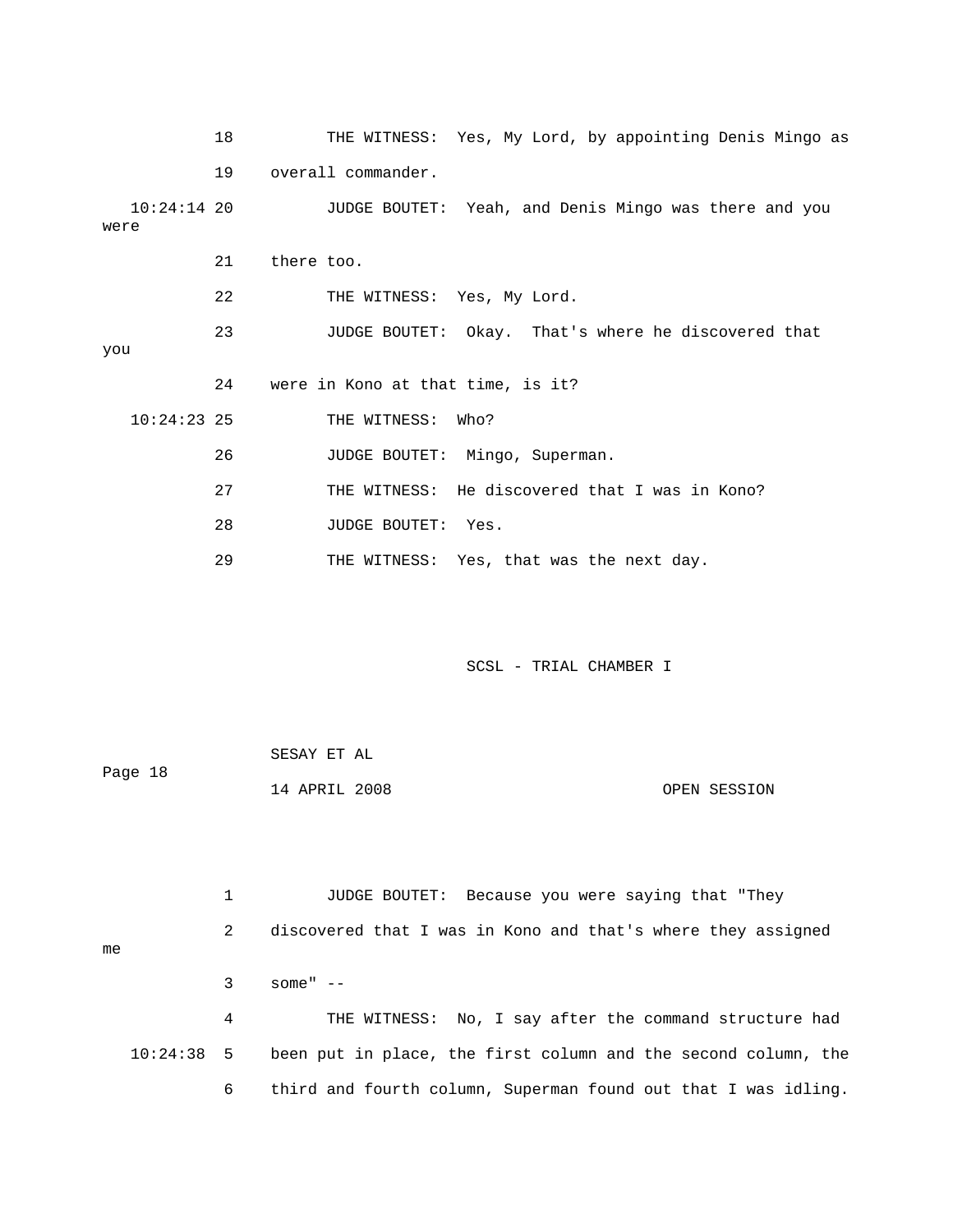|                        | 7  | He give responsibilty to other majors by giving them area of   |
|------------------------|----|----------------------------------------------------------------|
| he                     | 8  | responsibility. I have no area of responsibility, that's why   |
|                        |    |                                                                |
|                        | 9  | say I should join Isaac Mongor to create this obstacle on the  |
| $10:24:59$ 10          |    | highway.                                                       |
|                        | 11 | JUDGE BOUTET: Okay, thank you.                                 |
|                        | 12 | MR TAKU:                                                       |
| he                     | 13 | Now you say he gave responsibility to other majors and<br>Q.   |
| Lordships              | 14 | gave them area of responsibility. Can you tell their           |
| $10:25:09$ 15          |    | who these majors were --                                       |
|                        | 16 | Yes, sir.<br>Α.                                                |
|                        | 17 | -- and their responsibilities?<br>Q.                           |
| him a                  | 18 | Yes, sir. The first one was Major Kailondo. He gave<br>Α.      |
|                        | 19 | town called Yellow Mosque with a radio set. Then he appointed  |
| $10:25:28$ 20<br>Banya |    | Major Rocky CO in a village called Wendedu, later on called    |
| village                | 21 | Ground. Then he appointed one Captain Amara Ambush to a        |
| Kpaneh                 | 22 | Then he appointed another one in Gandorhun<br>called Wuama.    |
|                        | 23 | village itself. Then he appointed one Major Konuwa to a place  |
| mining                 | 24 | called PC ground, where later on Kennedy called there as       |
| $10:26:15$ 25          |    | Then, from there, he and his deputy, they put<br>zoo bush.     |
|                        | 26 | battalion in structure.<br>They gave Battalion 1, Battalion 2, |
|                        | 27 | Battalion 3, Battalion 4 in Kono. Battalion 1 was responsible  |
|                        | 28 | the route we retreated with from Makeni to Kono at Mambudu     |
|                        | 29 | check-point.                                                   |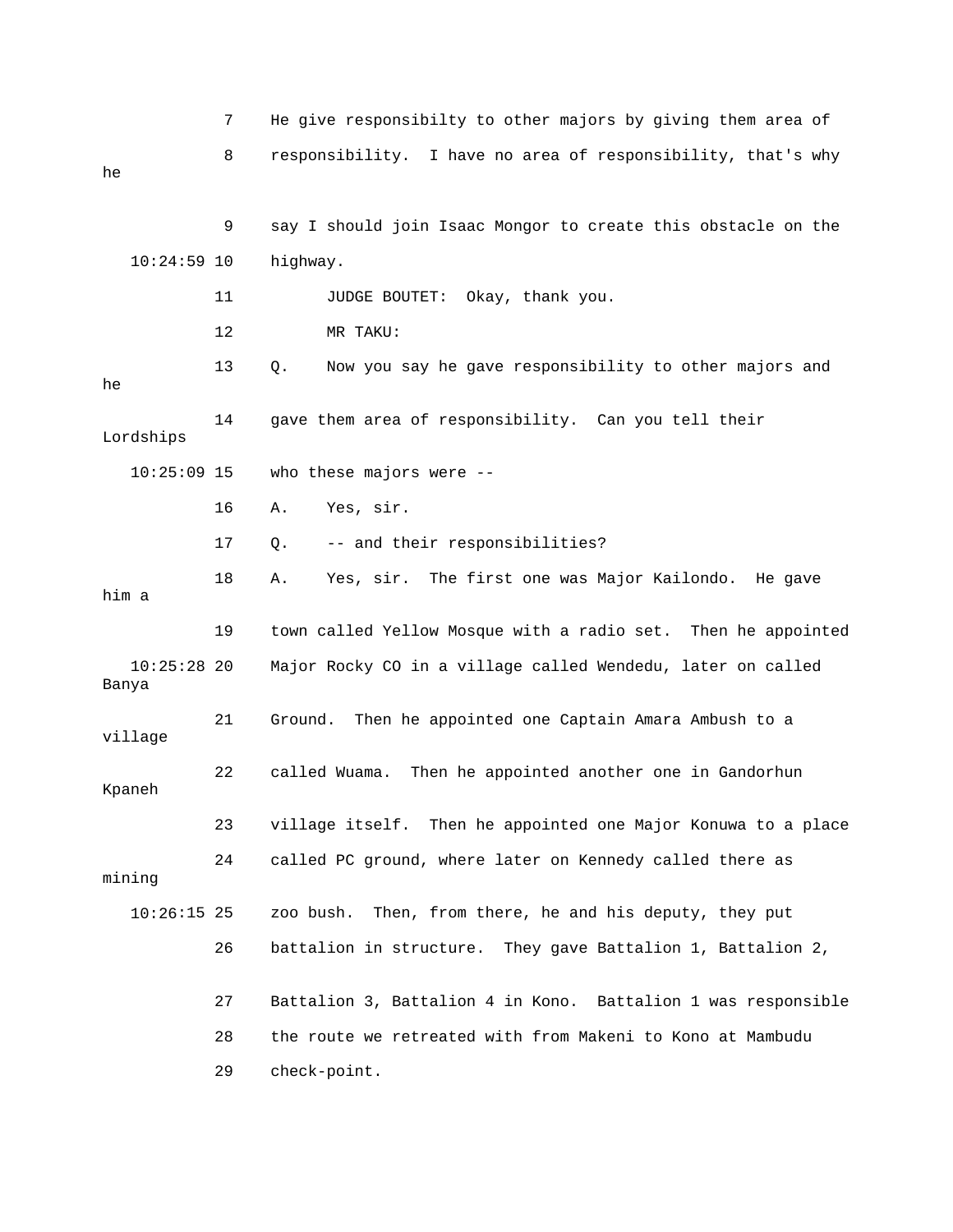| Page 19                |    | SESAY ET AL                                                    |              |
|------------------------|----|----------------------------------------------------------------|--------------|
|                        |    | 14 APRIL 2008                                                  | OPEN SESSION |
|                        |    |                                                                |              |
|                        |    |                                                                |              |
|                        | 1  | And who was the commander?<br>Q.                               |              |
|                        | 2  | The one SLA Lieutenant T, he was the commander of that<br>Α.   |              |
|                        | 3  | battalion.                                                     |              |
| all                    | 4  | PRESIDING JUDGE: So the long and short of it is that           |              |
| 10:26:44<br>functions? | 5  | these people were given functions, you were not given          |              |
|                        | 6  | THE WITNESS: Yes, sir.                                         |              |
| enumeration            | 7  | PRESIDING JUDGE: Yes, I think we can end that                  |              |
|                        |    |                                                                |              |
|                        | 8  | there.                                                         |              |
| me                     | 9  | Thank you. Thank you, Your Honours, but let<br>MR TAKU:        |              |
| $10:26:53$ 10          |    | just put one very fast question.                               |              |
|                        | 11 | PRESIDING JUDGE:<br>Yes.                                       |              |
|                        | 12 | MR TAKU:                                                       |              |
|                        | 13 | Now, Mr Kallon, JPK was there, and would -- did he, the<br>Q.  |              |
|                        | 14 | JPK, discover that you were in that meeting?                   |              |
| $10:27:05$ 15          |    | Yes, sir. He saw me.<br>Α.                                     |              |
|                        | 16 | Now, did he in any -- did he approach you as a member of<br>Q. |              |
| in                     | 17 | the council to seek your input, your opinion, before putting   |              |
|                        | 18 | place this command structure?                                  |              |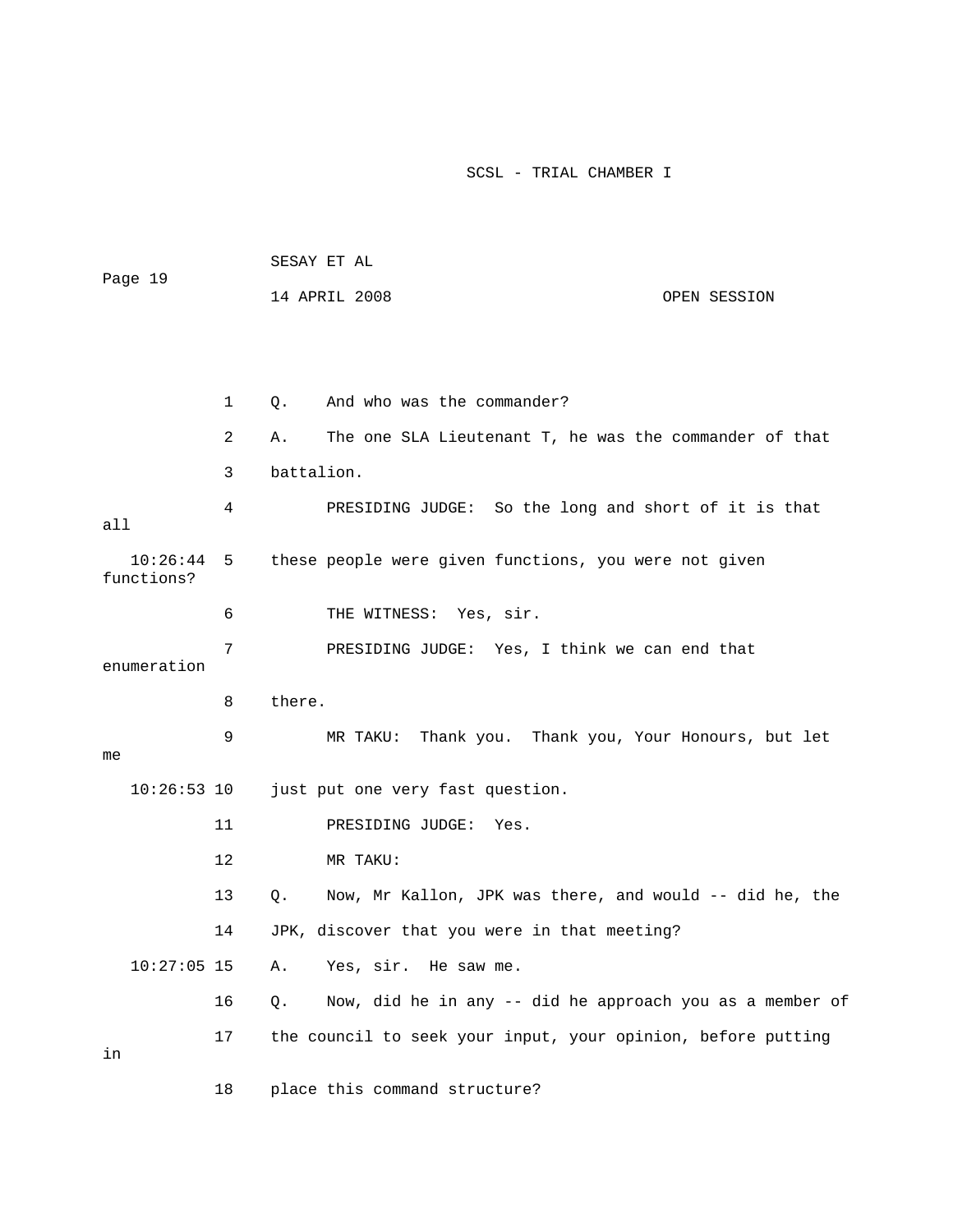|               | 19 | No. This council, AFRC council I was talking about, My<br>Α.   |
|---------------|----|----------------------------------------------------------------|
| 10:27:38 20   |    | Lord, most member left in Freetown here, drivers' union,       |
| the           | 21 | teachers' union, traders' union, they left in Freetown. All    |
|               | 22 | civilian body, they left in Freetown. So there were no more    |
|               | 23 | existing -- no council, AFRC council were existing in Kono, so |
|               | 24 | far I know. But he was having his immediate honourables who    |
| $10:28:03$ 25 |    | carry on the coup within there. And then, before ever we were  |
| AFRC.         | 26 | retreating, there were big problem between the RUF and the     |
|               | 27 | Our rank at that time we were not recognised by AFRC soldiers. |
| colonel,      | 28 | They say we were bush officers. They were calling our          |
| know,         | 29 | bush colonel. They were calling our major, bush major, you     |

|         | SESAY ET AL   |              |
|---------|---------------|--------------|
| Page 20 |               |              |
|         | 14 APRIL 2008 | OPEN SESSION |

| we       |              | there were series of fighting among ourselves during the time     |
|----------|--------------|-------------------------------------------------------------------|
|          | $\mathbf{2}$ | were in that purported marriage.                                  |
| salute   | $3 \sim$     | Show him Exhibit 35, salute reports by Sam Bockarie,<br>$\circ$ . |
|          | 4            | report by Sam Bockarie. These grievances that you're talking      |
| 10:28:58 | 5            | about, are they stated in that salute report for Foday Sankoh?    |
|          | 6            | A. If I can peruse through it to see --                           |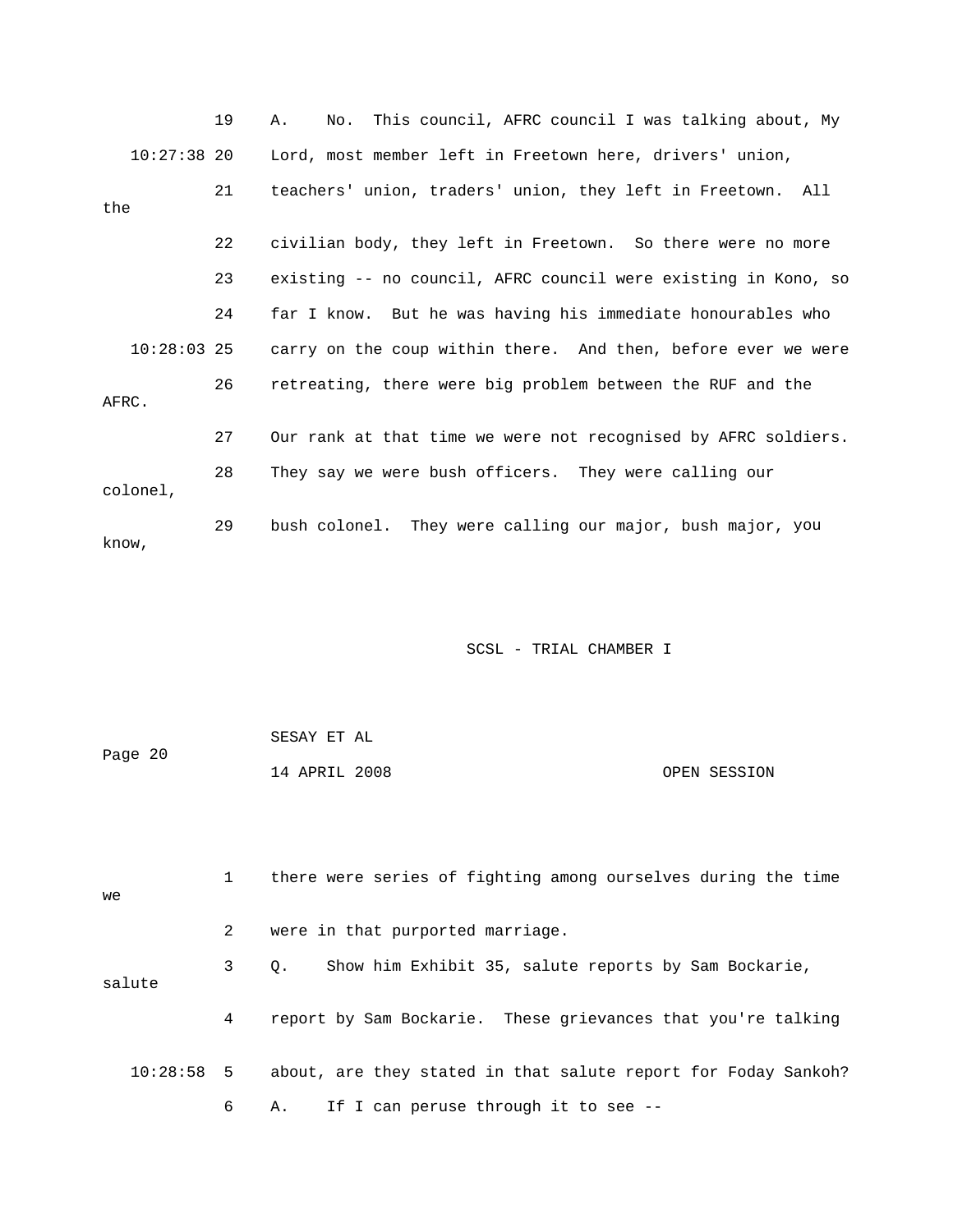7 Q. Have a look at it, please. Give one for Their Lordships. 9 machine. The staff did not report in time until we came, so, 11 report by Sam Bockarie to Foday Sankoh? 12 A. Yes, sir. This is -- yes. 13 Q. Yes. Not to take a lot of Court's time repeating the 16 PRESIDING JUDGE: What Exhibit is that? 17 MR TAKU: 35, sir. 19 MR TAKU: 10:29:47 20 Q. In respect about the council, the AFRC council and other 21 issues, are they stated to Sam Bockarie? 22 A. Just one second please. Let me see. I do not see it 10:30:31 25 PRESIDING JUDGE: When you say AFRC coup makers, who are 26 these coup makers? 27 MR TAKU: 28 Q. Who are these coup makers, please/? 29 A. These are PLO1, Abu Sankoh, AK Zagalo, Tamba Gborie -- 8 Your Honour, we had a problem this morning with the photocopying but 10:29:17 10 these are Court exhibits, were was not -- is that the salute same 14 thing, are the grievances of the RUF against SLA, are they stated 10:29:39 15 there? 18 THE WITNESS: 35, My Lord. but I 23 see some name of the AFRC coup maker in it but actually I not see 24 the council --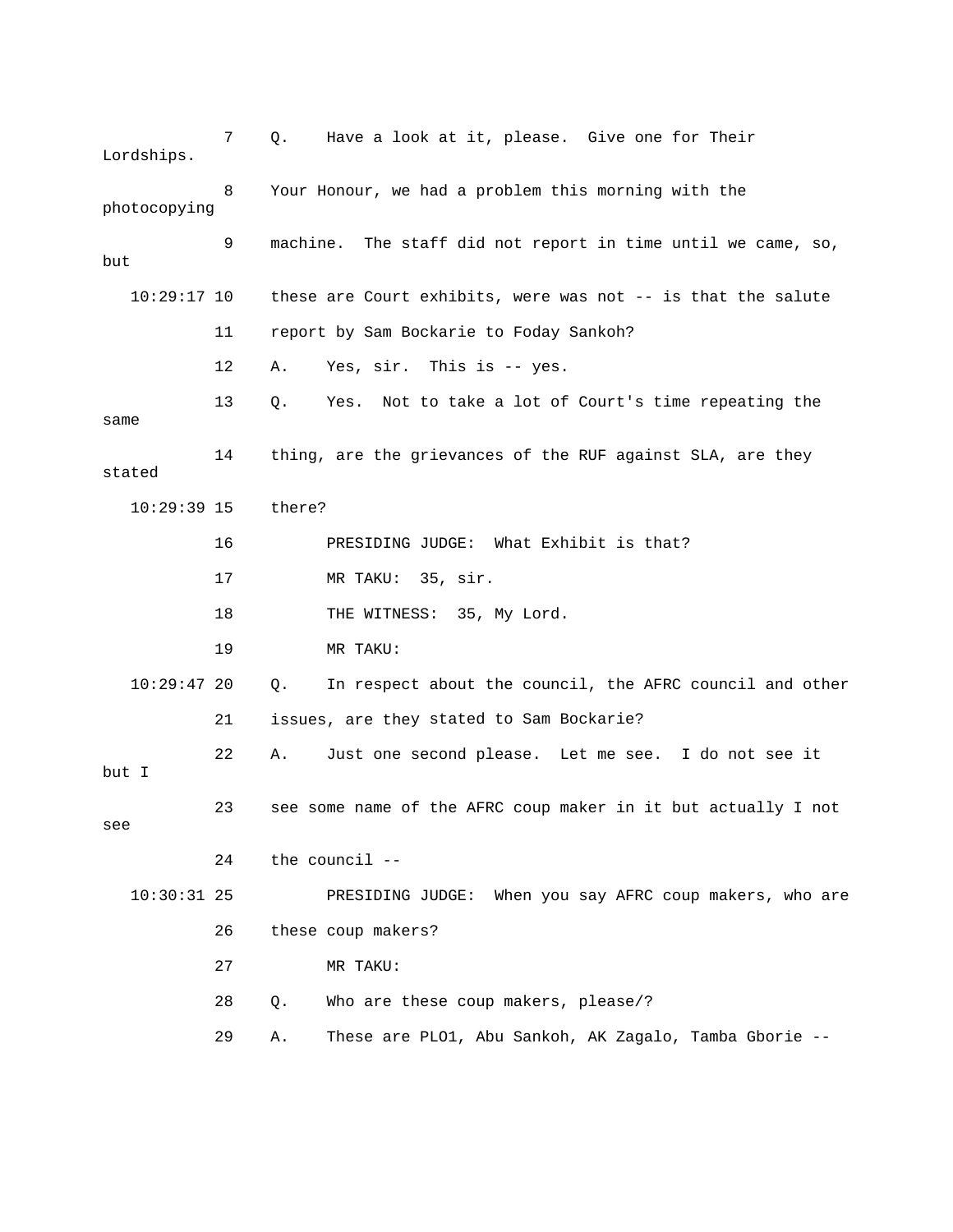| Page 21                  |    | SESAY ET AL                      |                                                            |
|--------------------------|----|----------------------------------|------------------------------------------------------------|
|                          |    | 14 APRIL 2008                    | OPEN SESSION                                               |
|                          |    |                                  |                                                            |
|                          |    |                                  |                                                            |
|                          | 1  |                                  |                                                            |
|                          |    |                                  | PRESIDING JUDGE: Yes, Tamba Gborie.                        |
| on                       | 2  |                                  | THE WITNESS: Yes, sir. Then, those are the names I saw     |
|                          | 3  | this document.                   |                                                            |
|                          | 4  |                                  | MR TAKU: Let me have the exhibit back, please.             |
| 10:31:02<br>the          | 5  |                                  | PRESIDING JUDGE: I asked you a question. When you say      |
|                          | 6  |                                  | coup makers, who were the coup makers who you know?        |
|                          | 7  |                                  | THE WITNESS: Okay, sir. Abu Sankoh.                        |
|                          | 8  |                                  | PRESIDING JUDGE: You said DLO1. Abu Sankoh.                |
|                          | 9  | THE WITNESS: Yes.                |                                                            |
| $10:31:15$ 10            |    | PRESIDING JUDGE: Yes. PK Zagalo. |                                                            |
|                          | 11 | THE WITNESS: Yes, sir. PLO2.     |                                                            |
|                          | 12 | PRESIDING JUDGE: Tamba Gborie.   |                                                            |
|                          | 13 |                                  | THE WITNESS: PLO2, Alex Tamba Brima.                       |
|                          | 14 | PRESIDING JUDGE: Who was PLO2?   |                                                            |
| $10:31:29$ 15<br>Kamara, |    |                                  | THE WITNESS: Alex Tamba Brima, PLO3, Ibrahim Bazzy         |
|                          | 16 |                                  | then you get Honourable Five-Five, Santigie Borbor Kanu -- |
|                          | 17 | PRESIDING JUDGE:                 | Why was he called honourable?                              |
|                          | 18 | THE WITNESS:                     | They also $-$ -                                            |
|                          | 19 |                                  | PRESIDING JUDGE: From who made the coup --                 |
| $10:31:49$ 20            |    | THE WITNESS:                     | Yes $--$                                                   |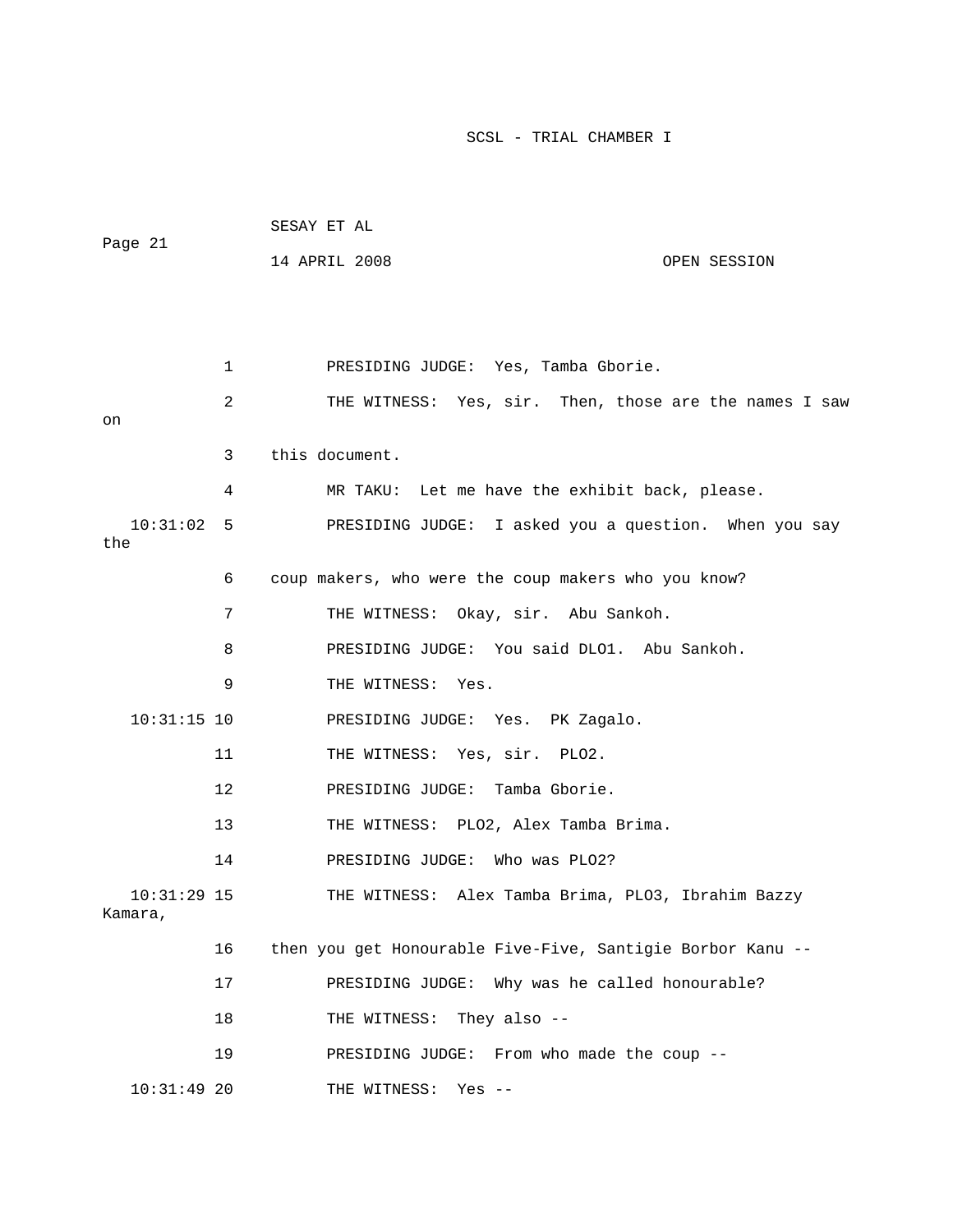|          | 21 | PRESIDING JUDGE: They were all honourables?                              |
|----------|----|--------------------------------------------------------------------------|
|          | 22 | THE WITNESS: They all were honourables.                                  |
|          | 23 | PRESIDING JUDGE: Uh-huh.                                                 |
| Banqura. | 24 | THE WITNESS: Then you have Honourable Hassan Papa                        |
|          |    | 10:32:01 25 You have Honourable Foday Kallay. You have Honourable Idriss |
| are      | 26 | Kamara, aka Leather Boot and the others, I cannot recall they            |
|          | 27 | $all --$                                                                 |
|          | 28 | PRESIDING JUDGE: Thank you.                                              |
| the      | 29 | JUDGE BOUTET: Were all these people that you listed as                   |

| Page 22 | SESAY ET AL   |  |              |
|---------|---------------|--|--------------|
|         | 14 APRIL 2008 |  | OPEN SESSION |

| SLA?         | $\mathbf{1}$   | coup makers, were they all in the military? Were they all      |
|--------------|----------------|----------------------------------------------------------------|
|              | 2              | THE WITNESS: Yes.                                              |
|              | 3              | JUDGE BOUTET: All of them?                                     |
|              | 4              | THE WITNESS: Yes, they were all SLA.                           |
| $10:32:45$ 5 |                | JUDGE BOUTET: Thank you.                                       |
|              | 6              | MR TAKU:                                                       |
| witnesses    | 7 <sup>7</sup> | Now, once in Kono, now listen to what the -- some<br>$\circ$ . |
|              | 8              | say about the positions that you said you held. TF1-360        |
|              | 9              | testified on 20 July 2005, at pages 22, lines 3 to 13, and he  |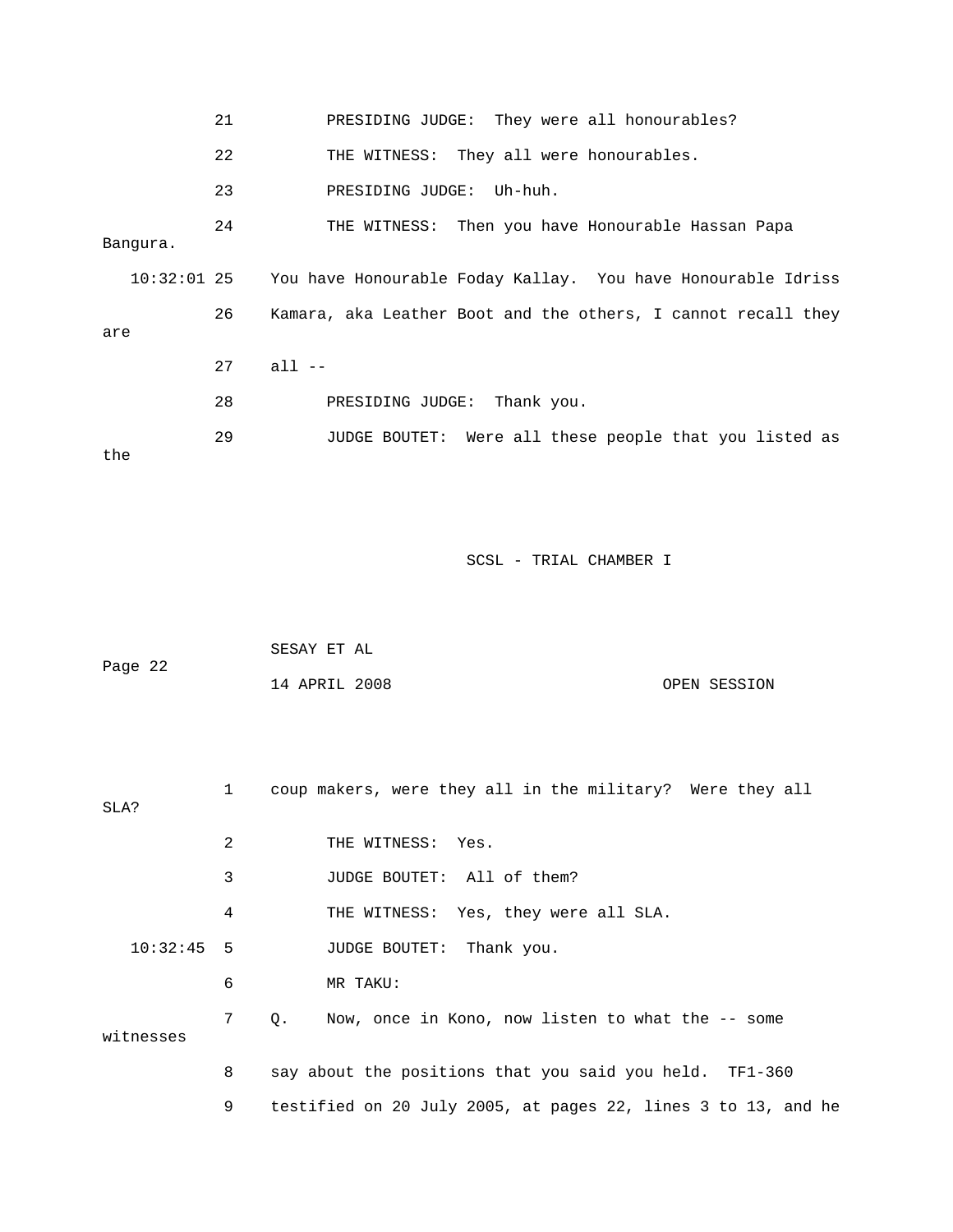10:33:23 10 said that you instructed AFRC to call formation but some refused 11 to attend the formation for whole arrangement and you fire d and 14 A. No, My Lord, the allegation is not true. Yes, indeed, I 10:33:50 15 fire one SLA soldier, two, not for attending -- failing to 19 PRESIDING JUDGE: Sorry, I didn't -- 10:34:14 20 MR TAKU: Yeah, I ask that TF-360 alleged that on the -- 22 PRESIDING JUDGE: You called a formation and they didn't 23 come, so you fired somebody whose name you didn't know. 24 MR TAKU: He fired -- which name he didn't know. 26 MR TAKU: 27 Q. What do you say about that. Please? 28 A. I say no, sir, the allegation is not true. 29 PRESIDING JUDGE: You didn't call -- 12 killed one of them whose name the witness did not know; what do 13 you say about that? attend 16 formation. I fired them because of burning houses. I met them 17 they were burning houses. That was the reason I fired them. 18 Q. Now, you told the Court that - in 21 the transcript on -- 10:34:31 25 PRESIDING JUDGE: Yes. What does he say to that?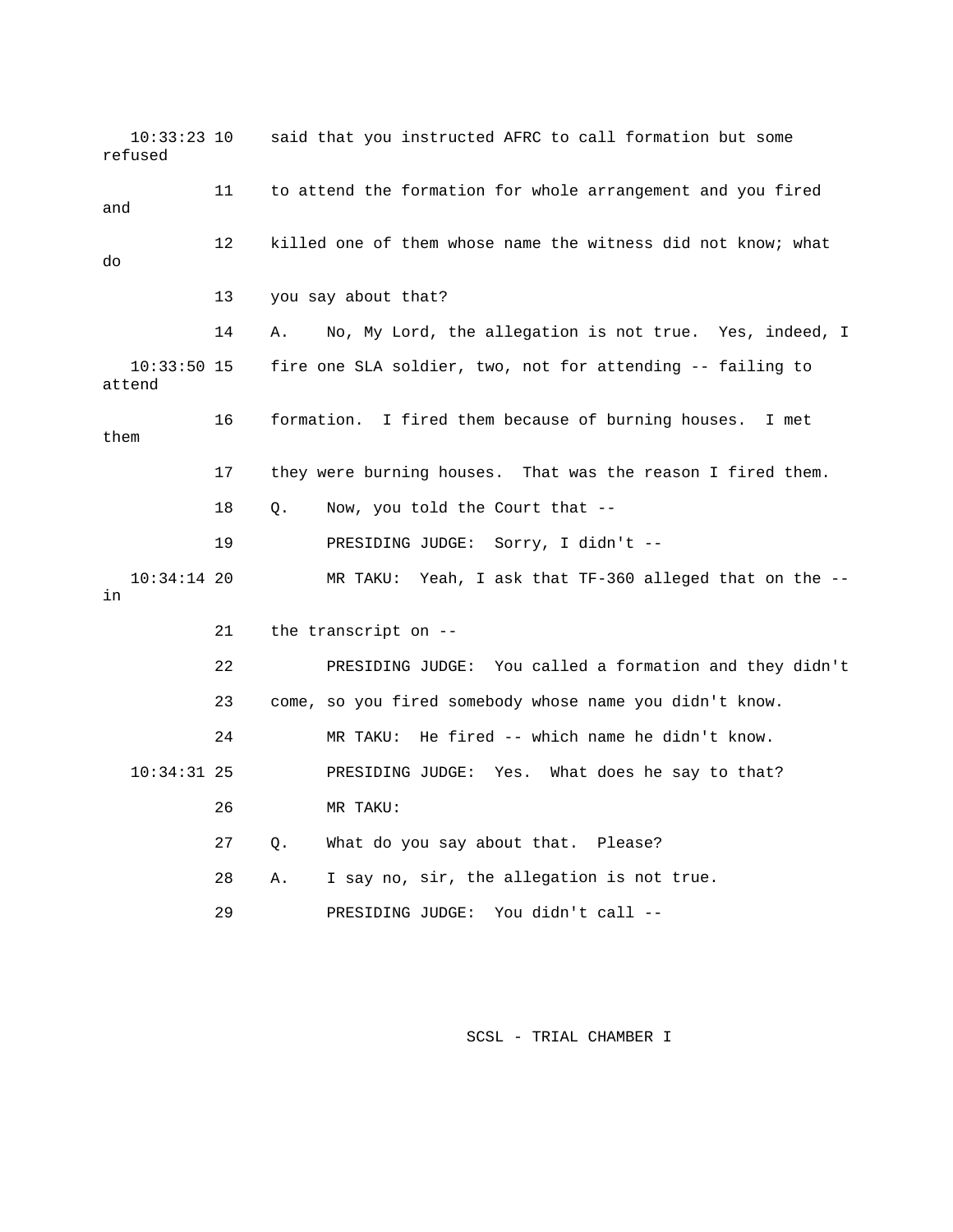| Page 23 | SESAY ET AL   |  |              |
|---------|---------------|--|--------------|
|         | 14 APRIL 2008 |  | OPEN SESSION |

|                        | $\mathbf{1}$ |       | MR TAKU:                                                       |
|------------------------|--------------|-------|----------------------------------------------------------------|
|                        | 2            | Q.    | Did you call, make a call formation?                           |
|                        | 3            | Α.    | No.                                                            |
|                        | 4            | Q.    | What happened? But did you fire at SLAs?                       |
| 10:34:46               | 5            | Α.    | Yes, My Lord.                                                  |
|                        | 6            |       | PRESIDING JUDGE: Did you fire anybody?                         |
|                        | 7            |       | THE WITNESS: Yes, My Lord, I fire two SLA.                     |
|                        | 8            |       | MR TAKU:                                                       |
|                        | 9            | Q.    | Did they die?                                                  |
| $10:34:57$ 10          |              | Α.    | No, My Lord.                                                   |
|                        | 11           | Q.    | What happened? Why did you fire them?                          |
|                        | 12           | Α.    | The very day -- one of the day when I was at the               |
| Koidu                  | 13           |       | obstacle-making when I saw smoke from the town, that mean      |
|                        | 14           | Town. | I got on top of my bike. I was having one XL.<br>When I        |
| $10:35:22$ 15          |              |       | came going towards the area I was, where a street there called |
|                        | 16           |       | Pambelin, if I'm not mistaken the name, sir. I meet two SLA    |
| bike                   | 17           |       | soldier setting house on fire. Because I was alone on the      |
|                        | 18           |       | trying to stop them, they failed to stop that they have got an |
|                        | 19           |       | order to burn down the houses. I say no, but because they not  |
| $10:35:47$ 20<br>fired |              |       | recognise me myself I take my gun, I fire them. They too       |
|                        | 21           |       | me but my own was able to catch them.                          |
| intercepted            | 22           | Q.    | Whose houses were they putting fire on that you                |

23 them?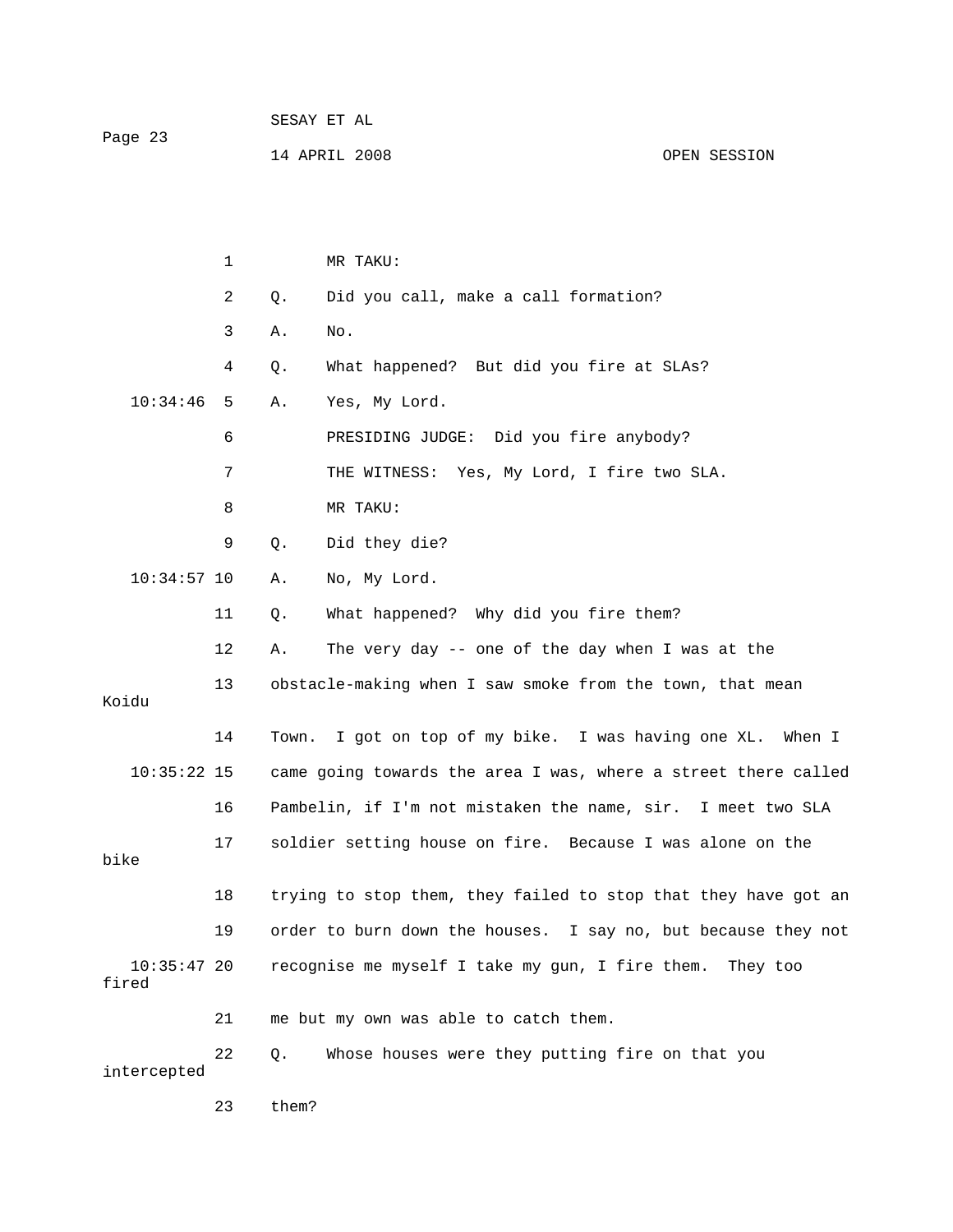24 A. The civilian houses in Koidu Town, sir.

You say they fired at you, you fired back?  $10:36:10$  25 Q.

- 26 A. Yes, sir.
- 27 Q. And they were wounded?
- 28 A. Yes, sir.
- 29 Q. When was that, please? Approximately when, tell Your

| Page 24 | SESAY ET AL   |              |
|---------|---------------|--------------|
|         | 14 APRIL 2008 | OPEN SESSION |

|                         | 1              | Lordship?                                                     |
|-------------------------|----------------|---------------------------------------------------------------|
|                         | $\overline{2}$ | That was in May.<br>Α.                                        |
|                         | 3              | May what year?<br>Ο.                                          |
|                         | 4              | May 1998. And for that reason Colonel Superman have to<br>Α.  |
| 10:36:54<br>instruction | 5              | send message to Sam Bockarie that I have sabotage the         |
| come                    | 6              | he give to burn down the houses, and I want for the enemy to  |
| the                     | 7              | and occupy these houses, so that they can get stand and fight |
|                         | 8              | RUF. For this reason, I was called to Buedu. Myself, during   |
| with                    | 9              | that time, I take that opportunity, I carry my family along   |
| $10:37:18$ 10<br>that   |                | When I went, I explained myself to Sam Bockarie and at<br>me. |
| me                      | 11             | time I tell God thanks he understood me. So he has to release |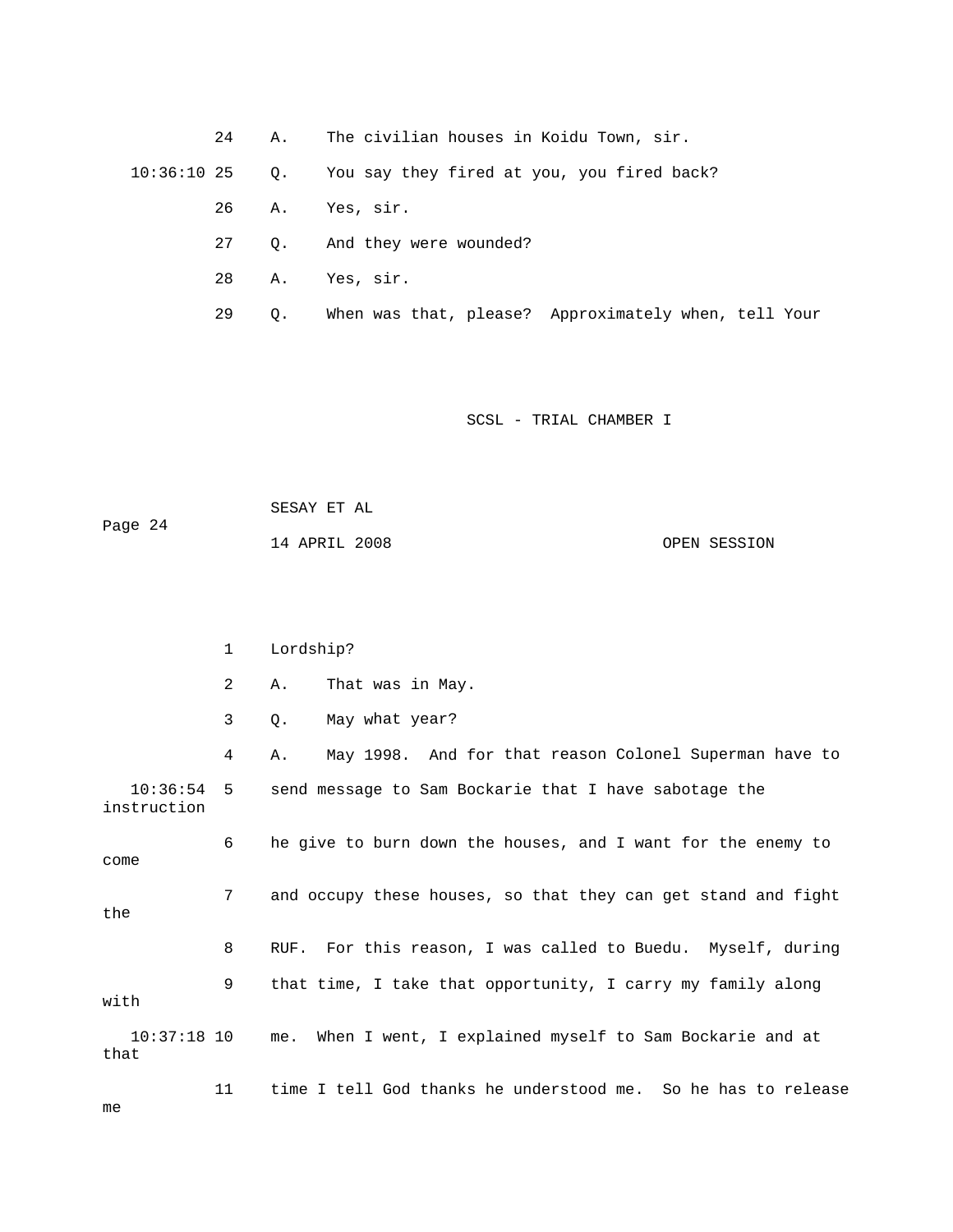12 to come back to Kono.

13 Q. How long did you stay in Buedu?

| slept.   | 14            | The very day I reach, that was on the 20 -- 27th, I<br>Α.     |
|----------|---------------|---------------------------------------------------------------|
| came     | $10:37:43$ 15 | The next day he say I should return back. So on 30 May, I     |
|          | 16            | now, I met Koidu Town was under serious attack. We all just   |
|          | 17            | retreated to where they call Superman Ground.                 |
|          | 18            | Under serious attack from who?<br>$Q$ .                       |
|          | 19            | From ECOMOG. That time, when you see the jet moving<br>Α.     |
|          | $10:38:12$ 20 | around, the bombs shelling the town. Long-range bombing was   |
| $-1$     | 21            | going on. Even the ground assault firing were very close to - |
|          | 22            | mean within the township.                                     |
| Buedu    | 23            | PRESIDING JUDGE: So, after you had been received in           |
|          | 24            | by Bockarie you went back to Koidu?                           |
|          | $10:38:31$ 25 | THE WITNESS: Yes, sir, My Lord.                               |
|          | 26            | PRESIDING JUDGE: That was when you met the bombing?           |
|          | 27            | THE WITNESS: Yes, sir. I met the whole township was in        |
| Highway, | 28            | very quiet-some situation, so we all retreated to Guinea      |
|          | 29            | known as Superman Ground.                                     |

## SCSL - TRIAL CHAMBER I

 SESAY ET AL Page 25

14 APRIL 2008 OPEN SESSION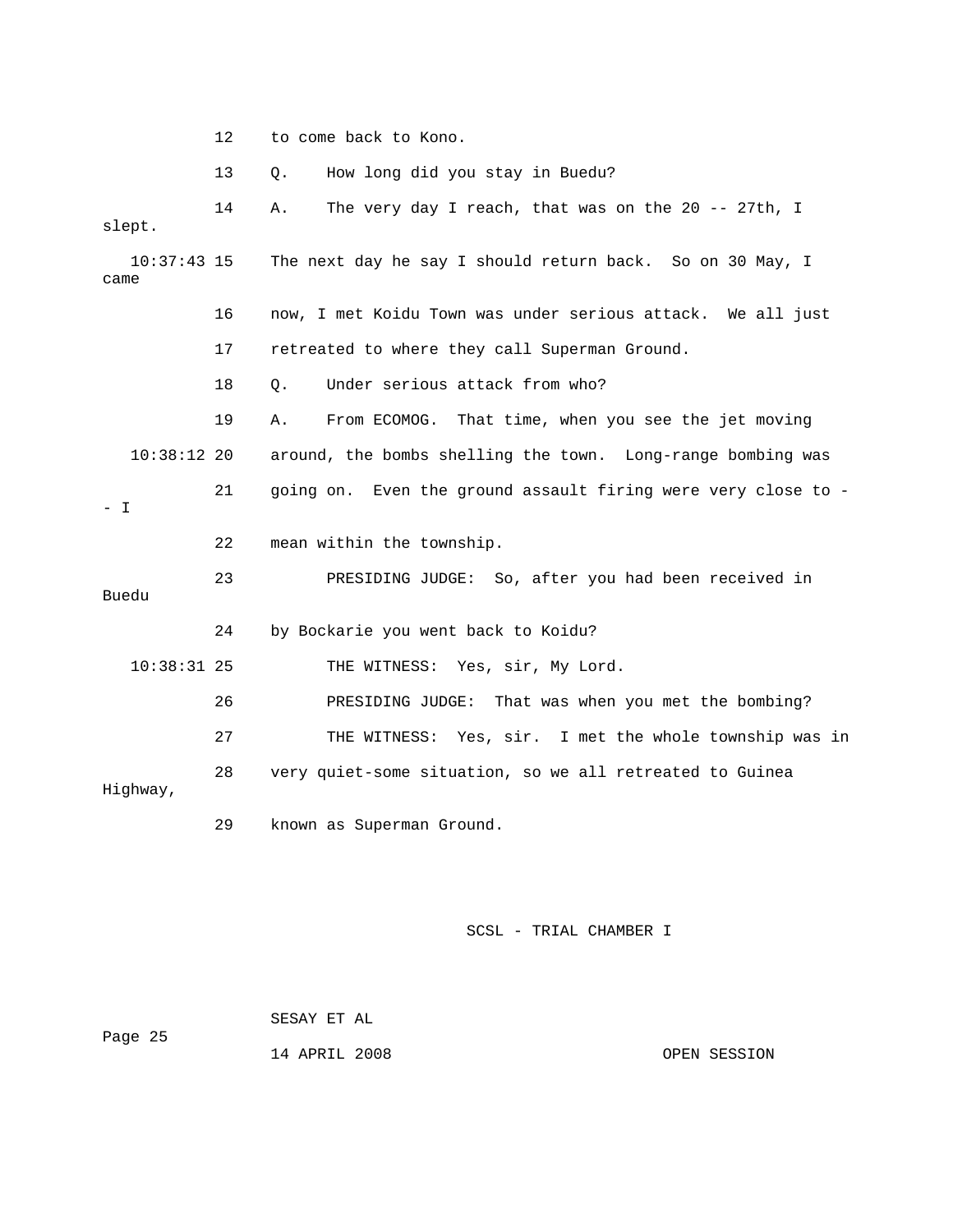1 MR TAKU: 2 Q. Now, TF-360, again, he testified, Your Honours, on 20 3 July 2005, at page 23, line 6 to 7. He said that -- 4 PRESIDING JUDGE: TF what? 360 still? 6 Gullit and Five-Five in Kono in March 1998. That they were 7 preparing to open their own jungle in Bombali District, northern 8 province at Rosos, "Because they no longer wanted to work with 9 Morris Kallon so as to avoid additional problems." That's 12 A. My Lord, in Kono and elsewhere, I was not the friendly 13 to the SLA. One, because when they called the RUF they did 16 civilians. And, as I told you last week, the very day they Kangari 18 Hill and kill many RUF. So, all along, if I was the leader of 19 the RUF at that time, I cannot allow any RUF to join this SLA. And more or less again we do not go with the same ideology. Even 21 though they say they were professional army, but their conduct 23 Q. Now, TF-334, an SLA soldier, testified on 6 July 2006. 10:39:04 5 MR TAKU: Yes, Your Honours. He testified that he saw what 10:39:28 10 this witness says. What was the nature of the relations with the 11 SLAs generally while in Kono? man not 14 recognise the RUF. At the same time, they were calling the RUF 10:39:58 15 ranking bush officers and that RUF are not trained. RUF are 17 invite us, that very day, the SLA attack our position in 10:40:27 20 do 22 not prove to me that they were professional army at that time.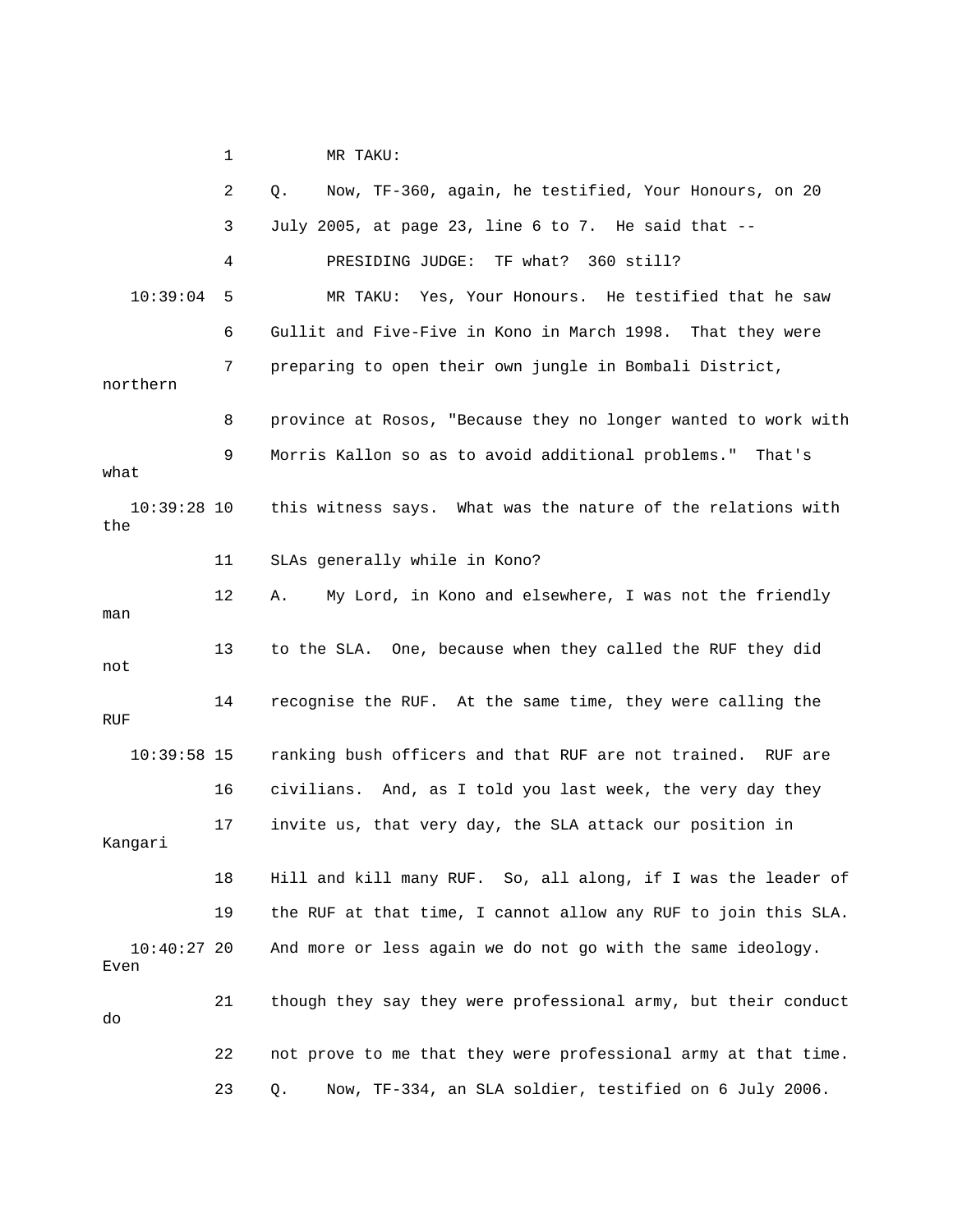24 PRESIDING JUDGE: TF what? 10:41:14 25 MR TAKU: 334, Your Honours. 27 you, Mr Kallon, and the SLA in Kono never saw eye to eye and 28 you were indeed the immediate cause of the split between the 29 and RUF, in that you shot at two SLAs, even though they did 26 Q. At page 42 and again at page 72 and 73, and stated that that SLA not

SCSL - TRIAL CHAMBER I

| Page 26 | SESAY ET AL   |              |
|---------|---------------|--------------|
|         | 14 APRIL 2008 | OPEN SESSION |

|                           | $\mathbf{1}$ | die, these two SLA soldiers he identified as Fogo and Goat   |
|---------------------------|--------------|--------------------------------------------------------------|
|                           | 2            | Throat. He testified that this left a very high tension and  |
|                           | 3            | Superman reported you to Buedu for disciplinary action and   |
|                           | 4            | redeployment. Now, you listened to this witness. Were you in |
| $10:41:47$ 5<br>shot      |              | PRESIDING JUDGE: The two identified soldiers who were        |
|                           | 6            | were who?                                                    |
|                           | 7            | MR TAKU: Fogo, Your Honour. F-0-G-0, Your Honours.           |
|                           | 8            | PRESIDING JUDGE: And --                                      |
|                           | 9            | MR TAKU: The other one was Goat Throat.                      |
| $10:42:01$ 10<br>testify, |              | Now, were you in Court when this witness came to<br>$Q$ .    |

11 Mr Kallon?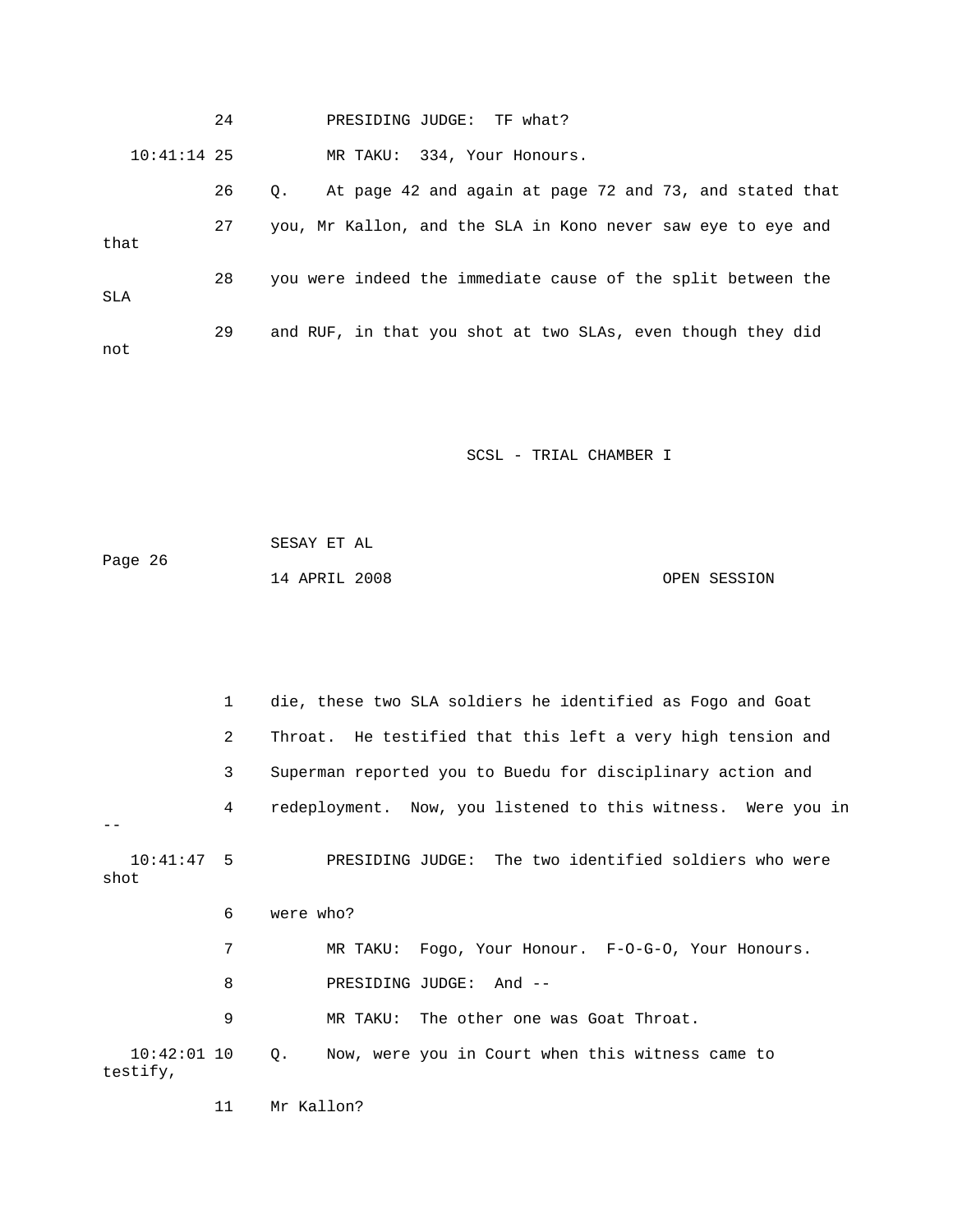12 A. Yes, My Lord.

| SLA                      | 13 | Were you the immediate cause of the split between the<br>Q.   |
|--------------------------|----|---------------------------------------------------------------|
|                          | 14 | and the RUF, as this witness testified about?                 |
| $10:42:15$ 15<br>setting |    | My Lord, as I told you, I met these gentlemen were<br>Α.      |
| them                     | 16 | house on fire, yes. Maybe because of that firing, I fired     |
| there                    | 17 | that led their authority to move from Kono. But I was not     |
| Kailahun                 | 18 | now when they were making this arrangement. I went to         |
| Bockarie.                | 19 | on the report of Sam Bockarie -- I mean Superman to Sam       |
| $10:42:39$ 20            |    | So I was called to Kailahun to report. When I came now on the |
|                          | 21 | 30th I heard that they, all SLA and their authority have gone |
| So                       | 22 | towards Mansofinia to the northeast of Kono, towards Kabala.  |
|                          | 23 | maybe that can -- may be the cause or not. I can't tell now,  |
|                          | 24 | actually.                                                     |
| $10:43:05$ 25<br>Your    |    | Now, Prosecution witness TF1-371 testified on 21 July,<br>Q.  |
| most                     | 26 | Honours, 2006 at page 2 to 6, he alleged that you were the    |
|                          | 27 | senior commander in Kono and that many people were killed in  |
|                          | 28 | Tombodu, and houses were burned in Kono. This witness stated  |
|                          | 29 | that Rocky was subordinate to you, Mr Kallon, and there were  |

SCSL - TRIAL CHAMBER I

SESAY ET AL

ge 27 Pa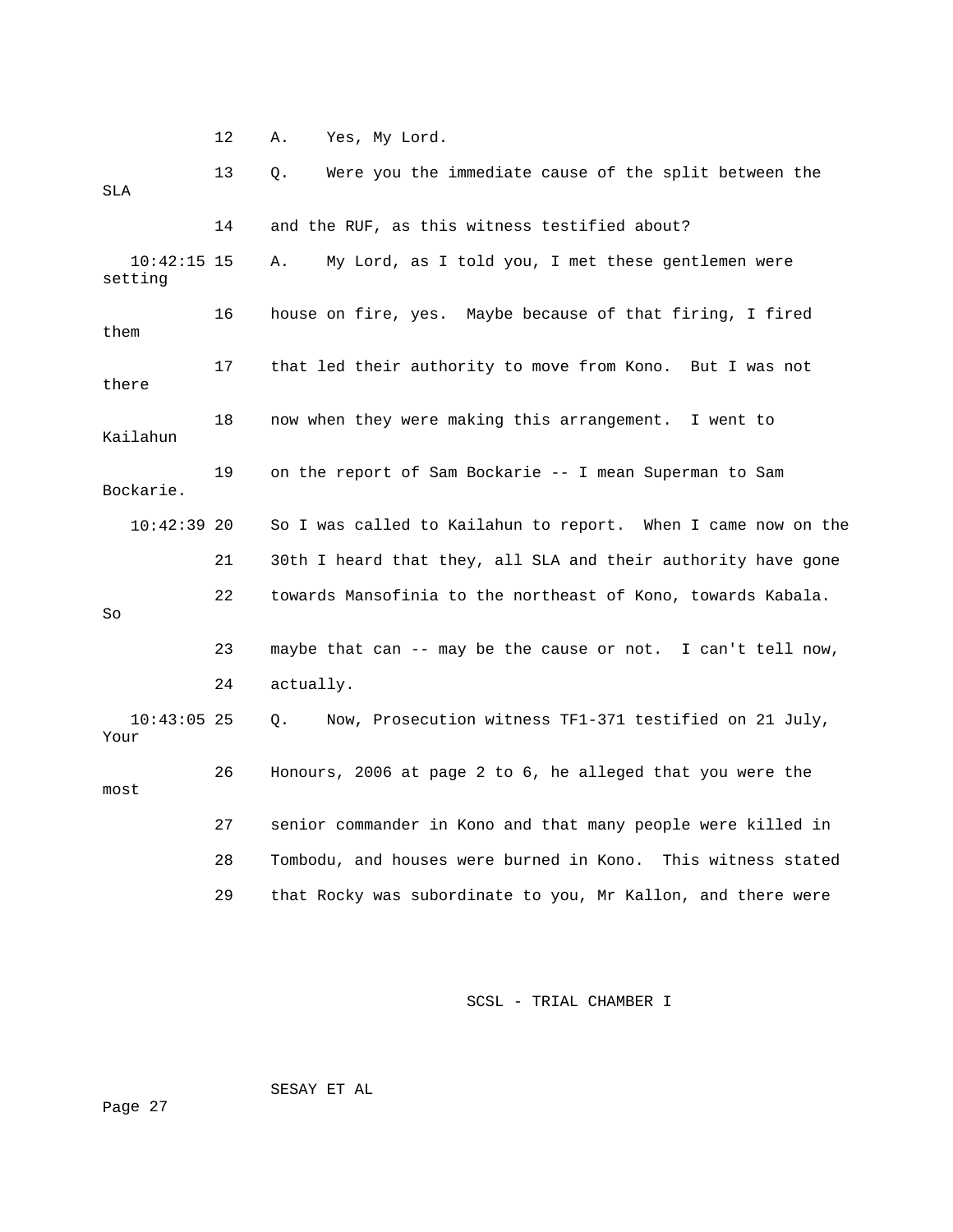14 APRIL 2008 OPEN SESSION

| you           | 1  | other battalion commanders who took orders from you. What do     |
|---------------|----|------------------------------------------------------------------|
|               | 2  | say to that, please?                                             |
|               | 3  | PRESIDING JUDGE:<br>TF what?                                     |
|               | 4  | MR TAKU: 371, sir.                                               |
| 10:43:50      | 5  | Of 21 July 2006, at pages 2 to 6.<br>Q.                          |
|               | 6  | No, My Lord, TF1-371 he lie on me. When we retreated to<br>Α.    |
| You           | 7  | Kono there were -- in the RUF side there were three colonel.     |
|               | 8  | have Colonel Superman, you have Colonel Isaac, then you have -   |
|               | 9  | PRESIDING JUDGE: Answer the question first. Put the              |
| $10:44:08$ 10 |    | question to him.                                                 |
|               | 11 | MR TAKU:                                                         |
|               | 12 | Q.<br>Were you the most senior commander?                        |
| commander.    | 13 | PRESIDING JUDGE: He says he was the most senior                  |
|               | 14 | Then he can come with his explanation.                           |
| $10:44:15$ 15 |    | THE WITNESS: No, My Lord.                                        |
|               | 16 | MR TAKU:                                                         |
|               | 17 | Now, who were the most senior commander?<br>Q.                   |
| you           | 18 | Colonel Superman was the most senior commander.<br>Α.<br>Then    |
|               | 19 | have Colonel Isaac Mongor, you have Lieutenant-Colonel Peter     |
| $10:44:33$ 20 |    | Then in the AFRC side you have the deputy to Superman,<br>Vandi. |
| commander     | 21 | who were PLO2, and PLO3. Then you have the operational           |
|               | 22 | Honourable Hassan Papa Bangura. Then you have the deputy         |
|               | 23 | operation commander Major Rambo.                                 |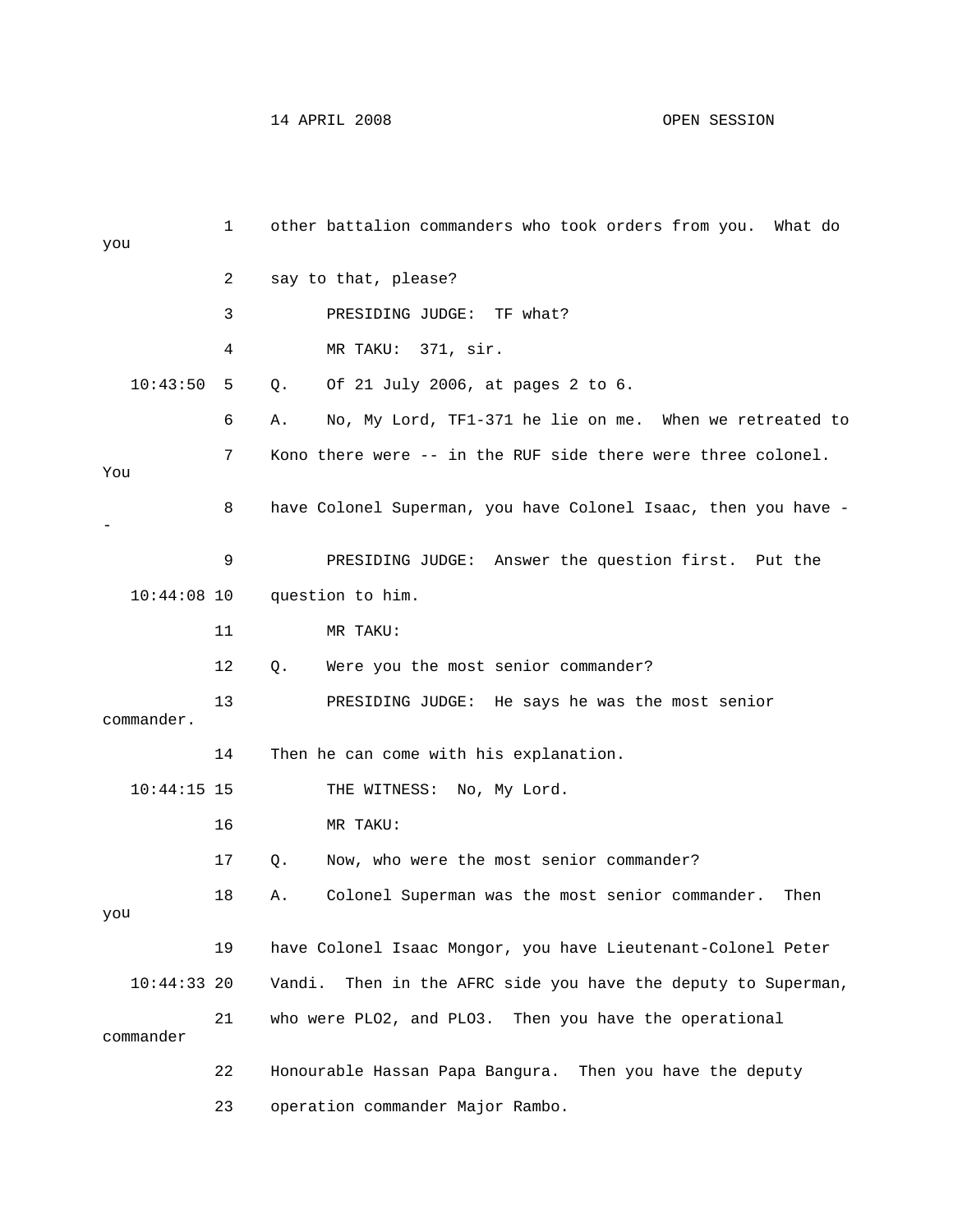| what      | 24 | $\circ$ . | Now, let's just stop there for a while. Rambo was of    |
|-----------|----|-----------|---------------------------------------------------------|
|           |    |           | $10:44:57$ 25 nationality, sir?                         |
|           | 26 | Α.        | Rambo was a Liberian. Rambo, Isaac Mongor and Superman, |
|           | 27 |           | Rocky CO and many others, they were Liberian.           |
|           | 28 |           | PRESIDING JUDGE: Rocky CO too?                          |
| Liberian. | 29 |           | THE WITNESS: Yes, My Lord. Kailondo also was a          |

| Page 28 | SESAY ET AL   |  |              |
|---------|---------------|--|--------------|
|         | 14 APRIL 2008 |  | OPEN SESSION |

|                         | 1              | MR TAKU:                                                        |
|-------------------------|----------------|-----------------------------------------------------------------|
|                         | $\overline{2}$ | Now, one question: TF1-371, when questioned about this<br>$Q$ . |
|                         | 3              | allegation he made against you, witness, and let me stop to     |
|                         | 4              | remind you, please. Do not say anything that will reveal the    |
| $10:45:53$ 5<br>talking |                | identity of a witness and if you have any difficulty in         |
|                         | 6              | about a witness without revealing identity say, that Their      |
|                         | 7              | Lordships will devise a mechanism by which you can get the      |
| identity;               | 8              | information to them without necessarily revealing the           |
|                         | 9              | you understand, sir?                                            |
| $10:46:11$ 10           |                | Thank you very much.<br>Α.                                      |
| that                    | 11             | Okay. Now, TF-371 was questioned on this and he said<br>Q.      |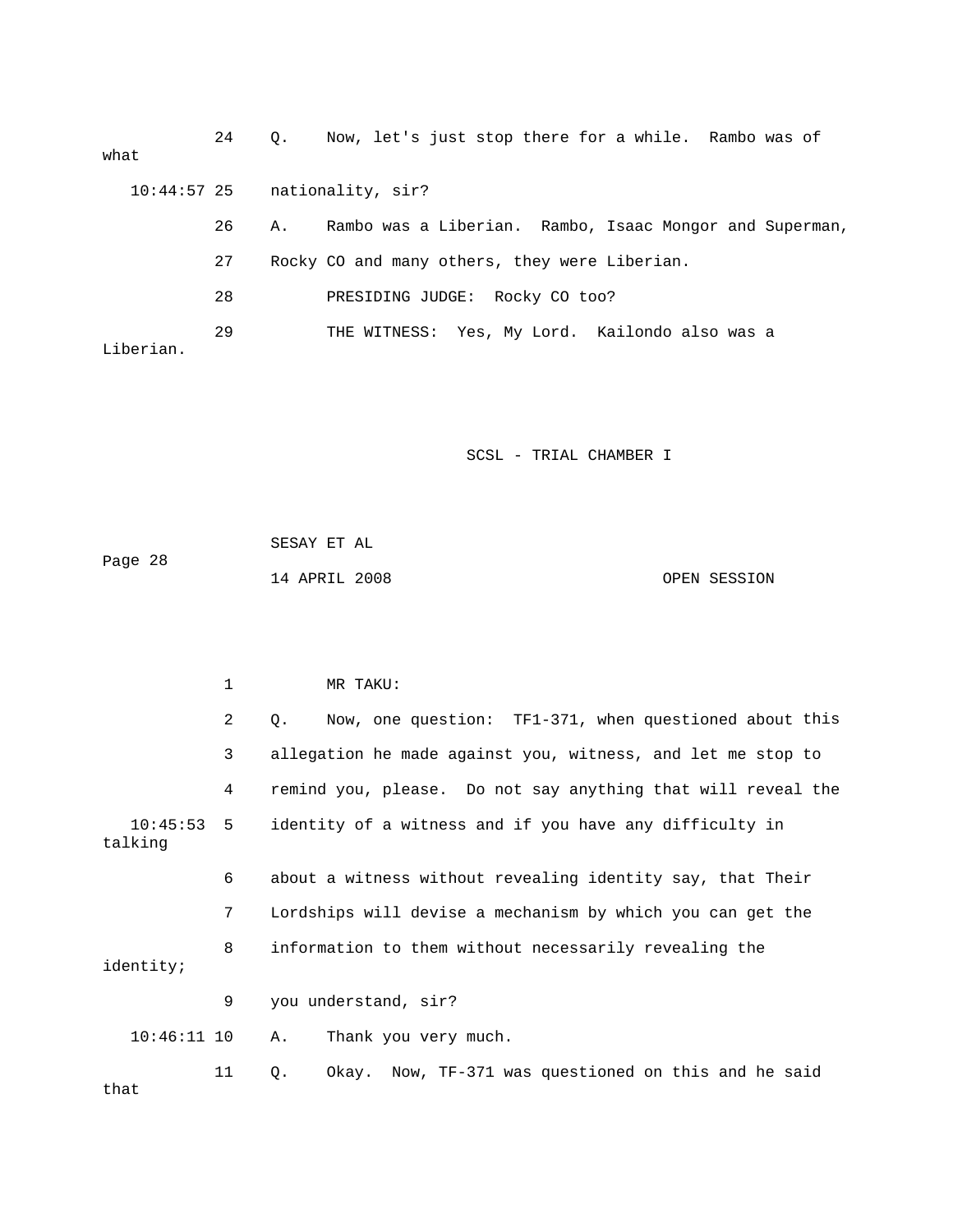12 upon retreating to Kono and then Buedu in March 1999 you were 13 control of Kono. But when questioned and shown Exhibit 9 he 14 he did not say you were in control of the whole of Kono and he 18 PRESIDING JUDGE: Can you say that again? What is -- 19 the transcript, please. Let's see what is there. 10:46:47 20 MR TAKU: Yes. Well, I was just paraphrasing the 22 PRESIDING JUDGE: Well, don't paraphrase the transcript. PRESIDING JUDGE: Read it as it is. Otherwise in this area -- yes, sir. 27 MR TAKU: Yes. We will reserve 28 will get the exact words in the transcript. We will have them 29 somewhere and I will come back to the issue and read it out what in said 10:46:31 15 said that because -- and that he said that because you were not 16 the battle-group commander. So what do you -- what is your 17 reaction to this? read 21 transcript. 23 We don't want you to paraphrase it. 24 MR TAKU: Okay, sir.  $10:46:54$  25 26 paraphrasing it, you know, you might dephrase it. I

SCSL - TRIAL CHAMBER I

 SESAY ET AL Page 29

14 APRIL 2008 OPEN SESSION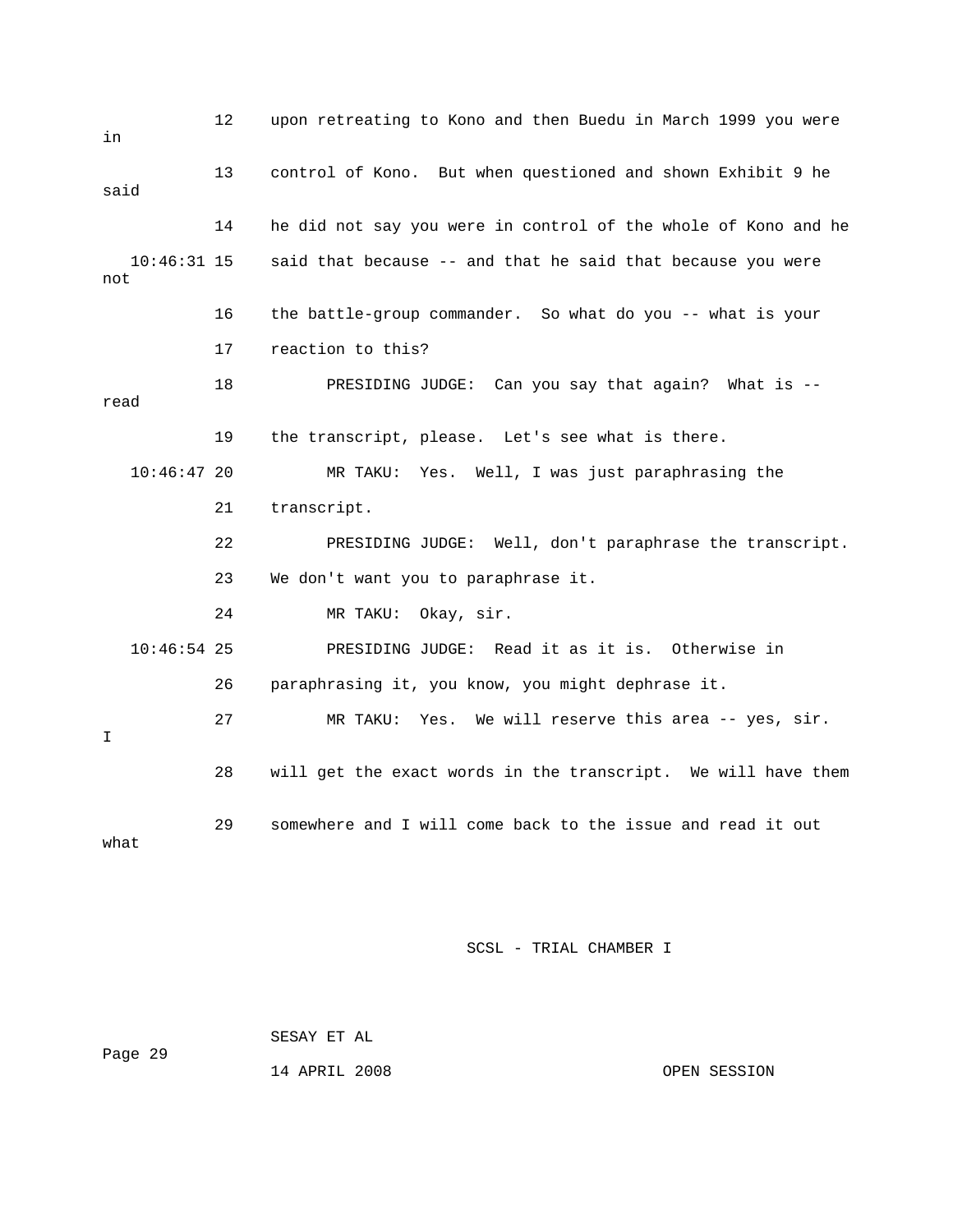1 he said actually.

|               | 2  | Now -- now, listen, Mr Kallon, let's move to another<br>Q.      |
|---------------|----|-----------------------------------------------------------------|
| оf            | 3  | witness.<br>We'll come back to this. We'll get the exact words  |
|               | 4  | this witness.                                                   |
| 10:47:25      | 5  | Okay, sir.<br>Α.                                                |
|               | 6  | Yes, please locate it here. Now TF-051 testified on 27<br>Q.    |
| Rocky         | 7  | January 2005, at page 147, lines 8 to 18, and alleged that      |
| ordered       | 8  | CO took the witness to Sunna Mosque where RUF commanders        |
| who           | 9  | that TF-015 should be killed. And that you were one of those    |
| $10:47:56$ 10 |    | voted for him to be killed?                                     |
|               | 11 | Is it 015 or 051?<br>PRESIDING JUDGE:                           |
|               | 12 | MR TAKU: 015, sir.                                              |
| But           | 13 | That you were one of the persons who was to be killed.<br>Q.    |
| were          | 14 | that he vetoed, he vetoed the vote of all the commanders who    |
| $10:48:12$ 15 |    | there, and he said that Rambo was the superior commander to     |
|               | 16 | Rocky. Now, were you in Sunna Mosque with Rocky and this        |
|               | 17 | witness?                                                        |
| where         | 18 | No, sir. Even up to now sitting here, I don't know<br>Α.        |
|               | 19 | what is $-$ - Sunna Mosque is in Kono. I was not one day in the |
| $10:48:37$ 20 |    | mosque with Colonel Rambo, Rocky CO, no, My Lord.               |
| somebody      | 21 | Would you have gone inside the mosque to vote that<br>Q.        |
|               | 22 | be killed?                                                      |
|               | 23 | No, My Lord.<br>Α.                                              |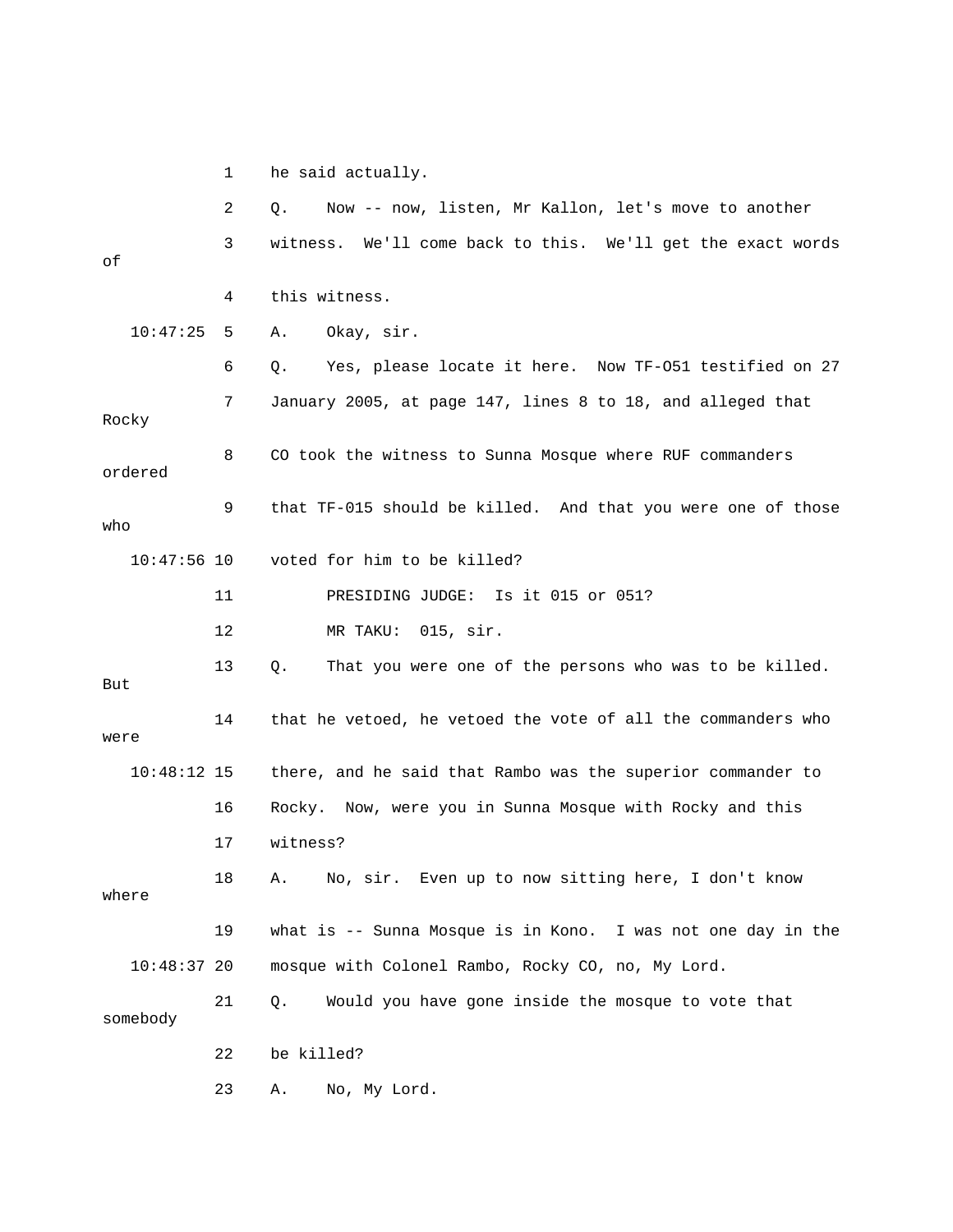|      |               | 24 | $\circ$ . | Why?                                                     |
|------|---------------|----|-----------|----------------------------------------------------------|
|      | $10:48:49$ 25 |    | Α.        | No.                                                      |
| in a |               | 26 | Q.        | Why? Why would you not vote for somebody to be killed    |
|      |               | 27 |           | mosque? Do you have any reason, particularly?            |
| the  |               | 28 | Α.        | My Lord, in the first place, I'm a Muslim. Mosque is     |
|      | cannot        | 29 |           | place of worship in the Muslim way of worshipping God. I |

| Page 30 | SESAY ET AL   |  |              |
|---------|---------------|--|--------------|
|         | 14 APRIL 2008 |  | OPEN SESSION |

| that          | 1              | go there and vote in for someone to be killed. No. And at        |
|---------------|----------------|------------------------------------------------------------------|
| AFRC/RUF      | $\overline{2}$ | particular point in time, February 1998, until the time          |
|               | 3              | retreated out of Koidu Town in May, no, I do not attend no       |
|               | 4              | mosque, neither for prayer not for voting for someone to be      |
| 10:49:28      | 5              | killed. No, sir.                                                 |
| 2005,         | 6              | Now, TF1-366, Your Honours, testified on 7 November<br>$\circ$ . |
|               | 7              | at page 72 lines 2 to 6 and stated that Morris Kallon was in     |
| and           | 8              | charge of Makeni, Bo, Kono. Were you in charge of Makeni, Bo     |
|               | 9              | Kono?                                                            |
| $10:49:57$ 10 |                | My Lord, no. Even in normal administration in Salone,<br>Α.      |
|               | 11             | Makeni is a northern province. It has its own separate           |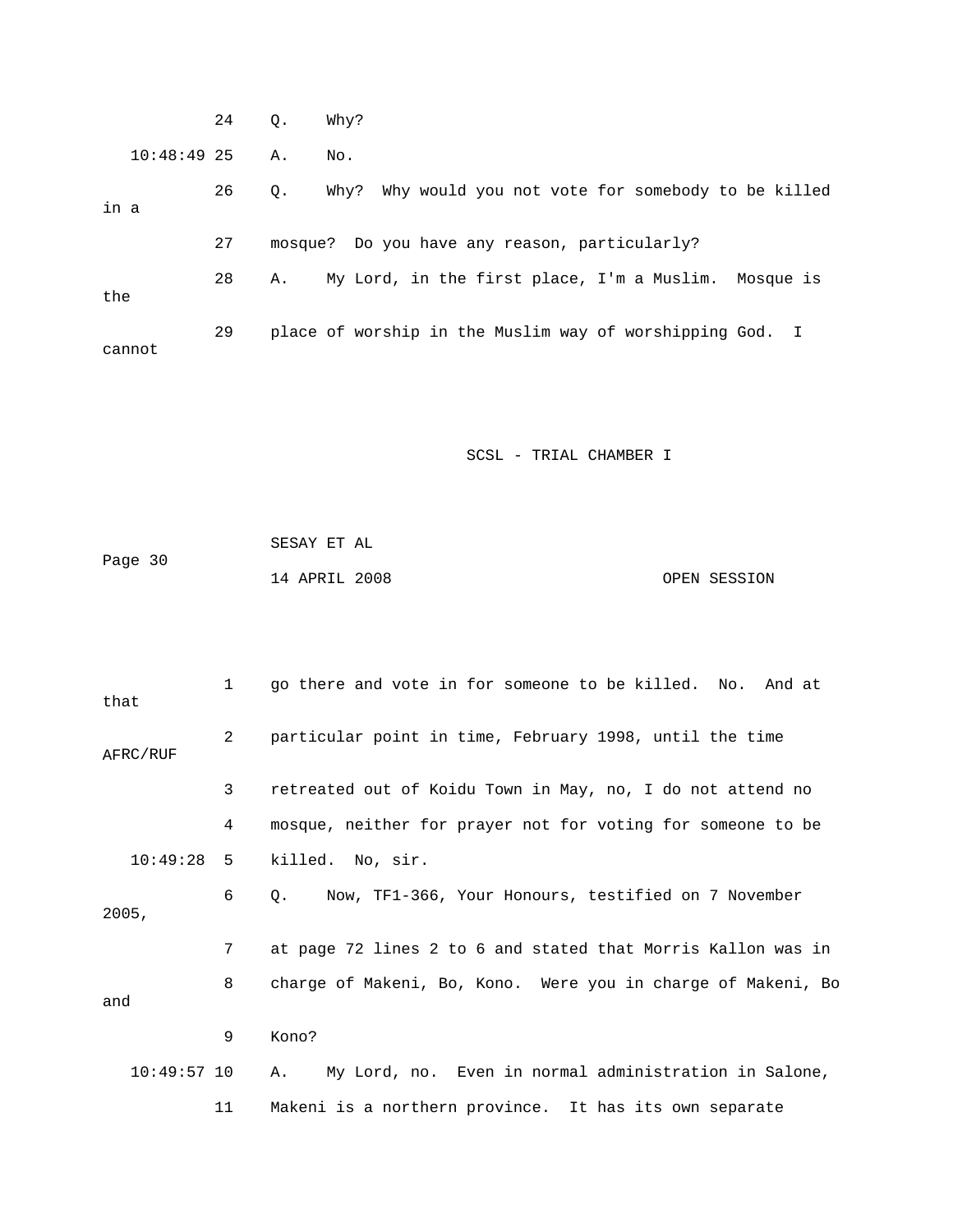|               | 12 | Bo is a southern province, it has its own separate<br>structure.        |
|---------------|----|-------------------------------------------------------------------------|
| has           | 13 | administration. Kono is -- falls under eastern province.<br>It          |
|               | 14 | its own separate administration. Both in the civil                      |
| $10:50:29$ 15 |    | administration and military administration during the time of           |
| have          | 16 | AFRC. AFRC, you have the brigade commander in Makeni. You               |
|               | 17 | the SOS in Makeni. You have the brigade commander in Bo.<br>You         |
|               | 18 | have the SOS in Bo. You have the brigade commander in Kenema,           |
|               | 19 | you have the SOS there. These were the people who were making           |
| $10:50:46$ 20 |    | deployment. So TF-366 lie on me.                                        |
|               | 21 | Now, the witness again says that the transcript, Your<br>Q.             |
| alleged       | 22 | Honours, of 14 November 2005, pages 44 to 45, the witness               |
|               | 23 | again that you were the most senior person in Kono in the               |
|               | 24 | position of battle-group commander, Mr Kallon?                          |
| $10:51:15$ 25 |    | No, Chief Taku, I was not the battle-group commander in<br>Α.           |
| even          | 26 | Kono throughout 1998, 1999, I do not held that position.<br>$I_{\iota}$ |
|               | 27 | the indictment I'm facing here do not plead me to be a                  |
|               | 28 | battle-group commander in 1998, or neither 1999.                        |
| he            | 29 | Now, again, the witness was asked whether at that time<br>$Q$ .         |

 SESAY ET AL ge 31 Pa

14 APRIL 2008 OPEN SESSION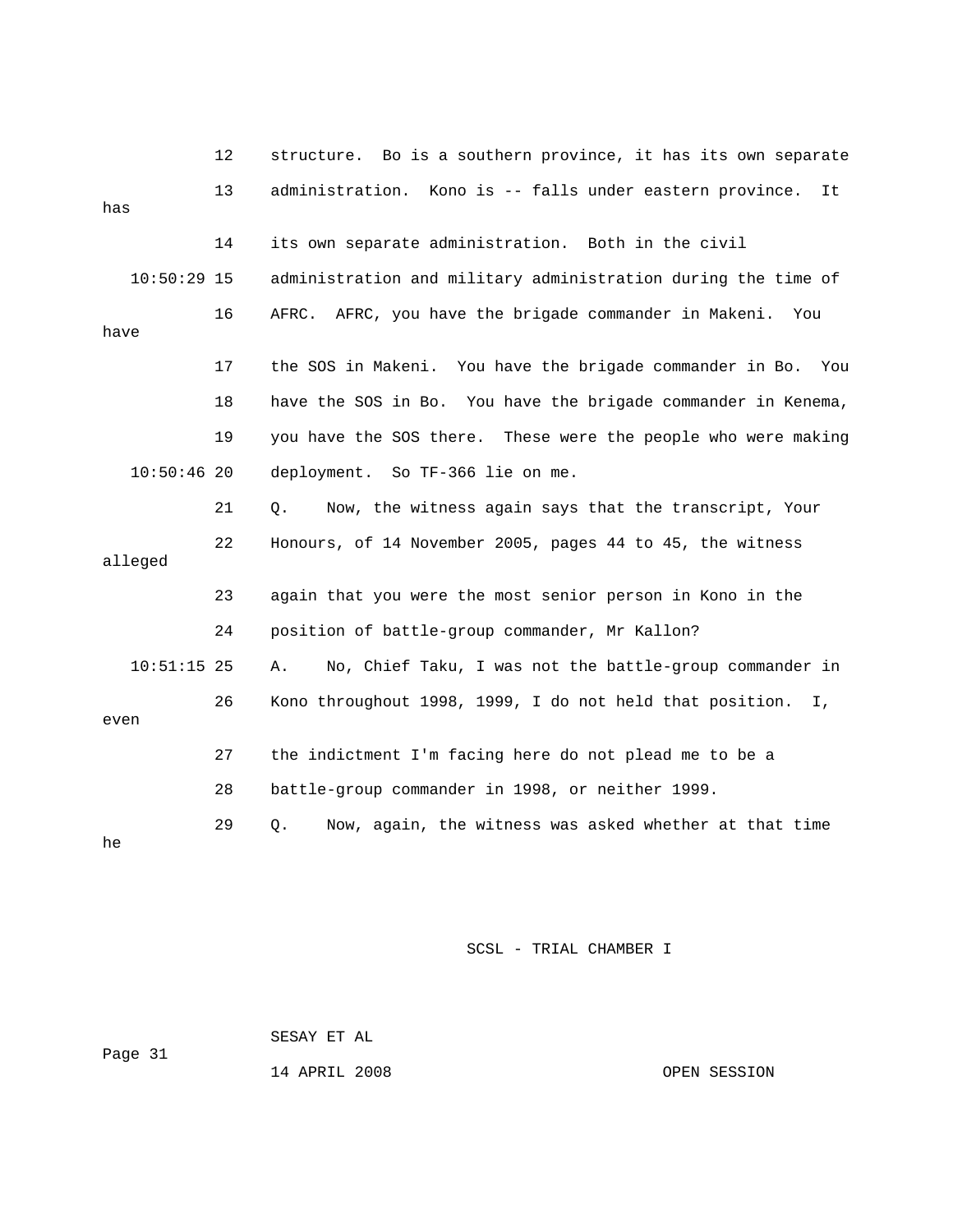1 was promoted, at the time he was promoted to rank of major, 2 was a senior commander in Kono. He replied: "Yes, there was 3 senior commander in Kono." Asked who was he, who was that? s 4 answered: "Morris Kallon and Superman. But Morris Kallon wa 10:51:59 5 the most senior. He was the battle-group commander." What do 6 you say to that, sir? 9 message is, where Superman sent salute or message to Foday 11 PRESIDING JUDGE: You said exhibits what? 14 THE WITNESS: Really, I don't know among these three 10:52:32 15 exhibits which one the message in. Either 33, or 34. 16 MR TAKU: No, 32, at page 000S649, Your Honours. 17 Q. And it's dated 24 May 1999, salute report of Superman to 19 A. In that message Superman say he, as a battle-group 10:52:58 20 commander, he maintained the position in Kono. Not all of 21 was captured by ECOMOG. If you read through that message you 22 will see exactly what Superman claim of being in Kono, so this there a He 7 A. No, sir, it is wrong. And to prove me right, you can see 8 either Exhibit 32 or 33 or 34, I can't precisely recall where the Sankoh  $10:52:25$  10 and he respond that  $-$  12 MR TAKU: 33, Your Honour. 33 -- 13 PRESIDING JUDGE: 34? 18 the leader Foday Sankoh. Kono 23 witness lie on me, My Lord.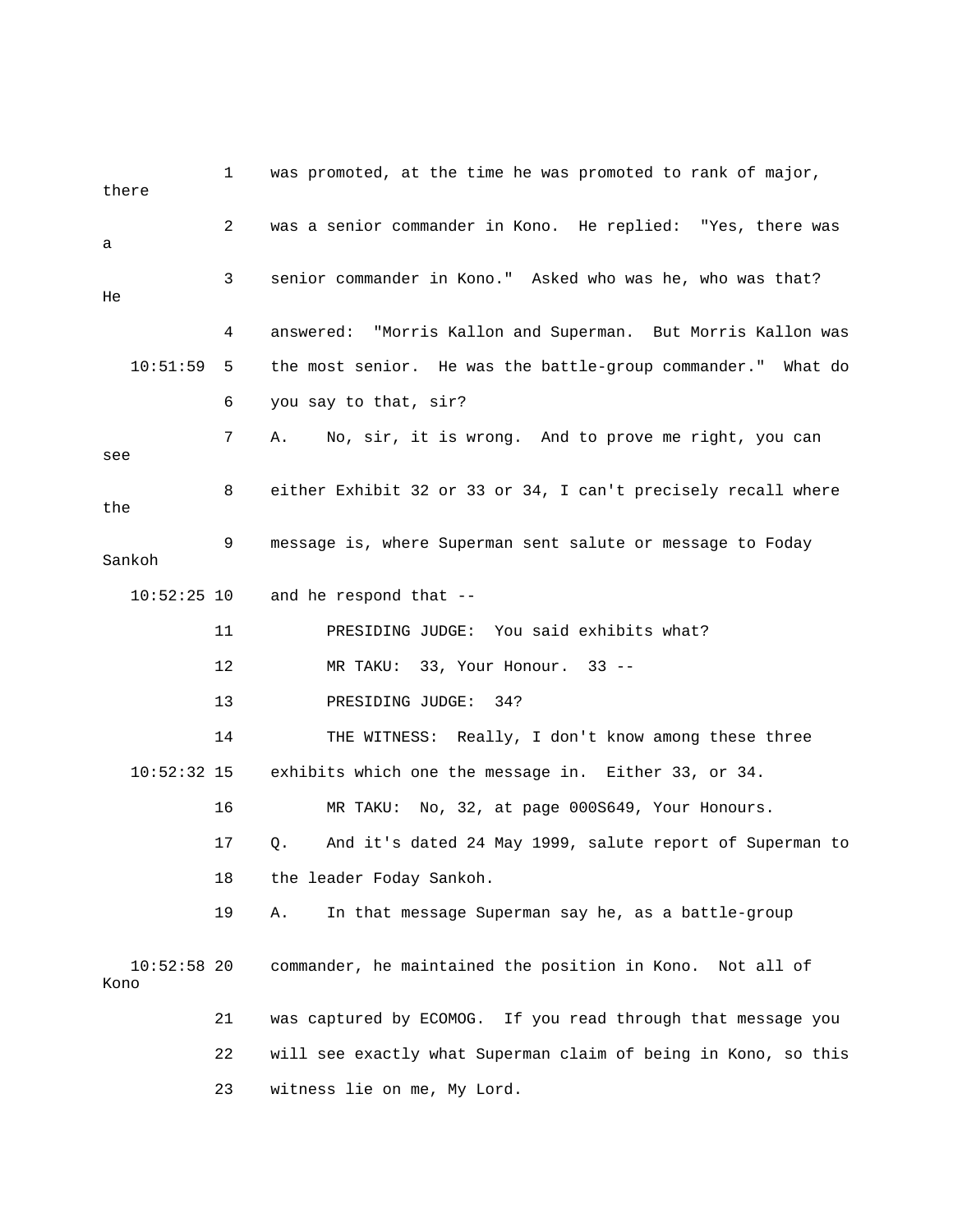24 Q. Again, now, why would this witness lie against you, Mr 10:53:25 25 Kallon? 27 of at two time I arrested that witness. And the last one I 26 A. Please, sir, the only motive I can so far tell you because 28 arrested him with a serious disgrace because of --

29 PRESIDING JUDGE: That's TF-366?

SCSL - TRIAL CHAMBER I

| Page 32 | SESAY ET AL   |              |
|---------|---------------|--------------|
|         | 14 APRIL 2008 | OPEN SESSION |

 1 MR TAKU: 366, yes, sir. 4 THE WITNESS: Because of the way he was maltreating the 10:53:54 5 civilians in Tongo Field. So, for that reason, he has any cause 6 to lie on me because I'm facing trial today. 8 Q. Now, while in Kono -- let's stop here for a while. What 9 were the functions of TF-366? the 11 third meeting when Superman call at Tankoro Police Station, 12 Superman appointed TF1-366 as task force commander to 2 PRESIDING JUDGE: TF1-366. 3 MR TAKU: Yes, sir. 7 MR TAKU: 10:54:14 10 A. My Lord, if my memory serve me well, in the second or

implement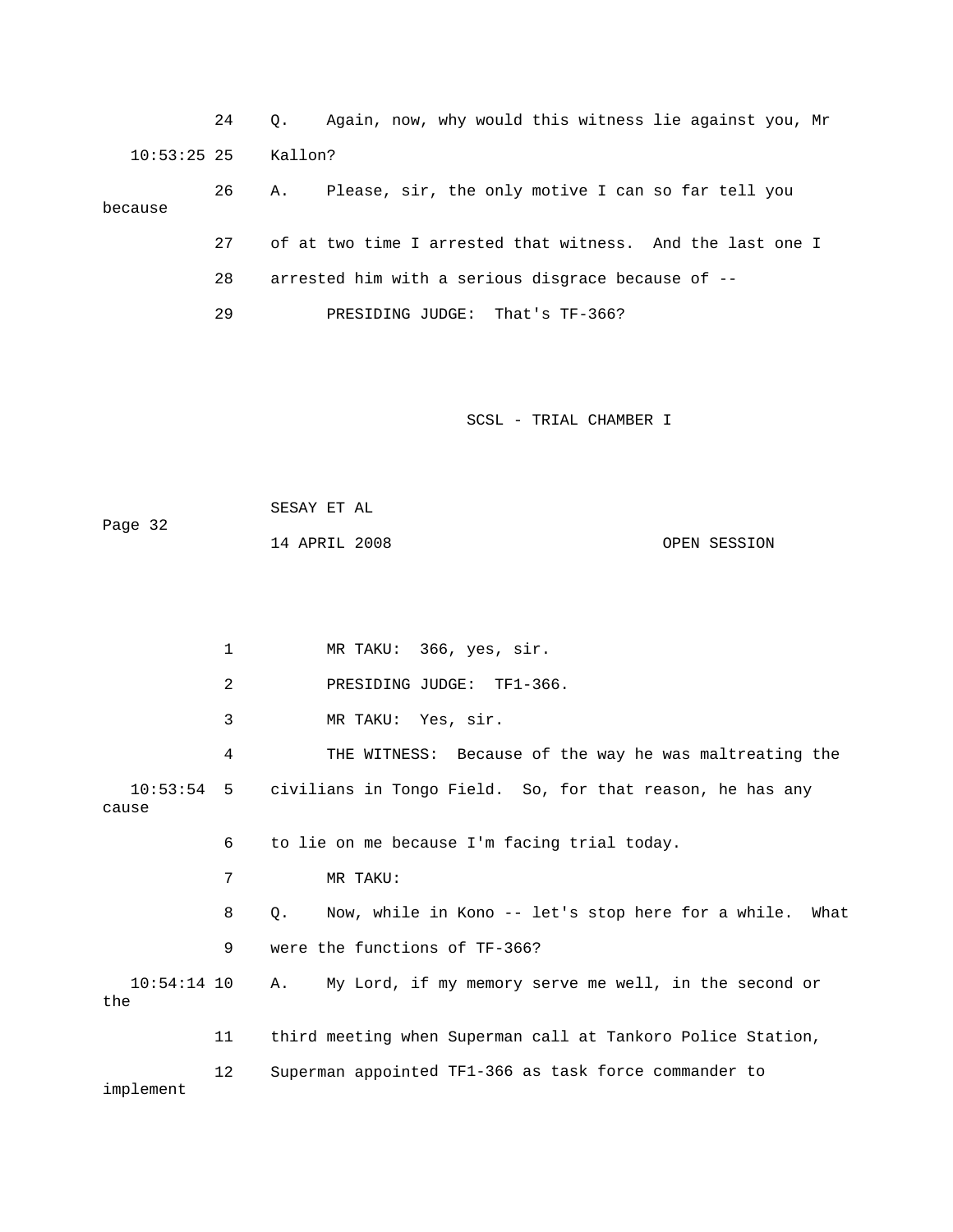| killing                   | 13 | those who do not want to take his order, who were about        |
|---------------------------|----|----------------------------------------------------------------|
|                           | 14 | civilian in the villages or burning houses. Then the second    |
| $10:54:48$ 15<br>in       |    | occasion again, when they looted the Koidu Town bank, that was |
|                           | 16 | March, Superman appointed that same witness as task force      |
|                           | 17 | commander to arrest all those who involved in to that robbery, |
| 366                       | 18 | the bank robbery. That was the function I knew for that TF-    |
|                           | 19 | at that time in Kono, My Lord.                                 |
| $10:55:16$ 20             |    | Was he someone --<br>Q.                                        |
|                           | 21 | JUDGE BOUTET: But the witness has already testified to         |
|                           | 22 | that on Friday; exactly that.                                  |
|                           | 23 | Exactly, Your Honours.<br>MR TAKU:                             |
|                           | 24 | JUDGE BOUTET: So why do we go over that again?                 |
| $10:55:26$ 25<br>Honours, |    | I just want to find out something, Your<br>MR TAKU:            |
|                           | 26 | to go to -- ask him to give -- let me just ask the questions,  |
|                           | 27 | Your Honours, and you will see with your permission.           |
| that,                     | 28 | JUDGE BOUTET: What I mean is, he just testified to             |
| same                      | 29 | as to why 366 may have said that, his answer is exactly the    |

| Page 33 | SESAY ET AL   |              |
|---------|---------------|--------------|
|         | 14 APRIL 2008 | OPEN SESSION |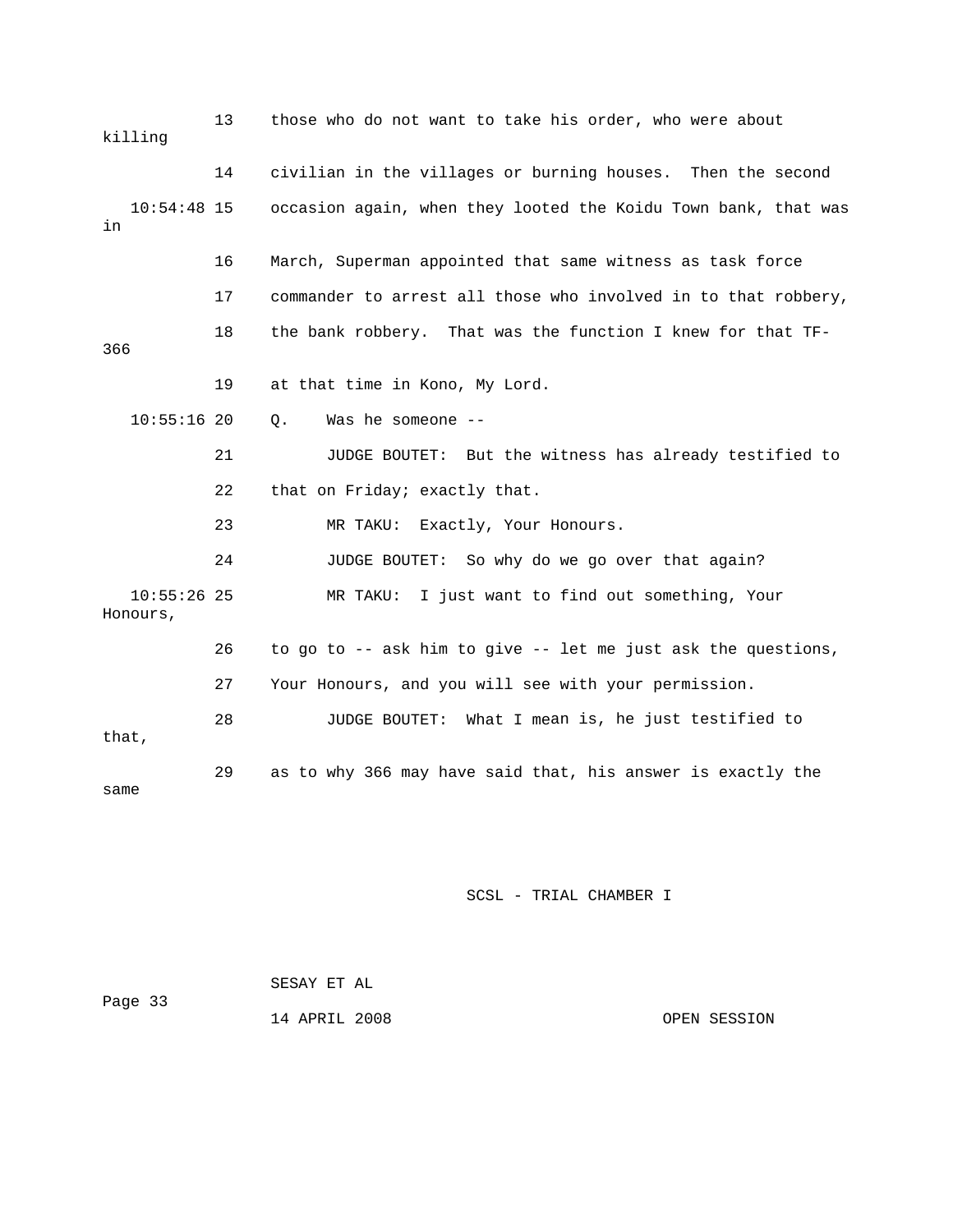1 that he gave on Friday.

|                             | 2  | Okay, Your Honours, I can remember that.<br>MR TAKU:           |
|-----------------------------|----|----------------------------------------------------------------|
|                             | 3  | JUDGE BOUTET: And my question is simply, why do we go          |
| over                        |    |                                                                |
|                             | 4  | that again? He had been appointed task force commander by      |
| 10:56:24                    | 5  | Superman and this is what he did and this is why he did that.  |
|                             | 6  | MR TAKU: Yes, we're going to some other allegations he         |
|                             | 7  | made against that -- that answer will be relevant. But let me  |
|                             | 8  | just lay the ground.                                           |
| 366,                        | 9  | Now, Mr Kallon, so was this witness 366, TF -- no, TF1-<br>Q.  |
| $10:56:24$ 10<br>commander, |    | someone, I mean the course of this duty as task force          |
|                             | 11 | to whom did he report?                                         |
|                             | 12 | He reported directly to Superman. He was appointed by<br>Α.    |
|                             | 13 | Superman. He reported directly to him.                         |
|                             | 14 | Now, you said that in the case of the bank that you said<br>Q. |
| $10:56:45$ 15               |    | that they broke into the bank, and you said there was an       |
|                             | 16 | investigation conducted, and he was a member of the panel --   |
|                             | 17 | that's your evidence?                                          |
|                             | 18 | PRESIDING JUDGE: He was a task force commander --              |
|                             | 19 | MR TAKU: Task force commander, yes.                            |
| $10:56:58$ 20               |    | PRESIDING JUDGE: Who was --                                    |
|                             | 21 | MR TAKU:<br>To arrest --                                       |
| the                         | 22 | PRESIDING JUDGE: -- involved in the investigation in           |
|                             | 23 | arrest of those who conducted the burglary of the bank.        |
|                             | 24 | MR TAKU:<br>Yes.                                               |
| $10:57:05$ 25               |    | PRESIDING JUDGE: Is that what you said, Mr Kallon?             |
|                             | 26 | THE WITNESS: Yes, sir. But I don't know whether he was         |
| on                          |    |                                                                |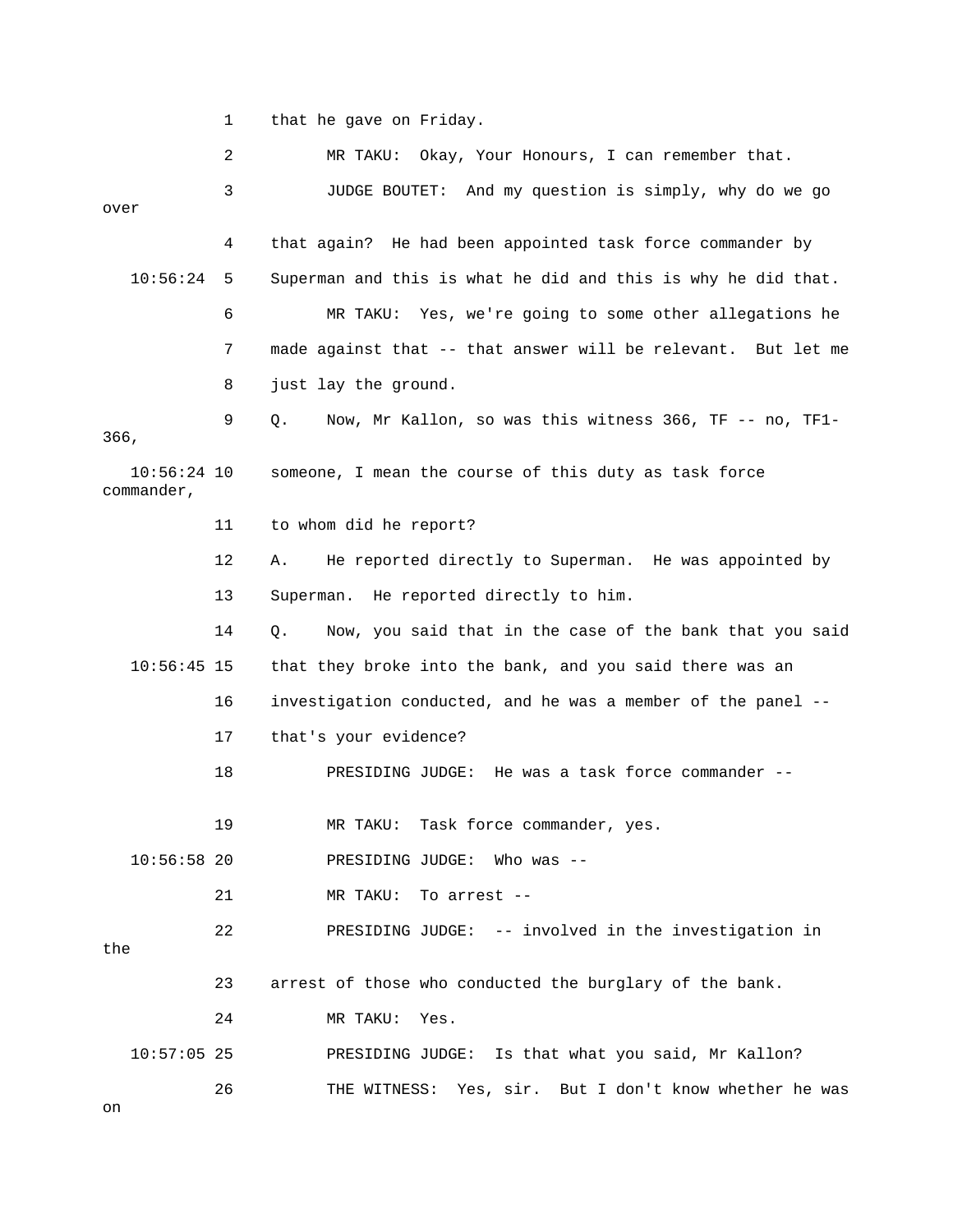27 the panel when they investigated those who they arrested, but

28 was the one who were appointed to arrest.

29 PRESIDING JUDGE: To arrest?

SCSL - TRIAL CHAMBER I

 SESAY ET AL 14 APRIL 2008 OPEN SESSION Page 34

1 THE WITNESS: Yes, sir. 2 PRESIDING JUDGE: Okay. 4 Q. Now, have a look at Exhibit 44, Your Honour. Exhibit , 44 10:57:34 5 Your Honour, is the -- no, no, excuse me, there is an error here. 6 Now do you see Exhibit 44, the report of the investigation panel, 7 by AS Kallon; are you aware of that? 8 A. To be honest, I only saw that in this courtroom. 9 Q. Okay. You saw that in this courtroom. Now, my question 10:57:57 10 is: Flowing from that exhibit, when offences were reported to 11 Mosquito, crimes committed within Kono or within the RUF, were 12 they investigated? Was there a mechanism for investigation? 13 A. Yes, sir. That is one, the robbery of the Kono bank. 14 is one. A panel were set. The Joint Security were set to 3 MR TAKU: That

he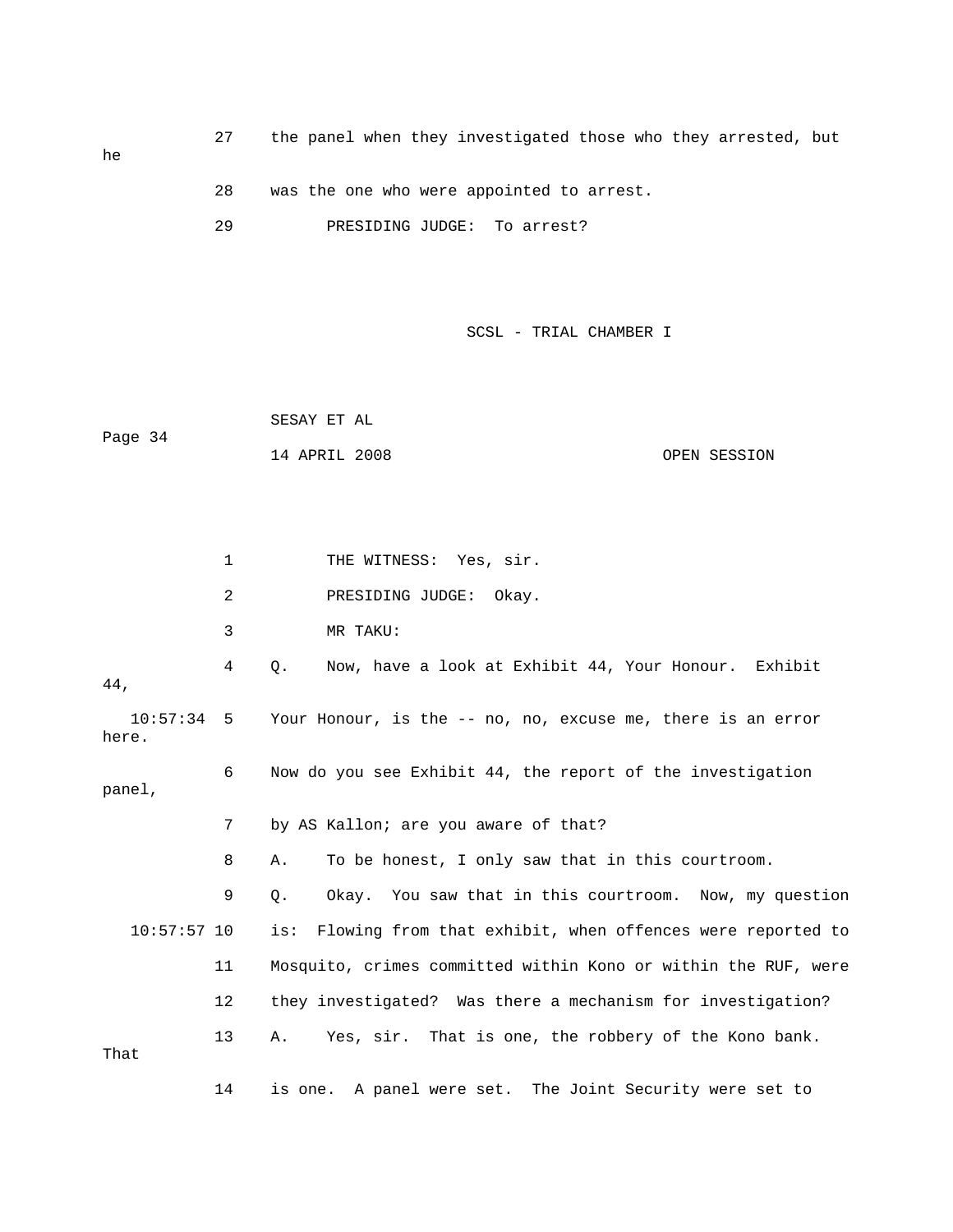10:58:27 15 investigate that.

|               | 16 | The Joint Security, what do you mean by Joint Security,<br>Q.  |
|---------------|----|----------------------------------------------------------------|
|               | 17 | please? Tell the Court.                                        |
| $MP$ ,        | 18 | What I heard, the Joint Security I knew was a member of<br>Α.  |
|               | 19 | G5, IDU, IO, Black Guards, these were the security all put     |
| $10:58:47$ 20 |    | together, they call them Joint Security, I think so.           |
| Kono,         | 21 | Did three -- TF1-366, at any time while you were in<br>О.      |
|               | 22 | file any complaints against you, that in the course of his     |
| you           | 23 | duties, as a task force commander, file any complaint against  |
|               | 24 | to Superman for -- which was -- I mean, to Superman for having |
| $10:59:16$ 25 |    | committed any crime whatsoever, that you know of?              |
|               | 26 | No, My Lord. And the only complaint so far in Kono<br>Α.       |
|               | 27 | against me was two complaints.                                 |
|               | 28 | PRESIDING JUDGE: You're not being asked about that one.        |
|               | 29 | MR TAKU:<br>Yes.                                               |

SCSL - TRIAL CHAMBER I

 SESAY ET AL 14 APRIL 2008 OPEN SESSION Page 35

1 PRESIDING JUDGE: Answer the question and stop there.

2 MR WITNESS: No, no, My Lord.

3 MR TAKU: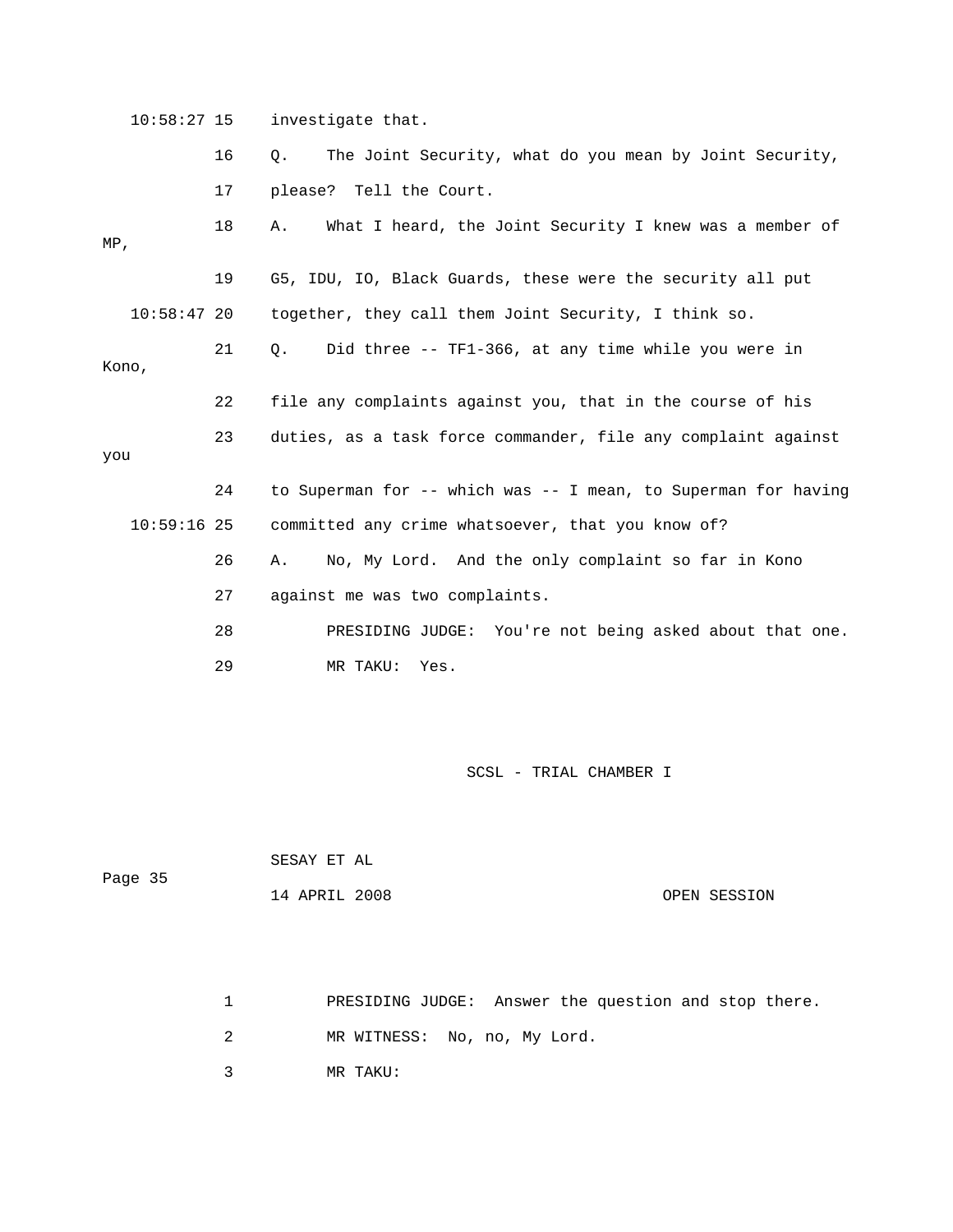| that                      | 4  | All right. Now, you talk about two complaints.<br>Q.<br>Now      |
|---------------------------|----|------------------------------------------------------------------|
| 10:59:44                  | 5  | you've said that, which are these two complaints, please?        |
| Superman                  | 6  | As I told you, the firing of the two SLA soldier,<br>Α.          |
|                           | 7  | sent complaint against me that I sabotage the Sam Bockarie       |
| from                      | 8  | Then on the -- in August, when Superman returned<br>command.     |
| Fiti                      | 9  | Buedu meeting, we attack Koidu Town; he called that attack       |
| $11:00:09$ 10<br>manage   |    | During the attack I was not feeling well. I really<br>Fata.      |
|                           | 11 | set fire under, under cellar of the up-garagae to warm myself.   |
| that                      | 12 | Superman also send message that I was the one who sabotage       |
| I                         | 13 | Fita Fata mission. So, that was the only two complaint so far    |
| last                      | 14 | know Superman saying against me in Kono, in 1998. And that       |
| $11:00:33$ 15             |    | one in August, I was withdraw and detained.                      |
|                           | 16 | By whom and where?<br>Q.                                         |
| by                        | 17 | I was withdraw from Kono to Buedu; I was detained there<br>Α.    |
|                           | 18 | Sam Bockarie.                                                    |
|                           | 19 | Q. For how long?                                                 |
| $11:00:50$ 20<br>From     |    | I was in -- really, I was in detention for 14 days.<br>Α.        |
|                           | 21 | there the people War Council met, they discussed, and I was      |
| posted.                   | 22 | released and I was posted to Pendembu where Mr Sesay was         |
|                           | 23 | Is there any time you know to $-$ - I mean you know about,<br>Q. |
| accused                   | 24 | that you were ever, within this time Kono, were you ever         |
| $11:01:24$ 25<br>Tombodu? |    | for committing any crime whatsoever in the location of           |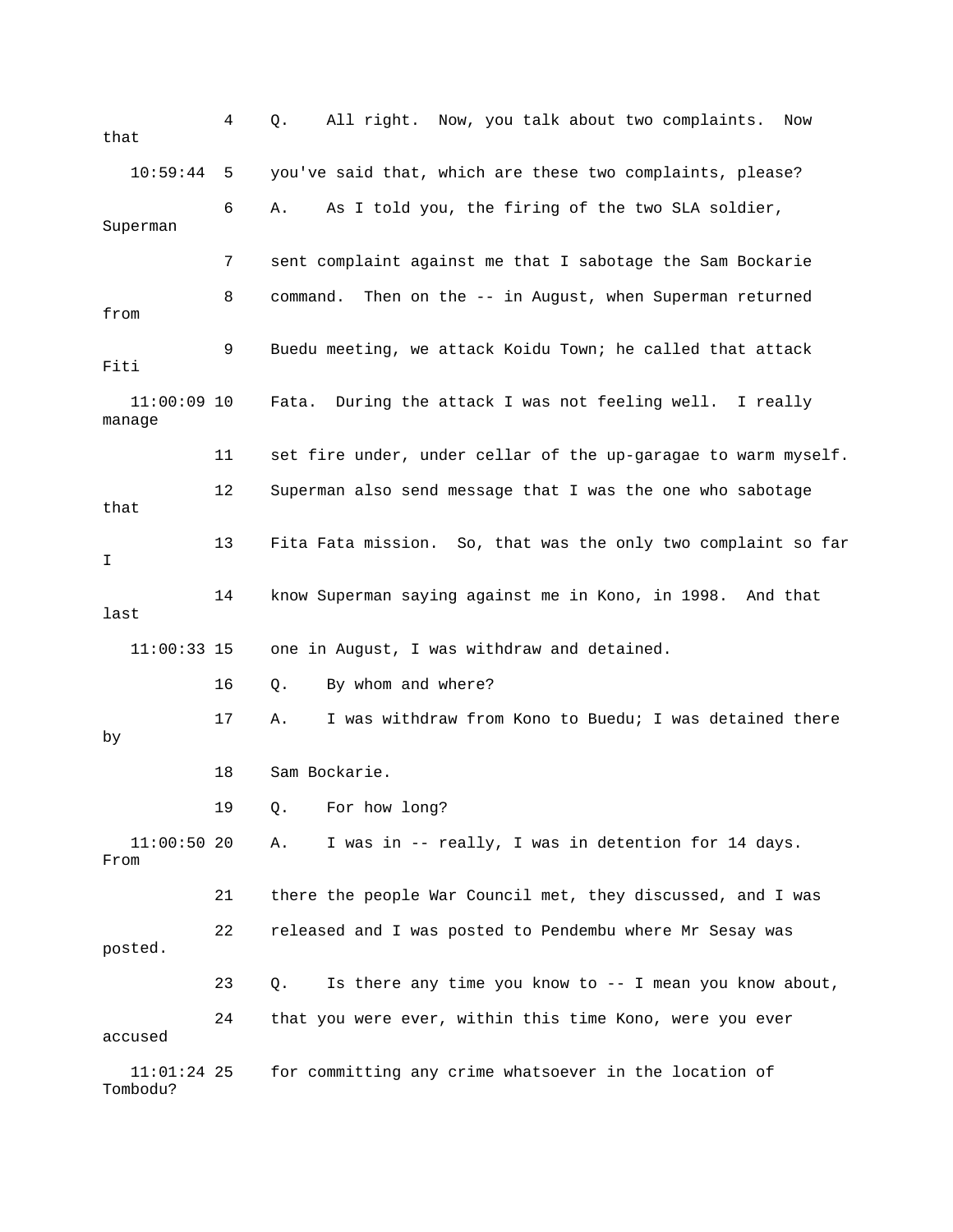26 A. No, My Lord.

 27 Q. Were you ever called to Buedu by Superman in respect of 29 A. No, My Lord. 28 committing any crime against civilians in Tombodu?

SCSL - TRIAL CHAMBER I

Page 36 14 APRIL 2008 OPEN SESSION SESAY ET AL

 1 Q. Okay. We are going to come to that soon. Now, TF1-360, 2 testified on 20 July 2006, TF1-360, Your Honours, 20 July 4 PRESIDING JUDGE: TF1 what again? 11:02:02 5 MR TAKU: 360. The date, Your Honours, 20 July 2005, page 7 that Superman was appointed overall commander and that he was 8 battle-group commander. Do you agree with that? 9 A. Yes. that's 12 witness said in -- under cross-examination by Charles Taku, 13 counsel, he testified that you were deputy to Superman, but that 2005, 3 page 15, lines 3 -- 6 15, lines 3 to 29, then page 9 -- 18, lines 2 to 20, and said a 11:02:24 10 Q. Now, TF1-361 on 18 July 2005, at page 5, testified, 11 page 5, Your Honours, then at page 115 lines 12 to 15, the same your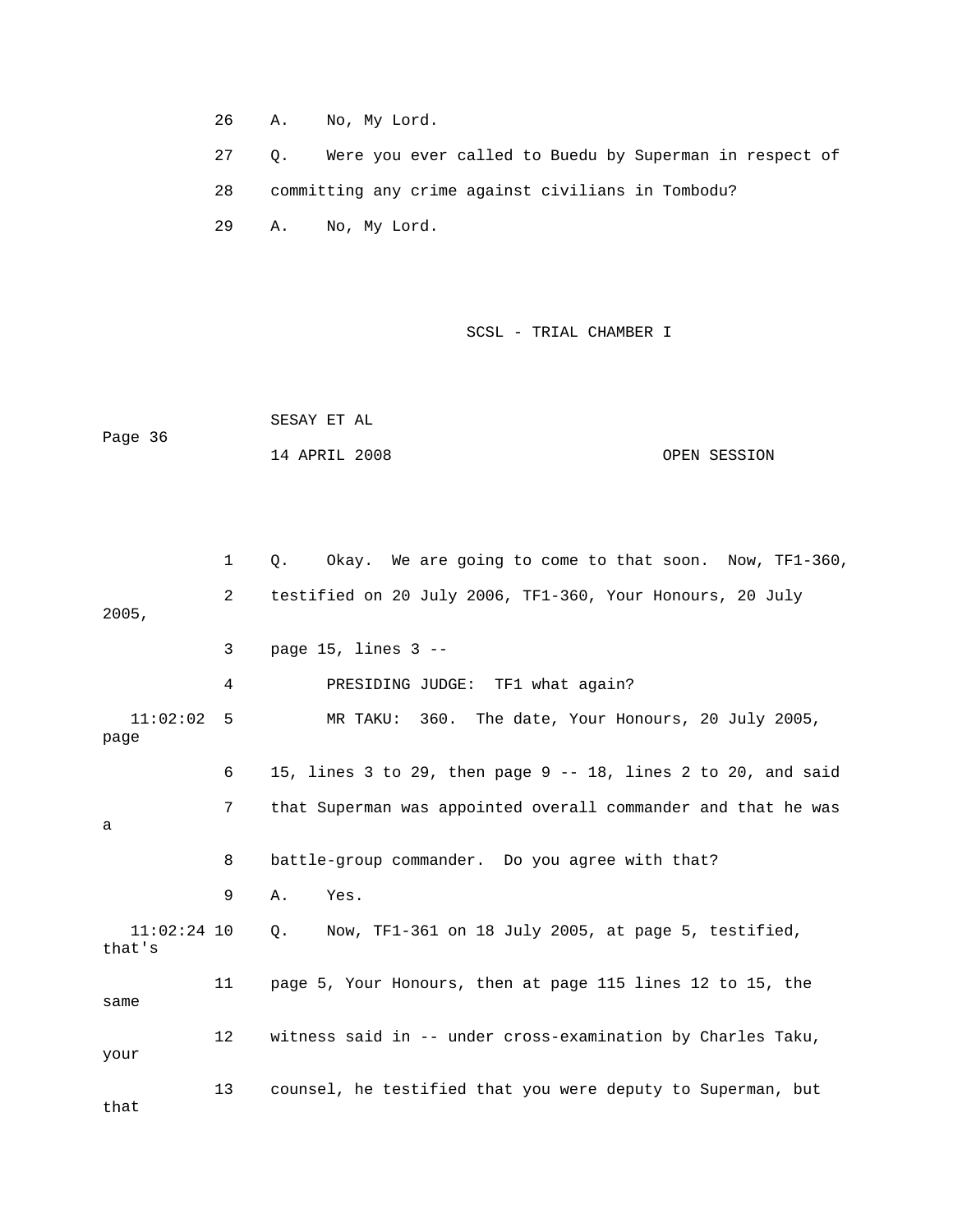14 you had no area of responsibility. Were you deputy to Superman, Mr Kallon? 16 A. No, My Lord. As we've gone through Exhibit 9, I was not 17 deputy. 18 Q. Now, Mr Kallon, I'm very -- I'm going to ask you a series 19 of question on some witnesses, just for the completeness of the 21 frames and the ruling. However, let me just ask you now that the 22 allegations are here, let me ask you to explain. TF1-141 23 testified on 11 April 2005, pages 91 to 92, and also testified 24 again on 15 April 2005, pages 96 to 97, lines 17 to 18, 29, 11:04:20 25 they all said that on Guinea Highway you were battlefield them 27 on a food-finding mission during which they killed civilians 28 were unable to carry the load put on them and raped women. Mr 29 Kallon, were you here when this witness testified? Were you  $11:03:16$  15 11:03:44 20 record. I'm conscious about the motion for the extension of time and 26 commander with the rank of major, and that you sent some of who in

SCSL - TRIAL CHAMBER I

 SESAY ET AL Page 37 14 APRIL 2008 OPEN SESSION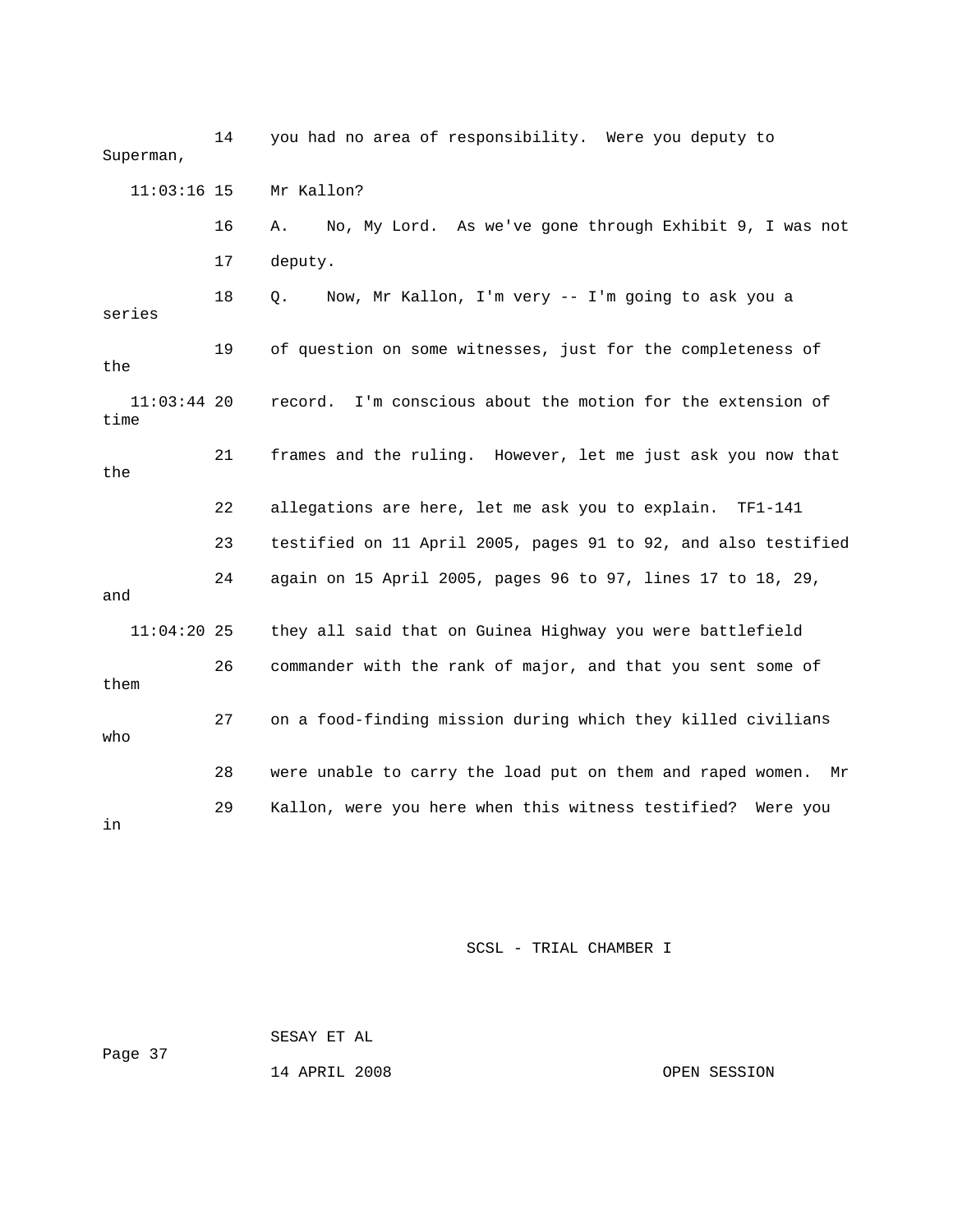|                    | 1  | Court?    |                                                                |
|--------------------|----|-----------|----------------------------------------------------------------|
|                    | 2  | Α.        | Yes, My Lord.                                                  |
| about              | 3  | Q.        | Now you listened to this testimony, what do you say            |
|                    | 4  | that?     |                                                                |
| 11:04:58<br>Guinea | 5  | Α.        | It is not true. I was not battlefield commander at             |
|                    | 6  |           | Highway and I do not send nobody on food-finding mission.      |
|                    | 7  | $Q$ .     | Did you know TF1-141?                                          |
|                    | 8  | Α.        | I do not even --                                               |
|                    | 9  | Q.        | Have you ever met him?                                         |
| $11:05:17$ 10      |    | Α.        | No.                                                            |
| page               | 11 | Q.        | TF -- the same witness, Mr Kallon, on 11 April 2005,           |
| а                  | 12 |           | 95, lines 2 to 3 and lines 5 to 7, he alleged that a Kallon -- |
|                    | 13 |           | Kallon, who was battlefield commander, sent them on these      |
|                    | 14 |           | missions, food-finding missions? He also alleges that that     |
| $11:06:00$ 15      |    | Kallon -- |                                                                |
|                    | 16 |           | Is that what the transcript says?<br>PRESIDING JUDGE:          |
|                    | 17 |           | MR TAKU:<br>It says Kallon. It says Kallon.                    |
|                    | 18 |           | $Well1$ --<br>PRESIDING JUDGE:                                 |
| Sorry,             | 19 |           | MR TAKU: It says Kallon, sorry. It says Kallon.                |
| $11:06:07$ 20      |    |           | Your Honour. He says Kallon.                                   |
| words              | 21 |           | That's why you should not put any<br>PRESIDING JUDGE:          |
|                    | 22 |           | into the transcript.                                           |
|                    | 23 |           | MR TAKU: Okay, sir.                                            |
| then               | 24 |           | PRESIDING JUDGE: Because when you say "a Kallon" and           |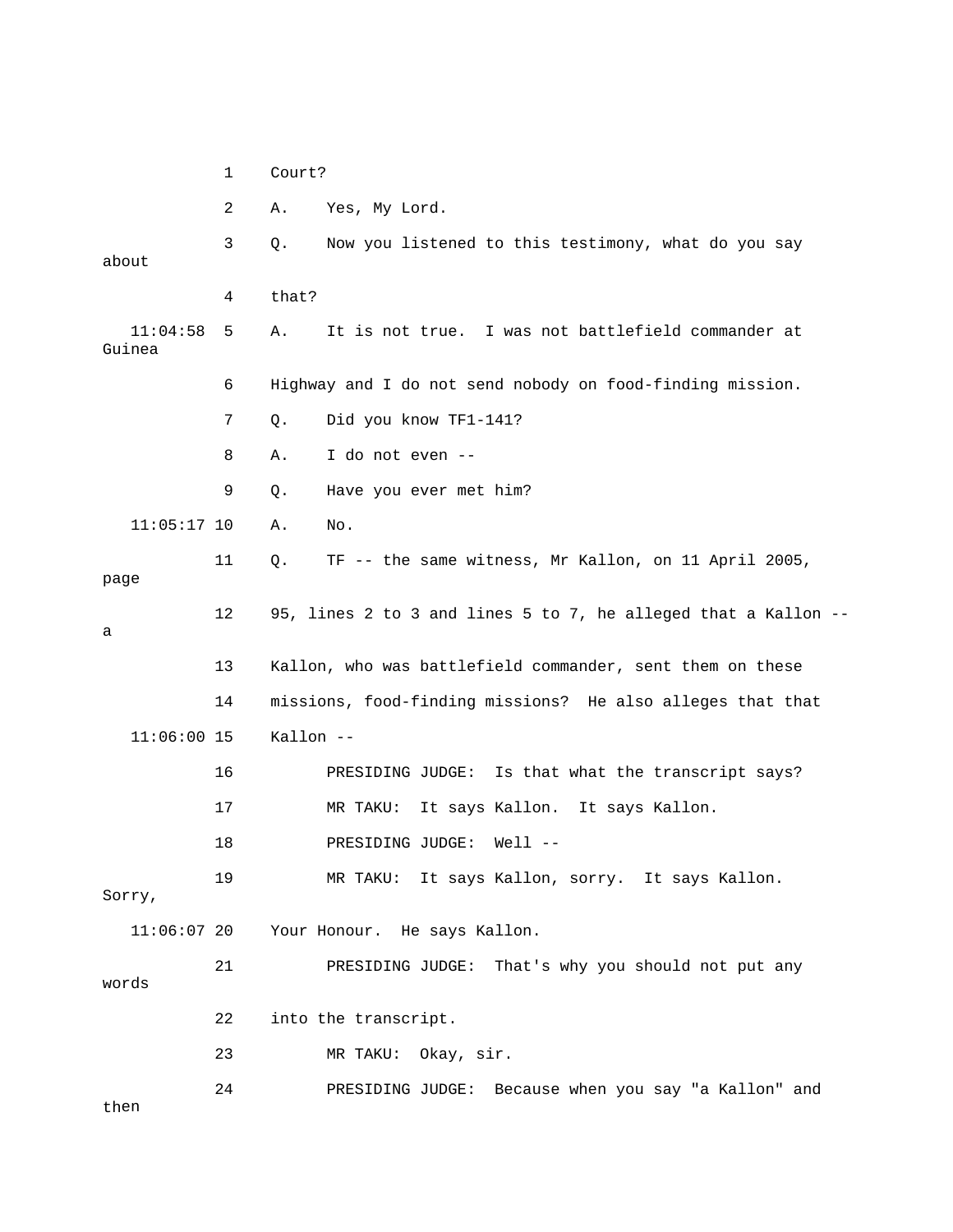11:06:13 25 when it is indeed "Kallon," it makes all the difference. It 26 creates a room for other interpretations. 27 MR TAKU: Exactly, sir. 28 PRESIDING JUDGE: Particularly in the light of the defence, 29 which I see that you -- you are building up. So please, be very

SCSL - TRIAL CHAMBER I

```
 SESAY ET AL 
Page 38
            14 APRIL 2008 OPEN SESSION
```
 1 faithful in reading the transcript. He said "Kallon" not "a 2 Kallon." 4 PRESIDING JUDGE: Yes. 11:06:35 5 MR TAKU: out 7 on food missions, and he also alleged that Kallon took a young 8 girl as his wife among the women who were captured from the 9 forest on Guinea Highway. Did you, Mr Kallon, take a young wife, 11:06:53 10 a young girl as your wife, among the woman who were captured 11 the forest on the Guinea Highway. 12 A. No, My Lord. No, My Lord. 3 MR TAKU: He said "Kallon," sir. 6 Q. He said Kallon was battlefield commander, he sent them from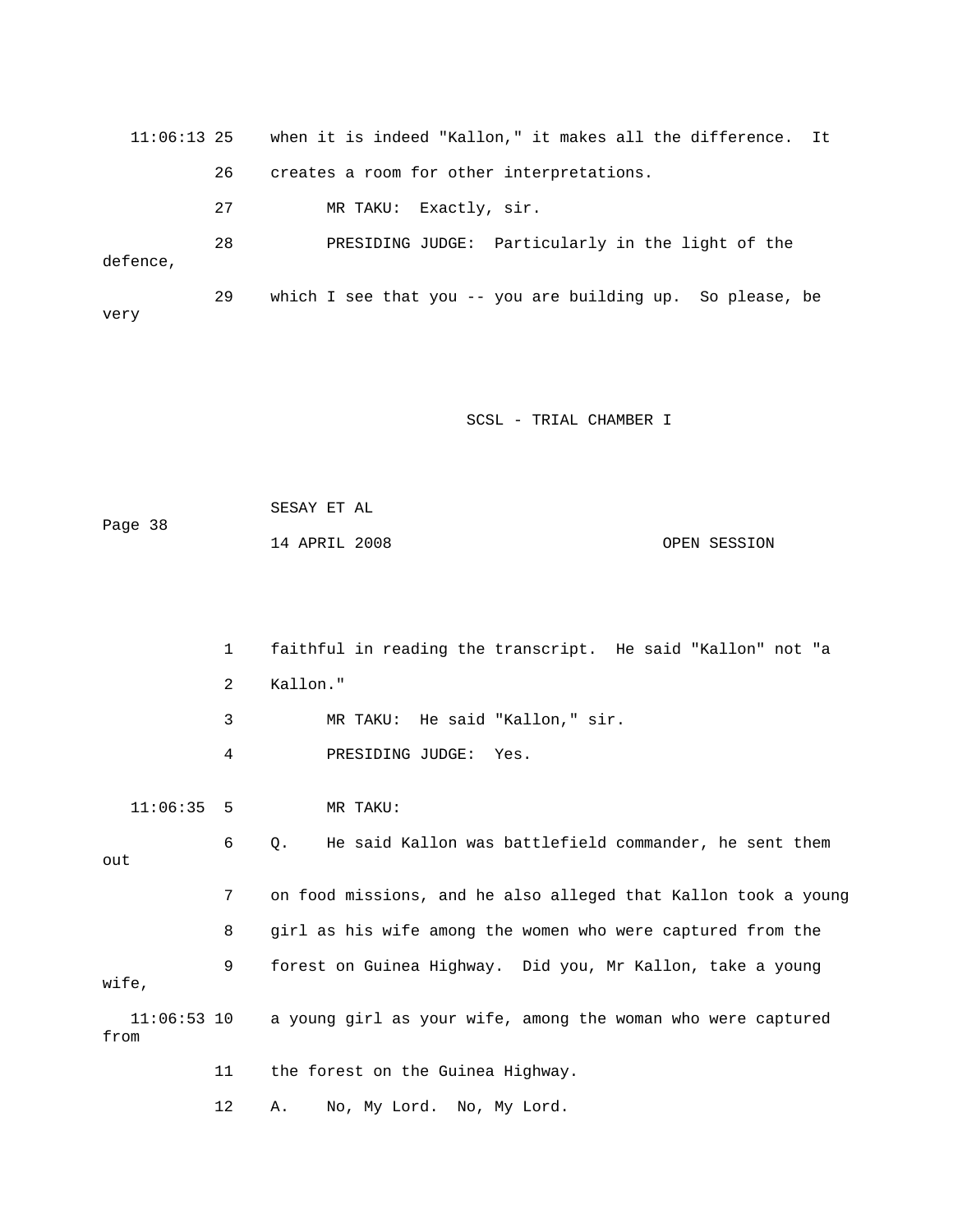| Guinea                     | 13 | Were you aware of women captured from the forest of<br>Q.      |
|----------------------------|----|----------------------------------------------------------------|
|                            | 14 | Highway?                                                       |
| $11:07:13$ 15<br>retreated |    | This -- no, because Guinea Highway, the time we<br>Α.          |
| and                        | 16 | from Koidu Town to Guinea Highway is a route towards Kailahun  |
|                            | 17 | a route towards Guinea. There were various deployment on that  |
|                            | 18 | road, where civilian, soldier with their family members were   |
| witness                    | 19 | staying. So I don't really know which of the forest this       |
| $11:07:37$ 20<br>I         |    | talk about, but I do not really take any young girl as a wife. |
|                            | 21 | was having my own wife.                                        |
|                            | 22 | PRESIDING JUDGE: Are there two Guinea Highways?                |
|                            | 23 | THE WITNESS: Only one, sir, in Kono I know of.                 |
|                            | 24 | PRESIDING JUDGE: So, from the transcripts, it is -- the        |
| $11:07:53$ 25<br>you       |    | allegation is that -- that's the allegation by TF1-141, that   |
|                            | 26 | took as your wife a young woman, you know, who was captured.   |
|                            | 27 | MR TAKU:<br>From the forest.                                   |
|                            | 28 | From?<br>PRESIDING JUDGE:                                      |
|                            | 29 | The forest.<br>MR TAKU:                                        |

 SESAY ET AL Page 39

14 APRIL 2008 OPEN SESSION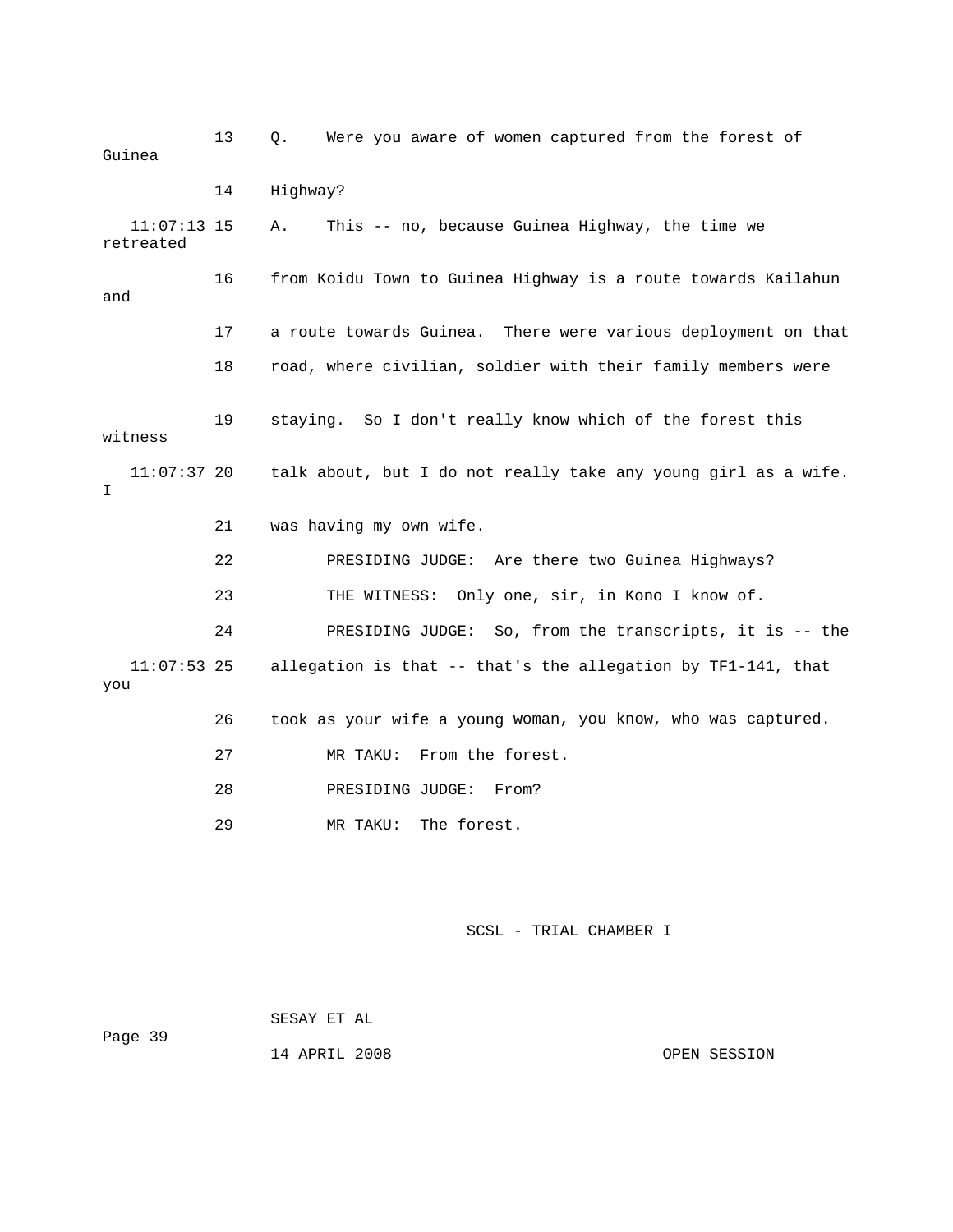1 PRESIDING JUDGE: From the forest in Guinea Highway? 3 PRESIDING JUDGE: Yes. 4 THE WITNESS: No, My Lord, that never happened. 11:08:19 5 MR TAKU: So you say that -- say, Your Lord, say again. 6 JUDGE BOUTET: Well, Mr Taku, I'm just looking at this 7 transcript. It's not quite what he was saying, because I'll 8 the answer about the women, where were they? Were these women, 9 they were from the surrounding villages. Some were captured not 11 all what the witness says that they were taken from the forest, 12 they were taken from the surrounding villages. 14 PRESIDING JUDGE: That is why we have to limit ourselves 11:08:51 15 the contents of the transcripts. 16 MR TAKU: 17 Q. Mr Kallon, did you take a young wife from this village? 18 A. No, My Lord. On Guinea Highway I was having my wife 19 me. I do not take no woman to be my wife. 11:09:07 20 PRESIDING JUDGE: That is not relevant if you had your wife 21 with you is not relevant for the proceedings. It isn't 23 that you could not take on another. We've had people here who 2 MR TAKU: Yes, sir. read in 11:08:35 10 the middle of the forest. So it's [indiscernible]. So, it's 13 MR TAKU: Thank you, Your Honours. to with relevant. 22 The fact that you were with your wife, does not necessarily mean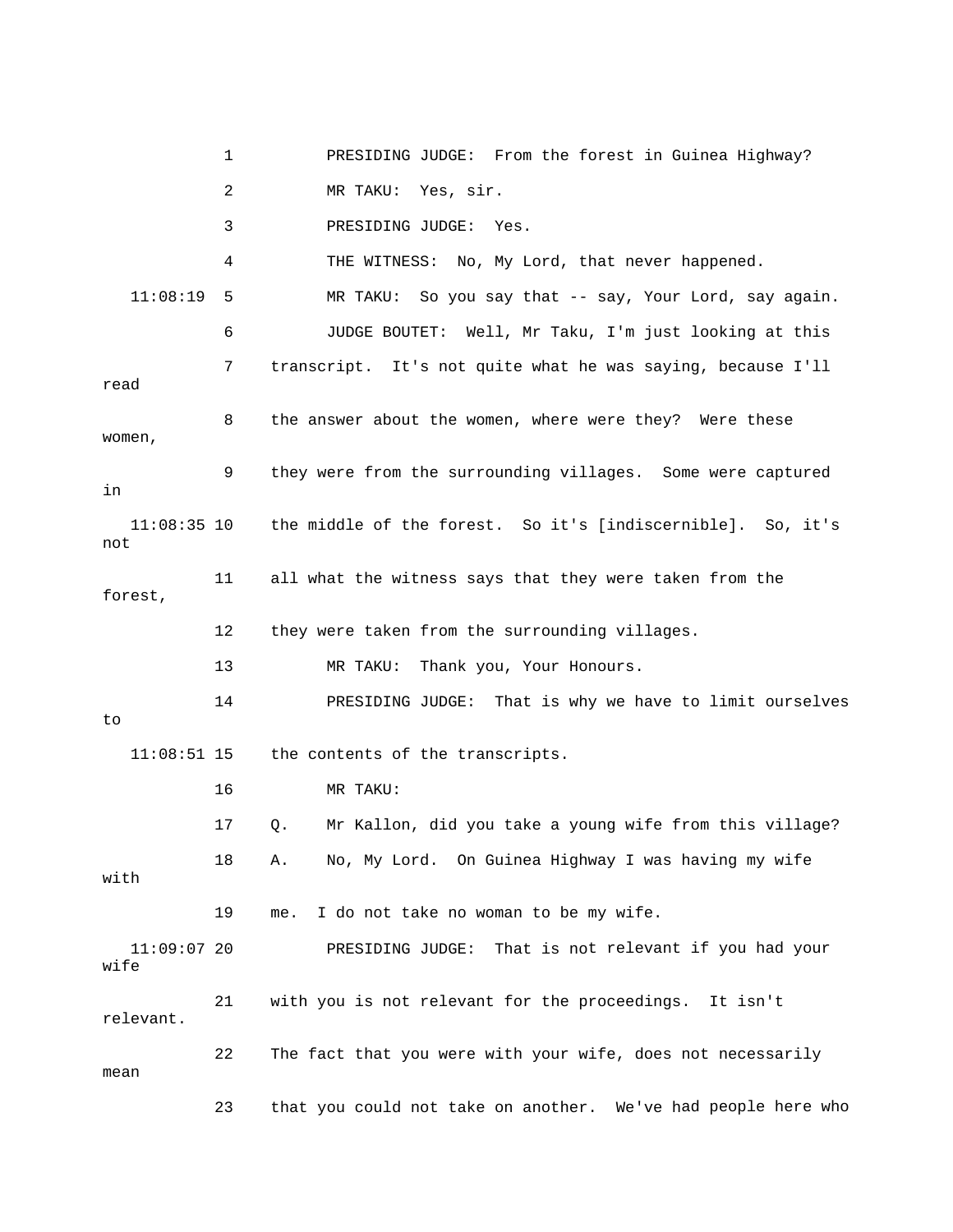24 said they have three, four, five wives. So that is to us not 11:09:27 25 relevant. Yes, please.

 26 MR TAKU: 28 were -- you said they were settlements for combatants and 27 Q. Mr Kallon, now again, this Guinea Highway you said they others.

29 Apart from you, were there other commanders living in the

SCSL - TRIAL CHAMBER I

|         | SESAY ET AL   |              |
|---------|---------------|--------------|
| Page 40 |               |              |
|         | 14 APRIL 2008 | OPEN SESSION |

|               | 1              |       | village? Were you living in the Guinea Highway?            |
|---------------|----------------|-------|------------------------------------------------------------|
|               | $\overline{2}$ | Α.    | Yes, I was living at Superman Ground.                      |
|               | 3              | $Q$ . | That's also called Superman Ground?                        |
|               | 4              | Α.    | Yes.                                                       |
| 11:09:55      | 5 <sup>1</sup> | Q.    | Who's the commander of that?                               |
|               | 6              | Α.    | Superman was the commander.                                |
|               | 7              | 0.    | Now, did Superman at any time, Mr Kallon, was there any    |
| that          | 8              |       | complaint filed to Superman about anyone 141 or any person |
|               | 9              |       | you took a woman for your wife at Guinea Highway?          |
| $11:10:09$ 10 |                | Α.    | No.                                                        |
|               | 11             |       | JUDGE BOUTET: Mr Taku, the question was whether or not     |
|               | 12             |       | there had been any complaint.                              |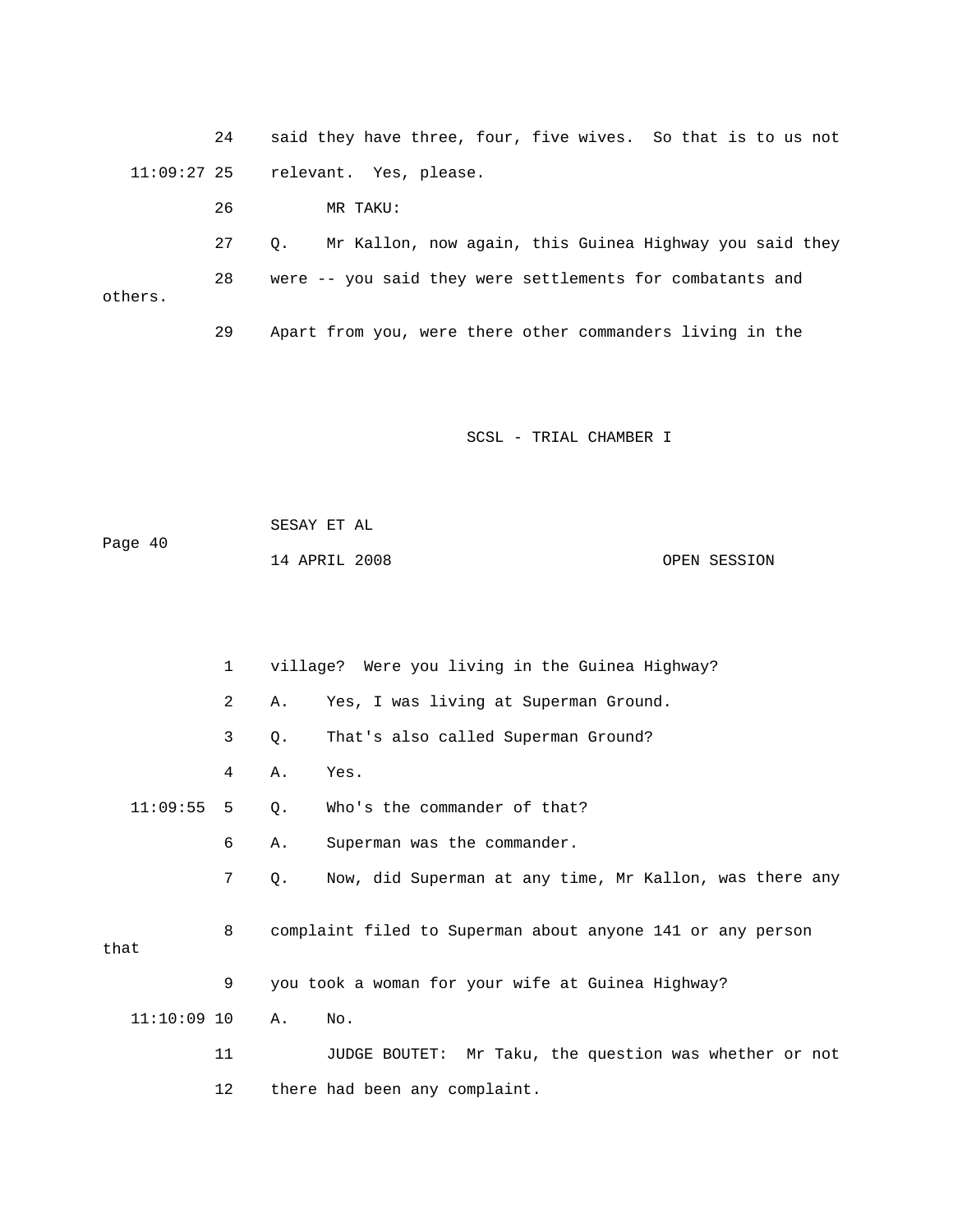|         |               | 13 |           | MR TAKU:                     | Whether there was any complaint to Superman or               |              |
|---------|---------------|----|-----------|------------------------------|--------------------------------------------------------------|--------------|
|         |               | 14 |           |                              | any other higher authority that he took a woman.             |              |
|         | $11:11:16$ 15 |    |           | <b>JUDGE BOUTET:</b>         | By anybody.                                                  |              |
|         |               | 16 |           | MR TAKU:                     | By anybody, yes. TF1-141 or any other person                 |              |
| the     |               | 17 |           |                              | that he took a woman as his wife at Guinea Highway, that was |              |
|         |               | 18 | question. |                              |                                                              |              |
|         |               | 19 |           | JUDGE BOUTET:                | Thank you.                                                   |              |
|         | $11:11:16$ 20 |    |           | THE WITNESS: I said no, sir. |                                                              |              |
|         |               | 21 |           | MR TAKU:                     |                                                              |              |
| have    |               | 22 | Q.        |                              | Mr Kallon, had such a complaint been laid, would you         |              |
|         |               | 23 |           | investigated?                |                                                              |              |
|         |               | 24 | Α.        |                              | Yes, My Lord, because that is one of the law in our 8th      |              |
|         | $11:11:27$ 25 |    |           |                              | code of conduct. Do not take liberty with a woman and as an  |              |
| will    |               | 26 |           |                              | officer, if you do that, it would be considered raping.      | You          |
|         |               | 27 |           | face the same consequence.   |                                                              |              |
|         |               | 28 | Q.        |                              | What are the consequences for rape?                          |              |
|         |               | 29 | Α.        | It was execution.            |                                                              |              |
|         |               |    |           |                              |                                                              |              |
|         |               |    |           |                              | SCSL - TRIAL CHAMBER I                                       |              |
|         |               |    |           | SESAY ET AL                  |                                                              |              |
| Page 41 |               |    |           | 14 APRIL 2008                |                                                              | OPEN SESSION |

ne li

1 Q. Now, TF1-360 testified on the 20th June 2005 page 17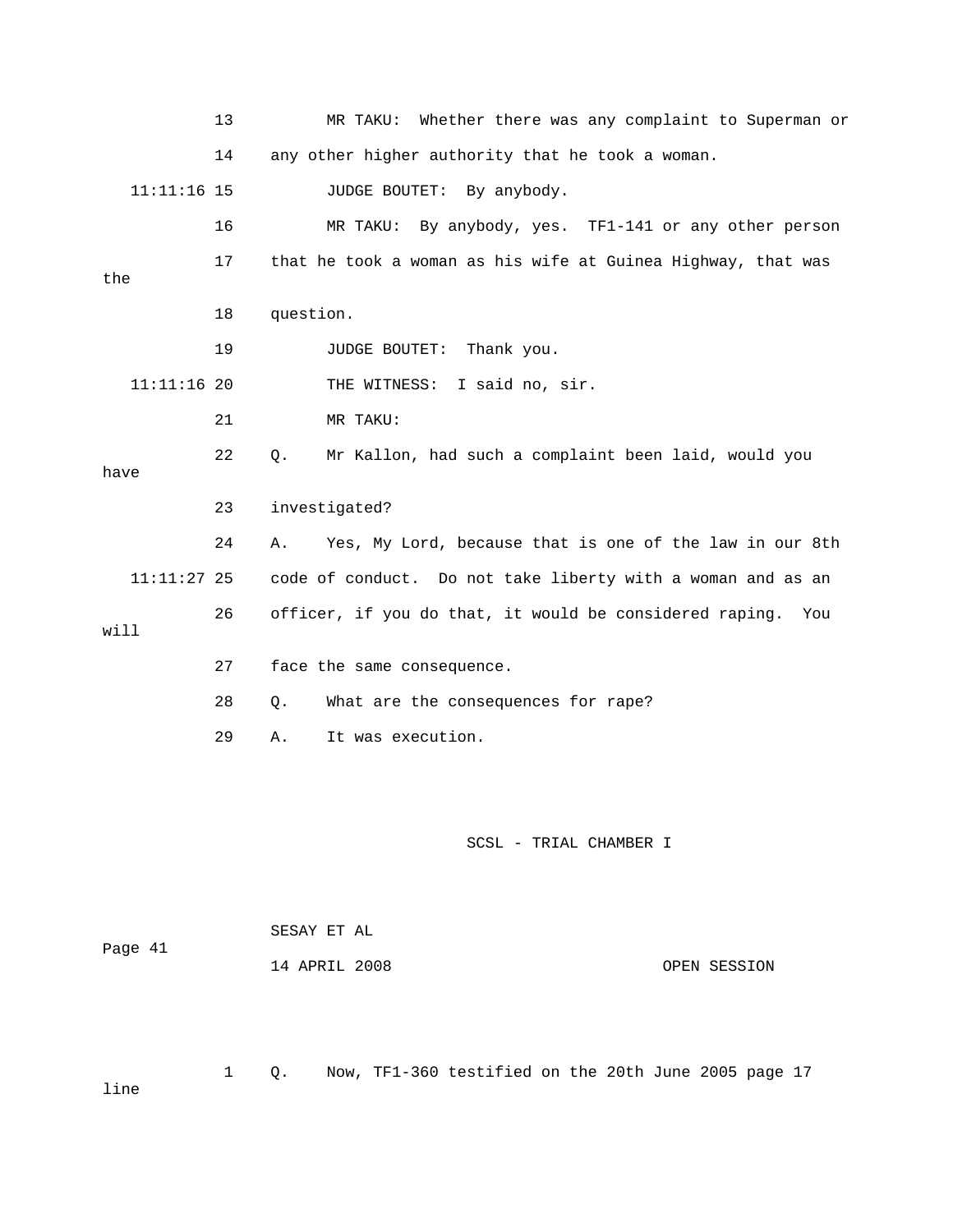| stationed                  | $\overline{2}$ | 11, page 18 line 23. And he stated that while he was          |
|----------------------------|----------------|---------------------------------------------------------------|
|                            | 3              | in Koidu Town, in late February to March 1998, he received    |
|                            | 4              | information that, "Morrison Kallon had been appointed battle  |
| 11:12:38                   | 5              | field inspector." He also said that, "at that time --         |
|                            | 6              | PRESIDING JUDGE: Mr Taku, is it Morrison.                     |
|                            | 7              | Morrison.<br>MR TAKU:                                         |
|                            | 8              | PRESIDING JUDGE: That is what is in the transcript.           |
|                            | 9              | MR TAKU: That is what is in the transcript.                   |
| $11:12:55$ 10<br>appointed |                | He also said that at that time Sam Bockarie was<br>Q.         |
| appointed                  | 11             | chairman of the RUF to AFRC alliance and Mr Sesay was         |
|                            | 12             | battlefield commander and Superman was appointed battle-group |
| you                        | 13             | commander. Now he says in late February to March 1998, were   |
|                            | 14             | appointed, sir, battlefield inspector?                        |
| $11:13:14$ 15              |                | No, My Lord.<br>Α.                                            |
|                            | 16             | PRESIDING JUDGE: Late February 19 --                          |
|                            | 17             | MR TAKU: 1998, sir.                                           |
| again,                     | 18             | JUDGE BOUTET: What's the date of that transcript,             |
|                            | 19             | is it 20 June?                                                |
| $11:13:32$ 20              |                | MR TAKU: 20 June 2005.                                        |
|                            | 21             | THE WITNESS:<br>No.                                           |
|                            | 22             | JUDGE BOUTET: You are sure of the date?                       |
|                            | 23             | MR TAKU: Yes, sir. I hope it's here, sir. 20th                |
|                            | 24             | June 2005. Exactly.                                           |
| $11:13:53$ 25<br>2005.     |                | JUDGE BOUTET: I don't see any transcript of 20 June           |
|                            | 26             | Anyhow, I'll look further.                                    |
|                            | 27             | MR TAKU: I have it right here.                                |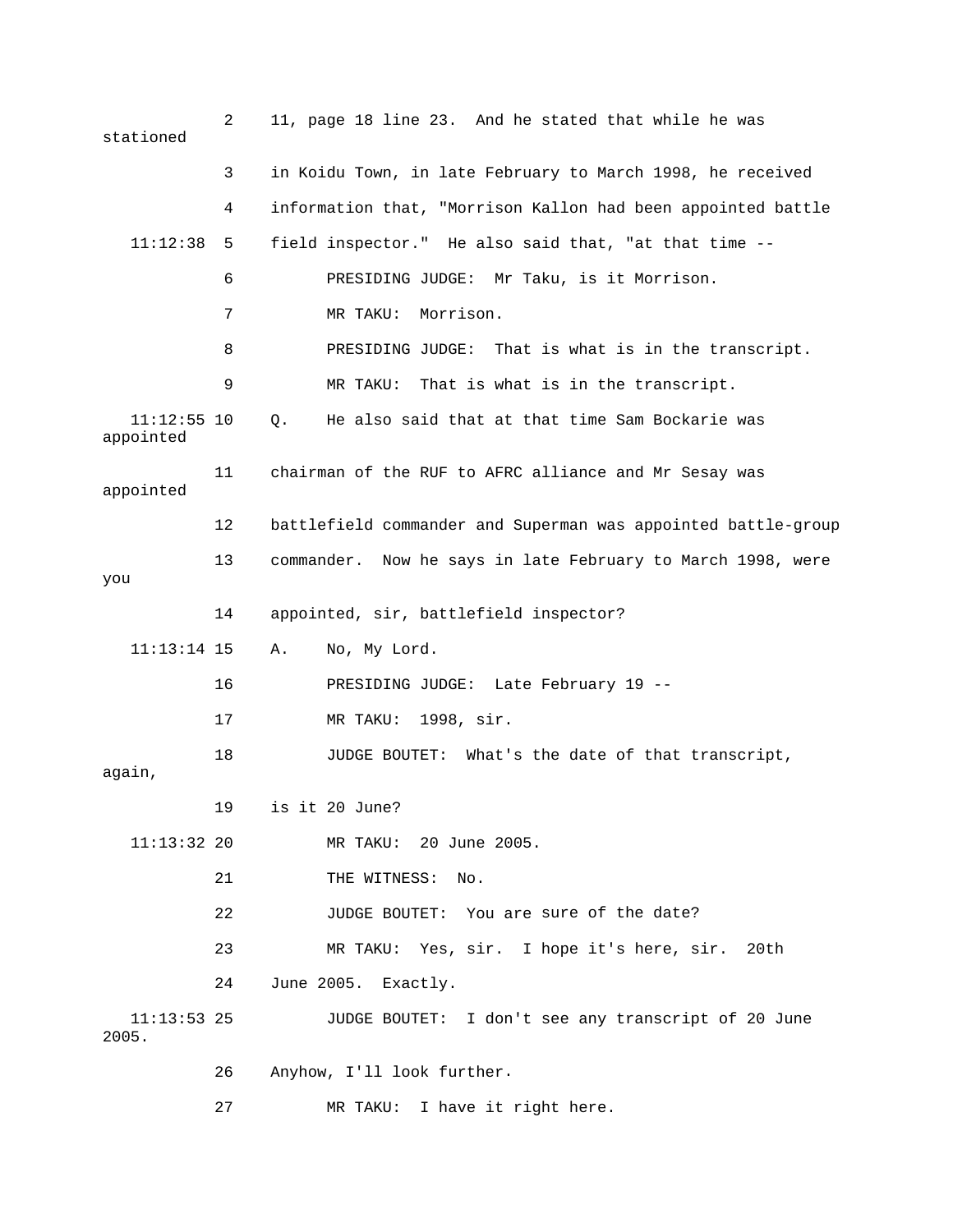28 Q. Now, let's move on, Mr Kallon. The witness on the 19th 29 of -- now on the 19th of July 2005, on page 2 line 17 to 18

SCSL - TRIAL CHAMBER I

Page 42 14 APRIL 2008 OPEN SESSION SESAY ET AL

 1 TF1-361 testified that: You will come to Superman with 2 information about any development at the front. That was the 3 time the jets came. In that position of battlefield inspector developments 11:15:23 5 at the frontline. That was the time the jets came. What do you battlefield 8 inspector. If you look at the Exhibit 35, again, it will clearly 11 PRESIDING JUDGE: But did you ever come to Superman with 12 any information you might have obtained from the battlefront? 14 PRESIDING JUDGE: Not withstanding the fact that you  $11:16:06$  15 were -- even if you were not, as you say, you know, the 4 you will come to Superman with information about any 6 say about that, sir? 7 A. Not true, sir. It is not true and I was never 9 prove that I was not battlefield inspector. 11:15:51 10 Q. Now, -- 13 THE WITNESS: No, My Lord. Even the obstacle --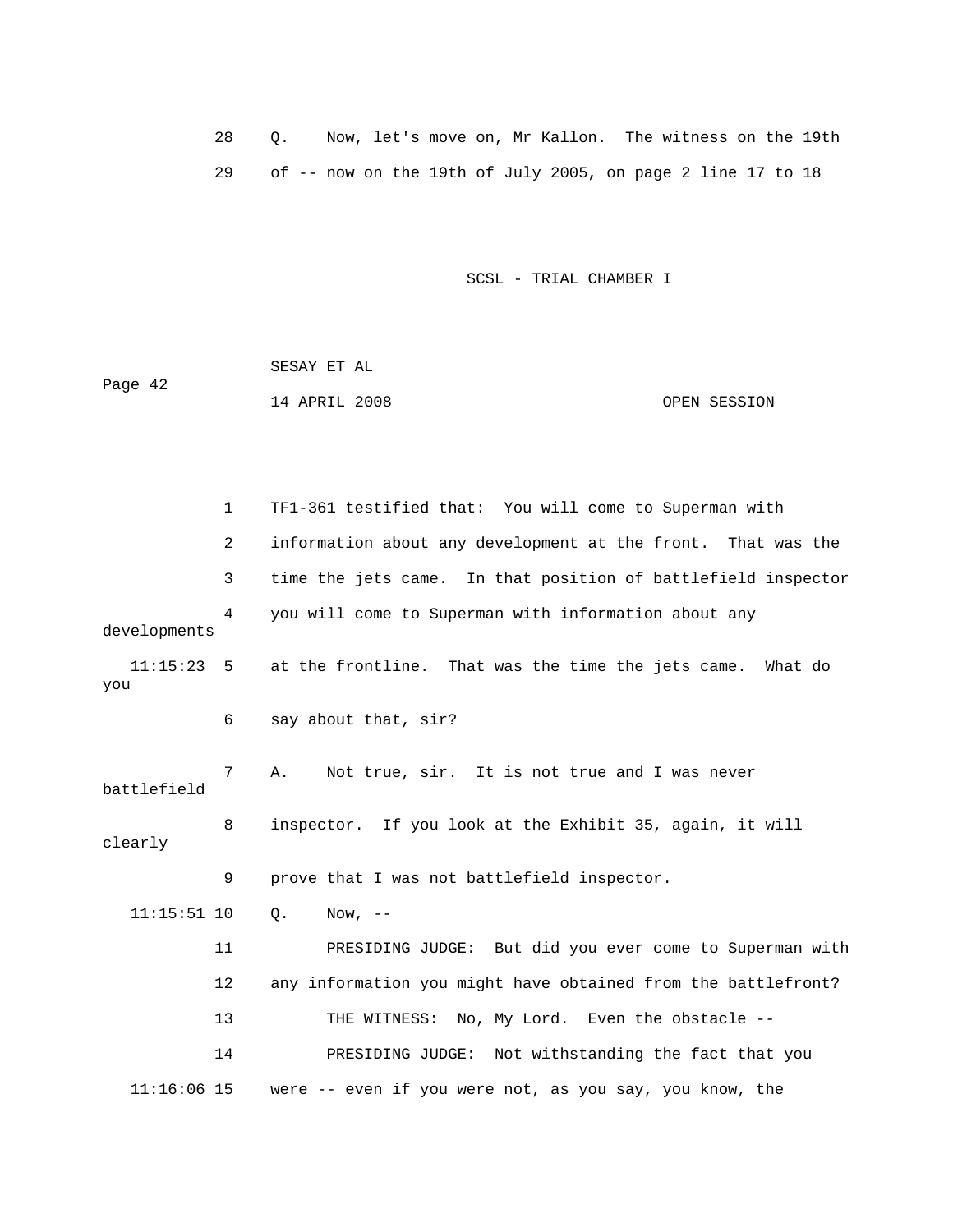|                      | 16 | battlefield inspector, you're saying that you never, ever,     |
|----------------------|----|----------------------------------------------------------------|
|                      | 17 | brought any information to Superman on the events or the       |
|                      |    |                                                                |
|                      | 18 | occurrences in the war front.                                  |
|                      | 19 | THE WITNESS: No, My Lord, because even the obstacle            |
| $11:16:30$ 20<br>who |    | Superman say I should join Colonel Isaac, Isaac was the one    |
|                      | 21 | were relaying everything to Superman, My Lord.                 |
|                      | 22 | JUDGE BOUTET: Mr Taku, I just looked and the transcript        |
|                      | 23 | that you referred to as 20 June is not 20 June, again, it's 20 |
|                      | 24 | July. So if you don't get it right, I have TF1-360. He         |
| $11:16:51$ 25<br>in  |    | testified in July, not in June. I think in June we were not    |
|                      | 26 | an RUF session. I'm saying this because if you give reference  |
|                      | 27 | for us to check them and read them, you have to give us the    |
| on                   | 28 | accurate reference. As I mentioned to you, I looked and based  |
| are                  | 29 | what I had in front of me, here, TF1-360 if it is the one you  |

| Page 43 | SESAY ET AL   |              |
|---------|---------------|--------------|
|         | 14 APRIL 2008 | OPEN SESSION |

 1 referring to, he testified on 20 July 2005 and not June. 2 MR TAKU: Thank you, Your Honours for that correction. 3 fact, this information I have consistently from different In labs.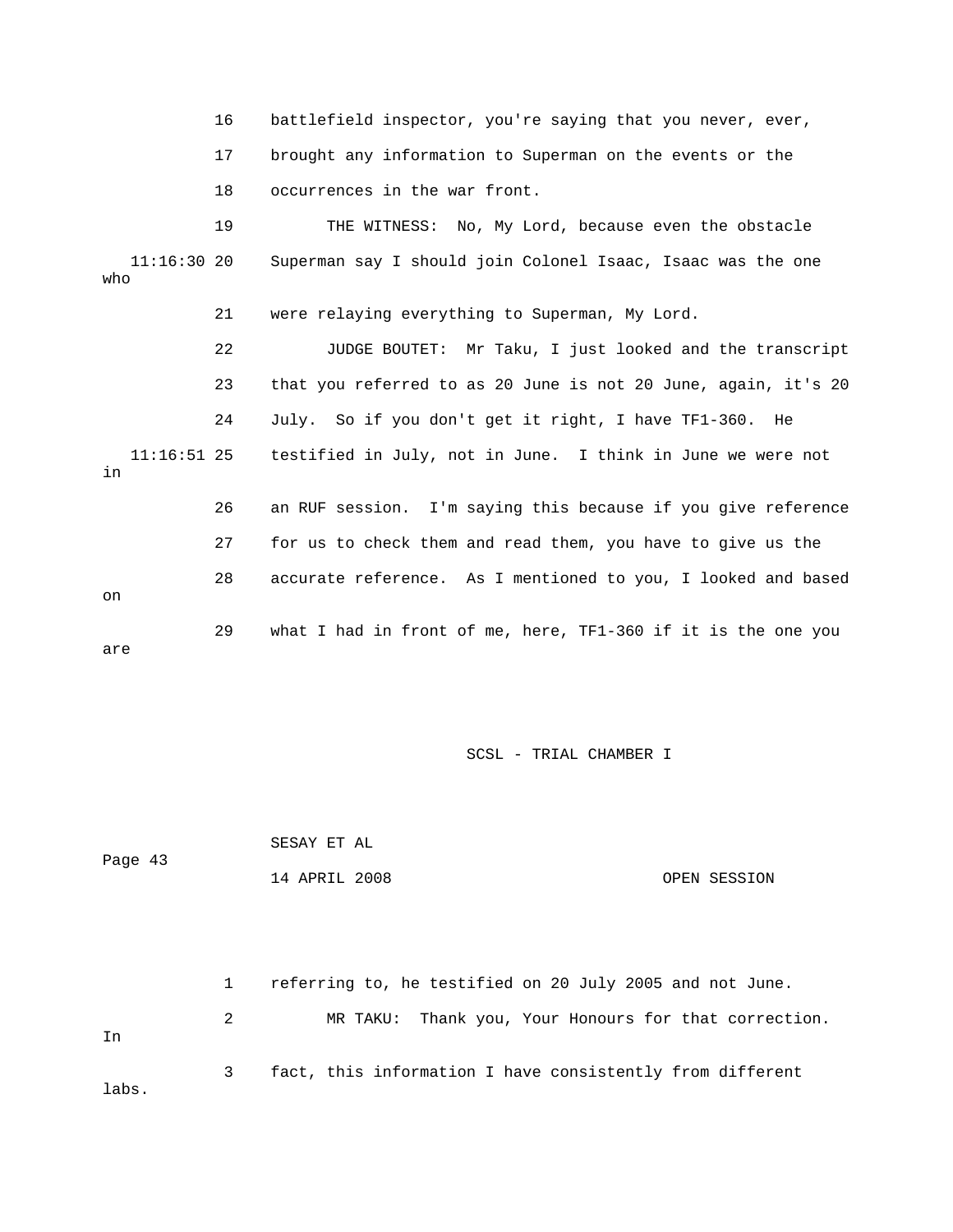4 I don't know why my team [indiscernible] that date. I, myself,  $11:17:34$  5 was a bit worried because I sited transcripts by this witness 6 July, and I saw this reference here. I was checking on this 7 and another text before me. 8 JUDGE BOUTET: Yes. I was trying to read whatever you 11 part on 20 July and not June 2005. 13 JUDGE BOUTET: It's for you as well. I mean, if you 11:18:08 15 reference that you would like us to do so. 16 MR TAKU: 18 22 to 29 and you said that -- admitted that the position of  $11:18:53$  20 Exhibits 35 or 36, and that it was not listed among the command 21 position with RUF contained in the salute reports. You've 22 those salute reports, Mr Kallon; is this position listed among 24 A. No. The position, as we know it, it is not existed. That's why. e 26 Q. Now, the witness also testified has said that your rol in text were 9 quoting as such, I couldn't find it. Now I found it, and I can 11:17:52 10 tell you, based on the record, it is -- this witness testified in 12 MR TAKU: Thank you, Your Honour. I'm sorry about that. give 14 inaccurate information, we will not be able to do the cross 17 Q. Now, TF1-360 he testified on the 26 of July 2005 at pages 19 battlefield inspector was not found in exhibits -- in either seen 23 them? 11:19:  $-$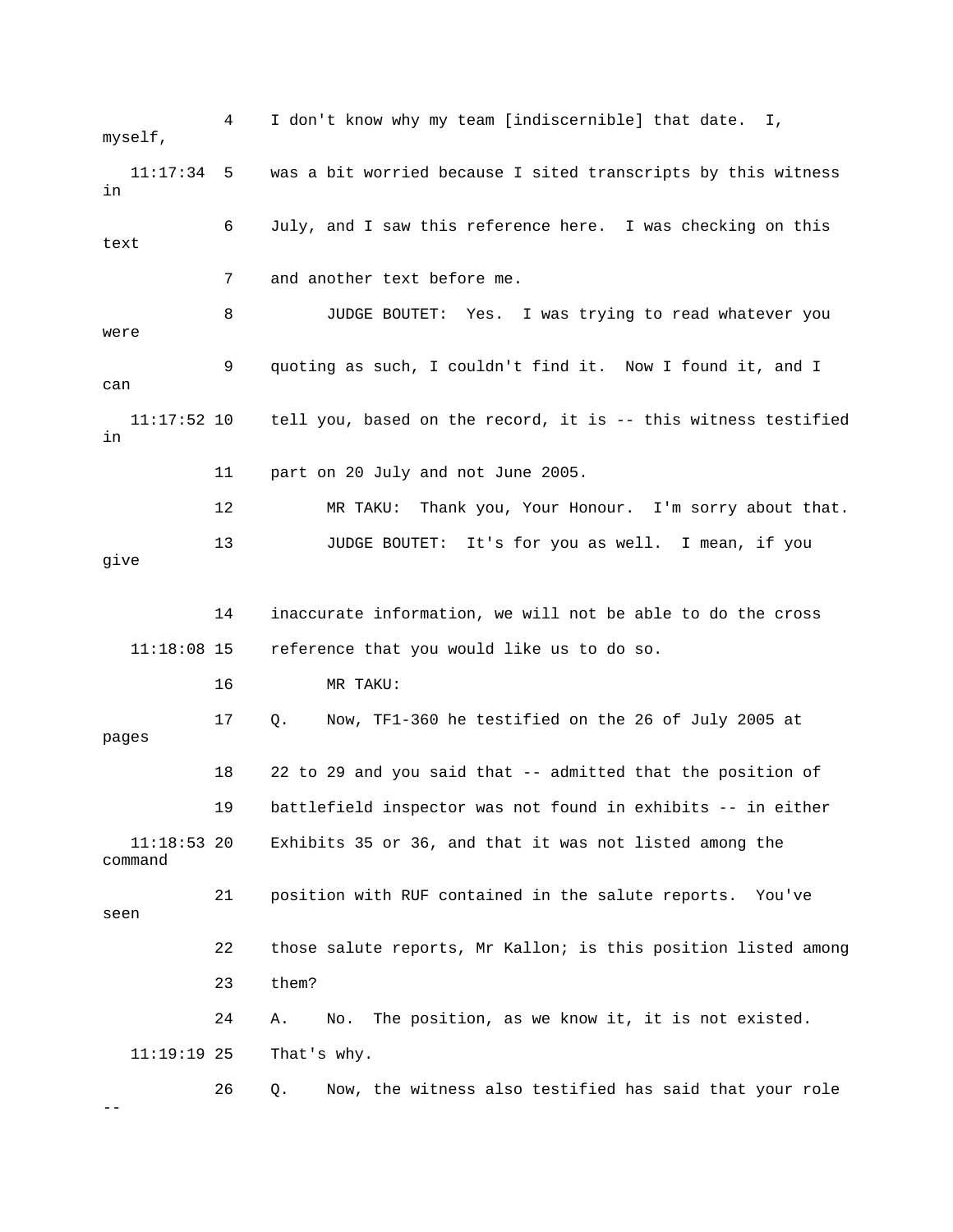27 he also said that your role was to receive orders and pass 29 Lieutenant-Colonel Peter Vandi, Colonel Isaac Mongor and 28 for execution, and that you were surrounded by seniors like

SCSL - TRIAL CHAMBER I

Page 44 14 APRIL 2008 OPEN SESSION SESAY ET AL

 1 Superman, and that you could not issue orders on your own to 2 anyone unless authorised to do so, and that you were bound to 3 obey orders because this obey order in RUF given by superiors 4 carry the risk to one's life. Mr Kallon, what do you say to that 11:20:10 5 please? MR TAKU: Okay, sir. 14 Q. Now, TF-361, Mr Kallon, and correctly now it is July. I 11:20:38 15 thank his Lordship once more for correcting me and directing 6 PRESIDING JUDGE: Do you want him -- is that evidence 7 prejudicial to him? Is the evidence prejudicial to him? 8 MR TAKU: It's not, sir. 9 PRESIDING JUDGE: Why should we visit it?  $11:20:17$  10 11 PRESIDING JUDGE: Thank you. We should not get back to 12 that, unless you want him to incriminate himself. 13 MR TAKU: No, sir.

them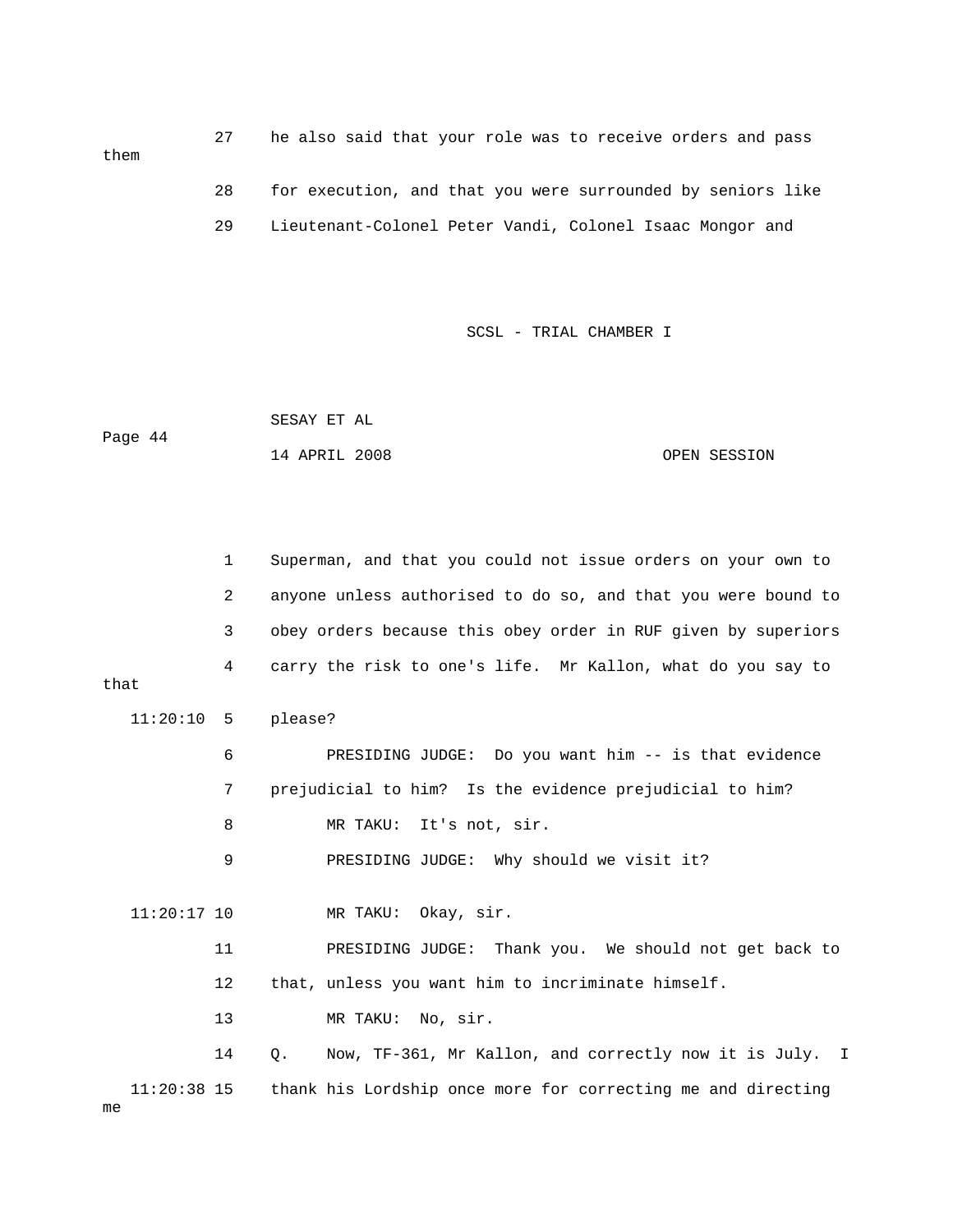| 2005  |               | 16 | to the exact areas. Now, Mr Kallon, he testified on 18 July   |
|-------|---------------|----|---------------------------------------------------------------|
| Koidu |               | 17 | at pages 89 to 91 that Rambo was operational commander in     |
|       |               | 18 | from February to August 1998. And that prior to that period   |
|       |               | 19 | Kamajors occupied the town and committed so many crimes. Now, |
|       | $11:21:06$ 20 |    | prior to you coming to Koidu in February 1998, was that town  |
|       |               | 21 | occupied by the Kamajors?                                     |
|       | Koidu.        | 22 | When me retreated, I met Superman and his group in<br>Α.      |
|       |               | 23 | Maybe they met Kamajors there. I can't tell, but me -- when I |
|       |               | 24 | retreated, I met them there.                                  |
|       | $11:22:17$ 25 |    | MR TAKU: Microphone is on, sir. Microphone is on, Your        |
|       |               | 26 | Honours.                                                      |
|       |               | 27 | PRESIDING JUDGE: Sorry, Mr Taku, for the interruption         |
| you   |               |    |                                                               |
|       |               | 28 | may proceed please. Yes.                                      |
|       |               | 29 | MR TAKU:                                                      |
|       |               |    |                                                               |

| Page 45 | SESAY ET AL   |              |
|---------|---------------|--------------|
|         | 14 APRIL 2008 | OPEN SESSION |

 1 Q. Now, Mr Kallon, let's move to another area quickly before 2 we go to specific crime bases. Okay. Paragraph 27 in the

3 indictment alleges that in early 2000 you became battle-group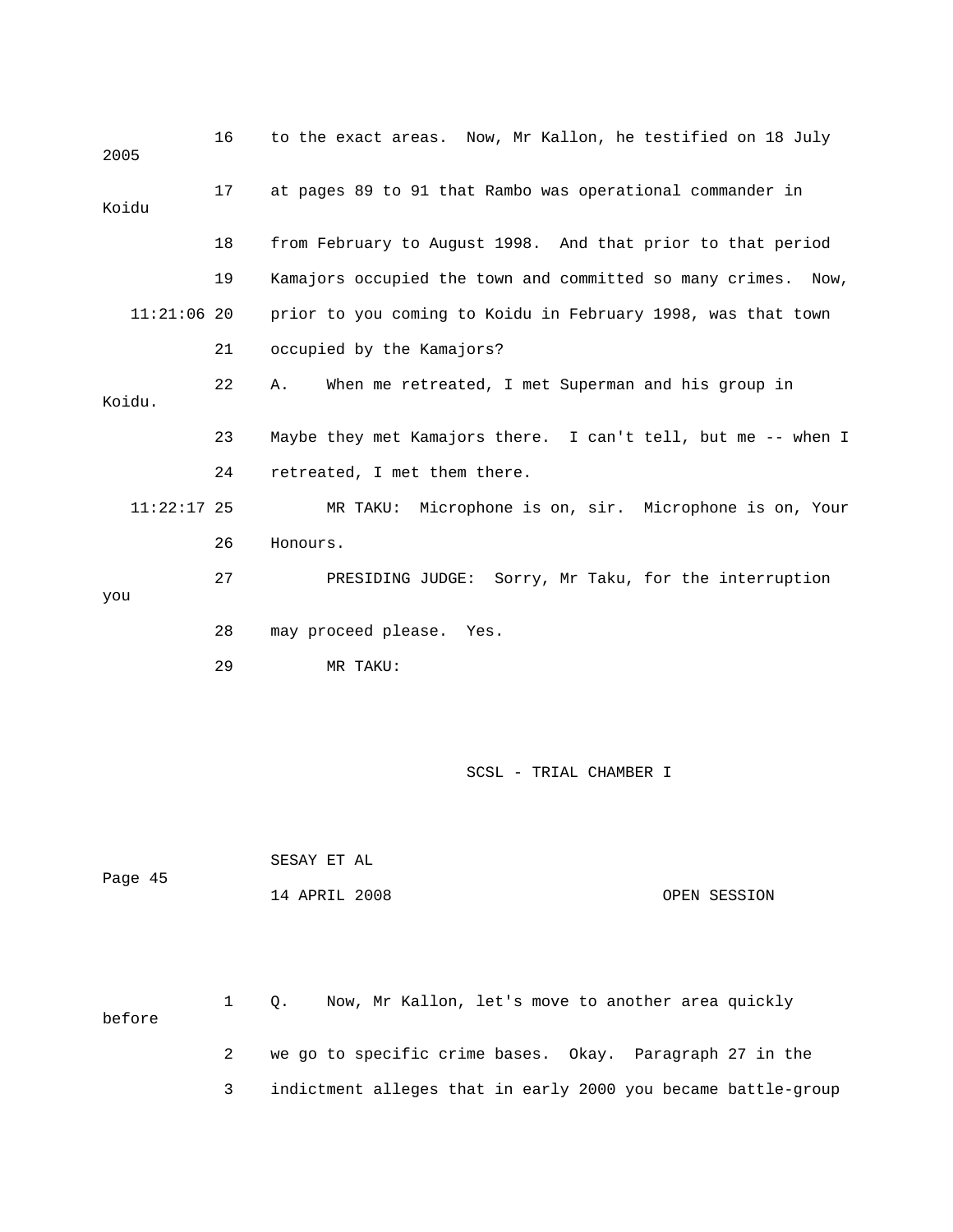4 commander in the RUF subordinate to Mr Sesay; do you agree, sir? 11:23:12 5 A. Yeah, in April 2000 I became acting battle-group 6 Q. Is there any significance of that date, April, at the battle-group commander at that time? 12 commander, Dennis Mingo, has already disarmed and still there 13 were area RUF has not yet disarmed. That's why he appointed 11:24:07 15 JUDGE BOUTET: What's the relationship between the fact acting 19 battle-group commander. man 23 who was held in that position, Denis Mingo, has already disarmed 24 and still RUF were armed in other part of the country. 26 A. That was Corporal Sankoh instruction for the Lome 27 Q. So the disarmament was pursuant to the Lome accord, is commander. time 7 you became battle-group commander; can you tell the Court? 8 A. If I'm not mistaken between 12 and 14 April, 2000. 9 Q. Why were you made acting -- who made you acting 11:23:44 11 A. Just Corporal Sankoh because by then the battle-group me 14 as acting. 16 that Mingo disarmed or not, so I fail to understand the 17 [indiscernible] which you are trying to explain, Mr Kallon, if 18 you may. You were asked as to why you were appointed as 11:24:23 20 MR TAKU: Exactly, that was the question. Why were you 21 appointed? 22 THE WITNESS: Yes, sir, because the battle group -- the 11:24:50 25 Q. Why had Mingo to disarm? accord. that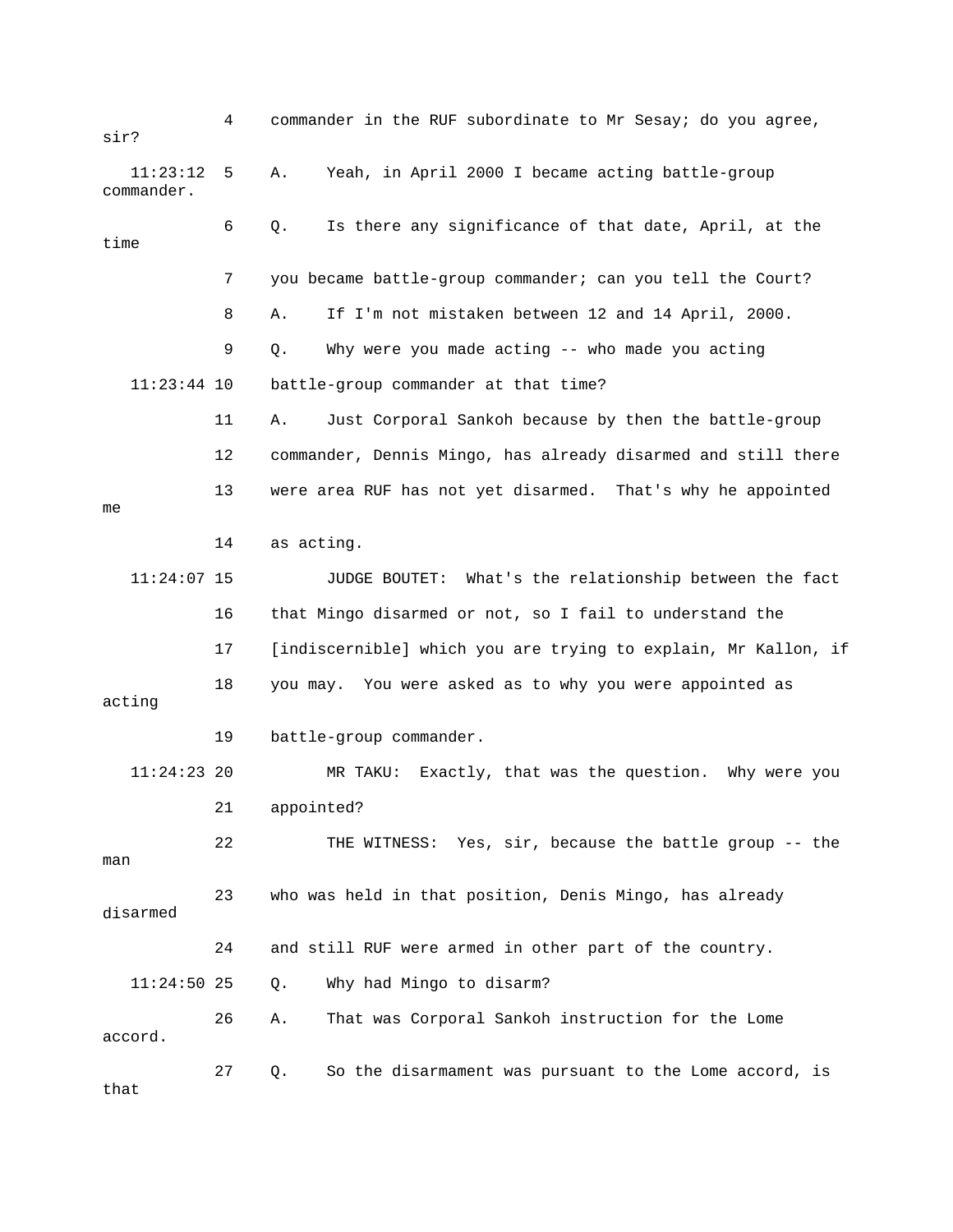28 what you are saying?

29 A. Yes, My Lord.

SCSL - TRIAL CHAMBER I

|         | SESAY ET AL   |  |              |
|---------|---------------|--|--------------|
| Page 46 |               |  |              |
|         | 14 APRIL 2008 |  | OPEN SESSION |

 1 Q. When was the accord signed? 2 A. In July 1999. 4 JUDGE BOUTET: I still don't understand the rationale 11:25:20 5 with -- between the fact that Mingo had disarmed and you being 6 appointed. 7 MR TAKU: Exactly. 8 JUDGE BOUTET: So, had you disarmed yourself at that for 11:25:31 10 that position to be vacant, that's why he appointed me to act 14 THE WITNESS: Yes. JUDGE BOUTET: Okay. So, to be the battle-group commander 3 Q. Now, let's - time? 9 THE WITNESS: No, My Lord. Maybe Sankoh was not wanted in 11 that capacity. 12 JUDGE BOUTET: And Mingo could not any more because he had 13 disarmed, that's what you are saying?  $11:26:21$  15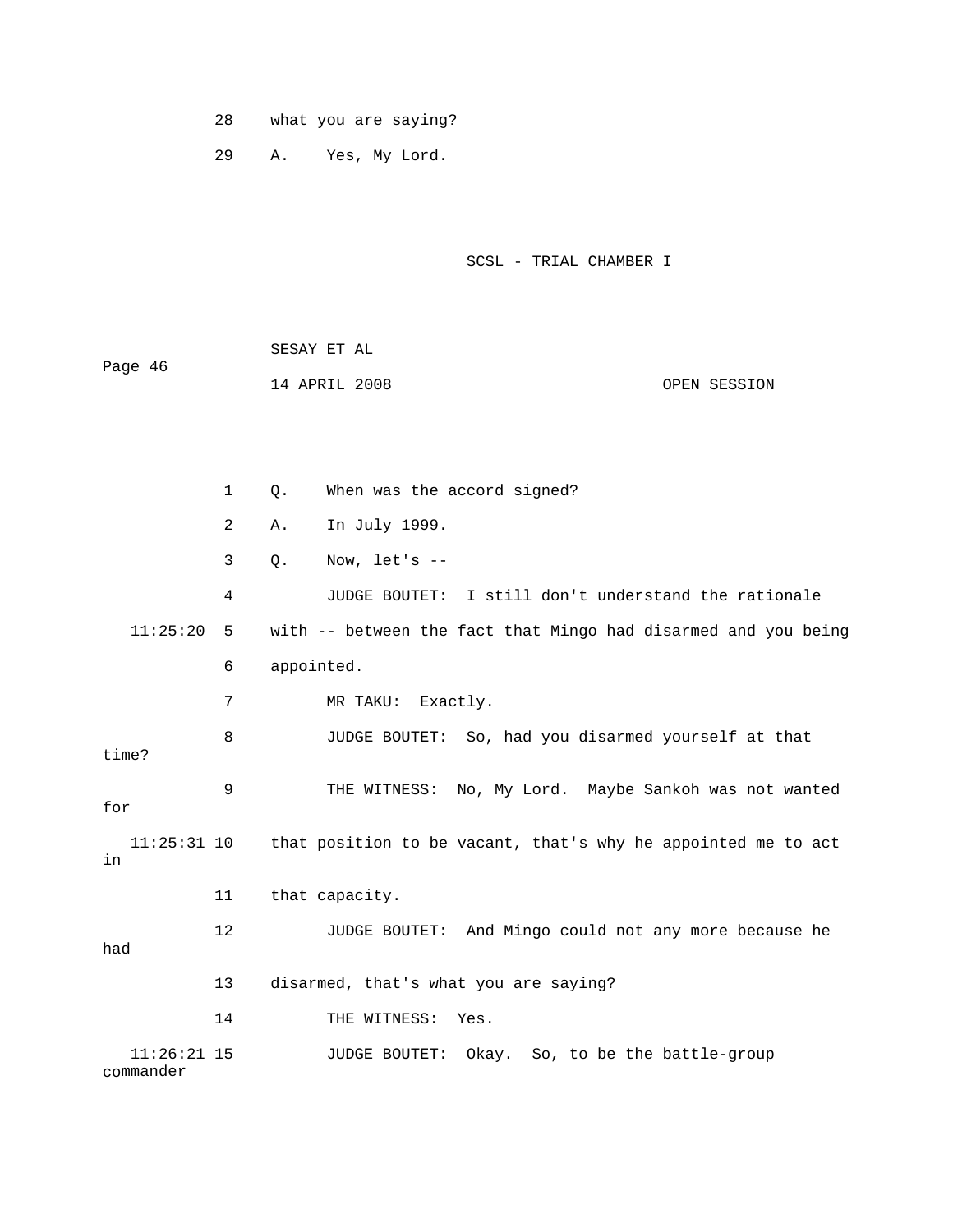|               | 16 |    | at that time you still had to be armed. You were -- you had -  |
|---------------|----|----|----------------------------------------------------------------|
|               | 17 |    | if you had disarmed at that particular moment you could not    |
|               | 18 |    | occupy one of those functions or positions?                    |
|               | 19 |    | THE WITNESS: At all not, sir.                                  |
| $11:26:21$ 20 |    |    | JUDGE BOUTET: Okay. Thank you.                                 |
|               | 21 |    | PRESIDING JUDGE: Did I understand you to have said that        |
|               | 22 |    | that Denis Mingo disarmed on the instructions of Foday Sankoh? |
|               | 23 |    | THE WITNESS: Yes, My Lord.                                     |
|               | 24 |    | MR TAKU:                                                       |
| $11:26:21$ 25 |    | Q. | He disarmed from which location?                               |
|               | 26 | Α. | Lunsar, Port Loko District.                                    |
|               | 27 | Q. | And where were you?                                            |
|               | 28 | Α. | I was in Tonkolili District, Magburaka.                        |
|               | 29 | О. | So, who gave the instruction for disarmament?                  |

 $\equiv$ 

SCSL - TRIAL CHAMBER I

| Page 47 | SESAY ET AL   |  |              |
|---------|---------------|--|--------------|
|         | 14 APRIL 2008 |  | OPEN SESSION |

|             | Throughout it was Foday Sankoh, until he was arrested in<br>1 A. |
|-------------|------------------------------------------------------------------|
| 2           | May -- May 8. He used to go and kick off the disarmament.        |
| $3^{\circ}$ | PRESIDING JUDGE: May 8, what year.                               |
| 4           | THE WITNESS: 2000, My Lord.                                      |
|             |                                                                  |

11:27:07 5 PRESIDING JUDGE: Was arrested here in Freetown?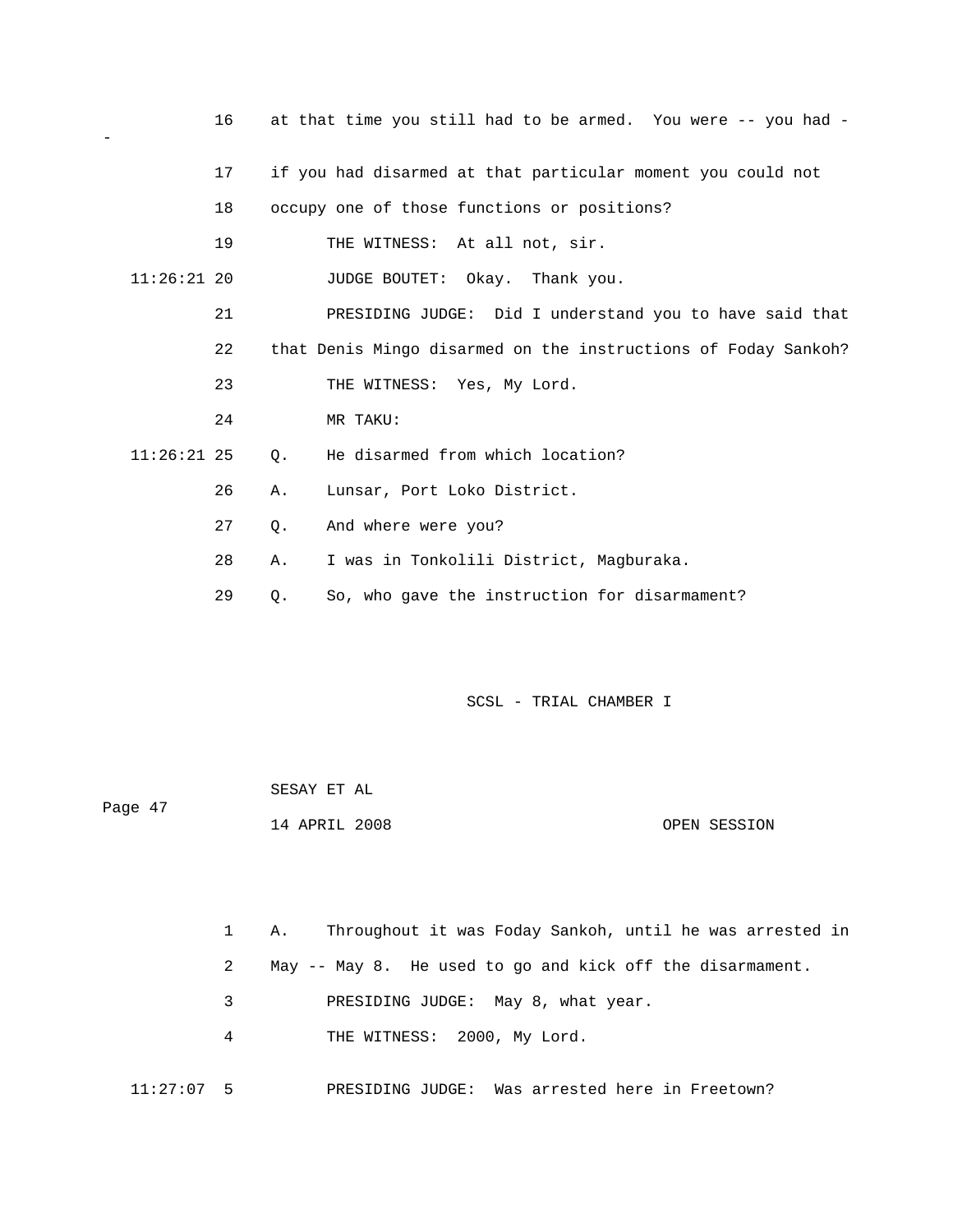6 THE WITNESS: Yes, My Lord. 7 MR TAKU: 9 PRESIDING JUDGE: Indeed what, Mr Taku? 11 PRESIDING JUDGE: I hope you are not making a submission, 12 we are expecting questions herewith and no conclusions. 13 MR TAKU: I'm just trying to avoid being -- 14 PRESIDING JUDGE: Unless they are on issues which are 16 MR TAKU: Exactly, sir. If the witness have testified 17 favour of it, there's no need to bring that out now. I'd rather F1-071, testified on 21 January 2005, page 24 -- 19 Q. Okay T 21 MR TAKU: January, 2005. 22 PRESIDING JUDGE: That's TF1-071. 23 MR TAKU: Yes, sir, at page 24, lines 19 to 23. 99, 19  $11:28:30$  25 and that in 2000 and 2001, he became battlefield commander, 29 battlefield commander, after the departure of, I mean, Denis 8 Q. And indeed -- 11:27:36 10 MR TAKU: Well, Your Honours - not 11:27:51 15 contested. in 18 go to issues which are -- 11:28:10 20 PRESIDING JUDGE: Twenty first? 24 Q. And stated that he became a battle-group commander in page 26 26 line 4. What do you say about that? 27 A. No, My Lords, 1999, I do not be -- I was not the 28 battle-group commander. And in 2001, yes, I became the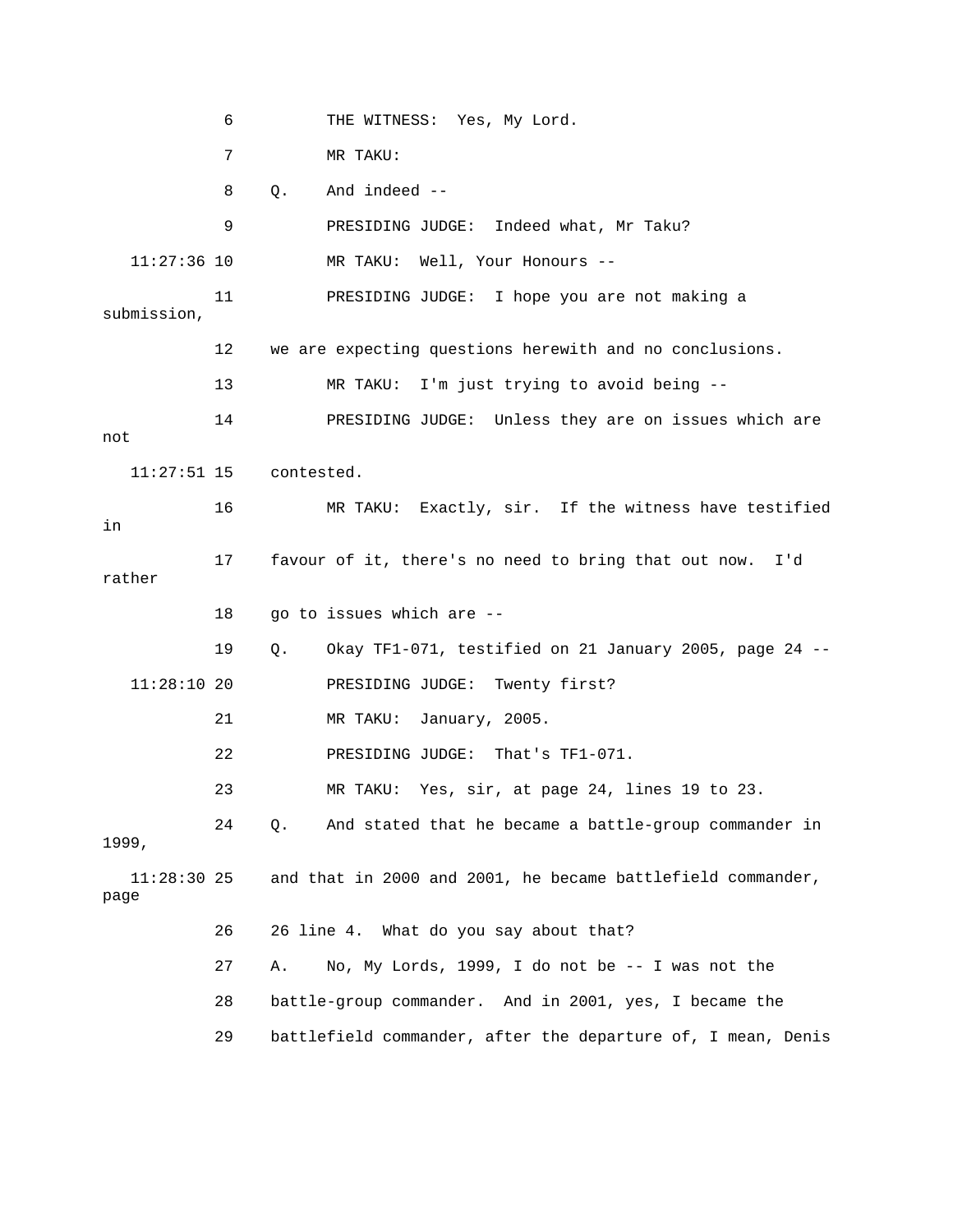| Page 48 | SESAY ET AL   |  |              |
|---------|---------------|--|--------------|
|         | 14 APRIL 2008 |  | OPEN SESSION |

 1 Mingo. And I believe the indictment itself say early 2000 I 3 Q. Now TF1-371, Your Honours, testified on 31 July 2006, page 4 128, lines 1 to 4, on page 126, he said that you were appointed 6 Bockarie in August 1997, until Lome Peace Accord deliberations. 7 And you've just said the Lome Peace Accord, for your information, 8 Your Honours, it's not contested, was signed even taking judicial 9 notice, on 7 July 1999, as specified in the indictment at 11:30:00 10 paragraph 4. Now, were you appointed battle-group commander and 1997, 11 overall commander of Koidu by Sam Bockarie in August until . 12 the Lome Peace Accord deliberations, as stated by TF1-371 13 A. No, My Lord. August 1997, I was not in Koidu. I was in position until April 2000, and even April 2000, it was an 16 not -- I was not appointed by Sam Bockarie. If I was salute 2 became battle-group, not 1999. 11:29:34 5 battle-group commander, and overall commander of Koidu by Sam 14 Bo. And I do not hold that position battle-group commander  $11:30:26$  15 acting, appointed 17 by Sam Bockarie you should have seen it in Exhibit 35, his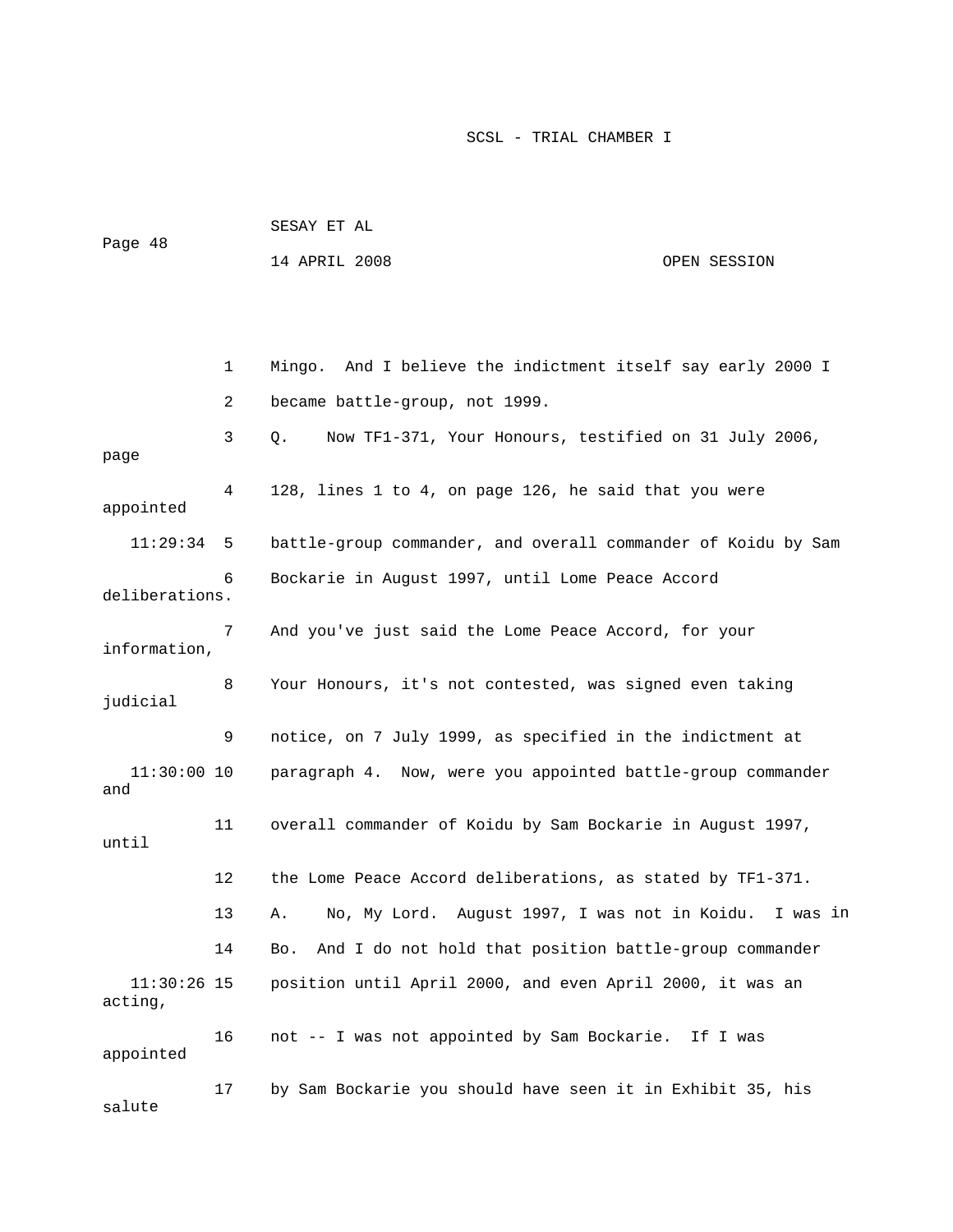18 report to Sankoh, My Lord.

 19 Q. Now, Mr Kallon, this witness was challenged on that on 11:30:57 20 cross-examination, and he said that he knew about it because 22 battle-group commander and that was how he came by the 23 information. What is your reaction? First, were there pay 24 slips -- were you -- were there pay slip -- did the pay slip exist in the RUF? How were you paid, if at all you were paid? 26 A. RUF, we were not paid. Even 1997, when the AFRC called 27 to town, they were not giving us salary. They were giving us 28 something like token for us to get soap and other things, so I it 21 was indicated on the pay slip that you were appointed  $11:31:21$  25 us

29 was not on payroll for me to have a pay slip. No, My Lord.

SCSL - TRIAL CHAMBER I

|         | SESAY ET AL   |              |
|---------|---------------|--------------|
| Page 49 |               |              |
|         | 14 APRIL 2008 | OPEN SESSION |

 1 Probably because that witness he was appointed NSA director, 2 probably he was on payroll, but I was not.

3 Q. How did you survive then, if you were not paid?

 4 A. They were giving us something like token. When month end,

 11:32:04 5 they give us certain budget, so that all RUF will share it among

6 ourselves. The group I was having in Bo, they give us our own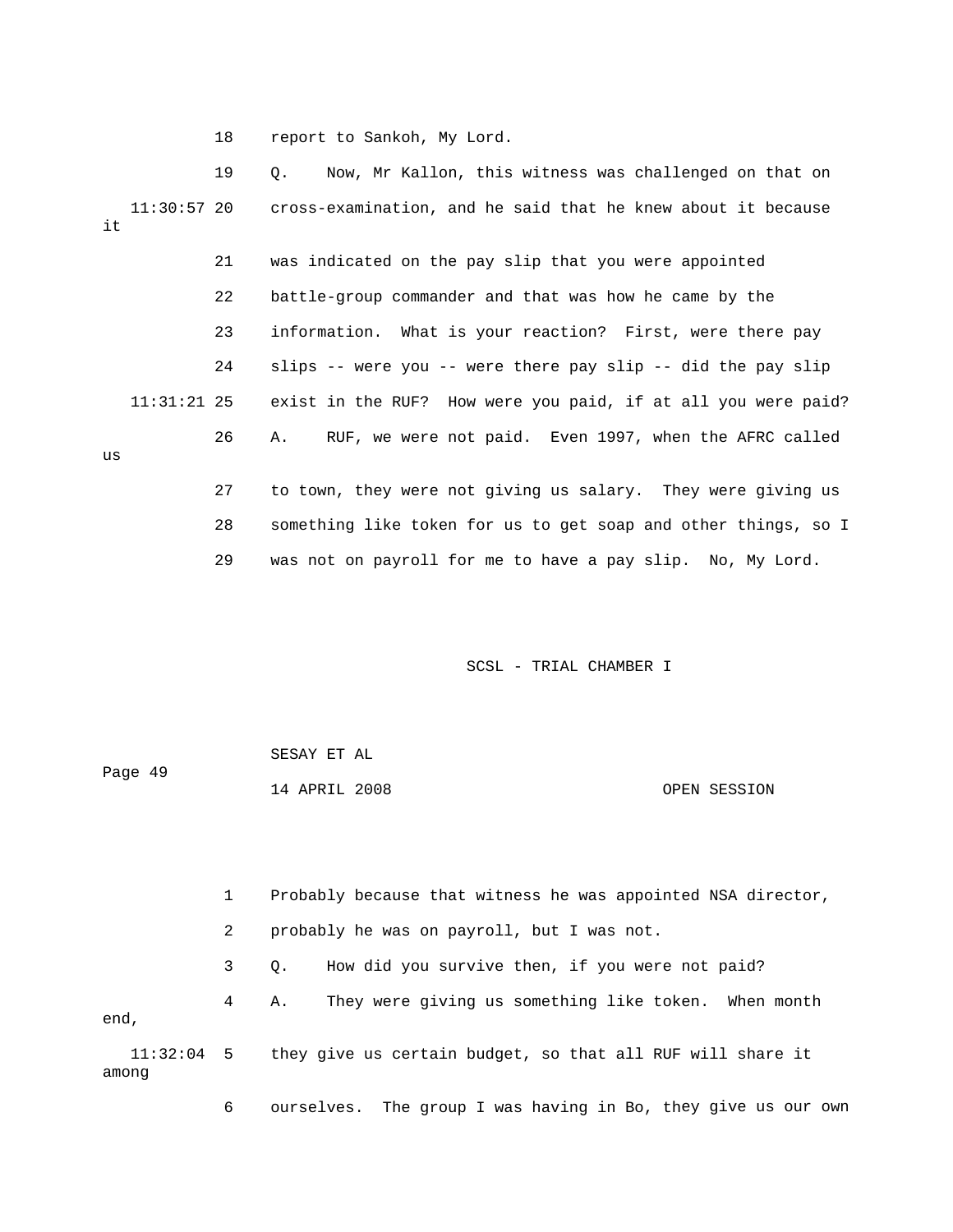| the           | 7  | share with the rice quota and so on and so forth, and 371 was  |  |  |
|---------------|----|----------------------------------------------------------------|--|--|
| this          | 8  | logistics officer at that time, he testified to that before    |  |  |
|               | 9  | Court; 367.                                                    |  |  |
| $11:32:38$ 10 |    | 367?<br>Q.                                                     |  |  |
|               | 11 | Yes, My Lord.<br>Α.                                            |  |  |
|               | 12 | PRESIDING JUDGE: 367 or 371? Where are we?                     |  |  |
| officer.      | 13 | THE WITNESS: 367, My Lord, he was the logistics                |  |  |
|               | 14 | He used to receive on behalf of the RUF.                       |  |  |
| $11:32:54$ 15 |    | MR TAKU:                                                       |  |  |
|               | 16 | Yeah. Again, let us be very very careful about issue of<br>Q.  |  |  |
|               | 17 | identification. It is very, very very important, so that       |  |  |
| this          | 18 | anything that can identify any witness that has testified in   |  |  |
| have          | 19 | Court are there for the pursuance for the Defence. If you      |  |  |
| 11:33:12 20   |    | any difficulties in giving the answer that you see that they   |  |  |
|               | 21 | could, please inform us, and we'll inform Their Lordships and  |  |  |
|               | 22 | we'll look for a way.                                          |  |  |
|               | 23 | Okay, sir.<br>Α.                                               |  |  |
| who           | 24 | Do you remember at one moment, there is an individual<br>Q.    |  |  |
| $11:33:22$ 25 |    | we refer to as Mister A?                                       |  |  |
|               | 26 | Yes, My Lord.<br>Α.                                            |  |  |
|               | 27 | So, if you find that -- instead of you to call his name,<br>Q. |  |  |
| pseudonym,    | 28 | use Mister A. The Court has already given him another          |  |  |
|               | 29 | Mr A.                                                          |  |  |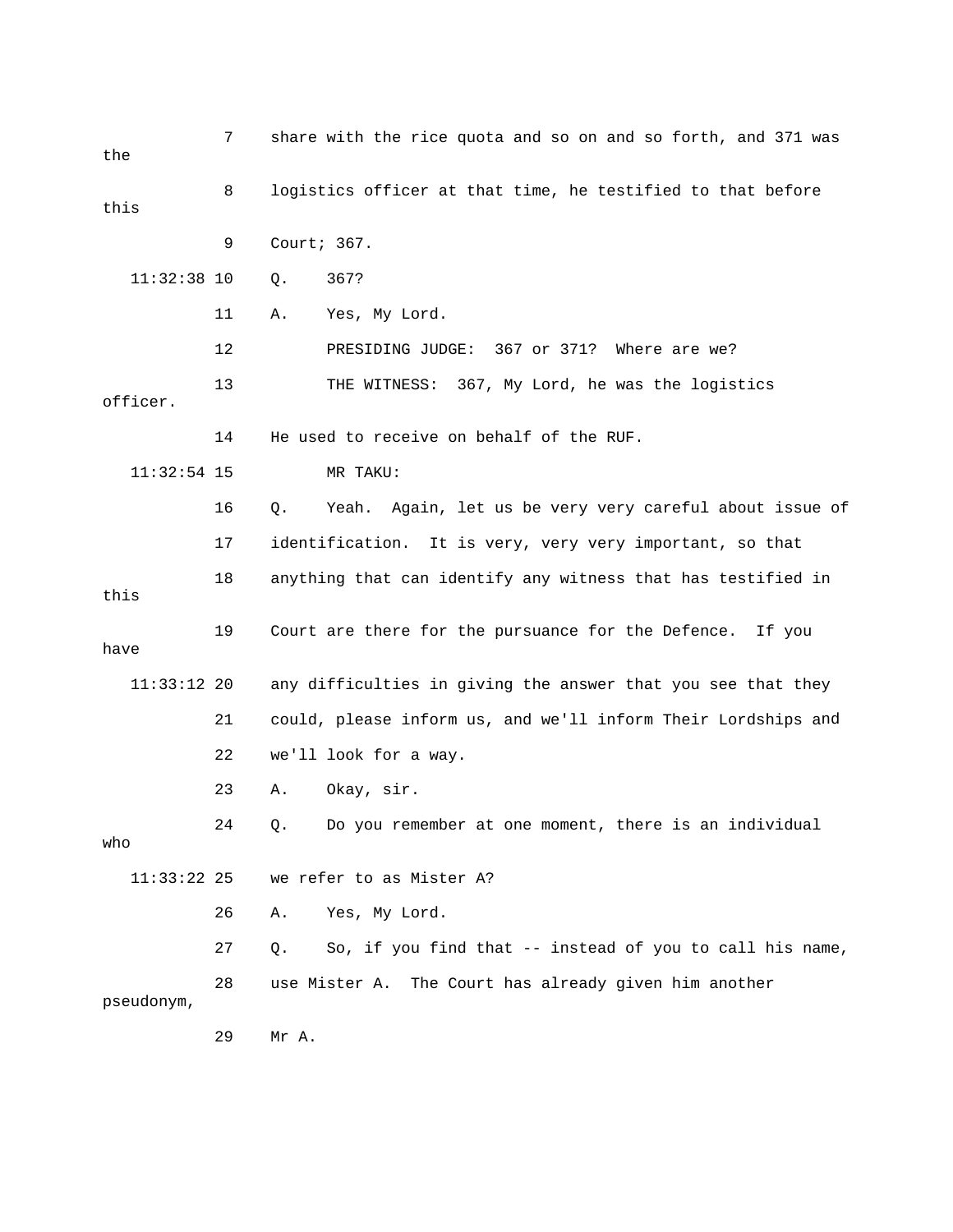| Page 50       |              |    | 14 APRIL 2008<br>OPEN SESSION                                    |
|---------------|--------------|----|------------------------------------------------------------------|
|               |              |    |                                                                  |
|               | $\mathbf{1}$ | Α. | Okay.                                                            |
|               | 2            | Q. | Now, let me call series of locations within Koidu<br>Okay.       |
|               | 3            |    | and ask whether you know those locations and whether you went    |
| the           | 4            |    | there over the -- during the time -- the time frame stated in    |
| 11:33:49      | 5            |    | indictment, that is from about 14 February 1998 to June.<br>Now, |
|               | 6            |    | Tombodu, were you in Tombodu within this time frame, sir?        |
|               | 7            | Α. | No, My Lord.                                                     |
|               | 8            | Q. | Fiondu, were you in Fiondu, sir? Do you know a location          |
|               | 9            |    | called Fiondu?                                                   |
| $11:34:12$ 10 |              | Α. | No.                                                              |
|               | 11           | Q. | Willifeh, were you in Willifeh, sir?                             |
|               | 12           | Α. | I don't even know there. I don't know.                           |
|               | 13           | Q. | Mortema, were you there, sir?                                    |
|               | 14           | Α. | I pass through Mortema.                                          |
| $11:34:26$ 15 |              | Q. | When?                                                            |

SESAY ET AL

16 A. When I was retreating from Magburaka to Kono you have to 17 pass through Mortema before entering to Koidu Town. And when 18 Superman say I should join Colonel Isaac to create the obstacle, 19 I used to pass through Mortema go to the area where we were

 11:34:48 20 creating obstacle. Mortema is part of Koidu Town actually. 21 Q. Bia -- Biaya?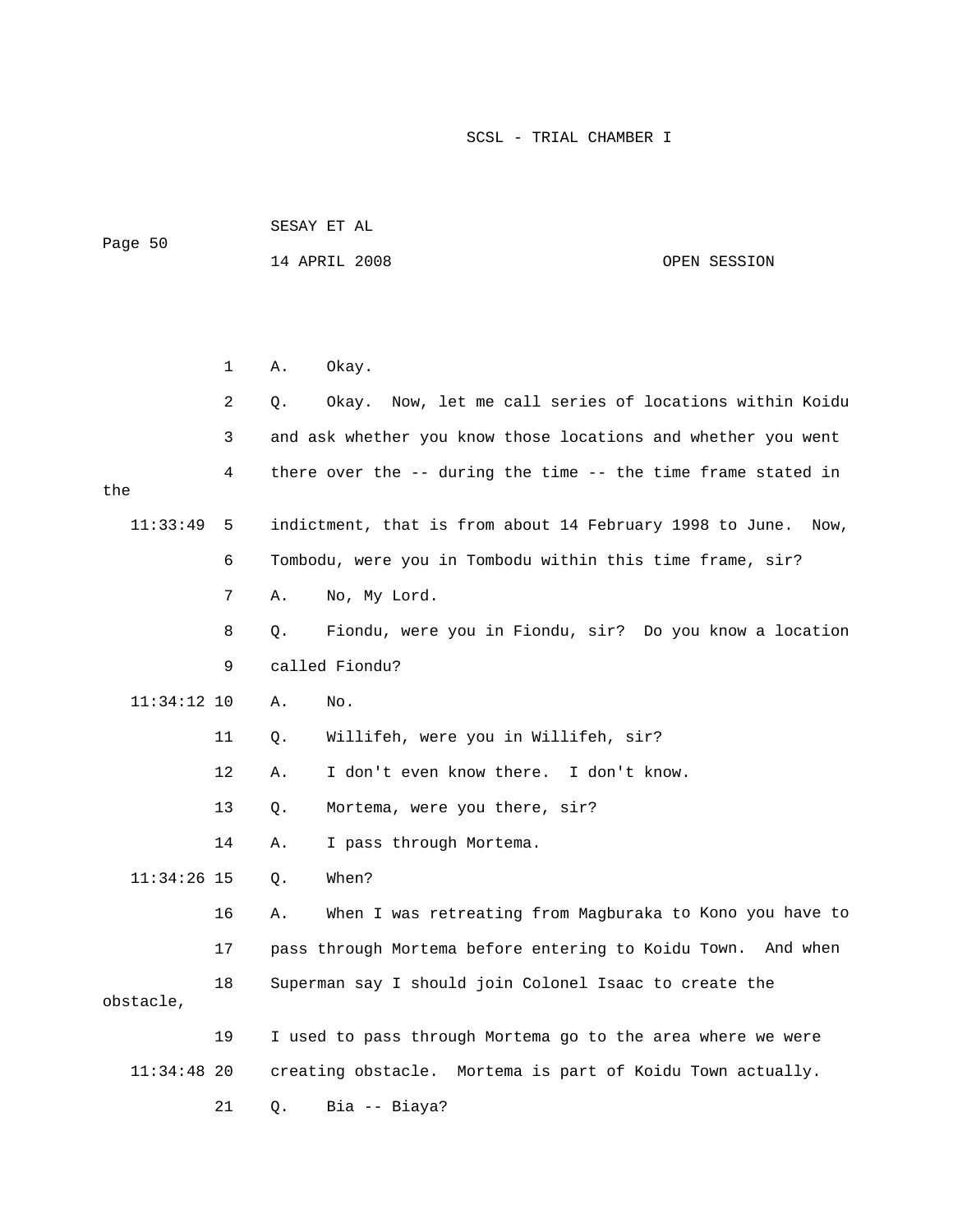|                                                                            | 22 | A.,         | No, I don't know there.                                 |  |
|----------------------------------------------------------------------------|----|-------------|---------------------------------------------------------|--|
|                                                                            | 23 | $Q_{\star}$ | Now, while in Kono District, did you have any AFRC/RUF  |  |
|                                                                            | 24 |             | subordinates under your command, sir?                   |  |
| 11:35:12 25 A. No, My Lord. I was not having any area of assignment<br>for |    |             |                                                         |  |
|                                                                            | 26 |             | me to have manpower under my control, no.               |  |
|                                                                            | 27 | Q.          | $Now --$                                                |  |
|                                                                            | 28 |             | PRESIDING JUDGE: Did you say AFRC and RUF subordinates? |  |
|                                                                            | 29 |             | MR TAKU: Yes, sir.                                      |  |
|                                                                            |    |             |                                                         |  |

 SESAY ET AL Page 51

14 APRIL 2008 OPEN SESSION

 1 Q. Now, about this area Tombodu, who was the battalion 2 commander of Tombodu within the time frame pleaded in the battalion 4 commander of that? s 11:36:23 5 A. The person I heard his name was Mohamed Savage, he wa 6 battalion commander, and he was deputised by one Staff Alhaji. 8 Q. Now, TF1-361 testified on 18 July 2005, at pages 120 and 3 indictment, 14 February 1998 to June 1998? Who was the the 7 Both of them were SLA soldier. 9 121, testified that it was Savage who was in Tombodu, Komba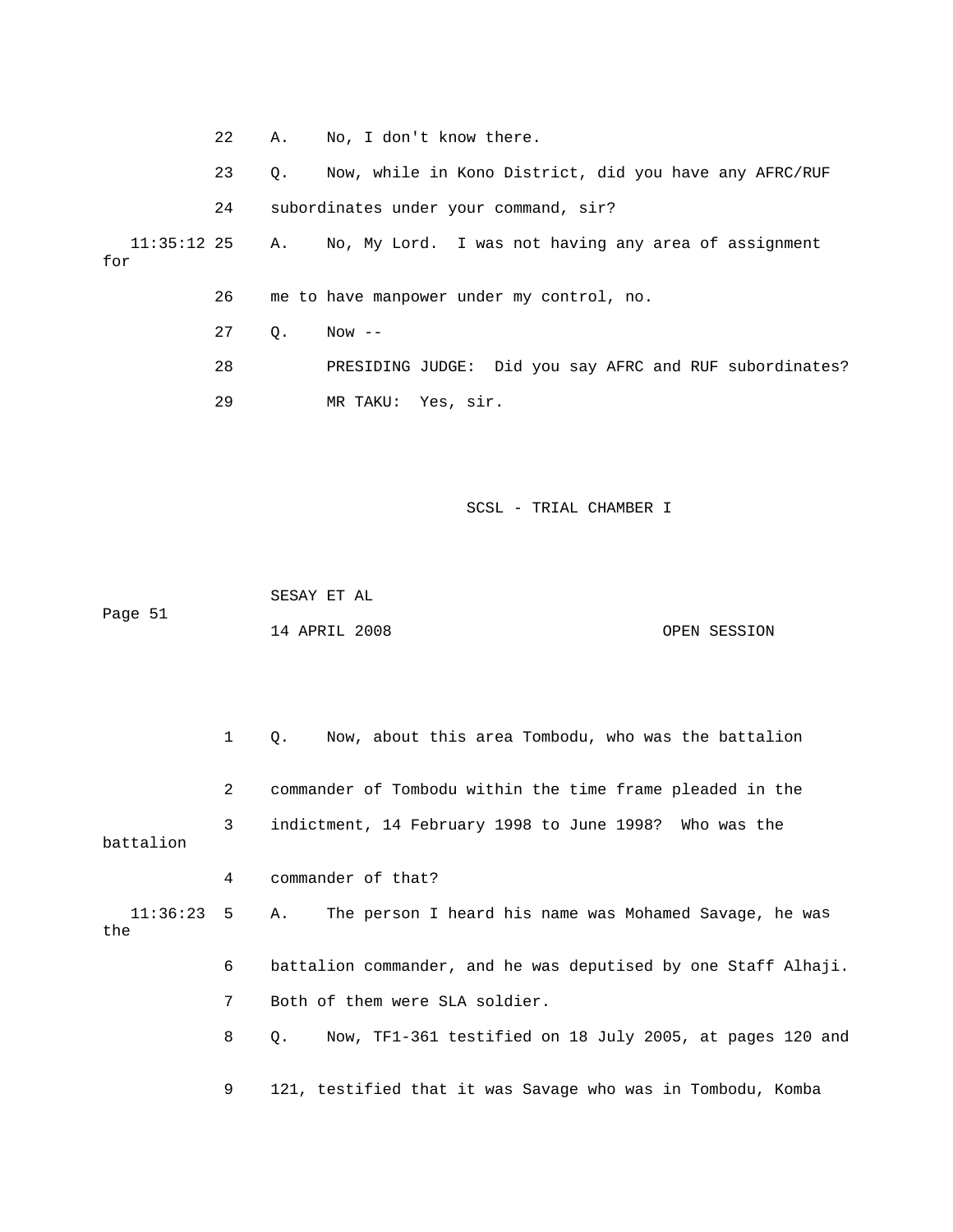| 11:37:09 10<br>Kayima, |    | Gbundema, with his Red Lion Battalion in Yamadu towards       |  |  |
|------------------------|----|---------------------------------------------------------------|--|--|
|                        | 11 | and that his commander in Koidu had his own forces and that   |  |  |
|                        | 12 | Morris Kallon have no forces under him. That even when Savage |  |  |
| there.                 | 13 | committed crimes and got mad, it was Rocky CO who was sent    |  |  |
|                        | 14 | Let me give you the reference, Your Honours, again.           |  |  |
| $11:37:35$ 15          |    | PRESIDING JUDGE: What question -- what question do you        |  |  |
|                        | 16 | want to put to the witness?                                   |  |  |
|                        | 17 | MR TAKU:                                                      |  |  |
|                        | 18 | What do you say about this, sir?<br>Q.                        |  |  |
|                        | 19 | PRESIDING JUDGE: No, why should he say anything about         |  |  |
| $11:37:45$ 20          |    | that. Does that incriminate him?                              |  |  |
|                        | 21 | MR TAKU:<br>No, sir.                                          |  |  |
|                        | 22 | PRESIDING JUDGE: No, we don't want that.                      |  |  |
|                        | 23 | MR TAKU: Okay, sir.                                           |  |  |
|                        | 24 | PRESIDING JUDGE:<br>Okay.                                     |  |  |
| $11:37:52$ 25          |    | MR TAKU:                                                      |  |  |
| You                    | 26 | Now tell us about the commanders in Kono, generally.<br>Q.    |  |  |
|                        | 27 | listed to the Judges the different areas of command and the   |  |  |
| they                   | 28 | battalion commanders, these battalion commanders, to whom do  |  |  |
|                        | 29 | give -- to whom did they report? Even in their own area of    |  |  |

 SESAY ET AL ge 52 Pa

14 APRIL 2008 OPEN SESSION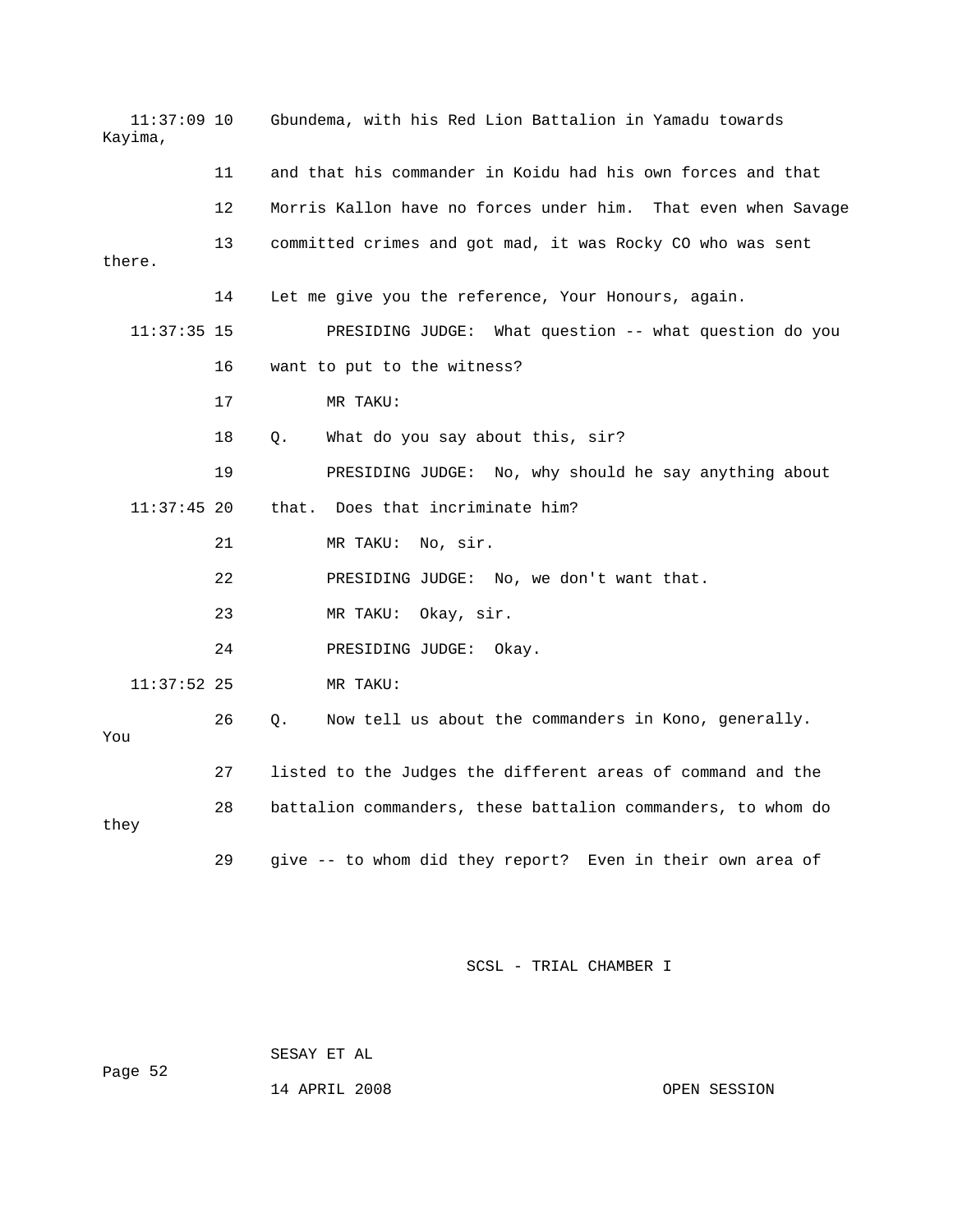1 command, to whom did they report?

|               | 2  | Really, the time we were in Kono, when they divided this<br>Α.  |
|---------------|----|-----------------------------------------------------------------|
|               | 3  | battalion, the SLA what I observed at that time, the SLA was    |
|               | 4  | having more loyalty with the SLA officers. But really, I was    |
| 11:38:36      | 5  | there they were giving their daily salute report or daily sick  |
|               | 6  | report to Superman or neither the deputy to Superman. No, I     |
| capacity.     | 7  | cannot tell, really, because I was none of them in that         |
|               | 8  | Now, did you have a radio set, communication set?<br>Q.         |
|               | 9  | JUDGE BOUTET:<br>The question was not whether or not they       |
| $11:39:00$ 10 |    | provided reports, the question was to whom they reported.       |
|               | 11 | To whom they reported, sir.<br>MR TAKU:                         |
|               | 12 | THE WITNESS: Yes, sir.                                          |
| in            | 13 | Not meaning by sending a salute report,<br><b>JUDGE BOUTET:</b> |
|               | 14 | other words who was their boss.                                 |
| $11:39:12$ 15 |    | THE WITNESS: I presume Superman and his deputy, because         |
| there,        | 16 | they were the both, the most senior authority at that time      |
| battalion     | 17 | but not a day I was fortunate to meet there any of this         |
|               | 18 | commander reporting to them.                                    |
|               | 19 | MR TAKU:                                                        |
| $11:39:33$ 20 |    | Did you have any command authority over Rocky CO, for<br>Q.     |
|               | 21 | example, sir.                                                   |
| rank          | 22 | No, My Lord. Rocky CO and myself we were colleague in<br>Α.     |
| in            | 23 | and in the title of vanguard. We were trained together and,     |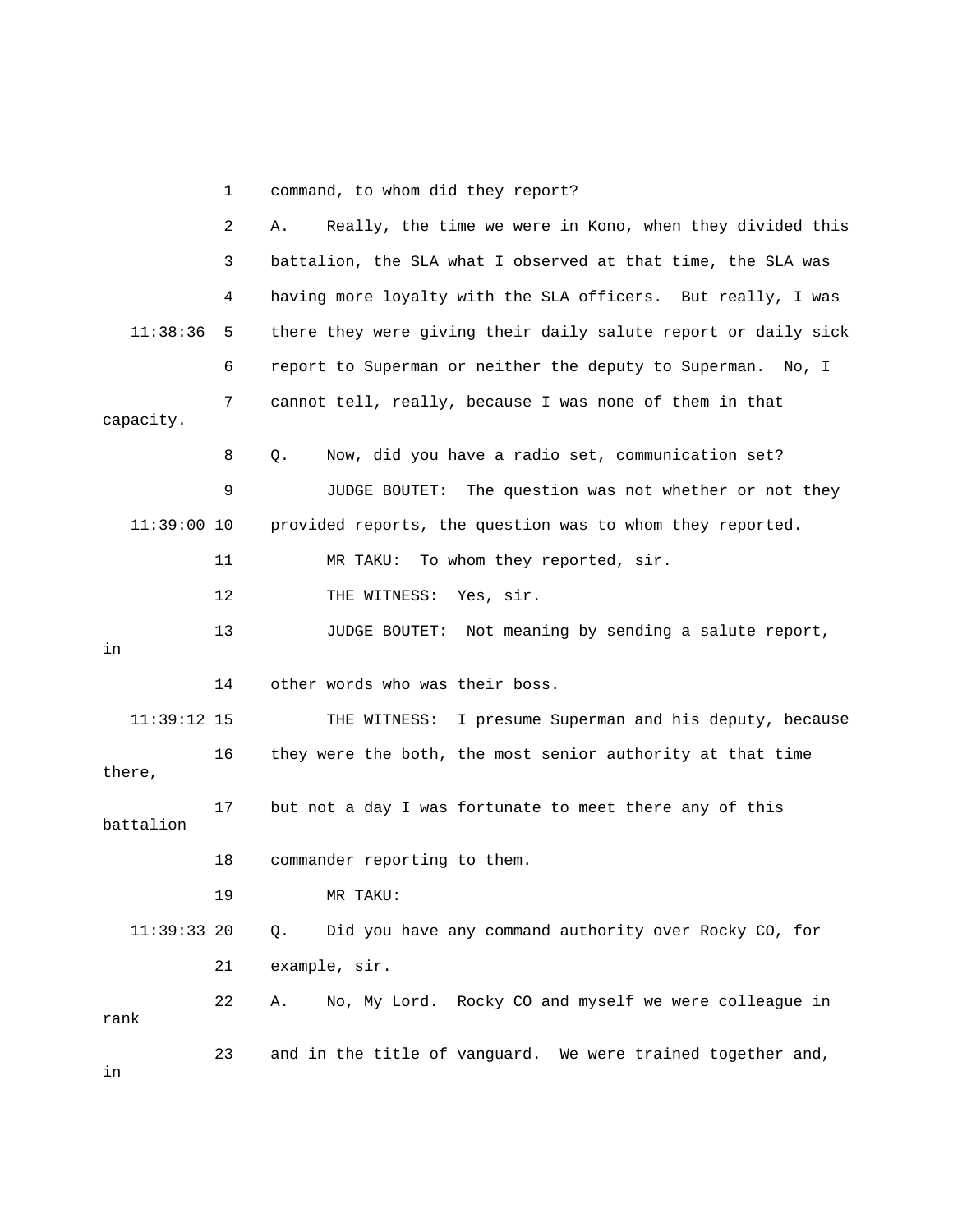| Foday         | 24 | fact, when we were training -- taking training in Liberia,       |
|---------------|----|------------------------------------------------------------------|
| $11:39:54$ 25 |    | Sankoh brought up an idea called old fighter and we, he just     |
|               | 26 | recruited from the highway. The old fighter were those who --    |
| them          | 27 | Liberian who fought along with the NPFL war. So he brought       |
|               | 28 | to RUF training depot, so he called them old fighter.<br>So they |
|               | 29 | were more -- they take themself more senior then we just an      |

|         | SESAY ET AL   |  |              |
|---------|---------------|--|--------------|
| Page 53 |               |  |              |
|         | 14 APRIL 2008 |  | OPEN SESSION |

|                      | 1  | ordinary civilian they brought us into the society.                       |
|----------------------|----|---------------------------------------------------------------------------|
|                      | 2  | Was Rocky C one of them?<br>Q.                                            |
| I                    | 3  | In Kono at that time we had C rank. He was major.<br>Yes.<br>Α.           |
|                      | 4  | was major.                                                                |
| $11:41:22$ 5<br>you  |    | Now, well, did you have a radio communication set while<br>Q <sub>z</sub> |
|                      | 6  | were in Kono, sir?                                                        |
|                      | 7  | No, My Lord. I believe, if I'm not mistaken, DIS-163,<br>А.               |
| carrying             | 8  | DIS-214, testified before this Tribunal that I was not                    |
|                      | 9  | radio set, and indeed so.                                                 |
| $11:41:22$ 10<br>set |    | Can you tell Their Lordships the importance of a radio<br>Q.              |
|                      | 11 | in the command structure while in Kono, if you know?                      |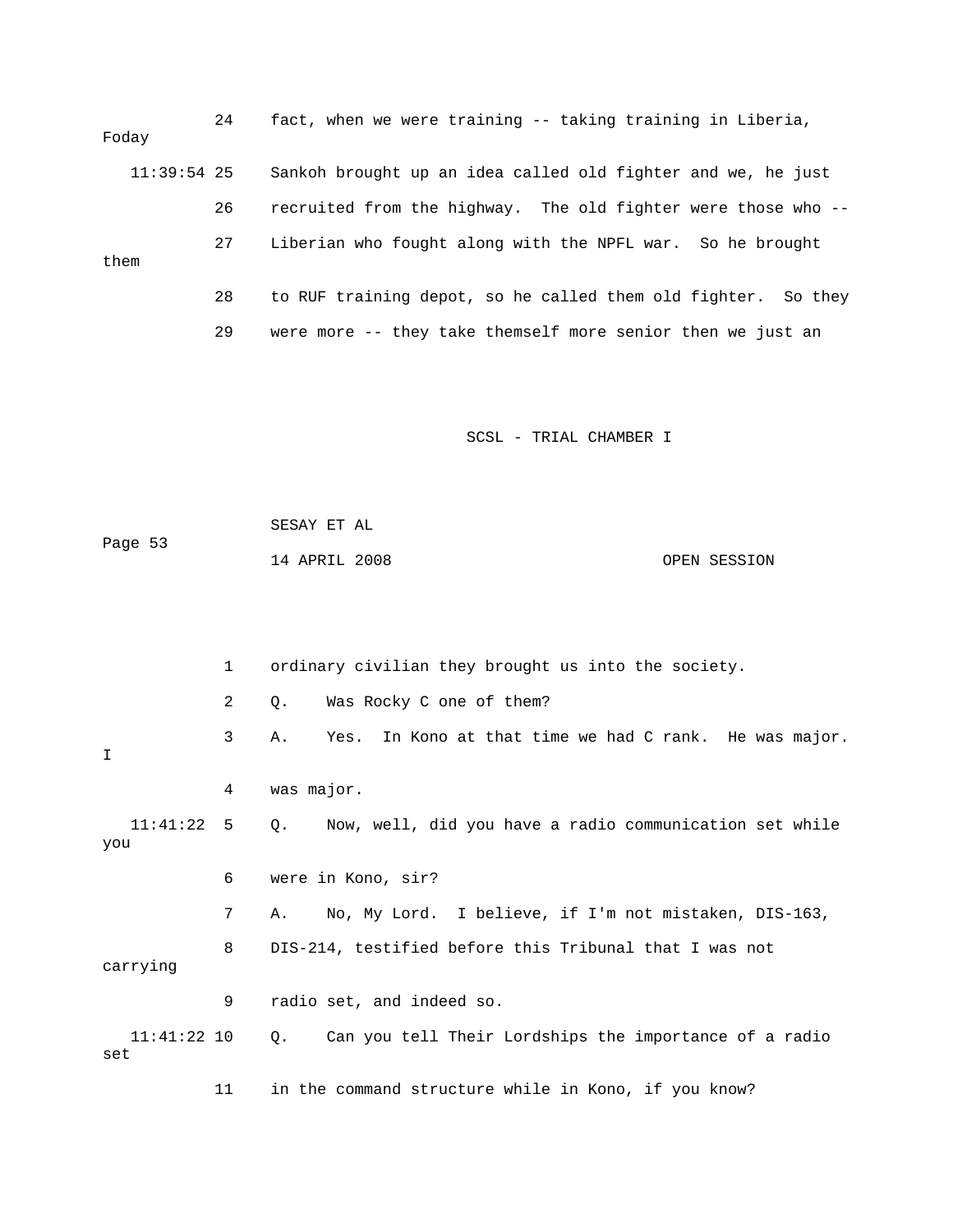12 PRESIDING JUDGE: And if we do not know. 13 MR TAKU: Okay, sir, let me move on. MR TAKU: Yeah. 16 THE WITNESS: I believe radio communication in terms of war 17 is one of the easiest means of communication from one end to 18 another. But more especially, for example, Kono. While we 19 in Kono, all information from the central headquarter that 11:41:49 20 to Superman, it was through by radio. And all deployment 23 MR TAKU: 26 And we will proceed our normal recess and resume within the 27 couple of minutes. The Chamber will rise, please. [Break taken at 11.32 a.m.] 14 PRESIDING JUDGE: No, no, go ahead. Your witness.  $11:41:27$  15 were came under 21 Superman in Kono where he has radio, he has easy access to those 22 deployment area. 24 Q. Now -- 11:42:08 25 PRESIDING JUDGE: Mr Taku, I'm afraid we have to stop here. next 28 29 [RUF14APR08B - BP]

SCSL - TRIAL CHAMBER I

SESAY ET AL

Page 54

14 APRIL 2008 OPEN SESSION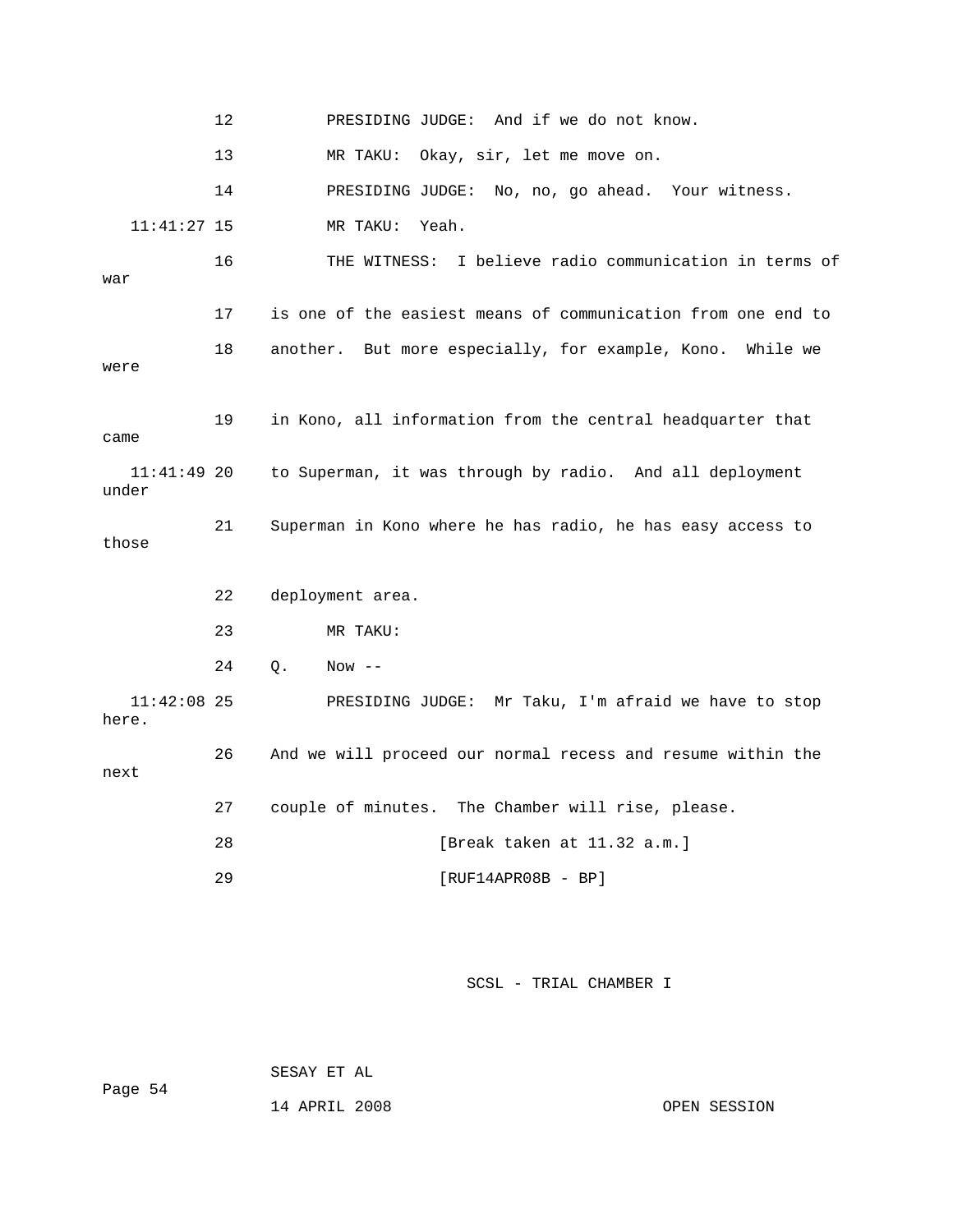|                      | 1  | [Upon resuming at 12.08 p.m.]                                 |
|----------------------|----|---------------------------------------------------------------|
|                      | 2  | PRESIDING JUDGE: Yes, Mr Taku, you may proceed.               |
| can                  | 3  | Thank you, Your Honour. Registrar, please,<br>MR TAKU:        |
|                      | 4  | you give this exhibit to Mr Kallon. This is Court Exhibit 32, |
| 12:19:27<br>Superman | 5  | Your Honours. The first one is page 0008649 to the from       |
|                      | 6  | dated 24 May 1999, and the second one, Your Honour, is --     |
|                      | 7  | PRESIDING JUDGE: Are they interrelated?                       |
|                      | 8  | MR TAKU: Yes, sir, they are.                                  |
|                      | 9  | PRESIDING JUDGE: Because for the tidiness of the              |
|                      | 10 | proceedings --                                                |
|                      | 11 | They are, Your Honour.<br>MR TAKU:                            |
| the                  | 12 | PRESIDING JUDGE: -- you will be taking them one after         |
|                      | 13 | other.                                                        |
|                      | 14 | MR TAKU: Yes, they are, Your Honour.                          |
|                      | 15 | PRESIDING JUDGE: They are interrelated?                       |
|                      | 16 | Yes, Your Honour.<br>MR TAKU:                                 |
|                      | 17 | Okay. All right.<br>PRESIDING JUDGE:                          |
| 1999.                | 18 | The other one is page 0008678 dated 15 July<br>MR TAKU:       |
| Info                 | 19 | That is through -- to Concord through Brigadier Issa Sesay,   |
| $12:19:44$ 20        |    | Smile, from Brig Kallon, Subject: Report. Please show him.    |
| 32                   | 21 | Yes, Mr Kallon, do you recognise those pages of Exhibit<br>Q. |
| recognise            | 22 | that, from the radio log, that were tendered? Do you          |

23 them, sir?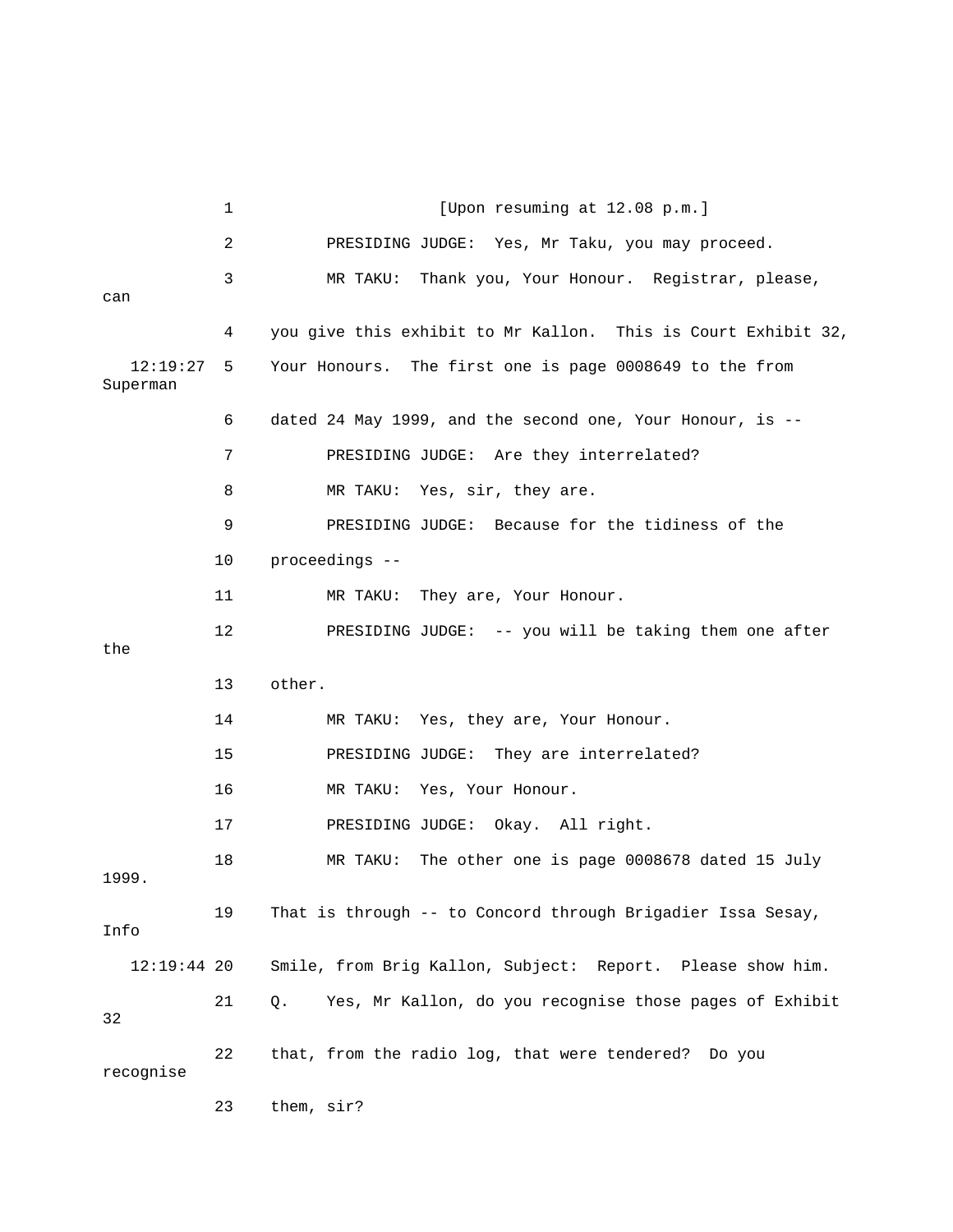|               | 24 |           | A. Yes, sir.                                             |
|---------------|----|-----------|----------------------------------------------------------|
| $12:20:15$ 25 |    | $\circ$ . | Now, can you read the first place I marked, please, that |
|               | 26 |           | Superman talks about his command, to Thier Lordship?     |
|               | 27 | Α.        | You mean on 8649?                                        |
|               | 28 | О.        | Yes, sir.                                                |
| as            | 29 | Α.        | The second paragraph he say, "In my - in my own capacity |

 SESAY ET AL ge 55 14 APRIL 2008 OPEN SESSION Pa

|    |               | $\mathbf{1}$   | battle-group commander appointed in your absence by                  |
|----|---------------|----------------|----------------------------------------------------------------------|
|    |               | $\overline{2}$ | Lieutenant-Colonel JP Korma and Log."                                |
|    |               | 3              | Who was Log? Who was Log?<br>Q.                                      |
|    |               | 4              | Log was code name for Sam Bockarie.<br>Α.                            |
|    | $12:21:08$ 5  |                | Okay. Continue, sir.<br>Q.                                           |
| in |               | 6              | "I would like to explain the role I have played and even<br>Α.       |
|    |               | 7              | your presence, above all, I have always expressed loyalty and        |
|    |               | 8              | dedication."                                                         |
|    | name?         | 9              | Now go to the next area that Log -- that you see your<br>$Q_{\star}$ |
| up | $12:21:31$ 10 |                | On page 8650 it says, "Zogoda fell in your absence.<br>Α.<br>And     |
|    |               | 11             | til now, Zeno is at large. I listened and obeyed the                 |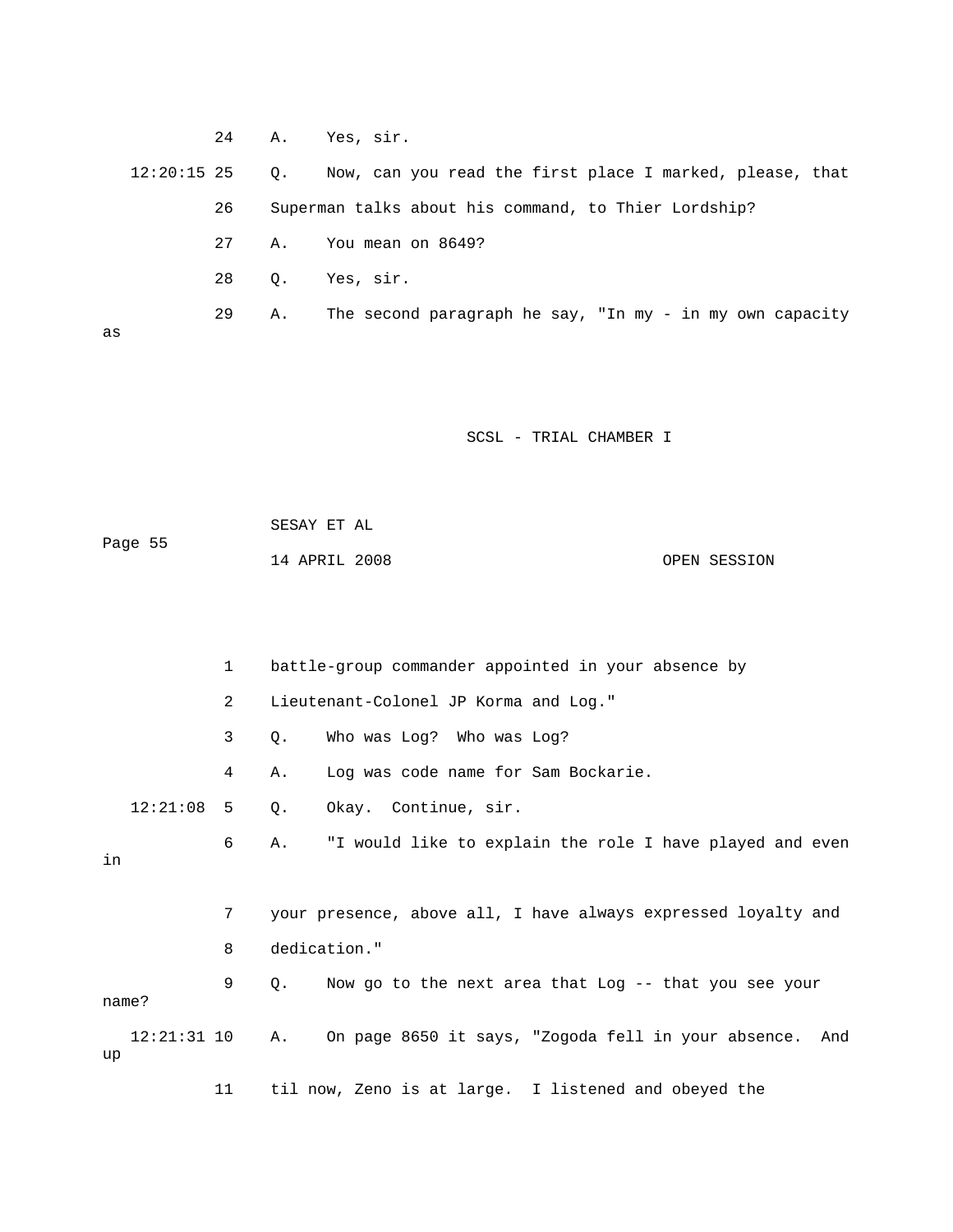12 instructions sent by you to join forces with the AFRC, but 13 that again was mistrusted by the High Command on behalf of" --12:22:09 15 THE WITNESS: -- "misconstructed by the High Command. withdrawal 19 commanders, I will still try very hard to maintain my hold on Freetown, 21 the enemy never capture the entire township of Koidu Town --22 Koidu (Kono). Every combatant in Kono can attest to it." It fighting 24 and casualty, a troop was also organised by Brigadier -- Brig 28 Q. Mr Kallon -- Mr Kallon, Superman alleges that you even 14 JUDGE BOUTET: "Misconstructed", not "mistrusted." On 16 behalf of the entire RUF, the main thrust to Freetown that I am 17 sure can be the possible reasons for our unwarranted 18 from Freetown, with all these mistakes on the part of our 12:22:48 20 Kono, and I can tell you that since our withdrawal from of 23 said, "But when we got again to Makeni after a tedious 12:23:28 25 Morris Kallon and others to harm me, but by God praises I was 26 able to escape." 27 MR TAKU: Now, give that back. Bring that back. organised 29 a troop to try to harm him. Can you tell the Court the nature of

SCSL - TRIAL CHAMBER I

SESAY ET AL

Page 56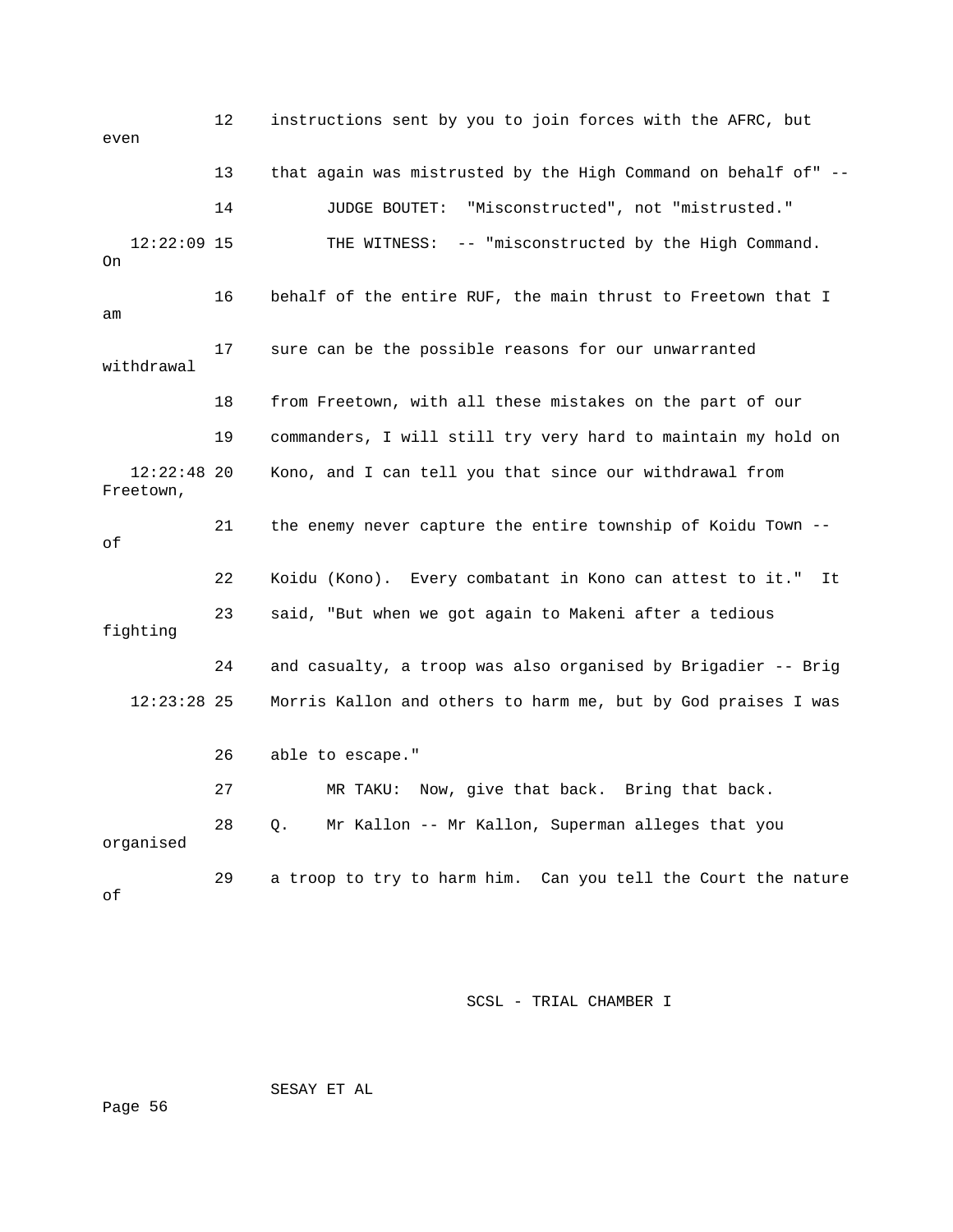1 your relations with Superman? Why would he say a thing like at to 3 PRESIDING JUDGE: Did he organise anything, put th him 4 first. 12:24:08 5 THE WITNESS: My Lord, I want to answer this with small 6 explanation, My Lord. 8 organise anything to harm Superman -- any operation to harm 9 Superman? You will explain. men 14 Superman brought from the northern part, Kabala axis, join us 12:24:49 15 capture Makeni, Teko Barracks particular. After they met, we 17 Houses were locked. We are only there defending -- defending troop 12:25:16 20 house and civilian houses, opening shops, taking property. He 21 made the -- our own fighter from Kono axis, withdrew their 22 attention from fighting, they started to join his men. That 2 that? 7 PRESIDING JUDGE: Answer the question first: Did you 12:24:23 10 THE WITNESS: Not to harm him, no, sir. 11 MR TAKU: 12 Q. Why did you turn against Superman, who was your boss? 13 A. I -- we capture Makeni on 24 or 25 December 1998. The to 16 have captured the township of Makeni everything were intact. 18 the -- the enemy position from Teko Barracks. But his own 19 he brought in Makeni Town started going buggering people their was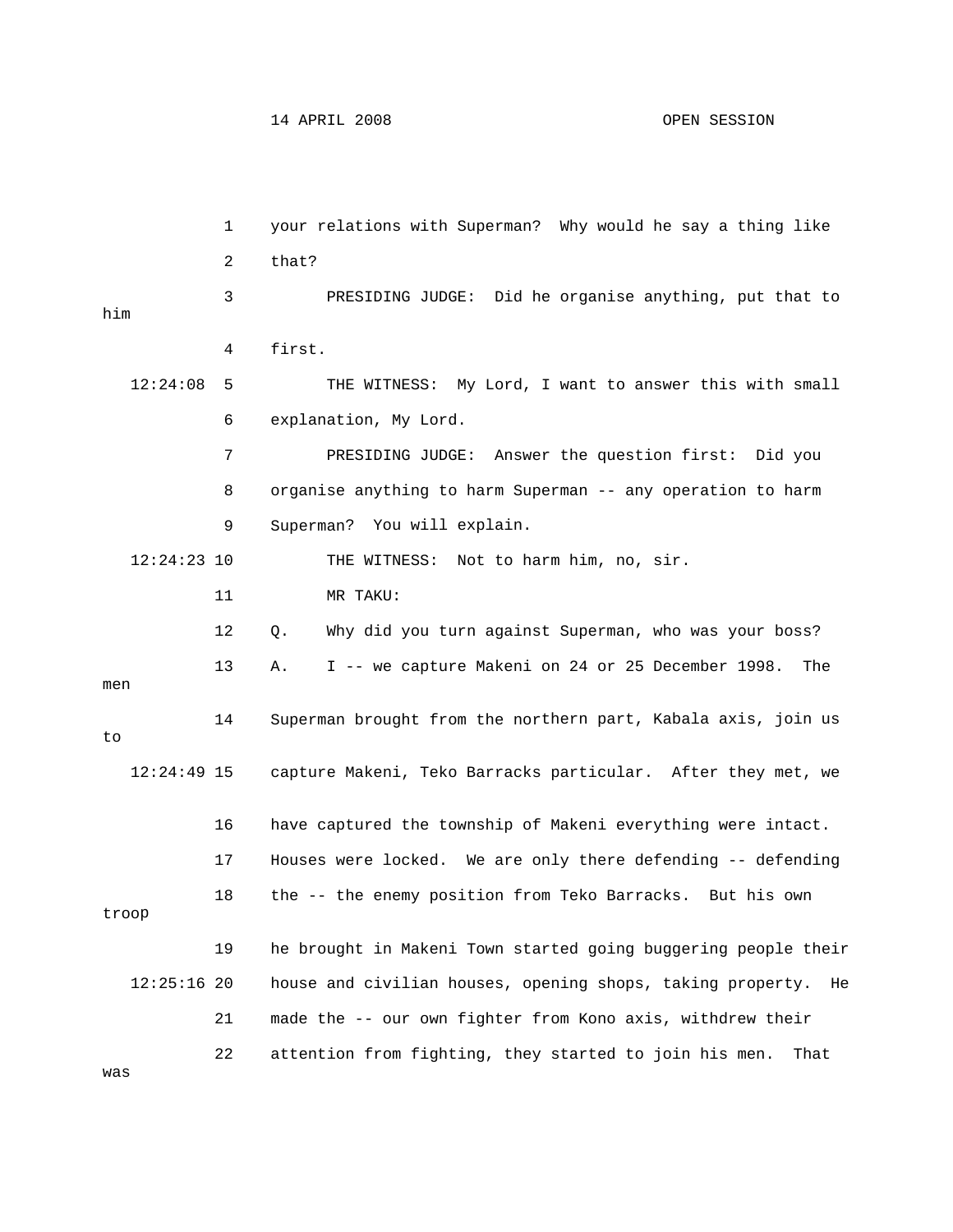23 the reason I say, "Oh, no, I will report you to the commander." 24 I called the attention of Mr Sesay that this is what Superman is 12:25:44 25 doing. If we do not arrest Superman, things are going to go out 26 of hand here. That was the time I say we are to arre st Superman, 28 arrest him, even though he was my boss. 29 Q. Now, Mr Kallon, while in Kono, what was the nature of the 27 and indeed I went to his house. If he was to stand, I was to

SCSL - TRIAL CHAMBER I

 SESAY ET AL Page 57 14 APRIL 2008 OPEN SESSION

|           | $\mathbf{1}$ | relations with Mr Superman?                                 |
|-----------|--------------|-------------------------------------------------------------|
| there?    | 2            | PRESIDING JUDGE: So he was not in town when he went         |
| I         | 3            | THE WITNESS: Superman? He was there, but he escaped.        |
|           | 4            | entered through the main door. He went out through the back |
|           |              | $12:26:18$ 5 door, My Lord.                                 |
| time?     | 6            | JUDGE BOUTET: What's -- what's your position at the         |
| position? | $7^{\circ}$  | You say Superman was your superior, but what was your       |
|           | 8            | MR TAKU:                                                    |
|           | 9            | What was your position at the time?<br>Q.                   |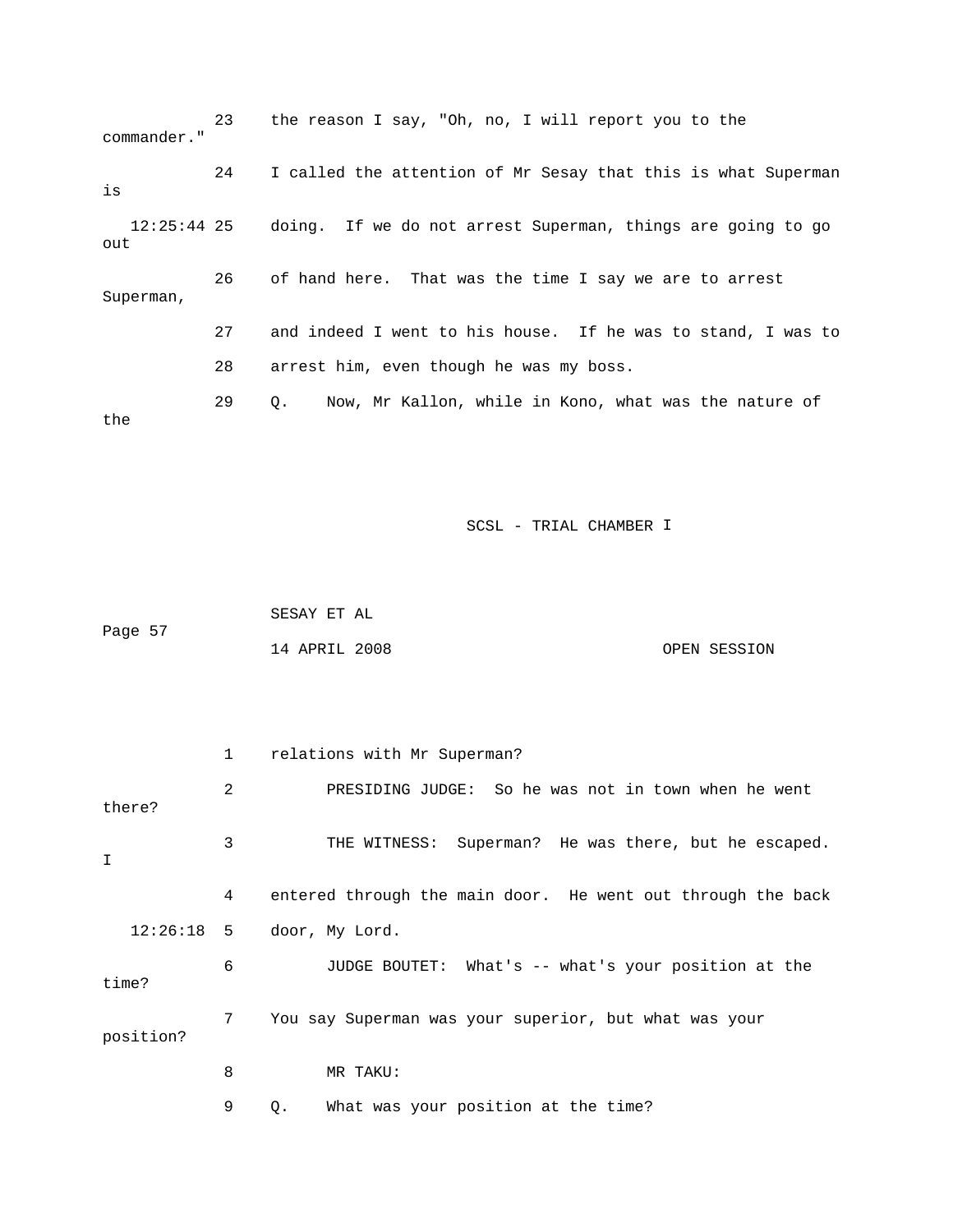12:26:30 10 JUDGE BOUTET: And it refers in this message -- in this 12 THE WITNESS: Yes. 13 JUDGE BOUTET: -- to you as Brigadier Morris Kallon. So ranking  $12:26:40$  15 in that message, it was not my rank. In 1998 December, 17 JUDGE BOUTET: But the message is -- is 24 May 1999. 18 THE WITNESS: Yes, sir. 19 JUDGE BOUTET: So are you a brigadier at that time in 12:26:57 20 THE WITNESS: Yes, sir. 23 JUDGE BOUTET: So as I say, the message is talking -- is 24 dated, according to the exhibit, 24 May 1999. 12:27:06 25 THE WITNESS: Yes, sir. 27 Q. Now, that's your own message to the leader, that 28 before you. Can you read what you wrote to the leader -et it clear. From the question 29 PRESIDING JUDGE: Let's g 11 message, yes -- -- 14 THE WITNESS: Yes, sir. My Lord, at this stage the brigadier 16 was not my rank. '99? 21 JUDGE BOUTET: You are? 22 WITNESS: Yes, sir. 26 MR TAKU: document --

SCSL - TRIAL CHAMBER I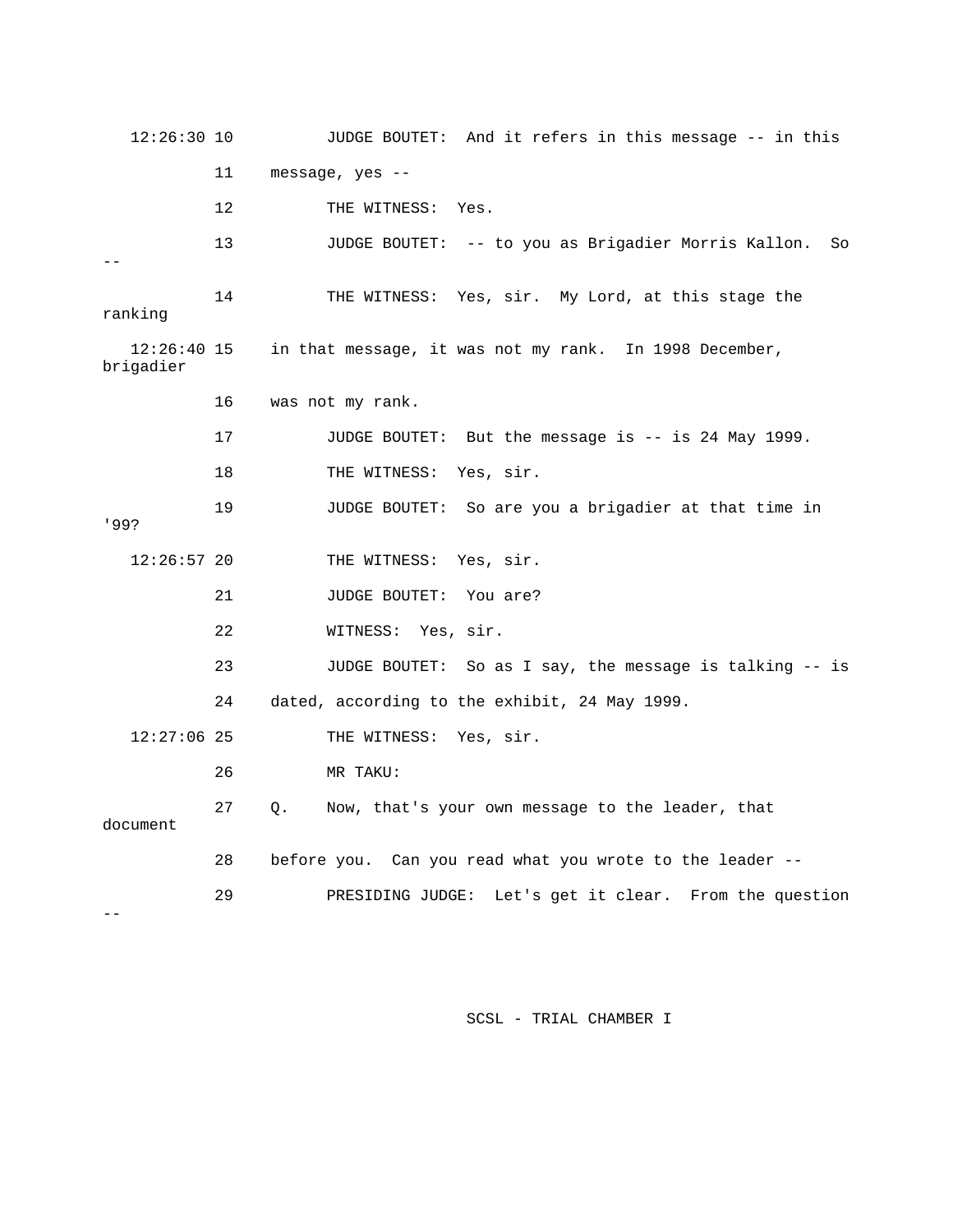| Page 58 | SESAY ET AL   |              |
|---------|---------------|--------------|
|         | 14 APRIL 2008 | OPEN SESSION |

| the                    | 1  |    | from the replies you have given, in May 199 you have risen to |
|------------------------|----|----|---------------------------------------------------------------|
|                        | 2  |    | rank of a brigadier?                                          |
|                        | 3  |    | THE WITNESS: 1999, sir.                                       |
|                        | 4  |    | PRESIDING JUDGE:<br>Yes.                                      |
| 12:27:28<br>brigadier, | 5  |    | THE WITNESS: No, I said the messages in there                 |
|                        | 6  |    | it was not my rank.                                           |
|                        | 7  |    | PRESIDING JUDGE: I see.                                       |
|                        | 8  |    | THE WITNESS: Yes, sir.                                        |
|                        | 9  |    | MR TAKU:                                                      |
| $12:27:36$ 10          |    | Q. | When was you -- when did you become brigadier -- did you      |
|                        | 11 |    | become a brigadier at some point in time?                     |
|                        | 12 | Α. | Yes, sir.                                                     |
|                        | 13 | Q. | When?                                                         |
|                        | 14 | Α. | That was early 2000.                                          |
| $12:27:44$ 15          |    |    | JUDGE BOUTET: So in 1999 you are not a brigadier?             |
|                        | 16 |    | THE WITNESS:<br>No.                                           |
|                        | 17 |    | JUDGE BOUTET: Okay. Only in 2000?                             |
|                        | 18 |    | THE WITNESS:<br>Yes, sir.                                     |
| become                 | 19 |    | JUDGE BOUTET: And you become a brigadier when you             |
| $12:27:55$ 20          |    |    | the acting --                                                 |
|                        | 21 |    | WITNESS: Battle-group commander.                              |
|                        | 22 |    | JUDGE BOUTET: -- acting battle-group commander.               |
|                        | 23 |    | THE WITNESS: Yes, My Lord.                                    |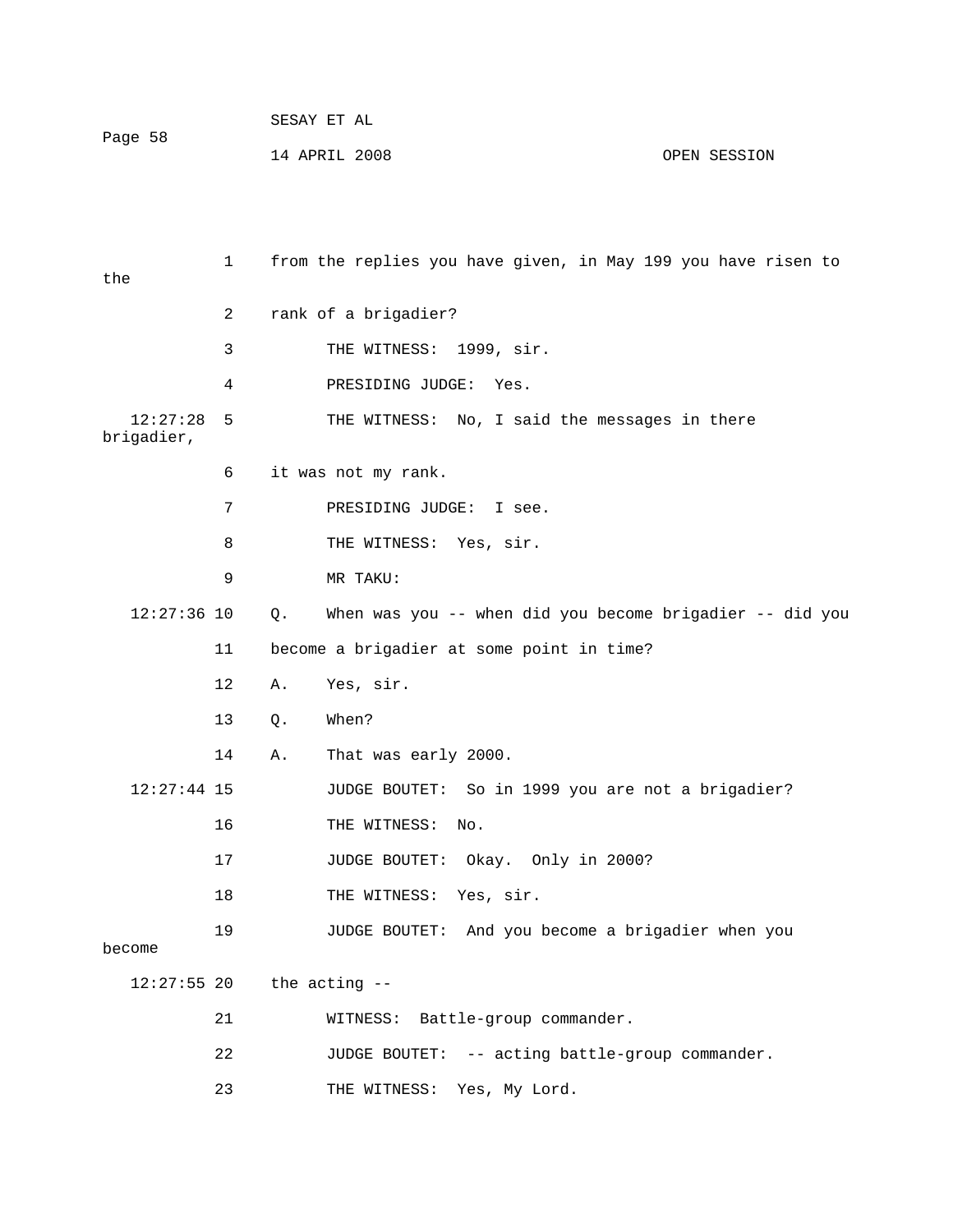24 MR TAKU: 12:28:04 25 Q. Now, you have before you your own letter to the leader 28 Q. Can you read it to the Court. In particular, what you talk 29 about Superman. 26 through Issa Sesay. Can you see -- 27 A. Yes, sir.

SCSL - TRIAL CHAMBER I

 SESAY ET AL Page 59 14 APRIL 2008 OPEN SESSION

|               | $\mathbf{1}$ |           | JUDGE BOUTET: This is Exhibit 34 that you are reading |
|---------------|--------------|-----------|-------------------------------------------------------|
|               | 2            |           | from, is it? You say that the --                      |
|               | 3            |           | MR TAKU: 32, Your Honour.                             |
|               | 4            |           | JUDGE BOUTET: 32 is the one he was reading from.      |
| $12:28:32$ 5  |              |           | MR TAKU: Yeah, this one too is 32.                    |
|               | 6            |           | JUDGE BOUTET: This one is also 32?                    |
|               | 7            |           | MR TAKU: Yes, Your Honours.                           |
|               | 8            | Q.        | What page is that, please, and the date?              |
|               | 9            | Α.        | The page is 0008678; the date of the message is       |
| 15/07/99.     |              |           |                                                       |
| $12:28:58$ 10 |              | Q.        | Yes. Can you read that to Their Honours, please?      |
|               | 11           | Α.        | This is to Concord through (break) Issa Sesay: Info   |
|               | 12           | $Smile -$ |                                                       |
|               | 13           | Q.        | Who is Concord?                                       |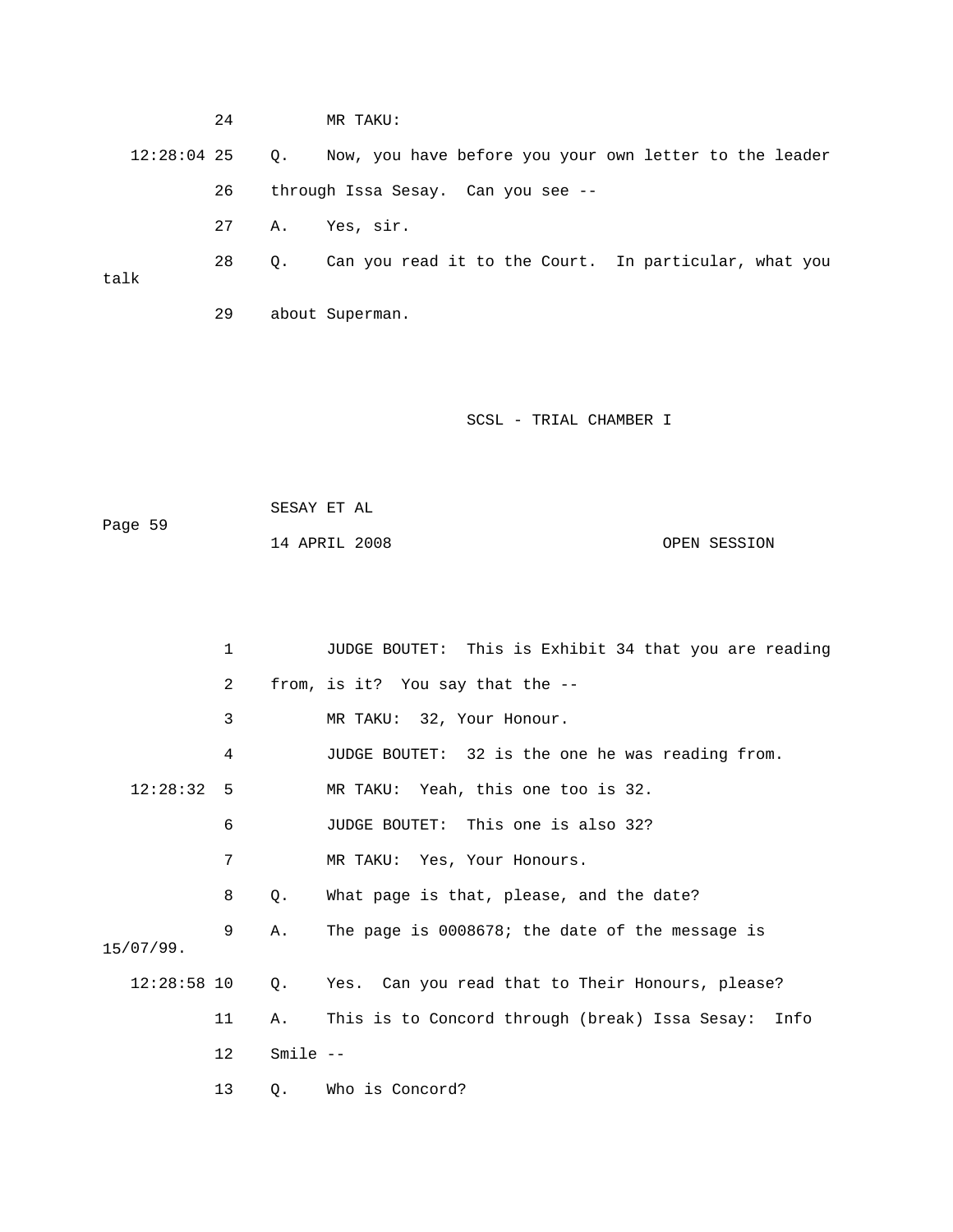14 A. Concord was also Sam Bockarie.

12:29:10 15 Q. Okay.

|                       | 16 | From (break) Kallon. Subject: Report. "Sir, upon the<br>Α.      |
|-----------------------|----|-----------------------------------------------------------------|
| SO.                   | 17 | instruction by the leader for me to proceed to Makeni, I did    |
|                       | 18 | Three days ago, upon our arrival at Makeni, we were highly      |
|                       | 19 | received by Brigadier -- Brig Mani, Brig Gullit, and Pa Demba   |
| $12:29:43$ 20         |    | They tried their level best to bring us together, but<br>Marah. |
| Colonel               | 21 | upon the arrival of Colonel Gibril Massaquoi, Lieutenant-       |
|                       | 22 | Nya and Brig Isaac, they started that - they stated that they   |
|                       | 23 | will never work with me. They provoked me a lot, saying I am    |
|                       | 24 | refuge. They disarmed 60 arms from my men, including two RPG2   |
| $12:30:18$ 25<br>this |    | with three rockets and three packet of AK rounds. With all      |
| including             | 26 | I was advised by the acting paramount chief of Makeni,          |
|                       | 27 | most of the religious leaders, to behave as a man and keep to   |
| Barracks,             | 28 | myself. This reason give me the cause to base at Teko           |
| are                   | 29 | so kindly tell the brothers that we are all the same and we     |

SCSL - TRIAL CHAMBER I

| Page 60 | SESAY ET AL   |  |              |
|---------|---------------|--|--------------|
|         | 14 APRIL 2008 |  | OPEN SESSION |

 1 all fighting for the same goal, since peace is now on -- on the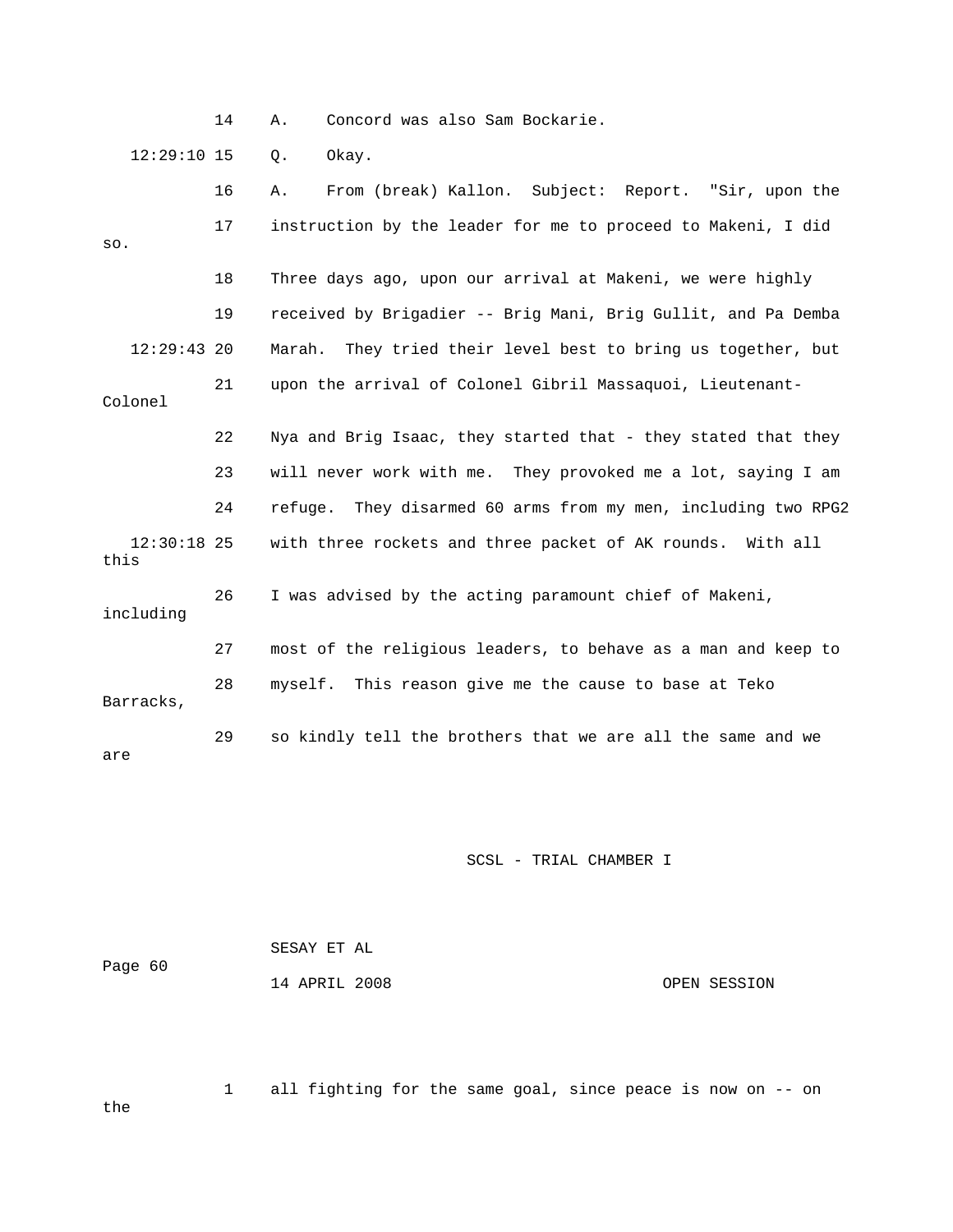|                     | 2  | way for us, so please accept infos for your necessary action.   |
|---------------------|----|-----------------------------------------------------------------|
|                     | 3  | Best regard."                                                   |
|                     | 4  | Now, Mr Kallon --<br>Q.                                         |
| 12:31:12<br>that    | 5  | JUDGE BOUTET: Sorry, can you give me the reference of           |
|                     | 6  | page again?                                                     |
|                     | 7  | MR TAKU:                                                        |
|                     | 8  | Give the reference of the page to His Lordship, please.<br>Q.   |
|                     | 9  | 00008678.<br>Α.                                                 |
| $12:31:26$ 10       |    | JUDGE BOUTET:<br>Thank you.                                     |
|                     | 11 | MR TAKU:                                                        |
|                     | 12 | Now, Mr Kallon, with this report can you now, with the<br>$Q$ . |
|                     | 13 | specific -- specific context of Kono, can you tell Their        |
| Superman            | 14 | Lordships the nature of your relations between you and          |
| $12:31:41$ 15<br>or |    | while in Kono, between 15 or 14 February 1998 and 30 June 1998  |
|                     | 16 | 30 May 1998, please?                                            |
| commander           | 17 | My Lord, as I told you, Superman was the overall<br>Α.          |
| behaving,           | 18 | in Kono.<br>When I got there, the way I see Superman was        |
| commander,          | 19 | that's why I kept to myself, because he is the overall          |
| $12:32:13$ 20       |    | he has been appointed by Johnny Paul Koroma, and with the       |
| I                   | 21 | approval of -- with Sam Bockarie. So the first instance when    |
| Superman            | 22 | saw this SLA burning these houses after our fire dance,         |
|                     | 23 | saying -- complain against me that I'm sabotaging command, for  |
|                     | 24 | this reason, My Lord, he and myself, there were no tight        |
| $12:32:39$ 25<br>at |    | friendship between us. I keep off from him until we all met     |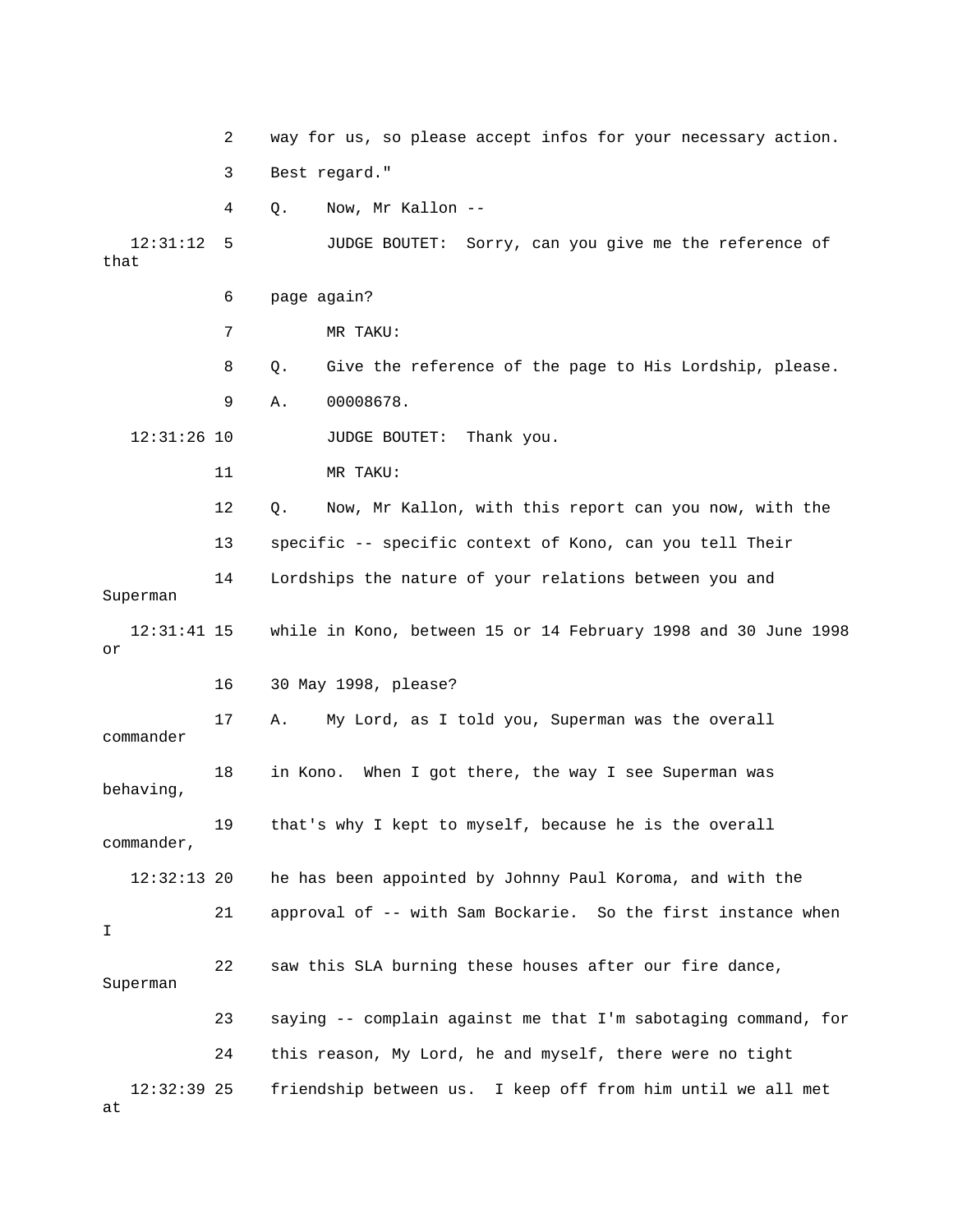26 Makeni. But while we met at Makeni, why I take that advantage 28 that mission, that's why myself say no, we have met, we have 27 because the missions in December '98, I was deputising Issa in 29 already captured this ground, Makeni. I cannot allow you to

SCSL - TRIAL CHAMBER I

|         | SESAY ET AL   |              |
|---------|---------------|--------------|
| Page 61 |               |              |
|         | 14 APRIL 2008 | OPEN SESSION |

come

| relationship  | $\mathbf{1}$   | and give a bad reputation. So in Kono there no good         |
|---------------|----------------|-------------------------------------------------------------|
|               | $\overline{2}$ | between Superman and myself.                                |
|               | 3              | Now, can you tell the Court if you know a group of<br>Q.    |
|               | 4              | individuals called the Cobra -- Cobra Unit?                 |
| 12:33:48      | 5              | Yes, sir. I know the Cobra Unit in Kono.<br>They were<br>Α. |
|               | 6              | bodyguard directly to Superman. This unit were the men from |
| Kono,         | 7              | Western Jungle that were with Superman. When they get to    |
|               |                |                                                             |
|               | 8              | he called that group Cobra.                                 |
|               | 9              | Now, you testified that TF1-361 and --<br>Q.                |
| $12:34:19$ 10 |                | PRESIDING JUDGE: Sorry, came from what jungle?              |
|               | 11             | THE WITNESS: Western Jungle, My Lord.                       |
|               | 12             | MR TAKU:                                                    |
| Kono.         | 13             | You testified about your relations with Superman in<br>Q.   |
|               | 14             | Is there a time you know of that you -- that you approached |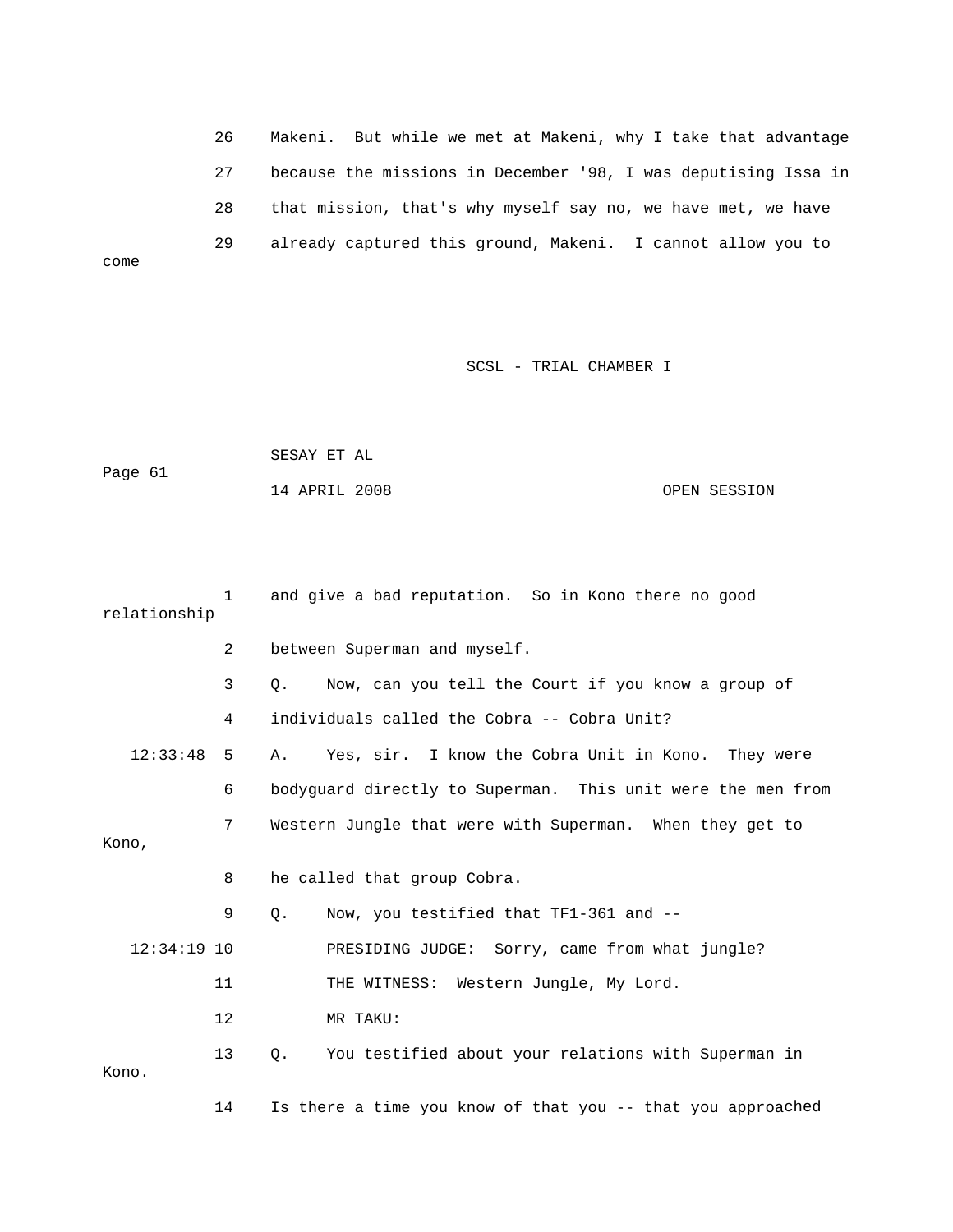| $12:34:49$ 15<br>your |    | TF1-361 and TF1-360 -- you approached them to discuss about   |
|-----------------------|----|---------------------------------------------------------------|
|                       | 16 | relation with Superman?                                       |
|                       | 17 | Yes, sir. I can recall especially when we retreated to<br>Α.  |
|                       | 18 | Superman Ground. There I told TF1-360 and TF1-361 to send me  |
| Superman,             | 19 | secret message to Sam Bockarie. They were in hooch.           |
| $12:35:22$ 20         |    | he appointed as battle-group commander believing with the     |
|                       | 21 | ideology - in connection with the ideology of the RUF in Kono |
| not                   | 22 | that the loss that was supposed to implement, Superman were   |
|                       | 23 | implementing none.                                            |
|                       | 24 | Why had you to approach those two individuals to fight<br>О.  |
| $12:35:45$ 25         |    | against their boss, Superman?                                 |
| area                  | 26 | They were the only source of communication within the<br>Α.   |
| only                  | 27 | They were radio operators. So that -- that was the<br>I was.  |
|                       | 28 | reason, like, I met them for them to send, and then I told    |
| that                  | 29 | them -- I practice some kind way of [indiscernible] or what   |

| Page 62 | SESAY ET AL   |  |              |
|---------|---------------|--|--------------|
|         | 14 APRIL 2008 |  | OPEN SESSION |

1 we are Sierra Leoneans, Superman is a Liberian, and he is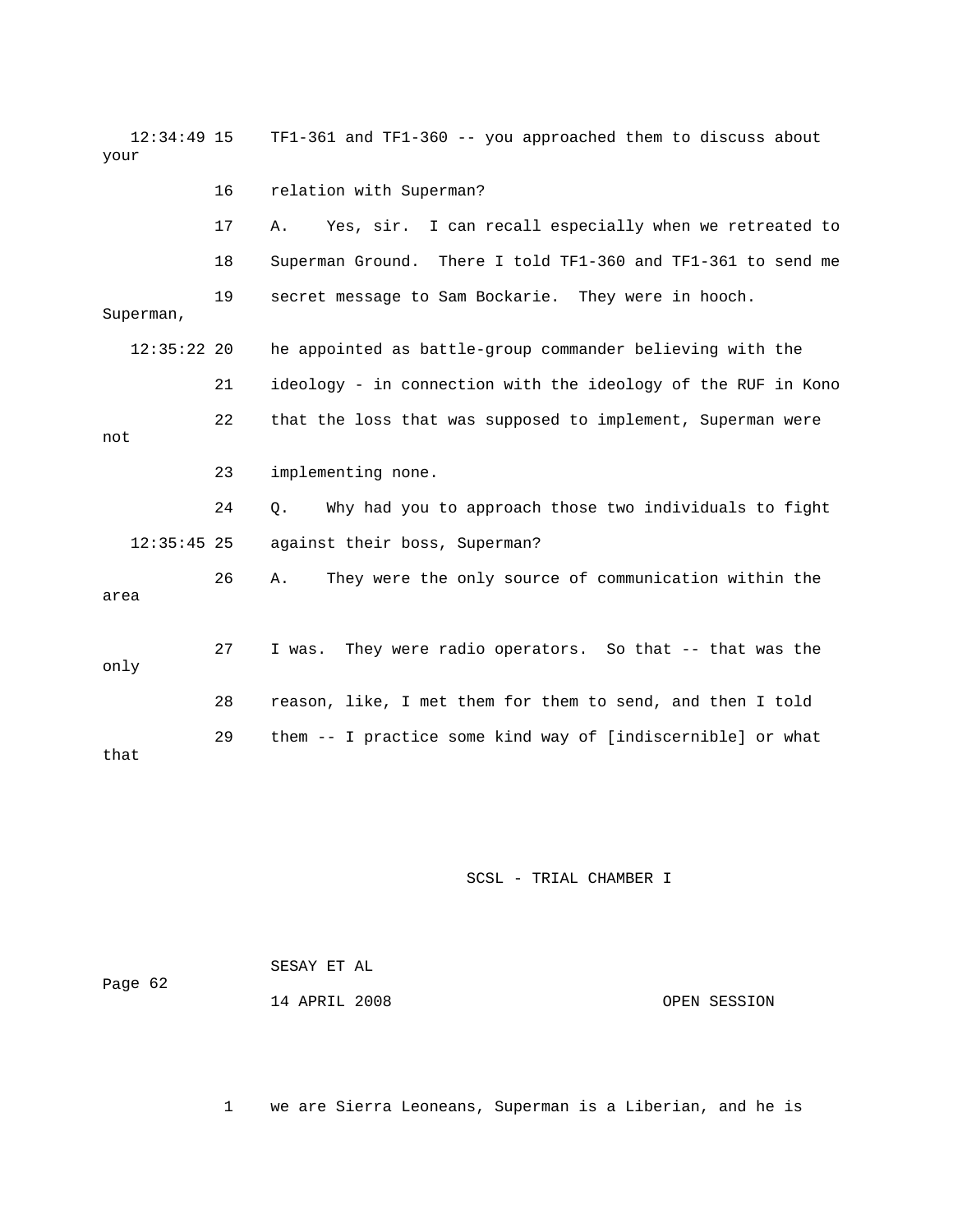2 creating some problems for the people of Sierra Leone. Tomorrow, 3 after the war, we're going to stay in Sierra Leone, and this 4 Superman has to go back home. For this reason, if we leave 12:36:27 5 -- we sit outside and see Superman carry on things out of the 6 way, we will have the blame tomorrow. But behind my back, 9 Q. And how did Superman react to that? e 12:36:52 10 A. Superman was very annoyed. That was the -- one of th 11 reason led Superman to saying that I was the one who sabotaged 12 the Fiti Fata mission. So he -- he -- we are not in any good 13 mood again until I left his -- he send complaint against me; I 14 left Kono. 12:37:19 15 Q. Can you tell the Court when this Fiti Fata mission took 17 A. Actually, Superman was called the ending part of July to 18 Buedu. We remained in Kono. He went together with TF1-361 held 12:37:50 20 a meeting. He, Superman came with loose material, ammunition, 22 Koidu Town, ECOMOG position. 24 A. That was in August. He went in late July -- ending of 12:38:12 25 July. After that meeting he came. He say we are to wait for 26 herbalist to come and give initiation to all combatants, a aside 7 instead of sending the message to Sam Bockarie, they went and 8 reported to Superman what I have tell them to do. 16 place, what month? and 19 TF1-360. They all went to Buedu to meet Sam Bockarie. The 21 that Sam Bockarie issued him this ammunition for us to attack 23 Q. What month was that? a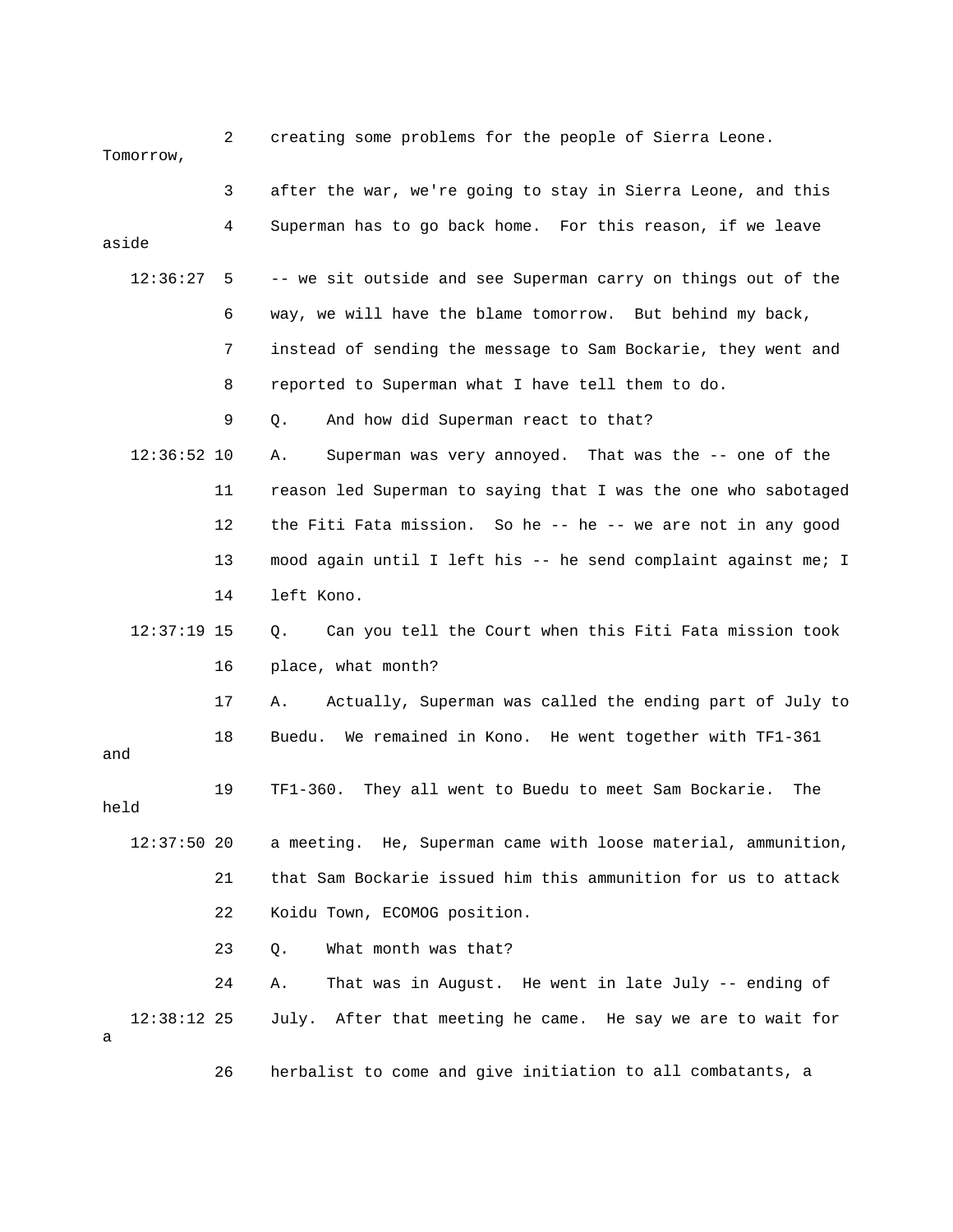27 bullet-proof like, so that all -- all combatant who would go 28 that mission, they will not be hit by bullet. And this 29 came. They initiated -- everyone on force in Superman Ground on herbalist

SCSL - TRIAL CHAMBER I

 SESAY ET AL Page 63 14 APRIL 2008 OPEN SESSION

2 because they wound, wound, wound our skins. So I set fire, as 3 told you earlier today, under, under cellar. I was sitting by 4 that fire. When the mission failed, up to 70 people died in 12:38:58 5 mission. Superman say I was the one who sabotaged the mission 6 because I attempted to send report against him. 1 11 12:39:36 10 he submitted in his report to Foday Sankoh was that you 11 to submit to his authority. You were stubborn. You didn't 12 to -- to respect the command territory of Superman; what do 1 went on that mission, but that initiation give me cold, actually, I that 7 Q. Now, TF-361 testified on 18 July 2005 at pages 110 and 8 and said that Superman commit atrocity against civilians and 9 that -- he also went further to say that amongst the grievances refused want you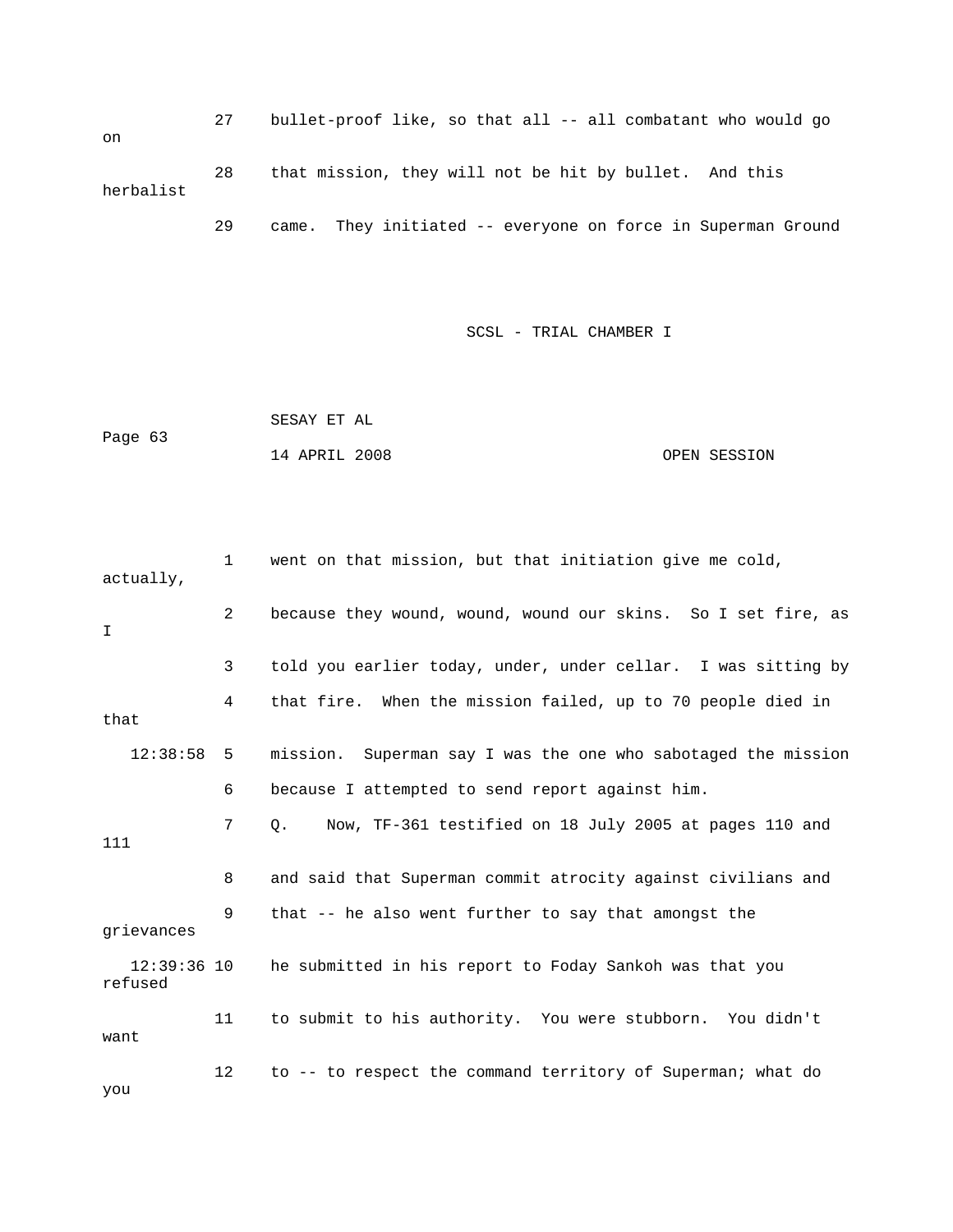13 say to that?

 14 A. Yes, I think the same matter I've said, sir. I really - 12:40:00 15 if I was having my own way, I cannot take command from 16 because the way he are behaving in Kono particular until the 18 the freedom fighter. Indeed, he was not on the RUF training 22 A. Actually, he was not at Camp Jackson Naama. At the same 23 time the Camp Lion required Foday Sankoh open in Sierra Leone, 24 do not see Superman attending any of that base there. So that's 12:40:38 25 why I just conclude that he has no ideology. Maybe he was fighting 28 Q. Mr Kallon, you remember earlier you said that crimes in 29 Kono, if they are committed and reported, they will be - Superman time 17 we met again in Makeni. He was just doing things like he is not base 19 to get the type of ideology we got. 12:40:19 20 Q. Why do you say that, that he was not on the training base; 21 he didn't get the ideology. Why do you say that, sir? I just a 26 brave fighter, but he doesn't know the reason why we are 27 for in this country.

SCSL - TRIAL CHAMBER I

 SESAY ET AL Page 64

14 APRIL 2008 OPEN SESSION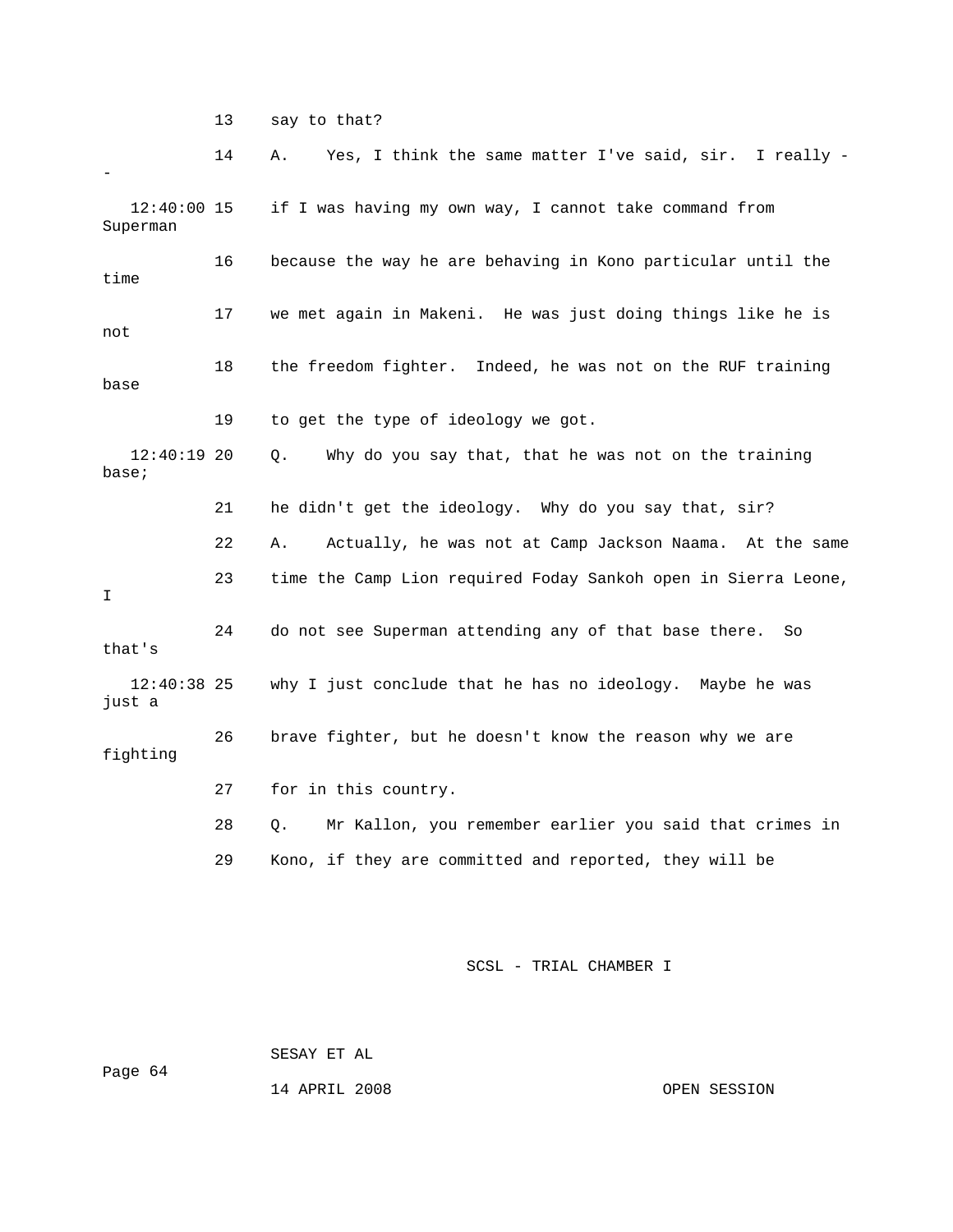1 investigated and that if you commit a crime, we will investigate. 2 Show him, please, Rule 68 disclosure from the Prosecutor. That's 3 the excerpts from the -- the proofing notes of TF1-374 in the 4 Charles Taylor trial disclosed to us. Please show him and 6 before you. Can you read that out, please, to their 8 A. Yes, sir. 12:42:36 10 A. Kosia, the RUF Military Police, Deputy Commander was in 11 charge of MP, whose duty was to investigate allegation made 12 against fighter as well as civilians; all rape, unlawful killing, 13 burning houses, maltreatment -- 14 Q. Maltreatment, yes. 12:42:56 15 A. -- maltreatment were cases reported and investigated 17 alleged to have been completed, it was this person, Kosia, who 18 makes recommendation to the overall MP commander the type of 19 punishment to be given. This -- in the absence of the overall 12:43:20 20 commander, he approved the punishment. The type of punishment 22 PRESIDING JUDGE: Yes, go ahead. give a 12:41:36 5 copy to Their Lordships, please. Mr Kallon, you have a copy Lordships, 7 just the first three paragraphs there? 9 Q. Please, go ahead. under 16 the supervision of this person. After investigation, it's he 21 most timely recommended for fighter -- 23 MR WAGONA: My Lords --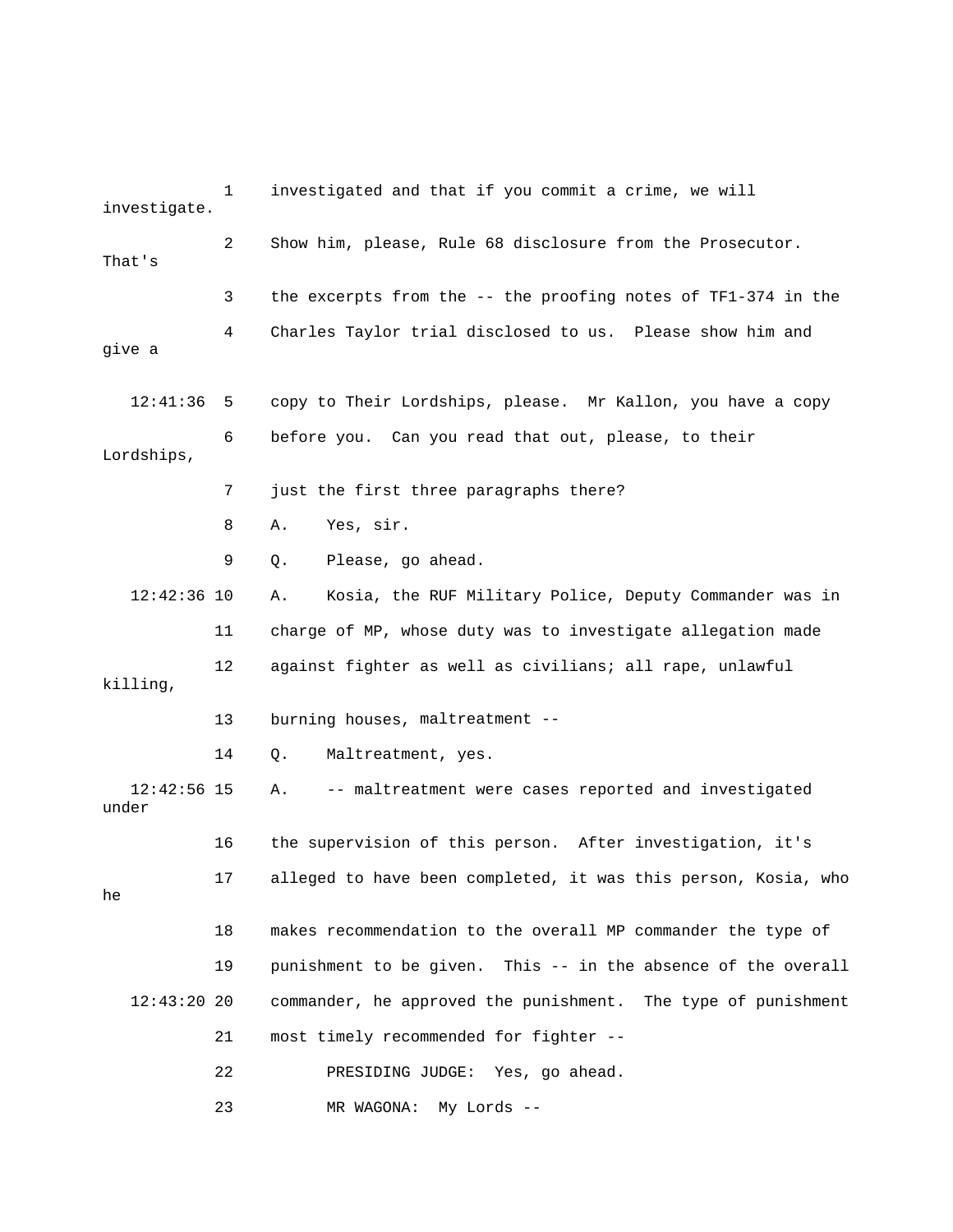|                       | 24 | PRESIDING JUDGE: Yes, Mr Wagona.                               |
|-----------------------|----|----------------------------------------------------------------|
| $12:43:39$ 25<br>this |    | MR WAGONA: I don't understand the purpose for which            |
|                       | 26 | one is being referred to. Based on the purpose, I would maybe  |
|                       | 27 | have an objection.                                             |
| were                  | 28 | MR TAKU: The witness laid a foundation that if crimes          |
|                       | 29 | investigated -- were reported in Kono, in Koidu in particular, |

| Page 65 | SESAY ET AL   |              |
|---------|---------------|--------------|
|         | 14 APRIL 2008 | OPEN SESSION |

| оf                  | $\mathbf{1}$   | they will investigate it. In fact, he even cited an example      |
|---------------------|----------------|------------------------------------------------------------------|
| to                  | $\overline{2}$ | the bank where there was investigation and I put the question    |
|                     | 3              | If in the course of his duties as a task force commander<br>him: |
|                     | 4              | TF-366 found any -- that you commit any crime and report it to   |
| $12:44:23$ 5<br>and |                | Superman or some other high authority, we even investigated      |
| that                | 6              | said yes. Now I'm showing him now to show that indeed that       |
| saying              | 7              | statement will surely be true because this individual is         |
|                     | 8              | that he was in charge of investigating crimes on behalf of --    |
| There's             | 9              | Where and when? There's no date.<br>JUDGE BOUTET:                |
| $12:44:40$ 10       |                | no location. There's no -- absolutely nothing. We don't know     |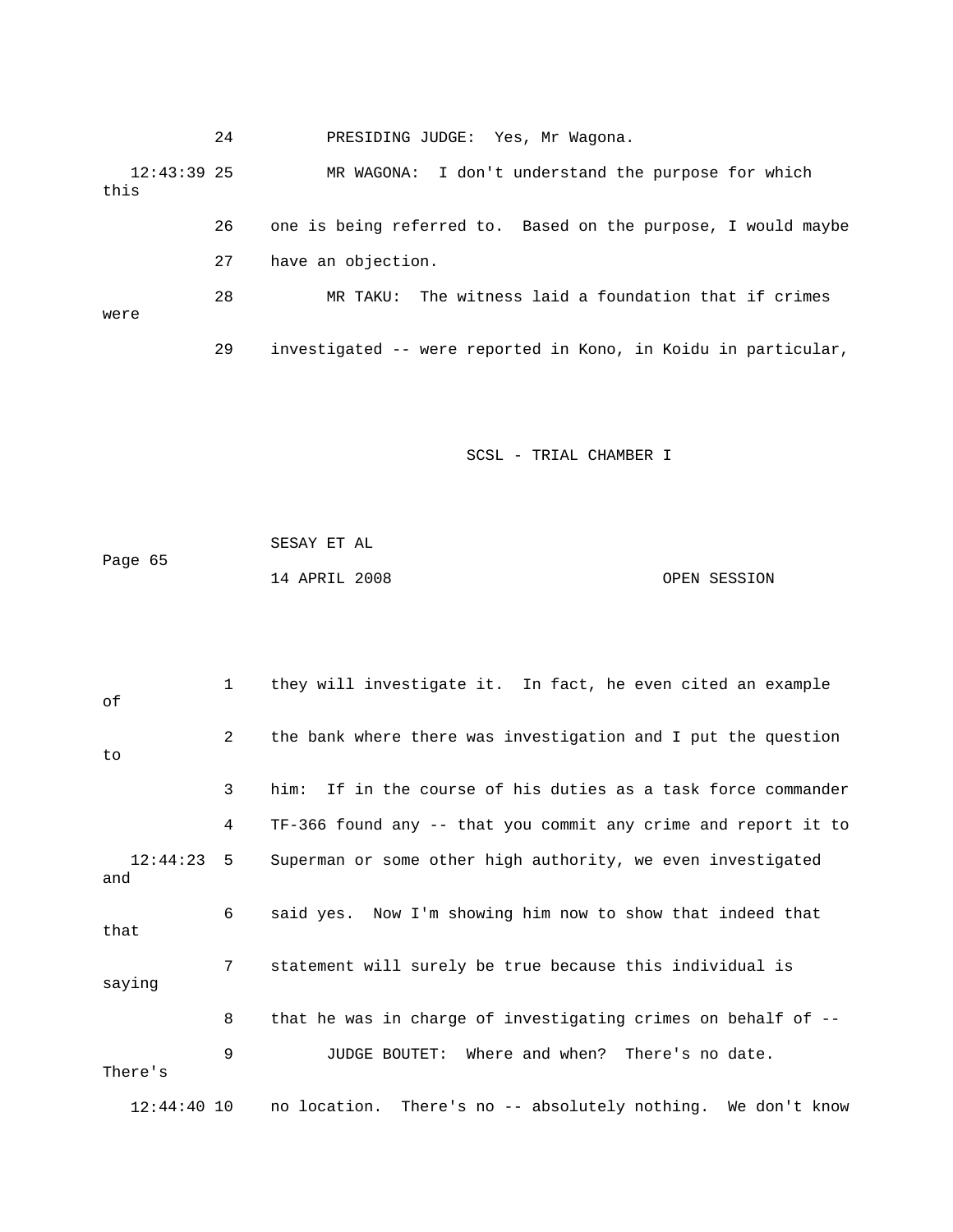|                       | 11 | this Kosia - where was it? In 1992 or 2000? Or in which        |
|-----------------------|----|----------------------------------------------------------------|
|                       | 12 | location? You're talking of Kono, and there's no reference to  |
|                       | 13 | Kono at all. First time we hear this name -- name about Kono.  |
| this                  | 14 | Okay, Your Honour, let me ask him if he knew<br>MR TAKU:       |
| $12:45:04$ 15         |    | individual and the location in which it was. Let me -- let me  |
|                       | 16 | lay that foundation again first.                               |
|                       | 17 | Mr Kallon, did you know this individual by name Kosia,<br>Q.   |
|                       | 18 | please?                                                        |
|                       | 19 | Yeah, I know one Pa Kosia who was the G1.<br>Α.                |
| $12:45:17$ 20         |    | Where was he?<br>Q.                                            |
|                       | 21 | Really.<br>Α.                                                  |
|                       | 22 | PRESIDING JUDGE: Yes, Mr Wagona.                               |
| document              | 23 | MR WAGONA: My Lords, I would object because this               |
| adduced               | 24 | and the contents has no nexus with what is sought to be        |
| $12:45:47$ 25<br>this |    | through this witness in connection with this document.<br>And  |
|                       | 26 | document is talking about excerpts, and I'm not sure myself    |
|                       | 27 | whether this is from a transcript, or from a statement made by |
|                       | 28 | this witness. I do understand that this was part of the        |
| I                     | 29 | disclosures to the Defence, but if it is part of a transcript, |

 SESAY ET AL ge 66 Pa

14 APRIL 2008 OPEN SESSION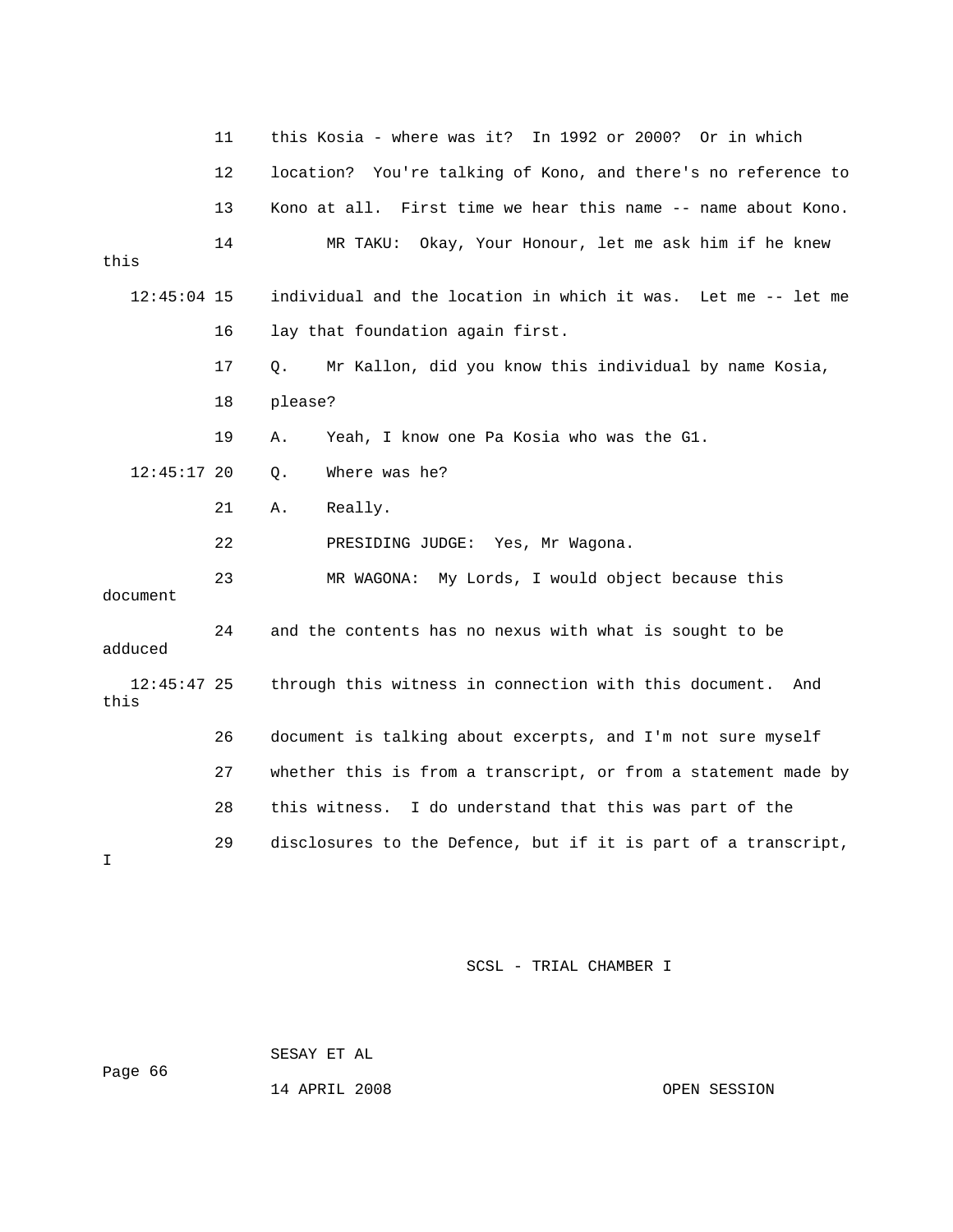1 would prefer that we rely on the transcript itself. Thank you. 2 MR TAKU: Your Honours, without wasting time, let me 3 rephrase my question and let me lay a foundation -- 4 PRESIDING JUDGE: Back to this document. Is it part of 7 PRESIDING JUDGE: It is an excerpt of what? 8 MR TAKU: It is a proofing notes by the Prosecutor of 9 witness Charles Taylor, and they disclosed that under Rule 68  $12:46:55$  10 us. That's what we have here, sir. They cannot challenge --11 they cannot themselves determine that material is exculpatory and 12 they come here to challenge it. They can't do that. This is want to find out from Mr -- from Mr Kallon if the procedure either 17 in Kono or elsewhere. That's what I want to put in that general 18 context only. a 12:46:46 5 transcript, or what is it? 6 MR TAKU: No - their to 13 what we have from them, and I just wanted to ask and use it for a 14 different purpose from talking about Kono specifically. I just  $12:47:15$  15 16 mentioned here is the procedure that applied to the RUF, 19 JUDGE THOMPSON: But is this document in evidence? 12:47:31 20 MR TAKU: No, sir, we want to tender it later. 21 JUDGE THOMPSON: I see. 22 MR TAKU: Rule 68 disclosure from the Prosecutor.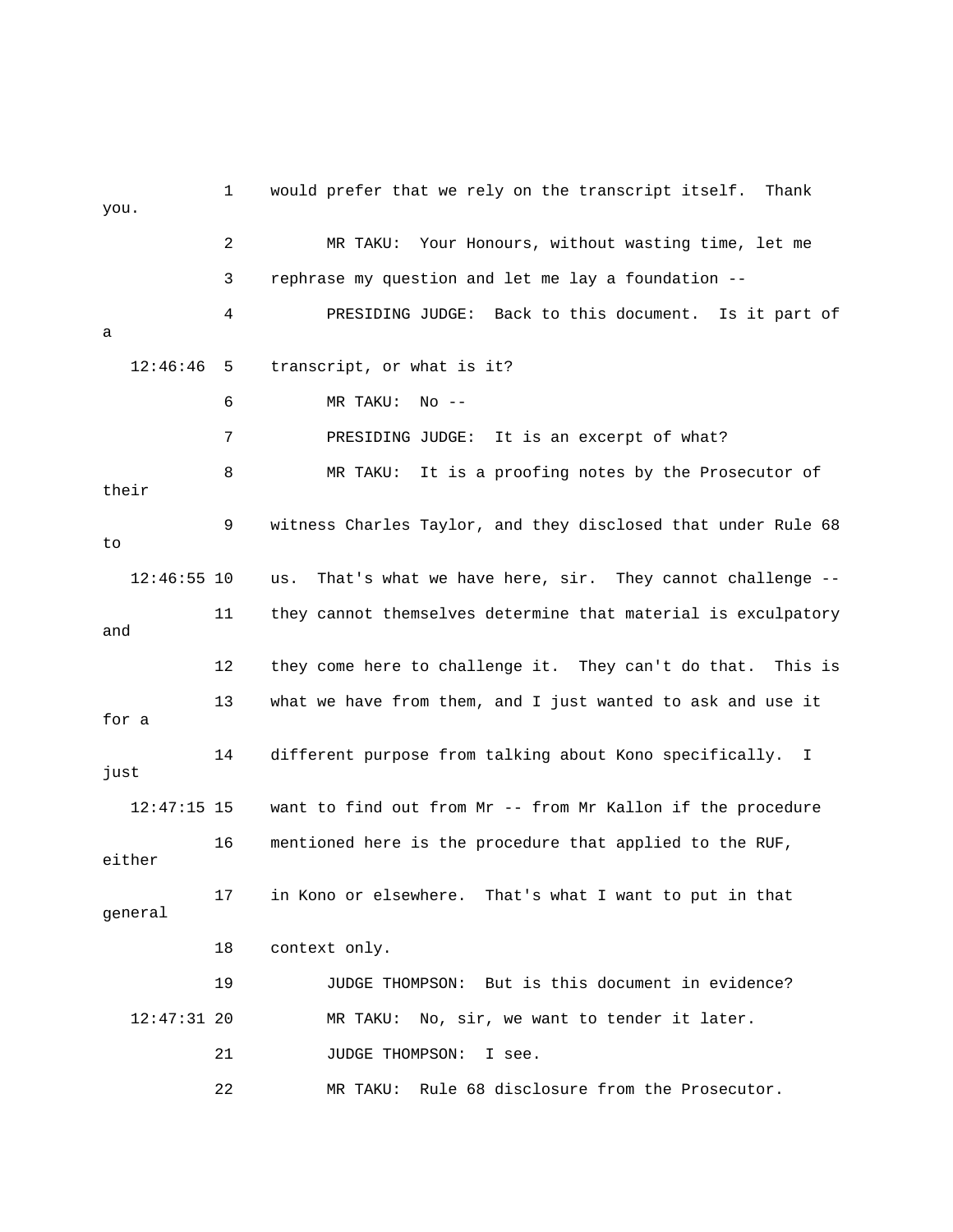| now           | 23 | JUDGE THOMPSON: And probably what -- what is in issue   |
|---------------|----|---------------------------------------------------------|
|               | 24 | is whether sufficient legal foundation has been laid -- |
| $12:47:46$ 25 |    | MR TAKU: Exactly, sir, I think so.                      |
|               | 26 | JUDGE THOMPSON: -- for this witness to tender this      |
|               | 27 | document.                                               |
|               | 28 | MR TAKU: Exactly, sir.                                  |
|               | 29 | JUDGE THOMPSON: It probably is a lack of clarity --     |
|               |    |                                                         |

 SESAY ET AL Page 67 14 APRIL 2008 OPEN SESSION

1 MR TAKU: Yes, sir. 2 JUDGE THOMPSON: -- as to what you are trying to achieve 3 MR TAKU: Exactly, sir. 4 JUDGE THOMPSON: -- that may well be agitating the other 12:47:58 5 side. 6 MR TAKU: All right, sir. Thank you sir. Let me lay 7 foundation. minute. Yes, Mr Jordash, 8 PRESIDING JUDGE: Just a MR JORDASH: Only that it's agitating us as well. 12:48:10 10 JUDGE BOUTET: I still have the same concern that I have 11 expressed. In fact, you've asked your client if he knew Kosia - the please. 9 M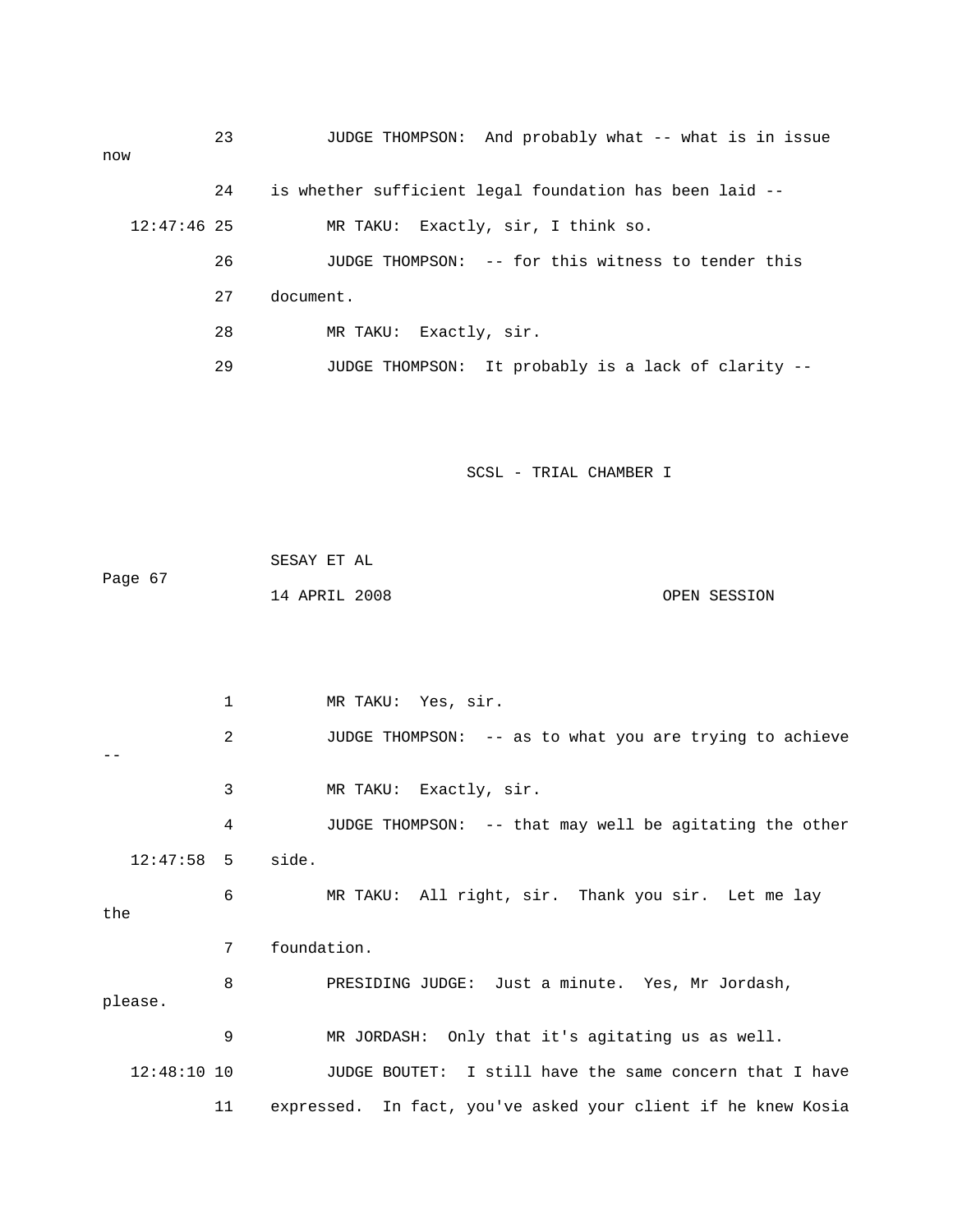12 and he answered --

13 JUDGE THOMPSON: He is not even sure. 14 JUDGE BOUTET: He says he knows of a Kosia that was G1. 17 taking place? What circumstances? Is it in '96, '97, '98, 9, '9 18 2000? Don't know. How is it relevant at all? basis, 21 we will withdraw it and go to another issue. no -- 22 PRESIDING JUDGE: Yes, because we're in Ko 24 PRESIDING JUDGE: -- we're in Kono -- MR TAKU: Exactly, sir. u are seeking to 26 PRESIDING JUDGE: -- and the material yo 29 PRESIDING JUDGE: -- was whether crimes were in 12:48:22 15 This is not the evidence of a G1 here; it's the deputy -- 16 military police deputy commander so it's -- and when is this 19 MR TAKU: Your Honours, we are drawing it all on the basis 12:48:44 20 that Mr -- Mr Jordash says that it agitates him. On that 23 MR TAKU: Exactly, sir.  $12:48:54$  25 27 tender -- 28 MR TAKU: Exactly, sir.

SCSL - TRIAL CHAMBER I

Page 68 14 APRIL 2008 OPEN SESSION SESAY ET AL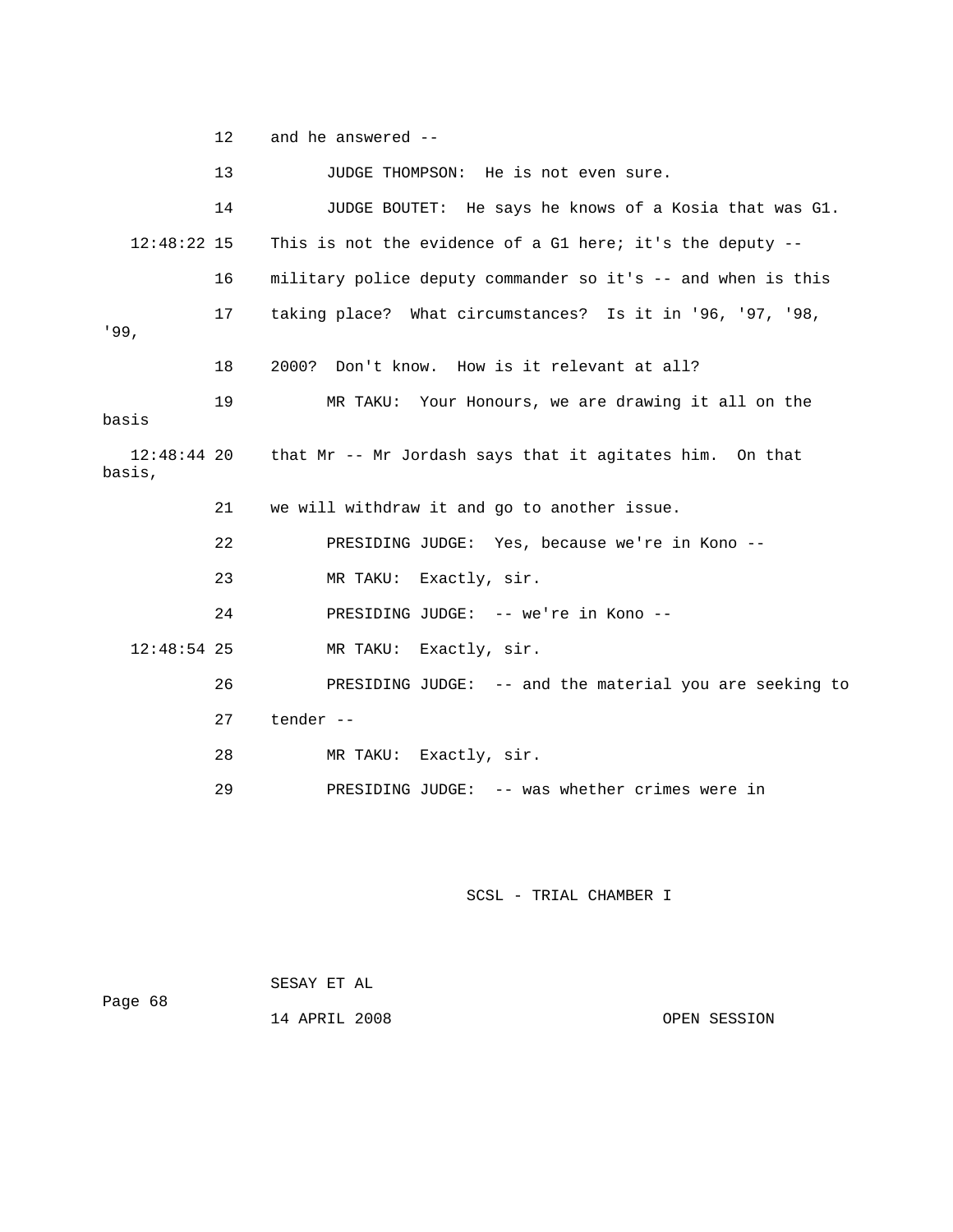1 investigated in Kono, and the document has absolutely no 3 MR TAKU: Exactly sir. 4 PRESIDING JUDGE: Within which it is supposed to have been made. So it's not just because of --6 JUDGE THOMPSON: And perhaps now that you say it, I was 7 just going to say that it's agitated me too. 8 MR TAKU: Exactly, sir. Thank you. So we withdraw the 9 question. 12:49:22 10 PRESIDING JUDGE: And the document. 14 PRESIDING JUDGE: Now that we have withdrawn it, that's ou are withdrawing it because 17 PRESIDING JUDGE: I know y 18 agitated Mr Jordash but there were many more agitations to it. 12:50:00 20 very wise observation from the Bench. 21 PRESIDING JUDGE: And the objections from the 22 as well. 24 PRESIDING JUDGE: Yes. 26 Q. Now, let me go through that topic differently from another mention 2 of Kono or even the timeframe. 12:49:08 5 11 MR TAKU: And the document, sir. 12 PRESIDING JUDGE: Right. 13 MR TAKU: Yes, on the grounds that it's taken -- 12:49:33 15 okay. That's all right. It's withdrawn. 16 MR TAKU: Yes, sir. it 19 MR TAKU: But also and more importantly because of the Prosecution 23 MR TAKU: Exactly, sir. 12:50:05 25 MR TAKU: Exactly, sir.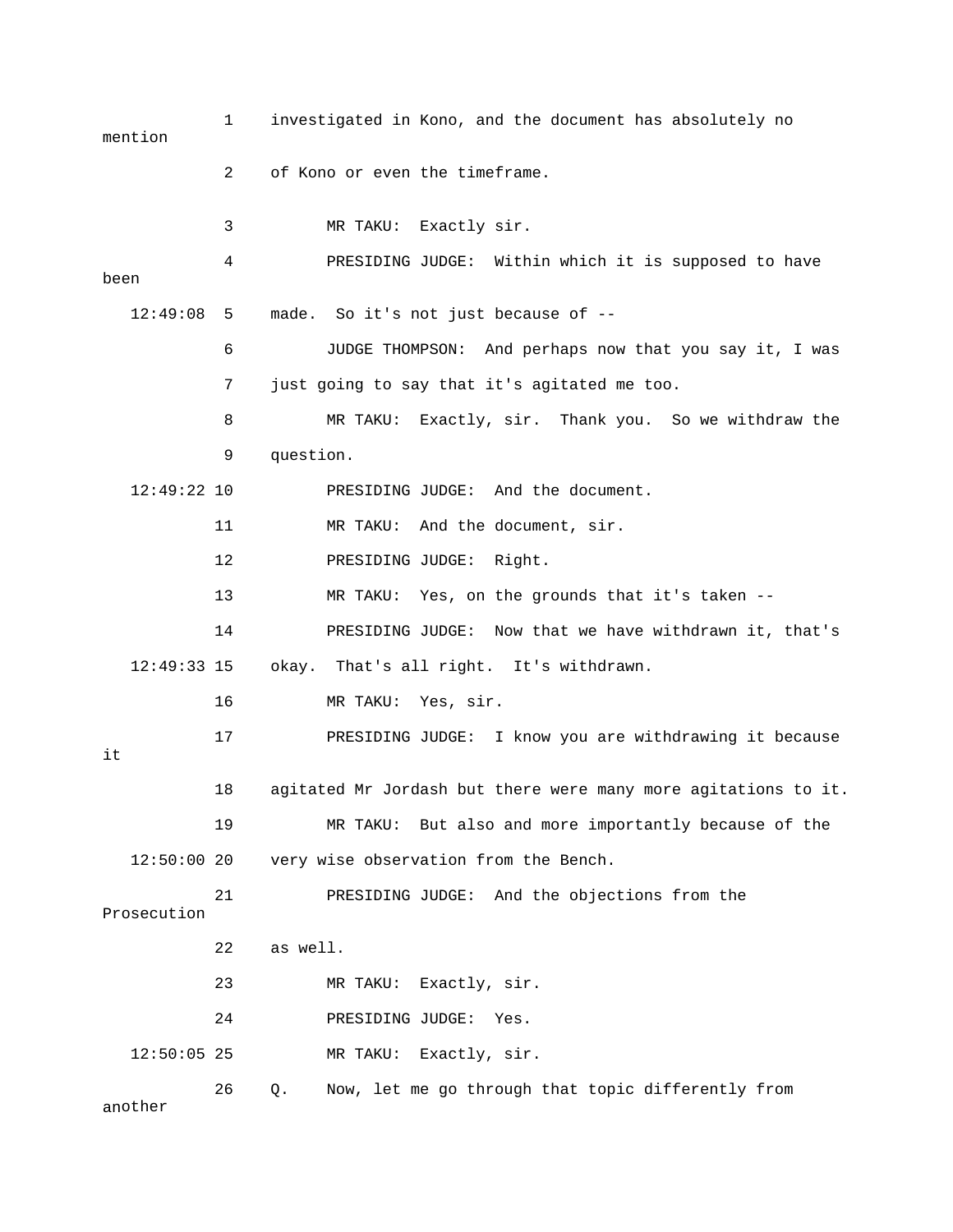27 perspective. Mr Kallon, what you've testified about is maybe 28 there's no reason to talk abou t this because it's about Junior 29 Lion saying that SLAs took no instruction from RUF. RUF took no

SCSL - TRIAL CHAMBER I

 SESAY ET AL Page 69 14 APRIL 2008 OPEN SESSION

 1 instruction from SLA on 8 October 2000. So let me go to another 3 JUDGE BOUTET: But why do this? I mean, obviously as the 4 Presiding Judge has reminded you, this is argument you can put 12:50:59 5 forward in your submission at the end of the trial; why are we 6 concerned about this at this time? I mean, we're just losing 7 time with this, Mr Taku. If you are just reminding the 8 that one witness has said things that would not implicate him, 11 Your Honour, so as to move faster, based on this observation from 12 the Bench. 13 Q. Now, let us move quickly to the testimony of TF1-071. 2 area. accused so 9 what, at this stage? 12:51:21 10 MR TAKU: Well, I'm trying to eliminate some questions,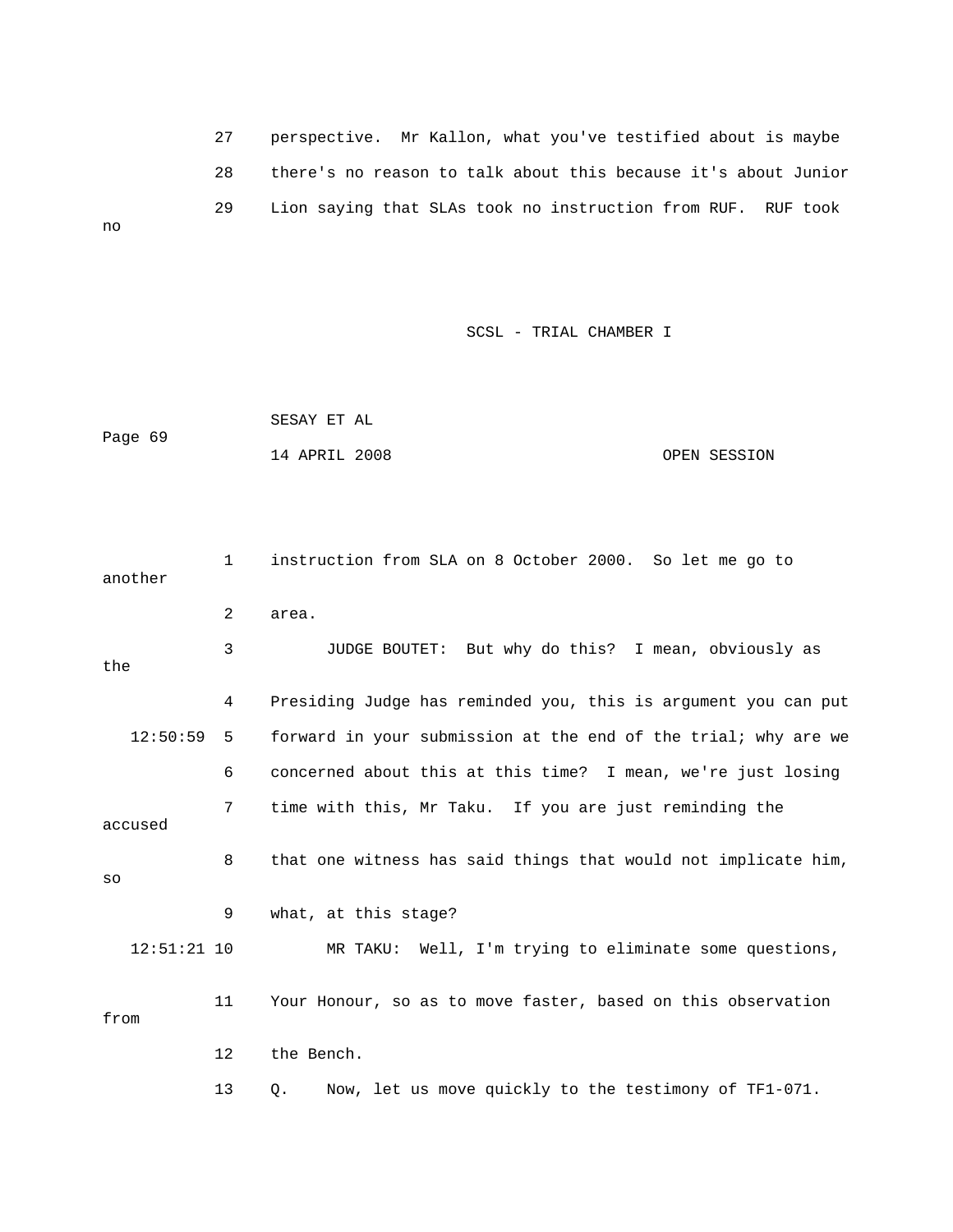| page |               | 14 | Your Honours, that is on 26 January 2005, pages 19 -- that's   |
|------|---------------|----|----------------------------------------------------------------|
|      | $12:52:05$ 15 |    | 19, lines 24 to 27; page 20, lines 1 to 3, lines -- page 24,   |
|      |               | 16 | lines 26 to 28. Listen, Mr Kallon: this is in respect of the   |
|      | witness       | 17 | the Kamachendeh Street murders, committed by Rocky.<br>The     |
| were |               | 18 | stated, Mr Kallon, that Rocky was not reporting to you.<br>You |
|      |               | 19 | not reporting to him and that you were just colleagues; that   |
|      | $12:53:00$ 20 |    | there was no instruction from you to Rocky and, in answer to a |
|      | could         | 21 | question from the Presiding Judge, if there was any way you    |
|      |               | 22 | have intervened to stop the murder, and the witness said       |
|      |               | 23 | absolutely nothing, but the witness said you were present; you |
|      |               | 24 | knew about this. What do you say about the -- the Kamachendeh  |
|      | $12:53:19$ 25 |    | Street massacre by Rocky?                                      |
| it   |               | 26 | I was not there. I don't know about that. I only heard<br>Α.   |
|      |               | 27 | in this Courtroom.                                             |
|      |               | 28 | This witness again, at page 60, lines 22 to 24 and 29,<br>Q.   |
| оf   |               | 29 | pages 61, lines 5 to 7, and then -- testified about the murder |

| Page 70 | SESAY ET AL   |  |              |
|---------|---------------|--|--------------|
|         | 14 APRIL 2008 |  | OPEN SESSION |

1 a Nigerian lady at Wendedu. He said that you expressed your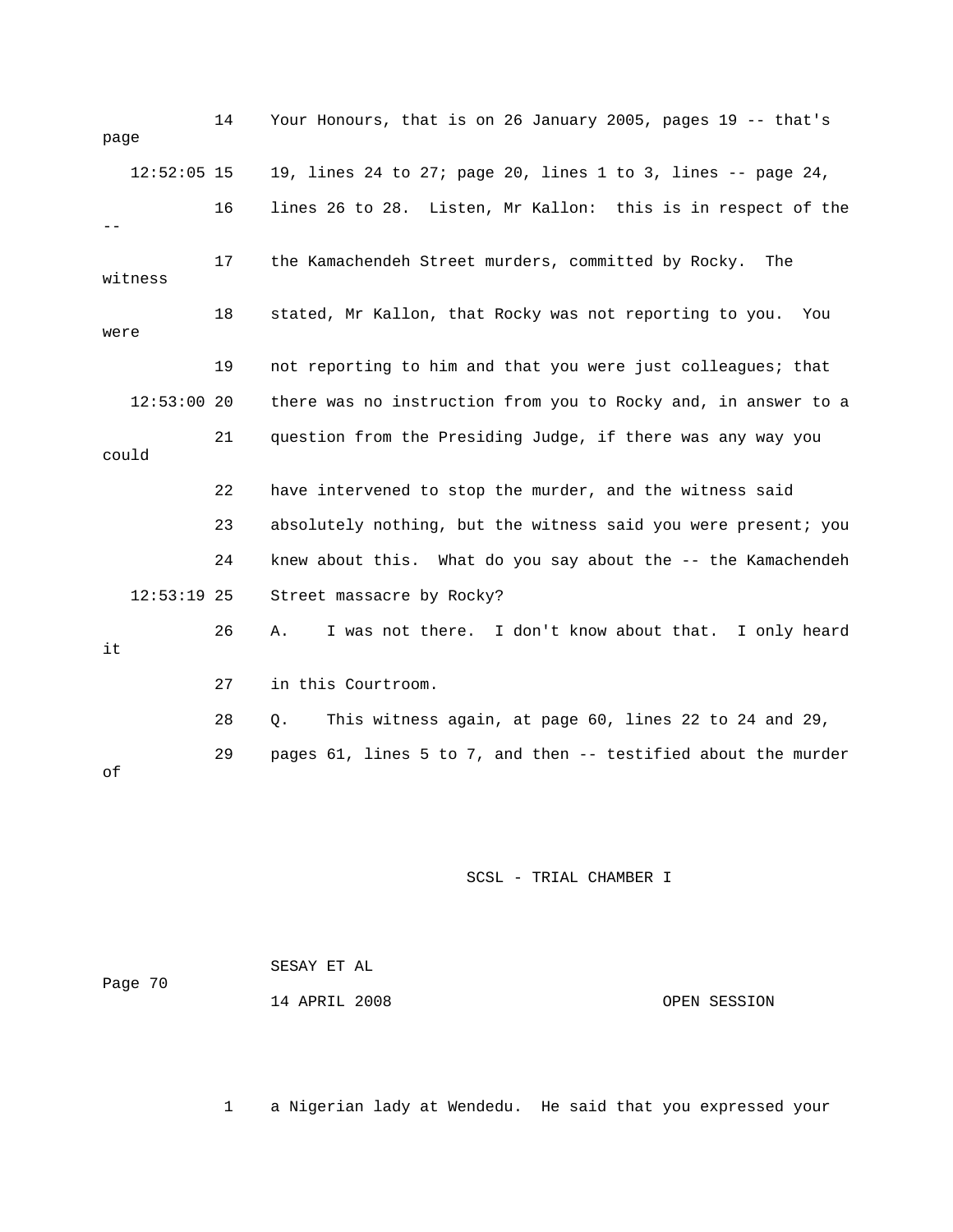2 concern to Rocky about the proximity of ECOMOG to that location 3 and that they were only about two to three kilometres away and 4 that you should be careful that if this lady escaped -- about the 6 expressed your concern about the safety of RUF and the 7 under Rocky's control. A few days after your guards came and 8 cautioned Rocky and Rocky killed -- asked one Sergeant Teneh 9 execute this woman. First, Mr Kallon, did you go to Wendedu see Rocky? 14 Q. Did you talk about the Nigerian woman when you went 16 Q. Did you see any Nigerian woman there? 17 A. No. I only go Wendedu in connection of Prosecution 19 colleague, I take the opportunity to talk to him, but I do not even go there personally for Rocky. I was having salt, Maggi 21 some other stuff for that old man, yes. That was the reason I 22 went there. 12:54:30 5 lady escaping to go and give information to ECOMOG, and that you civilians to to 12:54:58 11 A. Yeah, I go Wendedu. 12 Q. When? 13 A. It was sometime in March. there? 12:55:12 15 A. No. witness 18 TF1-078. I went to see him there. So, being Rocky was my  $12:55:38$  20 and 23 Q. When you saw Rocky, what was Rocky doing at the time you 24 saw him?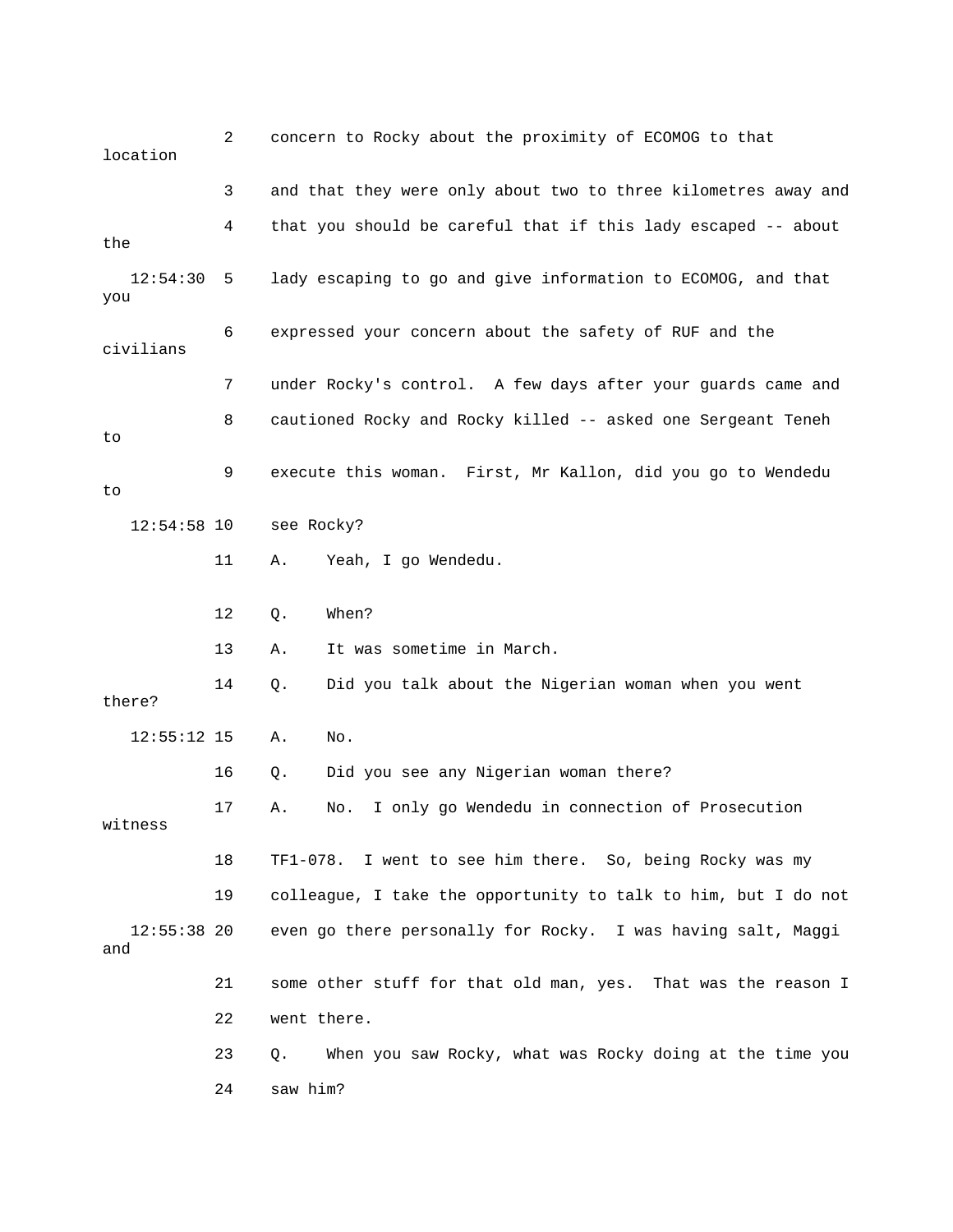12:55:54 25 A. He was the commanding officer on that ground. He was the 26 officer, Superman assigned him to that ground. The only thing 27 when I saw him, I told him that: Oh, this old man is my old man. 28 Please take care of them as a colleague. So I introduced that 29 particular old man 078 personally to him because the old man was

SCSL - TRIAL CHAMBER I

| Page 71 | SESAY ET AL   |  |              |
|---------|---------------|--|--------------|
|         | 14 APRIL 2008 |  | OPEN SESSION |

|       |               | 1               | not well. He has his feet swelling, his wife and children     |
|-------|---------------|-----------------|---------------------------------------------------------------|
|       | medicine      | 2               | because he said they were in the bush, so I carried this      |
| the   |               | 3               | salt and Maggi and other half-half thing for him.<br>That was |
| do    |               | 4               | time. But I do not see no Nigerian woman and Rocky and myself |
|       | 12:56:45      | $5\overline{)}$ | not discuss anything about any Nigerian woman.                |
|       | Wendedu       | 6               | Did you know about the presence in the location of<br>0.      |
|       |               | 7               | of any Nigerian woman at all?                                 |
|       |               | 8               | No, My Lord. No, sir. No, sir.<br>Α.                          |
| Kono? |               | 9               | How many times did you go to Wendedu when you were in<br>О.   |
|       | $12:57:14$ 10 |                 | I only go there once. It was just about one-and-a-half<br>Α.  |
|       |               | 11              | miles from where I was staying in Koidu Town, this Wendedu    |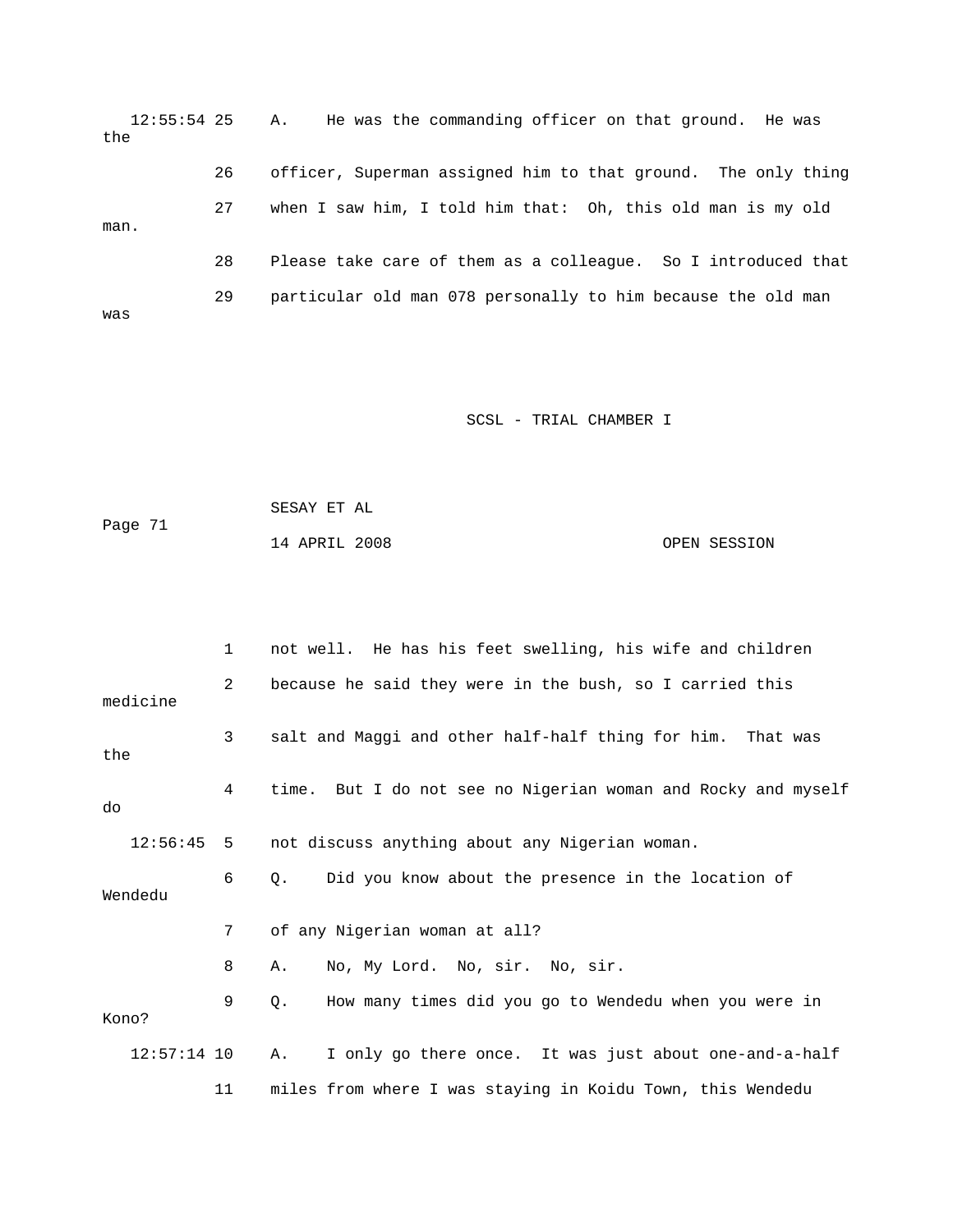12 village.

13 Q. Did you know Sergeant Kenneh?

14 A. No. Only from TF-0716 Sergeant Kenneh was bodyguard to Rocky, in this Courtroom I heard that, but I don't know that 9 on 18 November 2000 -- 19, Your Honour. It can't be 9 because that 21 45 -- 22 JUDGE BOUTET: Which year? 24 Q. Lines 9 to 29 and accused you -- 12:59:21 25 PRESIDING JUDGE: At page what?  $12:58:00$  15 16 Kenneh person. 17 Q. Now, Mr Kallon, TF1-045 testified before this Court, was 19 [indiscernible] this witness, must be an error on our part, 12:59:01 20 because it was 18, 19, 25 November. But this was on 19. At page 23 MR TAKU: 2005, Your Honours.

26 MR TAKU: At page 45, Your Honours.

hat you and Mr -- that you arrested him on the 27 Q. T instruction

28 of Mr Issa Sesay and detained him at the MP. No, that you

29 arrested him and also arrested TF1-366 and you carry him from

SCSL - TRIAL CHAMBER I

 14 APRIL 2008 OPEN SESSION SESAY ET AL Page 72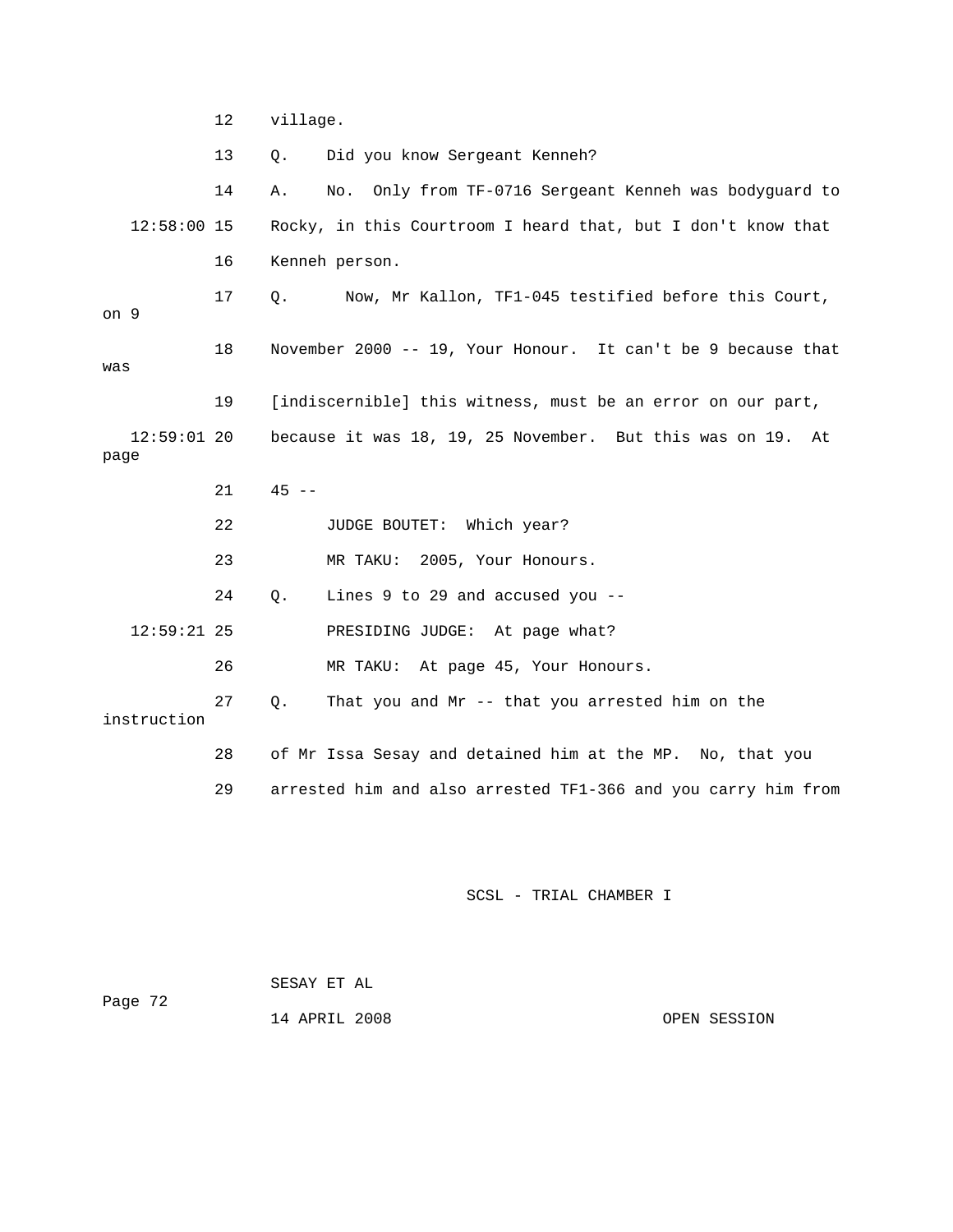|                         | $\mathbf 1$ | Tongo Field to Makeni, and detained him in your house. Do you  |  |  |
|-------------------------|-------------|----------------------------------------------------------------|--|--|
|                         | 2           | remember that?                                                 |  |  |
|                         | 3           | Yes.<br>Α.                                                     |  |  |
|                         | 4           | You heard that testimony?<br>Q.                                |  |  |
| 12:59:57                | 5           | Yes.<br>Α.                                                     |  |  |
|                         | 6           | Why did you -- did you arrest him, please, first?<br>Q.        |  |  |
|                         | 7           | Yes.<br>Α.                                                     |  |  |
|                         | 8           | Why did you arrest him?<br>Q.                                  |  |  |
| Tongo                   | 9           | TF1-045 was one of the officer who were inciting in<br>Α.      |  |  |
| $13:00:12$ 10<br>adhere |             | Field. Gibril Massaquoi and TF1-371 saying to them not to      |  |  |
|                         | 11          | to disarmament until Foday Sankoh be released. So this         |  |  |
|                         | 12          | information get to we, that these are the officer who inciting |  |  |
| myself                  | 13          | people in Tongo Field. That was the reason Mr Sesay and        |  |  |
|                         | 14          | say we need to arrest them. It was Mr Opande who we asked to   |  |  |
| $13:00:39$ 15<br>them I |             | give us helicopter and took me there. But when I arrested      |  |  |
| tied                    | 16          | do not use the helicopter again, I use the vehicle because I   |  |  |
| would                   | 17          | them, just so that they would suffer, so the next officer      |  |  |
|                         | 18          | not see and disrupt the disarmament process.                   |  |  |
| reference.              | 19          | I still have a problem with your<br>JUDGE BOUTET:              |  |  |
| $13:01:07$ 20           |             | 19 November doesn't exist. There's no --                       |  |  |
|                         | 21          | Therefore, it will be the 25th, Your Honour,<br>MR TAKU:       |  |  |
|                         | 22          | because I myself have problems with that. That was the first   |  |  |
| it                      | 23          | witness I cross-examined here, and I saw here 9. I said no,    |  |  |
| November.               | 24          | can only be -- it is from 18 November and I think on 25        |  |  |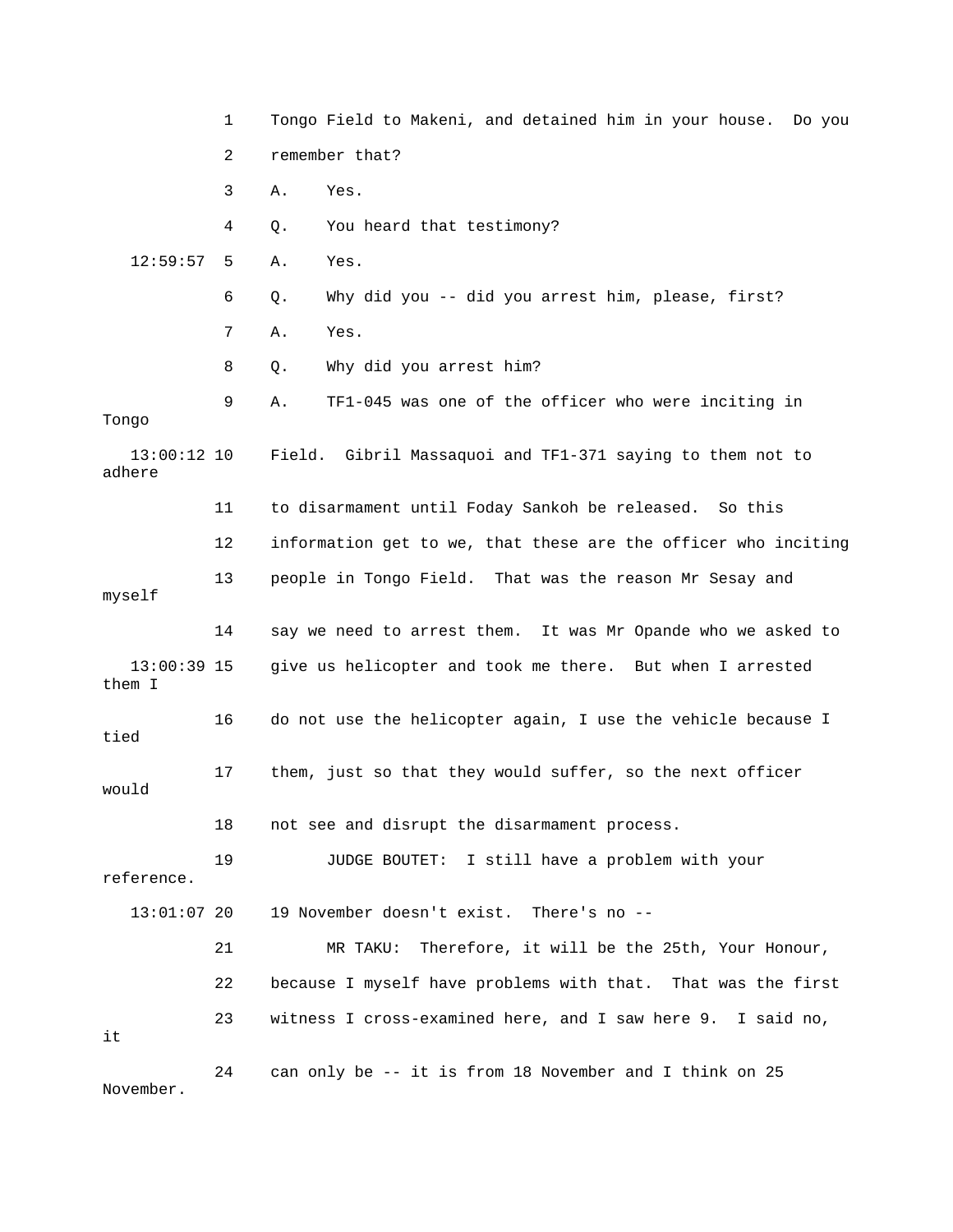13:01:25 25 This will be --

26 JUDGE BOUTET: You are talking of 045?

- 27 MR TAKU: Yes, sir.
- 28 JUDGE BOUTET: So you said 25 November?
- 29 MR TAKU: Yes, sir. Because I remember that is what he

SCSL - TRIAL CHAMBER I

|         | SESAY ET AL   |  |              |
|---------|---------------|--|--------------|
| Page 73 |               |  |              |
|         | 14 APRIL 2008 |  | OPEN SESSION |

|                     | 1              | said toward the end of the cross-examination.                   |
|---------------------|----------------|-----------------------------------------------------------------|
|                     | $\overline{a}$ | JUDGE BOUTET: But something not on the 19th --                  |
|                     | 3              | It's not the 19th. It's an error here.<br>MR TAKU:              |
| us                  | 4              | JUDGE BOUTET: And the same with the reference you gave          |
| $13:01:46$ 5<br>I'm |                | for the previous witness. I still couldn't find it. I mean,     |
|                     | 6              | just asking you to assist us because if you give us inaccurate  |
|                     | 7              | information, I, we are unable to $-$ I mean, with the amount of |
|                     | 8              | evidence that has been given, Mr Taku, it will not be possible  |
|                     | 9              | for us to track that down and I think it is important for you   |
| $13:02:07$ 10       |                | that we find it.                                                |
|                     | 11             | MR TAKU: Is it 071, sir?                                        |
|                     | $12 \,$        | JUDGE BOUTET: Yes.                                              |
|                     | 13             | MR TAKU: Yes. 071, at [indiscernible] transcript 26             |
|                     | 14             | January 2005.                                                   |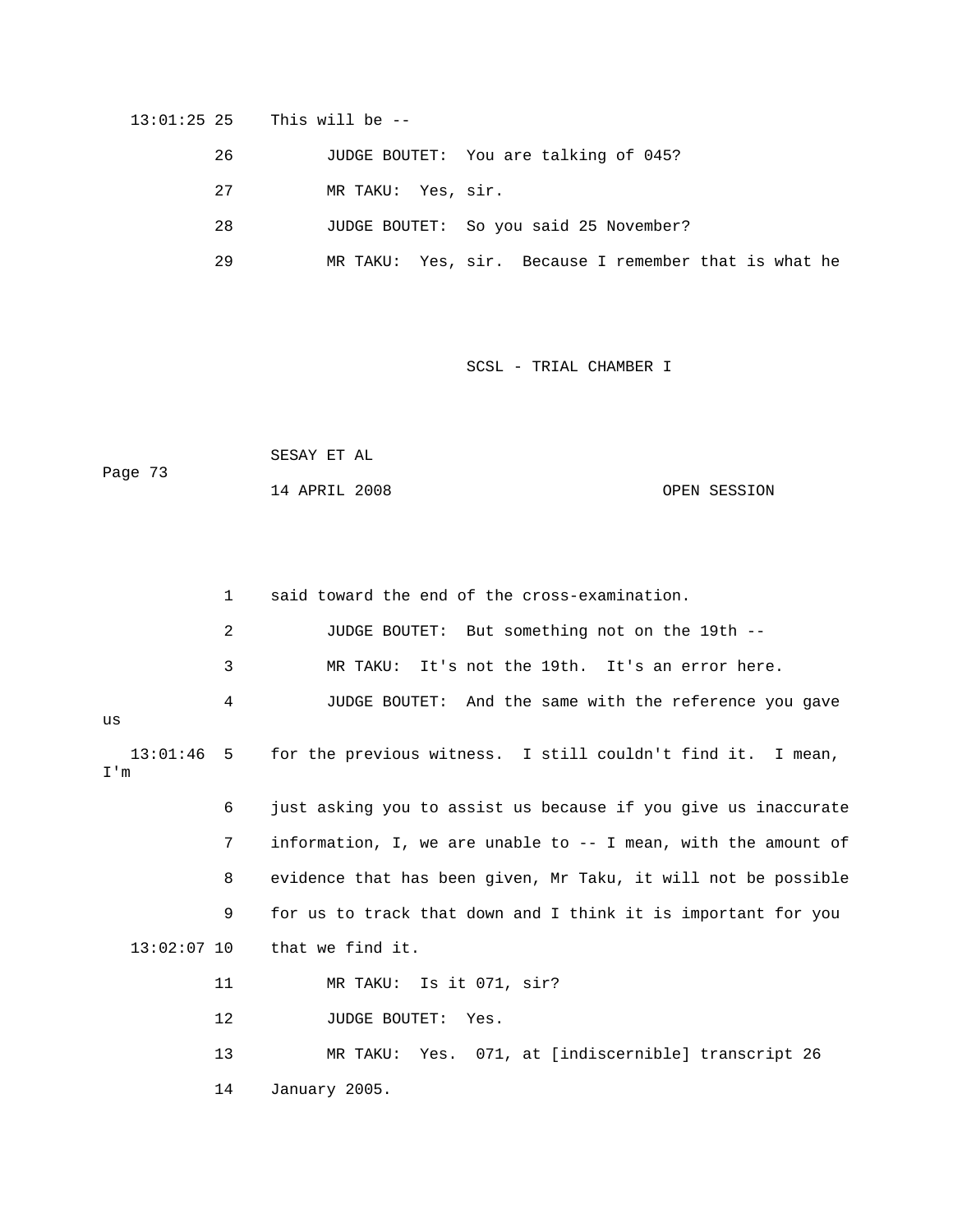13:02:14 15 JUDGE BOUTET: Well, I cannot find that on 26 January of 16 2005, anyhow, but -- 17 MR TAKU: Let me have one of my colleagues help me here. 18 2006. 19 JUDGE BOUTET: Maybe you can move ahead and when we come  $13:02:30$  20 back after the break you can make sure that the verify those 21 references so we have accurate information, if possible. 22 MR TAKU: Mr Kennedy will help us with the date, sir. 24 November 2005, at page 76, and he stated, sir, alleged that you 26 of them were released but twelve were locked in the house and the 28 A. Not true. I wasn't here at all, that he and myself went 29 Tombodu. We arrested 15 people and put them in court barri 23 Q. Now, where was I? Now, TF1-366, Your Honours, that is 14 13:03:24 25 ordered 15 civilians at Tombodu, ordered to be arrested. Three 27 house was set on fire. What do you say about that? to room

SCSL - TRIAL CHAMBER I

| Page 74 | SESAY ET AL   |              |
|---------|---------------|--------------|
|         | 14 APRIL 2008 | OPEN SESSION |

1 and set the barri on fire. It is not true. Throughout 1998 I 2 did not go to Tombodu.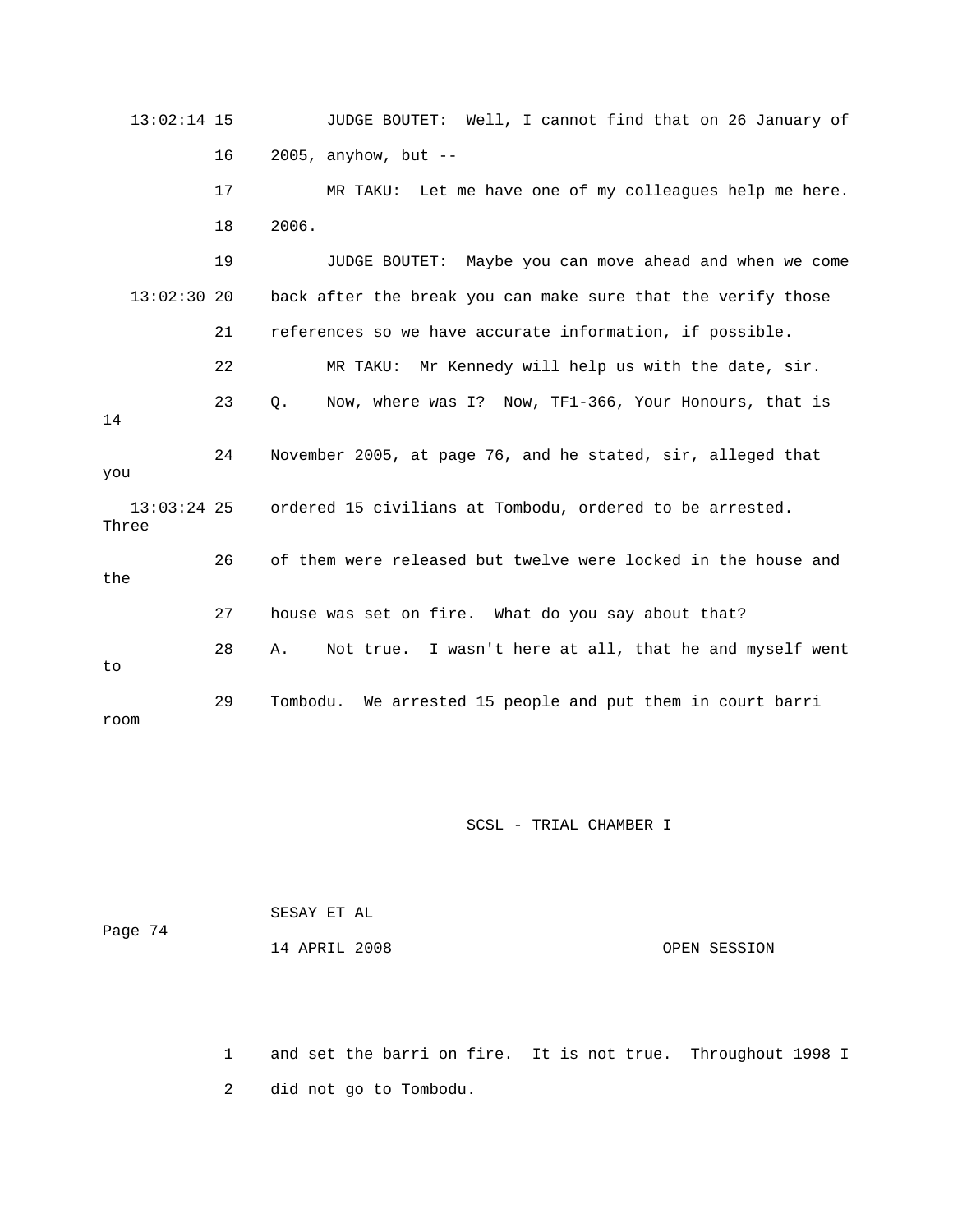|                     | 3  | He also said that you ordered your bodyguard by name<br>Q.     |
|---------------------|----|----------------------------------------------------------------|
|                     | 4  | Trouble and a relative of yours by name Ambush to set that     |
| 13:04:16            | 5  | fire -- house on fire. What do you say about that?             |
|                     | 6  | Not true, My Lord.<br>Α.                                       |
|                     | 7  | Why again would this witness testify against you, sir?<br>Q.   |
|                     | 8  | It can be the same motive because I did -- he feel when<br>Α.  |
|                     | 9  | they arrested him it was bad idea to him. So this is the       |
| $13:04:33$ 10       |    | opportunity he get to return to me. So --                      |
|                     | 11 | At page 40, on 16 November 2005, he alleged that at<br>Q.      |
| sheep?              | 12 | Superman Ground you killed a boy for sheep -- because of a     |
|                     | 13 | PRESIDING JUDGE:<br>This is TF-what?                           |
|                     | 14 | $TF-366$ .<br>MR TAKU:                                         |
| $13:04:57$ 15       |    | 366. We are still on 366?<br>PRESIDING JUDGE:                  |
|                     | 16 | MR TAKU: Yes, sir.                                             |
|                     | 17 | They killed a boy for a sheep?<br>Q.                           |
| one                 | 18 | Not true, My Lord. I heard myself that a Kallon kill<br>Α.     |
| sheep.              | 19 | Black Guard which was Foday Sankoh's security for stealing     |
| $13:05:22$ 20       |    | You heard from whom?<br>Q.                                     |
|                     | 21 | I heard it from a civilian.<br>Α.                              |
|                     | 22 | And who was this?<br>Q.                                        |
|                     | 23 | I was not present.<br>Α.                                       |
|                     | 24 | He told which Kallon killed?<br>Q.                             |
| $13:05:34$ 25<br>do |    | He say it is Kallon, Superman bodyguard, but I really, I<br>Α. |
| Kallon              | 26 | not verify who were this Kallon, whether it was Miloskie       |
|                     | 27 | or any other Kallon.                                           |
|                     | 28 | For stealing a sheep?<br>PRESIDING JUDGE:                      |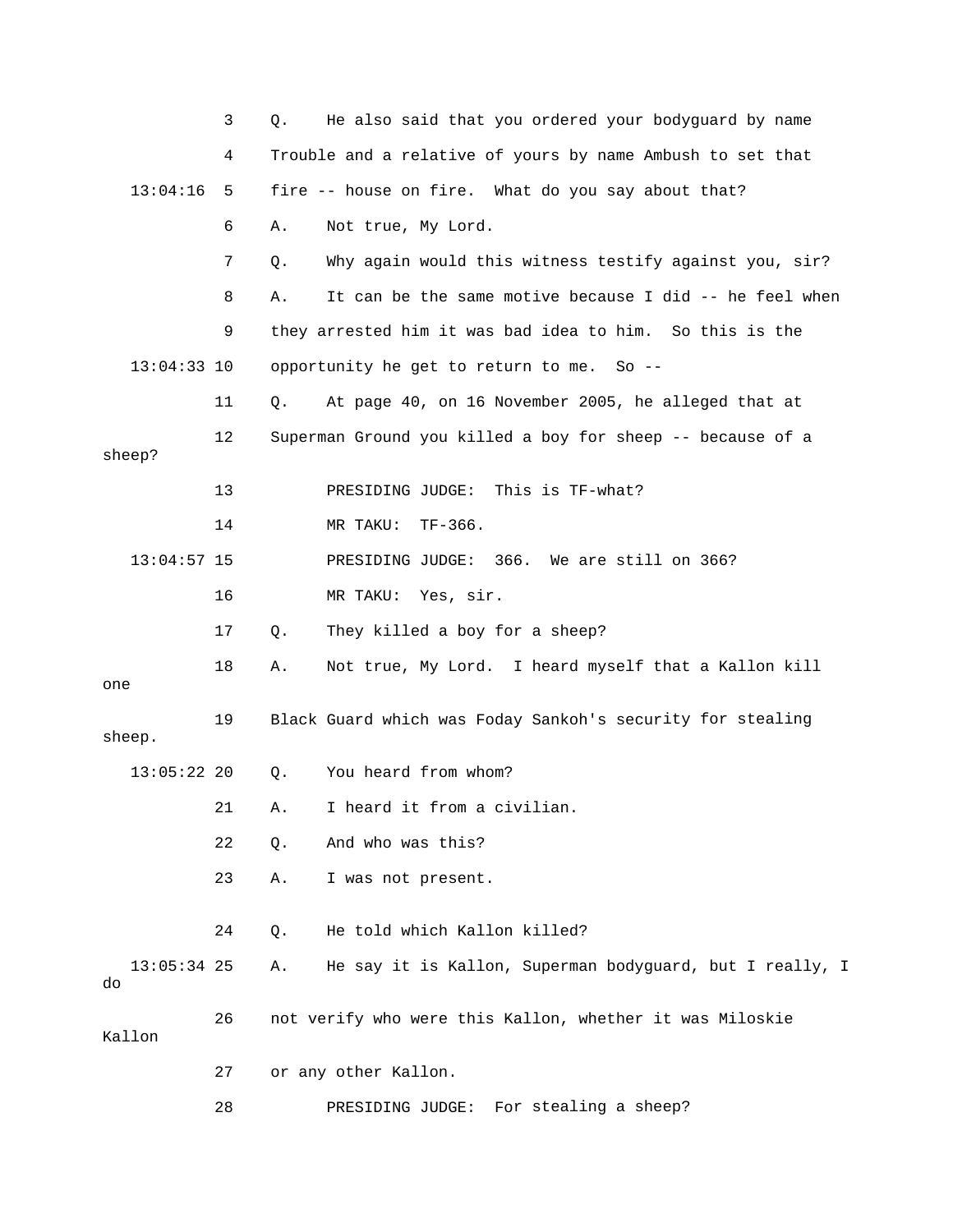29 THE WITNESS: Yes, My Lord. But it was not me.

|         | SESAY ET AL   |              |
|---------|---------------|--------------|
| Page 75 |               |              |
|         | 14 APRIL 2008 | OPEN SESSION |

|               | $\mathbf{1}$      | MR TAKU:                                                       |  |  |  |  |
|---------------|-------------------|----------------------------------------------------------------|--|--|--|--|
|               | $\overline{a}$    | Did he tell you who the boy was? You say the boy was<br>Q.     |  |  |  |  |
|               | 3                 | Foday Sankoh's bodyguard?                                      |  |  |  |  |
|               | 4                 | Yes.<br>Α.                                                     |  |  |  |  |
| 13:05:58      | 5                 | Whom he killed?<br>$Q$ .                                       |  |  |  |  |
|               | 6                 | Yes, a Black Guard.<br>Α.                                      |  |  |  |  |
| 14            | 7                 | The witness again on 8 November 2005, at pages 32, lines<br>Q. |  |  |  |  |
|               | 8                 | to 28, and at page 33 to 36, testified that you went with him  |  |  |  |  |
|               | 9                 | to -- on patrol at Bumpe and came into contact with some       |  |  |  |  |
| 13:06:40 10   |                   | civilians at a spot called Five-Five -- Five-Five Spot -- and  |  |  |  |  |
| killed        | 11                | this civilian had [indiscernible] and shovels and that you     |  |  |  |  |
| you           | $12 \overline{ }$ | three of these -- killed three of these individuals. What do   |  |  |  |  |
|               | 13                | say about that, sir?                                           |  |  |  |  |
|               | 14                | He is lie, sir.<br>Α.                                          |  |  |  |  |
| $13:06:58$ 15 |                   | Do you go on patrol with him to Bumpe?<br>Q.                   |  |  |  |  |
|               | 16                | He and myself never go anywhere.<br>Α.<br>No.                  |  |  |  |  |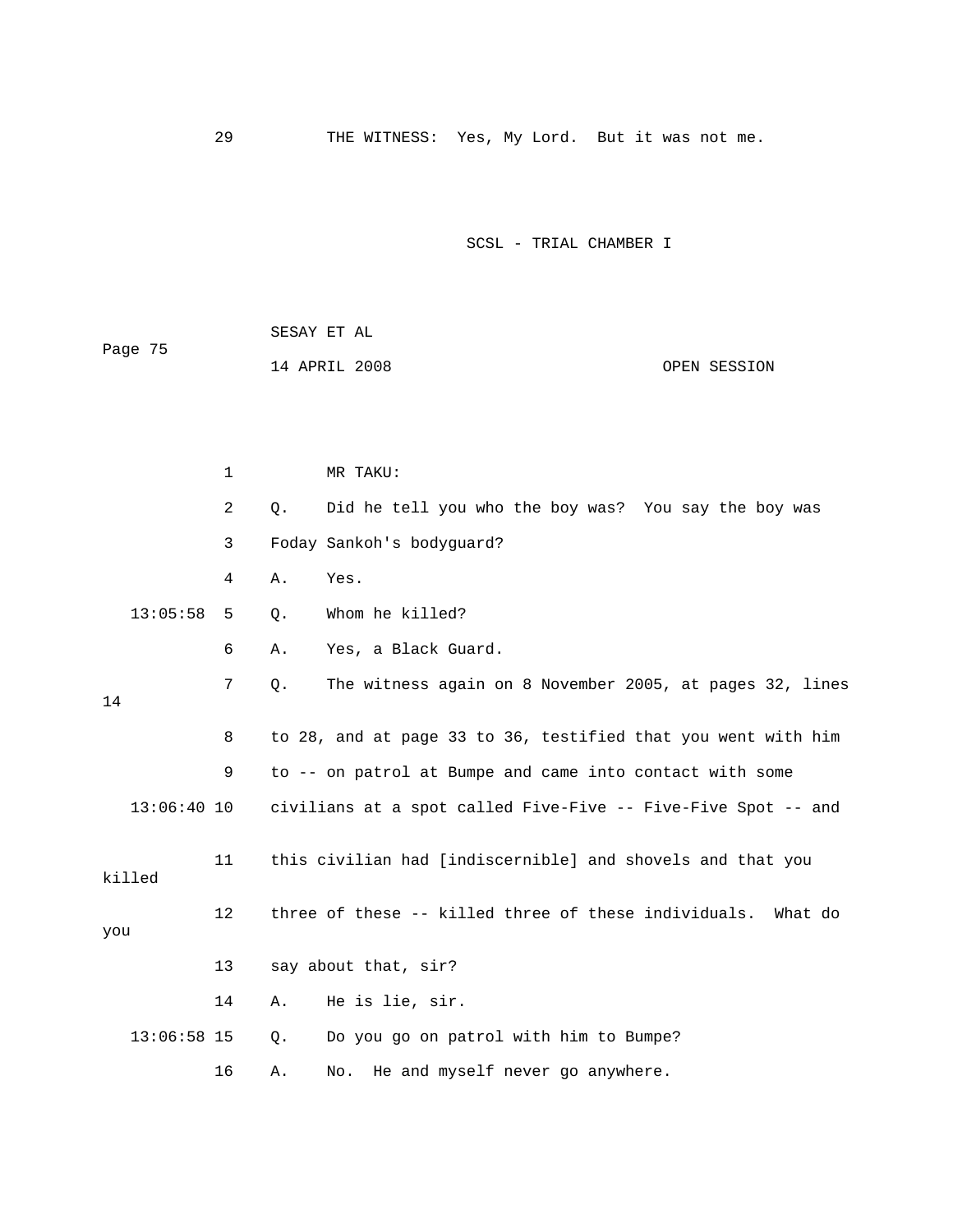| any                   | 17 | Did he work under you -- was he under your command at<br>О.    |
|-----------------------|----|----------------------------------------------------------------|
|                       | 18 | $time$ $--$                                                    |
|                       | 19 | No.<br>Α.                                                      |
| $13:07:10$ 20         |    | -- in Kono?<br>Q.                                              |
|                       | 21 | No, sir. I met he and Superman in Koidu Town. It was<br>Α.     |
|                       | 22 | Superman I see he was giving assignment to him. He and myself  |
|                       | 23 | were never on any move.                                        |
|                       | 24 | On 14 November 2005, page 66, and again he repeated the<br>0.  |
| $13:07:36$ 25<br>them |    | accusations on the 16th, at page 22. He says that you sent     |
| Honours.              | 26 | to Gandorhun Gbane, Gandorhun, G-A-N-D-O-R-H-U-N, Your         |
| do                    | 27 | Gbane is G-B-A-N-E. To kill civilians and burn houses.<br>What |
| qo                    | 28 | you say about that? Did you send this witness and some other   |
|                       | 29 | to that location, sir?                                         |

 SESAY ET AL 14 APRIL 2008 OPEN SESSION Page 76

1 A. No, sir. That is a lie. When we retreated 1998, in 2 February, we all left Koidu Town on the way for Kailahun. We 3 went to Gandorhun Gbane but before arriving at Gandorhun Gbane 4 met Colonel Isaac Mongor and Rambo there already. They have

we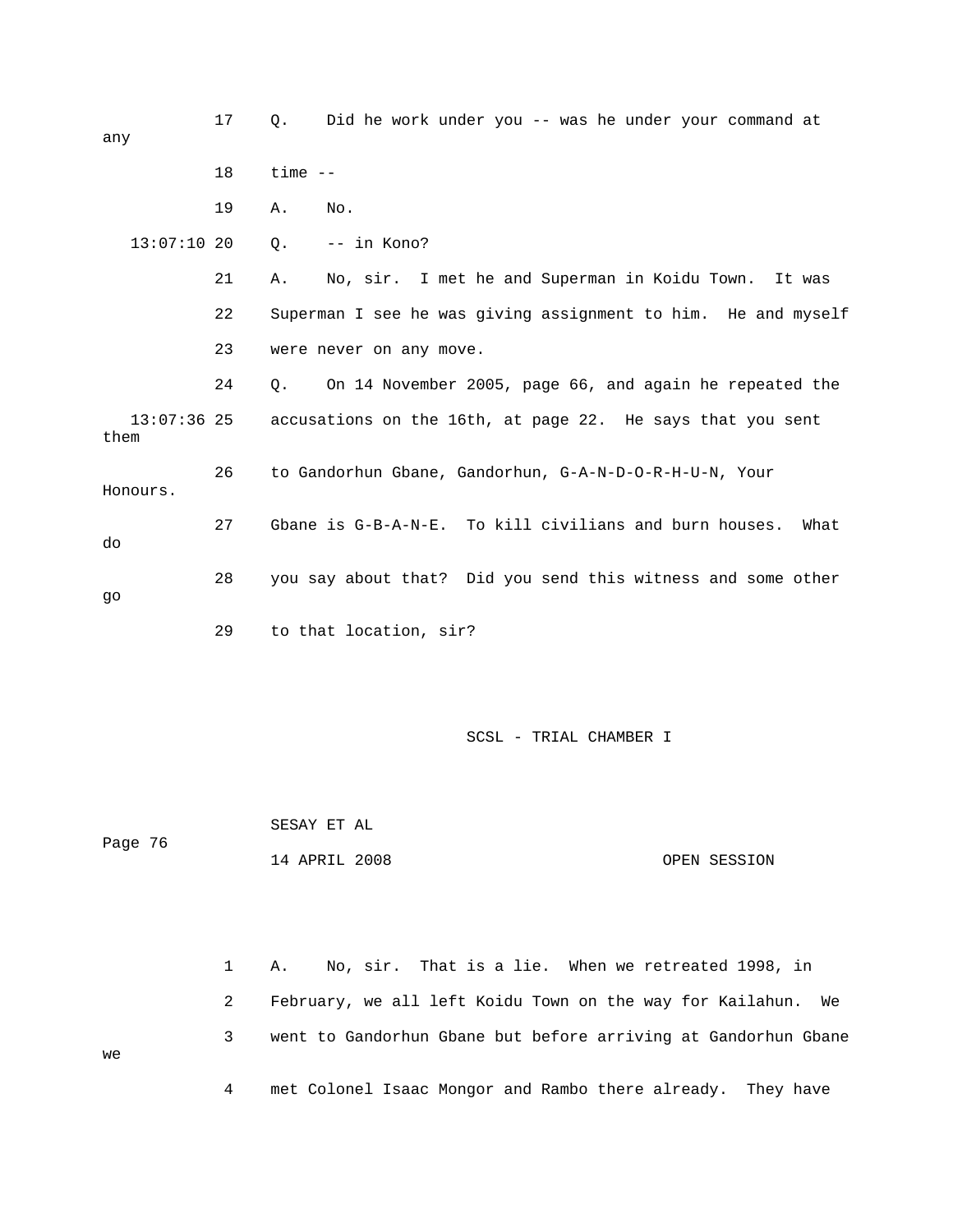13:08:35 5 captured Gandorhun. I don't know who sent Colonel Isaac and 6 Rambo there. Upon arrival there, Sam Bockarie say only Johnny Kailahun. 9 Superman make deployment in Gandorhun so I not really know 13:09:07 10 this witness say I sent him. He was just trying to implicate 12 that took place in Superman's house in Koidu Town in which 13 was a decision to rob the bank, to break the bank, go rob the 14 bank in Koidu Town and that indeed you robbed the bank. Did you attend a meeting in order to plan the robbing of the bank, sir? 16 A. Actually, TF-366, he not testify to that directly, so. 17 even don't talk about meeting that we were in a meeting. We bank. 13:10:21 20 TF1-360. He say myself, Isaac Mongor, Superman and other, but 21 366, he do not refer to Superman house. 24 Q. Okay. Now that you've talked about that -- talked about that, I want to cite that witness also. Show him the report 28 PRESIDING JUDGE: It is 12, please. It is 12. It is 1 7 Paul Koroma, 371, and Mr Sesay are to go Kailahun -- to 8 So the rest of us actual stay with Superman. Right there, when me. 11 Q. The witness also says, sir, that you -- there was a meeting there  $13:09:32$  15 He 18 heard a bank was robbing. Then I went there and robbed the 19 But the one who testified to Superman house meeting, it was 22 Q. No, but he said you robbed a bank? 23 A. Yes, but it is lie.  $13:10:21$  25 of 26 the board of inquiry, sir. Give a copy to Their Lordships, by 27 Miloskie Kallon.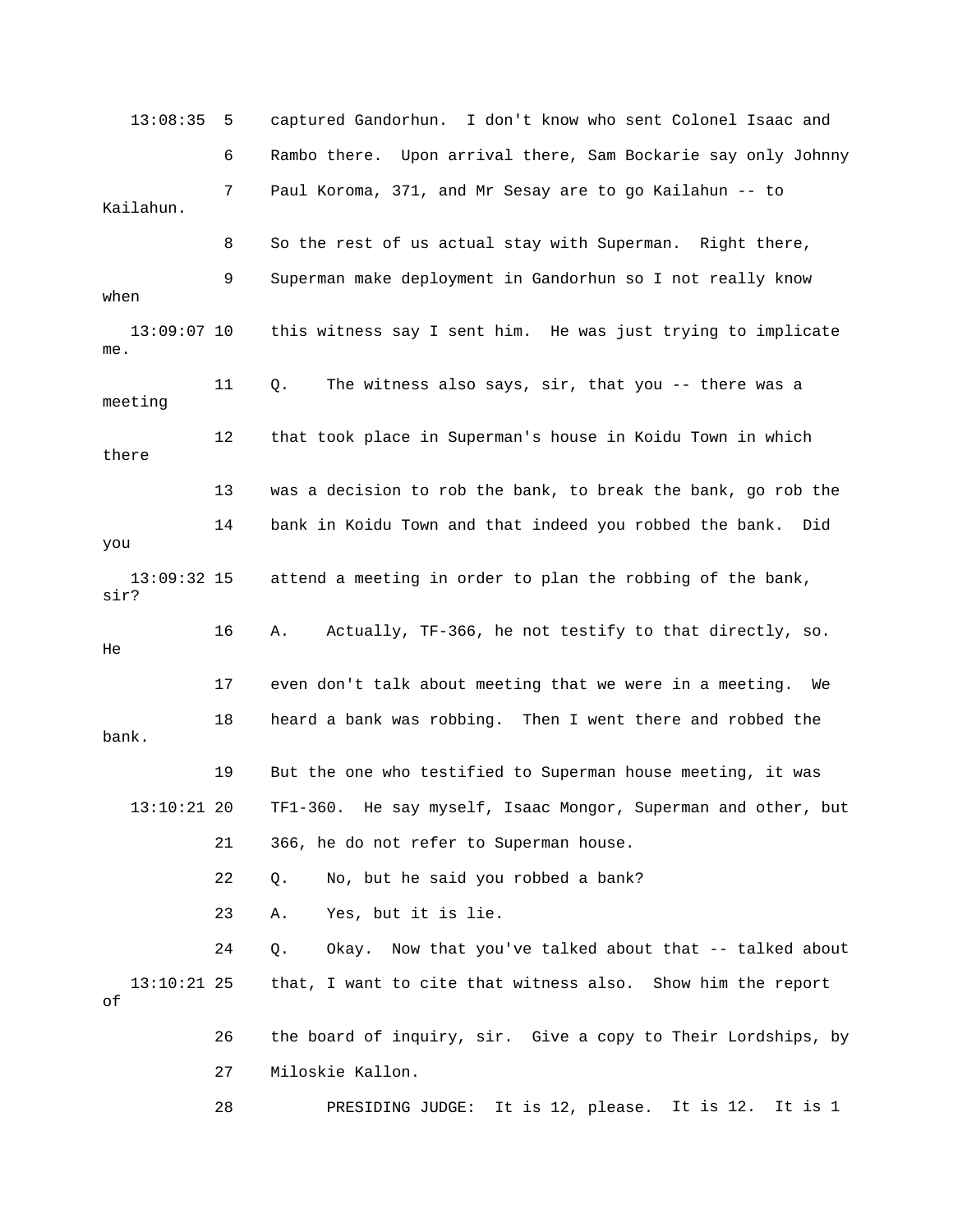29 o'clock and we shall rise for lunch, please.

| Page 77 | SESAY ET AL   |              |
|---------|---------------|--------------|
|         | 14 APRIL 2008 | OPEN SESSION |

|               | $\mathbf{1}$   | MR TAKU: Okay. We will try to make the reference -- to        |  |  |  |
|---------------|----------------|---------------------------------------------------------------|--|--|--|
|               | $\overline{a}$ | verify the reference, Your Honour.                            |  |  |  |
|               | 3              | PRESIDING JUDGE: Yes. Do you see the time? This break         |  |  |  |
|               | 4              | time gives you time to verify a number of things.             |  |  |  |
| 13:11:14      | 5              | MR TAKU:<br>Thank you, Your Honours. Thank you so much.       |  |  |  |
| recess        | 6              | PRESIDING JUDGE: Learned counsel, the Chamber will            |  |  |  |
|               | 7              | for lunch, please.                                            |  |  |  |
|               | 8              | [Luncheon recess taken at 1.01 p.m.]                          |  |  |  |
|               | 9              | $[RUF14APR08C - DG]$                                          |  |  |  |
| $14:53:42$ 10 |                | [Upon resuming at 2.43 p.m.]                                  |  |  |  |
| Taku,         | 11             | PRESIDING JUDGE: Good afternoon learned counsel. Mr           |  |  |  |
|               | 12             | may we proceed please.                                        |  |  |  |
| Your          | 13             | MR TAKU: Yes, we'd like to relay our apologies here,          |  |  |  |
|               | 14             | Lordships, I did verify the transcripts and the Honourable Mr |  |  |  |
| $14:54:00$ 15 |                | Justice Boutet was right in respect of 071, it is 21 January  |  |  |  |
|               | 16             | 2005, and the pages remain the same, Your Honours.            |  |  |  |
|               | 17             | Just a second 071 --<br>JUDGE BOUTET:                         |  |  |  |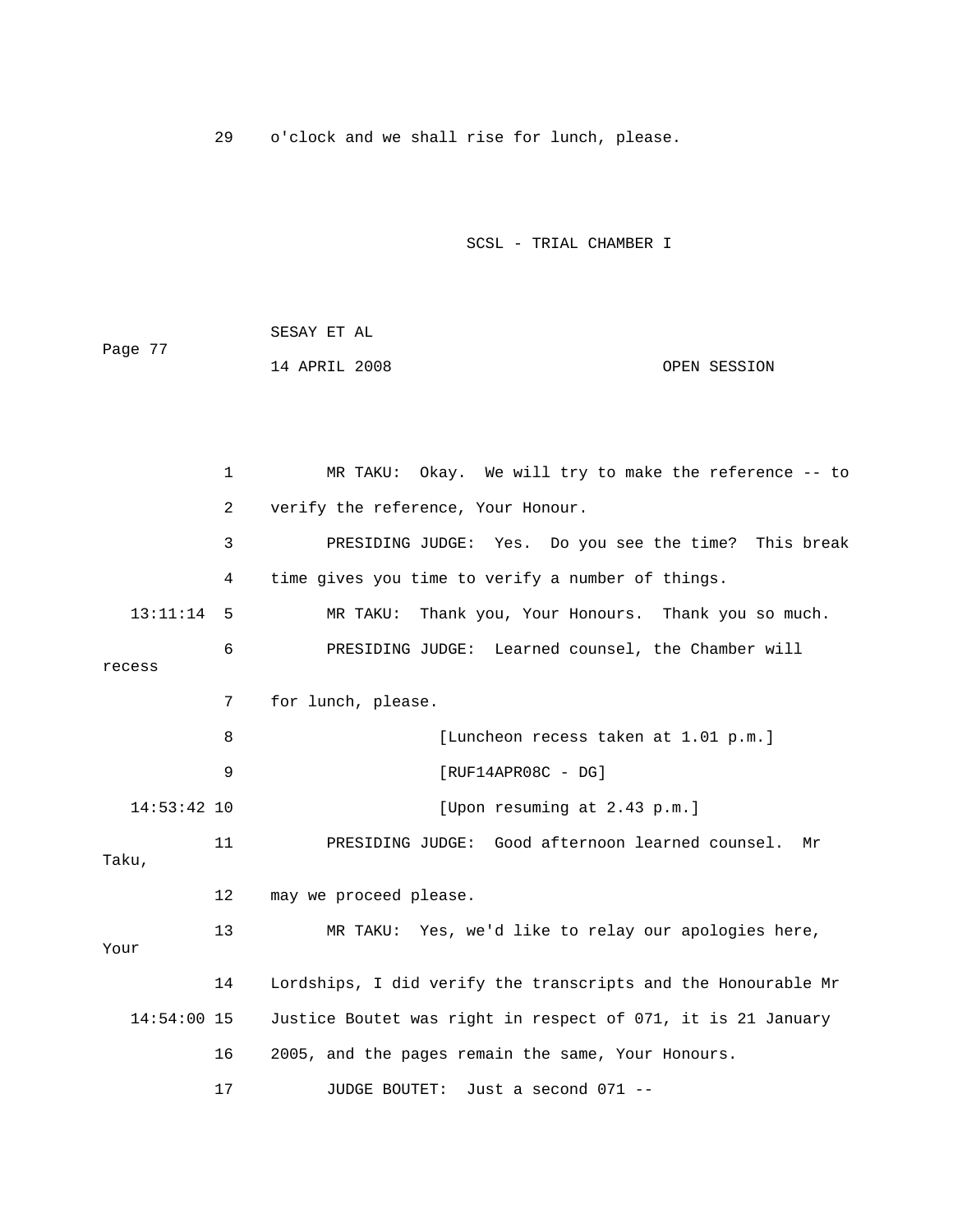|               | 18 | MR TAKU: Yes.                                                  |
|---------------|----|----------------------------------------------------------------|
|               | 19 | JUDGE BOUTET: Okay.                                            |
| $14:54:12$ 20 |    | MR TAKU: Yes, Your Honour.                                     |
|               | 21 | JUDGE BOUTET: That's -- what's the date?                       |
|               | 22 | MR TAKU: Twenty-first January 2005, Your Honour.               |
|               | 23 | JUDGE BOUTET: Okay.                                            |
|               | 24 | MR TAKU: We have -- we printed out copies here of the          |
| $14:54:23$ 25 |    | pages and with respect to the other side, Your Honours, indeed |
| the           | 26 | the client himself was right when he corrected me, it is 366,  |
| 2005,         | 27 | rest of the citation is correct, closed session, 9 November    |
|               | 28 | at page 45.                                                    |
|               | 29 | Nine November.<br>JUDGE BOUTET:                                |

|         | SESAY ET AL   |  |              |
|---------|---------------|--|--------------|
| Page 78 |               |  |              |
|         | 14 APRIL 2008 |  | OPEN SESSION |

| sincerely,   |   | MR TAKU: Yes, Your Honour. And we do apologise                  |
|--------------|---|-----------------------------------------------------------------|
| the          | 2 | Your Honours. The technology being what it is, some of us $-$   |
|              | 3 | times have forced us to get into it. It was troubling. God      |
|              | 4 | willing, we arrive.                                             |
| $14:55:07$ 5 |   | I thought you were about to say we will<br><b>JUDGE BOUTET:</b> |
|              | 6 | survive but that's okay.                                        |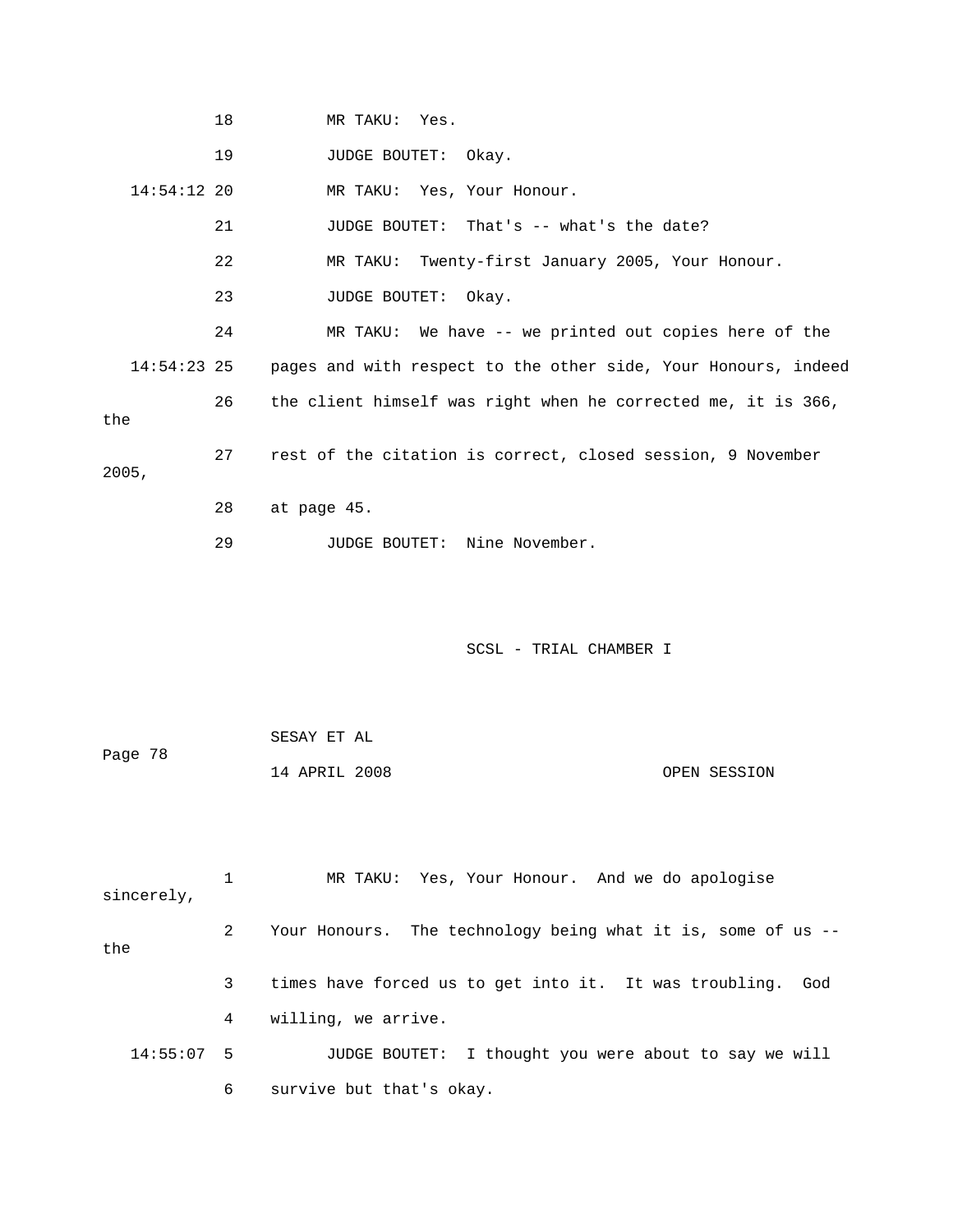7 JUDGE THOMPSON: I didn't realise that you were also 8 involved in some -- the preaching business. I thought you 9 just chief. I didn't realise you were reverend too. MR TAKU: Well, as chiefs we are also spiritual leaders 11 our respective communities. Yeah. So. That's it, Your 13 Q. Mr Kallon, before we went on break I had shown you an 16 Honours. Okay. 44, Exhibit 44 that's Court Exhibit 44, 18 read by the subject, the subject only of that. By and large 24 A. Subject: Statement obtained at the abovenamed office on Lieutenant Richard, Sergeant Ballah and Mr Dumbuya on Commercial 26 Bank break-in in Koidu, Kono, sometime in March 1998. 27 Q. Now, were you aware of this inquiry about the bank. 28 Mhat -- the breaking into the Commercial Bank in Koidu, Mr were  $14:55:26$  10 in Honours. 12 Good afternoon, Your Honours, good afternoon Mr Kallon. 14 exhibit that is the -- from the office of the Joint Security 14:55:57 15 Board, Kono District, dated 6 May 1999. One minute, Your please. 17 Show Mr Kallon a copy and a copy to the Judges. Mr Kallon, just it's 19 from whom and addressed to whom, please. 14:56:55 20 A. This addressed to Sam Bockarie. 21 Q. From whom? 22 A. From Joint Security Chairman Major AS Kallon. 23 Q. In respect of what, what is the subject matter, sir?  $14:57:21$  25 29 Kallon?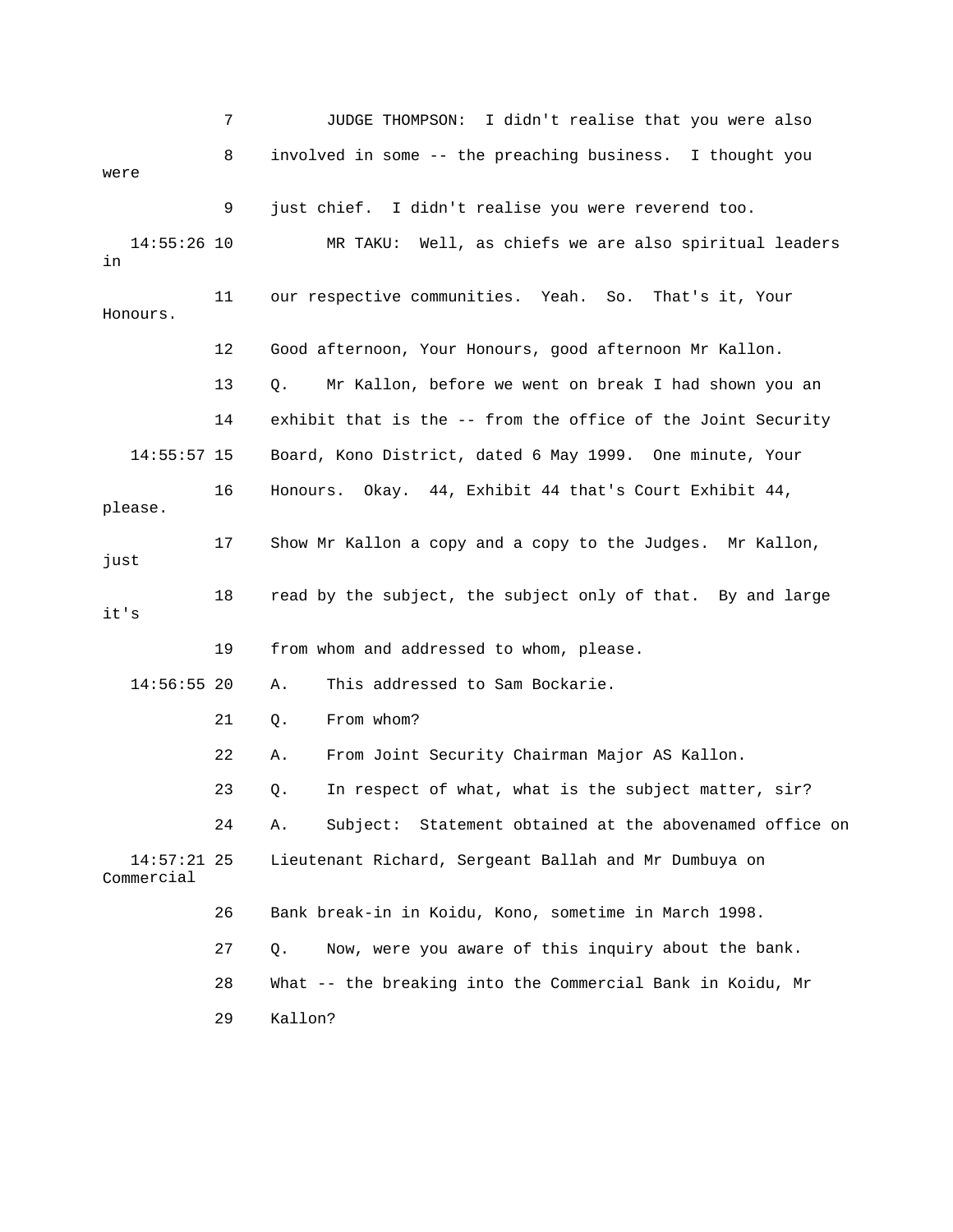|               |    | SESAY ET AL                                                     |              |
|---------------|----|-----------------------------------------------------------------|--------------|
| Page 79       |    | 14 APRIL 2008                                                   | OPEN SESSION |
|               |    |                                                                 |              |
|               |    |                                                                 |              |
| the           | 1  | I was not aware of this inquiry, but I was aware about<br>Α.    |              |
| member        | 2  | break-in of the bank, but I did not see this. I was not a       |              |
|               | 3  | of this Joint Security.                                         |              |
|               | 4  | What happened? Can you explain what happened with<br>Yes.<br>О. |              |
| 14:58:01      | 5  | regard to the break-in of the bank?                             |              |
| heard         | 6  | Exactly, early in March, when we get to Koidu Town, I<br>Α.     |              |
|               | 7  | Superman was instructing witness TF1-366 to arrest all those    |              |
|               | 8  | ex-ULIMO fighters, they called them STF and SLA, and any other  |              |
| in            | 9  | RUF who were involved into the break-in of the Commercial Bank  |              |
| $14:58:43$ 10 |    | Koidu Town. So, I heard Superman was giving that instruction,   |              |
|               | 11 | but I did not really monitor or witness this Joint Security     |              |
|               | 12 | communique.                                                     |              |
| the           | 13 | Where were you at the time that this break-in in bank,<br>Q.    |              |
|               | 14 | break-in of the Commercial Bank in Koidu Town took place?       |              |
| $14:59:05$ 15 |    | At that time this break-in took place really -- that was<br>Α.  |              |
|               | 16 | the time now I started going with Colonel Isaac Mongor on the   |              |
|               | 17 | highway to start creating the obstacle. So, one afternoon we    |              |
| some          | 18 | returned from the creating obstacle place, we were told that    |              |
| robbed        | 19 | ULIMO fighters, known as STF, has broken into the bank and      |              |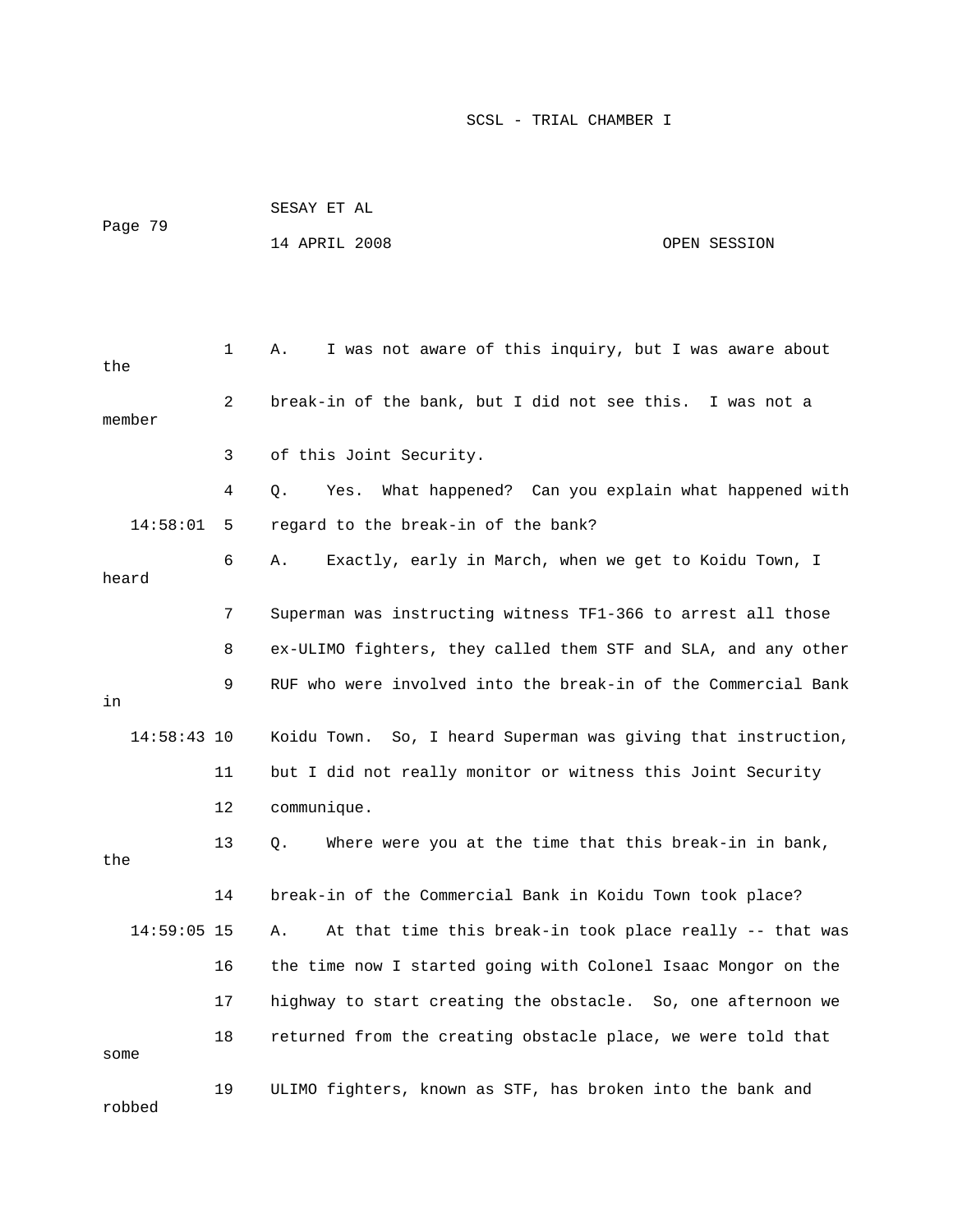14:59:36 20 all the money.

|               | 21 | Now, let's just take advantage of what you said now to<br>Q.   |
|---------------|----|----------------------------------------------------------------|
| to            | 22 | clarify one thing. When you said you went with Colonel Isaac   |
| What          | 23 | liaise [indiscernible] role, what was actually your duty?      |
| they          | 24 | do you mean by creating obstacle? What are these obstacles     |
| $14:59:56$ 25 |    | say you went to create there?                                  |
| saw           | 26 | The very day I was assigned to go with Colonel Isaac, I<br>Α.  |
| dig           | 27 | him with Caterpillar, that was the machine he was trying to    |
| able          | 28 | the road, big big holes on the road, so that ECOMOG cannot     |
|               | 29 | to drive directly in as they come with speed across the bridge |

SCSL - TRIAL CHAMBER I

|         | SESAY ET AL   |  |              |
|---------|---------------|--|--------------|
| Page 80 |               |  |              |
|         | 14 APRIL 2008 |  | OPEN SESSION |

 1 towards Koidu Town, that was the area he was digging the hole 2 with the Caterpillar machine. 3 Q. So when you dug the road, what did you do? 4 A. I mean, he was just creating big big hole on the road, like

 15:00:38 5 a cut from the edge of the road to the edge of the road, create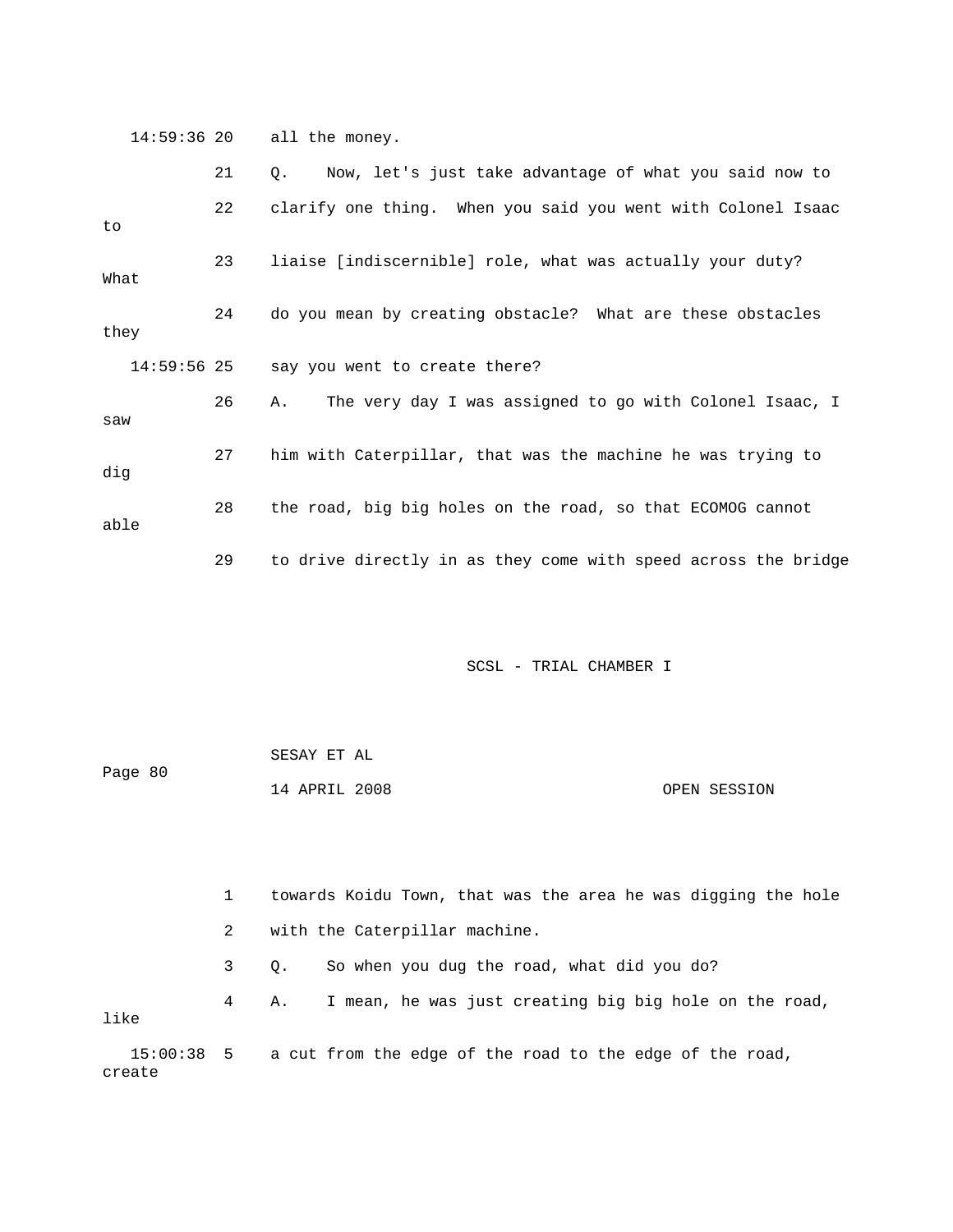6 big holes there, and go again to the other side, create big holes 7 there. So that when ECOMOG come, they reach there, it will 8 them time to fill -- refill this hole before ever they can 9 to get to Koidu. It was sort of thing we were creating in 15:00:59 10 road. 11 Q. So, you were there with who and who? Who were your 13 A. At that particular moment there were no subordinates. 14 battalion that were on that highway at Mamoudu checkpoint, 15:01:15 15 was the battalion we were responsible to provide security for 16 these people who creating the obstacle. So, and they were not 17 assigned with we who were creating this obstacle, so per se they 19 Q. Who was the battalion commander of that area? A. As I tell you earlier today, it was Lieutenant Tito, one 22 Q. Now, TF1-366, on 8 November 2005, at page 6, line 1 to Kamajors, and that you killed three of them; what do you say 26 about that, sir? 27 A. Chief -- 29 MR TAKU: No, that he alleged that those civilians were take able that 12 subordinates, if at all you had any? The that 18 were subordinate to me, no. They were under command.  $15:01:39$  20 21 SLA soldier. 29, 23 testified and stated that the -- you came to a location 24 Five-Five, where you met these civilians that you said were  $15:02:28$  25 28 PRESIDING JUDGE: Being Kamajors?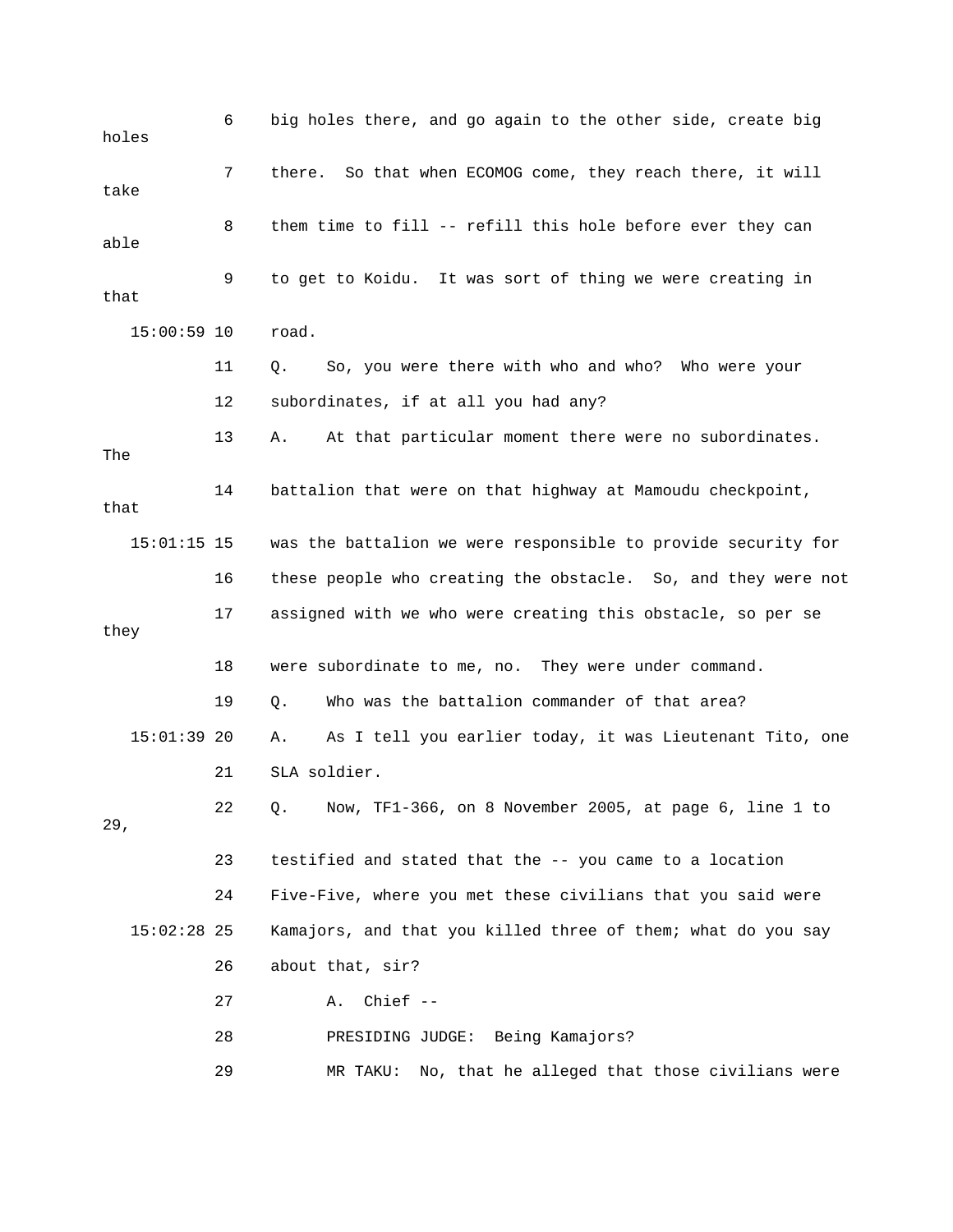| Page 81       |    |             | 14 APRIL 2008                                                  | OPEN SESSION |
|---------------|----|-------------|----------------------------------------------------------------|--------------|
|               |    |             |                                                                |              |
|               | 1  | Kamajors.   |                                                                |              |
|               | 2  |             | PRESIDING JUDGE:<br>Okay.                                      |              |
|               | 3  |             | THE WITNESS: Chief, as I told you, it is lie. 366 and          |              |
| you,          | 4  |             | myself never move between that time, and, to be honest with    |              |
| 15:03:01      | 5  |             | I did not kill nobody allegedly Kamajor.                       |              |
|               | 6  | Q.          | Operation Born Naked. Have you ever heard of Operation         |              |
|               | 7  | Born Naked? |                                                                |              |
|               | 8  | Α.          | Yeah, I heard it in this Courtroom.                            |              |
|               | 9  | $Q$ .       | Were you involved in any such operation, Operation Born        |              |
| $15:03:22$ 10 |    | Naked?      |                                                                |              |
|               | 11 | Α.          | No, not a day, no.                                             |              |
| the           | 12 | Q.          | Well, I ask this question because the allegation about         |              |
| this          | 13 |             | pregnant woman is caught with emotion on time frames before    |              |
| are           | 14 |             | Court, we don't want to waste a lot of time, but now that you  |              |
| $15:03:42$ 15 |    |             | here I just thought that you could clarify that. Now, in the   |              |
|               | 16 |             | transcript of 20 July 2005, page 23, Your Honours, lines 11 to |              |
| killing       | 17 |             | 25, and at page 66, lines 25 to 26, 360 talks about the        |              |
|               | 18 |             | of a boy called Kai, they killed a boy called Kai, K-A-I, by   |              |

SESAY ET AL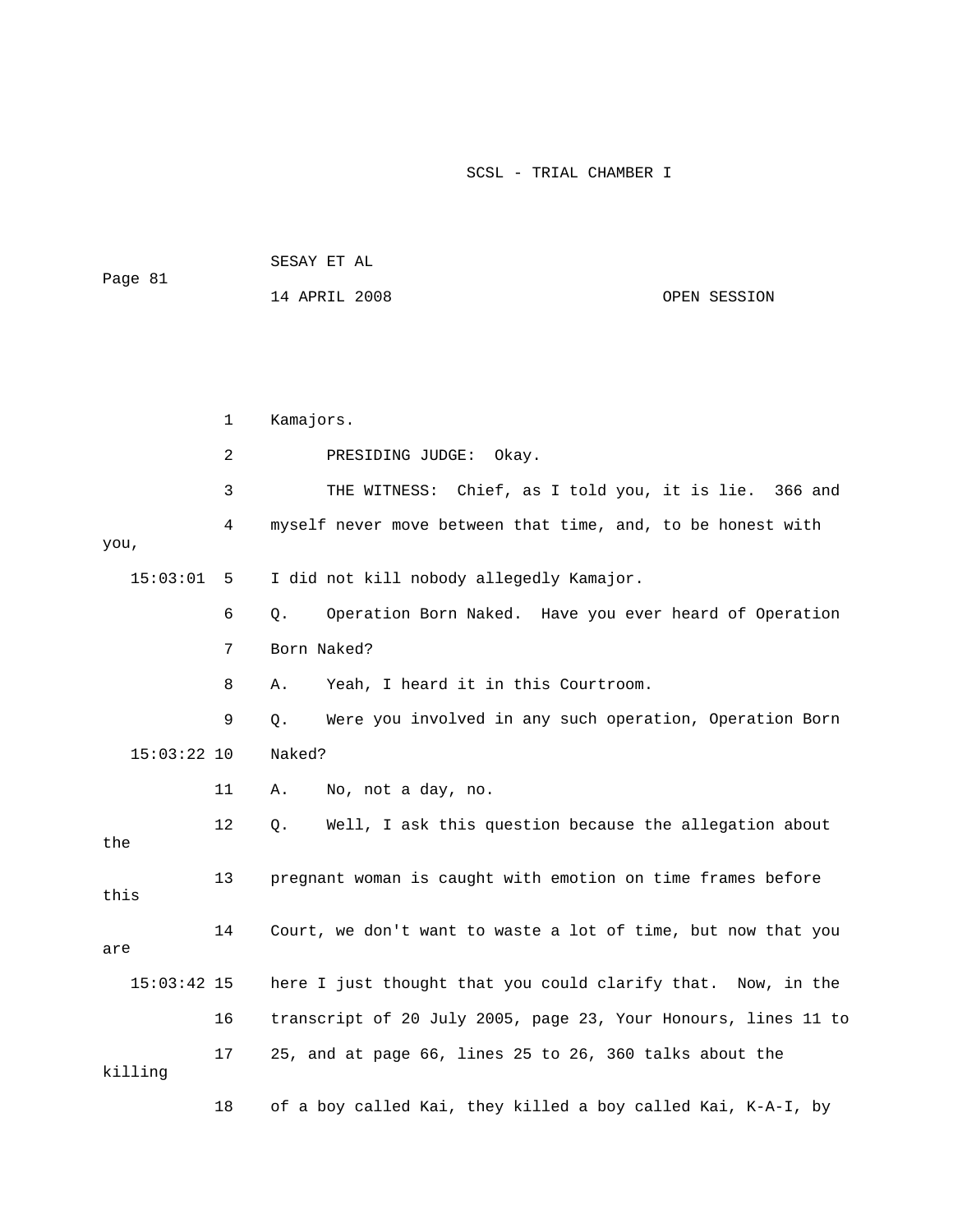|                      | 19 | shooting him down in the head because the boy had killed a      |
|----------------------|----|-----------------------------------------------------------------|
| $15:04:21$ 20        |    | sacrificial sheep, and that he heard about that information at  |
|                      | 21 | the Debunde Street, in Koidu, Hill Station. What do you say     |
|                      | 22 | about that, sir?                                                |
| That                 | 23 | Chief, as I told you, I do not kill nobody for sheep.<br>Α.     |
|                      | 24 | allegation is completely made up allegation against me.         |
| $15:04:48$ 25<br>21, |    | The same witness, at page 46 line 15, 29, page 47, line<br>Q.   |
|                      | 26 | said that you killed a Black Guard called Christopher for       |
|                      | 27 | stealing your sheep. What do you say about that?                |
|                      | 28 | There were problem between myself and a man called<br>No.<br>Α. |
| like                 | 29 | Christopher, but he was not a Black Guard, he was a Vanquard    |

| Page 82 | SESAY ET AL   |              |
|---------|---------------|--------------|
|         | 14 APRIL 2008 | OPEN SESSION |

| This         |   | me. In 2001, there were law no one should break a house.      |
|--------------|---|---------------------------------------------------------------|
| $\mathbf{I}$ | 2 | Christopher, a Vanquard, he was a colonel. I was in my house. |
| doors.       | 3 | heard that Christopher has uproot zincs, steal windows and    |
| Freetown,    | 4 | He loaded it in two trucks from Makeni. On his way to         |
| $15:05:42$ 5 |   | he was intercepted by the MP. When the MP stopped him, he and |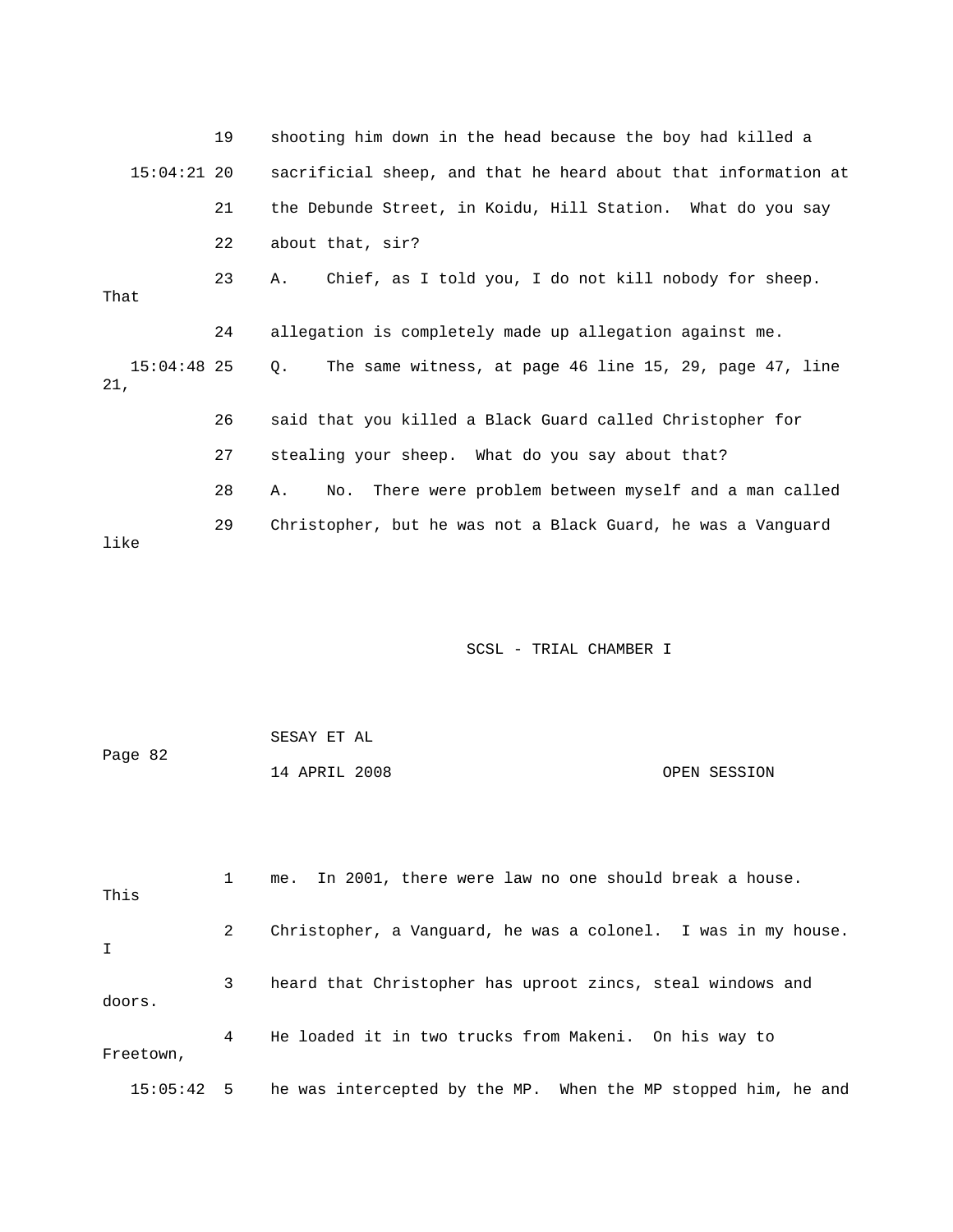| the                   | 6  | those boys who carry on this stealing act, they open fire on     |
|-----------------------|----|------------------------------------------------------------------|
|                       | 7  | When myself came there, he do not recognise me, they open<br>MP. |
| him                   | 8  | fire on me. He and myself we sited one another until I gun       |
|                       | 9  | down. And they were trying to kill me also. I was rescued by     |
| $15:06:11$ 10<br>they |    | the United Nations Mission, I mean, United Nations soldiers,     |
| forth,                | 11 | disguised me by giving me UN clothing and so, so on and so       |
| Magburaka,            | 12 | and escaped me out of Makeni to the sector headquarter           |
|                       | 13 | and then they flew me to Port Loko.                              |
|                       | 14 | Who was this -- the leader of this United Nations force<br>Q.    |
| $15:06:35$ 15         |    | that rescued you?                                                |
| don't                 | 16 | He was called Colonel Oladipo. He was the NAMBATT, I<br>Α.       |
| was                   | 17 | know, NAMBATT number five or eleven commander in Makeni.<br>He   |
|                       | 18 | working under sector of General Ali Hassan. And General Ali      |
|                       | 19 | Hassan, he was based in Magburaka.                               |
| $15:06:55$ 20         |    | [Microphone not activated]<br>PRESIDING JUDGE:                   |
|                       | 21 | THE WITNESS: My Lord, sir.                                       |
|                       | 22 | Microphone, Your Honours.<br>MR TAKU:                            |
|                       | 23 | PRESIDING JUDGE: You said you were rescued by who?               |
|                       | 24 | THE WITNESS: Colonel Oladipo. Then, later on, Mr Sesay           |
| $15:07:17$ 25         |    | intervened. I was -- I was asked to come back to Makeni.         |
|                       | 26 | MR TAKU:                                                         |
| оf                    | 27 | Now, Mr Kallon, you testified earlier about some burning<br>Q.   |
| fire                  | 28 | Koidu Town, and you said that two SLA that you saw putting       |
|                       | 29 | on the town, you challenged them, they challenged you and you    |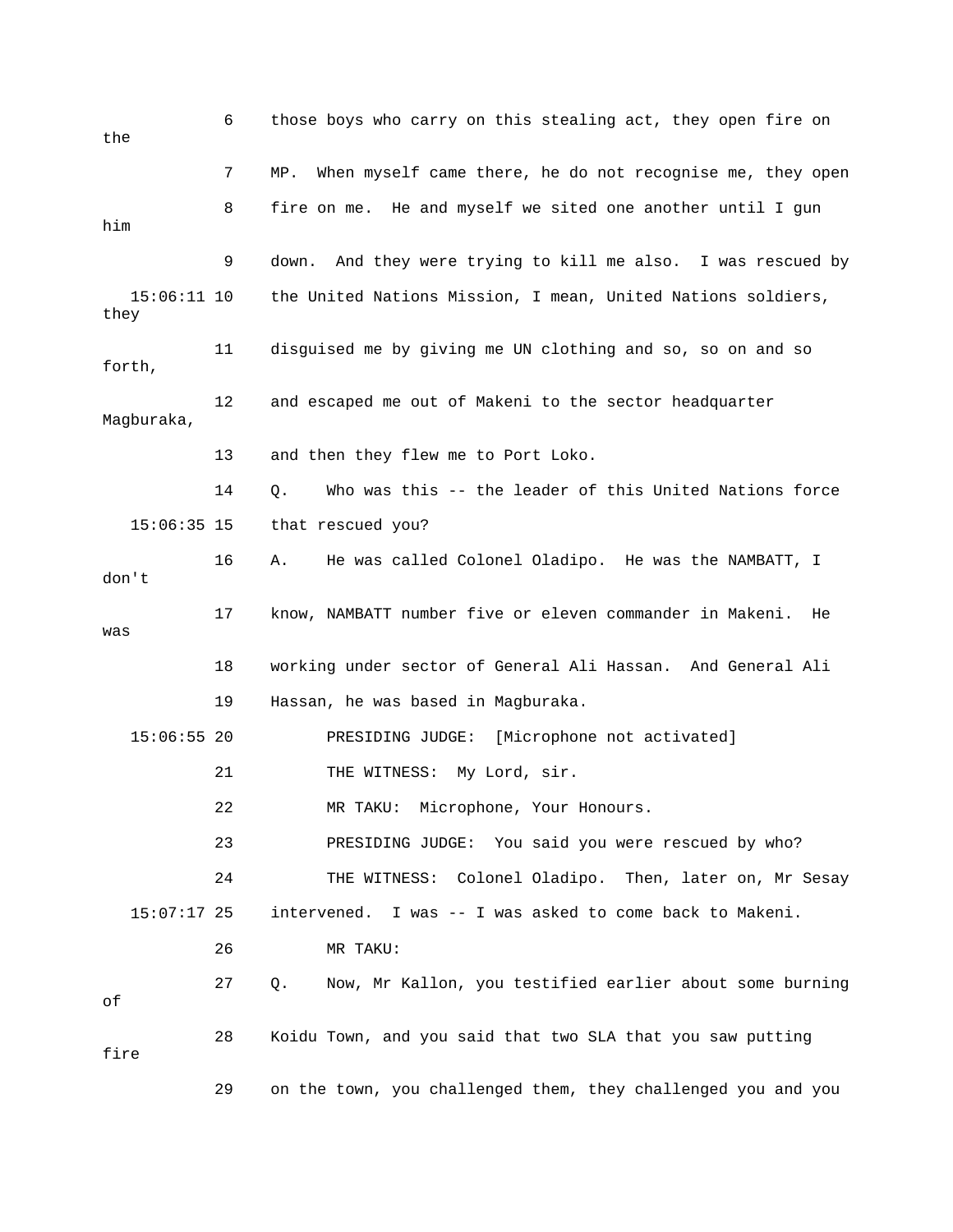|                          |    |       | SESAY ET AL                                                  |              |
|--------------------------|----|-------|--------------------------------------------------------------|--------------|
| Page 83                  |    |       | 14 APRIL 2008                                                | OPEN SESSION |
|                          |    |       |                                                              |              |
|                          |    |       |                                                              |              |
| lines                    | 1  |       | fired at them. But TF1-360, on 20 July 2005, at page 82,     |              |
| through                  | 2  |       | 13 to 16, alleged that you received orders from Mr Sesay     |              |
|                          | 3  |       | Superman to burn down Koidu Town on the withdrawal. Did you  |              |
|                          | 4  |       | receive any such instructions from Mr Sesay, sir?            |              |
| 15:08:20                 | 5  | Α.    | No, sir. That witness, he lie, because the way he            |              |
|                          | 6  |       | explained I receive this instruction, it's not true.         |              |
|                          | 7  | Q.    | Did you receive any instruction at all?                      |              |
|                          | 8  | Α.    | No, Sesay do not give me no instruction, because when we     |              |
| any                      | 9  |       | get to Koidu Town, Sesay was wounded actually, he was not in |              |
| $15:08:47$ 10<br>himself |    |       | operation move. All what he was thinking of was to get       |              |
|                          | 11 |       | to Kailahun, so that witness lie.                            |              |
|                          | 12 | Q.    | Did you receive any orders from anyone whatsoever?           |              |
| οf                       | 13 | Α.    | I do not receive no order from nobody concerning burning     |              |
|                          | 14 |       | Koidu Town, me, personally, no.                              |              |
| $15:09:06$ 15<br>way     |    | $Q$ . | Did you take part in the burning of Koidu Town in any        |              |
|                          | 16 |       | whatsoever, sir?                                             |              |
| by                       | 17 | Α.    | I was trying only to prevent it but I was muzzled<br>No.     |              |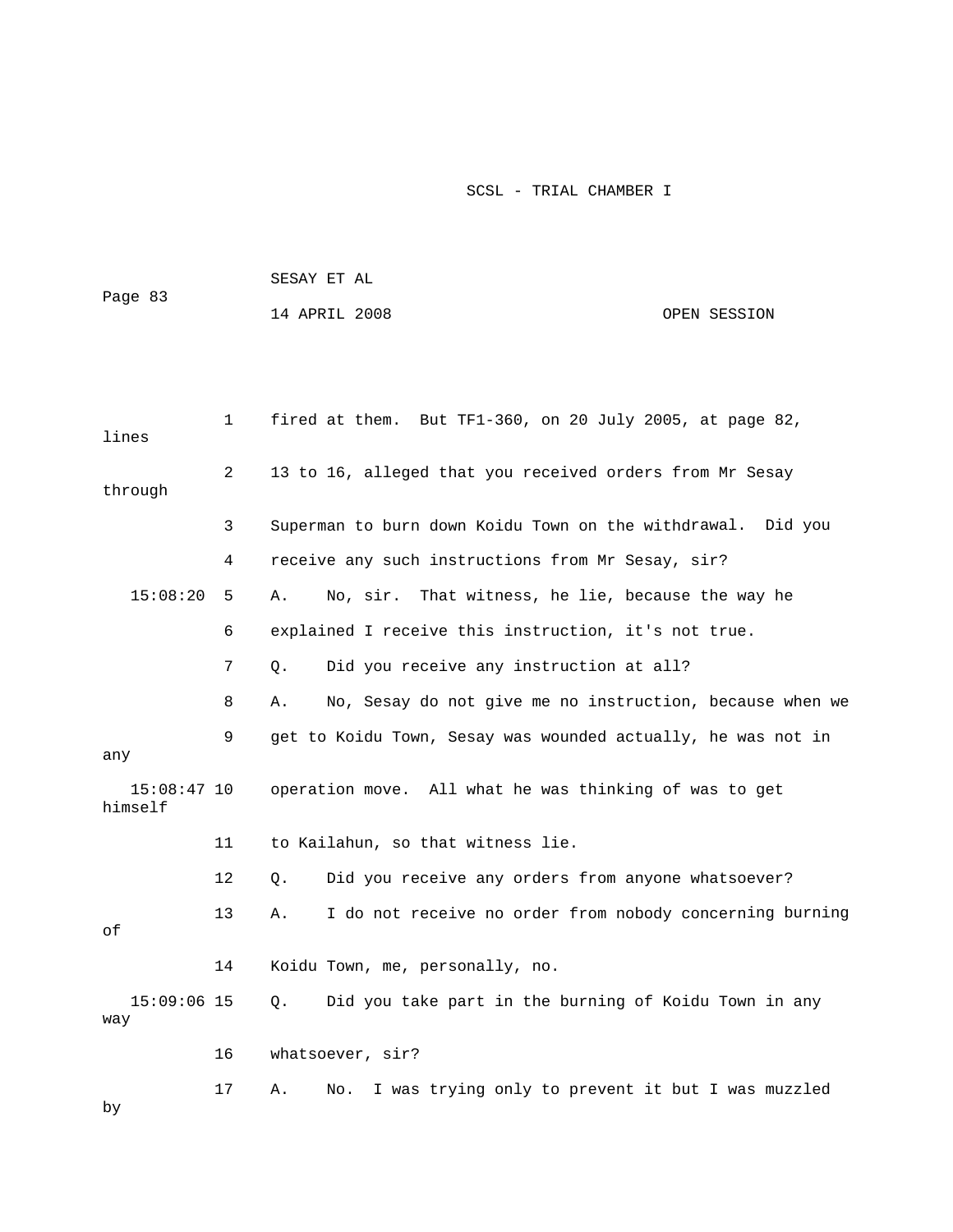18 my superior.

19 Q. Now, TF1-041, Your Honours --

 15:09:30 20 PRESIDING JUDGE: When you say you were muzzled by your 21 superiors, what do you mean?

 22 THE WITNESS: My Lord, when I try to prevent, when me and 23 these two SLA meet, after I fire them, Superman sent complaint 24 report against me to Sam Bockarie that I am sabotaging this --UDGE: We've heard all that, yes, we've heard 15:09:48 25 PRESIDING J

26 all that.

 27 THE WITNESS: That is it, sir. That I mean he muzzle me 28 because he do not allow me to exercise any right to stop those 29 who were carrying on that criminal act.

SCSL - TRIAL CHAMBER I

|         | SESAY ET AL   |  |              |
|---------|---------------|--|--------------|
| Page 84 |               |  |              |
|         | 14 APRIL 2008 |  | OPEN SESSION |

2 Q. Now, TF1-041 testified on 17 July 2006, at page 18, 3 22 to 23, again at page 20, lines 5 to 25, and again at page , 35 e 17 to 26, page 4 line 27, page 37, lines 4 to 29, page 36, lin 15:10:40 5 lines 11 to 28, and said that when ECOMOG was advancing on Koidu, 1 MR TAKU: lines 27,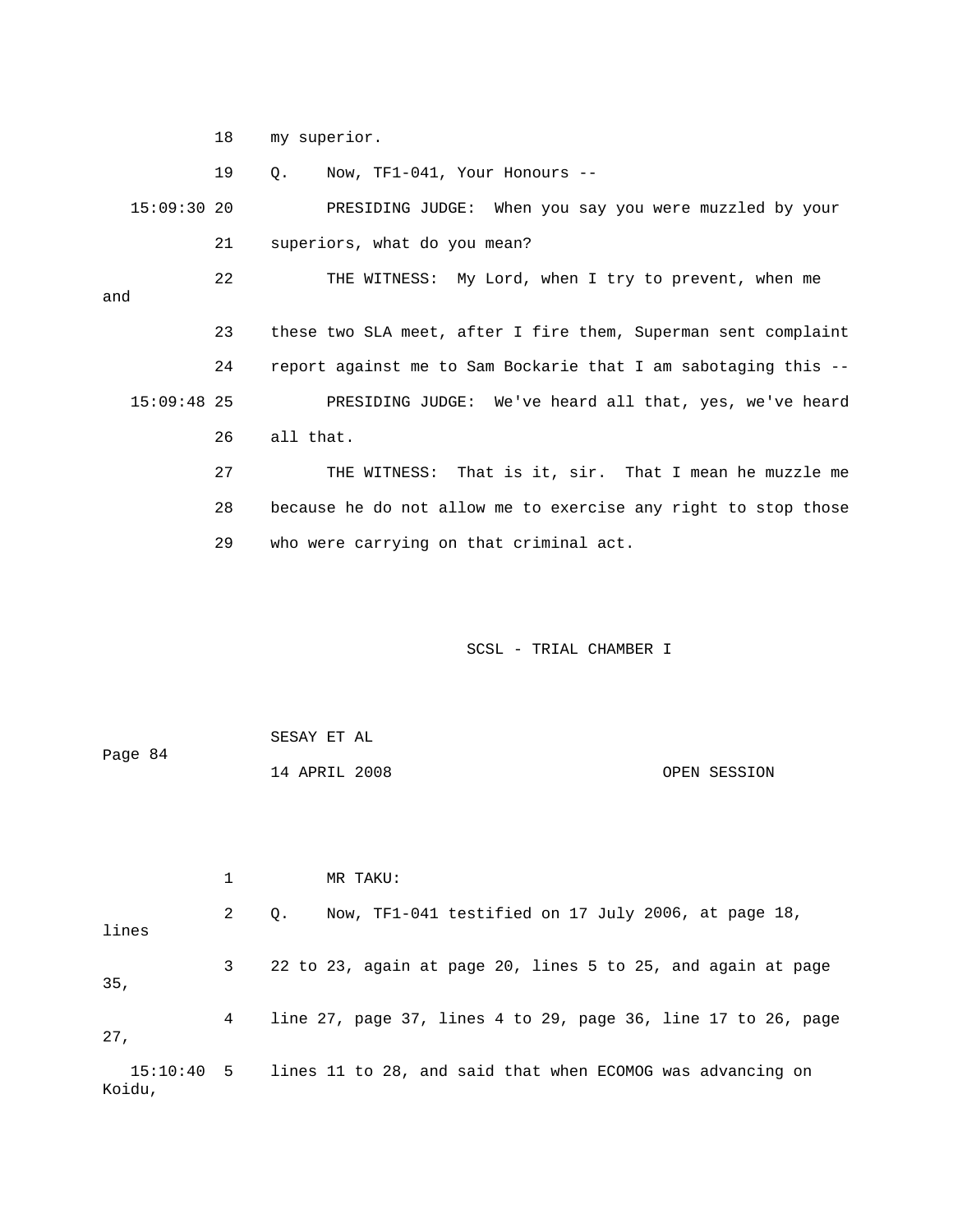6 RUF and AFRC and STF, all these groups started burning houses in 8 A. Yes. As I told you, I came from Kailahun, I met the whole 9 town were burning. That time ECOMOG were getting half part of 11 houses. Houses were on fire, but that day, that very day, I 12 from Kailahun. 13 Q. TF1-334 -- 14 PRESIDING JUDGE: I don't have -- there's no clarity in 15:11:29 15 that response. ECOMOG was occupying one part of the town 16 AFRC/RUF were occupying one of the town, there were burnings. 19 ECOMOG were throwing -- the jets were dropping bombs on the 22 PRESIDING JUDGE: On the day when you arrived? 23 THE WITNESS: Yes. 24 **PRESIDING JUDGE:** When you arrived. 15:11:58 25 THE WITNESS: Yes, sir. 26 PRESIDING JUDGE: Yes. 28 missile bombs were also catching fire on some of the houses. 7 Koidu Town; were you aware of that, sir? 15:11:05 10 the town. RUF/AFRC were half part of the town, and burning came 17 Who was burning? 18 THE WITNESS: My Lord, when I first inquire, they say 15:11:50 20 houses. The houses caught fire, and then the long-range missiles 21 they were -- 27 THE WITNESS: Yes, sir. Then they say the long-range And 29 indeed so, even the fighters themselves, the AFRC/RUF, they were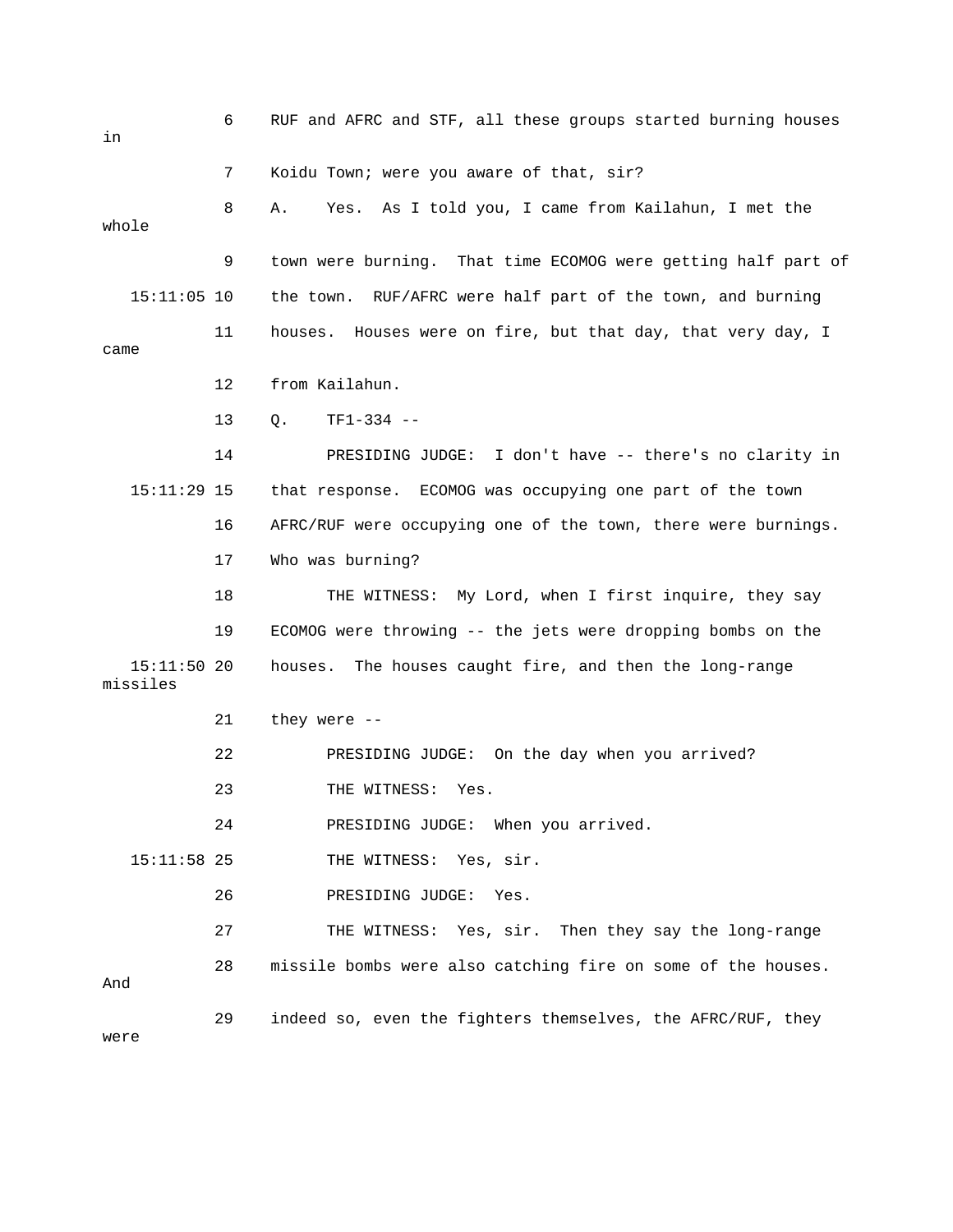|         | SESAY ET AL   |              |
|---------|---------------|--------------|
| Page 85 | 14 APRIL 2008 | OPEN SESSION |

 1 putting houses on fire. 2 JUDGE BOUTET: You saw that or you were told? 3 THE WITNESS: I was told, My Lord, because I met them w no 4 almost at the outskirt of the town running towards Superman 15:12:26 5 Ground. 6 JUDGE BOUTET: So you were told that AFRC and RUF ldiers so 7 were also setting houses on fire. 8 THE WITNESS: Yes, sir, and that they say it was Johnny 9 Paul Koroma who say because the Kono people do not support his 15:12:39 10 government, that's the reason he give order to burn down houses 11 in Kono, in Koidu Town. 12 Q. Well, Mr Kallon, TF1-334, he testified that it was 13 Paul Koroma who ordered Bazzy to burn down Koidu Town to 14 civilians for being complicit with the Kamajors or to being in 15:13:14 15 complicity with Kamajors, and that was on the transcript of 7 16 July 2006, pages 13, 14, 19, lines 1 to 7, then page 70, lines Johnny punish 1 17 to 29; is that what you heard? 18 A. Yes, sir. The few that remained with the RUF, they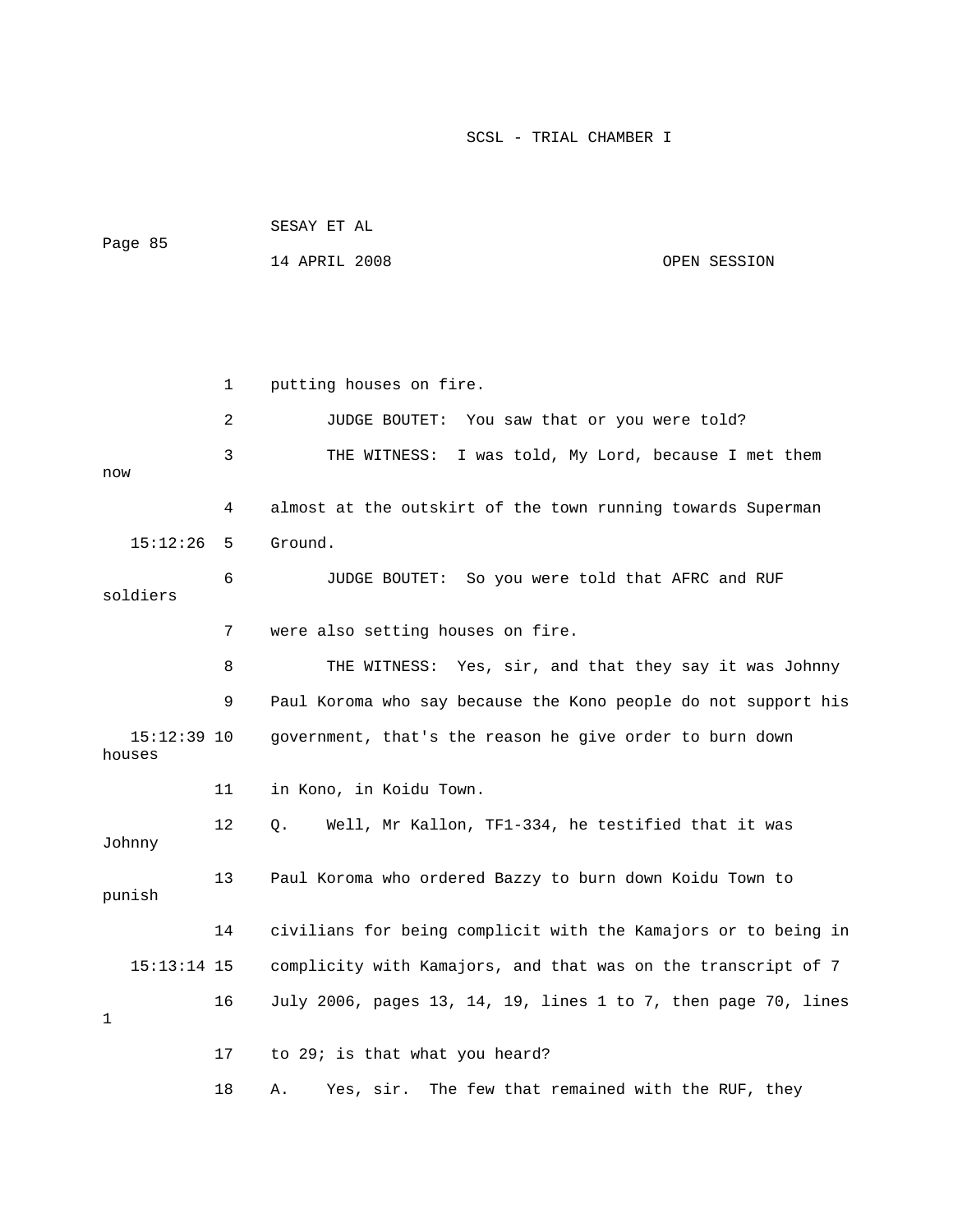| the         |               | 19 | retreated to Superman Ground, that's what they were saying,    |
|-------------|---------------|----|----------------------------------------------------------------|
|             | $15:13:37$ 20 |    | They say it was Johnny Paul who pass down instruction<br>SLA.  |
|             |               | 21 | before going to Kailahun, but actually, I did not hear that.   |
| $\mathbf 1$ |               | 22 | Now, TF1-367 testified on 26 June 2006, at page 9, lines<br>Q. |
|             | Superman      | 23 | to 29, stated that it was Mosquito who sent a message to       |
| were        |               | 24 | to burn down vehicles and houses belonging to combatants who   |
|             | $15:14:16$ 25 |    | not prepared to go to the front line. And it was Superman who  |
|             |               | 26 | passed the information to his SBUs to defend the orders, the   |
|             |               | 27 | SBUs, the Cobras; did you also hear about that?                |
| this        |               | 28 | Yeah, but the witness who testified to that I knew in<br>Α.    |
|             |               | 29 | Court was 367.                                                 |
|             |               |    |                                                                |
|             |               |    | SCSL - TRIAL CHAMBER I                                         |
|             |               |    |                                                                |

| Page 86 | SESAY ET AL   |  |              |
|---------|---------------|--|--------------|
|         | 14 APRIL 2008 |  | OPEN SESSION |

| 2006. |              |   | 0. | Yes, 367. That's what I quoted, please, on 26 June          |
|-------|--------------|---|----|-------------------------------------------------------------|
| when  |              | 2 | Α. | Yes, I heard that also. That was the very day in May        |
| fire  |              | 3 |    | I met these two SLA who were putting this house on fire. I  |
| one   |              | 4 |    | them. That was the time I get to know that Superman was the |
|       | $15:14:54$ 5 |   |    | who passed that instruction when I get to Buedu.            |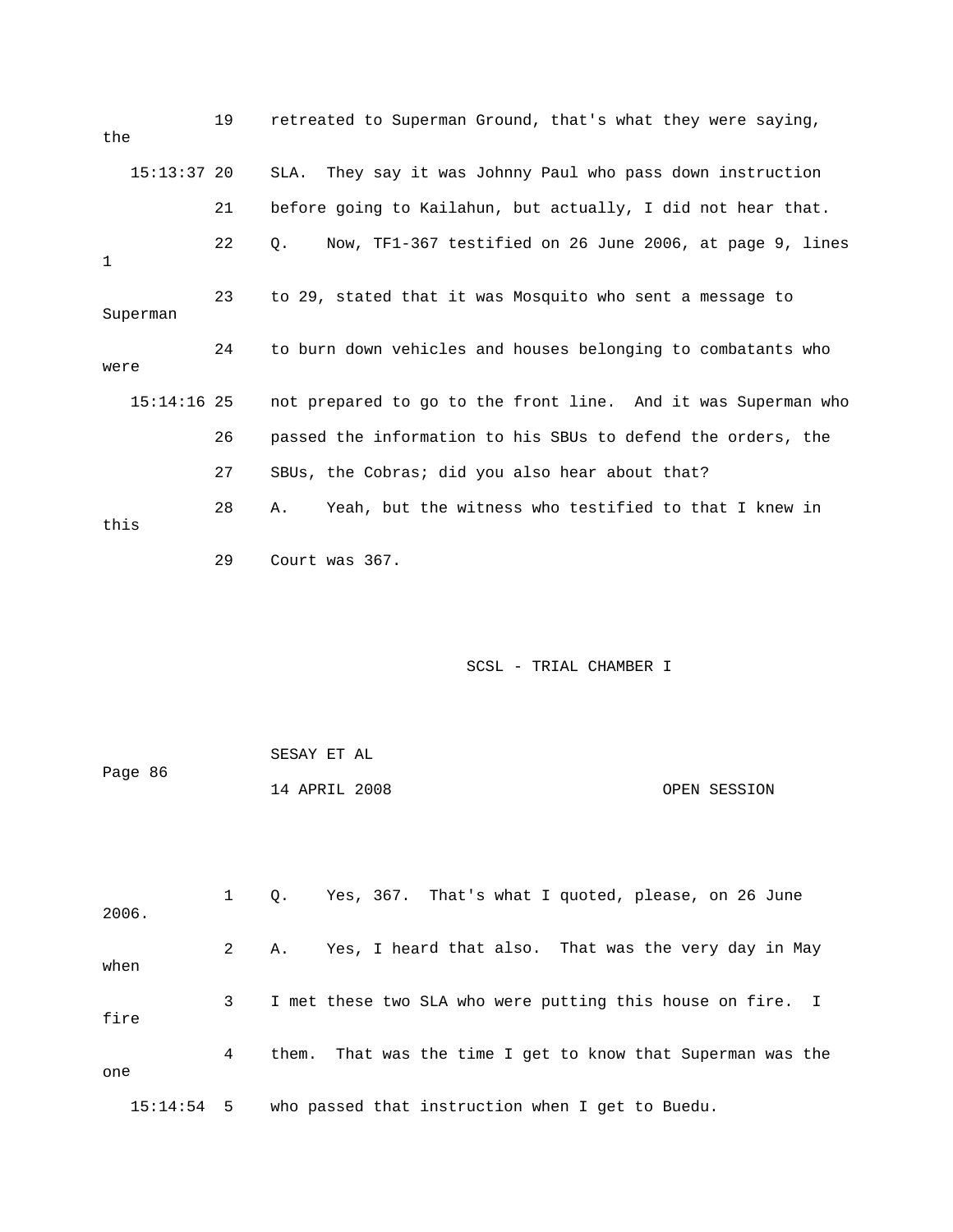6 Q. Now -- 7 JUDGE BOUTET: But I don't think he has answered your 8 question. You put -- 9 MR TAKU: 11 JUDGE BOUTET: Yeah, but you put to the witness that it 12 Mosquito, to Superman, who had done this and that. So wasn't 13 the question you posed to the accused? 14 MR TAKU: I read out what the witness said, that the 15:15:23 15 information came from Mosquito to Superman that the houses and 16 vehicles belonging to combatants, who had refused to go to the JUDGE: Did the combatants own vehicles? I 19 PRESIDING mean 23 PRESIDING JUDGE: Very well. 24 MR TAKU: And that he passed this information to his 28 about that allegation at the time. 29 THE WITNESS: Yes, sir. I said when I got to Buedu -- I 15:15:07 10 Q. Did he heard about that allegation too? was it 17 front line to fight, should be burned down and that Superman 18 passed these orders -- 15:15:41 20 houses. 21 MR TAKU: Well, that's what the witness -- that is what the 22 witness said, Your Honour. SBUs, 15:15:54 25 Superman's SBUs, to implement the order. 26 JUDGE BOUTET: Yes. 27 MR TAKU: So that's what I'm asking him, whether he heard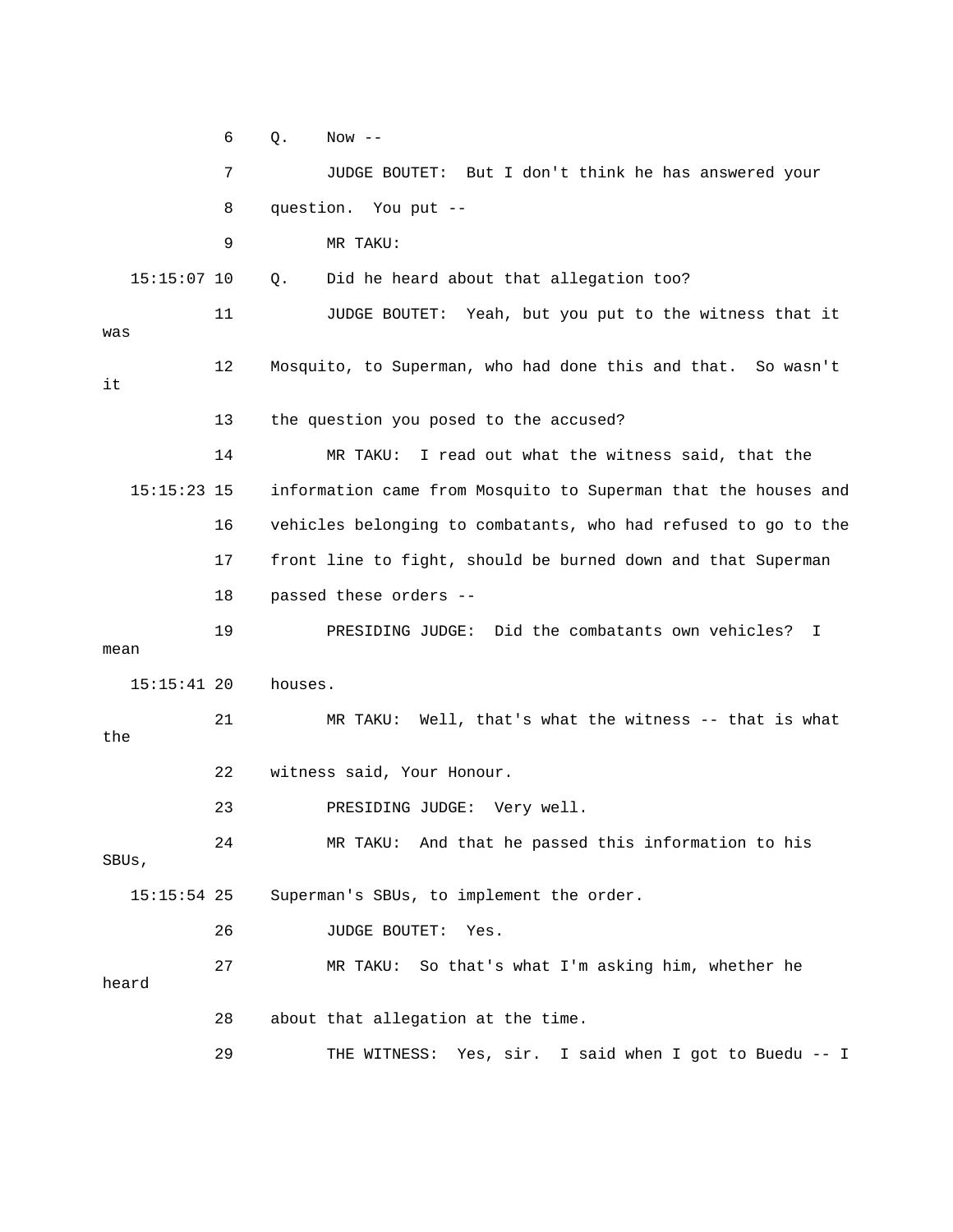| Page 87                 |              | SESAY ET AL                                                    |              |  |  |
|-------------------------|--------------|----------------------------------------------------------------|--------------|--|--|
|                         |              | 14 APRIL 2008                                                  | OPEN SESSION |  |  |
|                         |              |                                                                |              |  |  |
|                         |              |                                                                |              |  |  |
| I                       | $\mathbf{1}$ | got to Buedu, that was the time I heard that Sam Bockarie say  |              |  |  |
| this                    | 2            | am the one who's sabotaging his instruction, but at the time   |              |  |  |
|                         | 3            | instruction came, I do not know anything about it, until I     |              |  |  |
|                         | 4            | confronted these two SLA, when my report went to Superman -- I |              |  |  |
| 15:16:22                | 5            | mean Sam Bockarie.                                             |              |  |  |
|                         | 6            | JUDGE BOUTET: So you agree with the evidence of 367,           |              |  |  |
|                         | 7            | that's what you are saying?                                    |              |  |  |
|                         | 8            | THE WITNESS:<br>Yeah.                                          |              |  |  |
|                         | 9            | JUDGE BOUTET: You did not know at the time.                    |              |  |  |
| $15:16:27$ 10           |              | Yes, sir.<br>THE WITNESS:                                      |              |  |  |
|                         | 11           | JUDGE BOUTET: But you learned afterwards that there was        |              |  |  |
|                         | 12           | Mosquito that had instructed Superman to do that. That's what  |              |  |  |
|                         | 13           | you learned?                                                   |              |  |  |
|                         | 14           | THE WITNESS: Yes, sir.                                         |              |  |  |
| $15:16:36$ 15<br>accept |              | JUDGE BOUTET: Okay. So you do not deny this; you               |              |  |  |
|                         | 16           | this evidence?                                                 |              |  |  |
|                         | 17           | THE WITNESS:<br>Yes, sir.                                      |              |  |  |
|                         | 18           | JUDGE BOUTET:<br>Okay.                                         |              |  |  |
|                         | 19           | MR TAKU:                                                       |              |  |  |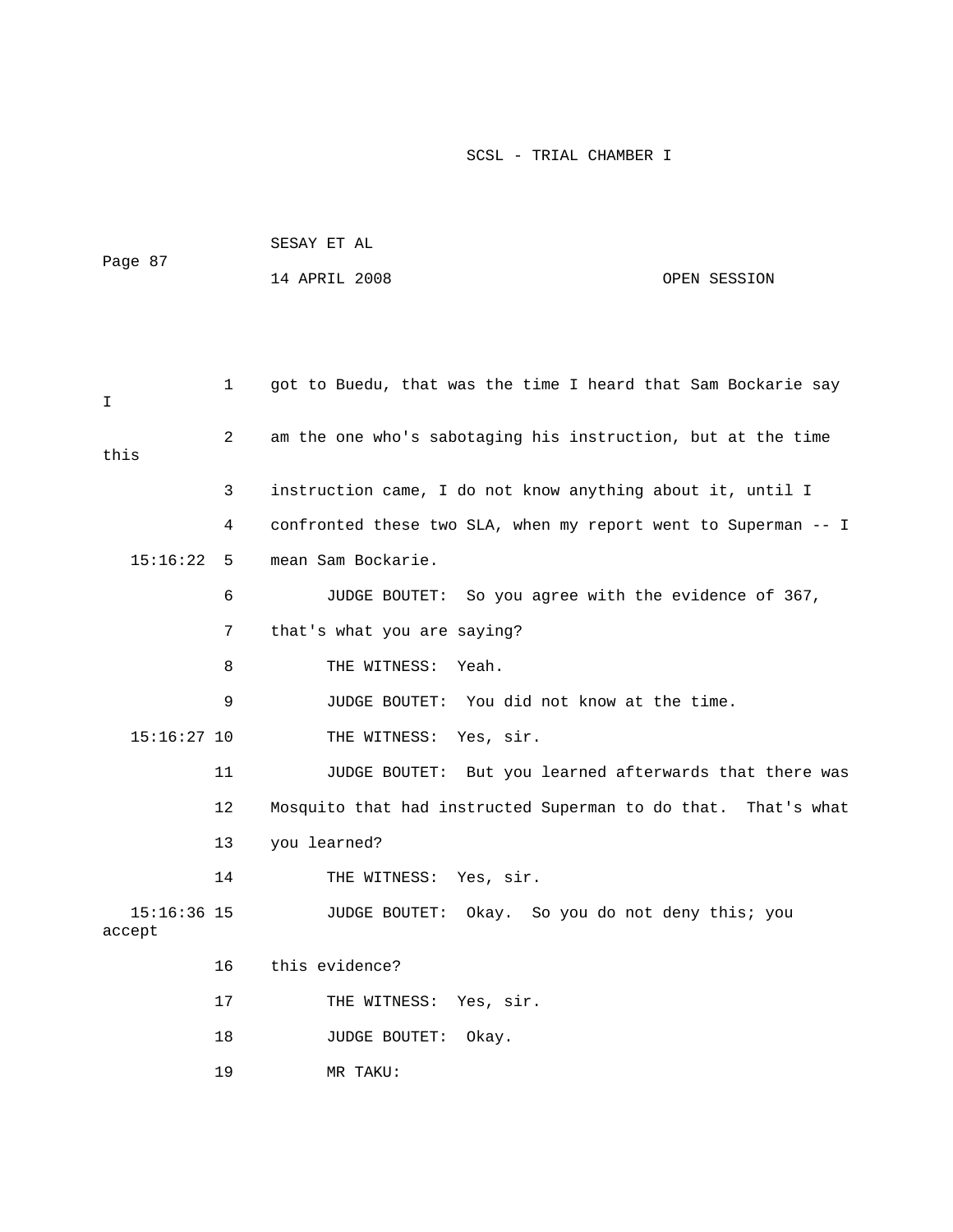15:16:43 20 Q. Now, 371 testified on 21 July 2006, page 63, Your 23 MR TAKU: 21 July 2006. 26 Q. He said that you had SBUs, and stated that you ordered 27 to burn houses, the houses of soldiers in Koidu. Did you have 29 A. No, I do not have SBU who were carrying gun, but I was Honours, 21 lines 26 -- 24 to 26. 22 JUDGE BOUTET: Sorry, what's the date again? 371? 24 JUDGE BOUTET: Yes. 15:16:59 25 MR TAKU: Page 63, Your Honours, lines 24 to 26. them 28 SBUs, Mr Kallon?

SCSL - TRIAL CHAMBER I

| Page 88 | SESAY ET AL   |  |              |
|---------|---------------|--|--------------|
|         | 14 APRIL 2008 |  | OPEN SESSION |

 1 having my own -- I was having children actually. 2 Q. Who's children? 4 member. 15:17:38 5 PRESIDING JUDGE: You have said you did not have SBUs 6 were carrying guns? 7 THE WITNESS: Yes, sir. 3 A. My own born children were among and some were my family who

8 PRESIDING JUDGE: What do you mean by that?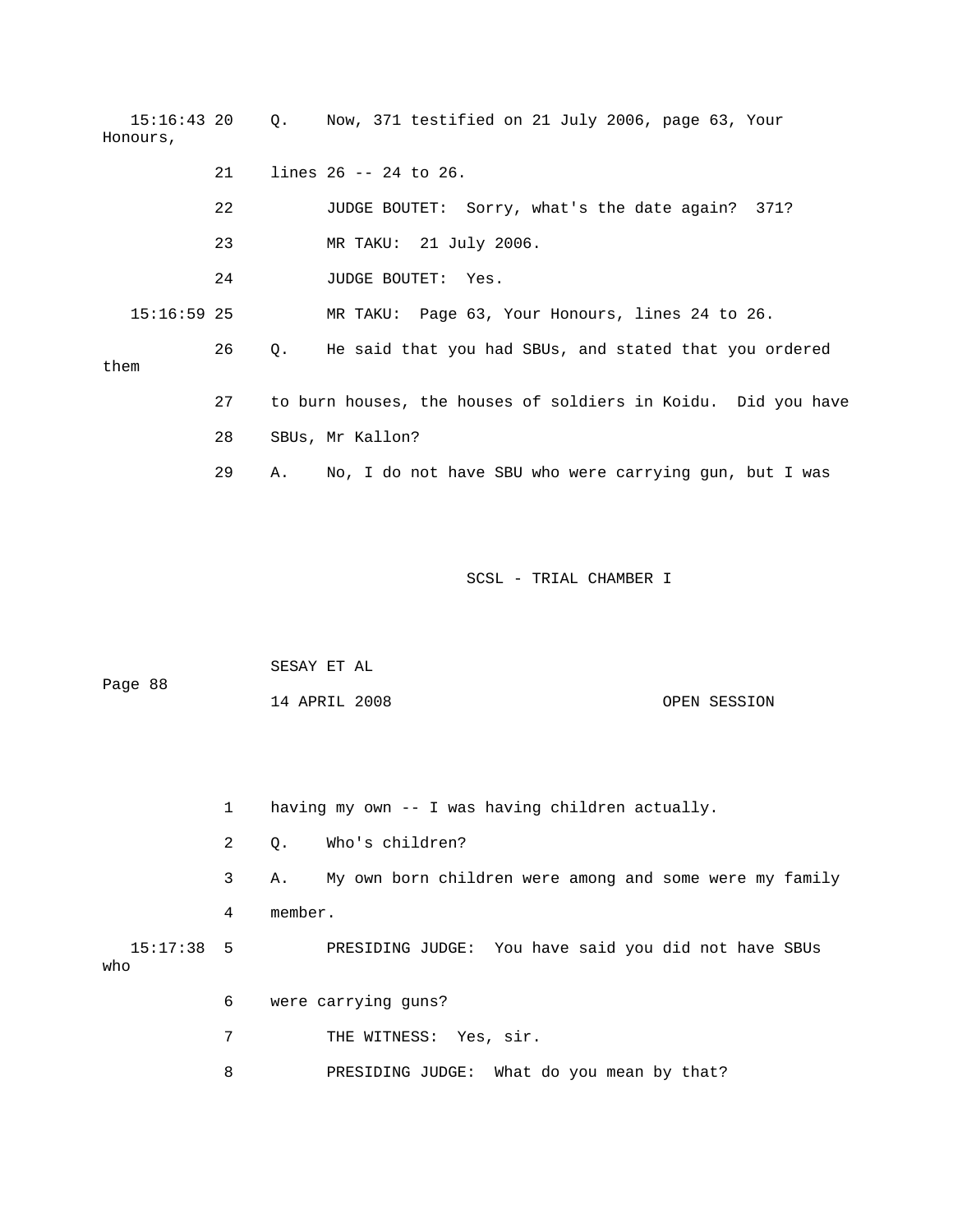9 THE WITNESS: The one the indictment allege, about I having 15:17:50 10 children with me, My Lord. 12 Q. And the children you had with you were who or whom? 14 wife sister son, daughter, they were with me. There were up 16 JUDGE BOUTET: What do you mean they were with you? 17 THE WITNESS: My Lord, while we retreated from home to get 18 to Koidu Town, they were with me until May, when I was reported, 19 before going to Kailahun before I could take them along with 22 Q. Your Lordship wants to know what do you mean by, "they 23 with me." How? 24 A. They stay with me. They were my family members, sir. 15:18:36 25 JUDGE BOUTET: When you were moving for your operations, 27 THE WITNESS: No, sir. That's why I think the commander 28 the ground found me idling. Every day I used to take them missile 11 MR TAKU: 13 A. I was having my own son, my daughter, my sister's son, my to 15:18:06 15 14 children with me. me. 15:18:22 20 So they were with me in Kono. 21 MR TAKU: were 26 were they with you as well? on 29 outskirt of the town for the fear of death or long-range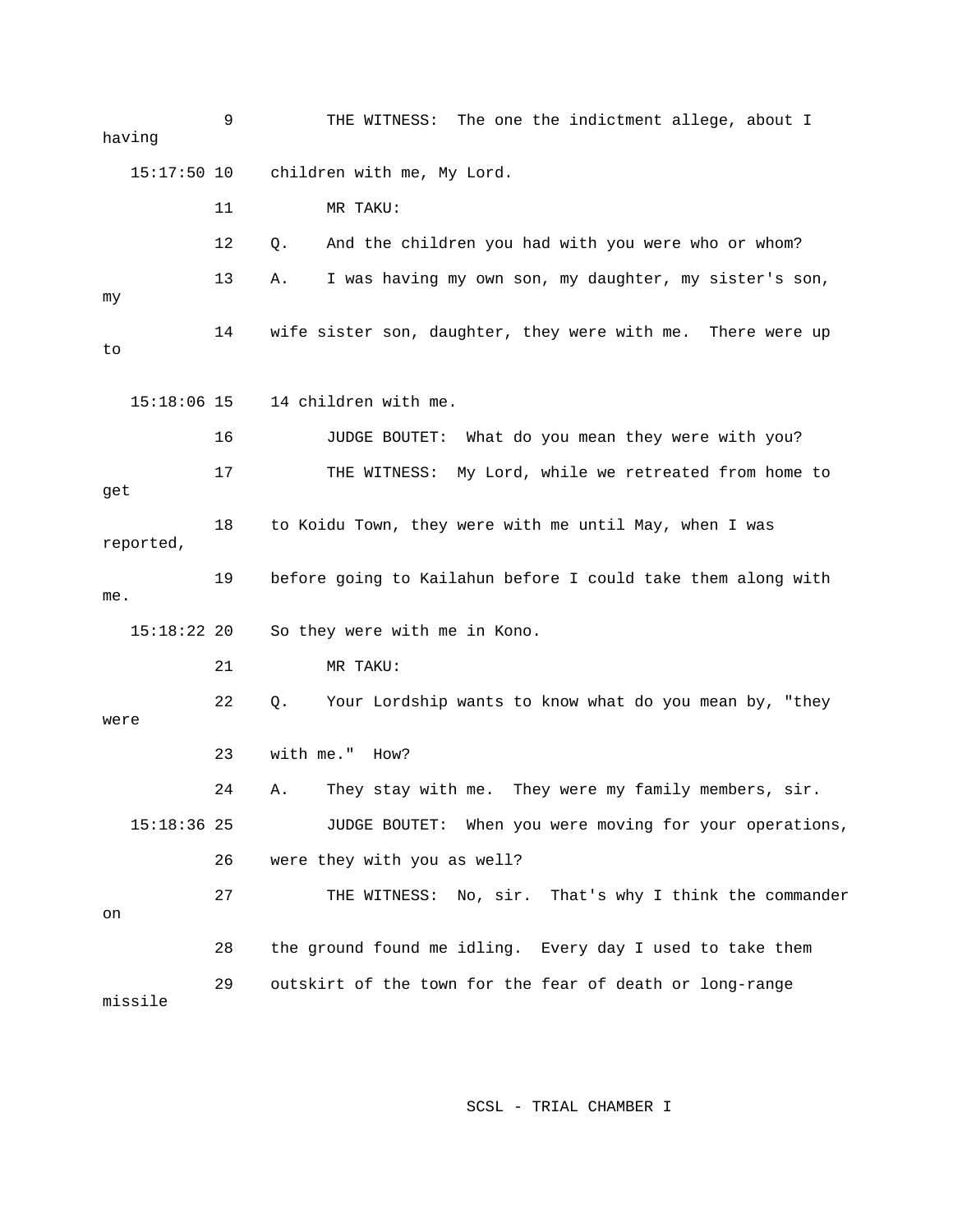```
Page 89
```
SESAY ET AL

14 APRIL 2008 OPEN SESSION

 1 bombing, so I used to be always outside of Koidu Town with 2 in the bush, for safety. 3 PRESIDING JUDGE: Correct me, I may be wrong somewhere: 4 The impression you have been giving, you know, throughout your 15:19:13 5 evidence, is that you had a large family and you were always 6 moving with this family; wherever you delocated you went with the 7 family? 9 PRESIDING JUDGE: I mean, and in the process, you know, 15:19:33 10 whatever activity, you know, that you were involved in, what was 12 A. No. Like, when we get to Koidu Town now, when Superman 13 give me this, say I should join Isaac Mongor to create this 14 obstacle, I used to leave them at Kuiwo where I was staying. 15:20:00 15 Then I go to create the obstacle. So in the morning hour, 17 Bush, like in the bush, they can go and spend the day. So 18 I'm off from my duty, I can go and meet them there; evening them 8 THE WITNESS: Yes, sir. of 11 happening to these? You were moving around with them still? they 16 themselves can go to where I used to guide and go, sort of Zoo when time 19 we come back to town.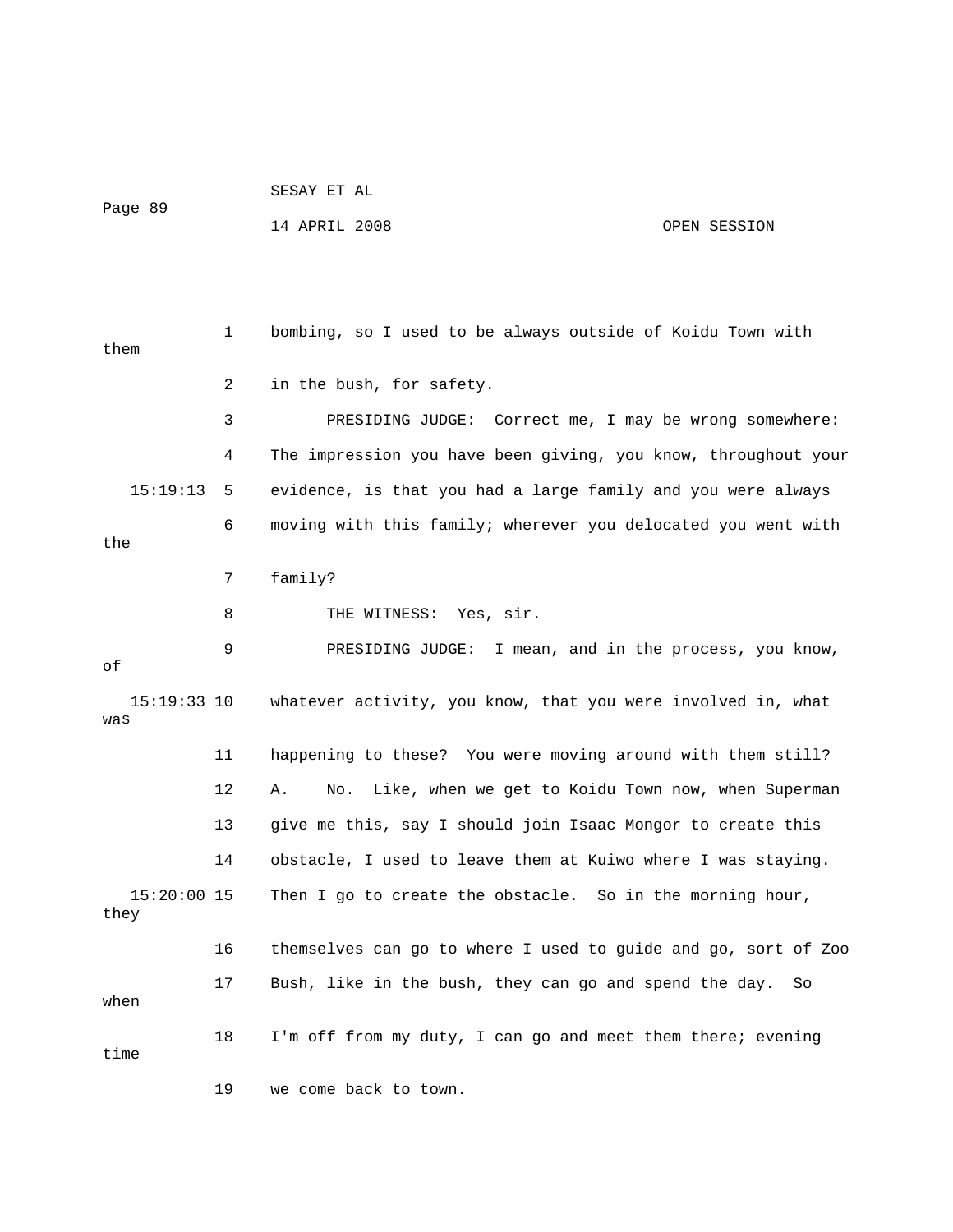| $15:20:16$ 20 |    |    | MR TAKU:                                              |
|---------------|----|----|-------------------------------------------------------|
| explain       | 21 |    | Q. Zoo Bush, what is the meaning of Zoo Bush? Can you |
|               | 22 |    | to Their Lordship about Zoo Bush, please?             |
|               | 23 | Α. | It's a sort of hide-out.                              |
| know.         | 24 |    | PRESIDING JUDGE: It's a hide-out. Their Lordships     |
| $15:20:30$ 25 |    |    | MR TAKU: Thank you, My Lords.                         |
|               | 26 |    | JUDGE BOUTET: We know of Joe.                         |
|               | 27 |    | Bush too.                                             |
|               | 28 |    | PRESIDING JUDGE: Joe Bush, yes.                       |
|               | 29 |    | JUDGE BOUTET: And Zoo Bush.                           |

| Page 90 | SESAY ET AL   |              |
|---------|---------------|--------------|
|         | 14 APRIL 2008 | OPEN SESSION |

|                     | 1 | PRESIDING JUDGE: Zoo Bush and Joe Bush, yes.                   |
|---------------------|---|----------------------------------------------------------------|
|                     | 2 | MR TAKU:                                                       |
| 45                  | 3 | Now, Mr Kallon, TF-041 testified on 11 July 2006, page<br>О.   |
| and                 | 4 | to 46. He said he saw some persons burning houses at Koidu,    |
| 15:21:00<br>anybody |   | 5 they told him that you were the one who has said that if     |
|                     | 6 | burn down houses was going to be promoted, and that he came to |
| and                 | 7 | confront you that, to tell you that the bombs were dropping    |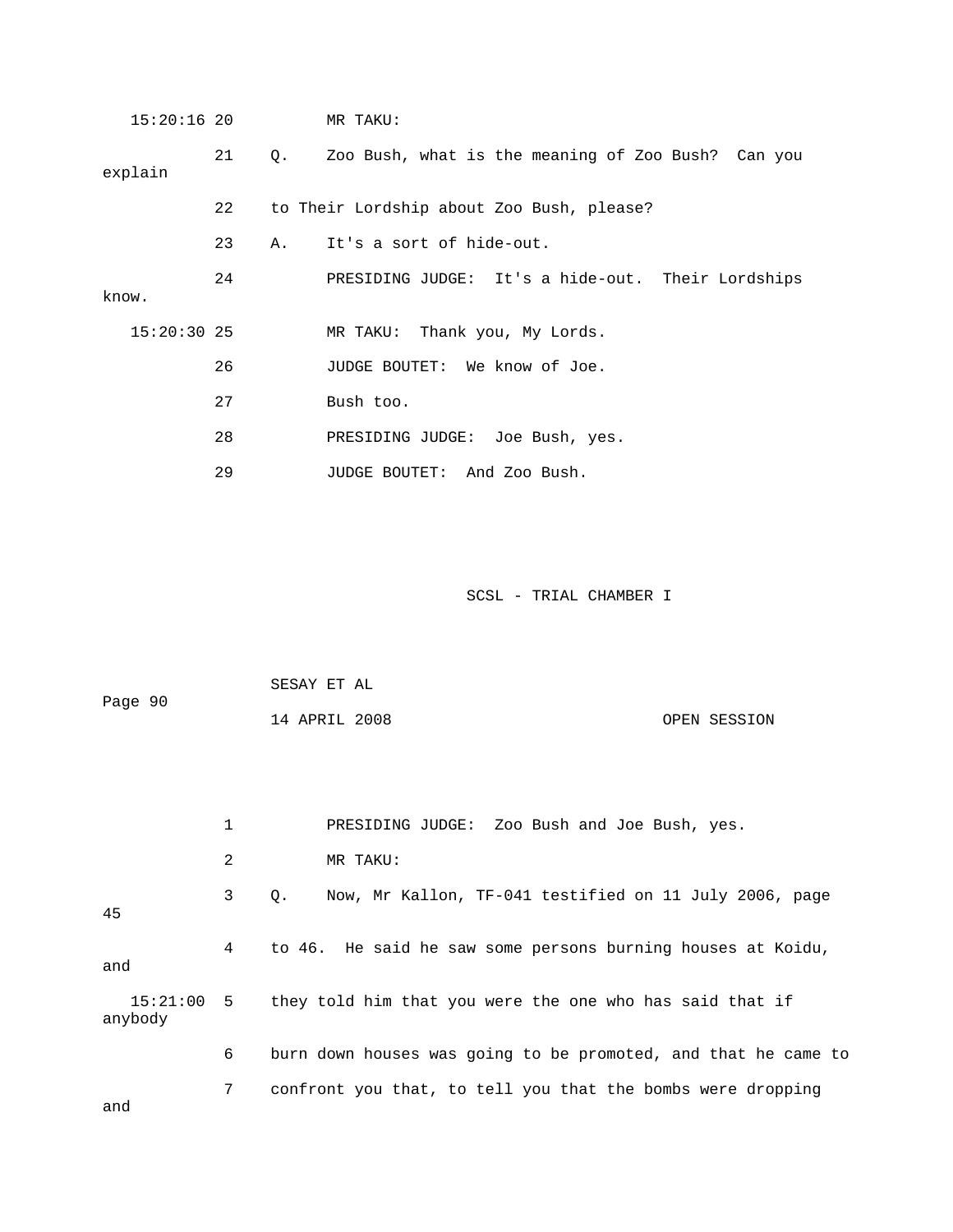8 the houses were being burned. You told him that. But how, bombs 9 are dropping, why are you talking all about the houses were 15:21:21 10 burning; did that happen? 11 A. No. No, sir. At that time, myself, I was major. If I was 12 having way to promote, I would promote myself. So no, sir. 13 say lie. 14 Q. Now, let's move quickly to -- now, can you tell Their p 15:21:48 15 Lordships about -- let's explain some things. His Lordshi 17 earlier about civilians in Koidu, that there were civilians in 19 A. Yeah, we retreated with civilian in Koidu. 15:22:11 20 Q. Where did these civilians come from, please? 21 A. My Lord, like, from -- for my own part of civilian I home. 23 Because of my affiliation with them, they themself were scared 24 not to remain behind so that they would not be harmed by 15:22:33 25 Kamajors. So I can conclude that almost all the other, as you 27 the RUF who come will rejoin some of their family, so they all 28 retreated together. 29 Q. Now, you said that you brought your family from home; He asked 16 a question about something I'd like you to clarify. You talked 18 Koidu; do you remember, last week? 22 brought, as I told you, they were my family member from my 26 know, SLA were in town before. They have their own family, and home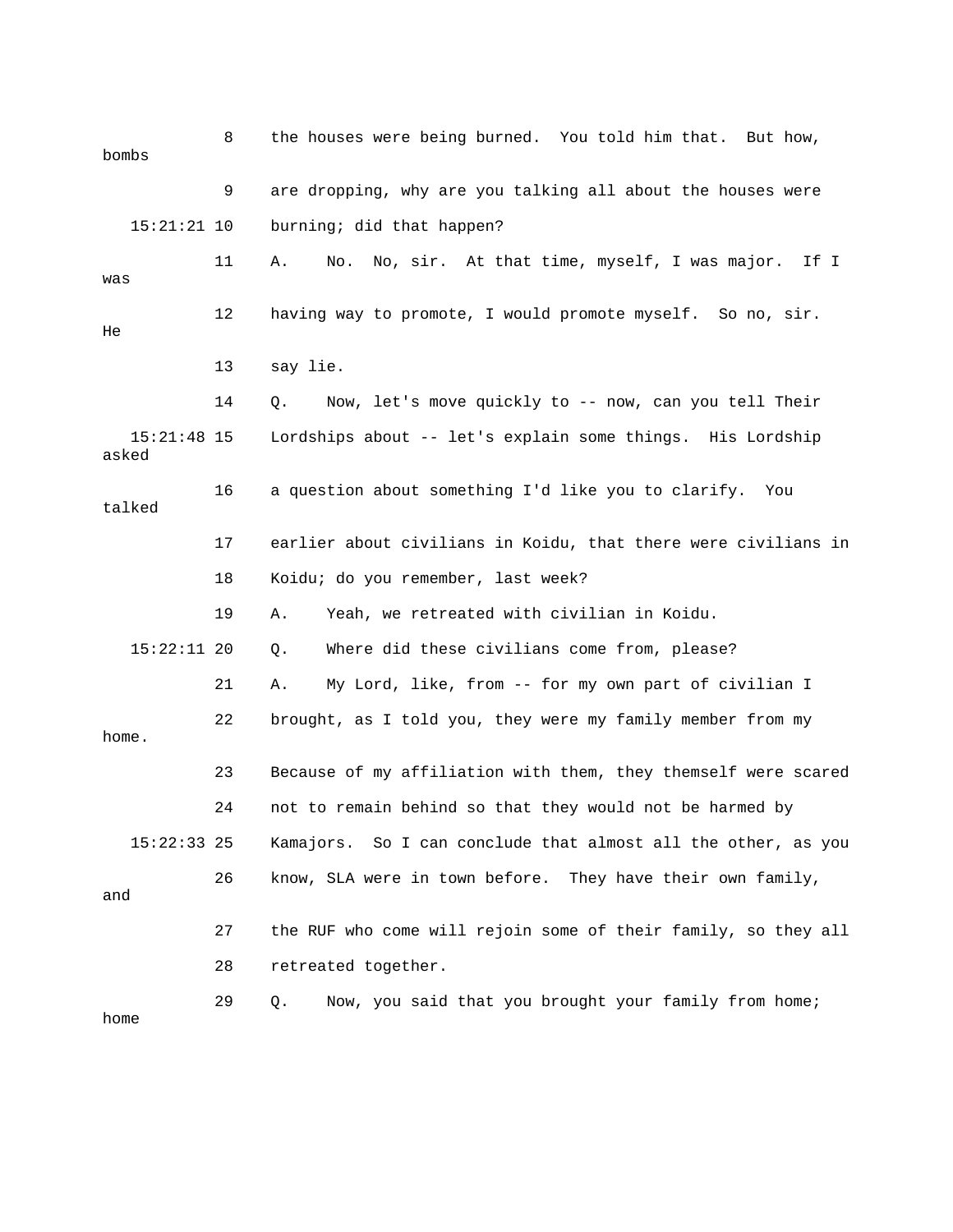| Page 91                 |    | SESAY ET AL                                                      |                         |
|-------------------------|----|------------------------------------------------------------------|-------------------------|
|                         |    | 14 APRIL 2008                                                    | OPEN SESSION            |
|                         |    |                                                                  |                         |
|                         |    |                                                                  |                         |
|                         | 1  | from where, please?                                              |                         |
|                         | 2  | From Bo; Bo is my home, sir.<br>Α.                               |                         |
| let                     | 3  | Why did you think that your affiliation with them would<br>Q.    |                         |
|                         | 4  | the Kamajors harm them, if they remained in Bo?                  |                         |
| 15:23:13<br>on          | 5  | The very day the Kamajors attack us Bo, on 15 February,<br>Α.    |                         |
|                         | 6  | the 16th, when we get back to Bo, that very day Mr Sesay got     |                         |
|                         | 7  | wounded.<br>We met lot of, lot of civilians in police cells that |                         |
|                         | 8  | they say Kamajor blame them to be collaborator and they were     |                         |
| alive,                  | 9  | killing some of them by hanging tyre on them, burning them       |                         |
| $15:23:40$ 10<br>before |    | so it was a blessing in disguise. I took my family along         |                         |
|                         | 11 | ever they could come and meet them.                              |                         |
|                         | 12 | Now, on 17 July 2006, at page 31, Your Honours, TF-041<br>Q.     |                         |
|                         | 13 | testified that there was a mining commander present in Kono.     |                         |
|                         | 14 | That during this time -- during this time, by that it was a      |                         |
| $15:24:24$ 15<br>the    |    | separate and distinct unit, and that they took no orders from    |                         |
|                         | 16 | That the mining commander made his request<br>mining commander.  |                         |
|                         | 17 | through Superman, through Superman, and, of course, witness      |                         |
|                         | 18 | recalled frictions between Superman and you, which led to you    |                         |
|                         | 19 | being recalled by Mosquito to Buedu.                             | Now, was there a mining |
| $15:24:54$ 20           |    | commander in Kono, that you know of?                             |                         |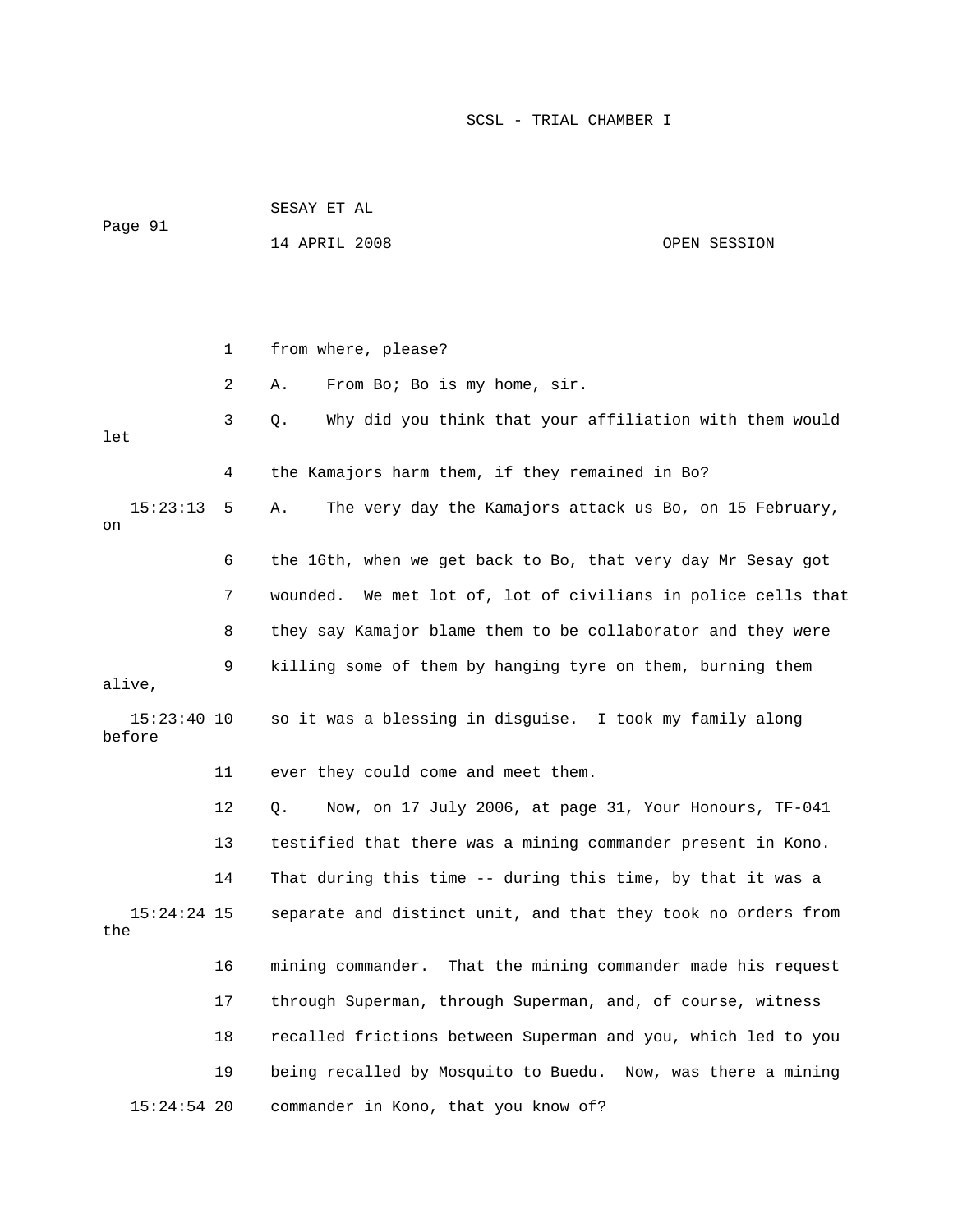21 A. Yes, My Lord. Two of that kind don't testify before this 22 Court. I knew them. TF-367 was one, the first mining commander. 24 PRESIDING JUDGE: You said 36 -- what? 15:25:28 25 THE WITNESS: 367, My Lord, and 366. But, My Lord, they 28 were in charge of that before 367 were sent by Sam Bockarie. 23 Then TF-366 also were mining commander. But before TF-366 - before 26 367 come as mining commander, there were a man in charge try to 27 mobilise that, called Major Mohamed. He and Michael Kumba, 29 MR TAKU:

| Page 92 | SESAY ET AL   |              |
|---------|---------------|--------------|
|         | 14 APRIL 2008 | OPEN SESSION |

| $\mathbf{1}$ | Was there -- was mining carried out in Kono?<br>О.             |
|--------------|----------------------------------------------------------------|
| 2            | At the particular point in time we retreated, newly no.<br>Α.  |
| 3            | But after ECOMOG remove us from Koidu Town to Superman Ground, |
| 4            | yes, they organise what they call mining.                      |
|              | $15:26:18$ 5 Q. Who organised it?                              |
| 6            | That time now it was 367, Prosecution witness 367.<br>Α.       |
| 7            | Who ordered this mining?<br>$\circ$ .                          |
| 8            | This mining were ordered directly in my own presence by<br>Α.  |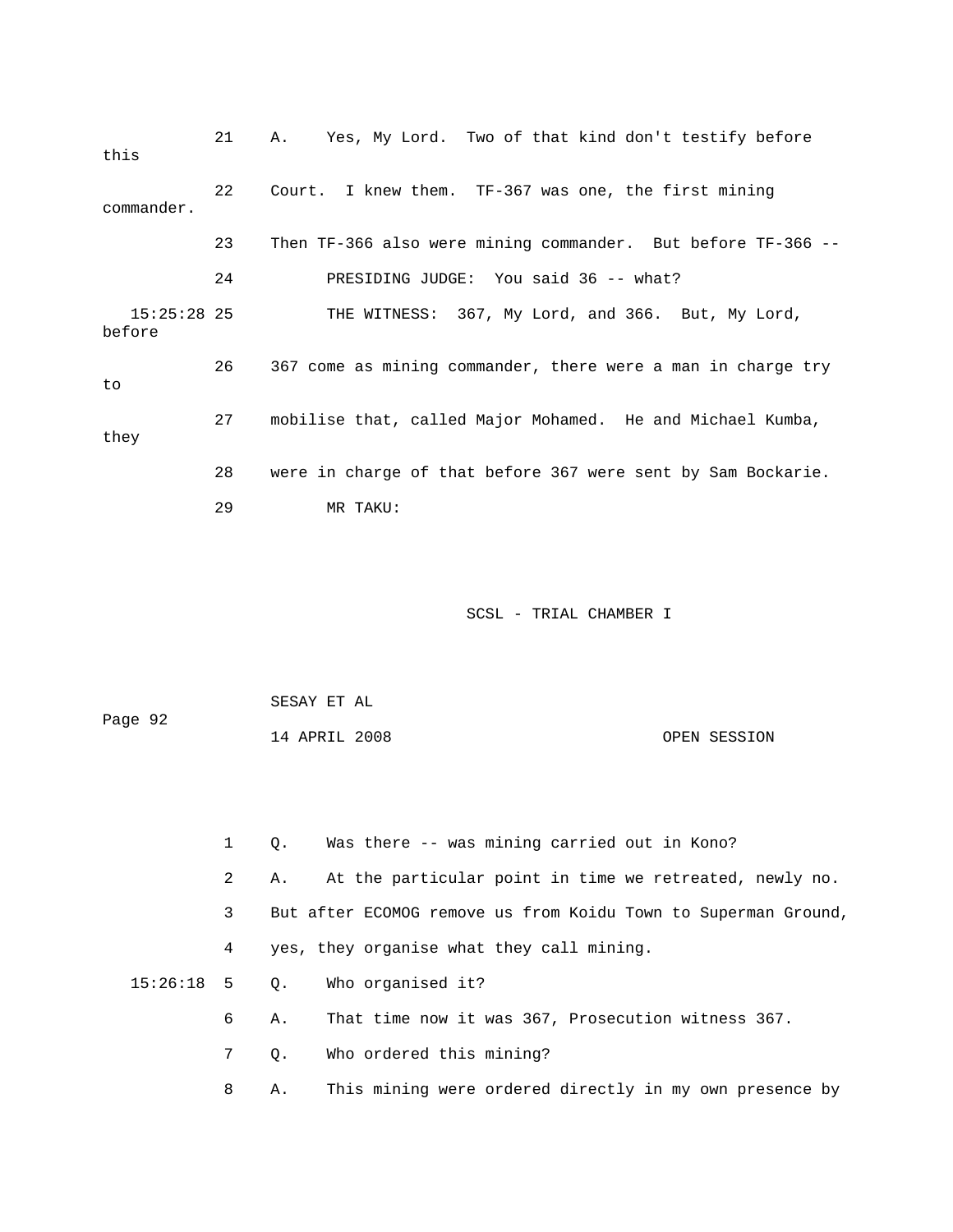| his                      | 9  | Superman because earlier, before that time of the retreat to   |
|--------------------------|----|----------------------------------------------------------------|
| $15:26:41$ 10<br>hand    |    | Superman Ground, he make a written order to all commander to   |
|                          | 11 | over civilian for the commencement of mining on 30 March 1998. |
|                          | 12 | Is that the written order you tendered here last week?<br>Q.   |
|                          | 13 | Yes, My Lord.<br>Α.                                            |
| out                      | 14 | Exhibit number -- one minute, Your Honour. Let me find<br>Q.   |
| $15:27:12$ 15            |    | the exhibit number from my --                                  |
| asked                    | 16 | THE INTERPRETER: Your Honours, would the witness be            |
|                          | 17 | to go a little bit slow, so as to enable the interpreter to    |
|                          | 18 | interpret faithfully in Krio.                                  |
| about                    | 19 | MR TAKU: Well, we wouldn't stop to answer questions            |
| $15:27:29$ 20            |    | the context last week, let's just rush and move forward.       |
| slowly,                  | 21 | PRESIDING JUDGE: Can you inform your witness to go             |
|                          | 22 | so that he can properly -- so that he can be interpreted       |
|                          | 23 | properly?                                                      |
|                          | 24 | MR TAKU:<br>Yes.                                               |
| $15:27:37$ 25<br>message |    | PRESIDING JUDGE: You heard what -- you heard the               |
|                          | 26 | from the translation cabin.                                    |
|                          | 27 | MR TAKU:                                                       |
|                          | 28 | Now, can you repeat the answer and go slowly please,<br>Q.     |
|                          | 29 | because there are lots of -- it's important so --              |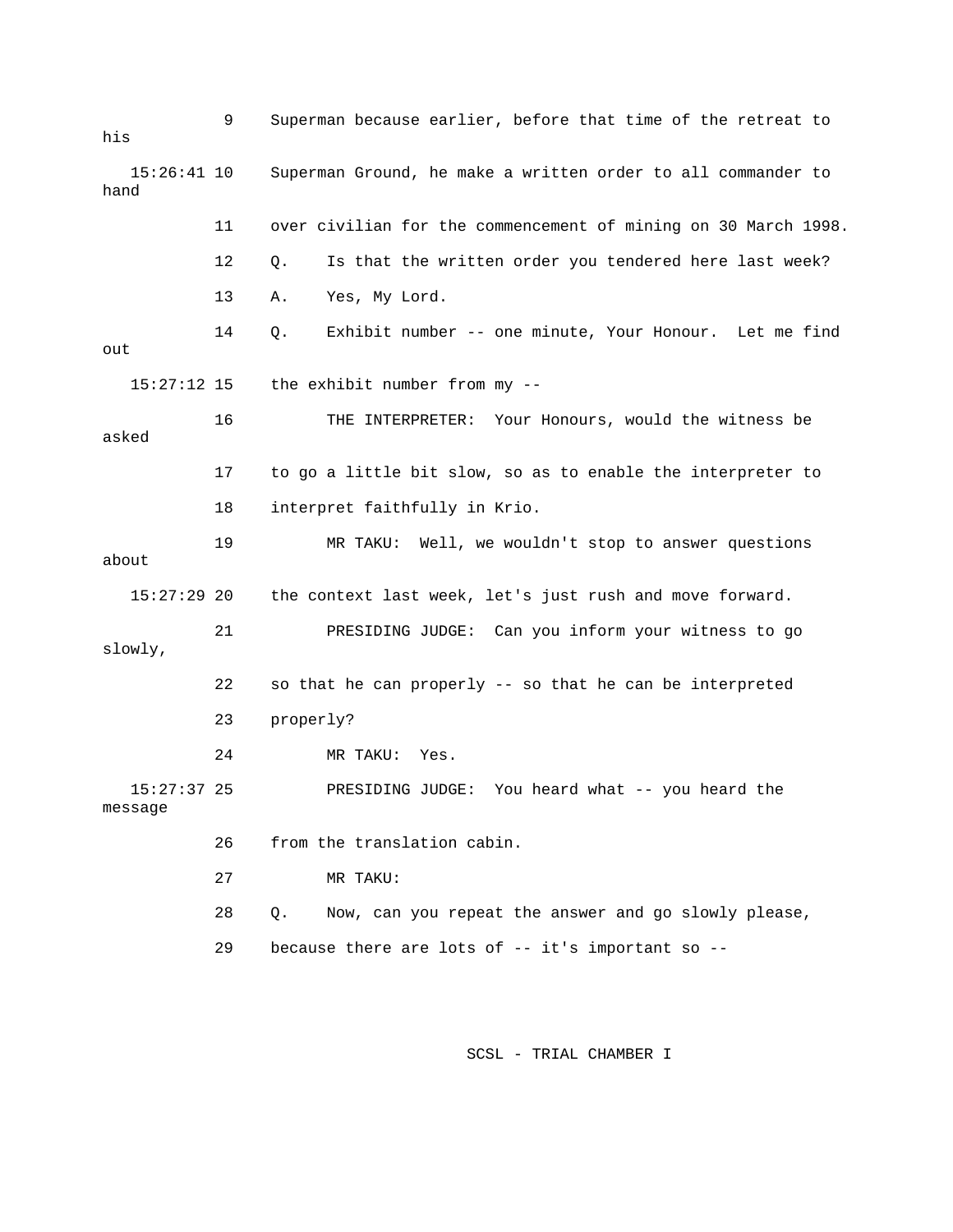| Page 93                  |    | SESAY ET AL                                                   |              |  |
|--------------------------|----|---------------------------------------------------------------|--------------|--|
|                          |    | 14 APRIL 2008                                                 | OPEN SESSION |  |
|                          |    |                                                               |              |  |
|                          |    |                                                               |              |  |
|                          | 1  | Yes, My Lord, I said I knew about mining.<br>Α.               |              |  |
|                          | 2  | Yes.<br>Q.                                                    |              |  |
| Town,                    | 3  | And the instruction to organise this mining in Koidu<br>Α.    |              |  |
| all                      | 4  | it came from Superman, that he made a written instruction to  |              |  |
| 15:28:04<br>commencement | 5  | commander to hand over all civilians to G5 for the            |              |  |
| from                     | 6  | of mining on 30 March 1998, but TF-367, he came from Buedu,   |              |  |
| engine                   | 7  | Sam Bockarie, he came with fuel, bailing machine, petrol,     |              |  |
| reported                 | 8  | oil, food that he came as overall mining commander.<br>He     |              |  |
| Konewa                   | 9  | to Superman. That was the time Superman send him to Major     |              |  |
| $15:28:47$ 10            |    | Ground. He -- when he went there he create the name as Mining |              |  |
|                          | 11 | Zoo-Bush, where this radio operator was they called Sundiata  |              |  |
|                          | 12 | Keita and he was deployed with 360 in that radio station, My  |              |  |
|                          | 13 | Lord.                                                         |              |  |
|                          | 14 | PRESIDING JUDGE: Did I hear you say that Superman             |              |  |
| $15:29:10$ 15<br>G5?     |    | instructed all commanders to hand over all civilians to the   |              |  |
|                          | 16 | THE WITNESS: Yes, My Lord.                                    |              |  |
|                          | 17 | PRESIDING JUDGE: For purposes of conducting mining            |              |  |
|                          | 18 | operations?                                                   |              |  |
|                          | 19 | THE WITNESS: Yes, My Lord, on 30 March 1998, sir.             |              |  |
| $15:29:28$ 20            |    | MR TAKU: And that it was a written instruction, that's        |              |  |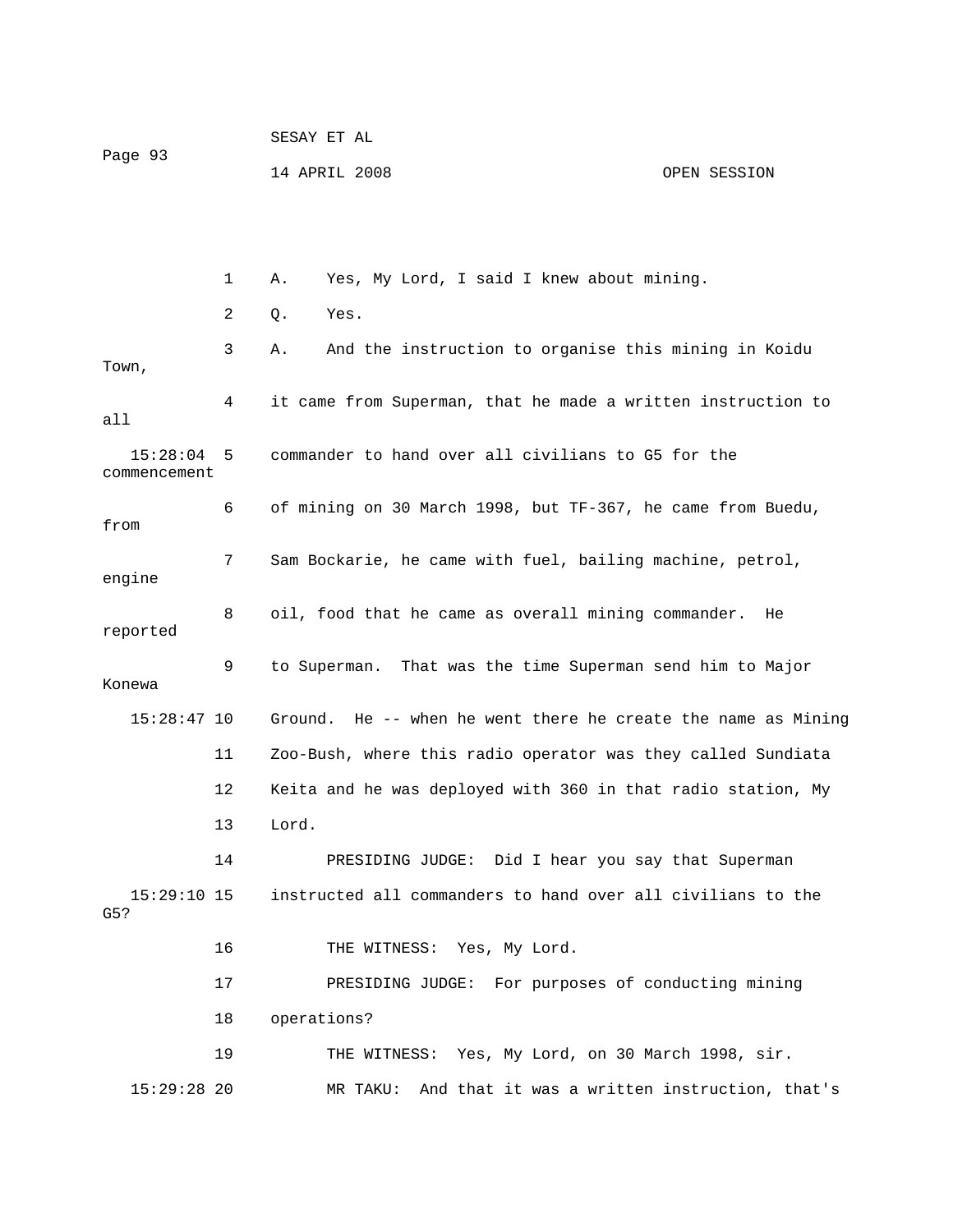21 exhibit 341, Your Honours, that you admitted.

 22 PRESIDING JUDGE: And where were these civilians from? 23 THE WITNESS: And these were the civilians who retreated 24 with all combatants. I cannot really say now whether they family member or not, sir, but some I'm sure, like my own. 28 Q. You told Your Lordships that you refused to hand over were  $15:29:50$  25 26 MR TAKU: Of course, we did not mean to refuse, Your 27 Honour. your 29 family members last week, and you told Superman so, so --

SCSL - TRIAL CHAMBER I

 SESAY ET AL Page 94 14 APRIL 2008 OPEN SESSION

2 MR TAKU: No, I am only just reminding -- 3 PRESIDING JUDGE: There should be no comments on the 6 PRESIDING JUDGE: Yes. 7 MR TAKU: 8 Q. Now, TF1-041 testified on 11 July 2006, at page 29, 9 to 29, Your Honours, he said, "It was not Morris Kallon's job 1 PRESIDING JUDGE: No comments. 4 evidence you are leading Mr Taku, please. 15:30:15 5 MR TAKU: I am sorry, Your Honours. lines 1 to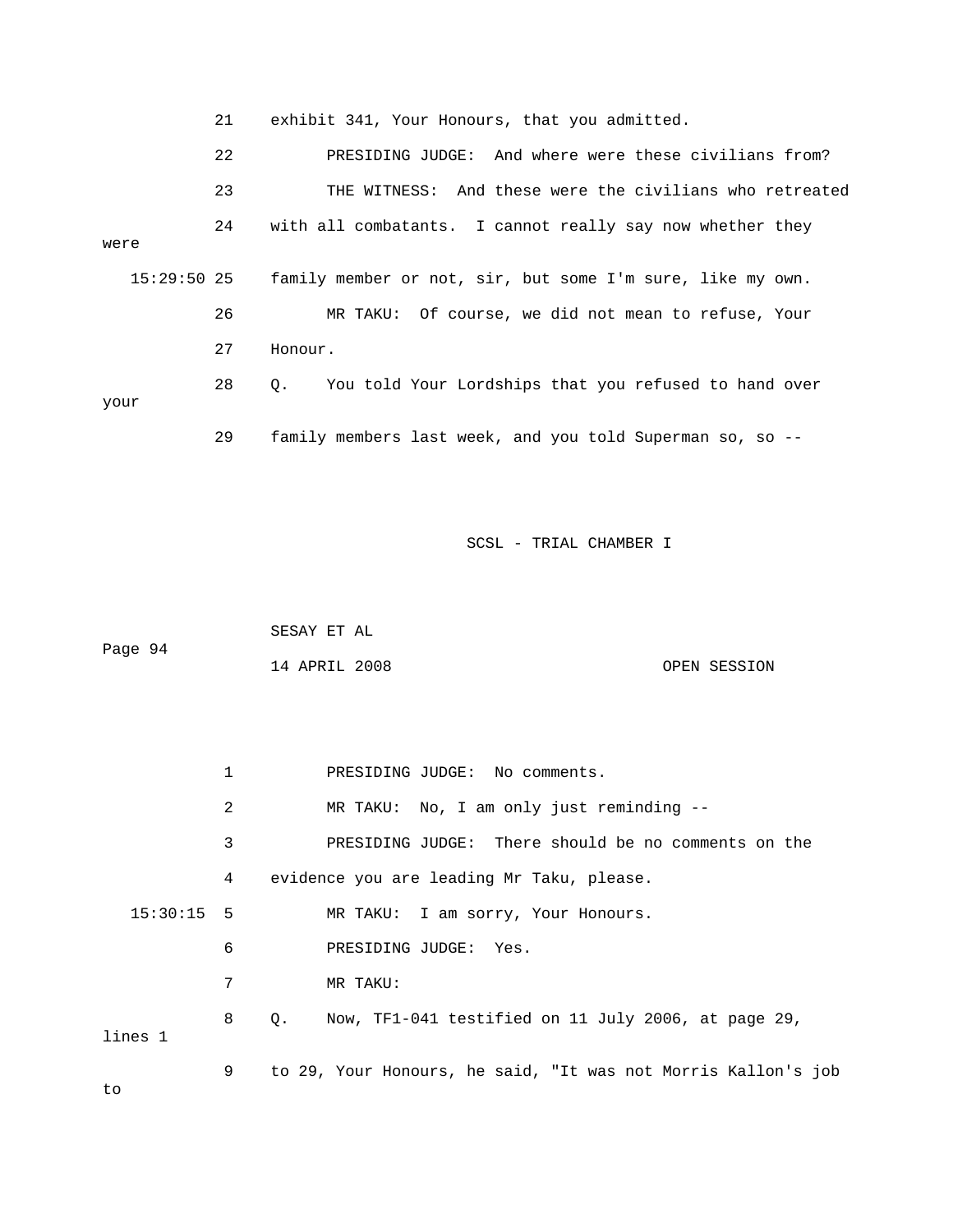15:30:31 10 take people, to bring them to the mine and in fact he did not 11 take truck loads of people to the mine in Kono. I did not see 12 him doing this, let me not tell lies." You heard that evidence? 14 Q. TF-041, testifying on 11 July 2006, at page 29 lines 1 17 MR TAKU: Page 29, Your Honours. "It was not Morris 18 Kallon's job to take people, to bring them to the mine and in 19 fact he did not take truck loads of people to mine in Kono. I 21 JUDGE THOMPSON: Is that in issue? 22 PRESIDING JUDGE: Who is -- yes, is that in issue? 26 PRESIDING JUDGE: Answer the question. 28 MR TAKU: Well -- 29 JUDGE THOMPSON: Is it in issue? Remember, the issue is 13 A. From? to 15:30:53 15 29. 16 JUDGE BOUTET: Page 29? 15:31:10 20 did not see him doing this. Let me not tell lies." 23 JUDGE THOMPSON: Is that in issue. 24 PRESIDING JUDGE: Who is this, this is TF what, you say? 15:31:19 25 MR TAKU: 041. 27 JUDGE THOMPSON: Is it in issue? to

SCSL - TRIAL CHAMBER I

 SESAY ET AL Page 95 14 APRIL 2008 OPEN SESSION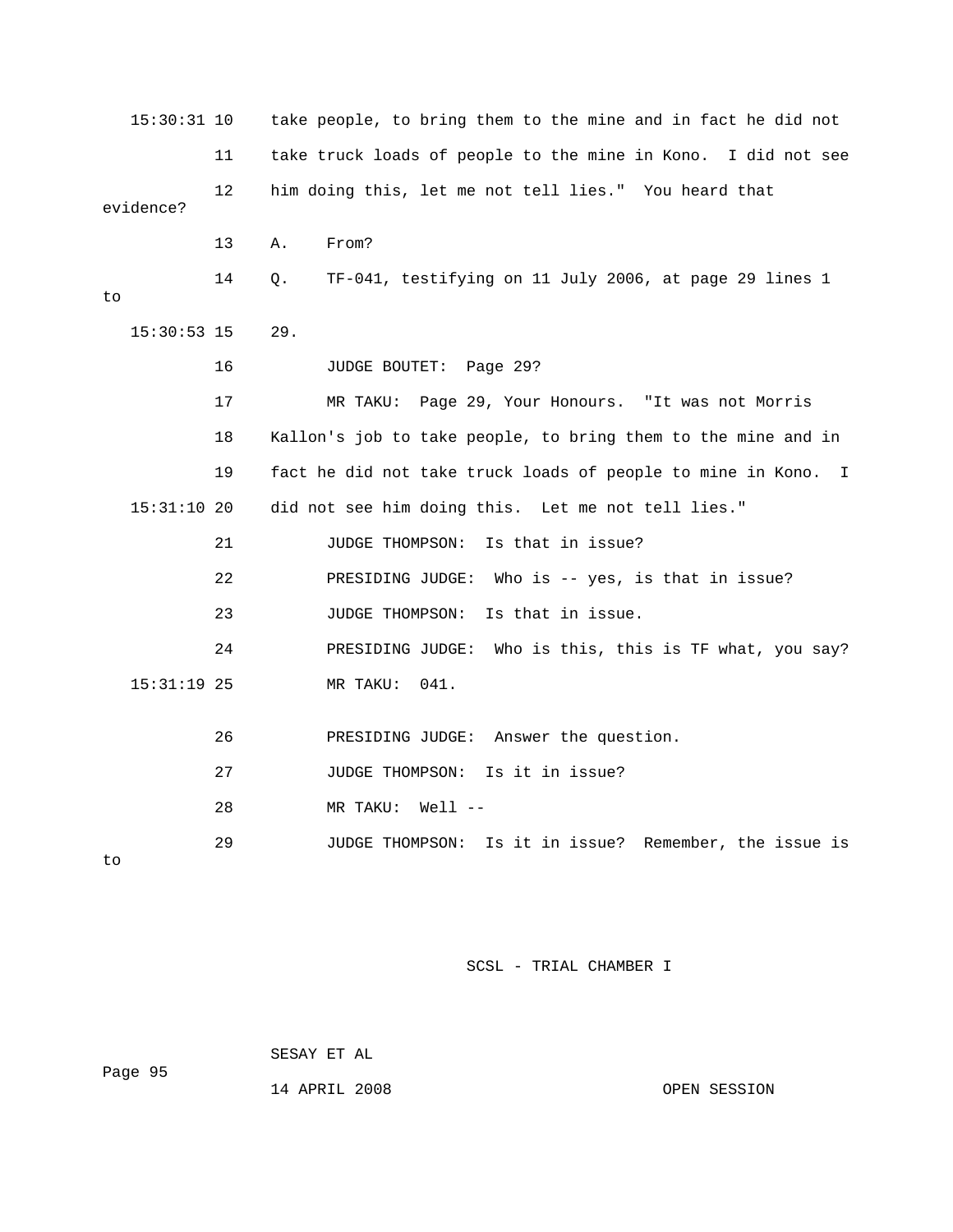1 determine controversies between the parties.

e on. Thank 2 MR TAKU: Okay, Your Honours, let me mov 3 JUDGE THOMPSON: That's fundamental. 4 PRESIDING JUDGE: The Prosecution witness is giving 5 evidence that -- what do you want me to say -- that exonerates, 6 you know, your client and you are revisiting it? What do you 7 want him to say? 8 MR TAKU: 9 Q. Well, Mr Kallon, let me just concentrate on you, not -- 11 rhythm of your examination-in-chief, it's just that sometimes 12 I -- I know you'd be -- you've prepared this with such 13 thoroughness, and the methodology seems quite refinned. It's 14 just that when you put it in this way, in this elaborate 15:32:37 15 it sounds very much like a kind of commentary on the evidence, 16 whereas we're looking for the actual factual aspects of the 17 controversies between the parties. In other words, what you 18 rebutting. That's my own perception of it, but, with that 19 comment, I'll restrain myself. 15:33:02 20 MR TAKU: Thank you, Your Honours. 21 Q. Mr Kallon, did you at any time lead or transport people 23 by Mosquito? Did you -- order by Superman -- did you? you.  $15:31:42$  15:32:15 10 JUDGE THOMPSON: And counsel, I did not mean to disturb the sense, are or 22 order any person to go to the mines to participate in this mining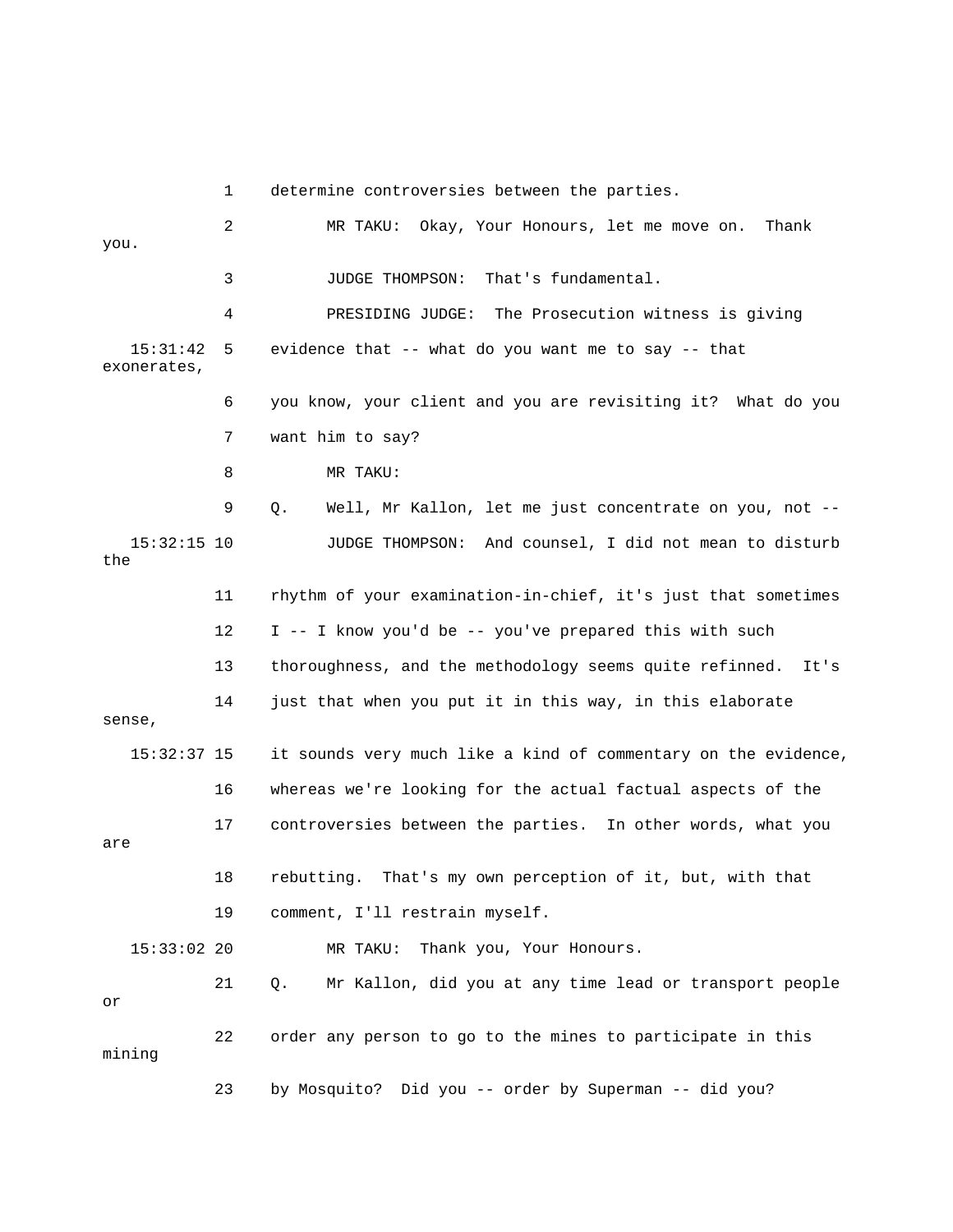|             |    |    | 24 A. No, no, sir.                                           |
|-------------|----|----|--------------------------------------------------------------|
| 15:33:20 25 |    | О. | I mean, where, by people, I mean civilians?                  |
| them        | 26 | Α. | No, sir, even soldier I do not send or I do not carry        |
|             | 27 |    | to do mining, My Lords.                                      |
| lines       | 28 | О. | Now, TF1-367 testifying on 22 June 2006, at page 51,         |
| that        | 29 |    | 1 -- lines 16 to 21, he said that -- he's testified and said |

 SESAY ET AL Page 96 14 APRIL 2008 OPEN SESSION

| mining.       | 1              | Mr Kallon had a house in Kono where his boys were doing        |
|---------------|----------------|----------------------------------------------------------------|
| were          | $\overline{2}$ | Mr Kallon, did you have a house in Kono in which your boys     |
|               | 3              | doing mining?                                                  |
|               | 4              | No, but I was having house in Kono, but I was not having<br>Α. |
| 15:34:23      | 5              | boys staying there mining, doing mining for me, no.            |
|               | 6              | Well, just a minute, Your Honours. Doing some editing,<br>О.   |
| Mr            | 7              | Your Honours, to concentrate on him not on the general. Now,   |
| another       | 8              | Kallon, did you know, just before I move to another area,      |
| did           | 9              | location, this individual they call Savage? While in Kono,     |
| $15:35:29$ 10 |                | you know him?                                                  |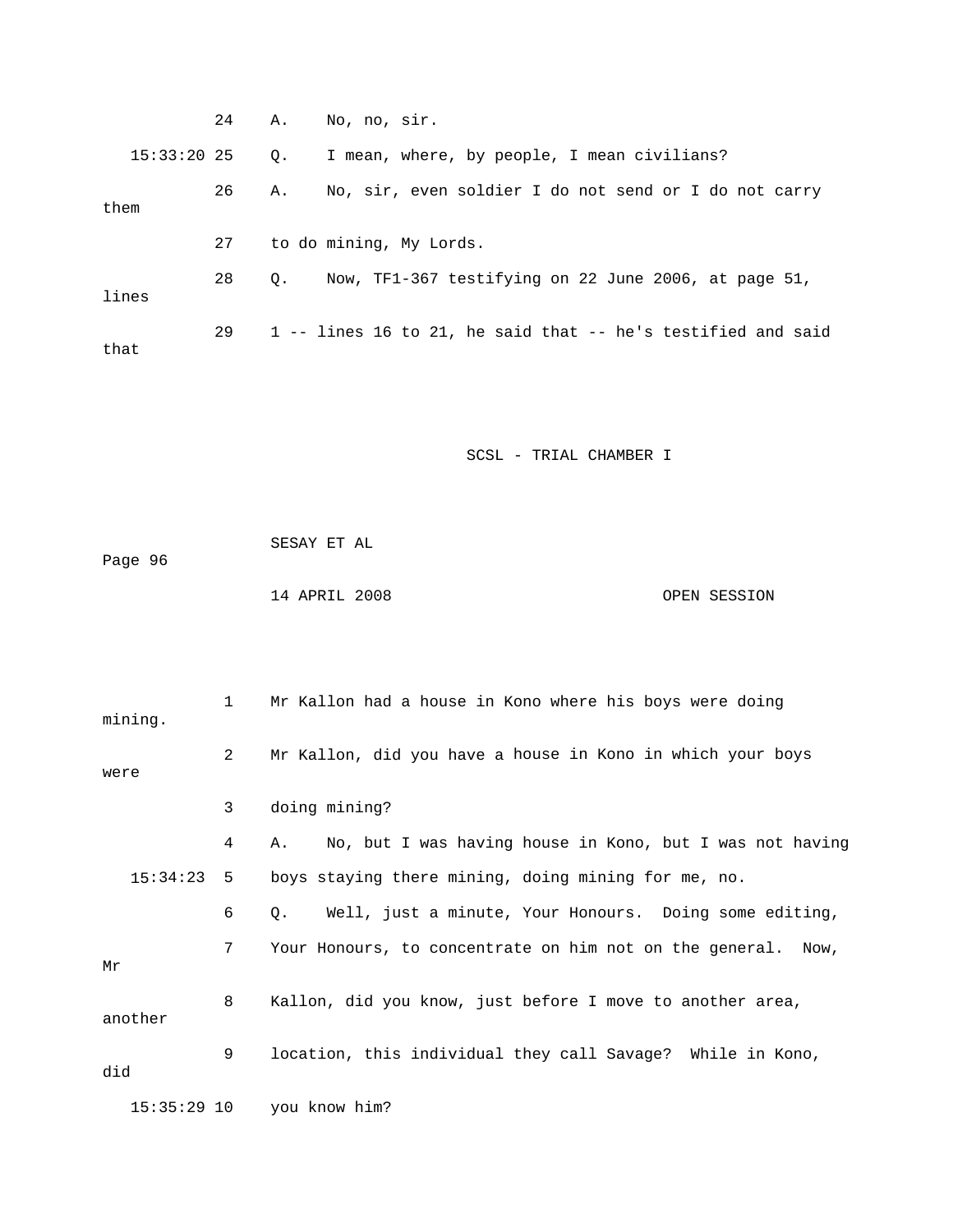|               | 11 | Α. | While in Kono I heard the name, but I don't know him         |
|---------------|----|----|--------------------------------------------------------------|
|               | 12 |    | facially, in person. I don't know him in person, but I heard |
|               | 13 |    | that he hailed from Kono; he's a son of Kono soil.           |
|               | 14 | Q. | What about Staff Alhaji?                                     |
| $15:35:50$ 15 |    | Α. | Staff Alhaji, him, I know him.                               |
|               | 16 | Q. | You know him where?                                          |
|               | 17 | Α. | I know him in late -- in early 1999.                         |
|               | 18 | Q. | Where?                                                       |
|               | 19 | Α. | In Kono, on to Makeni, and after the peace -- after 2002     |
| $15:36:11$ 20 |    |    | election, I saw him in the army, at Wilberforce Barracks.    |
|               | 21 | Q. | So he had integrated the army in Wilberforce Barracks?       |
|               | 22 | Α. | Yeah, he's deployed at Wilberforce.                          |
|               | 23 | Q. | Now, Mr Kallon, have a look at Exhibit 217, that's the       |
|               | 24 |    | Court Exhibit 217?                                           |
| $15:37:08$ 25 |    |    | PRESIDING JUDGE: Yes, Mr Wagona?                             |
|               | 26 |    | MR WAGONA: My Lords, I would object to the use of this       |
|               | 27 |    | exhibit in these proceedings.                                |
|               | 28 |    | PRESIDING JUDGE: Mr -- Mr Taku?                              |
|               | 29 |    | MR TAKU:<br>Your Honours.                                    |

 SESAY ET AL Page 97

14 APRIL 2008 OPEN SESSION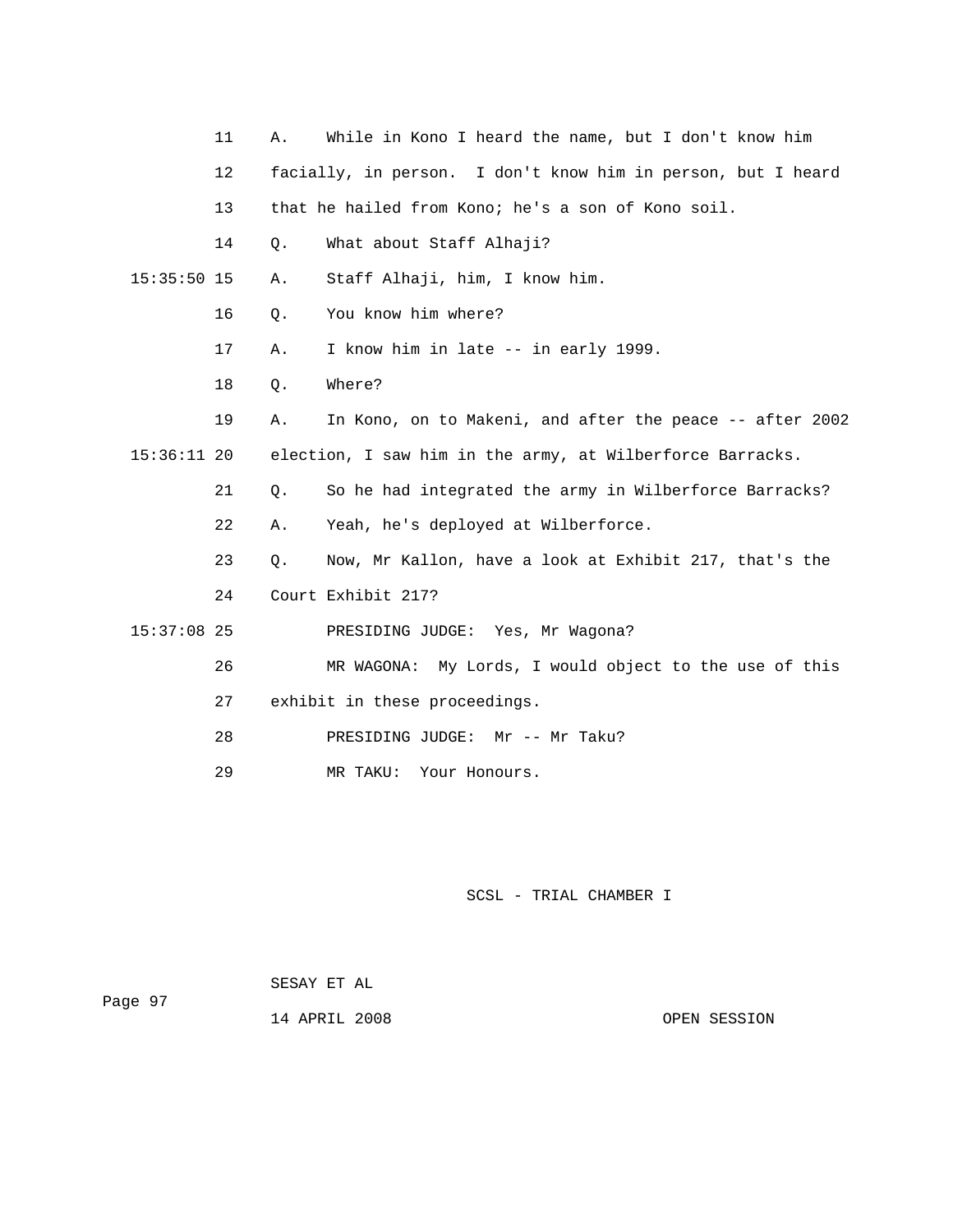1 PRESIDING JUDGE: Is this a Court exhibit already or -- 2 MR TAKU: Well, I met it in the proceedings, and I 3 it's a Court exhibit because I see the Registry number there, 15:37:49 5 PRESIDING JUDGE: Well, I want to know if that is Court 6 exhibit. 7 MR TAKU: Yes, Your Honour. 8 PRESIDING JUDGE: Because if it isn't a Court exhibit 9 already, then we may have cause to look into the objection that 15:38:03 10 is being raised by Mr Wagona. Yes, Mr Wagona. 12 PRESIDING JUDGE: It is an exhibit. 13 MR WAGONA: It was used only for the voir dire, for the 14 trial within a trial. 15:38:20 15 PRESIDING JUDGE: What is wrong with that? Why do you 16 to exclude the voir dire from the trial itself? Is the voir 17 dire, are you saying that the voir dire is not part of the 19 PRESIDING JUDGE: I am saying not the main trial, is the only 22 for the purpose of the voir dire. 23 PRESIDING JUDGE: Was it admitted only for purposes of the 15:38:49 25 MR WAGONA: That was my understanding because each time presume 4 Your Honours, and the -- 11 MR WAGONA: My Lord, it is an exhibit. want trial? 18 MR WAGONA: It's not part of the main trial. 15:38:35 20 voir dire not part of the trial? 21 MR WAGONA: It was, My Lord, and this exhibit was used 24 voir dire; is that what is on the record?

an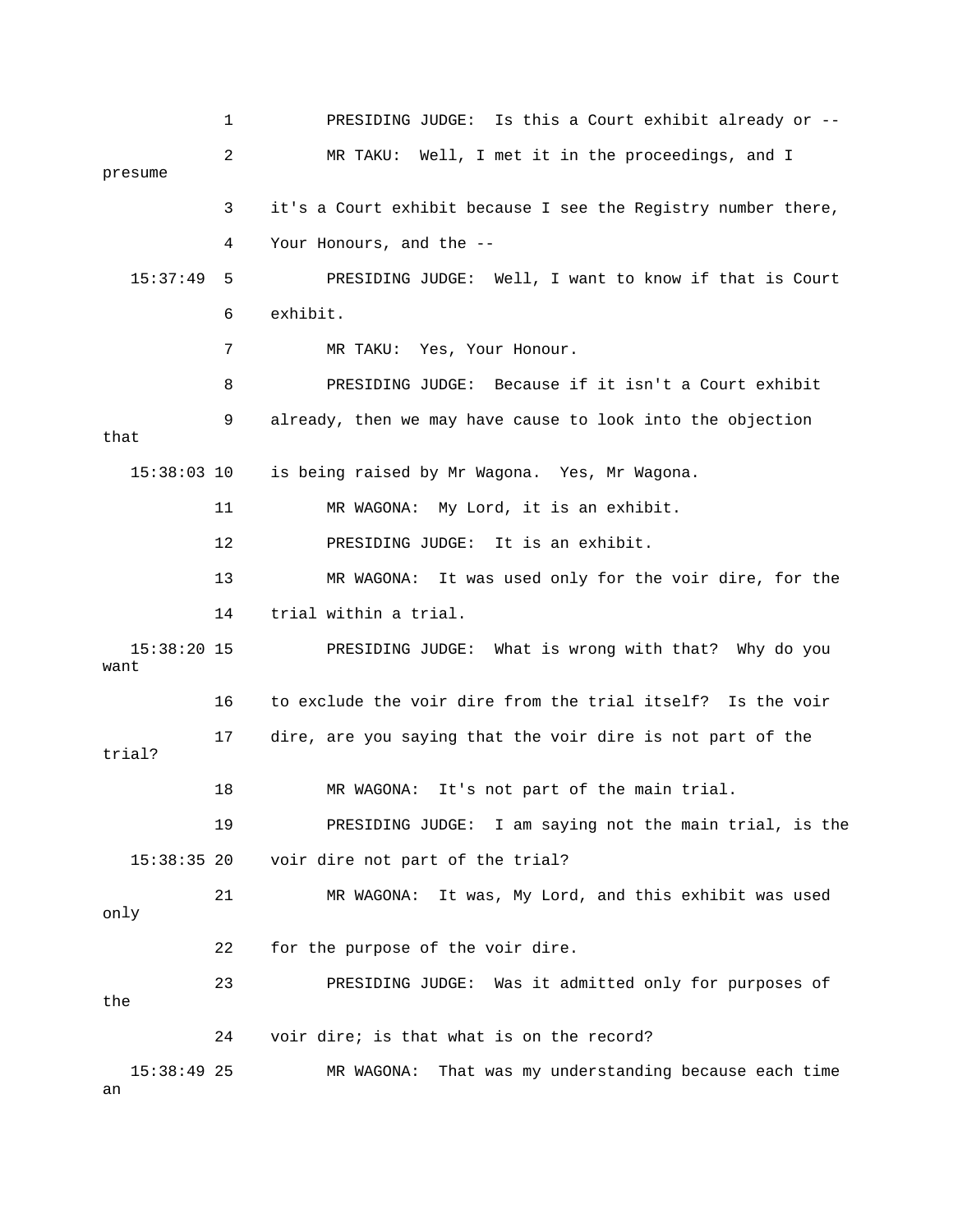26 exhibit was being admitted during the voir dire, it was For 29 the admissibility of - indicated 27 that it was becoming an exhibit in that voir dire. 28 JUDGE BOUTET: Which voir dire are we talking about?

|         | SESAY ET AL   |  |              |
|---------|---------------|--|--------------|
| Page 98 |               |  |              |
|         | 14 APRIL 2008 |  | OPEN SESSION |

|                         | $\mathbf 1$ |               | PRESIDING JUDGE: Of Sesay's statements?                 |
|-------------------------|-------------|---------------|---------------------------------------------------------|
|                         | 2           |               | MR WAGONA: Yes, My Lord. Yes.                           |
|                         | 3           |               | PRESIDING JUDGE: I don't know what -- what --           |
| must                    | 4           |               | JUDGE BOUTET: I don't remember this particular one, I   |
| $15:39:18$ 5<br>Jordash |             |               | say. I'm a bit at a loss to understand this one, but Mr |
|                         | 6           |               | seems to be nodding in the positive, so this was filed? |
| Morissette              | 7           |               | MR JORDASH: Yes, I used it to cross-examine Mr          |
|                         | 8           | and then $--$ |                                                         |
|                         | 9           |               | JUDGE BOUTET: Morris -- it is from Morissette?          |
| $15:39:41$ 10           |             |               | MR JORDASH: Yes.                                        |
|                         | 11          |               | JUDGE BOUTET: Okay.                                     |
|                         | 12          |               | PRESIDING JUDGE: Yes.                                   |
|                         | 13          |               | JUDGE THOMPSON: What was the number again, 217?         |
|                         | 14          |               | MR WAGONA: That is correct, My Lords; 217.              |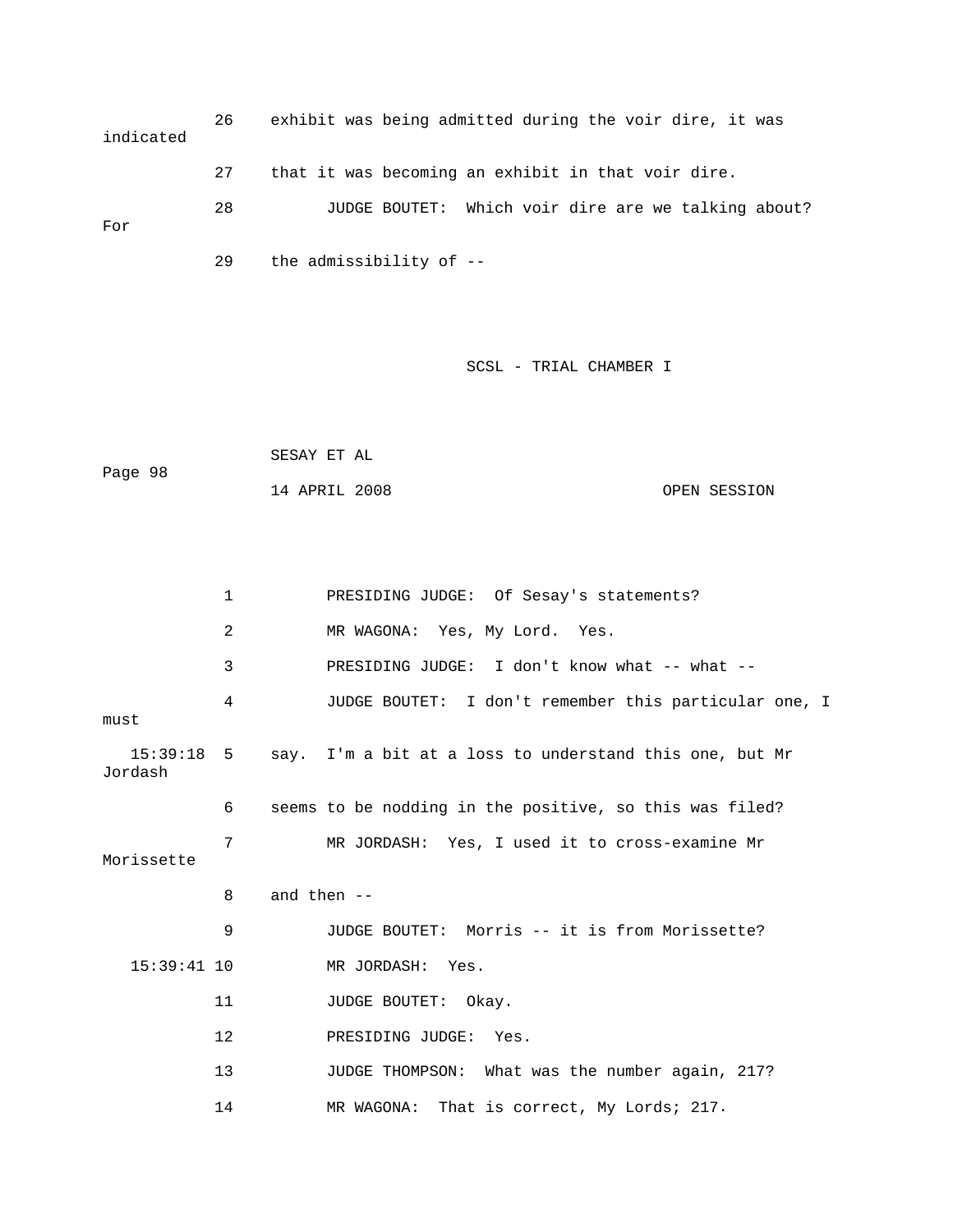15:39:58 15 JUDGE THOMPSON: And this, you said it was specifically for 17 MR WAGONA: That is correct, My Lord. 18 JUDGE THOMPSON: In other words, your recollection is 19 we numbered the exhibit separately and distinctly from the 15:40:17 20 numbering for the main trial; is that what you are saying? 21 MR WAGONA: No, what I'm saying is that each time an 22 exhibit was used -- 23 3 JUDGE THOMPSON: For the purposes of voir dire. 24 MR WAGONA: Voir dire. 15:40:30 25 JUDGE THOMPSON: It was given a separate and distinct 27 MR WAGONA: No. 28 JUDGE THOMPSON: That was the confusion. 16 the voir dire? that 26 number? 29 MR WAGONA: What I was saying, My Lords, is that my

SCSL - TRIAL CHAMBER I

|         | SESAY ET AL   |              |
|---------|---------------|--------------|
| Page 99 |               |              |
|         | 14 APRIL 2008 | OPEN SESSION |

 1 understanding was that the exhibits that were used during the 2 voir dire were used for that limited purpose; they were not 3 tendered for the purpose of the main trial. 4 JUDGE THOMPSON: But my difficulty now is that if the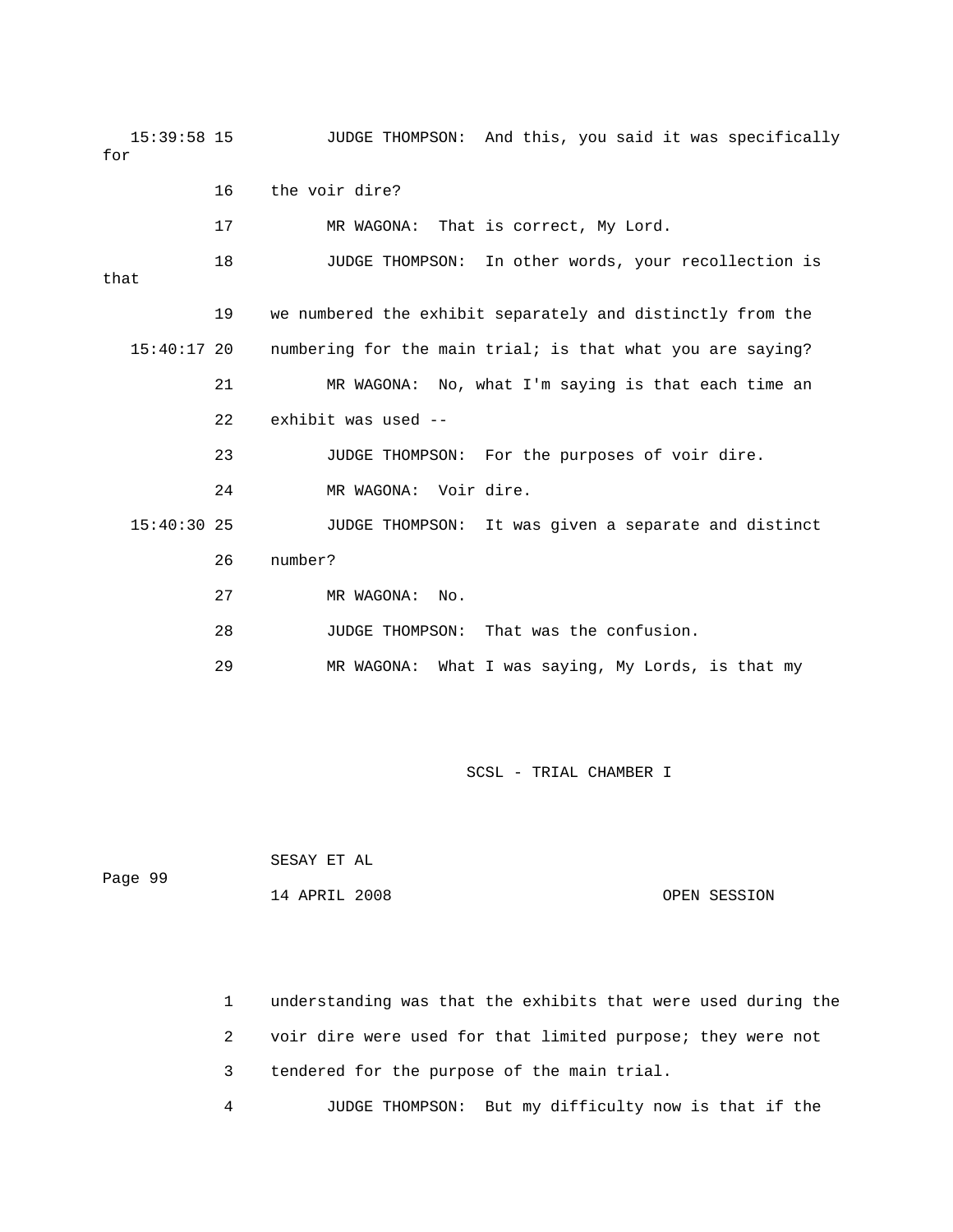15:40:55 5 numbering conformed to the numbering for the en tire trial, then there 7 is sometimes a separate and distinct approach to the numbering 8 exhibits for the purposes of a voir dire as distinct from the 9 main trial. 15:41:19 10 MR WAGONA: My Lords -- 12 MR WAGONA: My Lords, what I recall is that there was no 13 distinction in the numbering, but I would still maintain my 15:41:31 15 PRESIDING JUDGE: And I suppose you -- there was also no 16 specific ruling or indication that the exhibits were admitted 18 MR WAGONA: Well, if that's what the position of the Court 19 is, then I'll understand -- 21 there any position taken at that time? I'm just -- I'm just - 22 MR WAGONA: What I recall happening was that each time 23 exhibit was being tendered, it was mentioned by a party that let 24 this become the next exhibit in the voir dire, and that these 15:42:08 25 exhibits were used to assist the Court in determining that 26 particular issue. 27 JUDGE THOMPSON: But you can see why I say that we're in 6 we're in a procedural bind because, in the national system, of 11 JUDGE THOMPSON: I don't now recall what we did. 14 argument. 17 exclusively for purposes of the voir dire? 15:41:49 20 PRESIDING JUDGE: No, no, no. I'm saying, I mean, was an a 28 procedural bind if the numbering was not separate and distinct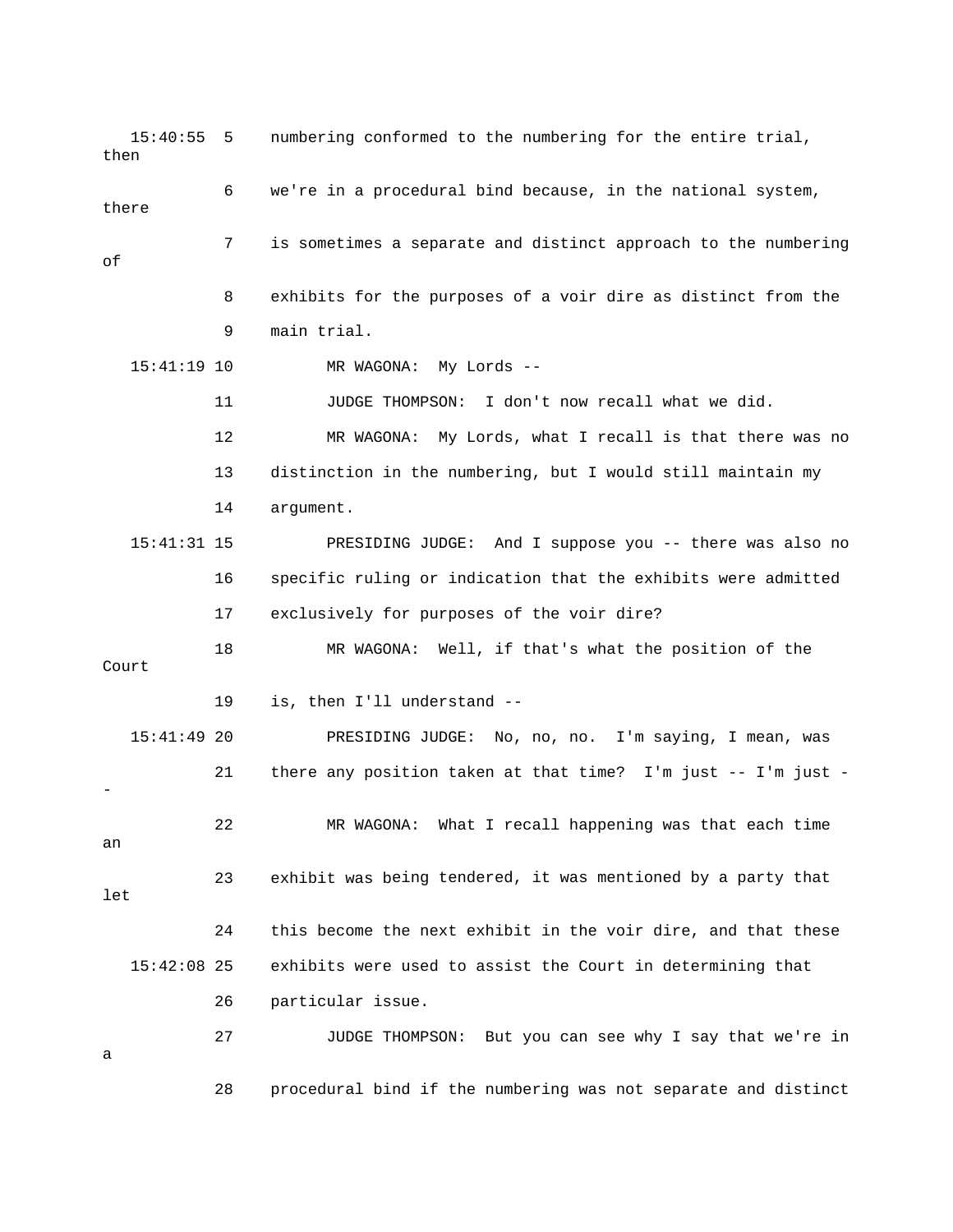29 for the purposes of the voir dire, the trial within a trial, then

#### SCSL - TRIAL CHAMBER I

|          | SESAY ET AL   |  |              |
|----------|---------------|--|--------------|
| Page 100 |               |  |              |
|          | 14 APRIL 2008 |  | OPEN SESSION |

 2 fact is part of -- is seen as an exhibit, as Court exhibit 4 take that view. will 6 leave it for the Court. 7 PRESIDING JUDGE: If I may ask: What do you want to use 8 Exhibit 217 for, Mr Taku? 9 MR TAKU: Your Honours, in that exhibit, this individual, 15:43:13 10 Savage, later on went to a group -- the [indiscernible] called e 11 the West Side Boys. And the Prosecutor himself asked him th 12 question: Who was your commander when you were out with the 13 junta? Who was your West Side? He said it was a certain Colonel 14 Karimu. The question was that he didn't say in that instance 16 question of the alleged subordinate of Kallon, whether Savage 1 it would seem otiose to make an objection now when the exhibit in 3 conforming to the numbering; you see my point? I mean, I can 15:42:51 5 MR WAGONA: But, My Lords, I have made my point and I 15:43:45 15 that it was Mr Kallon. All it establishes exactly on this

was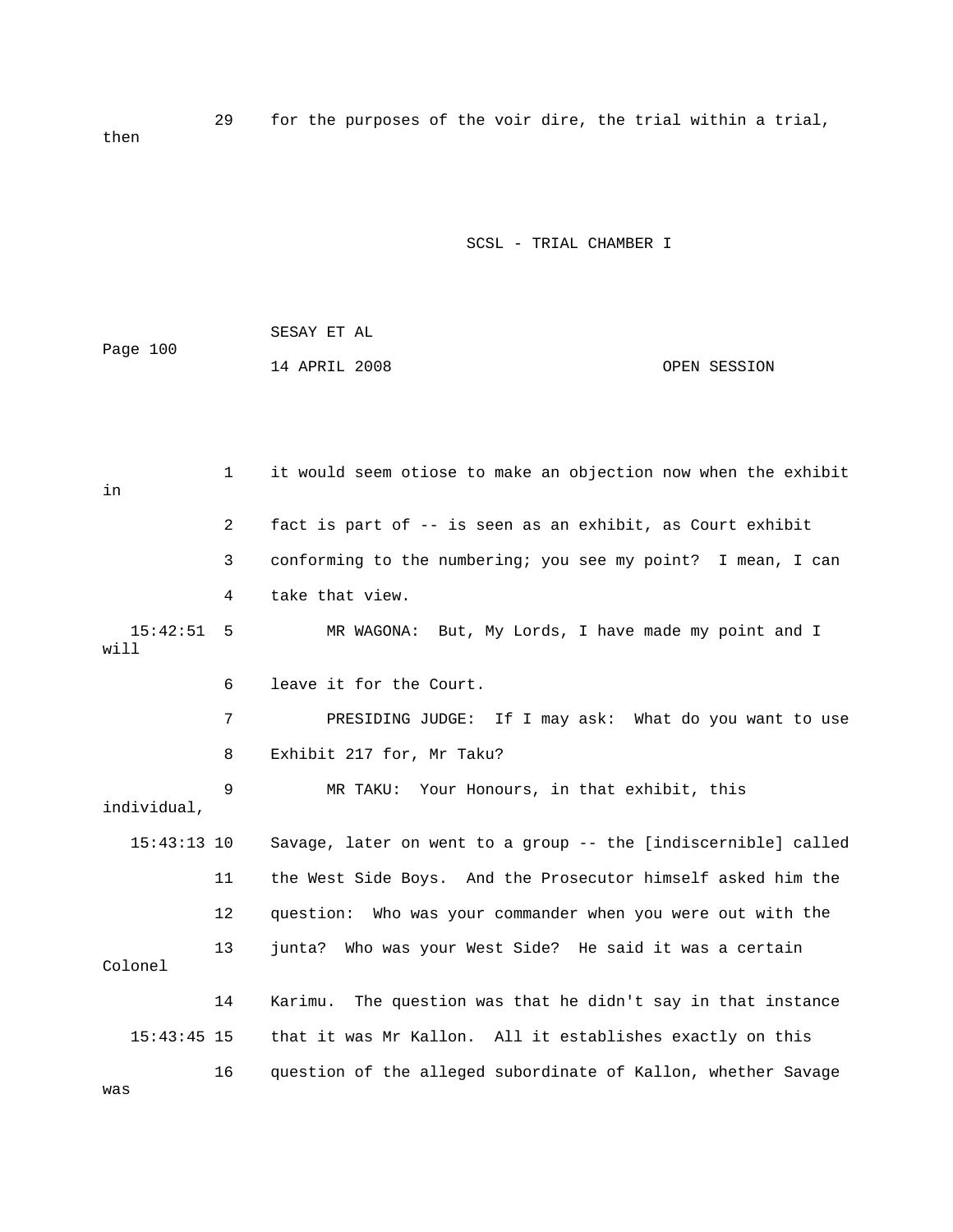|                        | 17           | one of them and what Savage himself, to go into the mind of      |
|------------------------|--------------|------------------------------------------------------------------|
| this:                  | 18           | Savage himself without -- the other statement about him is       |
|                        | 19           | Whom did he say was his commander during the time frame?<br>That |
| $15:43:55$ 20<br>2002. |              | is, from the time that he was in Kono until 2002, January        |
|                        | 21           | This question was put, series of questions, that he said was -   |
|                        | 22           | So this is, what you are trying to --<br>JUDGE BOUTET:           |
|                        | 23           | MR TAKU:<br>Just that, just that.                                |
| I                      | 24           | JUDGE BOUTET:<br>Yeah, but this is a statement, from what        |
| $15:44:18$ 25          |              | understand --                                                    |
|                        | 26           | From Savage.<br>MR TAKU:                                         |
| conducting             | 27           | JUDGE BOUTET: From Savage to the police who was                  |
|                        | 28           | an interview with Savage at the time; that's what it is.         |
|                        | 29           | The Prosecution investigators --<br>MR TAKU:<br>No.              |
|                        |              |                                                                  |
|                        |              | SCSL - TRIAL CHAMBER I                                           |
|                        |              | SESAY ET AL                                                      |
| Page 101               |              | 14 APRIL 2008<br>OPEN SESSION                                    |
|                        |              |                                                                  |
|                        | $\mathbf{1}$ | JUDGE BOUTET: Yes, but that's what I mean.<br>The                |
|                        | 2            | investigator, or the police, whatever it is --                   |
|                        | 3            | Exactly, sir.<br>MR TAKU:                                        |
|                        | 4            | JUDGE BOUTET: -- Morissette was acting on behalf of the          |

15:44:29 5 Prosecution interviewing Savage at the time.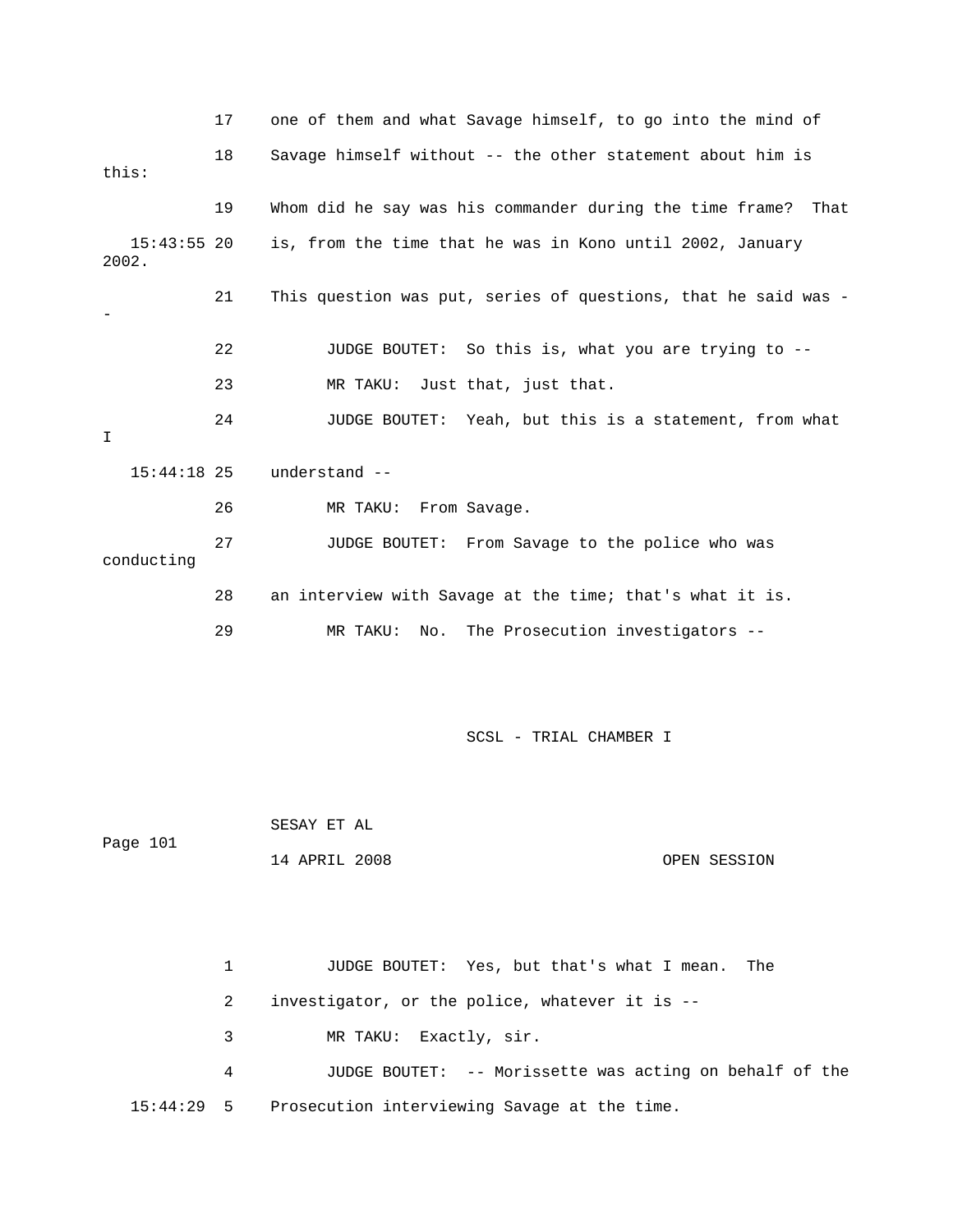|               | 6  | MR TAKU: Exactly, sir.                                         |
|---------------|----|----------------------------------------------------------------|
|               | 7  | JUDGE BOUTET: So this is an interview that Savage gave.        |
|               | 8  | MR TAKU: Exactly, sir.                                         |
| that          | 9  | JUDGE BOUTET: And this is part of the transcript of            |
| $15:44:41$ 10 |    | interview.                                                     |
|               | 11 | MR TAKU: Exactly, Your Honour.                                 |
|               | 12 | JUDGE BOUTET: And you want to introduce that for what          |
|               | 13 | purpose?                                                       |
|               | 14 | MR TAKU: No, it is already in evidence and I want to $-$       |
| $15:44:43$ 15 |    | It is not in evidence, this transcript.<br>JUDGE BOUTET:       |
|               | 16 | MR TAKU:<br>I'm sorry about that.                              |
|               | 17 | JUDGE BOUTET:<br>Well, at least --                             |
| I'11          | 18 | MR TAKU: I thought it was in evidence. If not, then            |
|               | 19 | drop that.                                                     |
| $15:44:52$ 20 |    | PRESIDING JUDGE: Where are we? I mean, are these not -         |
|               | 21 | these documents which you've given to us, are they not in      |
|               | 22 | evidence?                                                      |
|               | 23 | No, no. I saw the Exhibit 217.<br>MR TAKU:                     |
| Court         | 24 | PRESIDING JUDGE: What is exhibit 217? Please, can              |
| $15:45:09$ 25 |    | Management assist us please? We want to know what Exhibit 217  |
|               | 26 | is, even if it were in the voir dire, it was numbered          |
|               | 27 | sequentially with the entire exhibits, you know, of the trial. |
|               | 28 | Excuse me sir.<br>MS EDMONDS:                                  |
|               | 29 | PRESIDING JUDGE: Yes, Court Management.                        |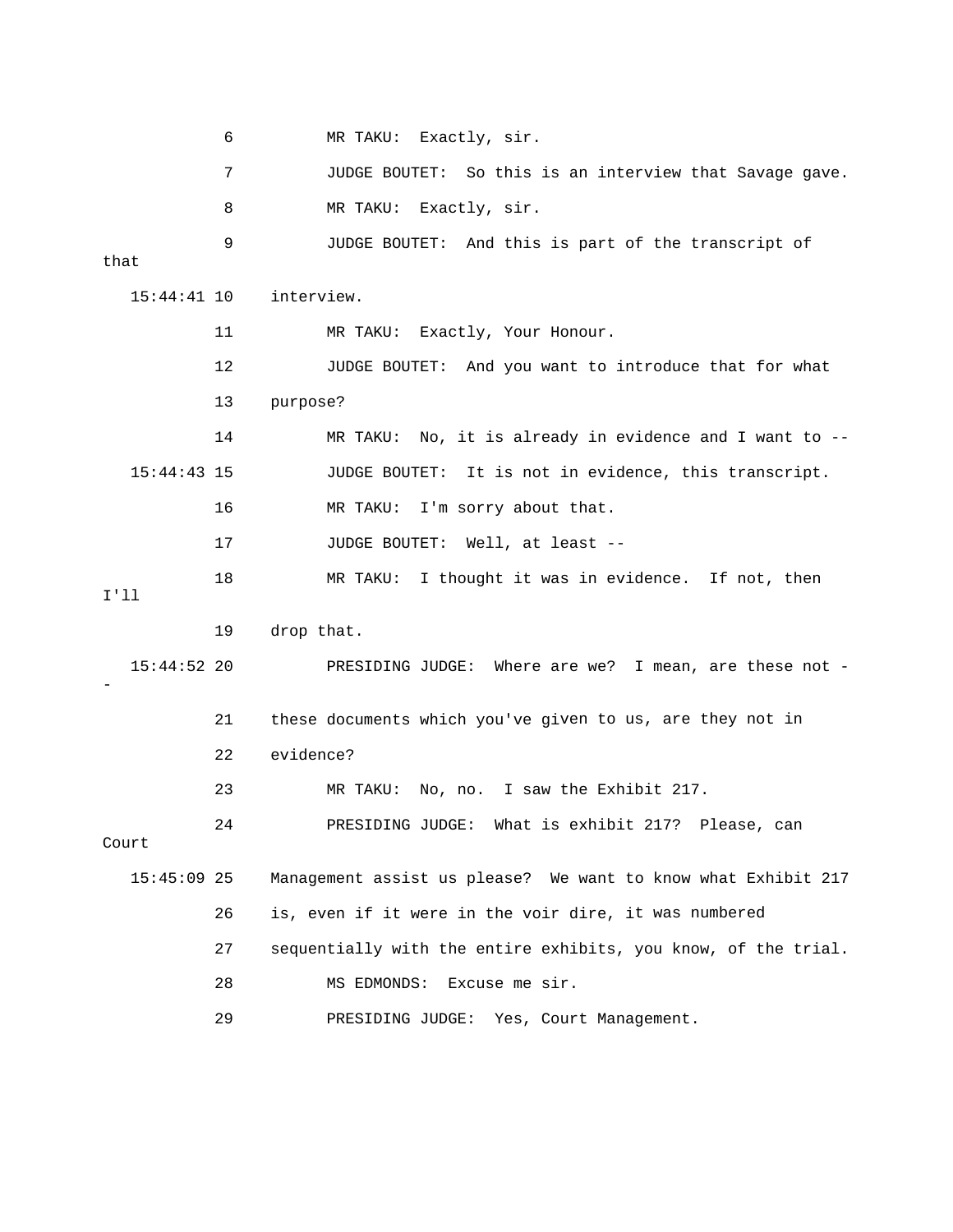| Page 102      |    | 14 APRIL 2008                                                 | OPEN SESSION                             |
|---------------|----|---------------------------------------------------------------|------------------------------------------|
| look          | 1  | MS EDMONDS:                                                   | Looking at the list, it doesn't actually |
|               | 2  | as if it was in the voir dire. It says the voir dire exhibits |                                          |
|               | 3  | start at 223.                                                 |                                          |
|               | 4  | PRESIDING JUDGE: I think what would interest us is to         |                                          |
| 15:45:48      | 5  | see -- to see what you have on your records as Exhibit 217.   |                                          |
|               | 6  | MS EDMONDS: 217 says out-of-court interview transcript,       |                                          |
|               | 7  | excerpt of TF1-34 tendered during the witness period of Issa  |                                          |
|               | 8  | Sesay. And it was tendered on 6 June 2007.                    |                                          |
| Sesay;        | 9  | PRESIDING JUDGE: During the witness period of Issa            |                                          |
| 15:46:11 10   |    | that is when we had the voir dire.                            |                                          |
|               | 11 | JUDGE BOUTET:<br>Yeah.                                        |                                          |
|               | 12 | PRESIDING JUDGE:                                              | That is when we had the voir dire.       |
|               | 13 | JUDGE THOMPSON:                                               | Learned counsel, take us a little more   |
| document      | 14 | carefully through. What is the purpose of putting this        |                                          |
| $15:48:29$ 15 |    | to the witness and what exactly is the advantage to your side |                                          |
|               | 16 | that you're seeking for the purposes of your defence or what  |                                          |
| now           | 17 | disadvantage was caused your side by this document that you   |                                          |
|               | 18 | seem to, as it were, redress? In other words, and when you    |                                          |
|               | 19 | answer the question, put it in the context of what assistance |                                          |
| $15:49:08$ 20 |    | will this Tribunal derive from any further questioning or     |                                          |

SESAY ET AL

answers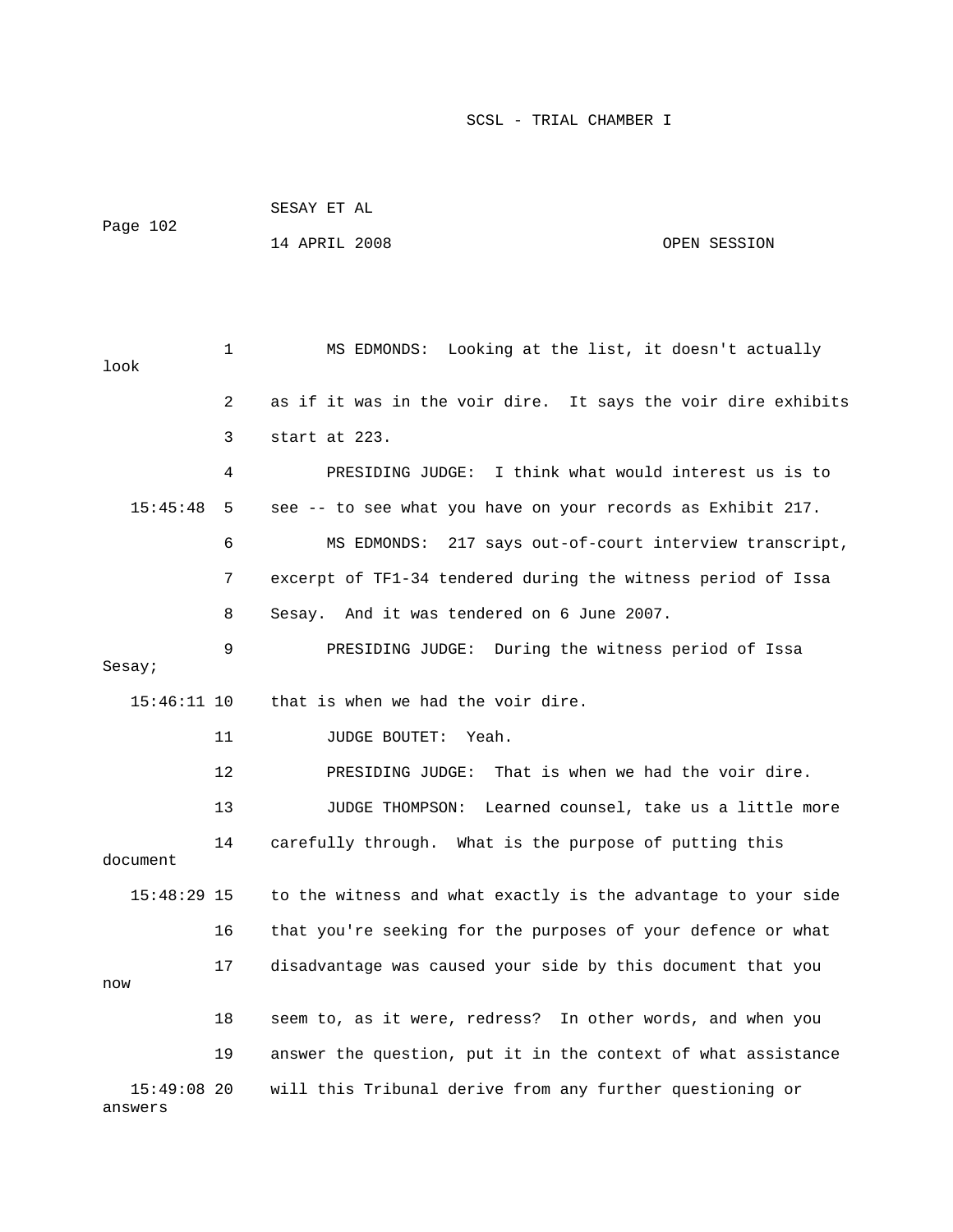21 that might come from the witness?

 22 MR TAKU: Thank you, Your Honours. The advantage, Your 23 Honour, comes very very clearly from a question asked here which 24 everyone of us want to ask, if Savage were here. And the answer 15:49:32 25 will determine the responsibility to who was a commander, who Colonel 28 Savage, who above you was directing the activities as well as you had 26 command responsibility over the acts of Savage here. The 27 question is this: What I want to know is who above you, 29 know. Who was giving you the orders to you? Who was giving you

SCSL - TRIAL CHAMBER I

| Page 103 | SESAY ET AL   |  |              |
|----------|---------------|--|--------------|
|          | 14 APRIL 2008 |  | OPEN SESSION |

 1 the orders to you? Who do you receive to who was giving you 2 orders? Then he say: To do what? Everything you have done. 4 frame. 15:50:14 5 JUDGE THOMPSON: But what's incriminating in respect of 6 your client which you're now trying to rebut? Remember, it's 3 And this was about the activities of Savage within the time an 7 adversarial contest. Your client from the witness box now is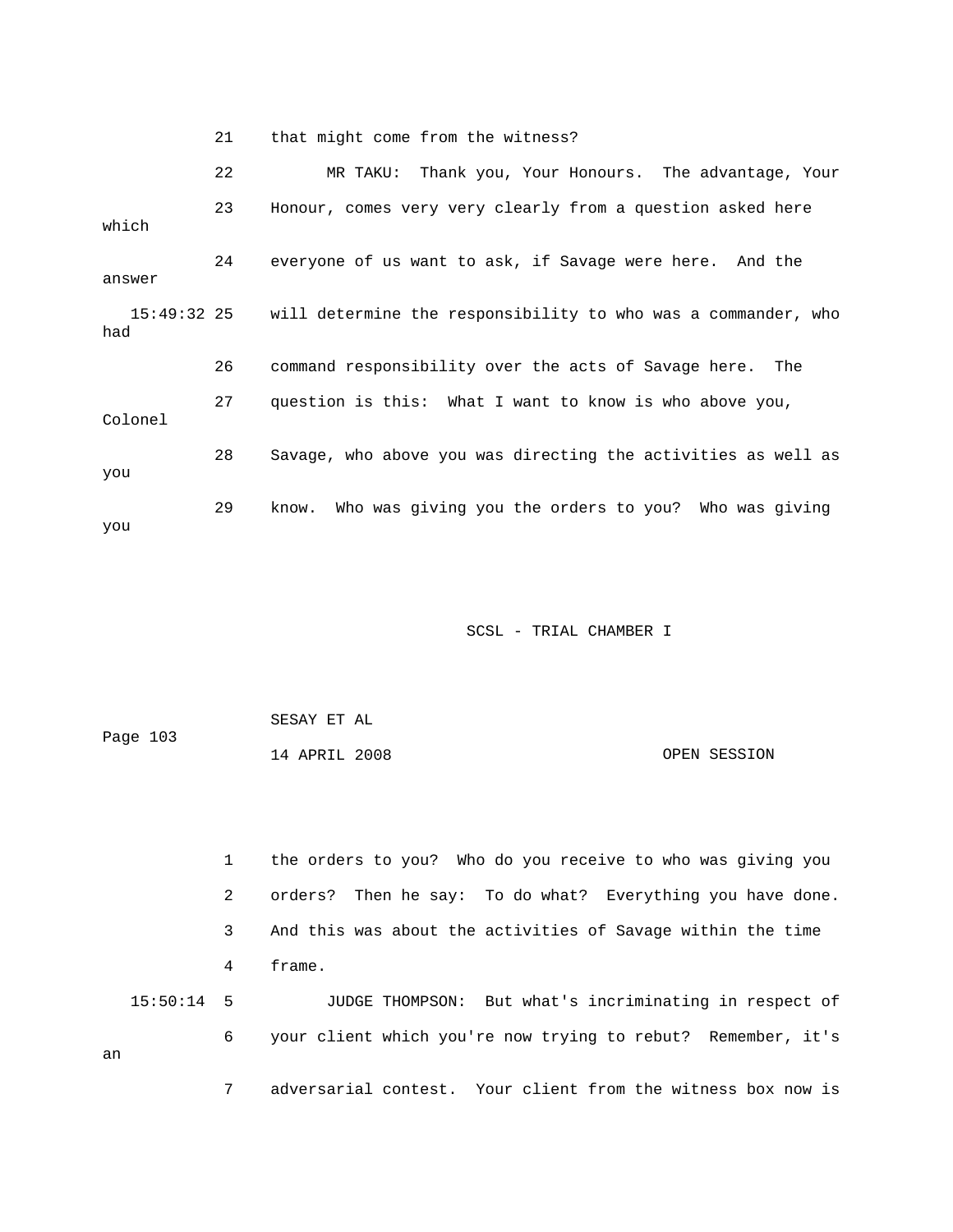8 attempting to rebut allegations that are of an incriminating 9 nature, that may have been led by the Prosecution, and anything 15:50:38 10 that you use to do so must, of course, achieve that purpose. 11 what are you trying to achieve now? In other words, how - what 12 benefit does the Tribunal get from this line of 14 MR TAKU: Well, I get your point, Your Honour. 15:51:05 15 JUDGE THOMPSON: I'm just trying to follow it. 17 mind -- 18 JUDGE THOMPSON: My fear is that if we don't have it 19 clearly, we run the risk of multiplying the issues when we 15:51:15 20 shouldn't. 21 MR TAKU: I think you are right, Your Honour. My mind 22 just to address this issue of alleged AFRC/RUF subordinates. 24 MR TAKU: That permits the indictment. Just to find out that whatever crimes were committed and everywhere they said, 26 well, alleged -- it is not the evidence, it's the indictment. 28 difficulty but, of course, in putting your client's case you want 29 to move away from unnecessary generalities and more to the So 13 examination-in-chief? 16 MR TAKU: I get your point. My mind, at the back of my was 23 JUDGE THOMPSON: Yes.  $15:51:27$  25 27 JUDGE THOMPSON: I can see your difficulty, I can see your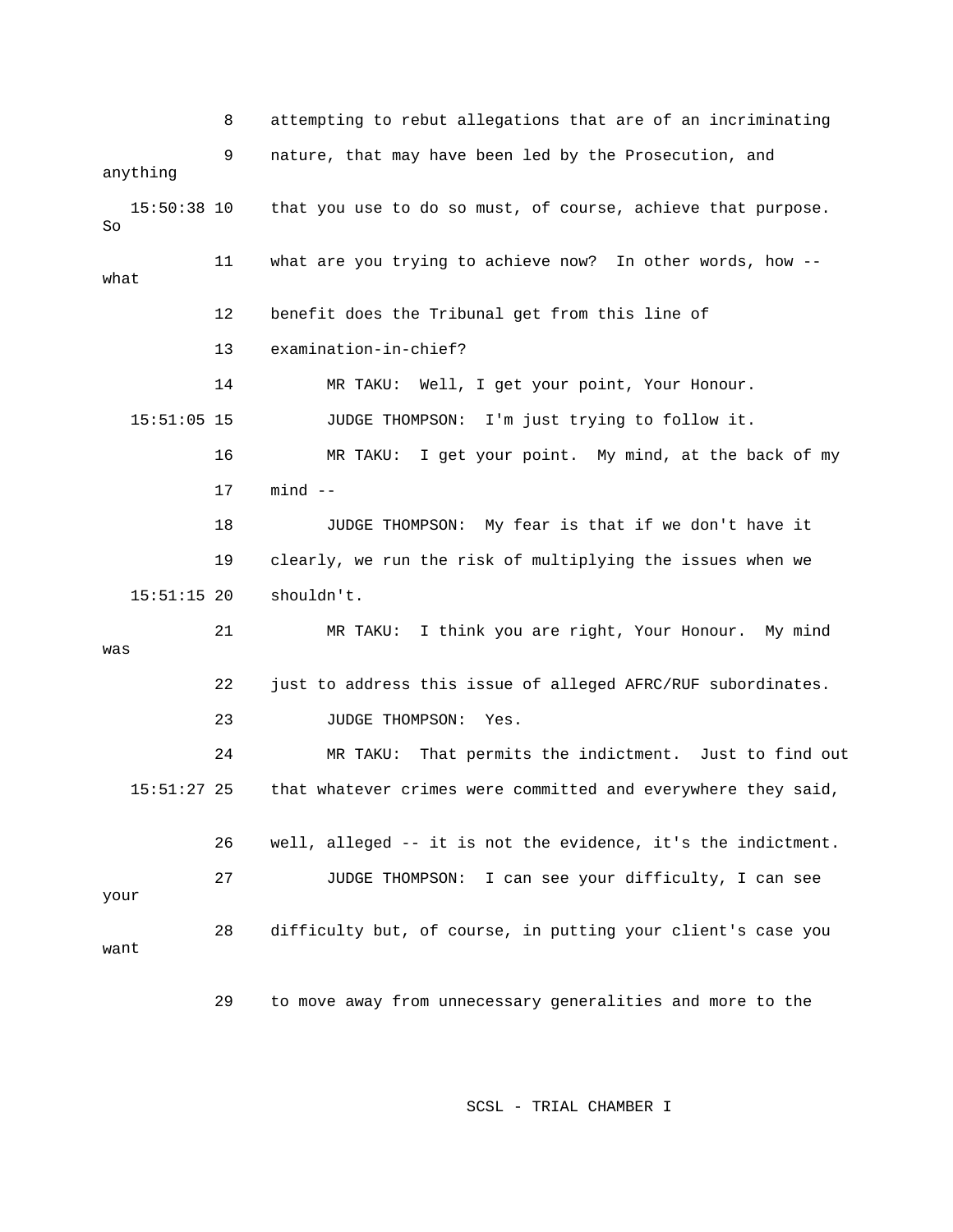14 APRIL 2008 OPEN SESSION

1 specificities, and that's my difficulty here, whether you're fact 3 be confined to specific things that allegedly disadvantage or Honours, 7 very much, Your Honour. 8 PRESIDING JUDGE: Let me say this: I mean, the way I -- 9 what I decipher from your defence is that there was no real 15:52:34 10 unified command, you know, between the RUF and the AFRC. 11 MR TAKU: Exactly, Your Honour. 12 PRESIDING JUDGE: This has been the trend all along in this 14 in time, but there was no real unified structure, you know, where 15:52:53 15 one could take orders from the other. If there were majors convenience 18 institutional instructions [indiscernible] that. So, what do we 2 really not just sailing in generalities, when you should in 4 incriminate your client. That's my random thinking on it. 15:52:11 5 MR TAKU: Well, I take the advice seriously, Your 6 and I would drop the issue. I move to the next point. Thank you 13 case. There was some meeting, some agreement at certain points here 16 and there they were at random, you know, made for the 17 of individuals and not necessarily for institutional or based on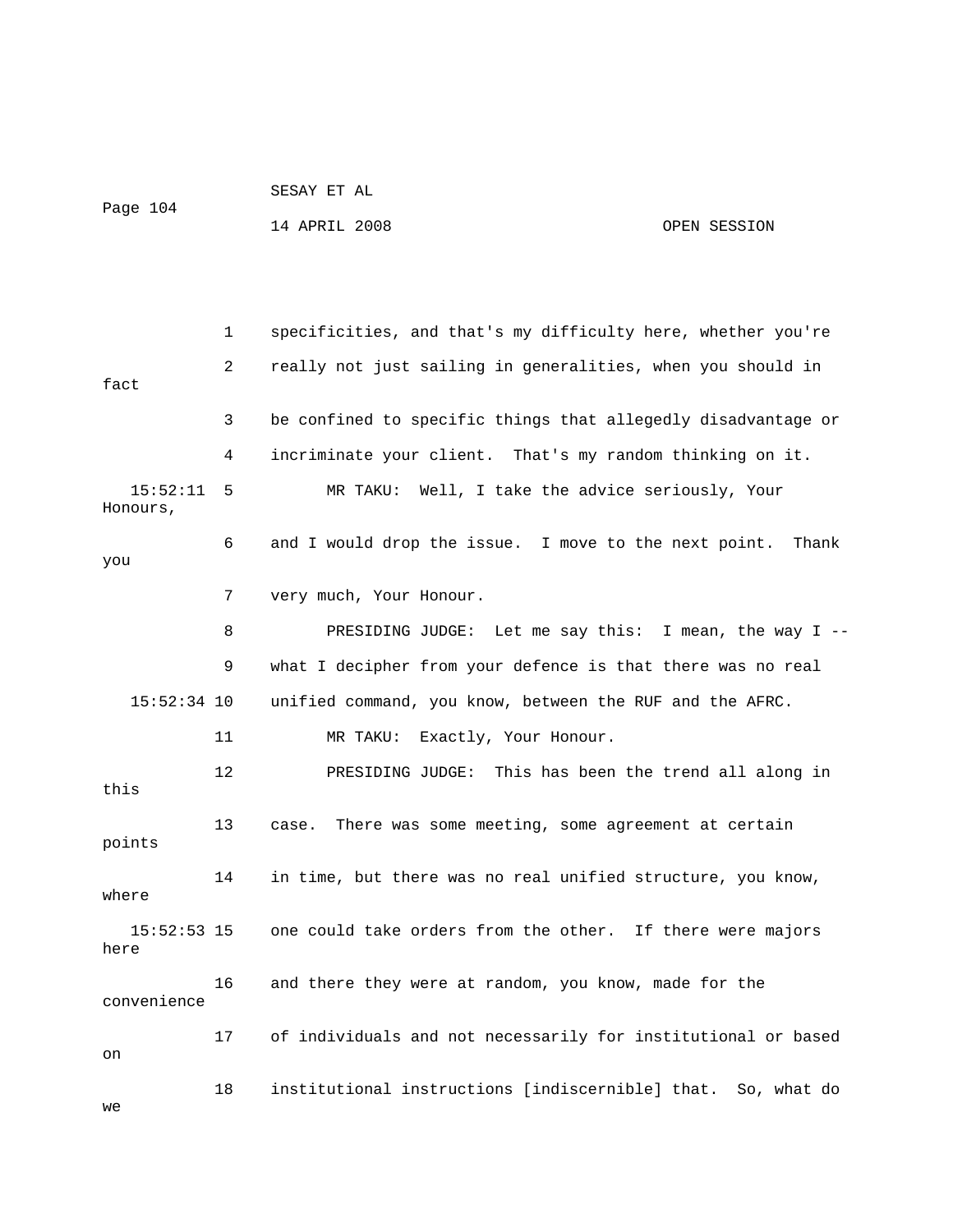19 know of Staff Alhaji and Savage? Savage has been shown in this Court -- I mean the evidence which has been led in this Court 22 Alhaji who was doing things the way he thought he should do 24 Your client is saying that he was in charge of nothing and that the boss in the place was -- was Superman and so on and 26 forth. So I don't think we should multiply issues, you know, e 27 like my colleague has said it. You know, it's good to let th 28 matter, you know, rest there, you know, the way you want it to 29 rest there, so that we can move ahead and avoid certain  $15:53:21$  20 is 21 that Savage was a sort of a lawless person an SLA like Staff them 23 and was not answerable maybe to any particular person.  $15:53:46$  25 so

|          | SESAY ET AL   |  |              |
|----------|---------------|--|--------------|
| Page 105 |               |  |              |
|          | 14 APRIL 2008 |  | OPEN SESSION |

| to   |   | complexities, you know, that might become too intricate for us |
|------|---|----------------------------------------------------------------|
| the  | 2 | decipher in due course when we're examining the entirety of    |
|      | 3 | evidence.                                                      |
| from | 4 | MR TAKU: Thank you, Your Honours. We will move away            |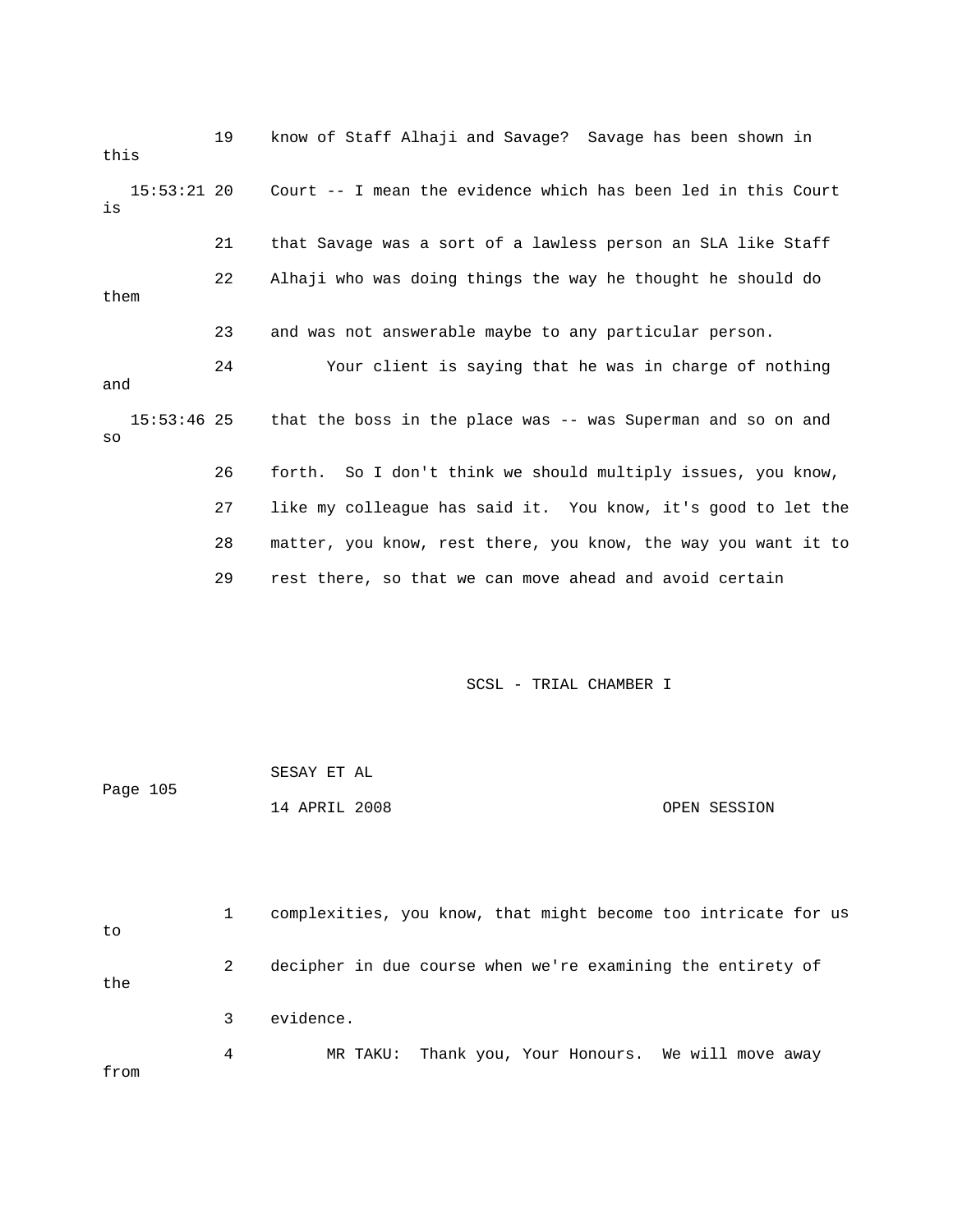15:54:23 5 that. We withdraw and then move quickly to another 7 issues separately, but let's get now to Kenema. Did you get 8 know one BS Massaquoi, please? 15:54:51 10 Q. You heard about him how? What sort of man was he? 11 A. I heard that he was the Kenema town council chairman, 12 he was the one who created the lorry park. And he was the one 13 charge of the marketing and so on and so forth. 14 Q. What opinion do you have about this individual, sir, 15:55:16 15 you heard all this? anyone 17 can admire. They say he was -- he didn't go to school but 18 through his local business he was able to educate himself and 9 achieved that position as city -- I mean, town council And I heard that he was very lovely by the people of Kenema. 22 anything you know of that happened to this man that you've 24 A. Yes. Around November, November to December or January, heard that Sam Bockarie and Eddie Kanneh gave instruction to 27 PRESIDING JUDGE: Around what time December, what year allegation. 6 Q. Kenema, please. We'll deal with child combatants and other to 9 A. I heard of BS Massaquoi. and in when 16 A. What I heard, he was one Sierra Leonean who actually he 1 chairman.  $15:55:46$  20 21 Q. Between 25 May 1997 to 28 February 1998, did you hear spoken 23 about? I  $15:56:23$  25 26 kill -- -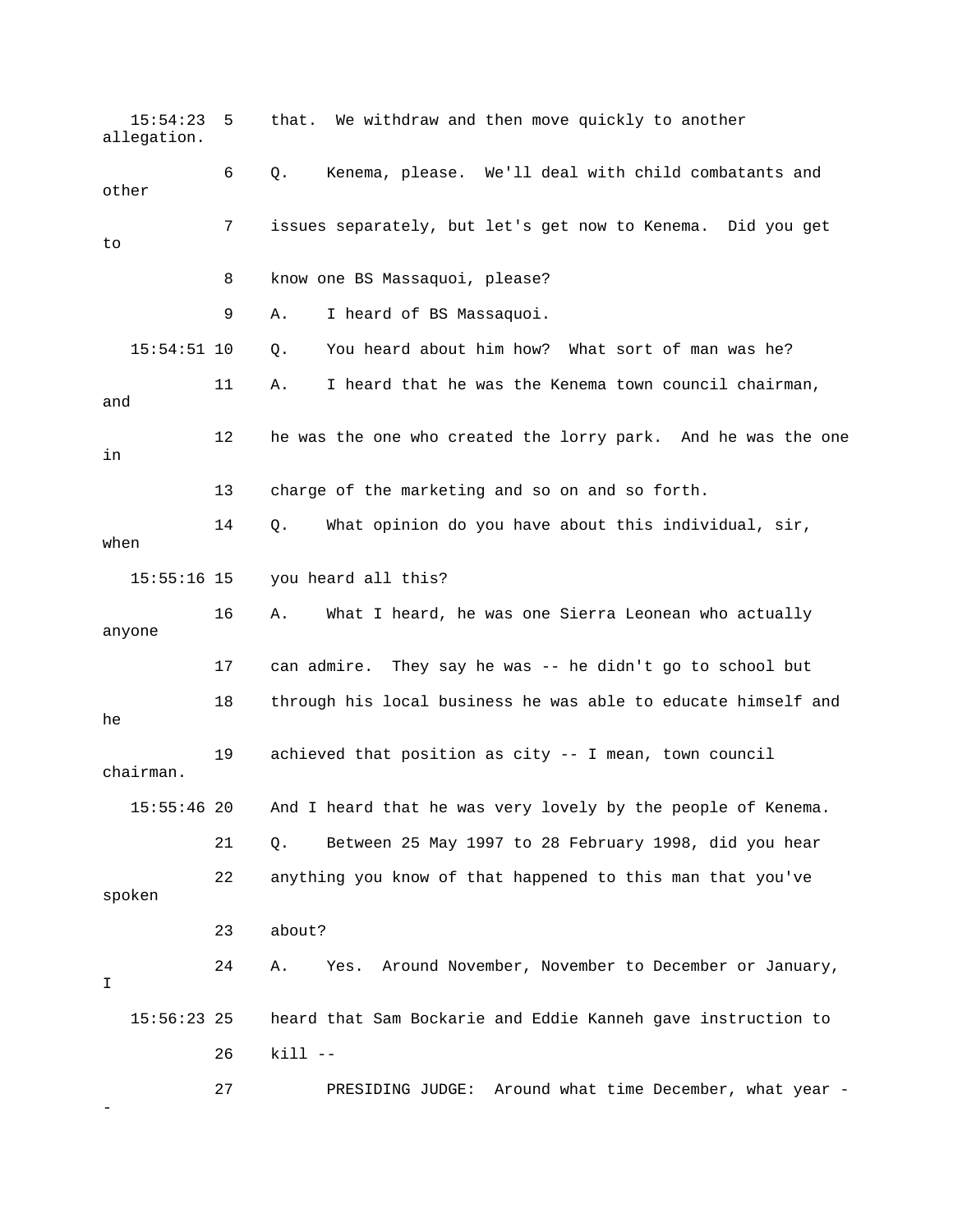28 MR TAKU:

29 Q. Are you sure of the date?

SCSL - TRIAL CHAMBER I

 SESAY ET AL Page 106 14 APRIL 2008 OPEN SESSION

 1 A. I'm not too sure of the date, sir. I just guess of the time you 15:56:46 5 don't know the date. Don't just give -- 7 because it was information that Sam Bockarie and the SOS East 8 Major Eddie Kanneh, they have killed BS Massaquoi and some 9 others, which I cannot recall their names now. 15:57:08 10 Q. Where were you when you heard this information? 12 Q. Now, are you quite sure of the date? If you are not quite 15:57:25 15 A. That's why I say I cannot really remember the day or the 16 date. 2 date. 3 Q. Yes, give the date that you are sure? The approximate 4 you heard. If you don't know the date, tell Their Lordships 6 A. I think December, January if I'm not mistaken actually, 11 A. I was in Bo when I got that infos. 13 sure, please tell Your Lordship that you are not quite sure about 14 the date.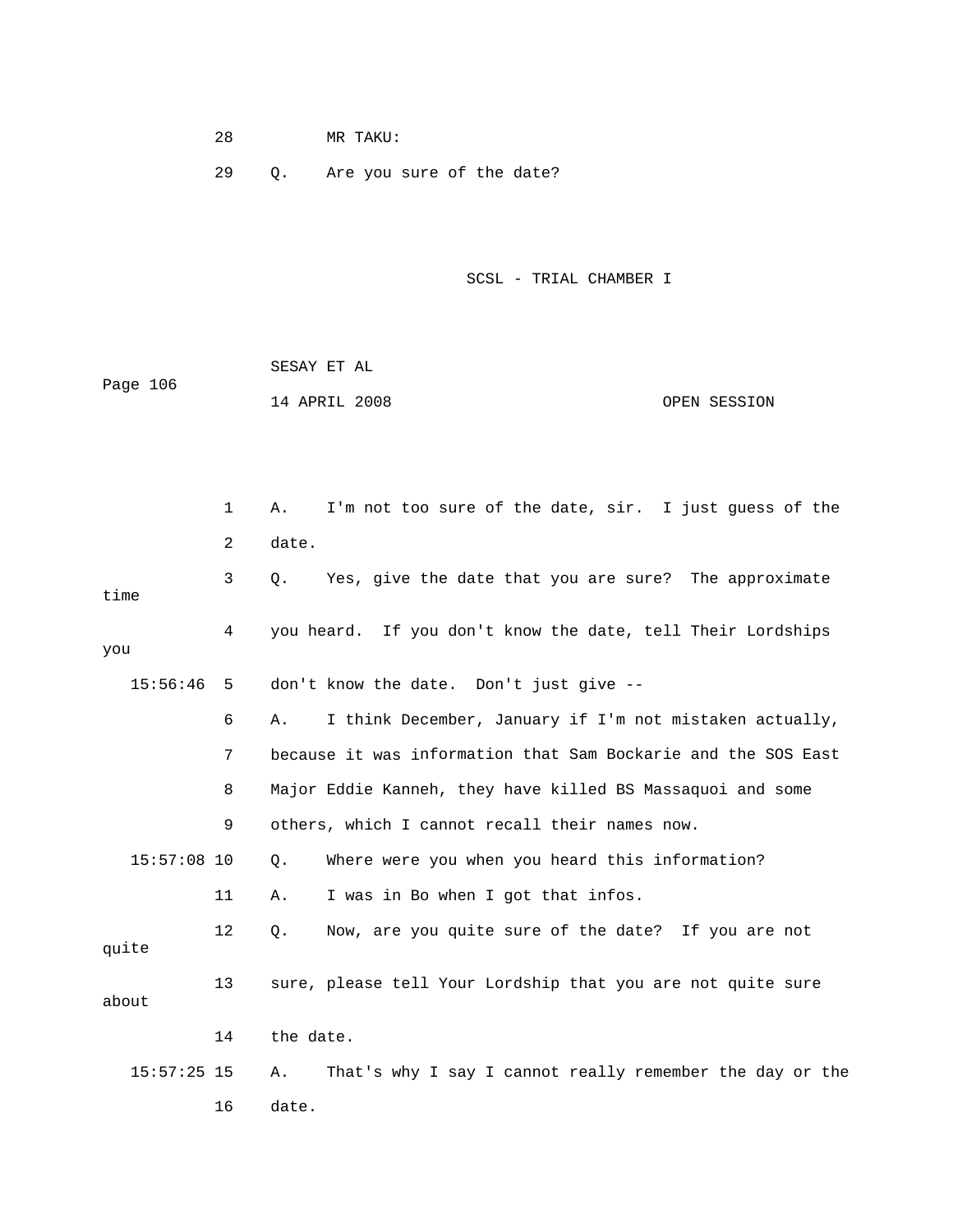| that                 | 17 |         | PRESIDING JUDGE: The important thing is that he heard          |  |  |  |
|----------------------|----|---------|----------------------------------------------------------------|--|--|--|
|                      | 18 |         | Massaquoi, you know, had been killed allegedly by Mosquito and |  |  |  |
|                      | 19 |         | Eddie Kanneh.                                                  |  |  |  |
| $15:57:37$ 20        |    |         | THE WITNESS: Yes, sir.                                         |  |  |  |
|                      | 21 |         | PRESIDING JUDGE:<br>Yes.                                       |  |  |  |
|                      | 22 |         | MR TAKU:                                                       |  |  |  |
|                      | 23 | Q.      | What was your reaction when you heard about this news,         |  |  |  |
|                      | 24 | please? |                                                                |  |  |  |
| $15:57:47$ 25<br>and |    | Α.      | This -- I did not feel good because how can you just go        |  |  |  |
|                      | 26 |         | kill a prominent person without any -- no reason? The reason   |  |  |  |
| to                   | 27 |         | they show they killed the man for, even though I was not there |  |  |  |
|                      | 28 |         | verify, but the reason to me it was poor. They say he was      |  |  |  |
| enough               | 29 |         | supporting Kamajor and really, to me, that reason was not      |  |  |  |

 14 APRIL 2008 OPEN SESSION 1 to just kill a prominent person like that. 2 Q. Now that you are on that point, Mr Kallon, let me just - - 3 well, let me -- well, let me continue, please. Is there a time

SESAY ET AL

Page 107

4 that you went to Kenema, between this time frame that I have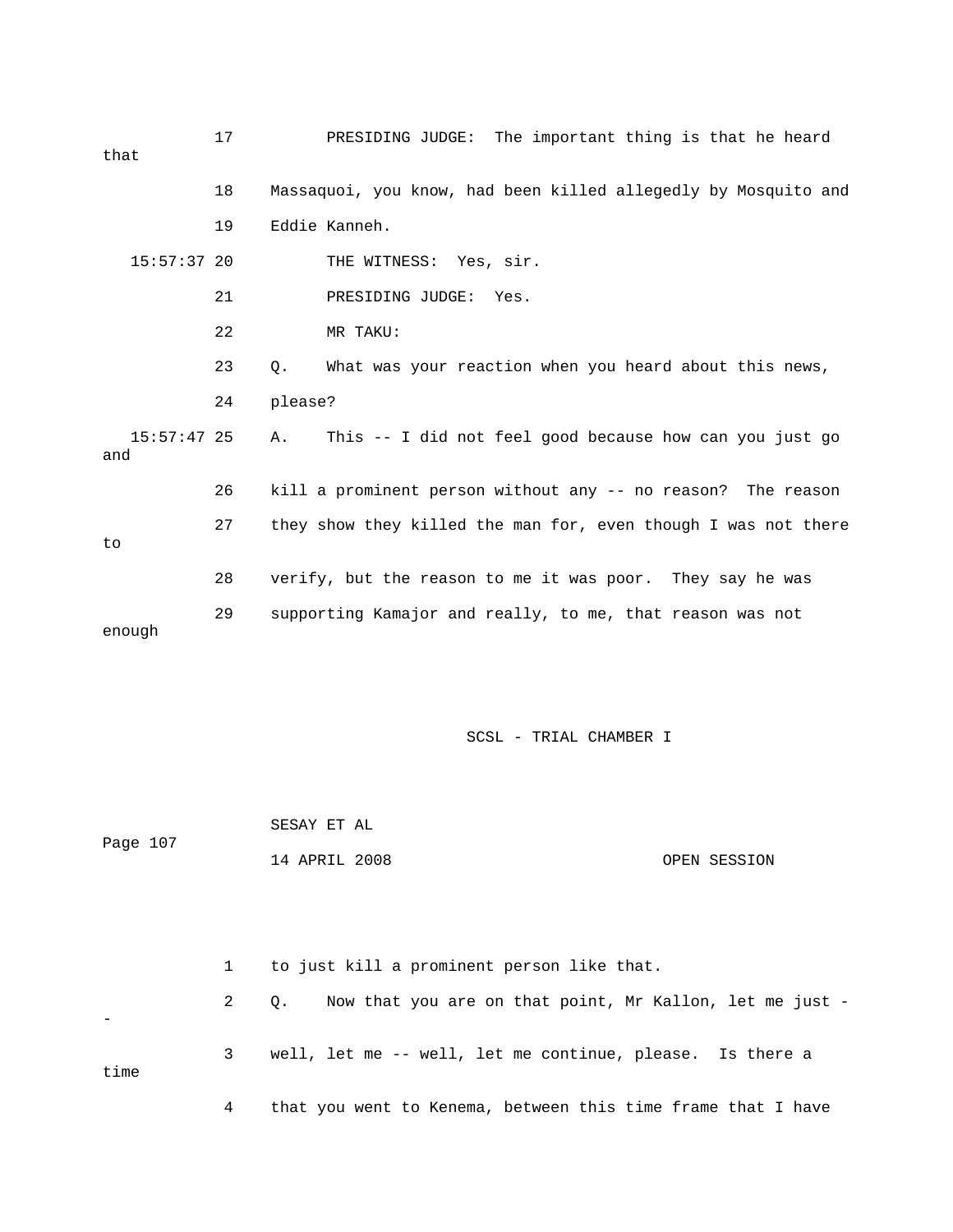15:58:55 5 given, did you ever go to Kenema? 6 A. Yes, September I went to Kenema. 7 Q. What year? 8 A. 1997, September, but I don't know the exact date. 9 Q. What did they go there to do? 15:59:08 10 A. I went there to Sam Bockarie. He told me that more men has 11 come from Liberia and he wanted -- 12 PRESIDING JUDGE: But, Mr Taku, are you leaving the issue 13 of BS Massaquoi to rest at this stage? Are we still coming 14 there? 15:59:28 15 MR TAKU: No, sir. ing back there? 16 PRESIDING JUDGE: We are no longer com 19 PRESIDING JUDGE: BS Massaquoi? 15:59:40 20 MR TAKU: Yes, sir. 21 PRESIDING JUDGE: Anyway, I thought you were going in -- 22 into it for other substantial reasons, as related to the that's why I asked him 24 MR TAKU: Okay, yes. Yes, sir, 26 PRESIDING JUDGE: Uh-huh. 27 MR TAKU: Yes. 28 Q. Now when -- is there any incident you know of when you back 17 MR TAKU: Yes, sir. Yes, I just asked him whether he was 18 there, he said 'no' and what was his opinion. defence 23 of your client. 15:59:55 25 whether he went to Kenema at some other point. went 29 to Kenema, did you come to meet some of the combatants? Did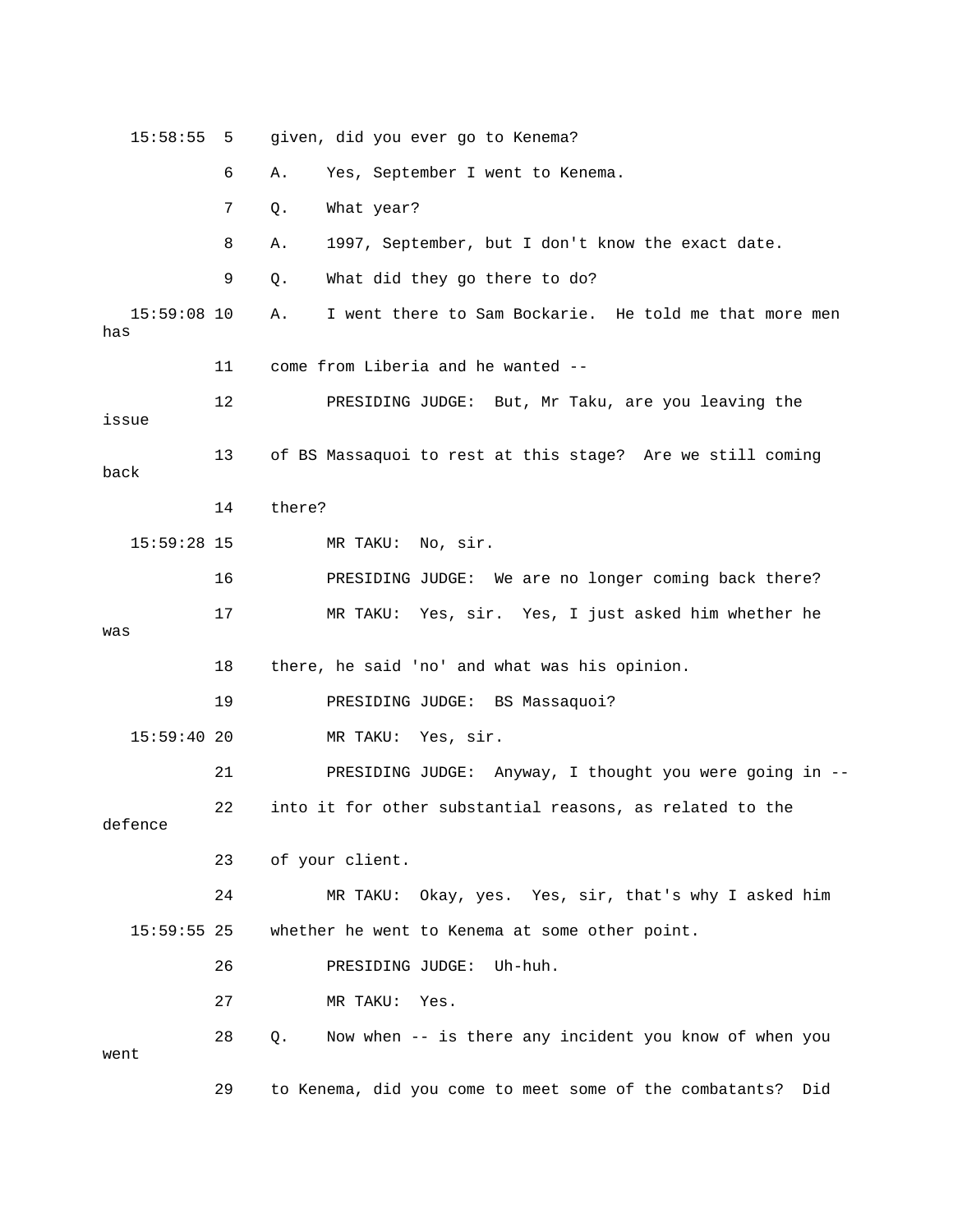|                     |    | SESAY ET AL                                                    |              |
|---------------------|----|----------------------------------------------------------------|--------------|
| Page 108            |    | 14 APRIL 2008                                                  | OPEN SESSION |
|                     |    |                                                                |              |
|                     |    |                                                                |              |
| Lordships,          | 1  | you -- was there anything memorable, you can tell Your         |              |
| combatants?         | 2  | that brought you into confrontation with some of the           |              |
|                     | 3  | You mean in connection with BS Massaquoi killing --<br>Α.      |              |
|                     | 4  | No, with the civilian population?<br>Q.                        |              |
| 16:00:25            | 5  | Yes, I can recall the very day I get to Kenema, one lady<br>Α. |              |
|                     | 6  | was moving, one -- some SLA soldier before their Secretariat,  |              |
|                     | 7  | they say, they are putting flag up and the lady is moving on   |              |
| the                 |    |                                                                |              |
|                     | 8  | road. So, for this reason, they went to ransack this woman to  |              |
|                     | 9  | take her money. The woman was going to market to get her       |              |
| $16:00:55$ 10<br>I. |    | foodstuff, to take her money. I say no. Luckily I was there.   |              |
| notify              | 11 | said, by the time you are putting the flag up, it do not       |              |
|                     | 12 | anybody. Normally, you put flag up by 6.00, 6.30 and pull the  |              |
|                     | 13 | flag down 6.00, 6.30, but look at this time of the day you are |              |
| rule?               | 14 | putting flag up, how can you expect civilian to go by that     |              |
| $16:01:21$ 15       |    | I said no, leave the women alone. I did so, I was able to      |              |
|                     | 16 | They did not take anything from the woman.<br>prevent.         |              |
|                     | 17 | Now, about -- to put an end to this issue of Gibril<br>Q.      |              |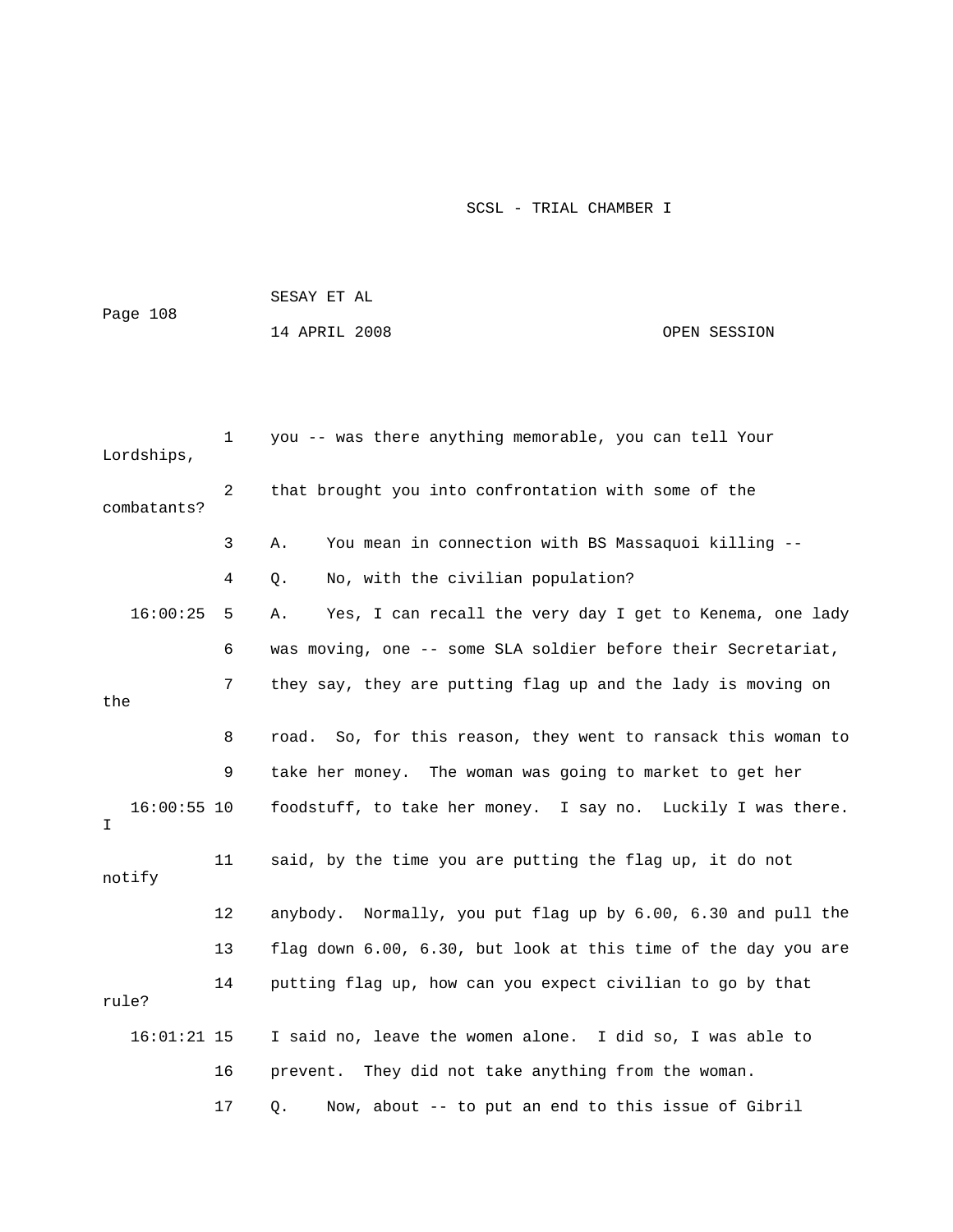| you           | 18 | Massaquoi, when you got there, you said that's the only time           |
|---------------|----|------------------------------------------------------------------------|
|               | 19 | went there and you rescued this woman, you intervened for the          |
| the           |    | 16:01:41 20 lady. About this issue of BS Massaquoi, did you approve of |
|               | 21 | death of this man?                                                     |
|               | 22 | The time I went there, at that time BS Massaquoi had not<br>Α.         |
|               | 23 | been killed.                                                           |
| killed,       | 24 | Q. Yes, but subsequently, when you heard that he was                   |
| $16:01:56$ 25 |    | did you approve of that?                                               |
|               | 26 | PRESIDING JUDGE: I will not have asked him. He has                     |
|               | 27 | answered that question, largely. Largely.                              |
|               | 28 | MR TAKU: Okay, Your Honour. Let me move --                             |
|               | 29 | PRESIDING JUDGE: He did not approve of it. The motive                  |
|               |    |                                                                        |

|          | SESAY ET AL   |  |              |
|----------|---------------|--|--------------|
| Page 109 |               |  |              |
|          | 14 APRIL 2008 |  | OPEN SESSION |

1 even which was put across for killing him, that he was 2 the Kamajors, was to him frivolous. It was not enough to kill 16:02:24 5 Q. Now, let's move now to Tongo Field, please. Mr Kallon, supporting a 3 man of such prominence in society. 4 MR TAKU: at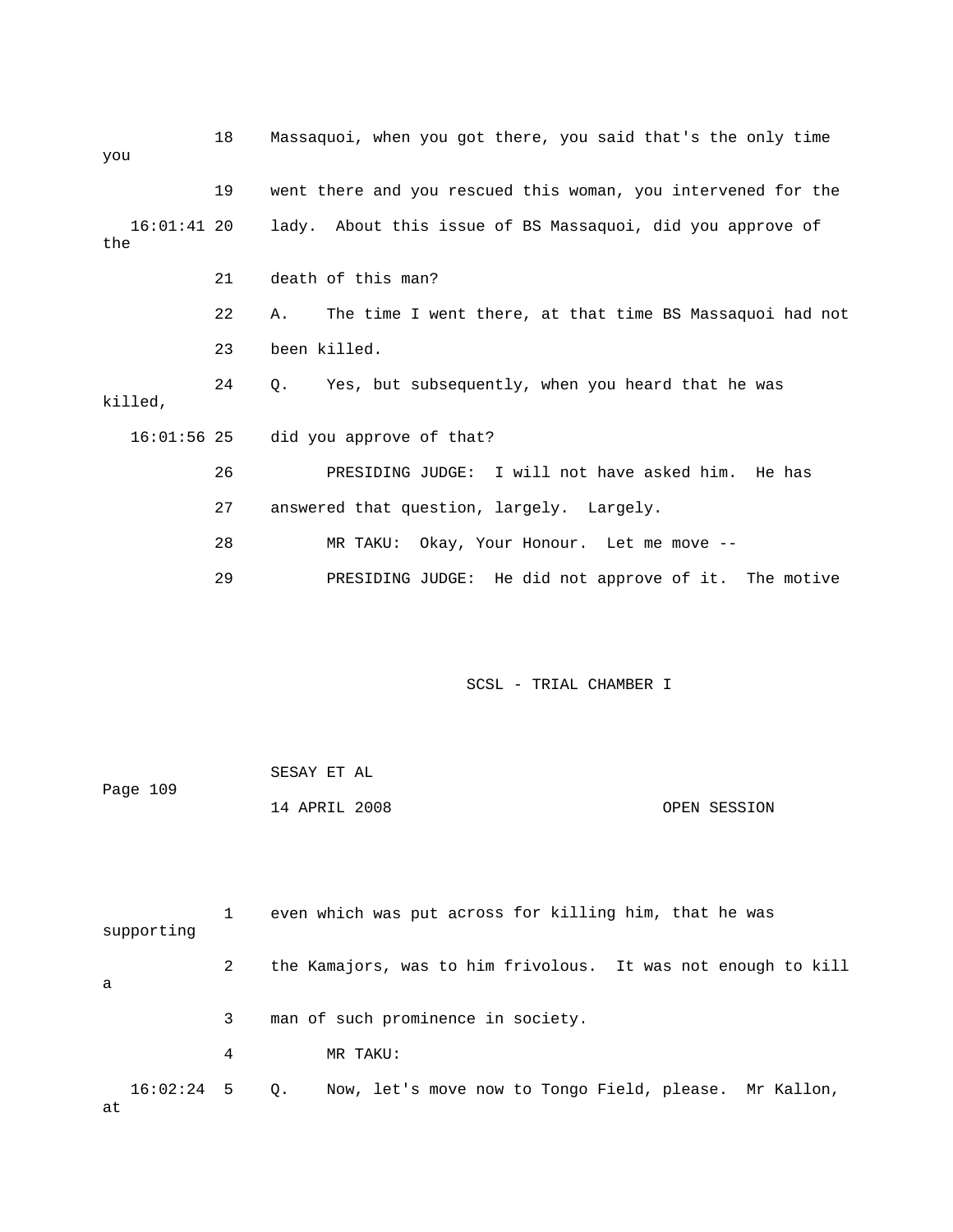| that  |               | 6  | what time did you go to Tongo Field within this time frame,    |
|-------|---------------|----|----------------------------------------------------------------|
|       | Field?        | 7  | is, 25 May 1997 to 28 February 1998, did you go to Tongo       |
|       |               | 8  | No. No, I do not go to Tongo, sir, throughout '97.<br>Α.       |
|       |               | 9  | PRESIDING JUDGE:<br>Between what dates, Mr --                  |
|       | $16:03:16$ 10 |    | 25 May 1997 to 28 February 1998.<br>MR TAKU:                   |
|       |               | 11 | To 28 February?<br>PRESIDING JUDGE:                            |
|       |               | 12 | MR TAKU:<br>Yes, Your Honour.                                  |
| where |               | 13 | Can you please account for your period -- for your --<br>$Q$ . |
| on    |               | 14 | were you -- well, you testified on 25 May 1997, where were you |
|       | $16:03:38$ 15 |    | that date again, please? Tell us.                              |
|       |               | 16 | Please, sir, I told you I was at Kangari Hill on 25 May<br>Α.  |
|       |               | 17 | 1997. I was under attack by Kamajor and the SLA soldier.       |
|       |               | 18 | PRESIDING JUDGE: When the coup was announced?                  |
|       |               | 19 | THE WITNESS: Yes, My Lord, by 305.                             |
|       | $16:04:16$ 20 |    | MR TAKU:                                                       |
| or    |               | 21 | Now, at this point in time, when Mosquito was in Kenema,<br>Q. |
|       |               | 22 | Tongo Field, Kenema, within that time frame, what was his      |
|       |               | 23 | position in the RUF?                                           |
| оf    |               | 24 | Α.<br>Mosquito was the acting leader of the RUF in the absence |
|       | $16:04:34$ 25 |    | Foday Sankoh with the position of field commander, battlefield |
|       |               | 26 | commander, with the rank of colonel.                           |
|       |               | 27 | Now, TF-125 on 12 May 2005, at page 47, Your Honours,<br>Q.    |
|       |               | 28 | testified that after the coup, the military structure remained |
|       |               | 29 | intact, and that civilians could bring complaints against      |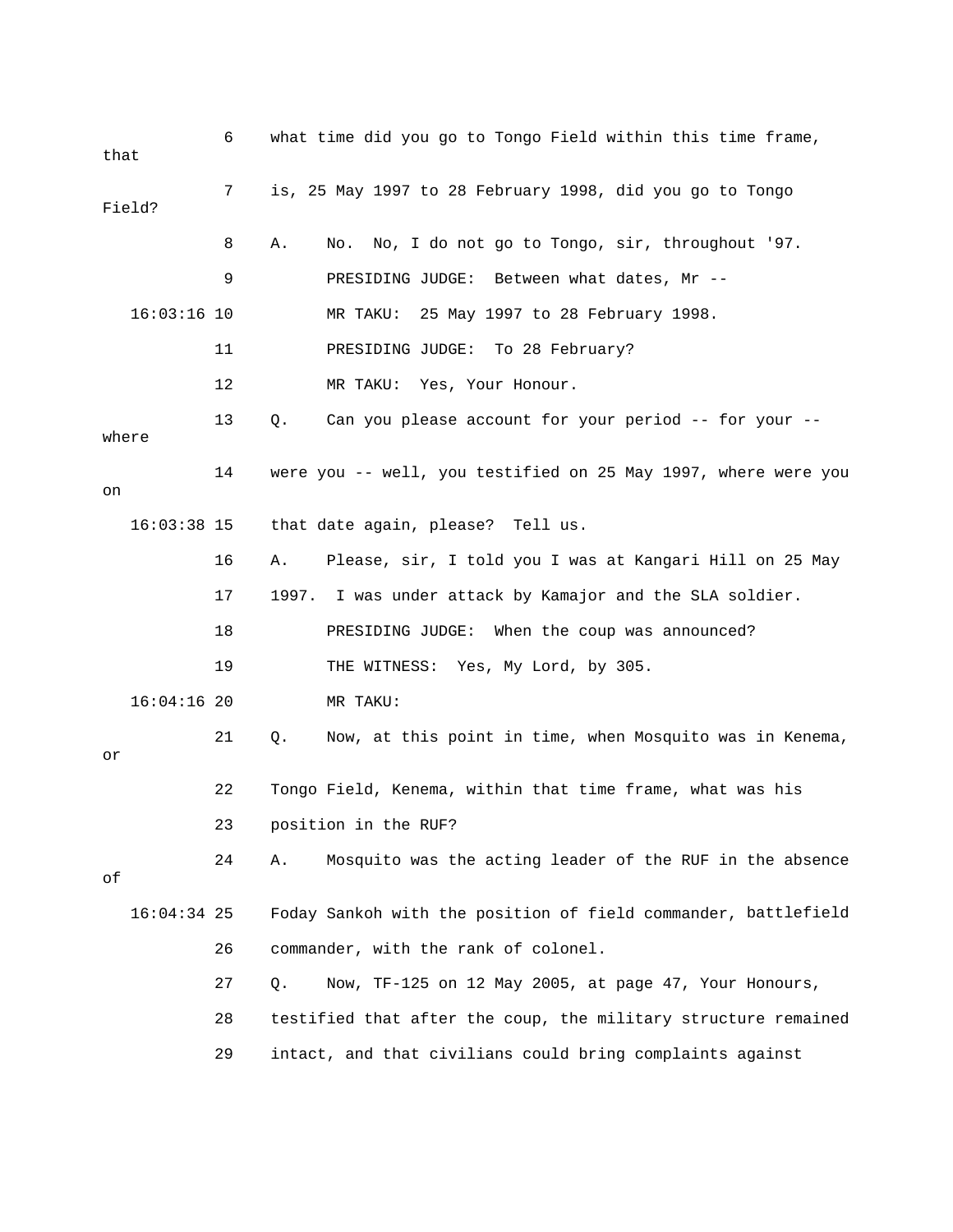|          | SESAY ET AL   |  |              |
|----------|---------------|--|--------------|
| Page 110 |               |  |              |
|          | 14 APRIL 2008 |  | OPEN SESSION |

| that                | $\mathbf 1$ | harassment by military personnel. Witness testified further    |
|---------------------|-------------|----------------------------------------------------------------|
| Mosquito            | 2           | "initially they were disciplined. By the end of the day        |
|                     | 3           | became very arrogant and took orders from nobody." You heard   |
|                     | 4           | that evidence. Does that describe exactly the character of     |
| 16:05:30            | 5           | Mosquito within that time, if you know?                        |
|                     | 6           | PRESIDING JUDGE: What comment do you have to make about        |
|                     | 7           | that?                                                          |
|                     | 8           | MR TAKU:                                                       |
|                     | 9           | What comment do you have to make about that, please?<br>О.     |
| $16:05:40$ 10<br>оf |             | Yes, sir. As I told you earlier, Mosquito was that type<br>Α.  |
|                     | 11          | dictator commander within the RUF. At the end of the day       |
|                     | $12 \,$     | whatsoever he feel of doing, that is his decision. No one to   |
| оf                  | 13          | judge his decision. If you attempt that, it will be the end    |
|                     | 14          | your own life.                                                 |
| $16:06:23$ 15<br>to |             | TF1-035 came here and testified on 5 July 2005, pages 79<br>Q. |
| Tongo               | 16          | 87, that Mosquito led about 300 rebels under his command to    |
| pointed             | 17          | Field to mine and kill. But he also said that somebody         |
|                     | 18          | out an individual to him and said that that individual -- that |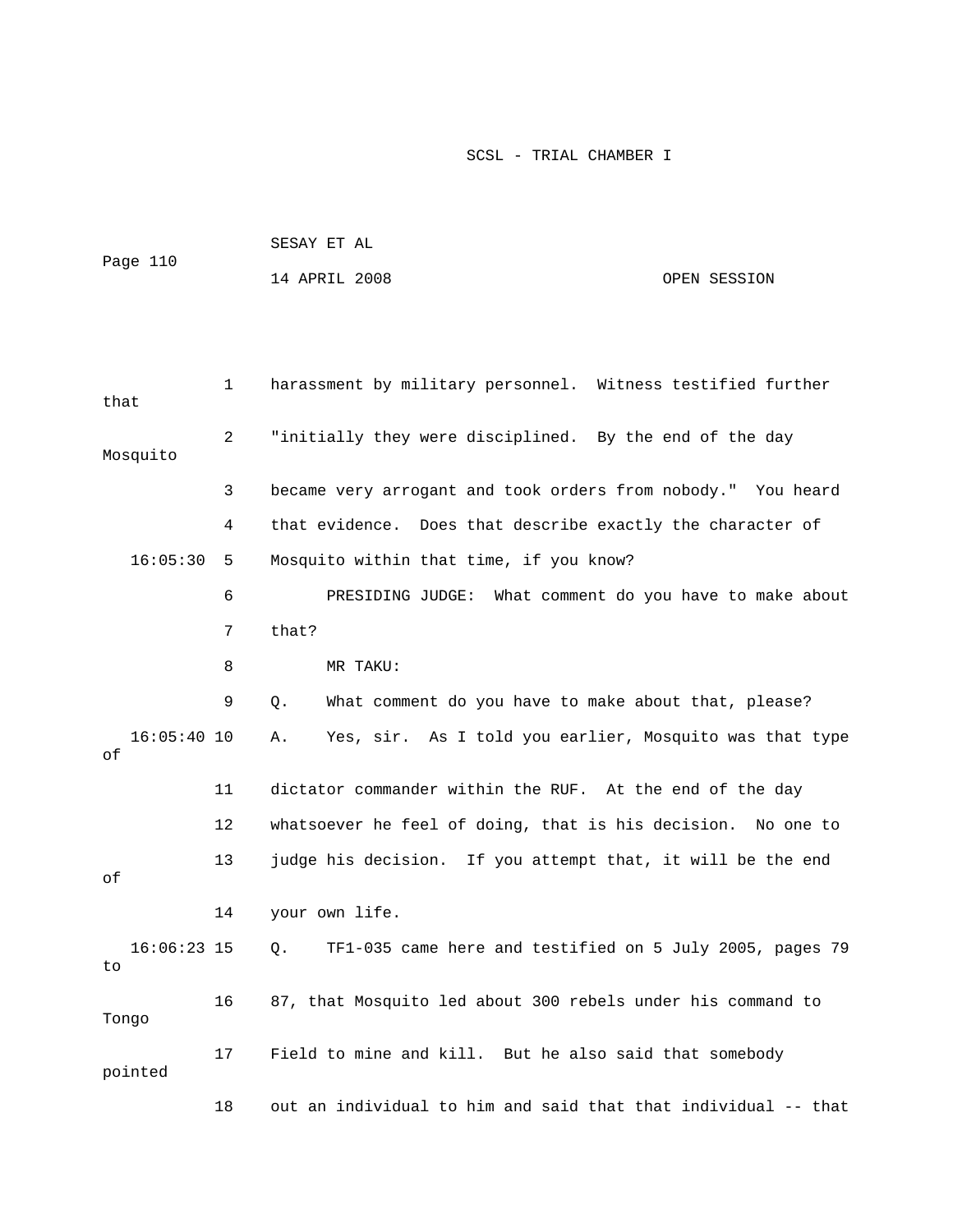| for                     | 19 | individual was Mr Kallon -- was Kallon, and that he deputised        |
|-------------------------|----|----------------------------------------------------------------------|
| $16:06:57$ 20<br>killed |    | Mohamed -- for Mosquito in the Cyborg Pit, where SBUs have           |
|                         | 21 | some people. Were you the one that this 035 testified about,         |
|                         | 22 | sir?                                                                 |
| about                   | 23 | No, because the Morris Kallon the witness testified<br>Α.            |
| was                     | 24 | say he was a colonel. At that time I was not colonel and I           |
|                         |    | 16:07:20 25 not at Tongo Field, I was in Bo, with the rank of major. |
|                         | 26 | Did you know this individual 035?<br>Ο.                              |
|                         | 27 | Only that day I saw him in this courtroom. I don't know<br>Α.        |
|                         | 28 | him before.                                                          |
| 2                       | 29 | TF-041 also testified on 10 July 2006, at page 21, lines<br>Q.       |

| Page 111 | SESAY ET AL   |              |
|----------|---------------|--------------|
|          | 14 APRIL 2008 | OPEN SESSION |

| diamond              |   | to 3, and stated that Morris Kallon helping with digging    |  |
|----------------------|---|-------------------------------------------------------------|--|
| in                   | 2 | at Tongo Field in December 1997. Did you go to Tongo Field, |  |
|                      | 3 | December 1997, sir, and did you have people, people digging |  |
|                      | 4 | diamonds there?                                             |  |
| 16:08:16 5<br>nobody |   | No, sir, I did not go to Tongo and I was not having<br>Α.   |  |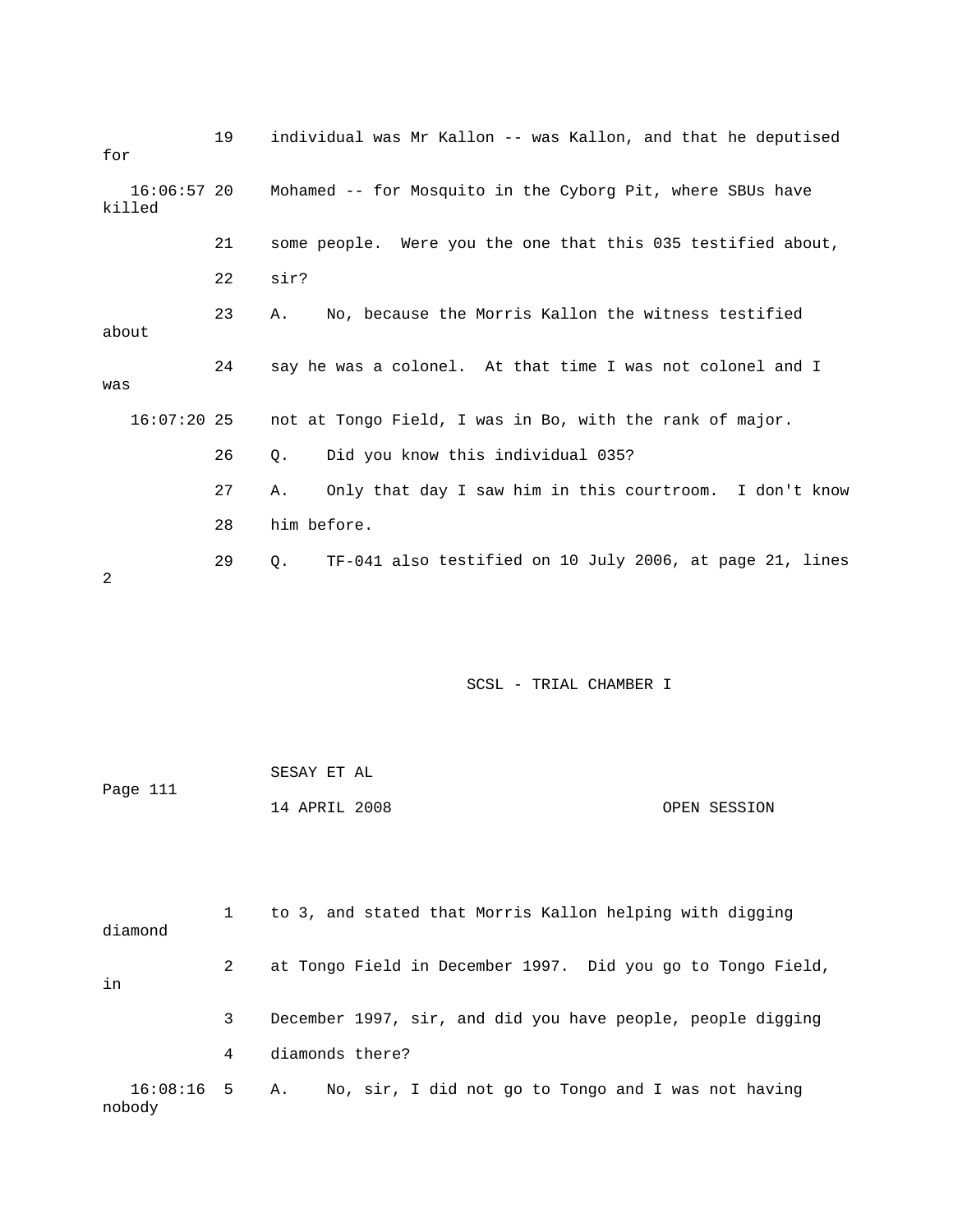6 mining for me there.

 7 Q. Now, Mr Kallon, when expressly did you go to Tongo 8 Did you go there at some point in time? If yes, when; tell Their 9 Lordships. 16:08:46 10 A. Yes, sir. I went to Tongo in early 2001 when complaint 11 came of TF1-366 mistreatment of civilians as he was alleging that 12 he was minister of mines. He was undressing civilian, beating 13 them. That complaint came to the knowledge of Mr Sesay and Mr 14 Sesay instructed me to go and remove him from there. That was 16:09:18 15 the time I went there, undress him, all what he cease from 16 civilian I return back to them and came back. 17 PRESIDING JUDGE: Mr Sesay sent you there to do what to 19 THE WITNESS: To remove TF-366 from Tongo Field, but the 16:09:43 20 way I reached there, the complaint from the populace, sir, it 21 so severe, so the only way to appease, to please the civilian 22 population unless for me to deal with him in the presence of 23 people, because they say he was undressing civilians, old and 24 young, right in front of him, they made this complaint, so myself, to please the people, I undress him the same way, he used 26 to undress the others. And he looted lot of property from 28 Q. Now, TF1-366, he testified on 8 November 2005, at page some Field? 18 him? was the  $16:10:05$  25 them, 27 so I took this property and return back to the civilians. 67, 29 he stated that he received orders from you and Superman and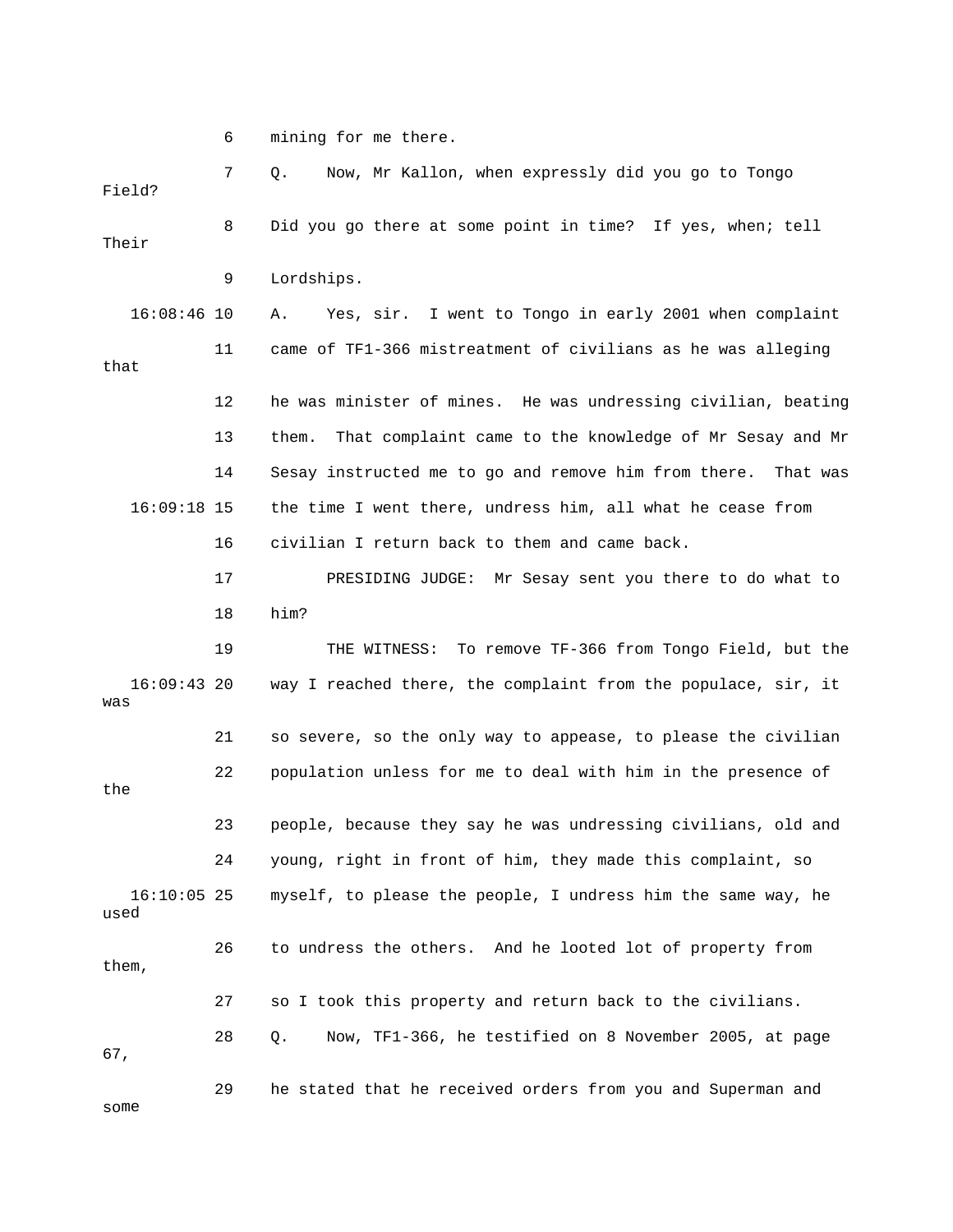SESAY ET AL

Page 112

14 APRIL 2008 OPEN SESSION

|     |               | 1  | others to send young boys, many of the miners, to undergo        |
|-----|---------------|----|------------------------------------------------------------------|
|     |               | 2  | training in Bunumbu, and also to mine for commanders in Kono,    |
|     |               | 3  | Kamakwie, Kailahun and that Superman, Rambo, himself and you     |
|     |               | 4  | forced these people to work in Kono, page 66, lines 3 to 15.     |
|     | 16:11:14      | 5  | What do you say about that, sir? Did you instruct 366 to send    |
| to  |               | 6  | young boys to miners to undergo training in Bunumbu and also     |
|     |               | 7  | mine for commanders?                                             |
|     |               | 8  | No, sir.<br>Α.                                                   |
|     |               | 9  | In Kono, Kamakwie, Kailahun?<br>$Q$ .                            |
|     | $16:11:35$ 10 |    | No, sir. One, I was not the G1 for the RUF who were<br>Α.        |
|     |               | 11 | responsible for recruitment. Two, I was not G5 who were          |
|     | mining        | 12 | responsible for gathering civilians. Three, I was not the        |
| was |               | 13 | commander who responsible to carry on mining duty. Four, I       |
| on  |               | 14 | not the commanding officer of Kono to instruct people to carry   |
|     | $16:12:13$ 15 |    | any duty, as that witness alleged.                               |
|     |               | 16 | $\circ$ .<br>To your knowledge, was any training taking place in |
|     |               | 17 | Bunumbu, within this time frame?                                 |
|     |               | 18 | Bunumbu, as I heard from TF-362, yes, but I did not go<br>Α.     |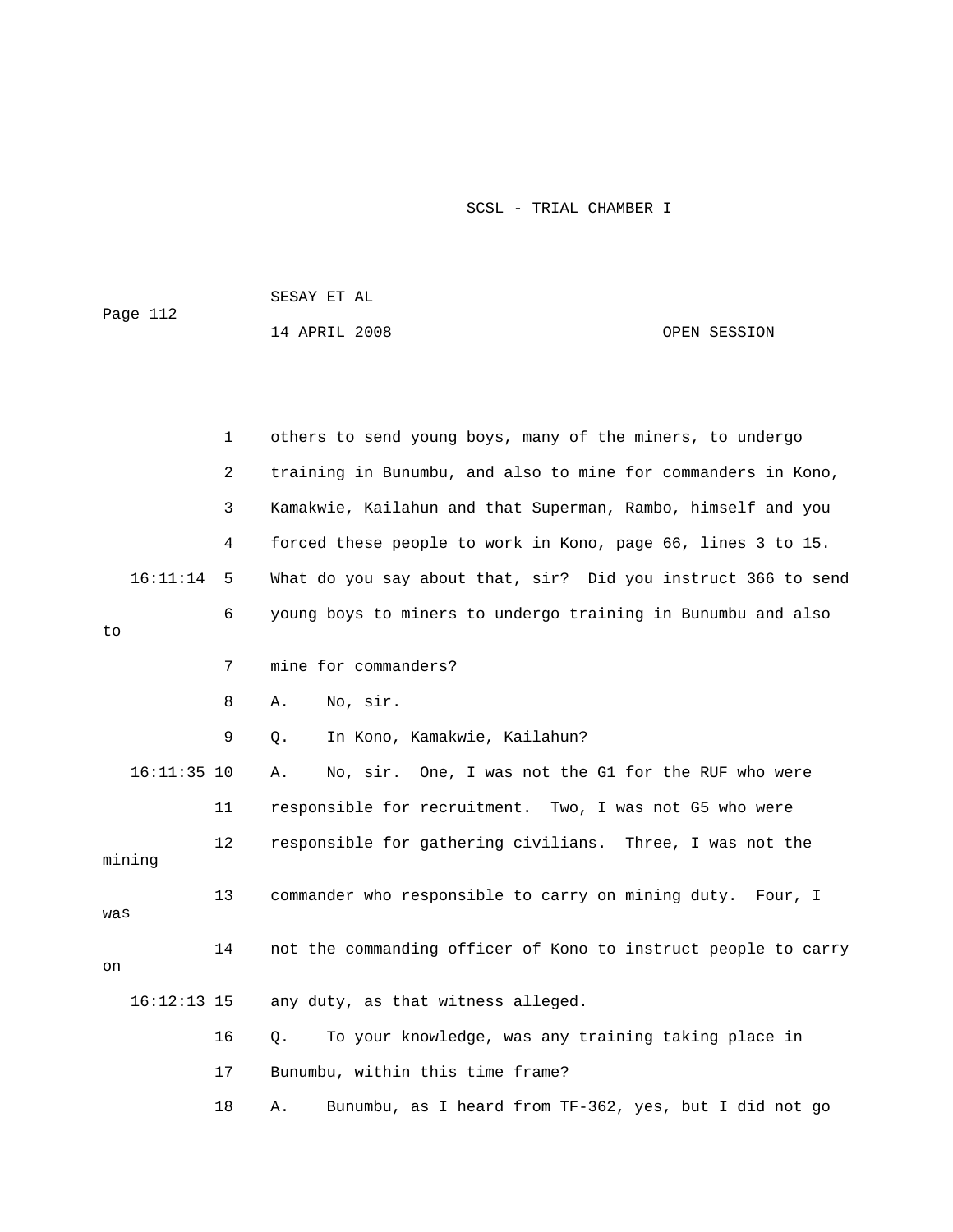| But                     | 19 | there to see what kind of people he was -- she was training.  |
|-------------------------|----|---------------------------------------------------------------|
| 16:12:42 20<br>retreat, |    | I heard that most SLA who crossed to Liberia during the       |
| instructed              | 21 | they came back. And when they came back, Sam Bockarie         |
|                         | 22 | them to go for ideological training on that base. I knew of   |
|                         | 23 | that. I heard it. I did not go there to see.                  |
| Court?                  | 24 | They crossed to Liberia when, sir? Can you tell the<br>О.     |
| $16:13:12$ 25<br>did    |    | February 1998, sir, during the general retreat. But I<br>A.,  |
|                         | 26 | not see a young civilian from Kono convoy to go and take      |
|                         | 27 | training, no. In the RUF there were something they called G1. |
|                         | 28 | He was responsible for recruitment.                           |
| 67,                     | 29 | On the -- 366 again testified on 8 November 2005, page<br>Ο.  |

|          | SESAY ET AL   |  |              |
|----------|---------------|--|--------------|
| Page 113 |               |  |              |
|          | 14 APRIL 2008 |  | OPEN SESSION |

|   | 1 lines 6 to 15, that you, Mr Kallon, ordered the capture of   |
|---|----------------------------------------------------------------|
|   | 2 civilians in Kono to be sent for training. Did you order the |
| 3 | capture of civilians in Kono to be sent for training?          |
|   | 4 A. No, sir.                                                  |
|   | 16:14:18 5 0. Does the previous answer you gave apply to this? |
|   | 6 A. Yes, sir.                                                 |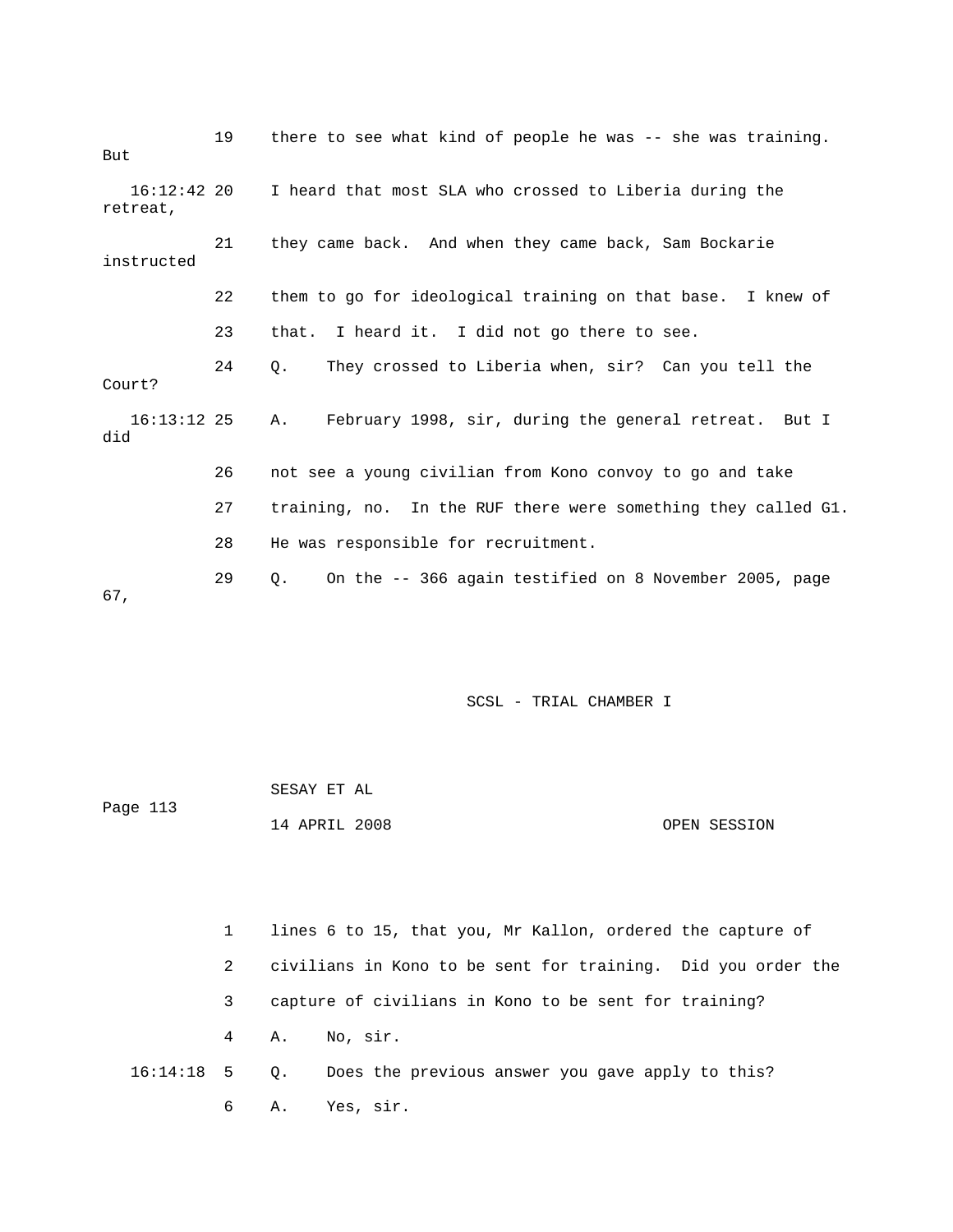7 Q. Now, 366 again says that he saw you with SBUs at -- in 8 Freetown, Makeni, Magburaka, Kono, Guinea Highway, Kailahun, 9 Payam and the Northern Jungle. He testified on 8 November 16:15:06 10 pages 67 to 90, lines 28 to 29, that he saw you, Morris Kallon, 11 in 19 -- the date was 1997, 1994, 1998 to 2000. That was 8 12 November 2005, page 70, lines 11 to 12. And he says there were 13 some who were ten years old, 15 years old, 14 years old; 8 16:15:43 15 comment on that, sir? What do you say to that allegation? 16 A. A lie. A lie. He lie on me, sir. This witness -- 94, 19 17 this witness and myself were not in one location. 1997, this 18 witness -- '94 to early '97, this witness and myself were not 19 one location. This Kangari Hill he testified about, he only 16:16:07 20 the bush -- oversaw the bush while passing in car. He do not 21 ever go to Kangari Hill. Two, '97 this witness and myself 16:16:35 25 our first food. So this witness saying he saw me with SBU at 26 these places is lie. Coming to Kono, he and myself were in 28 Court that they were not armed carrier or they were not child 2005, 14 November 2005, page 70, lines 14 to 16. Mr Kallon, can you in saw were 22 not deployed in one place. I told you I met this witness one 23 time at Benguema. He was deployed under Superman, and at that 24 time I was deployed in Bo, in August 1997, when I went there for Kono, 27 but he didn't -- the SBUs he claimed he saw with me, I told this 29 combatants; they were family member, and these were the same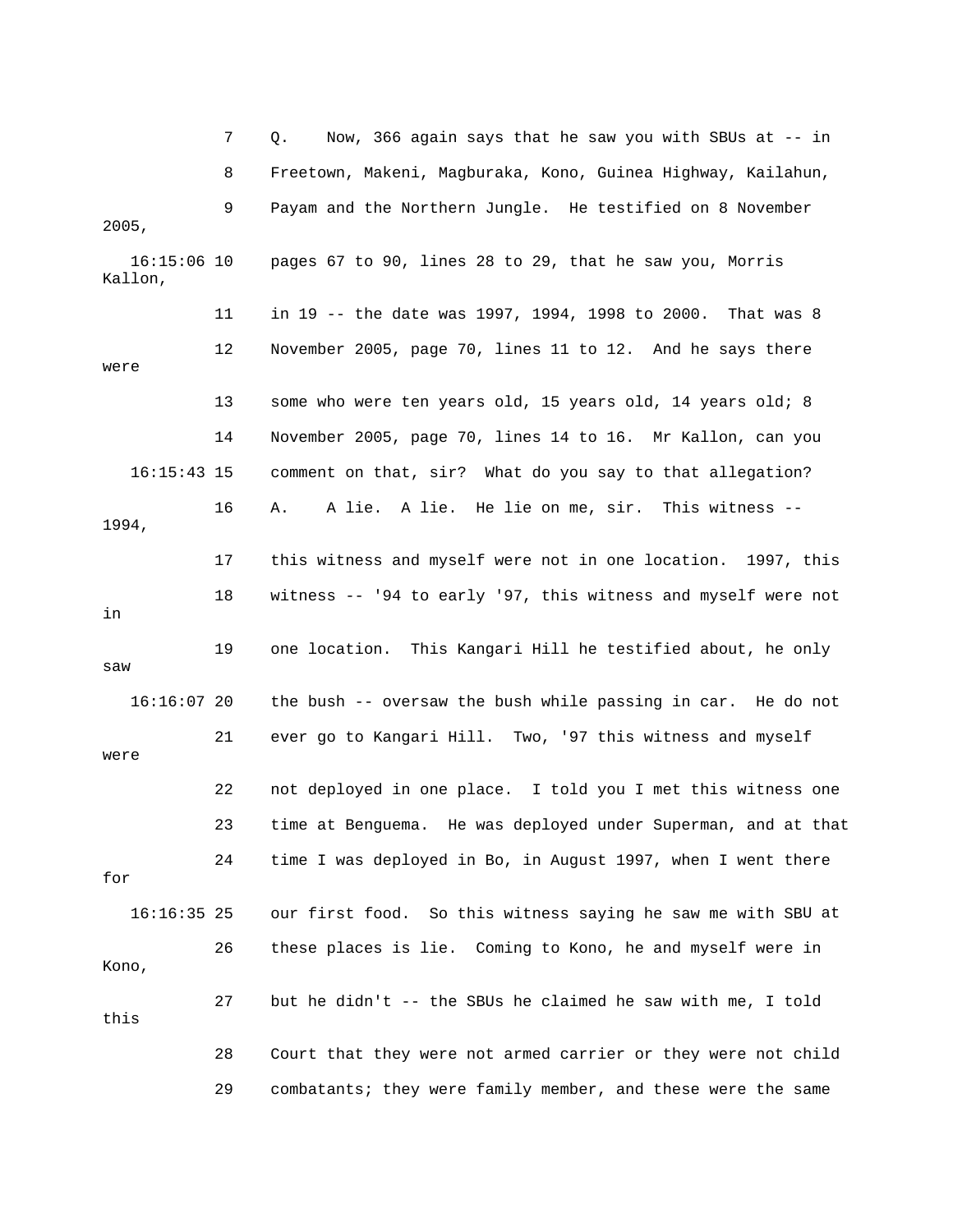| Page 114      |    | SESAY ET AL                                                    |              |
|---------------|----|----------------------------------------------------------------|--------------|
|               |    | 14 APRIL 2008                                                  | OPEN SESSION |
|               |    |                                                                |              |
|               |    |                                                                |              |
|               | 1  | children he saw with me -- he alleges saw with me in Magburaka |              |
| I             | 2  | and Makeni. Even now they are with me in Freetown here, while  |              |
|               | 3  | am in detention. They are in Freetown here.                    |              |
|               | 4  | Well, TF-114, there's no time frame stated, but he says<br>Q.  |              |
| 16:17:37      | 5  | he has testified on 25 April 2005, page 22 ---                 |              |
|               | 6  | PRESIDING JUDGE: TF what, sorry?                               |              |
|               | 7  | MR TAKU:<br>144, Your Honours.                                 |              |
|               | 8  | This witness testified that he saw that you brought a<br>$Q$ . |              |
| and           | 9  | convoy of children to be sent for training, it was in Buedu,   |              |
| $16:18:01$ 10 |    | the same witness testified that --                             |              |
| convoy        | 11 | PRESIDING JUDGE: Start from there. Did he bring a              |              |
|               | 12 | of children --                                                 |              |
|               | 13 | MR TAKU:                                                       |              |
|               | 14 | Did you bring a convoy of children for training?<br>Q.         |              |
| $16:18:14$ 15 |    | No, sir. And again, let me just correct something, My<br>Α.    |              |
|               | 16 | Lord. The witness who make that allegation was TF1-114.        |              |
|               | 17 | 114, thank you. Yes, you are right.<br>Q.                      |              |
| true.         | 18 | He was the one who made that allegation. It is not<br>Α.       |              |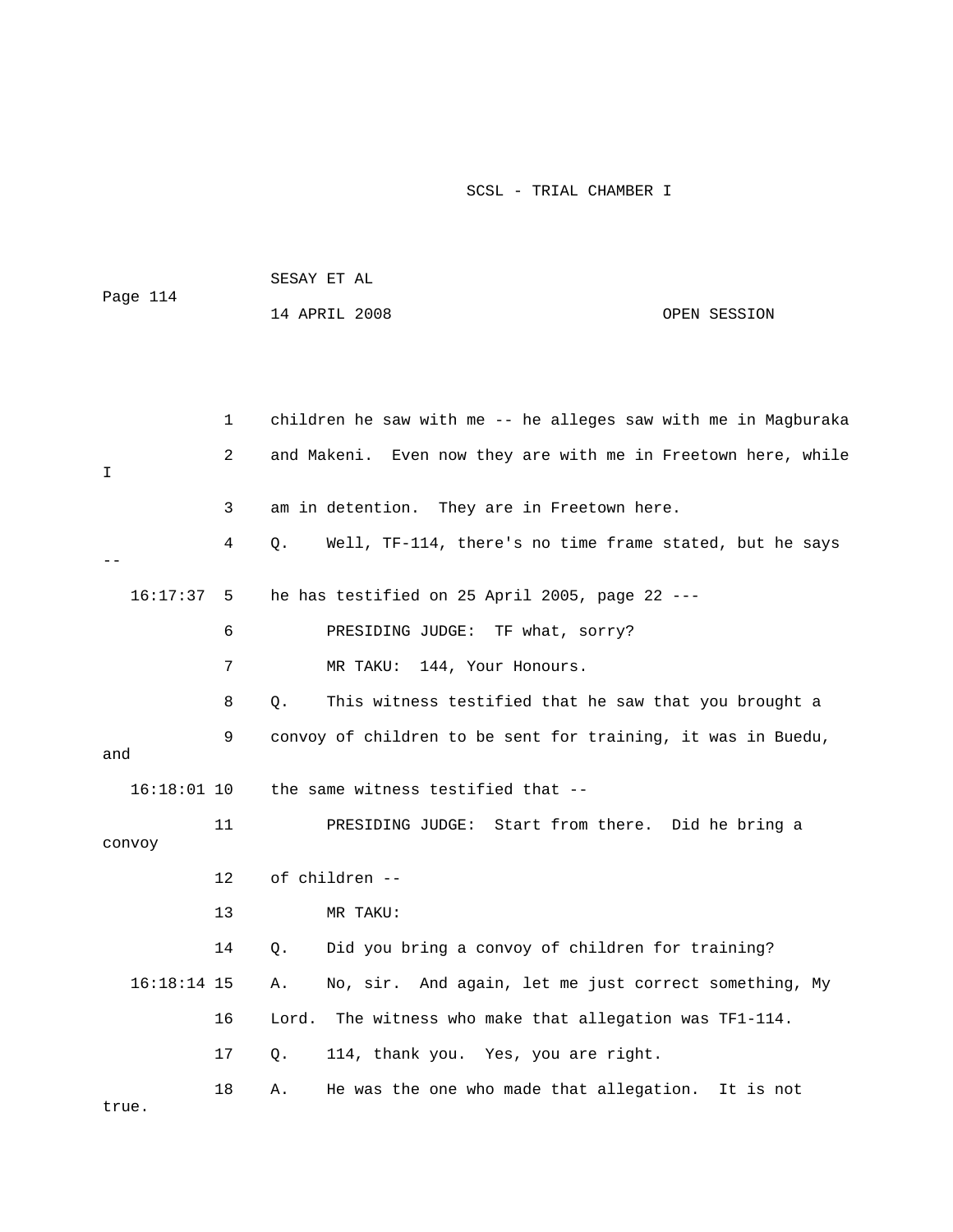|               | 19 | As I say, in May, when my report went to Sam Bockarie, I went           |
|---------------|----|-------------------------------------------------------------------------|
| have          |    | 16:18:36 20 with my family. These were the family he saw with me, and I |
|               | 21 | based them in Buedu.                                                    |
|               | 22 | PRESIDING JUDGE: His allegation is that he brought the                  |
|               | 23 | children where?                                                         |
|               | 24 | MR TAKU: To Buedu. The convoy went to Buedu.                            |
| $16:18:56$ 25 |    | PRESIDING JUDGE: You are saying that the children you                   |
|               | 26 | brought there were your family members?                                 |
| add           | 27 | THE WITNESS: Yes, My Lord. Please, sir, if I can just                   |
|               | 28 | something?                                                              |
| it's          | 29 | PRESIDING JUDGE: Please feel free to add. It's you,                     |

| Page 115 | SESAY ET AL   |  |              |
|----------|---------------|--|--------------|
|          | 14 APRIL 2008 |  | OPEN SESSION |

 1 your official privilege. You know, you are giving evidence. 2 What do you want to add? 3 THE WITNESS: Yes, sir. From 1992, early 1992, when the 4 Gio people were driven out of Sierra Leone, Foday Sankoh put 16:19:42 5 complete law and order not to allow any child to carry gun, 6 from that time RUF started abiding by that law. The only few and

7 officer used to violate that, like Superman, TF-371, Gibril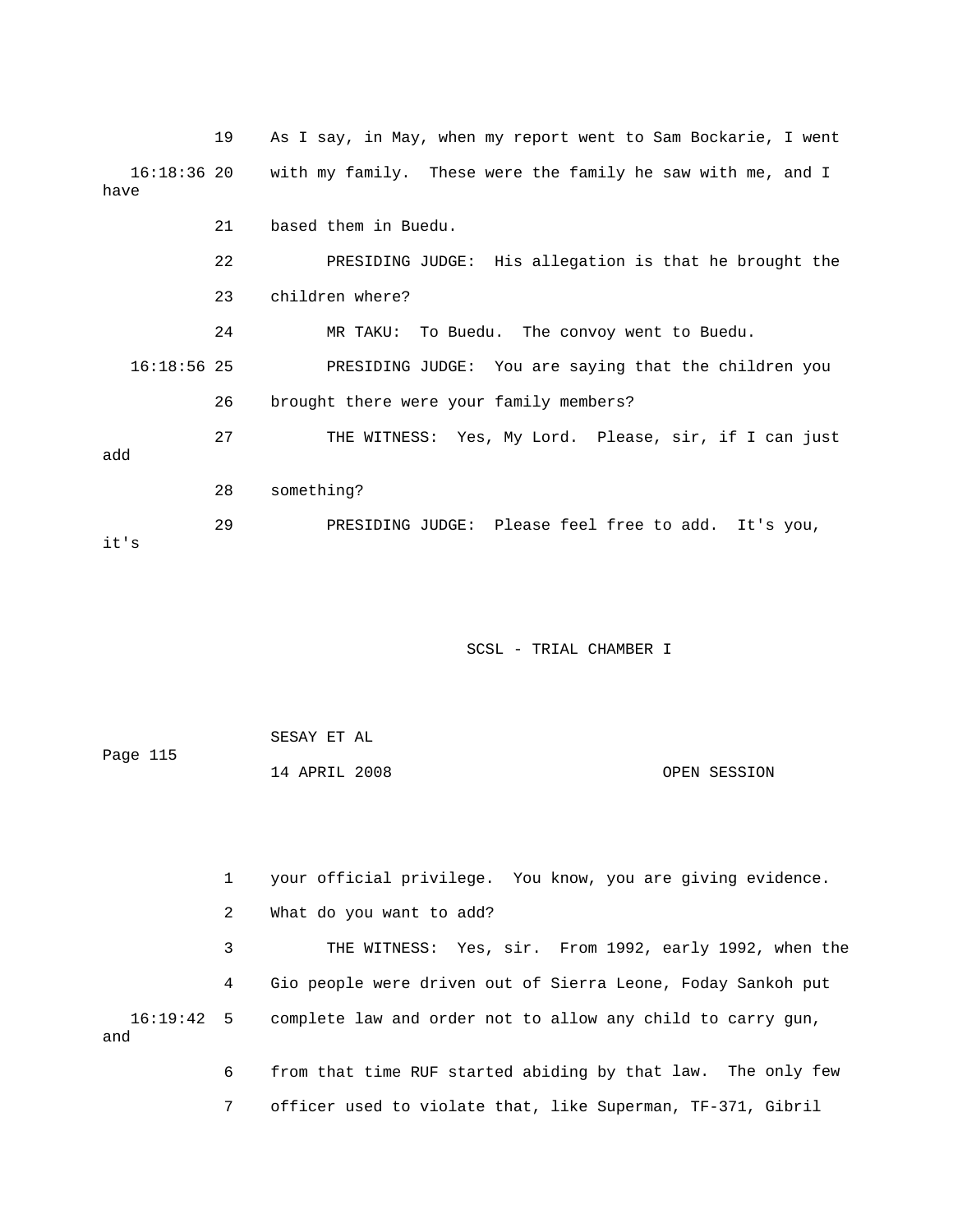8 Massaquoi, these were especially when we advanced to Makeni in 9 1998. These were the people I used to see children with them 16:20:12 10 with gun.

11 MR TAKU:

 12 Q. Well, during the break period, we will ask you during the 13 break to write down the names of some of those children that were 14 with you, with the family members, and their ages, and if you give other details for us, we'll also show the Judges. We do 16 want to ask that question to you to give the names here in open 17 session; understand? Or you want to give them publicly? 18 A. Yeah, they are my children, sir. 19 Q. Okay. Okay. Go ahead, please; give the names. 16:20:51 20 A. You have Fatmata Kallon, she is my daughter. She is now 21 16 years of age. You have Mohamed Kamara, she's my sister - g 22 she's my nephew, my sister's son, he's now 18 years attendin 24 Mohamed Kallon is now 14 years. Can I go ahead? 16:21:26 25 Q. Yes, go ahead. Give us as many as you can? 27 about nine -- nine to ten years. You have Brima. You have can 16:20:3 not 23 Christ the King College, Fatmata attending Bo Commercial. My son 26 A. Then you have Mamie, my small sister. At that time she was 28 Alpha. You have Momoh. All those are from one father, not from 29 one mother, but they were staying with my mother in Bo. Then,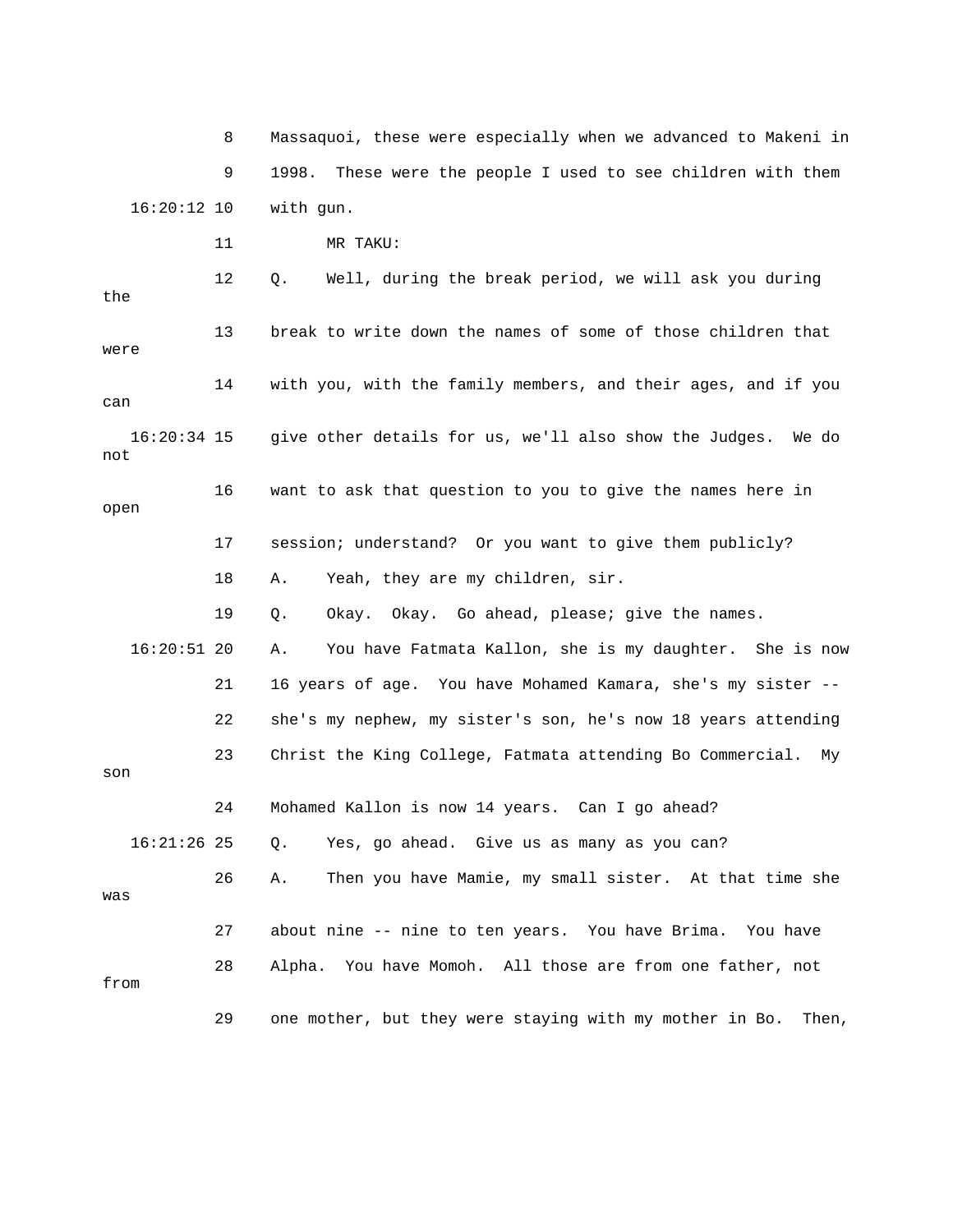| Page 116      |    | SESAY ET AL                                                   |              |
|---------------|----|---------------------------------------------------------------|--------------|
|               |    | 14 APRIL 2008                                                 | OPEN SESSION |
|               |    |                                                               |              |
|               |    |                                                               |              |
|               | 1  | from there now, my mother sisters, younger brother, sisters,  |              |
| and           |    |                                                               |              |
|               | 2  | my wife younger brother and sisters, they were all with me.   |              |
|               | 3  | Mr Kallon, did you have --<br>$Q$ .                           |              |
|               | 4  | PRESIDING JUDGE: You mentioned those who had been using       |              |
| 16:22:07      | 5  | SBUs against Sankoh's instruction. You mentioned Superman and |              |
|               | 6  | who?                                                          |              |
|               | 7  | THE WITNESS: Gibril Massaquoi. 371. Those were the            |              |
| most          |    |                                                               |              |
|               | 8  | senior officers I saw with children in Makeni. 371, I saw him |              |
|               | 9  | with children in Buedu.                                       |              |
| $16:22:43$ 10 |    | MR TAKU:                                                      |              |
|               | 11 | Mr Kallon, TF-114 testified before this Court on<br>0.        |              |
|               | 12 | 29/04/2005, at page 29, and stated that you had a farm at     |              |
| rice,         | 13 | Kailahun where your mother and family stayed and cultivated   |              |

 14 and that the local people would sometimes work there for food, 16 members of your family, did any young people beyond the age of 17 15, or civilians, come to work on your farm, Mr Kallon? 18 A. No, sir, but I want to explain something. 19 Q. Yes, go ahead, sir. 16:23:07 15 and that he himself worked there for vegetables. Now, apart from

the 16:23:30 20 A. This farm, 141 -- I mean, 114 claim, myself do not see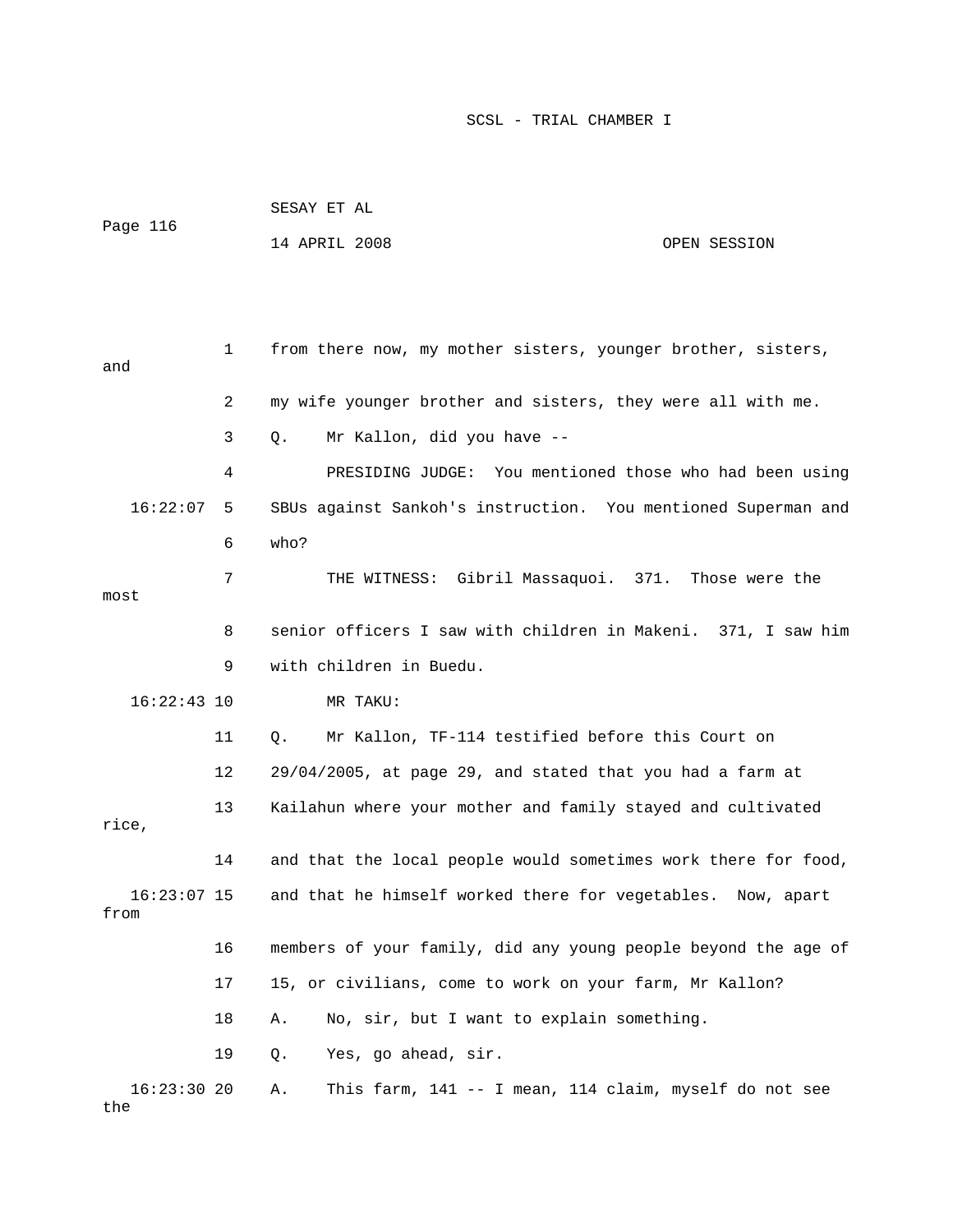|        |               | 21 | farm. Yes, my mother make swamp while in Buedu with my        |
|--------|---------------|----|---------------------------------------------------------------|
| them,  |               | 22 | mother-in-law, but I did not see there. And, according to     |
| And    |               | 23 | it were their own children that were working on this farm.    |
| did    |               | 24 | in fact, 1999, when they harvested the rice, December, they   |
|        | $16:23:58$ 25 |    | not even eat the rice. I went and collected them and brought  |
| Pa     |               | 26 | them to Magburaka. They left the rice with one old man called |
|        |               | 27 | Palmer.                                                       |
|        |               | 28 | Mr Kallon, TF1-296 testified, on 11 July 2006, Your<br>О.     |
| handed |               | 29 | Honours, at page 100, lines 6 to 29, that RUF officially      |

| Page 117 | SESAY ET AL   |              |
|----------|---------------|--------------|
|          | 14 APRIL 2008 | OPEN SESSION |

 1 over, in 1997, children associated with the RUF -- children 2 associated with conflict within the RUF. On July 14, she said 16:25:14 5 children from Makeni to Lunsar for inward transfer were erify, and that approval had to be brought from Foday 7 did not v 3 she -- she said she did not verify the information at paragraph 4 37 of her report in which she wrote: "Further plans to have opposed 6 by Kallon, and that she was given the information by Caritas but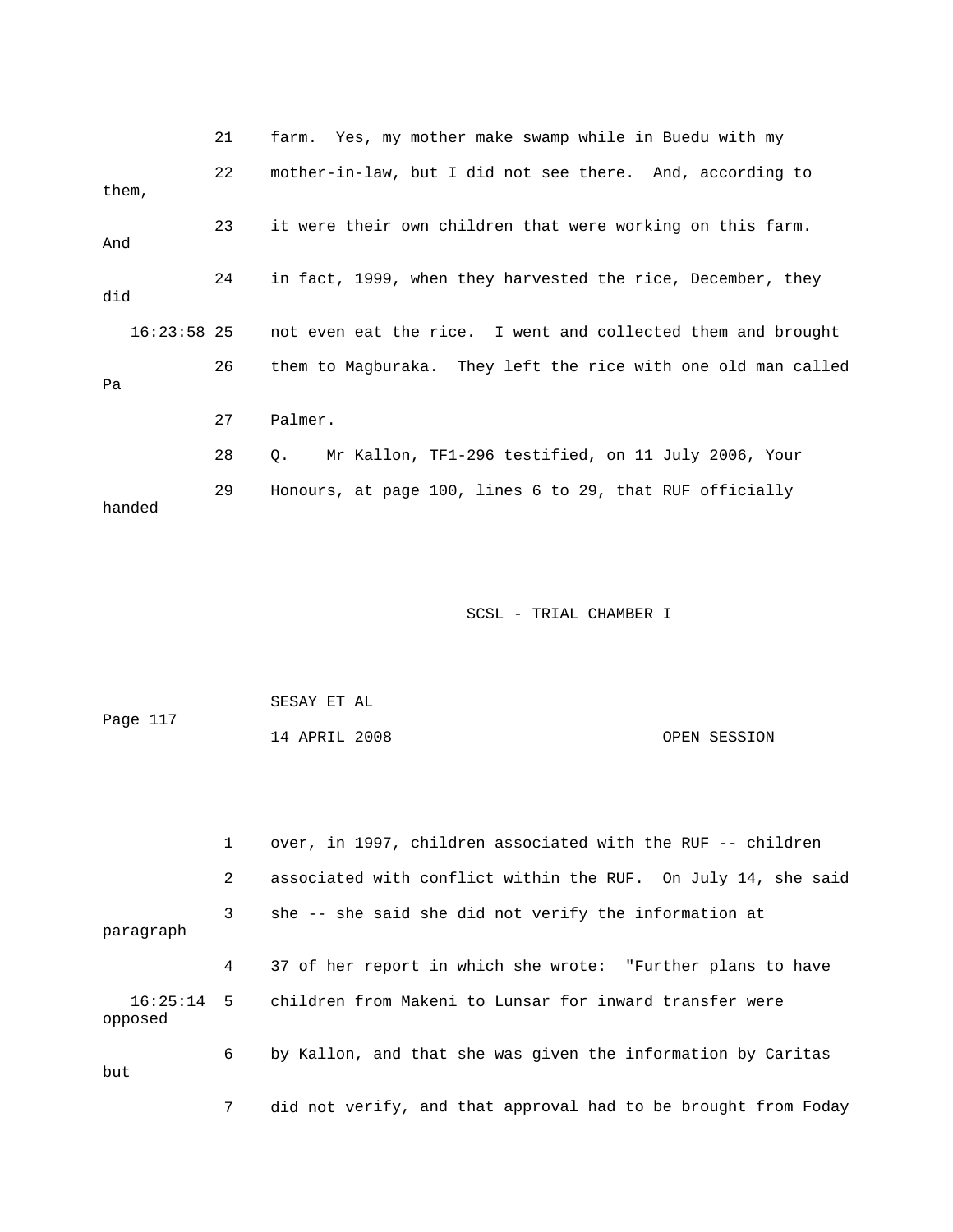| were          | 8  | Sankoh and that she saw the letter from Sankoh." Mr Kallon,     |
|---------------|----|-----------------------------------------------------------------|
|               | 9  | you involved in any way whatsoever with this exercise?          |
| $16:25:38$ 10 |    | No, sir. To start with, 1997, believe with me, I don't<br>Α.    |
| with          | 11 | know whether RUF hand over any children that were associated    |
|               | 12 | I don't know that. Two, this very woman who talk about<br>RUF.  |
|               | 13 | this, she say Morris Kallon was in Lunsar responsible to hand   |
|               | 14 | over the children. No.<br>If you can recall, DIS-188 testified  |
| $16:26:12$ 15 |    | before this Court that in April 2000 Foday Sankoh designate     |
|               | 16 | Miloskie Kallon to take charge of all children affair, to hand  |
|               | 17 | them over to Caritas and other NGOs.                            |
| had           | 18 | Did you oppose the handing over of children until they<br>$Q$ . |
|               |    |                                                                 |
|               | 19 | to get permission from Foday Sankoh?                            |
| $16:26:46$ 20 |    | Not at all. Not at all, sir. If I was opposed, then I<br>Α.     |
|               | 21 | cannot join Mr Sesay to open schools for the children to start  |
|               | 22 | going to school. Before Caritas could come in RUF territory     |
|               | 23 | schools were already in existence, Kono, Masingbi, Makali,      |
| And           | 24 | Magburaka, Makeni and its surrounding schools were going on.    |
| $16:27:23$ 25 |    | even RUF were having orphanage home. They separated children    |
|               | 26 | from their family that were within the RUF. When Foday Sankoh   |
| taken         | 27 | give that instruction, we gather those children.<br>They were   |
|               | 28 | care of by one old lady called Adama, she was the regional      |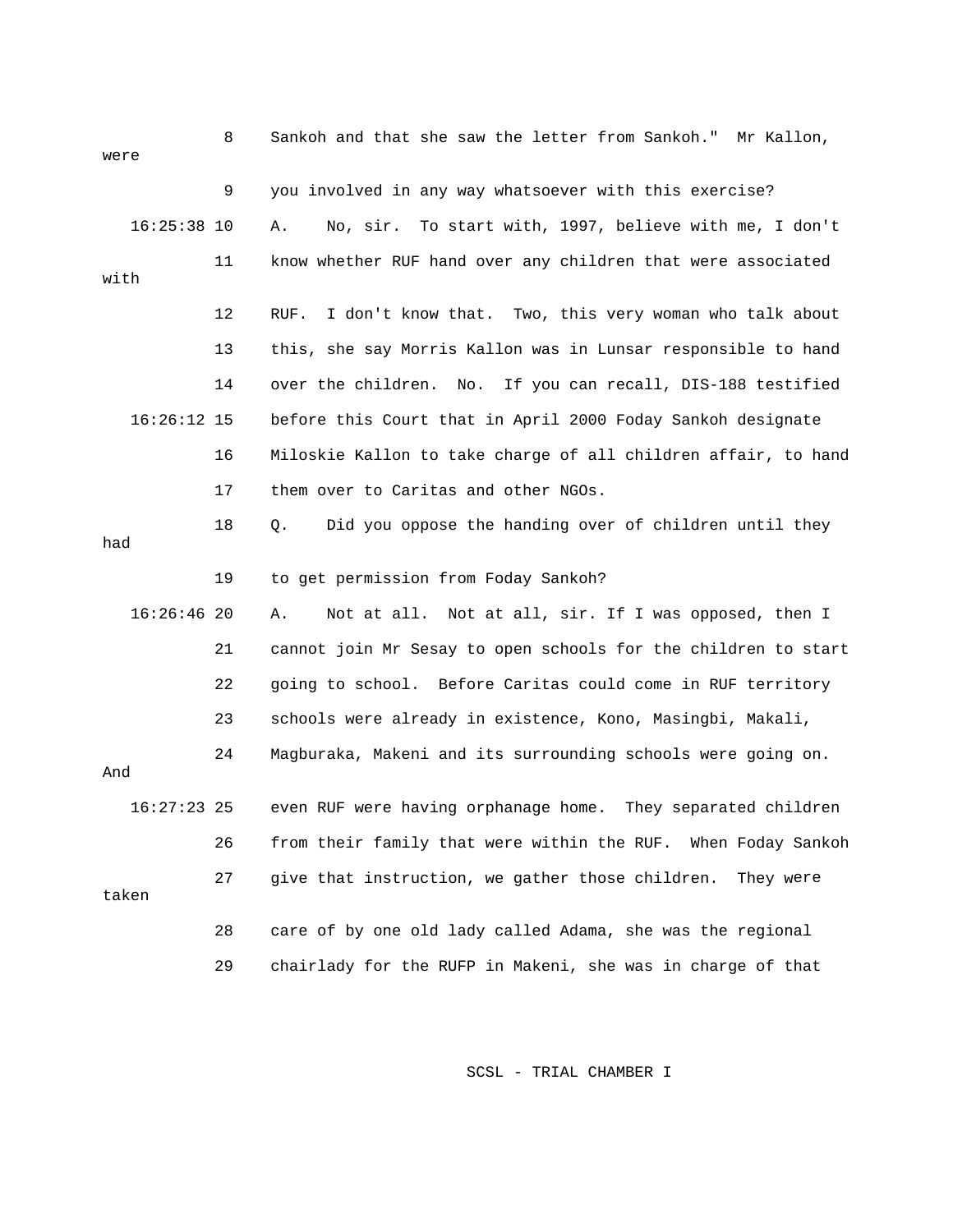| Page 118 | SESAY ET AL   |  |              |
|----------|---------------|--|--------------|
|          | 14 APRIL 2008 |  | OPEN SESSION |

|                        | 1  | orphanage home, on to the extent we introduce her to United      |
|------------------------|----|------------------------------------------------------------------|
|                        | 2  | Nations Mission in Makeni, Colonel Oladipo and others, they      |
|                        | 3  | started assisting her with food and other medical facility.      |
| Your                   | 4  | TF1-288, Mr Kallon, the transcript of 22nd March 2006,<br>Q.     |
| 16:28:17               | -5 | Honours, page 26 lines 22, page 27 lines 3 to 12 $-$             |
|                        | 6  | PRESIDING JUDGE:<br>TF1, what?                                   |
|                        | 7  | 288.<br>MR TAKU:                                                 |
| he                     | 8  | He testified that during his detention in Yengema that<br>Q.     |
|                        | 9  | was there for a period of 23 days that you, one Lansana, you     |
| $16:28:47$ 10<br>whose |    | people visited the residence of the particular commander in      |
|                        | 11 | house they were detained, and every time you people came, you    |
|                        | 12 | came with a retinue of young soldiers, SBUs. Did you go to       |
|                        | 13 | Yengema?                                                         |
|                        | 14 | That witness lie on me and the witness who<br>No, sir.<br>Α.     |
| $16:29:16$ 15          |    | testified before this Court that she was in charge of that       |
|                        | 16 | detention, she testified. She didn't say I go there.<br>And      |
|                        | 17 | indeed, I did not go there and I was not using SBU as a armed    |
|                        | 18 | carrier.<br>Mr Taku, let me just add something, sir.             |
|                        | 19 | Go ahead, sir.<br>Q.                                             |
| $16:29:37$ 20<br>а     |    | I do not see using of child soldier as<br>Α.<br>We were in war.  |
|                        | 21 | Suppose something go and happen to me, how a<br>bodyguard to me. |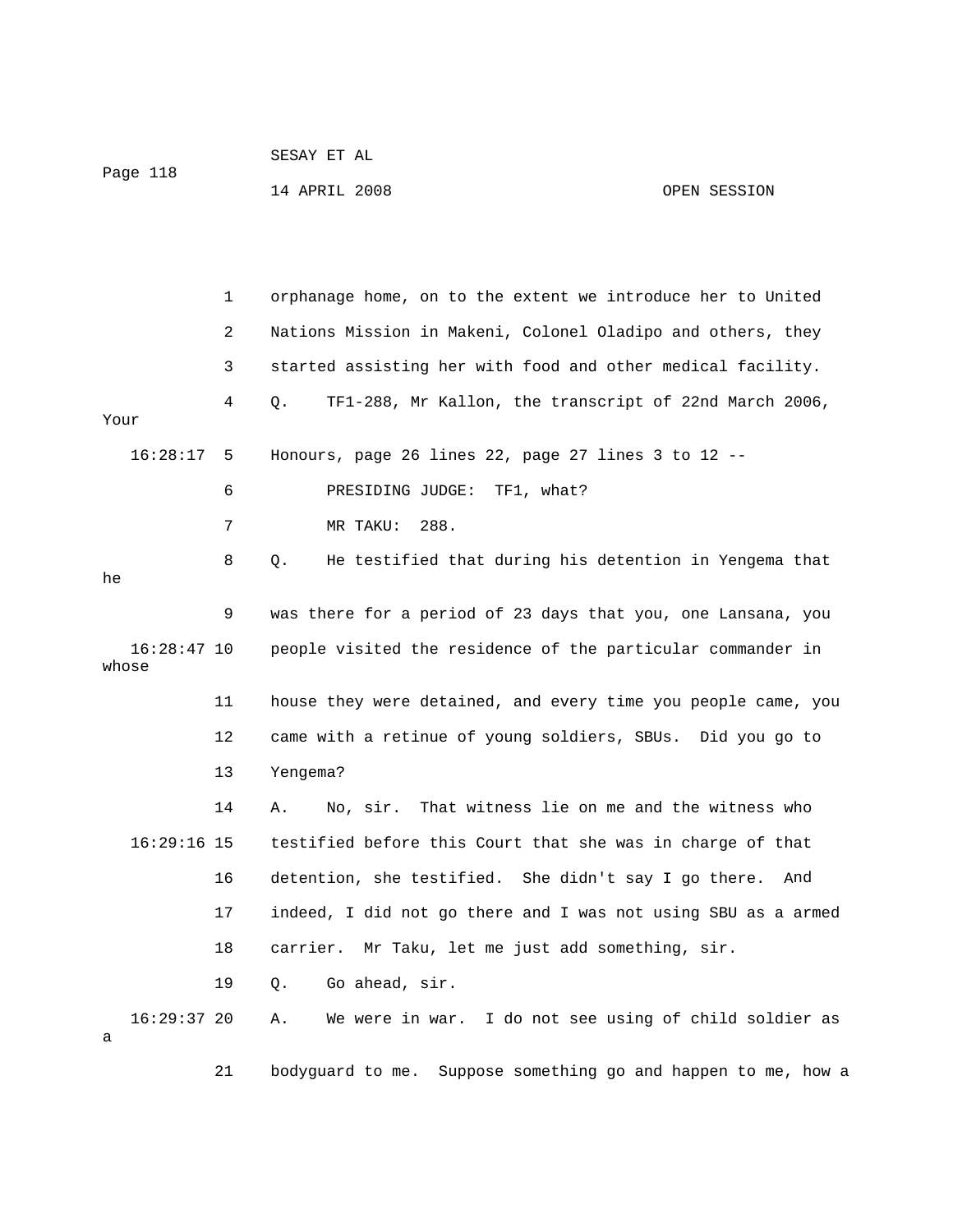| much  | 22 | child can be able to defend me? I do not see that logic too            |
|-------|----|------------------------------------------------------------------------|
|       | 23 | for, you know.                                                         |
|       | 24 | Q. Now, the next area of question I'm going to ask you, Mr             |
| 1998, |    | 16:29:56 25 Kallon, related to the periods 14 February 1998 to 30 June |
|       | 26 | in respect of paragraph 55 of the indictment. Mr Kallon --             |
|       | 27 | Yes, sir.<br>Α.                                                        |
| tell  | 28 | You stated that you were married and that -- can you<br>0.             |
|       | 29 | Their Honours whether while in Kono, between February 14 to            |

 14 APRIL 2008 OPEN SESSION SESAY ET AL Page 119

1 June 30 1998, you were still married?

2 A. Yes, sir.

3 Q. So how many wives, sir?

4 A. I was having two wives.

16:30:34 5 Q. What are their names?

6 A. I have Esther, I have Gloria.

7 Q. And Gloria?

8 A. Yeah.

 9 Q. When did you get married to these wives, is it within the

16:30:53 10 time frame in Kono or elsewhere?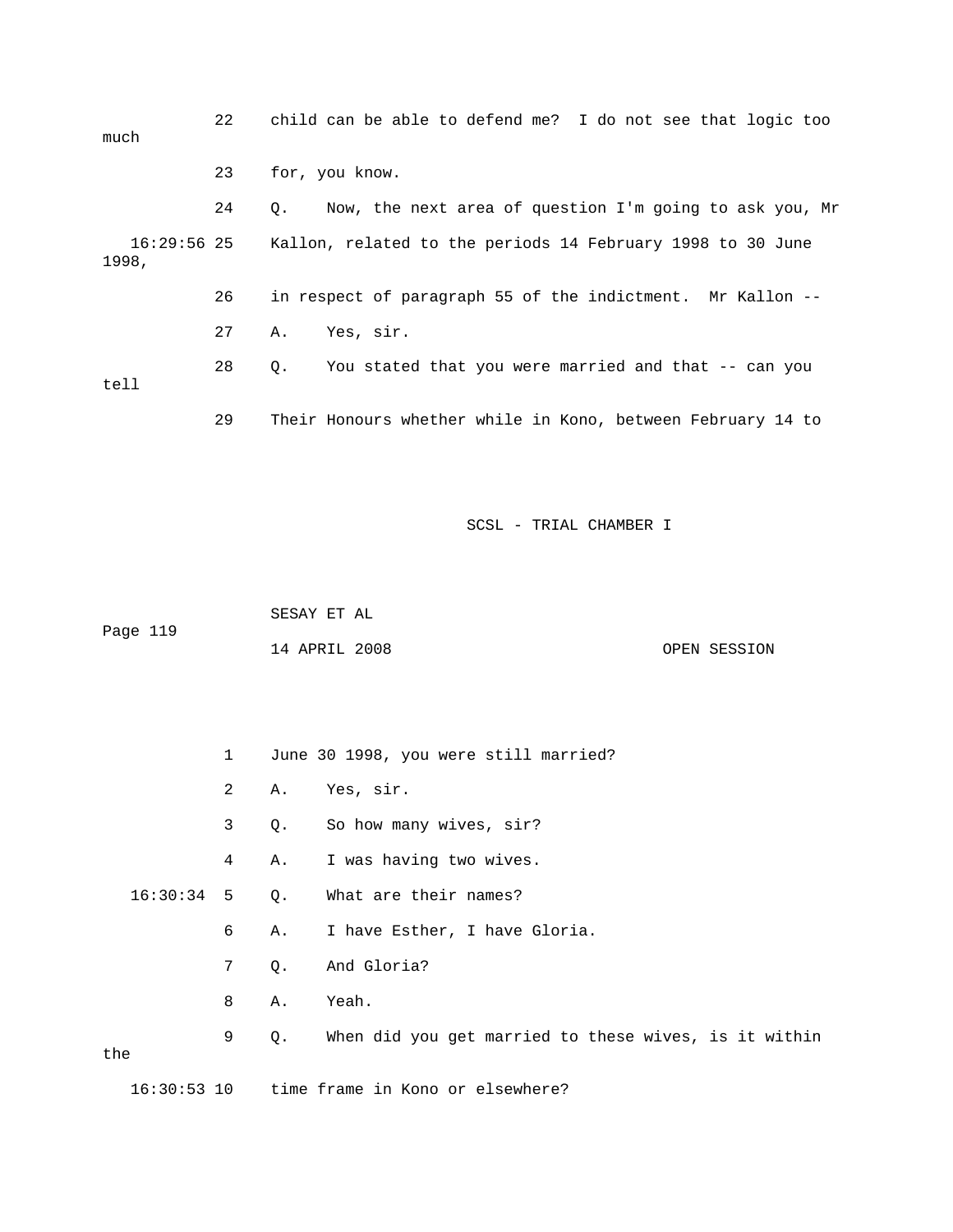|                         | 11 | No, I got married to Esther, 1991. I got married to<br>Α.      |
|-------------------------|----|----------------------------------------------------------------|
|                         | 12 | Gloria, 1992.                                                  |
|                         | 13 | In which location, sir?<br>Q.                                  |
| her                     | 14 | Gloria is born of Jujuma, she's a half-cast Lebanese,<br>Α.    |
| $16:31:11$ 15           |    | father Lebanese, her mother Mende. Then Esther is born of      |
|                         | 16 | Baiwala and they are still currently with me.                  |
|                         | 17 | Now, TF1-361 testified on 12 July 2006, I think, page 20<br>Q. |
| Superman                | 18 | lines 9 to 16, has stated that the captured civilians at       |
|                         | 19 | Ground were helping the commanders do some work. Some help in  |
| $16:32:09$ 20<br>making |    | cooking food for them, ambush people and some, they love       |
|                         | 21 | friendship with soldiers but there was strong love because     |
|                         |    |                                                                |
|                         | 22 | soldier cannot take a woman like that, except when the woman   |
| the                     | 23 | decides so. So, if that happened you go to the authority and   |
|                         | 24 | authority give s you the woman. You cannot just use force to   |
| $16:32:28$ 25<br>and    |    | rape a woman. They will be killed. That was the law.<br>Now,   |
| Kallon,                 | 26 | he stated that a rebel raped a woman and was killed.<br>Mr     |
| that                    | 27 | now, the question of killing people were you very aware that   |
|                         | 28 | was the punishment?                                            |

SESAY ET AL

Page 120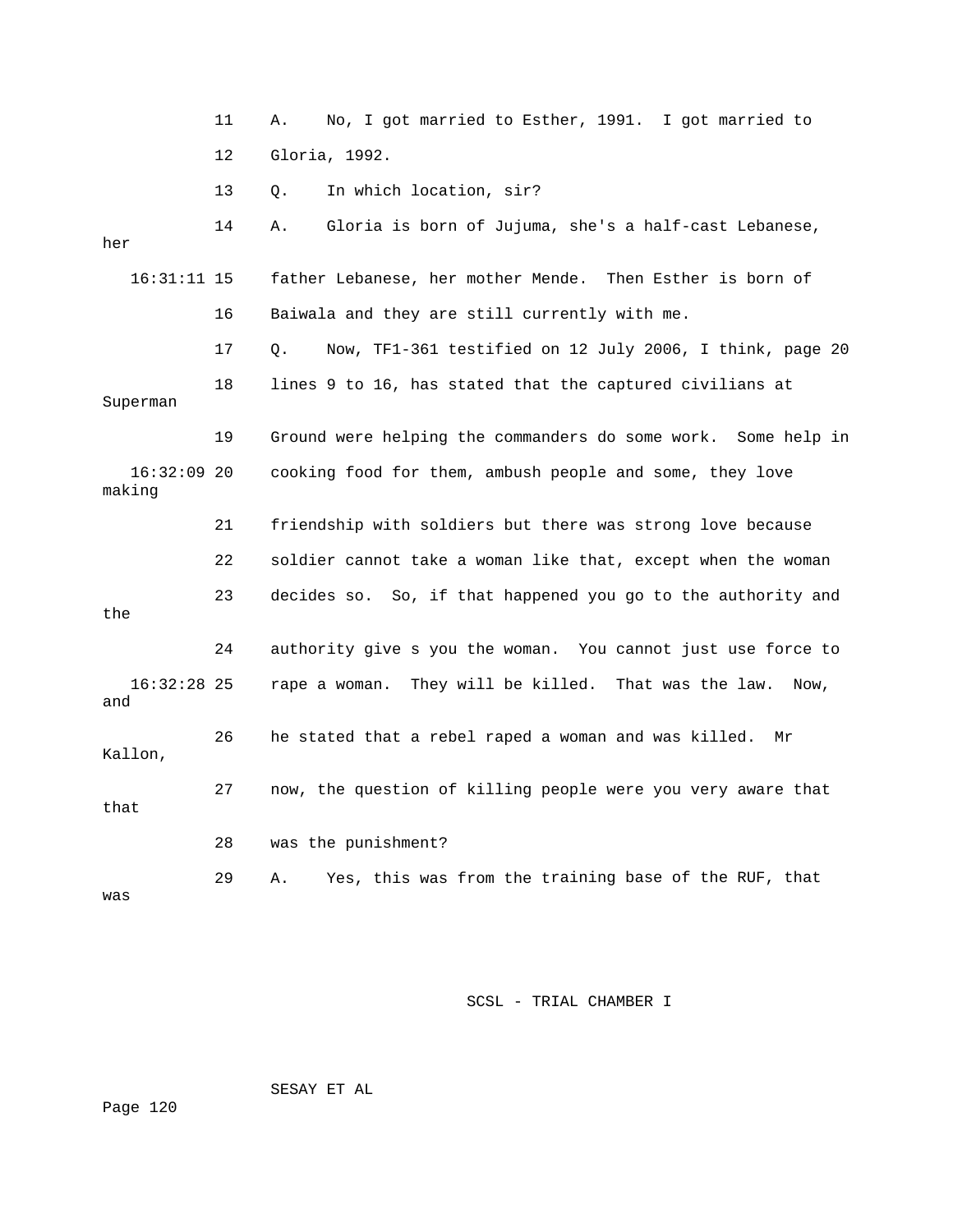|                          | 1  | one of the point in the 28 standing order, that you should not |
|--------------------------|----|----------------------------------------------------------------|
| you,                     | 2  | rape. Raping, its penalty is execution. Once they caught       |
| will                     | 3  | and they found you guilty of that raping act, no mercy, you    |
|                          | 4  | be executed. And 371 was the first RUF officer who set that    |
| 16:33:22                 | 5  | example as he was one of the training commandant.              |
|                          | 6  | How did he set the example, sir?<br>Q.                         |
| he                       | 7  | He set that example in Pujehun District. At that time<br>Α.    |
|                          | 8  | was battle-group commander in Pujehun 1991.                    |
|                          | 9  | What did he do in that instance?<br>Q.                         |
| $16:33:40$ 10            |    | He killed two former NPFL fighter for raping.<br>Α.            |
|                          | 11 | Now, TF1-141, he testified on 11/4/05, that is 11 April<br>Q.  |
| young                    | 12 | 2005, at pages, pages 79 to 84, and he said that he was a      |
|                          | 13 | boy living in Koidu 1998 with his parents when he encountered  |
| them                     | 14 | fighting and was captured, and that the capture he described   |
| $16:34:29$ 15<br>Kallon? |    | as being Kallon 's men. Did you hear that evidence, Mr         |
|                          | 16 | I heard it from him here, sir.<br>Α.                           |
|                          | 17 | What do you say to that, sir?<br>Q.                            |
|                          | 18 | He lie.<br>Α.                                                  |
|                          | 19 | Did you know this witness? Have you ever known him?<br>$Q$ .   |
| $16:34:41$ 20            |    | As I told you today, no. I only saw him on video screen<br>Α.  |
|                          | 21 | here. Beside that, I have never seen him in my life.           |
|                          | 22 | Well, now, TF1-366, Mr Kallon, he states that Opera,<br>Q.     |

Opera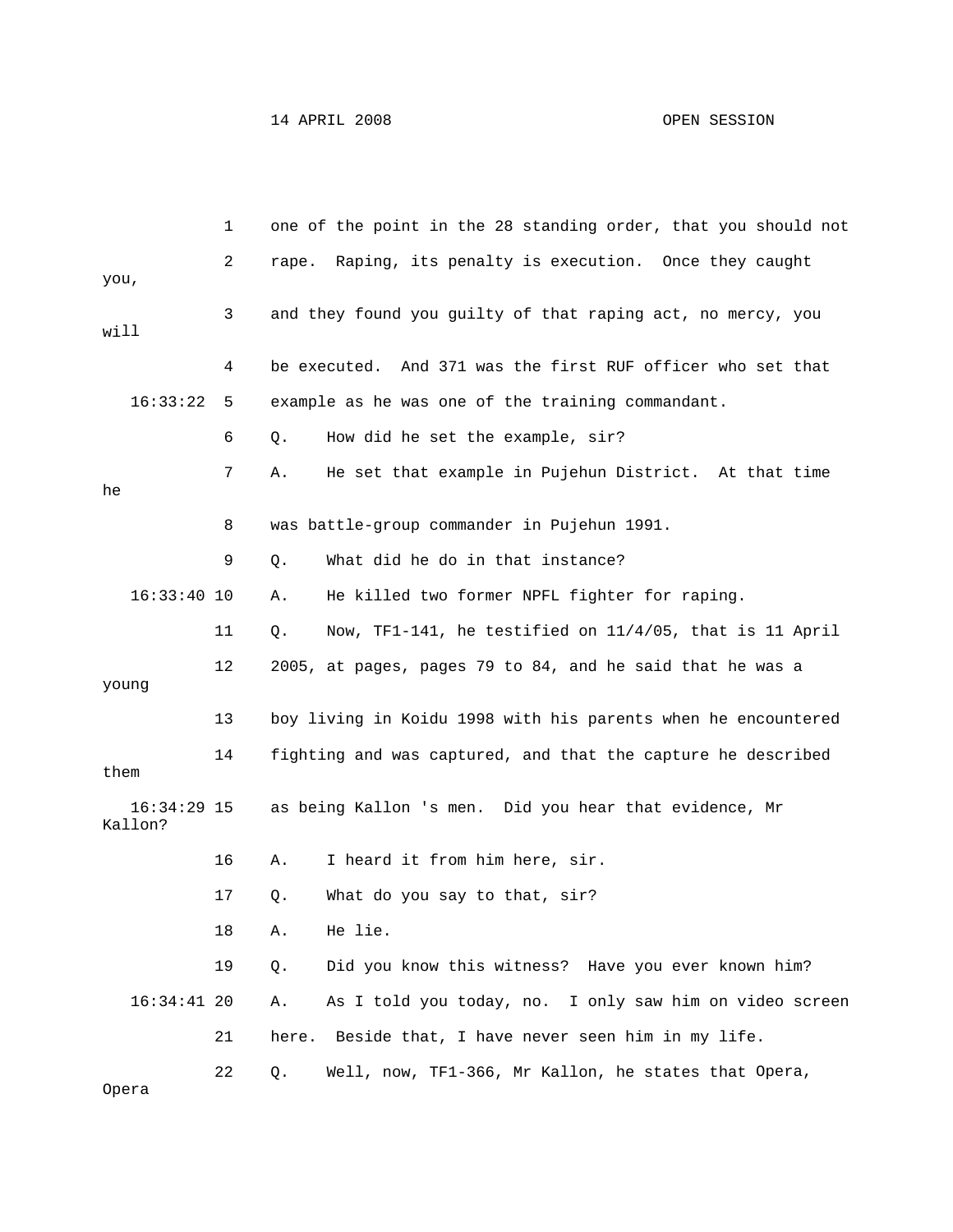23 is in the centre of Koidu. That is, Your Honours, 8

 24 November 2005, pages 25 to 26, lines 26 to 27. He says that 16:35:21 25 Opera is in the centre of Koidu and that you and Superman were 26 charge of Koidu at this time, and they were based in Opera were 28 the senior commander to Superman at that time and that within in behind 27 the post office on John Kelly street, and he said that you 29 that time women were captured. What do you say to that, sir?

SCSL - TRIAL CHAMBER I

 SESAY ET AL OPEN SESSION Page 121 14 APRIL 2008

1 PRESIDING JUDGE: He has never been a senior commander; 2 that is what he has said. 6 PRESIDING JUDGE: To Superman. 16:36:19 10 gave him orders, he the witness, to go and bring wives for you 11 and this occurred. He did that from 1991 to 2002? 3 MR TAKU: Okay, sir. 4 PRESIDING JUDGE: All along. 16:35:49 5 MR TAKU: Okay, sir, let me move ahead. 7 MR TAKU: 8 Q. Now, TF3-366, he testified 8 November 2005, page 74, that 9 you had two or three wives and that you will give him orders, you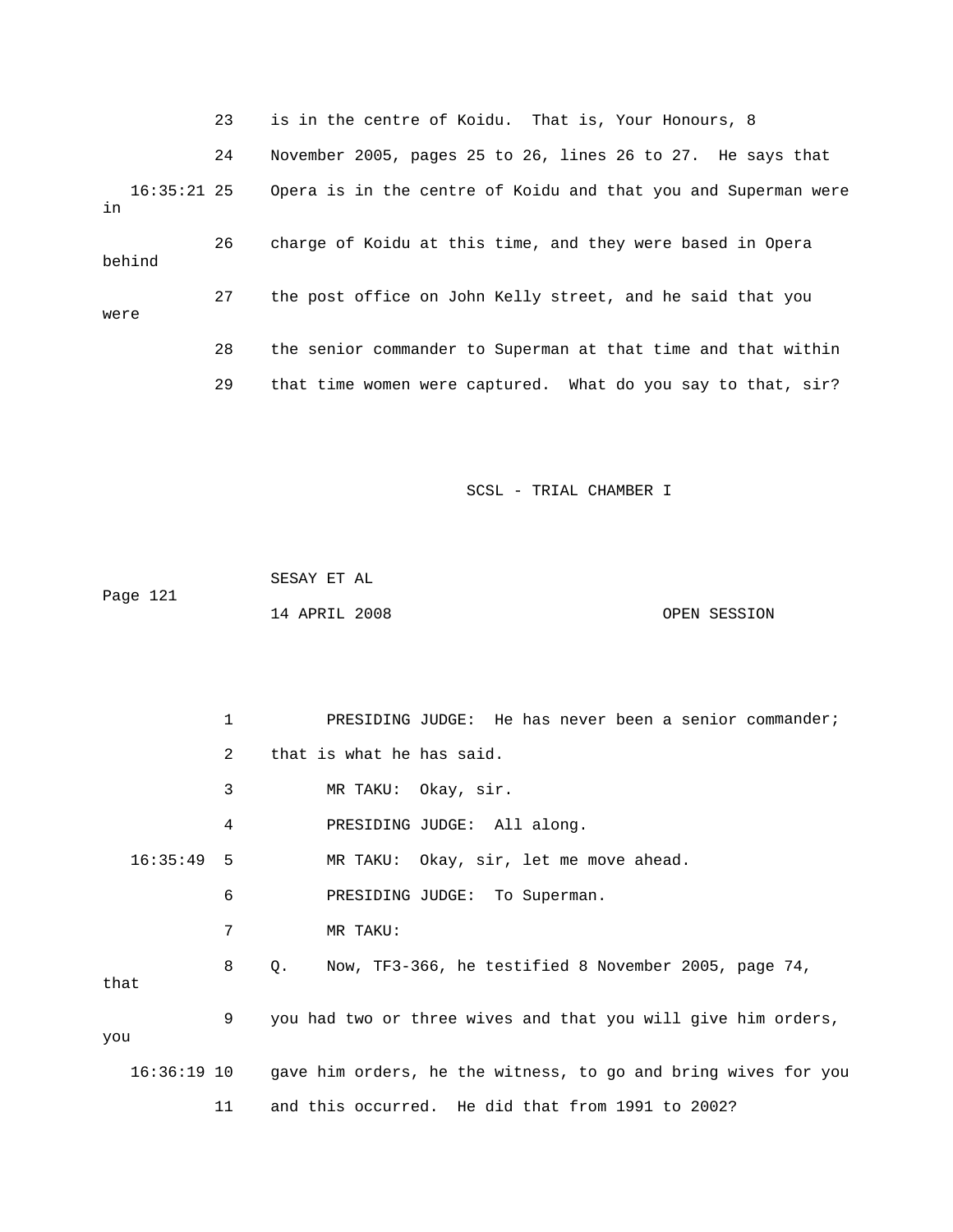12 PRESIDING JUDGE: Mr Taku, that's TF what? 13 MR TAKU: 366, Your Honour. 14 Q. That you gave him orders within a period spanning from 16 PRESIDING JUDGE: From 1990 -- 17 MR TAKU: One, to 2002. 19 November 2005, lines 19 to 28, and that this happened in 16:37:01 20 Kailahun, Kono, Makeni, Pendembu, Lungi, Lokomassama, but, by and 21 large, Mr Kallon, were you in all these locations within that 22 time frame given by him from 1991 to 2002? 23 PRESIDING JUDGE: If I may ask, did you send him around THE WITNESS: No, My Lord. 1991, I was in Pendembu, but 26 this witness at that time I doesn't, I not even know him, . 1991 27 1997, Lokomassama, I do not go there. Lungi, I do not go 28 Freetown, here I was staying -- when I used to visit Freetown, 29 used to stay at Gloria family house number 40A off Wilkinson 1991 16:36:41 15 to 2002, to bring him wives? 18 Q. That's page 73, Your Honours, the transcript of 8 to 24 shop for wives for you?  $16:37:26$  25 there. I

SCSL - TRIAL CHAMBER I

Page 122 SESAY ET AL

14 APRIL 2008 OPEN SESSION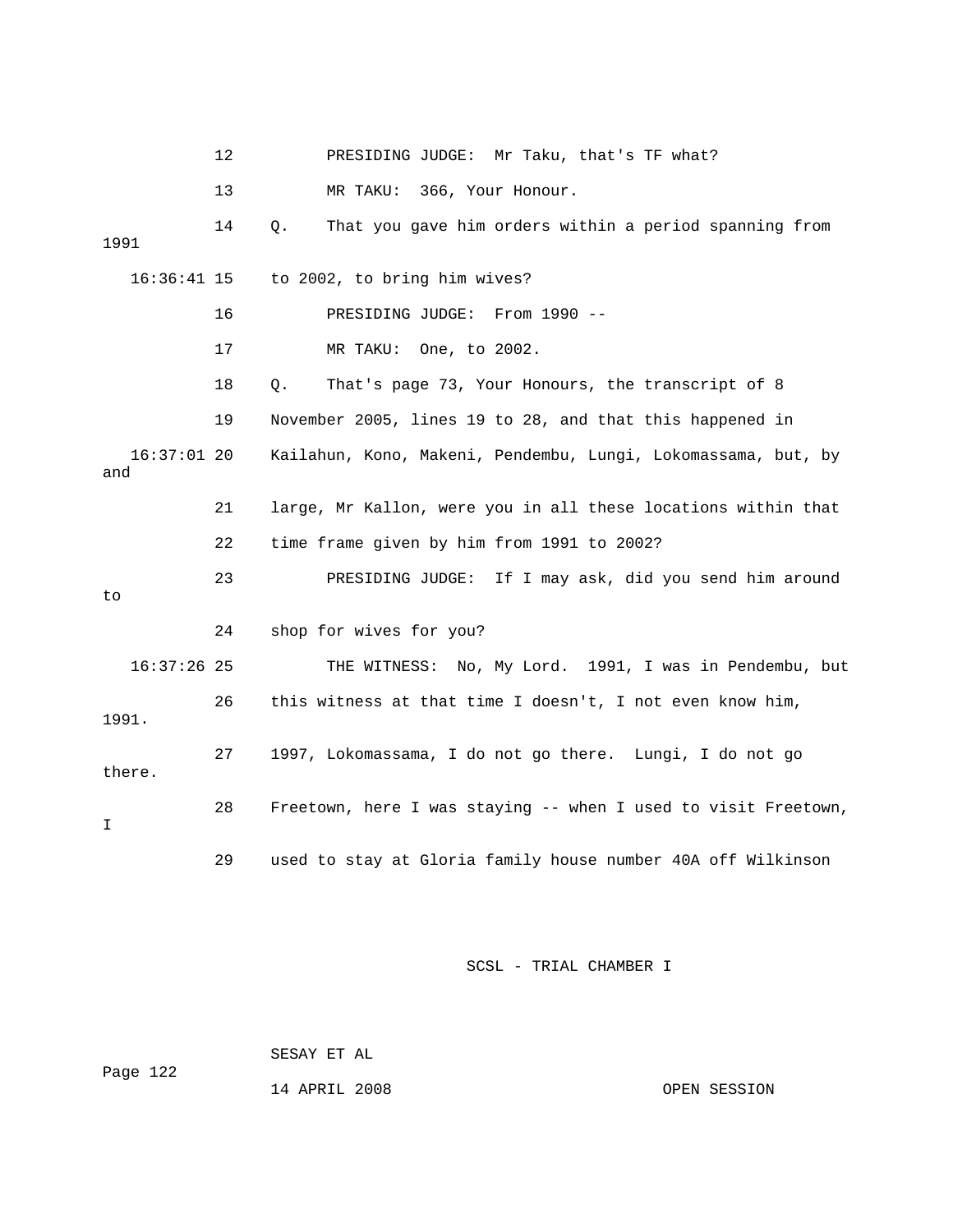1 Road. So, no need at that time for me to s end this witness. And 3 20 miles from Freetown. Then, Kono, this witness and myself, 7 Q. Now, TF1-071 testified, Your Honours, this was the that 16:39:04 10 Tombodu, that houses were burnt, civilians were killed, some 11 people, civilians were amputated, and that a meeting was convened 12 at Tankoro Police Station, meeting -- that a meeting was convened 13 at Tankoro Police Station. A muster parade was convened by 14 Superman, and that -- to address these concerns and that you 16:39:30 15 present. Were you present in that muster parade, sir? 16 A. Yes, this is a meeting I was telling you about. Either the that. 19 the time Superman appoint this TF-366 as task force to look  $16:39:53$  20 this, to arrest all those who do not want to take his order. 21 was in that meeting when that complaint came. That a fleeing 2 at that time this witness were at Benguema, almost 10 to 15 or I 4 used to see him but he was with Superman. He was not under my 16:38:34 5 instruction. 6 MR TAKU: 8 transcript of 19 January 2005, pages 45 to 46, and he said 9 complaints came from neighbouring villages, in particular were 17 tour of all this meeting today I was talking about, it was 18 I was in that meeting one time when this complaint came, that was into I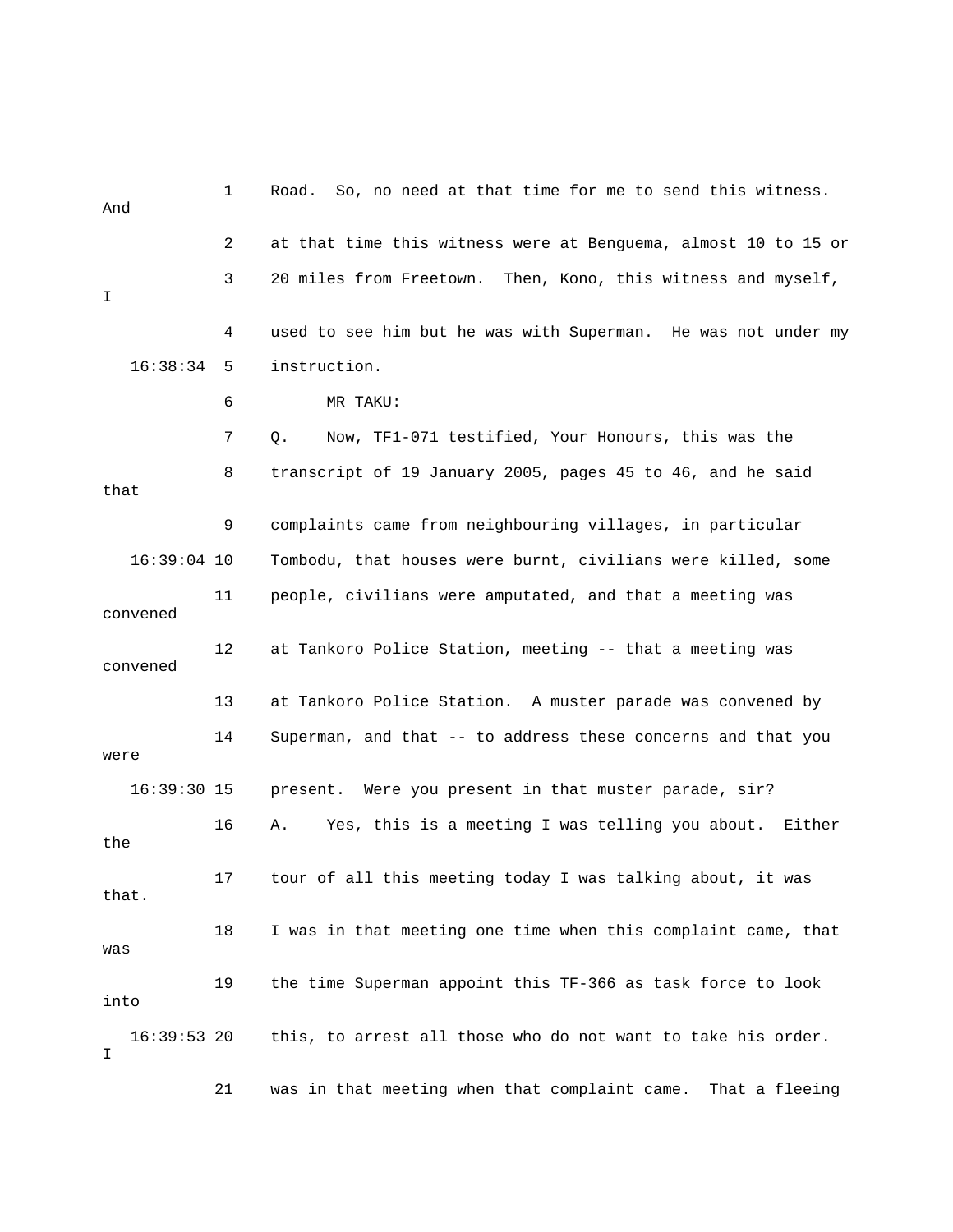22 woman from Tombodu, that there were a commander there called 23 Savage, he was killing, amputating people and he has burnt the 26 second meeting was called in Tankoro Police Barracks; were you 28 A. Yes. 24 entire township of Tombodu. 16:40:26 25 Q. And the witness testified in the same transcript that a 27 present, sir? 29 Q. What -- what was discussed in that meeting?

SCSL - TRIAL CHAMBER I

 SESAY ET AL Page 123 14 APRIL 2008 OPEN SESSION

 3 to the SLA, he say, he give them 72 hour to leave Kono, but 4 anyone who stay, you are to go by his instruction. 16:41:15 5 Q. Doing some urgent editing, sir. Now -- 6 PRESIDING JUDGE: Maybe, you may -- you may take 7 of the break, of the recess which I'm now calling, to do some 8 more editing. 16:41:42 10 PRESIDING JUDGE: The Chamber will recess for a few 11 minutes, please. We will rise. 1 A. In that meeting, Superman, I heard him say all those who do 2 not want to follow his instruction, more or less he was referring advantage 9 MR TAKU: Thank you, sir.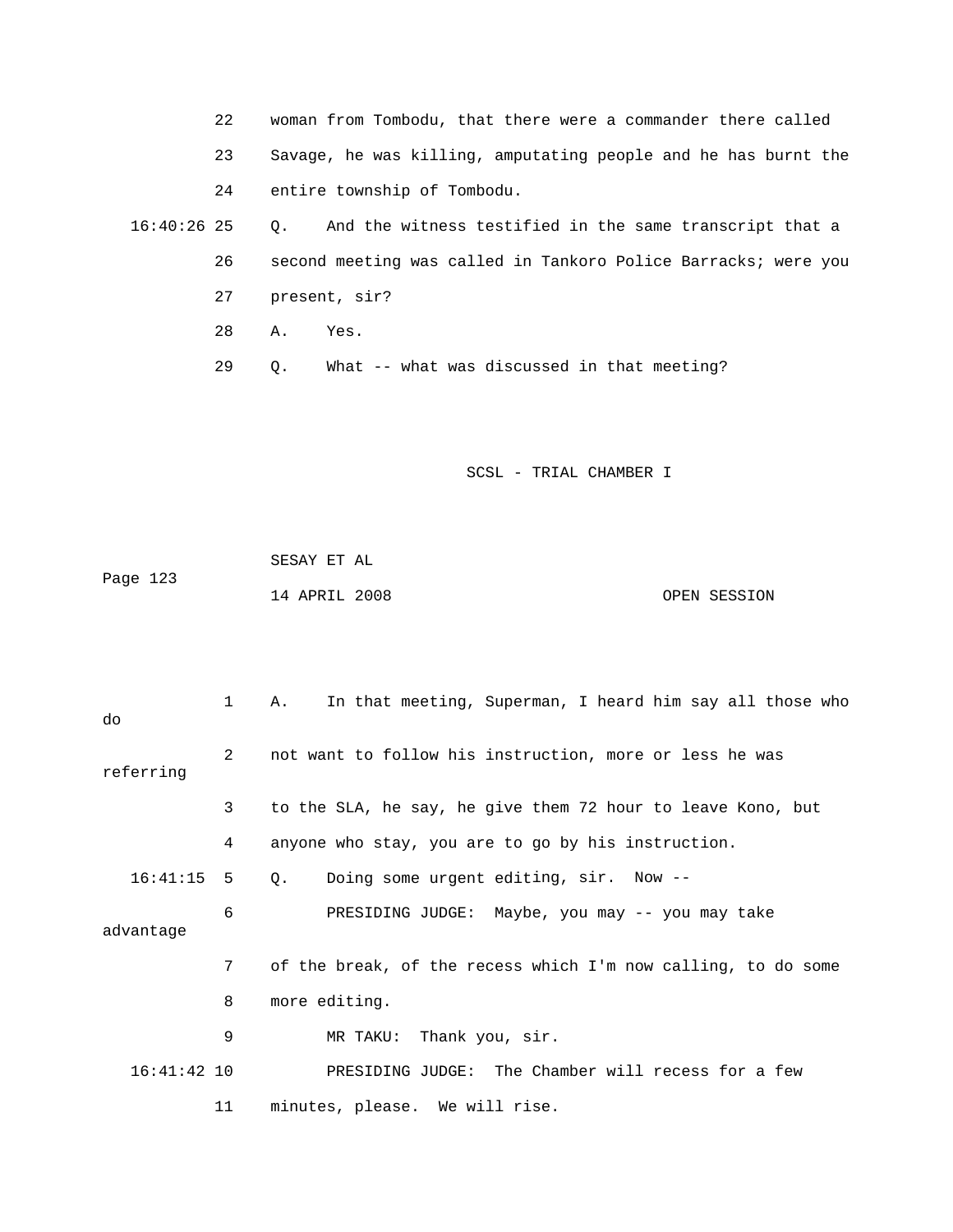|                        | 12 | [Break taken at 4.31 p.m.]                                     |
|------------------------|----|----------------------------------------------------------------|
|                        | 13 | [Upon resuming at 5.05 P.M.]                                   |
|                        | 14 | PRESIDING JUDGE: Yes, Mr Taku, you may proceed, please.        |
| $17:15:02$ 15          |    | MR TAKU:                                                       |
| 2005,                  | 16 | Yes, Mr Kallon, TF1-360, he testified here on 20 July<br>О.    |
|                        | 17 | Your Honours, at page 56, and also at page 57. He stated that  |
| Superman               | 18 | you returned -- that he, the witness, he returned with         |
|                        | 19 | to the villages on the Guinea Highway near Koidu Town, and,    |
| $17:15:38$ 20<br>to    |    | according to him, that you instructed the Liberian commander   |
|                        | 21 | lead the mission to drive people away from Nemikoro on the     |
|                        | 22 | highway. He said that the bodyguards of Superman and your      |
| radio                  | 23 | bodyguards joined this mission and he was sent there as a      |
|                        | 24 | operator. He said that you reported to Rocky CO. You said to   |
| $17:16:09$ 25<br>again |    | him, quote, Whoever sees us -- see us shall never see ever     |
|                        | 26 | and to -- you also ordered people's arms to be amputated; that |
| your                   | 27 | the witness himself and other combatants on the mission on     |
|                        | 28 | instruction amputated the hands of anyone they saw, and the    |
| Gieya                  | 29 | witness saw this himself, and a group of about 20 people at    |

 SESAY ET AL ge 124 Pa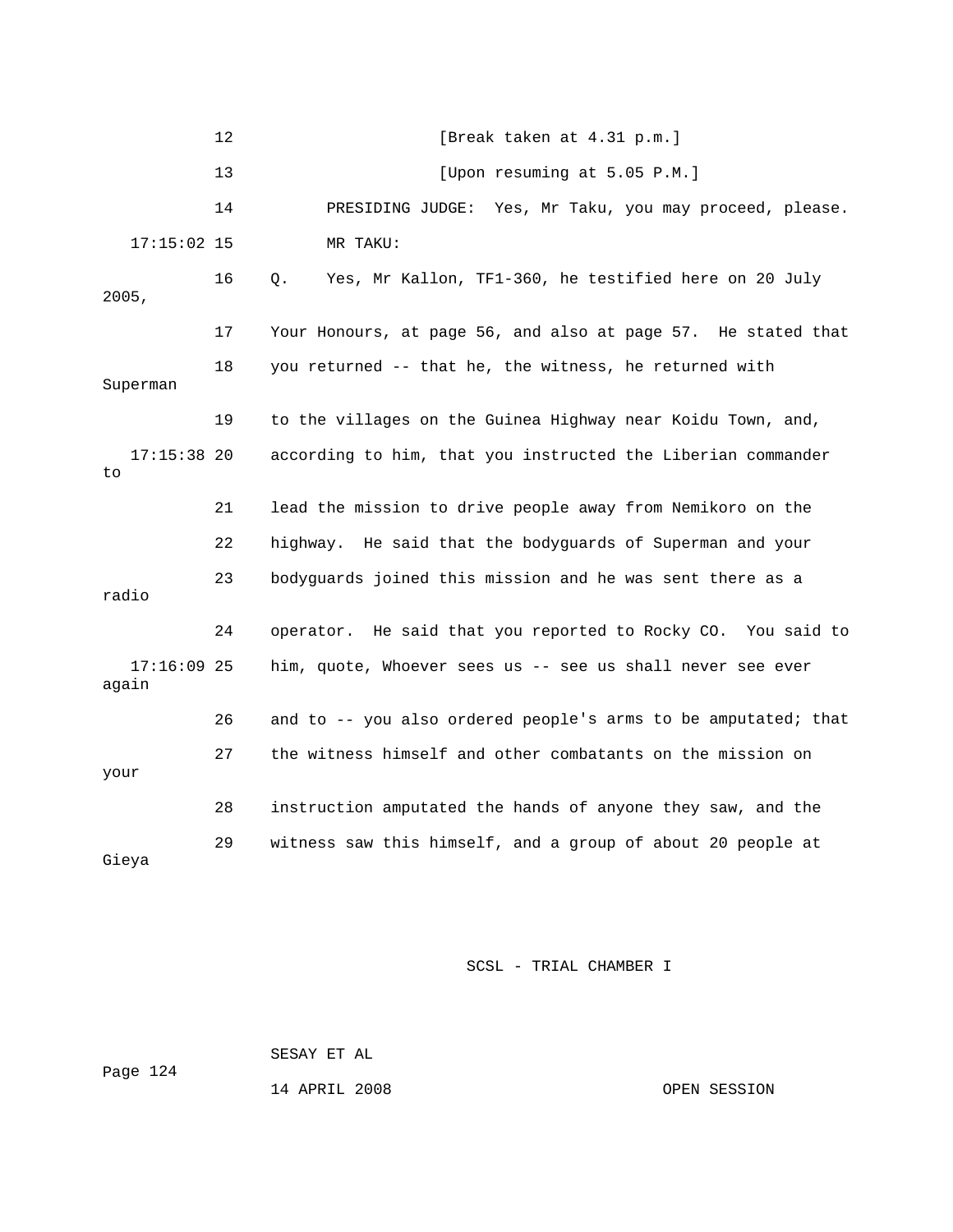| ever                 | 1  | Junction all had both hands amputated. Mr Kallon, did you        |
|----------------------|----|------------------------------------------------------------------|
|                      | 2  | go to a place -- did you send this witness and Rocky CO and      |
| <b>Bumpe</b>         | 3  | others to a location called Nemikoro on the highway between      |
|                      | 4  | and Tongo?                                                       |
| 17:17:01             | 5  | No, My Lord. As other witnesses testified before this<br>Α.      |
| taking               | 6  | Court, that Rocky and myself were colleague, Rocky was not       |
|                      | 7  | instruction from me, neither was giving him instruction.<br>I do |
| and                  | 8  | not send Rocky on that type of mission, and when this witness    |
| end                  | 9  | Superman returned from Buedu, they went to Buedu almost the      |
| $17:17:35$ 10<br>the |    | of July 1998. They came. The first week in August, that was      |
| herbalist            | 11 | time we launch this alleged Fiti Fata mission after the          |
|                      | 12 | initiate every one of us in Guinea Highway. There were no        |
|                      | 13 | mission when Superman returned to Superman Ground, only the      |
|                      | 14 | alleged Fiti Fata mission.                                       |
| $17:18:04$ 15<br>go  |    | Did you at any time send TF-360 as a radio operator to<br>Q.     |
|                      | 16 | and work with Rocky at any time whatsoever?                      |
|                      | 17 | No, My Lord. Rocky -- radio was under Superman control.<br>Α.    |
|                      | 18 | The radio that we are at Guinea Highway, it was in Superman's    |
| mission              | 19 | veranda -- house veranda, and all mission -- operational         |
| $17:18:32$ 20        |    | were sent out by Superman. I do not send this radio -- this      |
|                      | 21 | TF-360 on any mission along with Rocky CO.                       |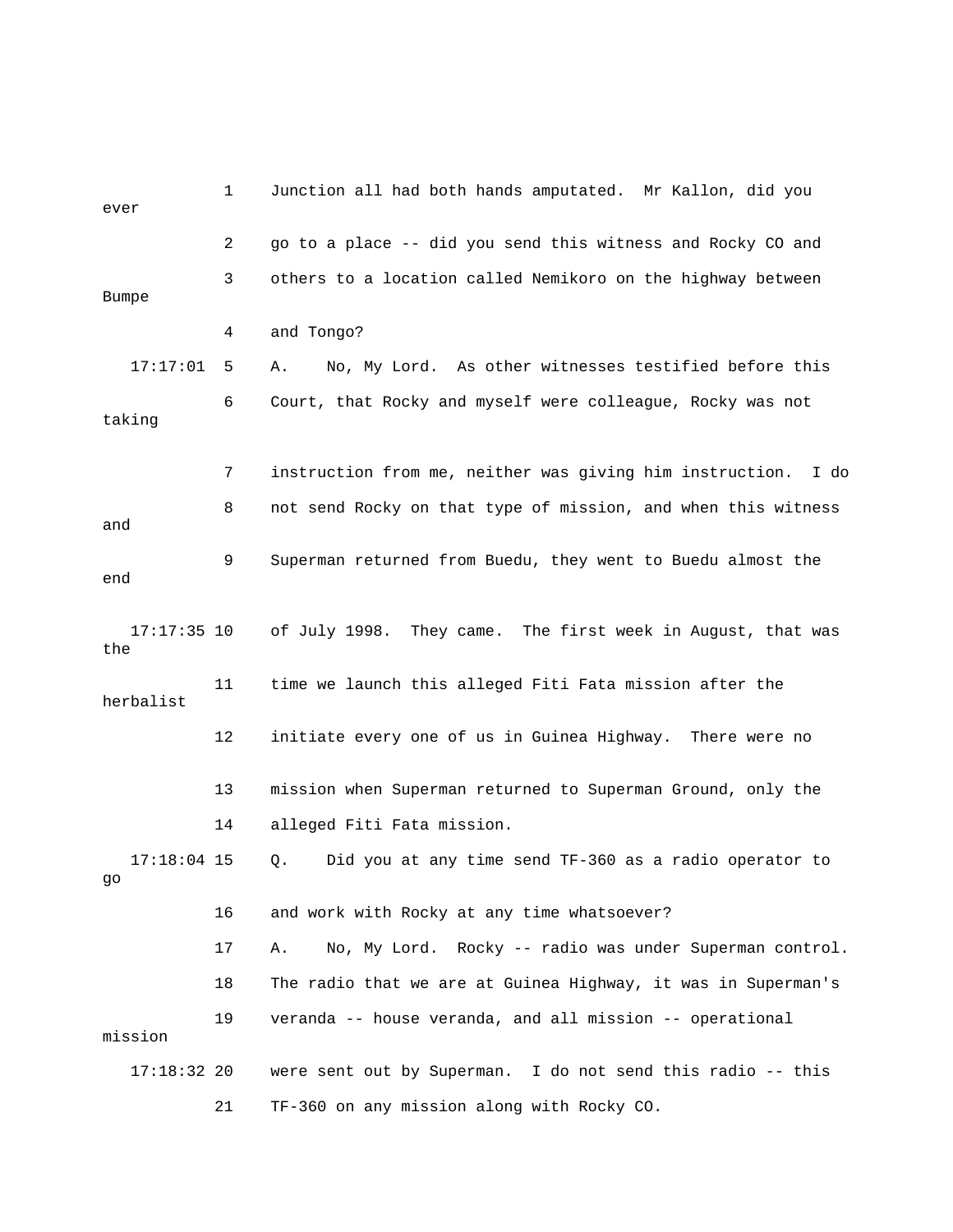22 Q. Did your bodyguards go on any mission to that location in 23 which people's hands were amputated, Mr Kallon? 24 A. No, sir. At this time we're talking about, major only 17:18:57 25 total of four bodyguards, only four, and we are at war zone. 26 cannot remove these four men within me -- around me and send 27 on mission once I am not going on that mission, My Lord. that has  $I$ them 28 JUDGE BOUTET: Can you repeat that? Did you say "at 29 time"?

SCSL - TRIAL CHAMBER I

| Page 125 | SESAY ET AL   |  |              |
|----------|---------------|--|--------------|
|          | 14 APRIL 2008 |  | OPEN SESSION |

|              | 1 | THE WITNESS: At that time.                              |
|--------------|---|---------------------------------------------------------|
|              | 2 | JUDGE BOUTET: You had only four bodyquards?             |
| have         | 3 | THE WITNESS: Four bodyquard. The rank of major only     |
|              | 4 | four bodyquards.                                        |
| $17:19:24$ 5 |   | JUDGE BOUTET: You, because you were a major, can you -- |
|              | 6 | THE WITNESS: Yes, sir.                                  |
| increase     | 7 | JUDGE BOUTET: So the number of bodyquards would         |
|              | 8 | with the number $-$                                     |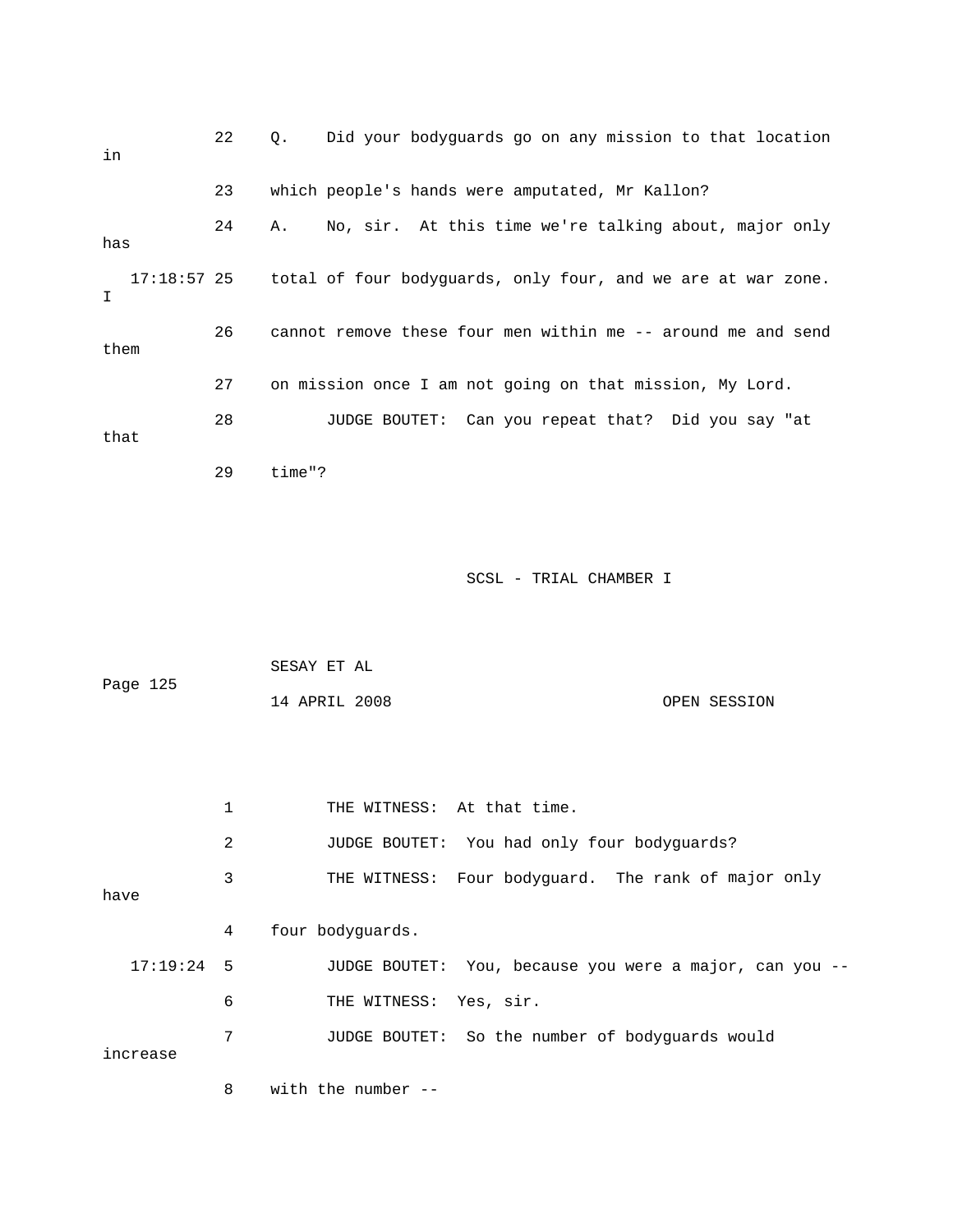9 THE WITNESS: The rank goes. 17:19:33 10 JUDGE BOUTET: The rank. So -- 11 THE WITNESS: Yes, sir. 12 JUDGE BOUTET: So a major has four bodyguards. 13 THE WITNESS: Yes. Lieutenant-Colonel have seven; 14 have 12 to 15, yes, sir. 16 because I was a major. But were there other times that even as a 17 major you could have more than bodyguards? 18 THE WITNESS: No. 19 JUDGE BOUTET: No? 21 according to the rank. A lieutenant has only one bodyguard; 22 captain have two; major have four; staff captain get three; 23 lieutenant-colonel has seven. 24 JUDGE BOUTET: But that's his -- all year round, so --THE WITNESS: All along that was the routine law, sir. 26 JUDGE BOUTET: Whether you are on operations or not, you 27 always have these bodyguards with you? 29 JUDGE BOUTET: Okay. Thank you. colonel 17:19:47 15 JUDGE BOUTET: But you said: At that time I had only four 17:19:59 20 THE WITNESS: That's why I say in the RUF you get bodyguard 17:20:2 28 THE WITNESS: Yes, sir.

SCSL - TRIAL CHAMBER I

SESAY ET AL

Page 126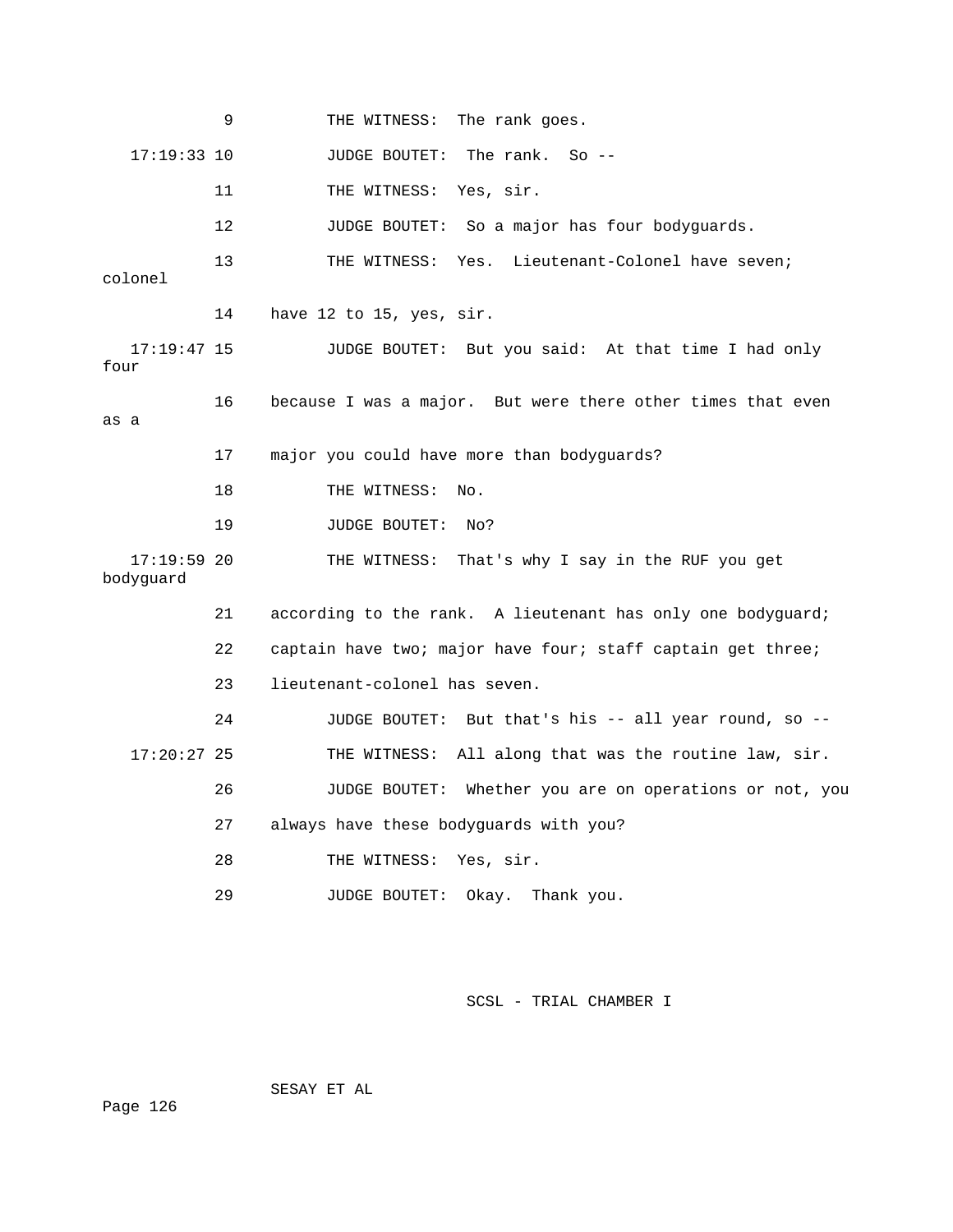|     |               | 1  | MR TAKU:                                                        |
|-----|---------------|----|-----------------------------------------------------------------|
| who |               | 2  | Can you give the name of your bodyguards as of July --<br>Q.    |
|     | witness       | 3  | were your bodyguards in July when -- July 1998 when this        |
|     |               | 4  | spoke about this?                                               |
|     | 17:20:47      | 5  | July 1998 my bodyguard -- the commander was called Momoh<br>Α.  |
|     |               | 6  | Kallon alias Ziggy -- Sergeant Momoh Kallon alias Ziggy.<br>The |
|     |               | 7  | other one called Sulaiman Momodu.                               |
| go  |               | 8  | Slowly, for Their Lordships. There are lots of -- yes,<br>Q.    |
|     |               | 9  | ahead, please, sir.                                             |
|     | $17:21:09$ 10 |    | The other one called Salu. I've forgotten his surname.<br>Α.    |
|     |               | 11 | Then the other one called Foday Juana, alias Major Goy.         |
|     |               | 12 | Let us now move quickly to Freetown. Yes, before I go<br>Q.     |
|     |               | 13 | there, please: Can you recall their ages to the Court, please   |
|     |               | 14 | the ages of your bodyguards?                                    |
|     | $17:22:21$ 15 |    | Like, for example, Momoh Kallon and myself -- and myself<br>Α.  |
|     |               | 16 | almost the same age. He even do older than me a year or two.    |
| all |               | 17 | Then Salu -- Salu was around 21. Sulaiman Momodu and myself     |
|     | Foday         | 18 | about the same age. Then Juana was around 22, 23, $\sin$ --     |
|     |               | 19 | Juana, alias Mendeguwe.                                         |
|     | $17:22:21$ 20 |    | PRESIDING JUDGE: So none of your guards was under 15?           |
|     |               | 21 | THE WITNESS: Not at all, My Lords.                              |
|     |               | 22 | MR TAKU:                                                        |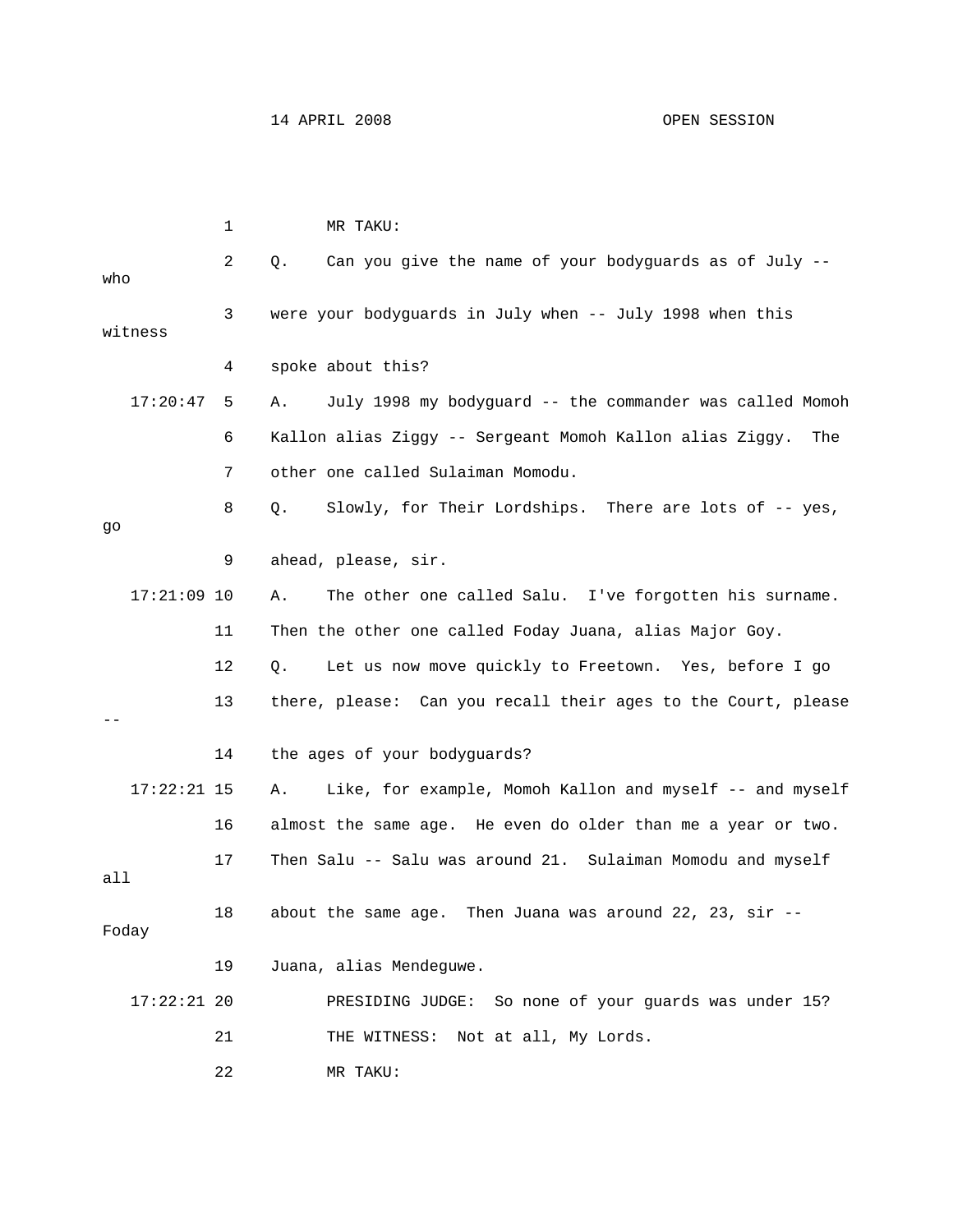| still                    | 23 | Q. |                                       | Just for curiosity's sake, are they -- are they all      |                                                       |
|--------------------------|----|----|---------------------------------------|----------------------------------------------------------|-------------------------------------------------------|
|                          | 24 |    | alive, sir?                           |                                                          |                                                       |
| $17:23:01$ 25<br>Momodu, |    | Α. |                                       | No. Momoh Kallon dead now. Salu, Foday, Sulaiman         |                                                       |
|                          | 26 |    | they are alive.                       |                                                          |                                                       |
|                          | 27 | Q. | Thank you, sir. Now, the 5th --       |                                                          |                                                       |
|                          | 28 |    | PRESIDING JUDGE: Who is dead?         |                                                          |                                                       |
|                          | 29 |    | MR TAKU:                              |                                                          |                                                       |
|                          |    |    |                                       |                                                          |                                                       |
|                          |    |    |                                       |                                                          |                                                       |
|                          |    |    |                                       | SCSL - TRIAL CHAMBER I                                   |                                                       |
|                          |    |    |                                       |                                                          |                                                       |
| Page 127                 |    |    | SESAY ET AL                           |                                                          |                                                       |
|                          |    |    | 14 APRIL 2008                         |                                                          | OPEN SESSION                                          |
|                          |    |    |                                       |                                                          |                                                       |
|                          |    |    |                                       |                                                          |                                                       |
|                          | 1  | Q. | Who is dead?                          |                                                          |                                                       |
|                          | 2  | Α. | Momoh Kallon alias Ziggy, sir.        |                                                          |                                                       |
|                          | 3  | Q. |                                       | Now, 5 January 1999, where were you, Mr Kallon?          |                                                       |
| four                     | 4  |    |                                       |                                                          | PRESIDING JUDGE: SO Mr Kallon, you ended up with just |
| $17:24:21$ 5             |    |    | when you were a major?                |                                                          |                                                       |
|                          | 6  |    | THE WITNESS: Yes, My Lord.            |                                                          |                                                       |
|                          | 7  |    |                                       | PRESIDING JUDGE: You advanced in rank, didn't you?       |                                                       |
|                          | 8  |    | THE WITNESS: Yes, sir.                |                                                          |                                                       |
| your                     | 9  |    |                                       |                                                          | PRESIDING JUDGE: Now, you gave us the composition of  |
| $17:24:21$ 10<br>colonel |    |    |                                       | bodyguards up to the rank of a colonel, where you said a |                                                       |
|                          | 11 |    | is entitled to about 12 to 15 guards. |                                                          |                                                       |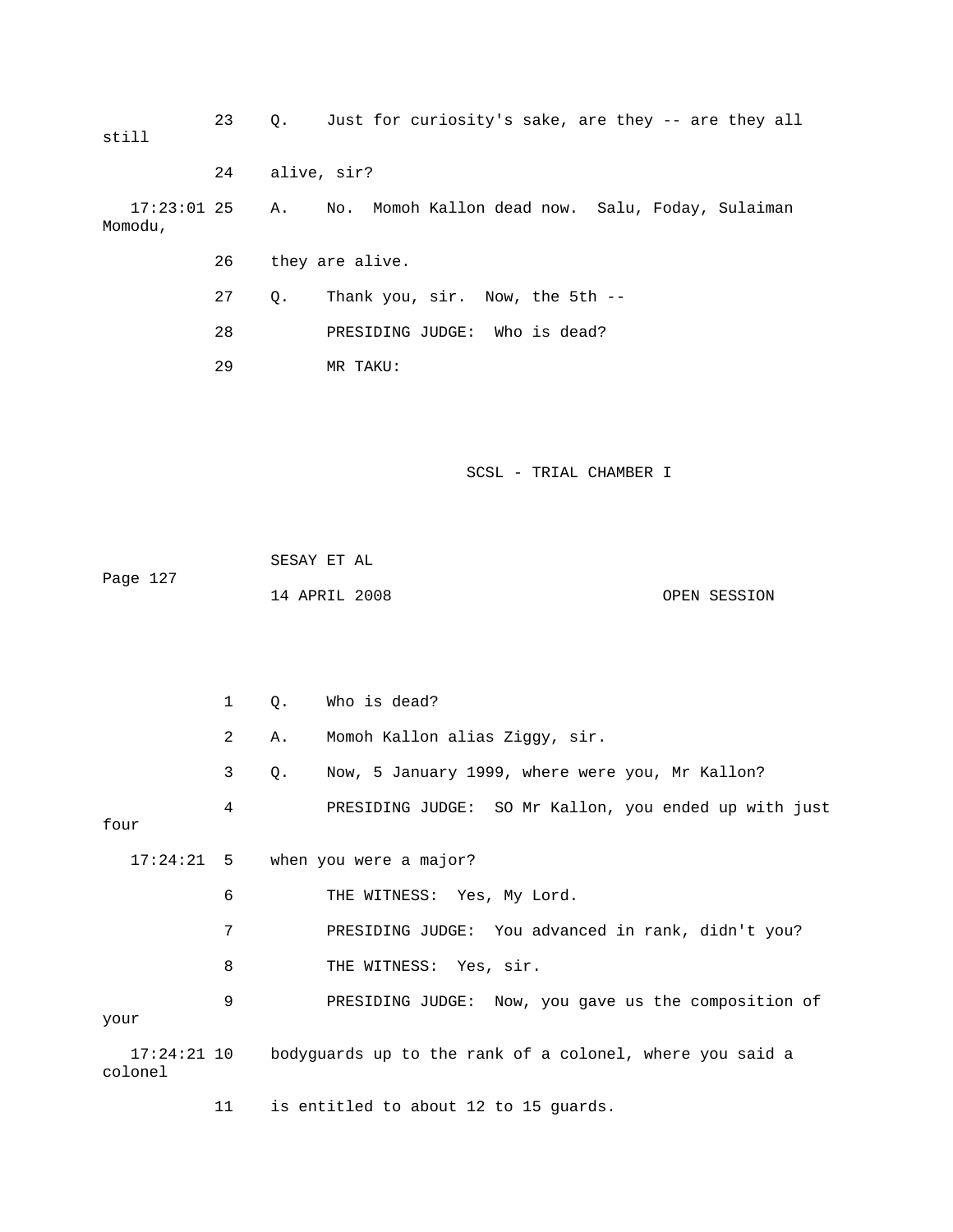|    |               | 12 |    | THE WITNESS: Yes, sir.                                         |
|----|---------------|----|----|----------------------------------------------------------------|
|    |               | 13 |    | PRESIDING JUDGE: So when you became a brigadier --             |
|    |               | 14 |    | THE WITNESS: I was having up to 30 bodyguard, My Lord.         |
| to | $17:24:22$ 15 |    |    | PRESIDING JUDGE: When you became a brigadier you had up        |
|    |               | 16 |    | 30 bodyguards?                                                 |
|    |               | 17 |    | THE WITNESS: Yes, My Lord.                                     |
|    |               | 18 |    | MR TAKU:                                                       |
|    |               | 19 | Q. | Again, when was that?                                          |
|    | $17:24:22$ 20 |    | Α. | That was in 2000. April 2000.                                  |
|    |               | 21 | Q. | And where were you located?                                    |
|    |               | 22 | Α. | I was in Magburaka, Tonkolili District.                        |
|    |               | 23 |    | JUDGE BOUTET: Would the fact of a particular assignment        |
|    |               | 24 |    | bring with it some additional bodyguards?                      |
|    | $17:24:23$ 25 |    |    | THE WITNESS: My Lords, if you -- you are major, you are        |
|    |               | 26 |    | assigned in this particular target --                          |
|    |               | 27 |    | JUDGE BOUTET: Yes.                                             |
|    | target        | 28 |    | THE WITNESS: -- probably you can use any of these              |
|    |               | 29 |    | soldier as a guards, but in reality your entitled bodyguard is |

| Page 128 | SESAY ET AL   |              |
|----------|---------------|--------------|
|          | 14 APRIL 2008 | OPEN SESSION |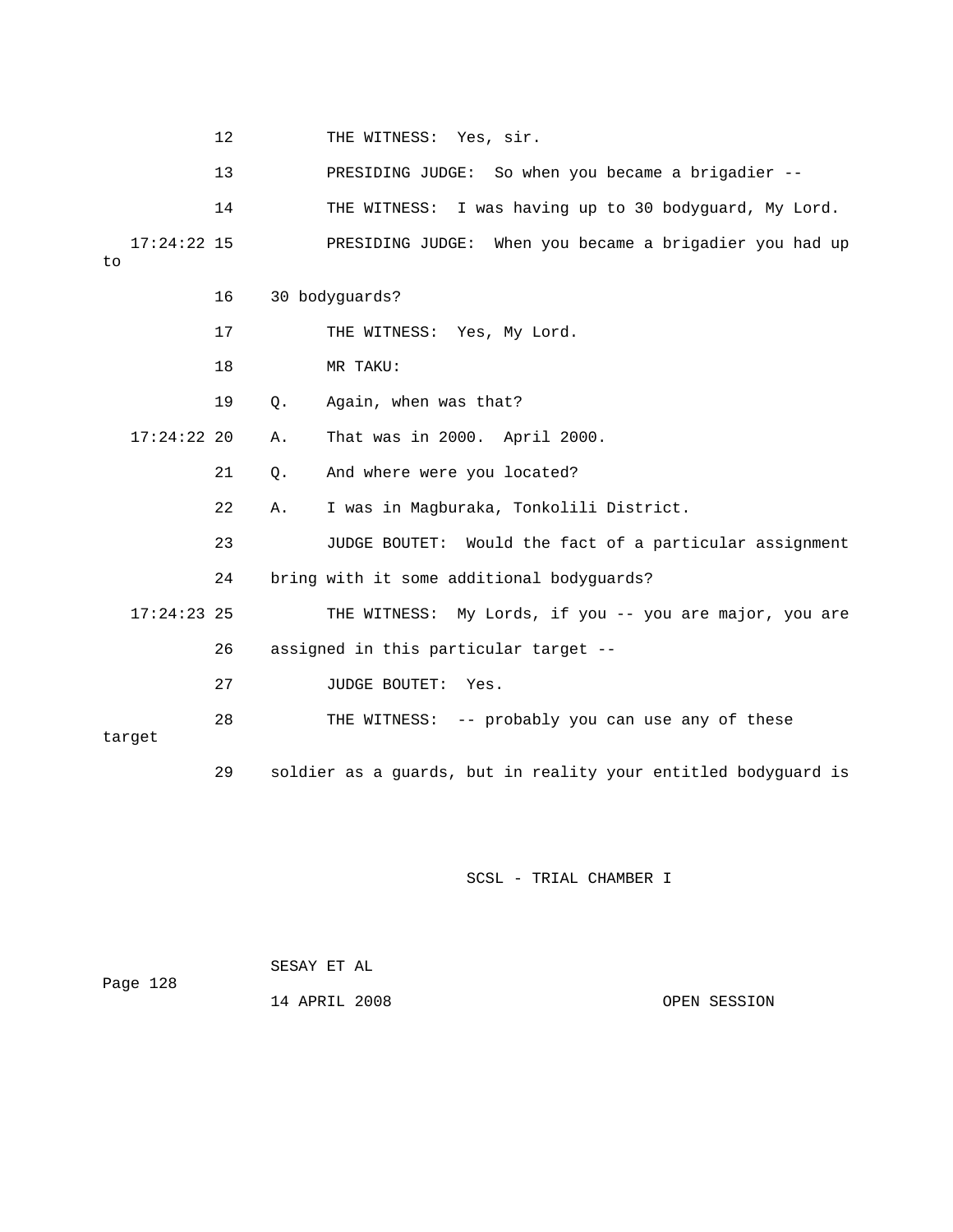1 four. If you are lieutenant-colonel in charge of this 2 your actual bodyguard is seven, but you can use the battalion 3 to escort you anywhere you are going -- 4 JUDGE BOUTET: But if as -- 6 JUDGE BOUTET: Yes, sorry. As a brigadier -- were you a 7 brigadier or a brigadier general? 8 THE WITNESS: I was brigadier, not brigadier-general. 9 JUDGE BOUTET: As a brigadier, you had the -- you had 17:25:08 10 assigned to be the battle-group commander? 11 THE WITNESS: Yes, My Lord. 12 JUDGE BOUTET: As battle-group commander were you given 13 additional bodyguards because you were a battle-group commander? 14 THE WITNESS: Yes, sir. That's why I said I was having 17:25:23 15 to 30 bodyguards, even though at that time now we were not at 16 again. 17 MR TAKU: 18 Q. Why would you be given at least -- up to 30 when you were 17:25:36 20 PRESIDING JUDGE: Because of his rank. 21 THE WITNESS: The title I carry and then the 22 responsibility. At that time now I was a member of the Peace 24 of Lome accord, I was member of Peace Council. 17:25:56 25 MR TAKU: battalion, men 17:24:55 5 WITNESS: -- and there are no bodyguards. been up war 19 not at war? 23 Council, because the War Council was terminated after the signing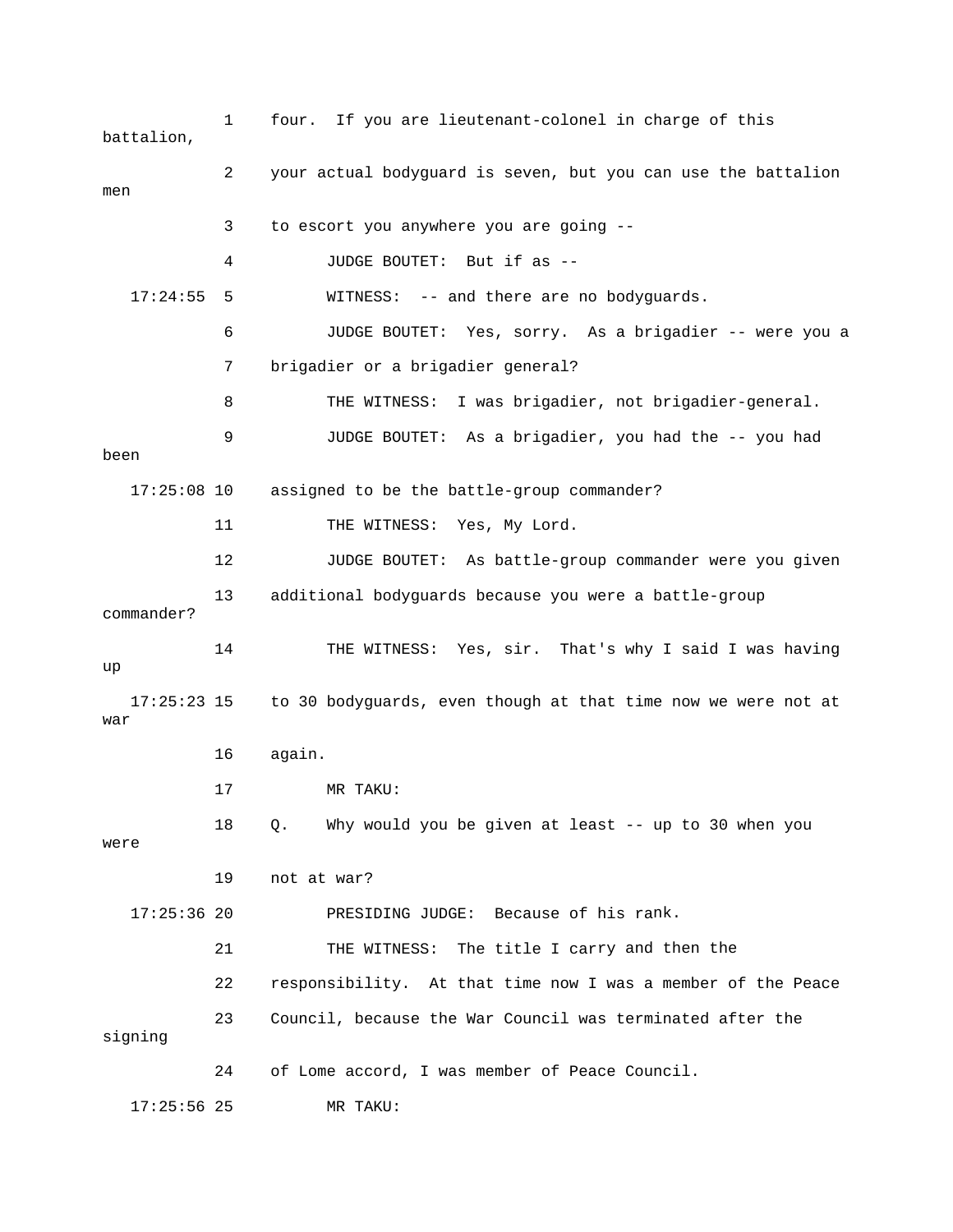|       | 26 0. |    | Mr Kallon, on 6 January 1999, where were you?      |
|-------|-------|----|----------------------------------------------------|
| Town, | 27    | А. | On 6 January 1999 I was in Makeni. I was in Makeni |
|       | 28    |    | sir, that very day.                                |

29 Q. You know one SAJ Musa?

SCSL - TRIAL CHAMBER I

|          | SESAY ET AL   |  |              |
|----------|---------------|--|--------------|
| Page 129 |               |  |              |
|          | 14 APRIL 2008 |  | OPEN SESSION |

| оf       |              | $\mathbf{1}$    | Yeah, I know SAJ Musa very well. He was chief secretary<br>Α.        |
|----------|--------------|-----------------|----------------------------------------------------------------------|
|          |              | $\overline{2}$  | state for the AFRC junta period.                                     |
| time     |              | 3               | Did you have any contact with him on that day, or any<br>$Q_{\star}$ |
|          |              | 4               | before that day, or thereafter?                                      |
|          | $17:27:02$ 5 |                 | In the first place, sir, before the retreat -- if I can<br>Α.        |
| the      |              | 6               | just -- SAJ Musa was one of the men who actually do not like         |
| position |              | $7\overline{ }$ | RUF coming to join the AFRC simply because the alleged               |
| He       |              | 8               | of deputy chairman of AFRC, he was wanted to get a position.         |
| So       |              | 9               | head it, so he was not wanted to even see RUF exist around.          |
|          |              |                 | 17:27:35 10 he was -- there were no relationship between SAJ Musa in |
| acting   |              | 11              | particular and RUF. He was one of the causer -- even the             |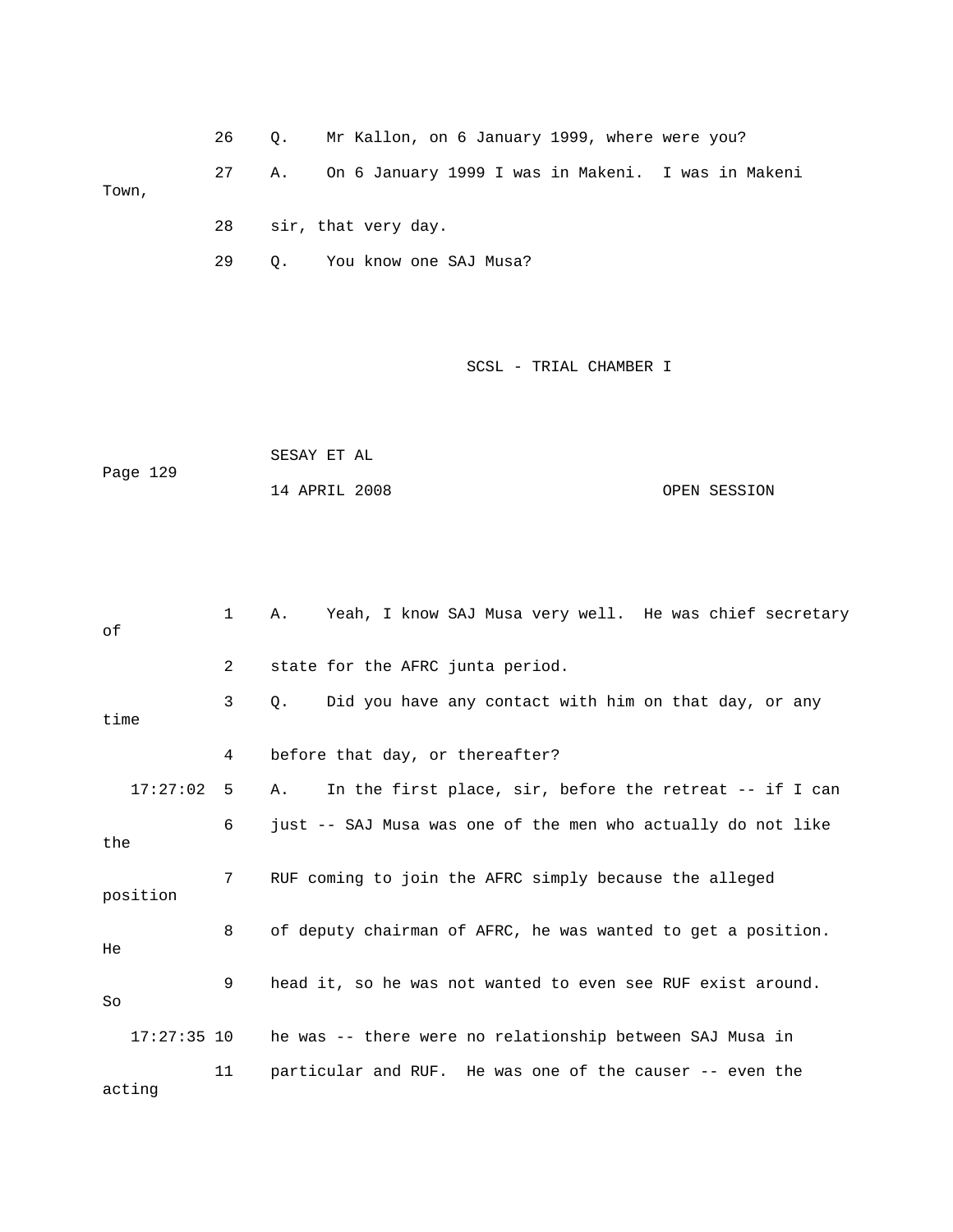| he            | 12 | RUF leader, Field Commander Sam Bockarie, left Freetown, and   |
|---------------|----|----------------------------------------------------------------|
|               | 13 | was one of the men, according to information, that got in Kono |
| and           | 14 | when Gborie, Tamba Gbori went and looted around the embassy,   |
| $17:28:05$ 15 |    | I heard that he took few chairs to Mr Sesay house. He was the  |
| arrest        | 16 | one say Sesay's involved into that looting so they had to      |
| very          | 17 | Sesay, according to what I heard in Kono. So he was a guy      |
| he            | 18 | full of himself. Even the AFRC themselves wanted to feel that  |
|               | 19 | want to overthrow him -- overthrow them.                       |
| $17:28:35$ 20 |    | JUDGE BOUTET: But before -- he was RUF before that time        |
|               | 21 | before the AFRC, wasn't he?                                    |
|               | 22 | THE WITNESS: No, no. He was NPRC, deputy chairman to           |
|               | 23 | Strasser, then the same in exile in England.                   |
|               | 24 | PRESIDING JUDGE:<br>Who?<br>Who is this?                       |
| $17:28:53$ 25 |    | THE WITNESS:<br>Musa.<br>SAJ Musa.                             |
|               | 26 | MR TAKU:<br>SAJ Musa, yes.                                     |
|               | 27 | THE WITNESS: So when the AFRC overthrow, they call him.        |
|               | 28 | He came and he took the position of Foday Sankoh as deputy     |
| the           | 29 | chairman, at the same time chief secretary of state for all    |

Page 130 SESAY ET AL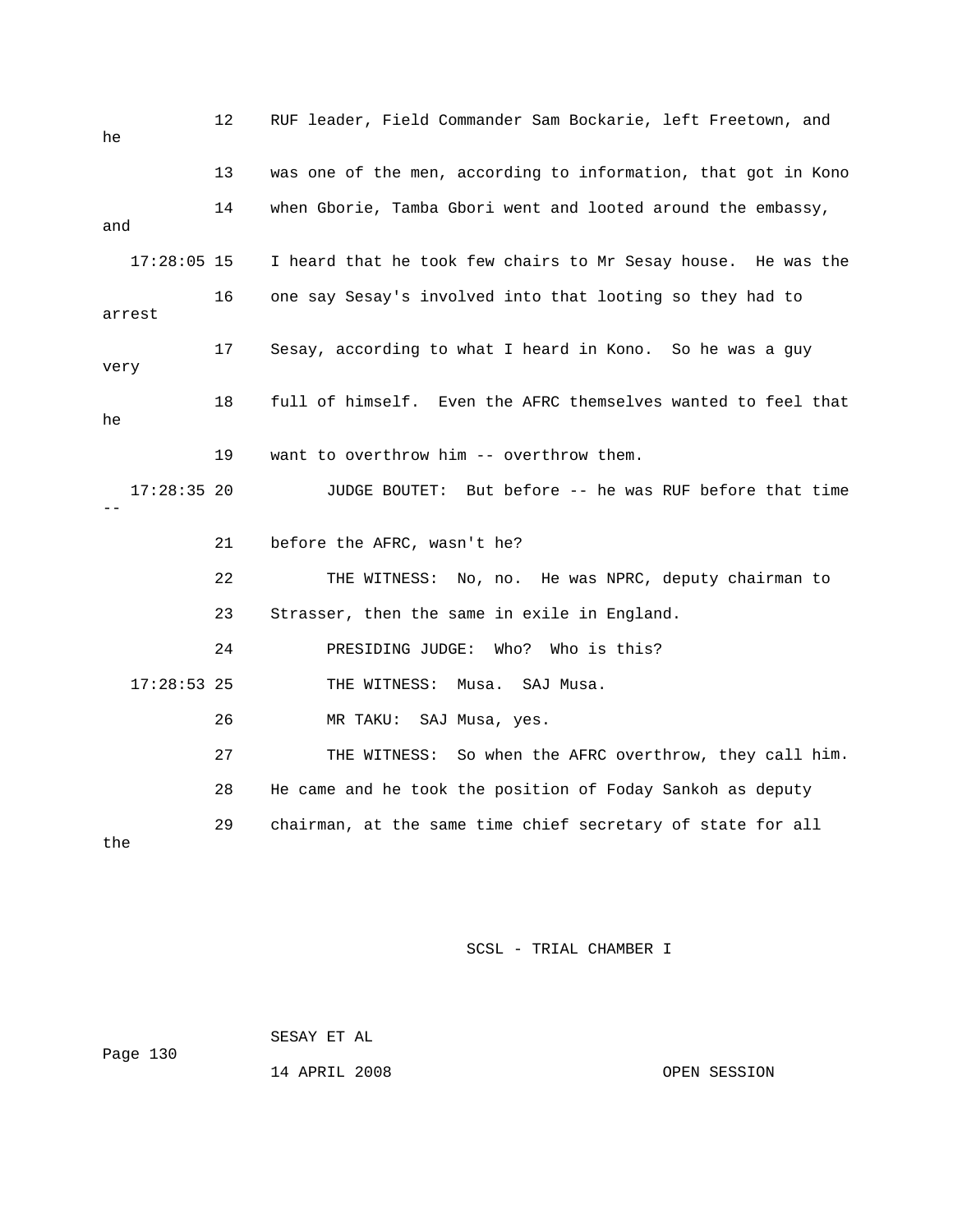1 SOS, ministry they call that time.

2 MR TAKU:

17:29:36 5 A. Yes, sir. It start on 25 December. While in Makeni 6 attacking Teko Barracks, we heard over BBC that a rebel attack 7 Benguema Barracks and there were just like manna from heaven. 9 heading for Freetown -- but our group who came from Kono at 17:30:08 10 time who were engaged attacking the ECOMOG at Teko Barracks, 11 when we attacked Teko Barracks, Teko Barracks fall on the same 12 December. On 6 January we heard over BBC that the AFRC has 13 invaded Freetown. 16 Q. Now, did any of this -- SAJ Musa or anybody else, did he 17 call you? Did he talk to you about the invasion of Freetown? 19 Q. Did Mosquito talk to you about the invasion of Freetown? A. No, sir. Even the commander I was with, he did not tell 21 about the invasion of Freetown. 23 A. Issa Sesay. 24 Q. Did Superman tell you? 3 Q. So did you at some point in time hear that there had been 4 an invasion of Freetown on 5 January 1999? 8 There were many more than manna from heaven so -- and they were that so 25 14 Q. So on that date you said you were in Makeni? 17:30:37 15 A. Yes, sir. 18 A. No, My Lord. No. 17:31:11 20 me 22 Q. Who was the commander?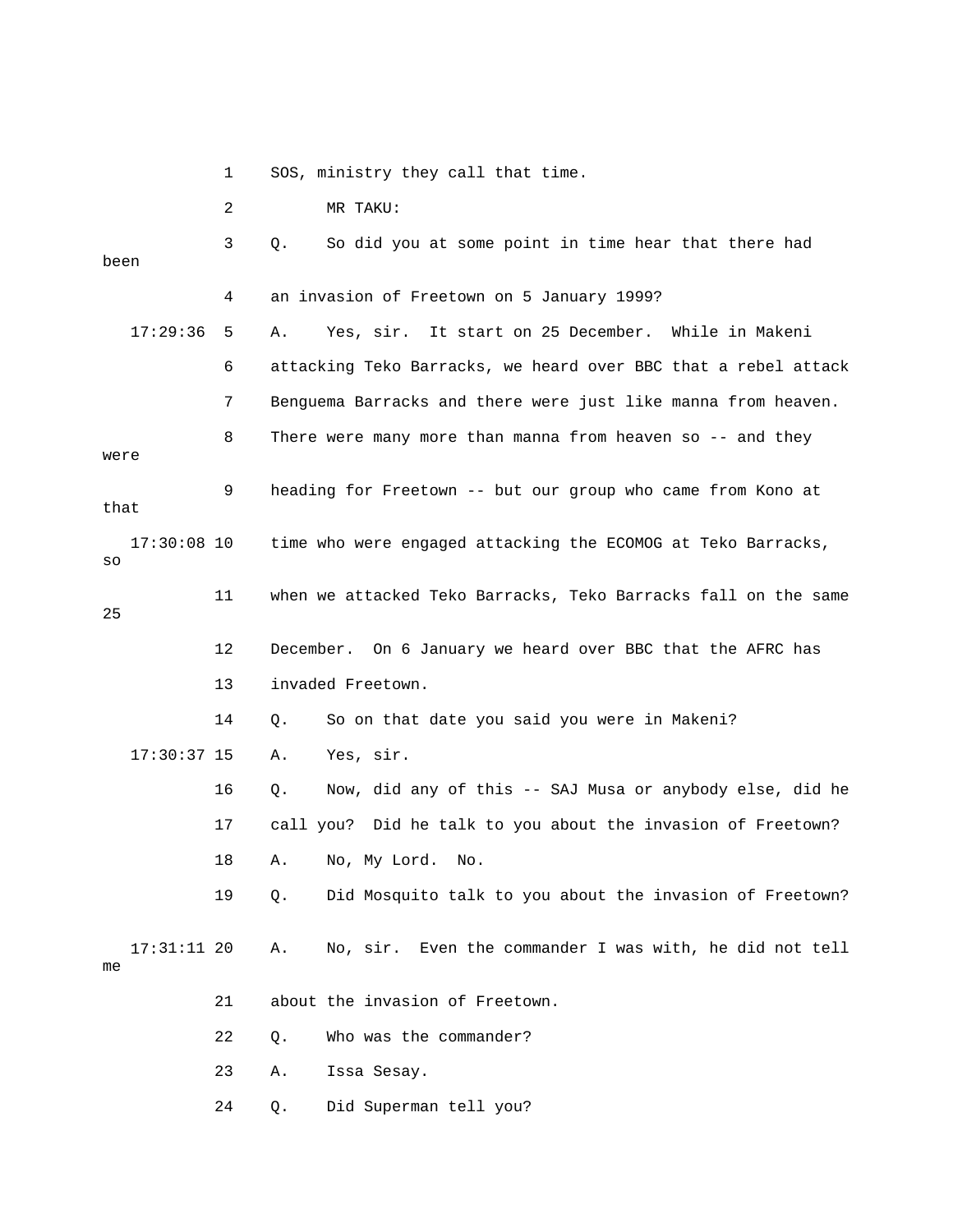## 17:31:24 25 A. No.

- 26 Q. What about Mosquito?
- 27 A. No, sir.
- 28 Q. What about JPK?
- 29 A. No, sir. Me and JPK were not even in communication.

## SCSL - TRIAL CHAMBER I

Page 131 SESAY ET AL 14 APRIL 2008 OPEN SESSION

|         |         | $\mathbf 1$    | Likewise, Sam Bockarie.                                                  |  |  |  |  |
|---------|---------|----------------|--------------------------------------------------------------------------|--|--|--|--|
|         |         | $\overline{2}$ | Now, TF-360 -- no, TF-334 testified, Your Honours, on --<br>$\circ$ .    |  |  |  |  |
|         |         | 3              | that is pages 41 to 42 -- let me see. Now, let me put the                |  |  |  |  |
|         | members | 4              | question different: Mr Kallon, did you know whether any                  |  |  |  |  |
|         |         |                | 17:32:32 5 of the RUF went for the enforcement -- to enforce the SLA in  |  |  |  |  |
|         |         | 6              | their time in Freetown?                                                  |  |  |  |  |
|         |         | 7              | No, sir. What I know, after Makeni fell, Superman, he<br>Α.              |  |  |  |  |
| he      |         | 8              | himself feel uncomfortable to be in Makeni because of the way            |  |  |  |  |
| 9<br>to |         |                | and his men from Kabala were behaving. He said he was going              |  |  |  |  |
| he      |         |                | 17:33:05 10 base, advance and capture Lunsar and make his base there. So |  |  |  |  |
| and     |         | 11             | advanced and fought the ECOMOG that we are based in Lunsar,              |  |  |  |  |
|         |         | 12             | he was based there. On his way advancing from Lunsar to Gberi            |  |  |  |  |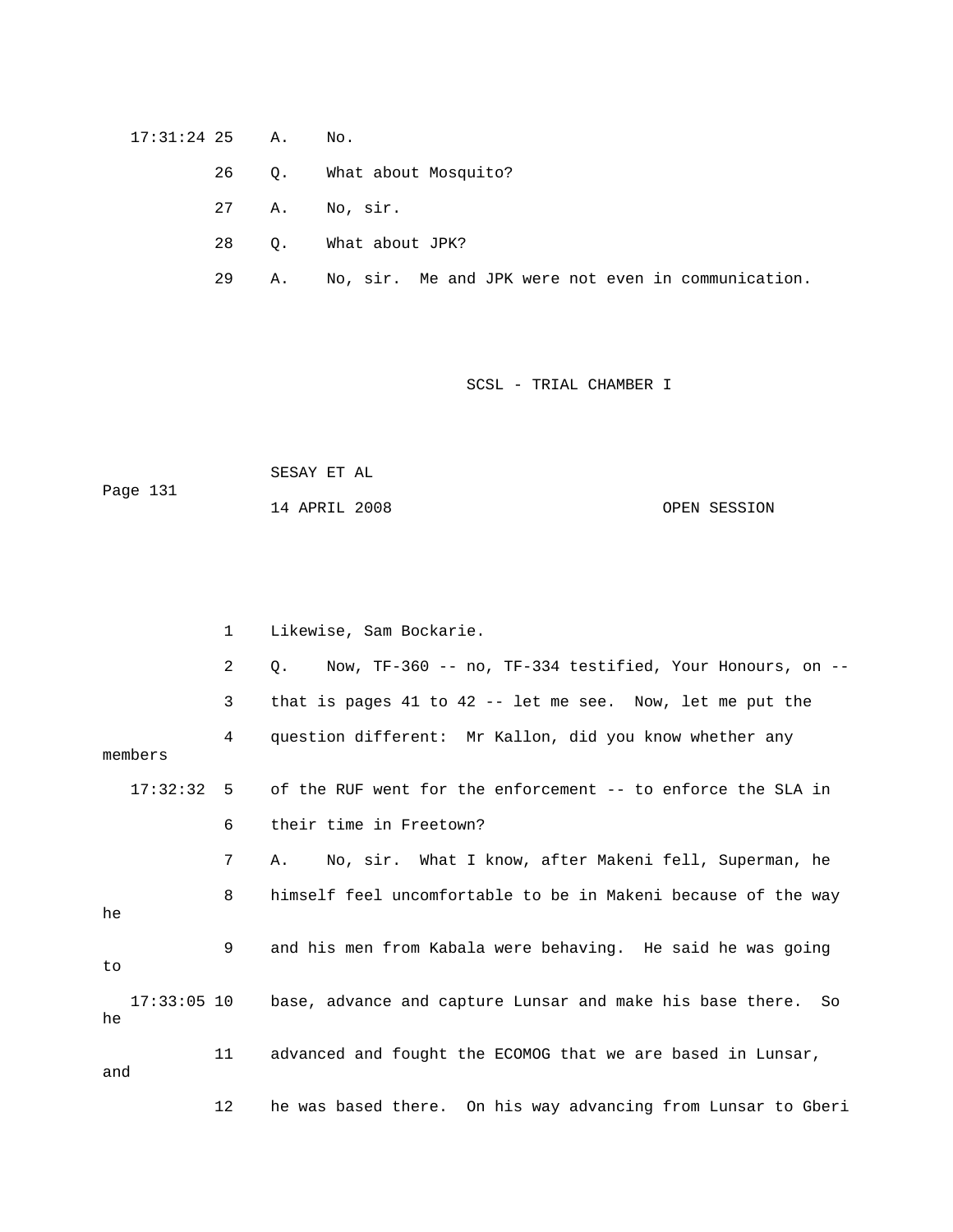|               | 13 | Junction, he said the target is so heavy, he communicate to   |
|---------------|----|---------------------------------------------------------------|
| my            | 14 | Mosquito, because at that time now he was classing myself and |
| $17:33:31$ 15 |    | commander Mr Sesay as enemy. They say we attempt to kill him. |
|               | 16 | So he communicated with Sam Bockarie. Sam Bockarie instructed |
| Rambo         | 17 | Rambo to join him, Rambo who came withdraw from Kono.<br>So   |
|               | 18 | join him. Both of them fought the ECOMOG from Gberi Junction, |
|               | 19 | Masiaka, to Waterloo. But they made -- they met very strong   |
| $17:33:57$ 20 |    | resistance from the ECOMOG in Waterloo. I think they fought   |
| Guinean       | 21 | there about three weeks before ever they could clear the      |
|               | 22 | forces there.                                                 |
| Kallon?       | 23 | Now, did you at any stage ever go to Waterloo, Mr<br>Q.       |
| there,        | 24 | At that time when that fighting were going on<br>Α.<br>No.    |
| $17:34:24$ 25 |    | no, sir, I did not. At that time now I was concentrating,     |
|               | 26 | because the Kamajors started penetrating between Kono and     |
| were          | 27 | Magburaka, especially Masingbi and some villages.<br>So they  |
| that          | 28 | attacking these villages, so I started paying attention so    |
| the           | 29 | our supply line would not be cut to Kono. In fact, that was   |

SESAY ET AL

Page 132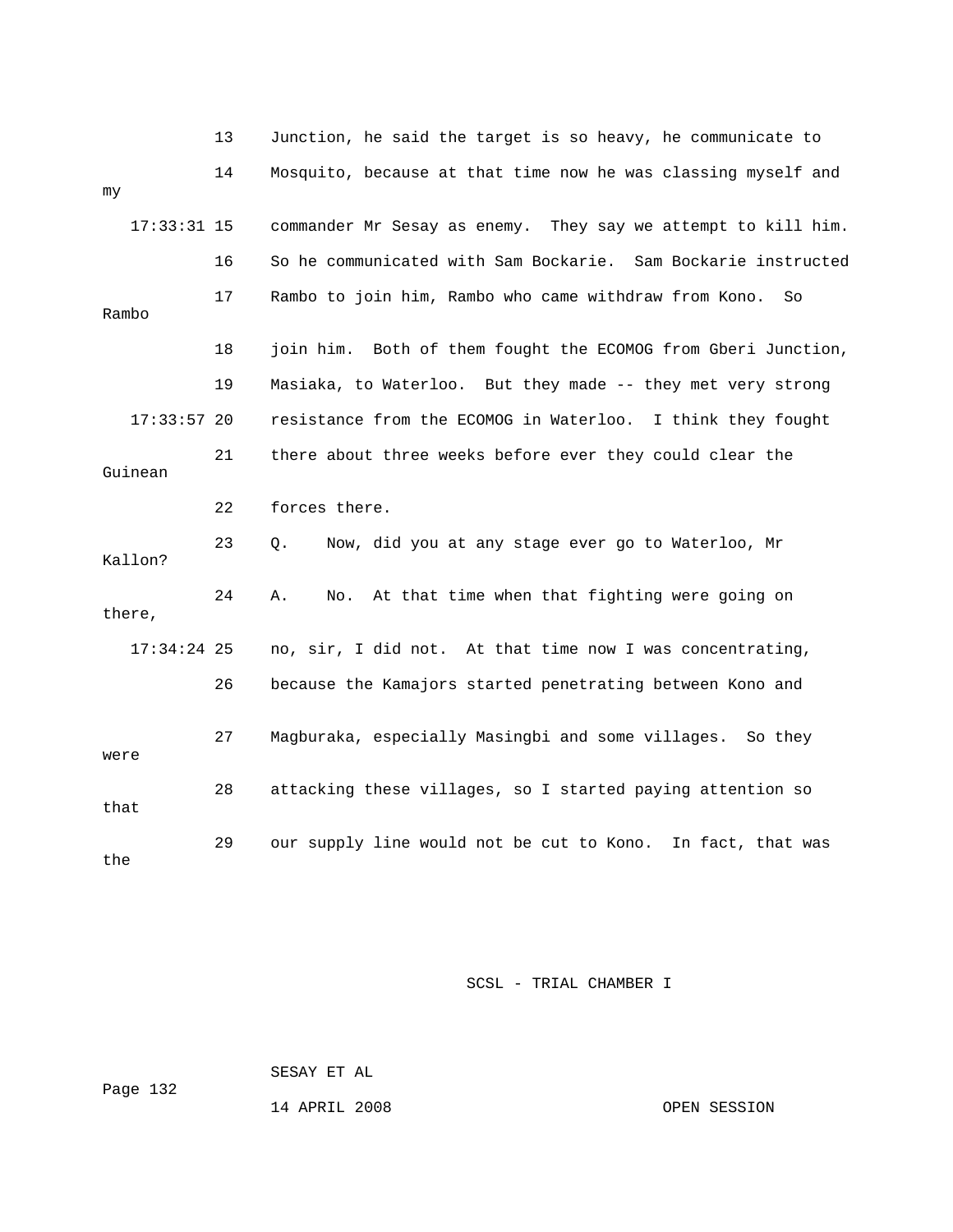| base                       | $\mathbf 1$ | time I moved part of my family back to Masingbi and make a       |
|----------------------------|-------------|------------------------------------------------------------------|
| happen                     | 2           | there so that that persistent attack from Kamajor will not       |
|                            | 3           | again.                                                           |
| Honour.                    | 4           | Now, TF-3 -- TF-23 -- 360, please. No, sorry, Your<br>Q.         |
| 17:35:21                   | 5           | One minute, Your Honour. Let me verify the citation. Yes,        |
|                            | 6           | He testified that you came as far as -- there was a<br>TF-360.   |
| that                       | 7           | Liberian called Rambo who came as far as Ferry Junction --       |
| another                    | 8           | he came as far Ferry Junction and that he -- thereafter          |
|                            | 9           | group headed by Superman came from Koinadugu and met you and     |
| $17:36:12$ 10<br>Hastings, |             | Mr Sesay, and that this group went as far as Waterloo,           |
| testimony                  | 11          | which is on the highway to Waterloo to Freetown.<br>The          |
|                            | 12          | of 21 July 2005, page 339 [sic]. Did you go there as far as      |
|                            | 13          | Hastings on the highway from Waterloo to Freetown, Mr Kallon?    |
|                            | 14          | No, sir. No, sir. And they themselves who came to<br>Α.          |
| $17:36:45$ 15              |             | Freetown, they only attack Hasting and go in the middle of the   |
|                            | 16          | The Rambo who I hear that he came to Freetown was Rambo<br>town. |
|                            | 17          | Red Goat of SLA. The Rambo RUF who came with us from Kono, he    |
|                            | 18          | joined Superman on the instruction of Sam Bockarie to attack     |
|                            | 19          | Waterloo. I do not know whether that Rambo ever cross even       |
| $17:37:11$ 20              |             | Kussoh or Allen Town, in Kussoh.                                 |
|                            | 21          | Now, wait one minute.<br>Q.                                      |
|                            | 22          | Mr Taku, what was your question with<br>JUDGE BOUTET:            |

23 reference to the evidence of 360?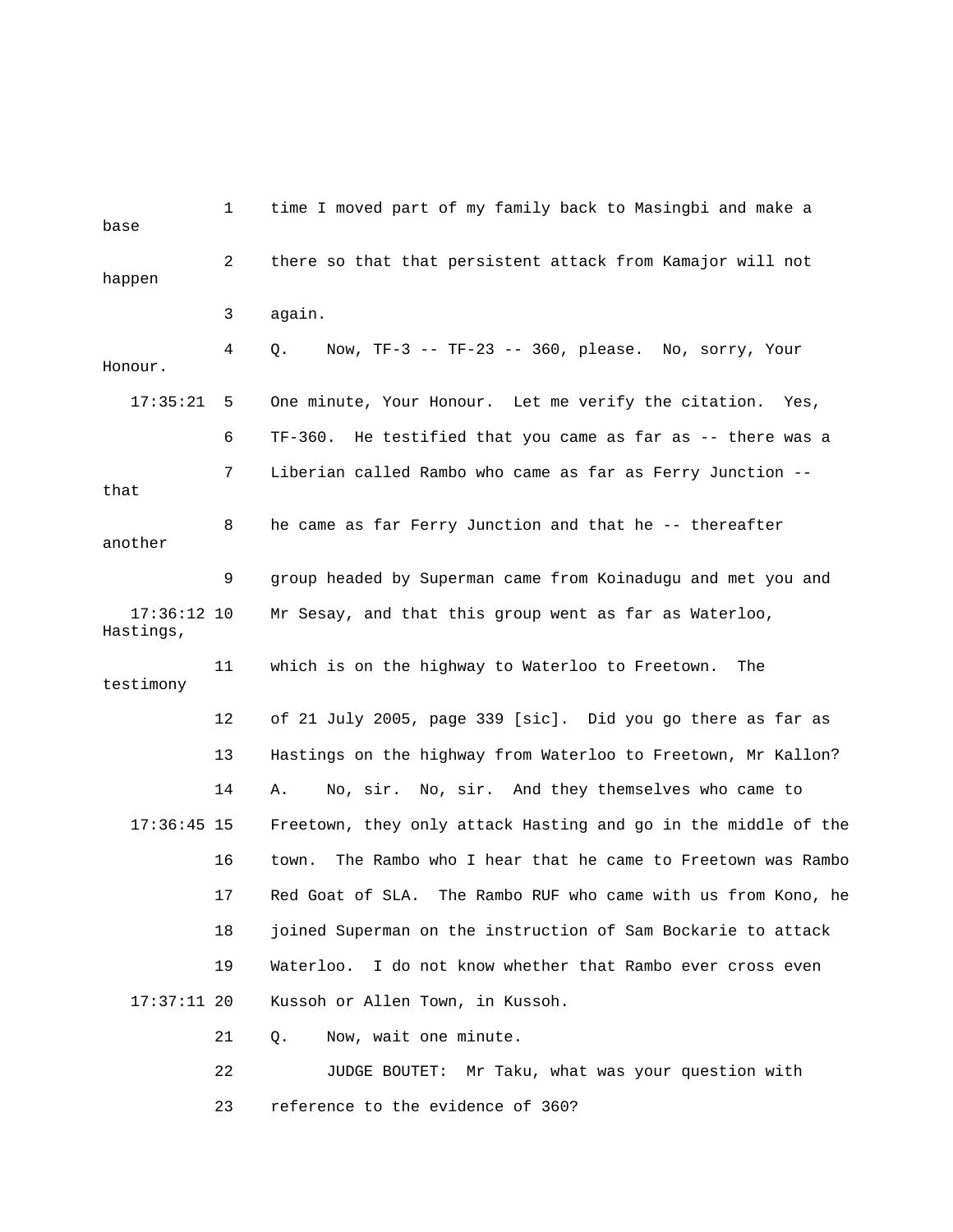24 MR TAKU: It was whether he --

 17:37:53 25 JUDGE BOUTET: Because you put to the witness that this 360

 26 testified that the group of Superman came from Koinadugu and 27 with your witness Kallon and Sesay and they went to Waterloo. 28 MR TAKU: That is, the transcript of 21 July, page 38, 29 lines 12 to 16 they said that Superman came from Koinadugu. met

SCSL - TRIAL CHAMBER I

|          | SESAY ET AL   |  |              |
|----------|---------------|--|--------------|
| Page 133 |               |  |              |
|          | 14 APRIL 2008 |  | OPEN SESSION |

2 MR TAKU: And that then from Kono there was a group headed 4 said that this group was based at Waterloo, Hastings where the 8 was a Liberian called Rambo, and Rambo had been making reports 9 Kallon and Sesay. 17:39:03 10 JUDGE BOUTET: So what was the question, if any, you put 1 JUDGE BOUTET: Yes. 3 by Superman -- no, Morris Kallon, Mr Sesay, and that the witness 17:38:41 5 airfield as seen on the highway from Waterloo to Freetown, and he 6 went further, Your Honours, to state that this group which was at 7 Hastings - the commander at Hastings was -- the overall commander to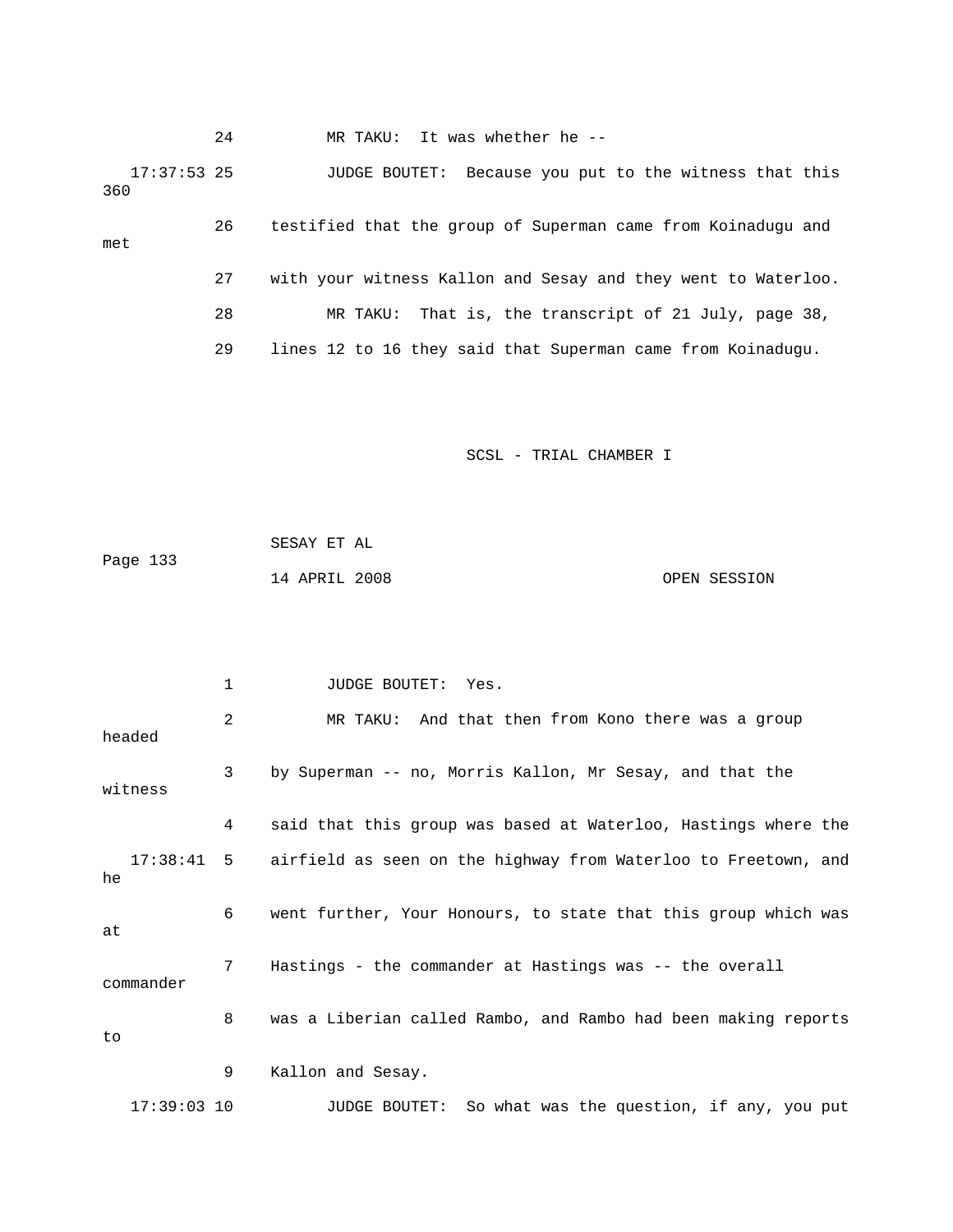11 about that?

 12 MR TAKU: So I asked whether they went to Hastings and 13 whether they got reports from Rambo about his activities in 17:39:16 15 THE WITNESS: I say no, sir. Rambo did not go to Hastings. 16 Rambo, indeed, he was based in Waterloo after they cleared -- 17 PRESIDING JUDGE: Which Rambo? Rambo SLA who you called 18 the Red Goat -- 17:39:29 20 PRESIDING JUDGE. -- or Rambo RUF? 21 THE WITNESS: No, Rambo RUF from Kono. Indeed, Superman 22 came from Koinadugu. He joined us in Makeni on 25 December 1998. 24 uncomfortable to be in Makeni, so he said he is advancing to 17:39:49 25 Lunsar. When he advanced to Lunsar, he said he was advancing join 27 him. Both of them came as far as Waterloo, and they fought 28 three weeks in Waterloo the Guinean contingent that were based that 14 area. 19 WITNESS: No, sir. 23 After he started looting and doing other thing he feel 26 ahead. That was the time Sam Bockarie instructed Rambo to about 29 there, before they could clear there. At that time now those

SCSL - TRIAL CHAMBER I

Page 134 SESAY ET AL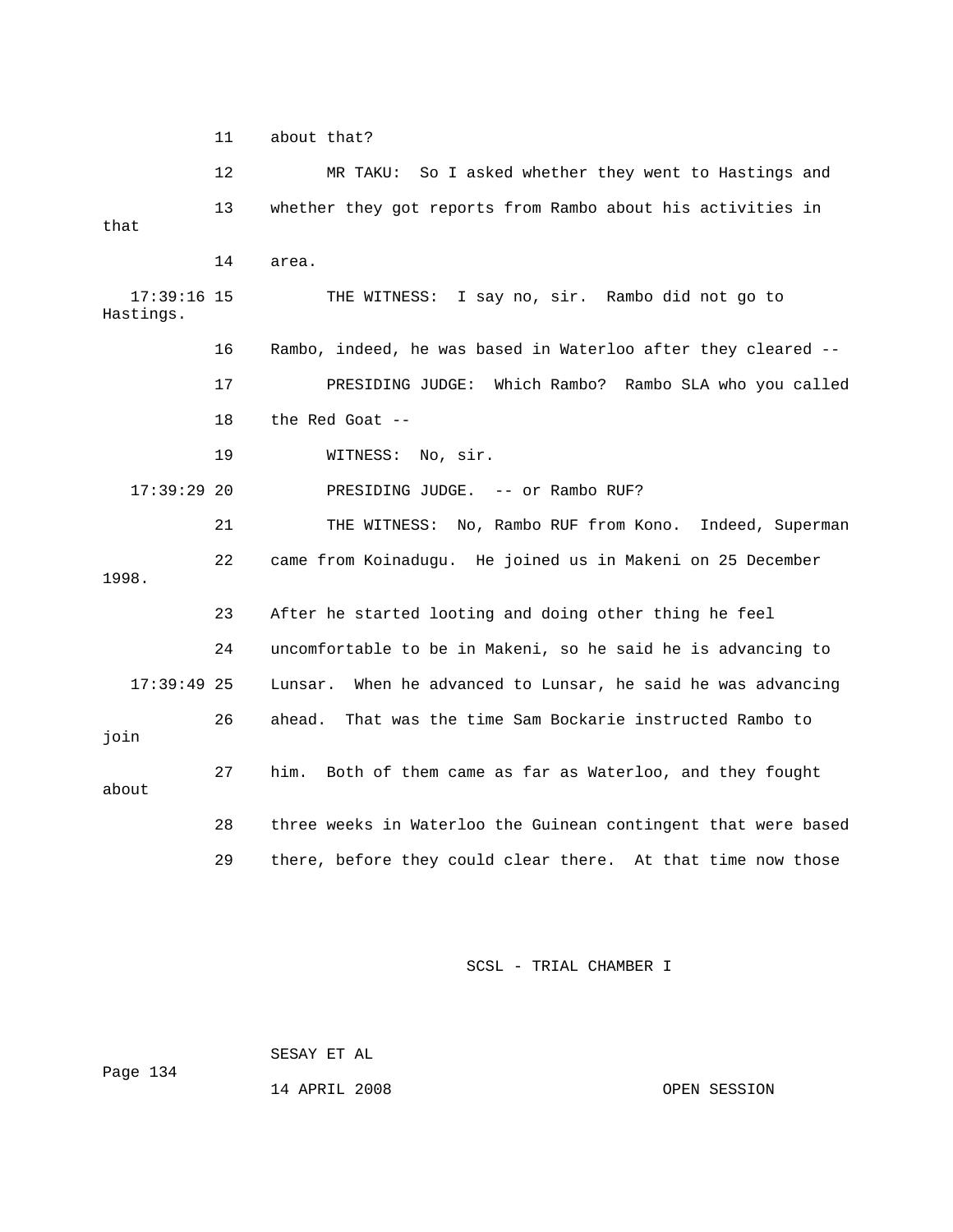1 AFRC guys were in Freetown already, My Lords. 17:40:33 5 JUDGE BOUTET: Just before this evidence of 360 you . 7 MR TAKU: Let me just see. 21 -- 21 July, Your Honour 9 MR TAKU: Yes, My Lord. 12 JUDGE BOUTET: Thank you. 13 PRESIDING JUDGE: Well, thank you, Mr Taku. I think we 14 don't have any cause to go to the major area that you'll be 17:41:12 15 visiting in the next segment of your examination-in-chief, so 17 with your examination-in-chief. 18 MR TAKU: Thank you, Your Honour. 19 PRESIDING JUDGE: The Chamber will rise, please. 17:41:29 20 [Whereupon the hearing adjourned at 5.30 21 and to be reconvened on Tuesday, 15 April 2008 22 9.30 a.m.] 23 2 MR TAKU: My Lords, we are entering a major area. 3 PRESIDING JUDGE: Okay. 4 MR TAKU: Fifteen to 18, from 15 to 18. said, 6 Mr Taku, is 5 July '05 at page 38? 8 JUDGE BOUTET: 21? 17:40:54 10 JUDGE BOUTET: Page 38 and follows. 11 MR TAKU: Page 37 and follows. we 16 would rise and resume the session tomorrow, for you to continue p.m. at 24